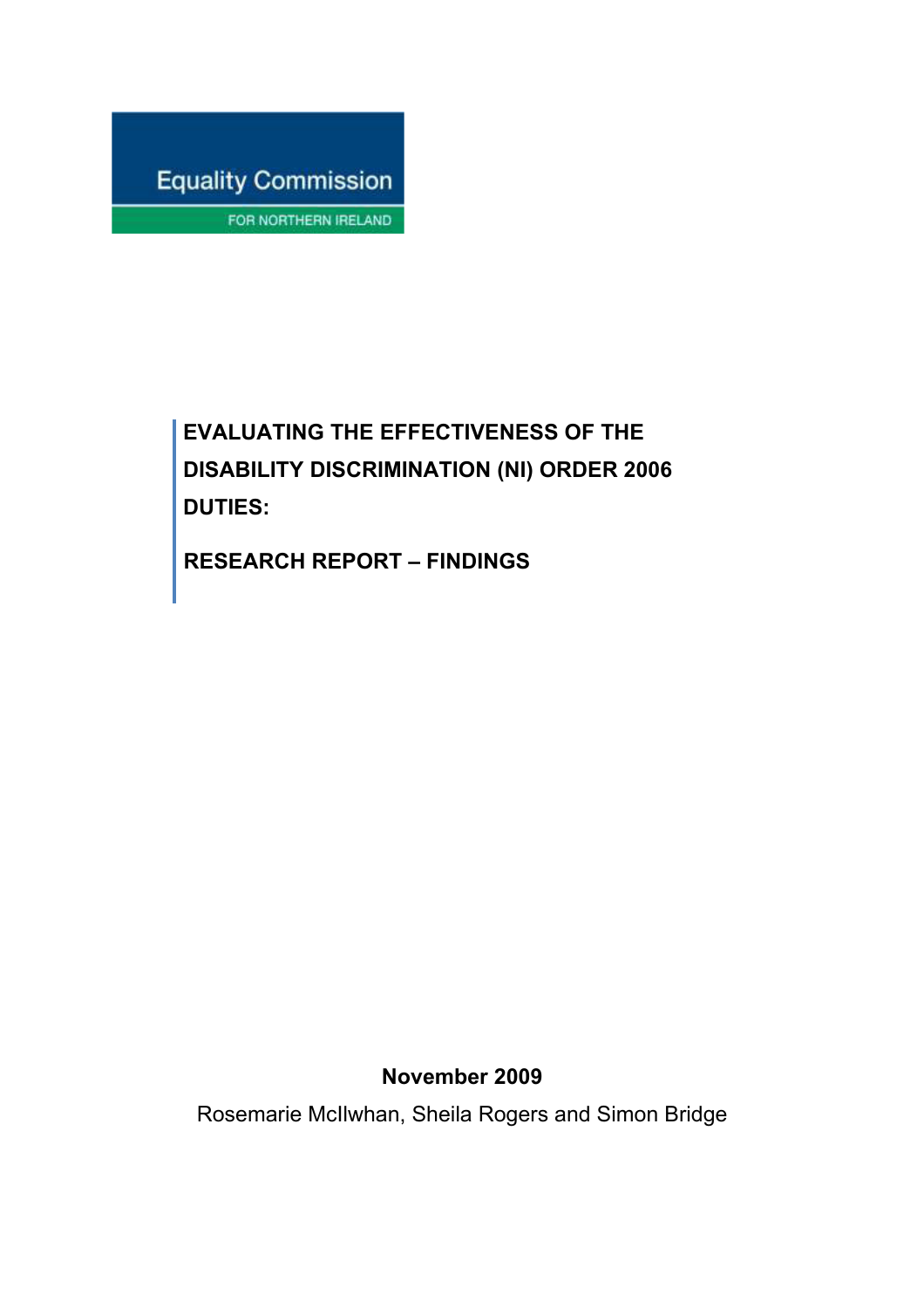| <b>Introduction and Methodology</b>                        | 3   |
|------------------------------------------------------------|-----|
| 1 Introduction                                             | 4   |
| 2 Methodology                                              | 8   |
| <b>Objective 1 - Developing the Framework</b>              | 21  |
| 9 Indicators of the effectiveness of the disability duties | 22  |
| <b>Objective 2 - Evaluating Progress to Date</b>           | 64  |
| 10 Introduction                                            | 65  |
| <b>11 Public Authorities Evaluation</b>                    | 66  |
| 12 Equality Commission for Northern Ireland Evaluation     | 139 |
| 13 Evaluation of the disability duties                     | 178 |
| <b>Objective 3 - Making Recommendations</b>                | 187 |
| 14 Recommendations                                         | 240 |
| Appendices                                                 | 250 |

## **CONTENTS**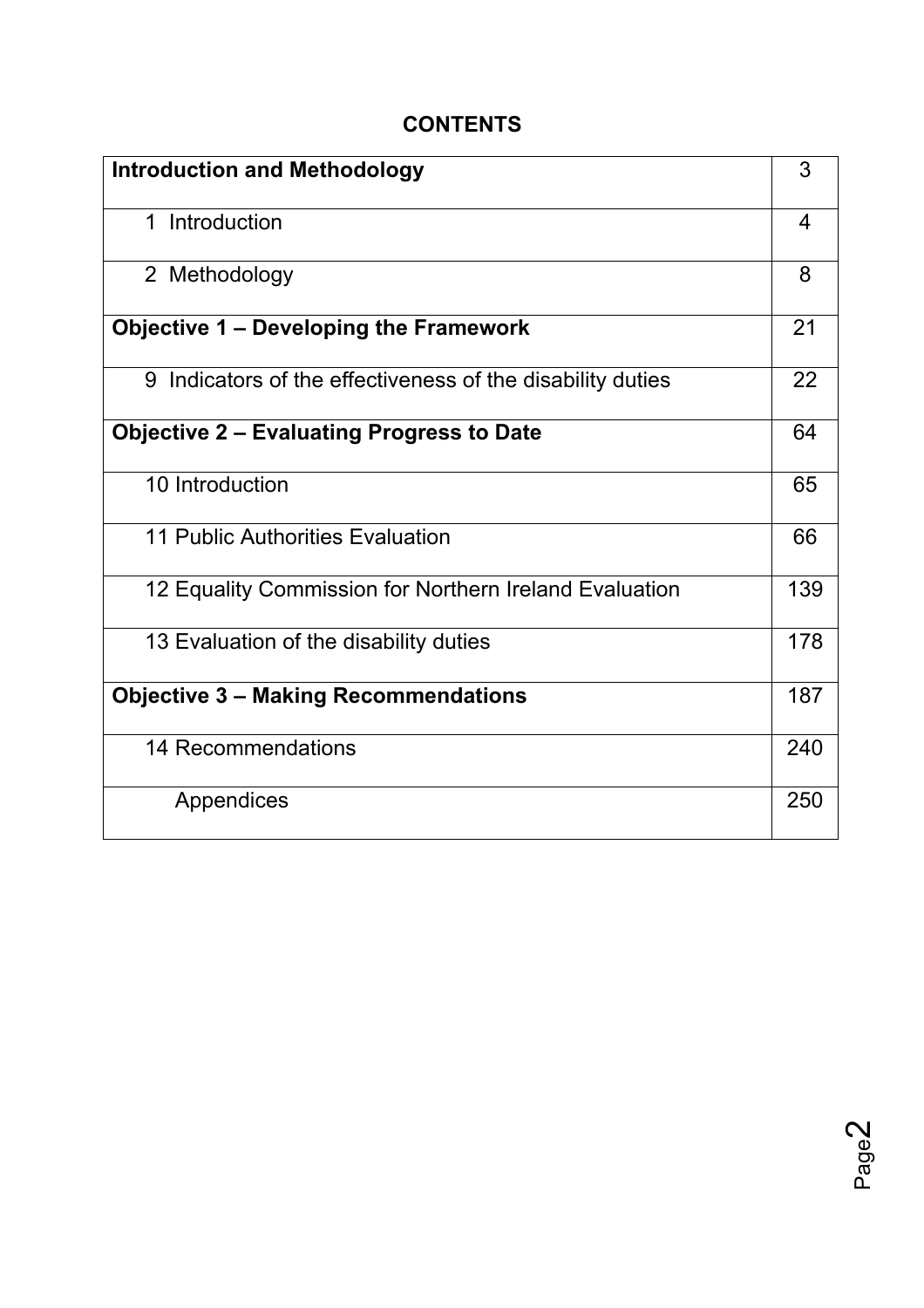# **INTRODUCTION AND METHODOLOGY**

The Equality Commission for Northern Ireland (hereinafter the 'Equality Commission' or 'the Commission') has a duty to review the effectiveness of the disability duties and must do so by 1 January 2010. To help prepare for that, this research was contracted by the Commission.

This report presents findings of an **evaluation** of the effectiveness of the disability duties, and associated **recommendations**. Effectiveness was measured against an evaluation framework that was developed as part of this research.

Detail of the information gathered and used to inform the development of that evaluation framework is contained within the associated research report, entitled **"Evaluating The Effectiveness Of The Disability Discrimination (NI) Order 2006 Duties: Developing a Framework"** 

This section introduces the review and describes the methodology used.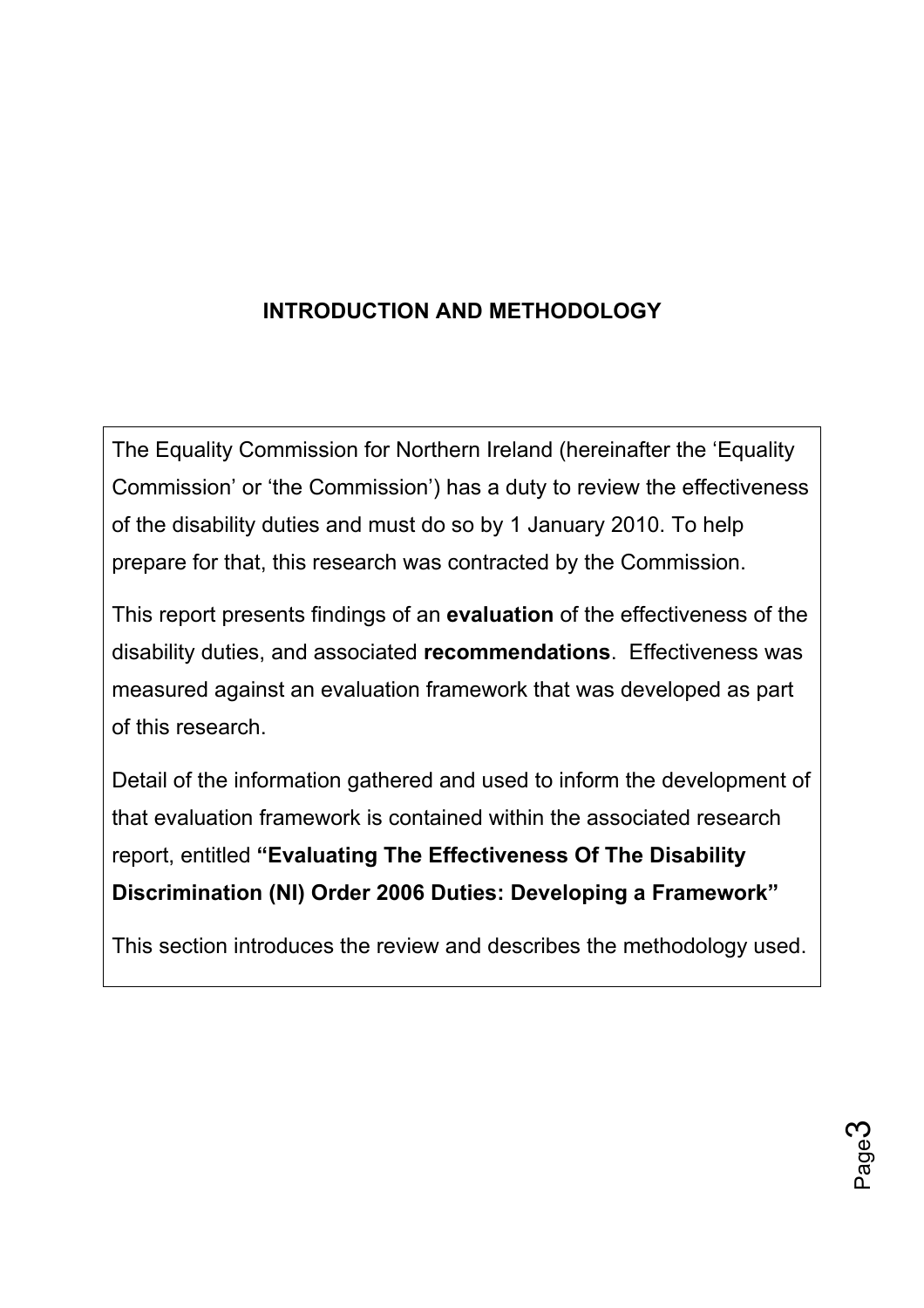### **1. INTRODUCTION**

The Disability Discrimination (Northern Ireland) Order 2006 made a number of changes to the Disability Discrimination Act 1995 as it applies to Northern Ireland. The changes include extending the definition of "disability" to cover more people, extending the scope of who must comply with the Disability Discrimination Act to include district councils in relation to district councillors, and public authorities in relation to all of their public functions as well as private clubs with more than 25 members. It also extends the provisions in the Disability Discrimination Act in relation to transport.

The Disability Discrimination (Northern Ireland) Order 2006 also inserted section 49A and 49B into the Disability Discrimination Act 1995 to create the disability duties. These sections came into effect on 1 January 2007.

Under Section 49A, public authorities when carrying out their functions must have due regard to the need to:

- promote positive attitudes towards disabled persons; and
- encourage the participation of disabled persons in public life.

The Disability Discrimination Act defines a disabled person as anyone who has a physical or mental impairment which has a long-term affect on his or her ability to carry out day-to-day activities.

Section 49B states that "*a public authority to which this subsection applies shall prepare and submit to the Commission a plan (referred to as 'disability action plans') showing how the public authority proposes to fulfil the duty imposed by Section 49A in relation to the relevant functions*". These disability action plans (or revised disability action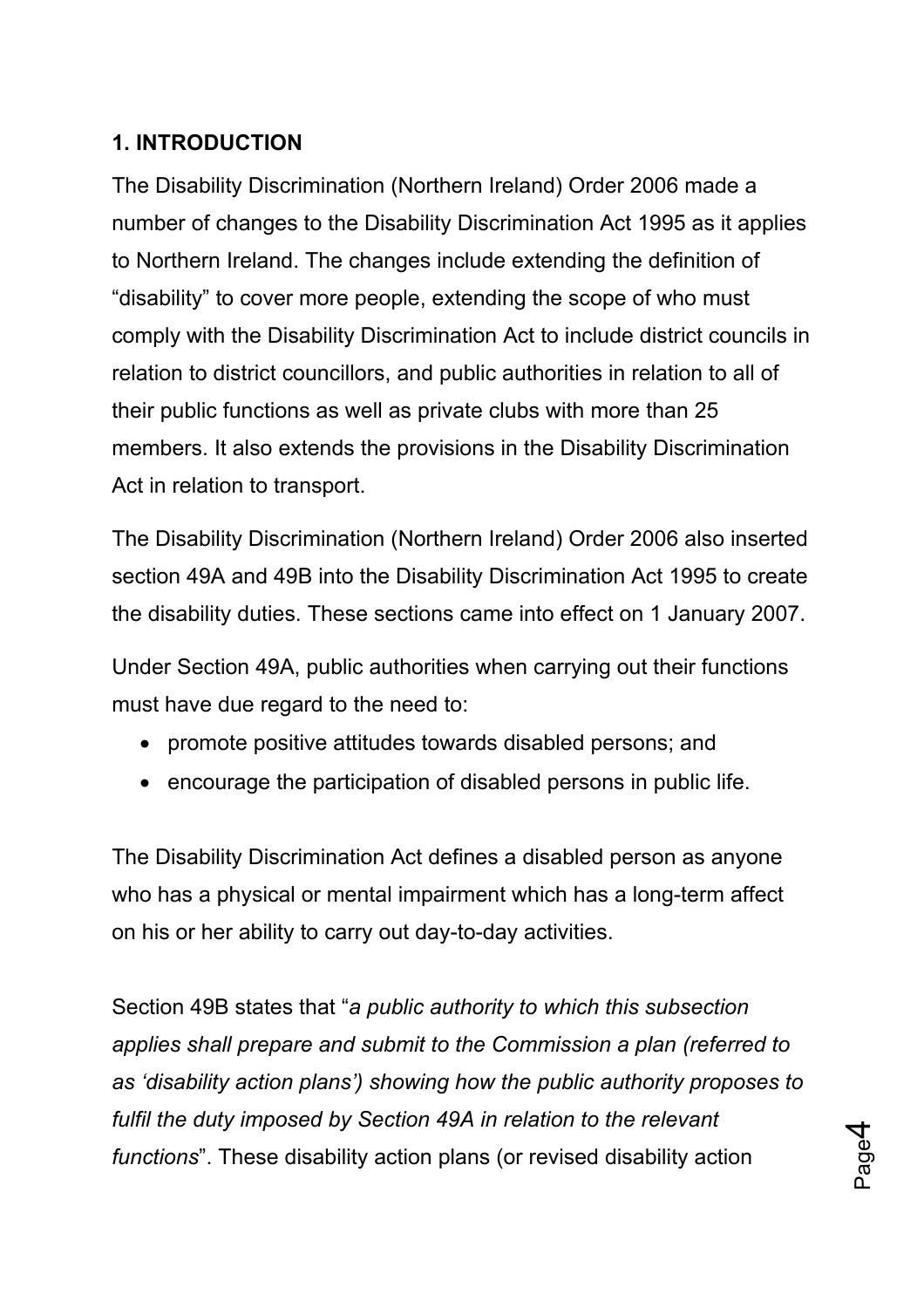plans) must as regards form and content, conform to Commission guidelines $^{\rm 1}$ .

Public authorities must report annually on progress towards achieving their disability action plan targets. They must also carry out a review of their plans every five years and forward a report of this review to the Commission together with, if requested by the Commission, a revised disability action plan.

The Equality Commission has a specific range of powers and duties relating to Section 49A of the Disability Discrimination Act 1995, (as amended by Article 5 of the Disability Discrimination (Northern Ireland) Order 2006) including keeping under review the effectiveness of the disability duties. In relation to this duty the legislation states that "the Commission must prepare and publish a report on the effectiveness of the duty not later than 3 years after the appointed day"<sup>2</sup>. The Commission also has a duty to offer advice to public authorities and others in connection with that duty.

The Commission is required to report a public authority to the Assembly in a range of circumstances including where an authority has failed to submit a disability action plan or revised plan within the required timescale. If a public authority does not comply with the disability duties, its actions or failure to act can be challenged by means of a claim to the High Court for judicial review.

 1 ECNI (2007). *A Guide for Public Authorities – Promoting positive attitudes towards disabled people and encouraging the participation of disabled people in public life*. Belfast: ECNI.

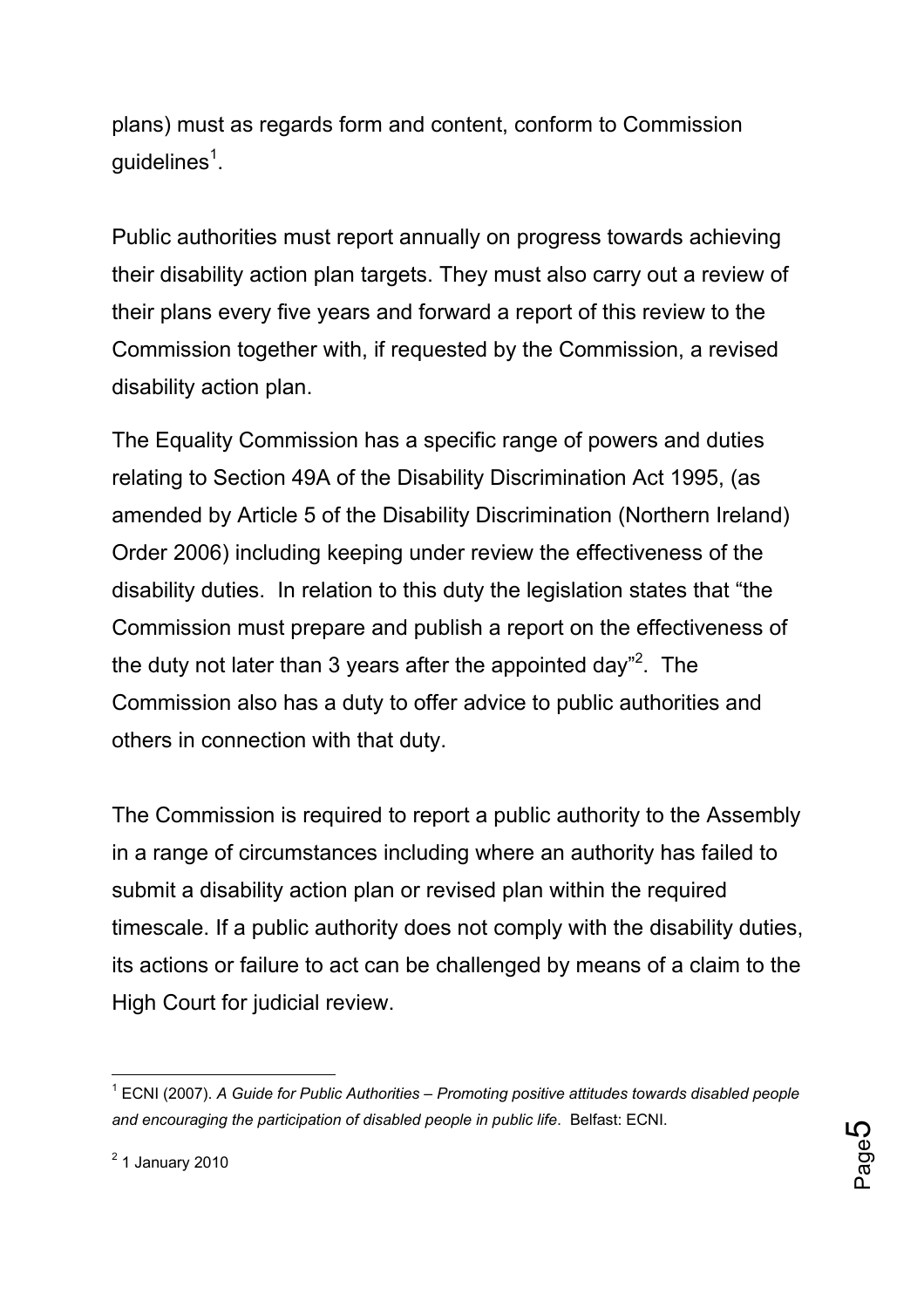These duties sit within a framework of other equality legislation in Northern Ireland, notably Section 75 of the Northern Ireland Act and the Disability Discrimination Act 1995. Section 75 of the Northern Ireland Act created a statutory duty on public authorities in Northern Ireland to have due regard to the need to promote equality of opportunity across the nine protected grounds, including disability. Under Section 75 all designated public authorities are required to produce equality schemes stating how they will meet these obligations.

The Equality Commission has contracted this research in progressing its duty to report on the effectiveness of the duty. The aim of this research is to provide an evaluation of the effectiveness of the disability duties which can be used to inform the Commission's statutory review of the disability duties which will be completed by 1 January 2010.

The review seeks to address the following objectives:-

- **Objective 1: Develop a framework for evaluation and related indicators** of impact; outcome; output; and action/ process, that will be relevant to this and any future evaluations "to keep under review the effectiveness of the duties".
- **Objective 2: Evaluate progress to date** by the Equality Commission for Northern Ireland and public authorities against the above framework.
- **Objective 3: Make recommendations**, based on the above evaluation, with regards to improving the implementation and impact of the duties and/or changes to the legislation which might further enhance its efficiency and effectiveness.

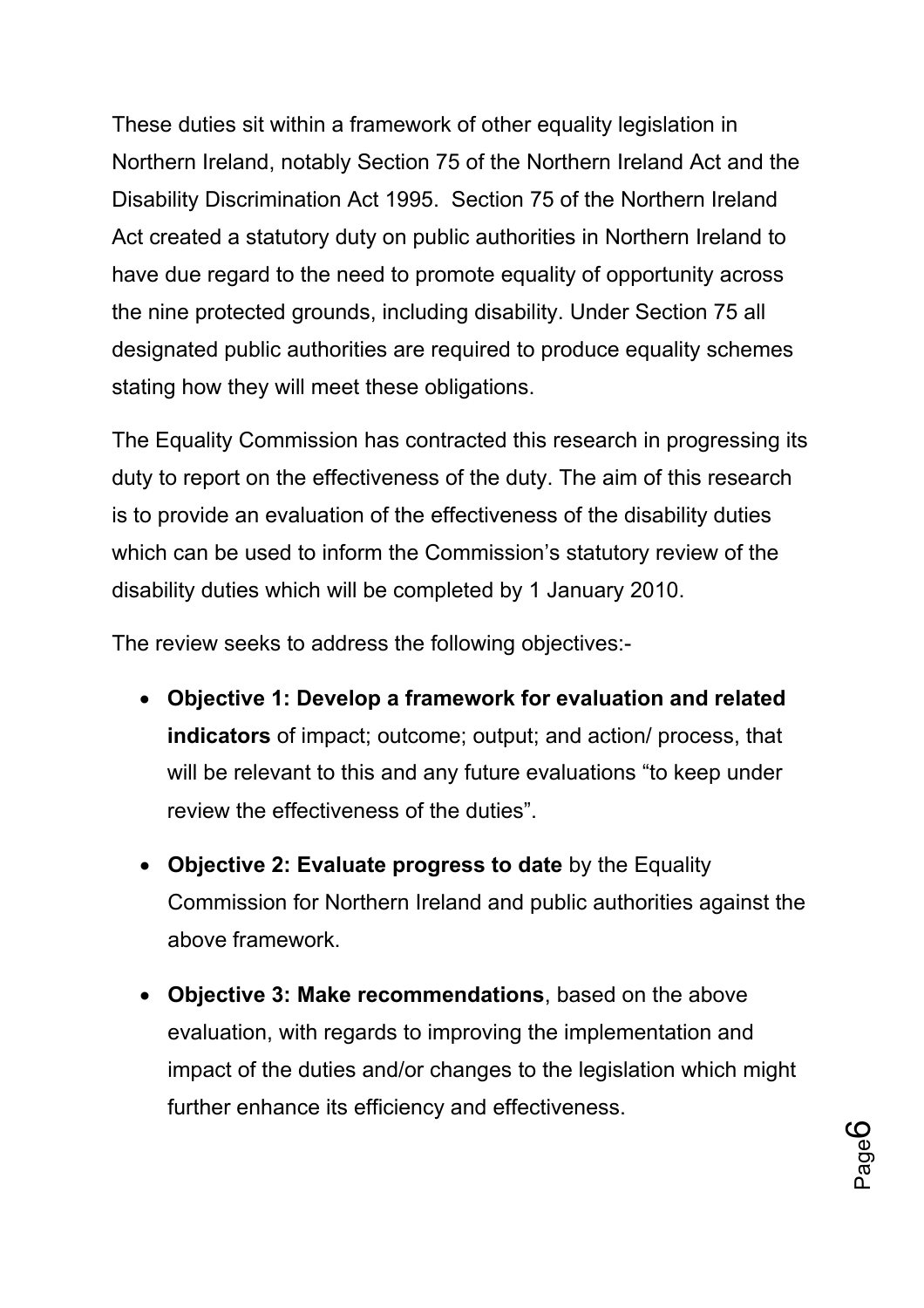This report follows the structure of these objectives. It begins with the methodology for the review, then moves onto the first objective, including a discussion of the legislative intent behind the introduction of the duties and how these link with the statutory duties under Section 75. It goes on to consider briefly disability provisions in other jurisdictions and highlights key areas, relevant to the lives of disabled people in Northern Ireland, including good practice in consultation. This information was used to inform the development of indicators to measure the effectiveness of the disability duties.

The report then discusses definitions of impact, outcomes, output, action and process in the context of this assessment and sets out a suite of indicators to measure the effectiveness of the duties and the work of the **Commission** 

For the second objective the report applies these indicators to the evaluation of implementation by public authorities and the Equality Commission for Northern Ireland.

Finally, in relation to the third objective, the collated information is used to evaluate the effectiveness of the disability duties and to make recommendations in relation to ensuring their effectiveness.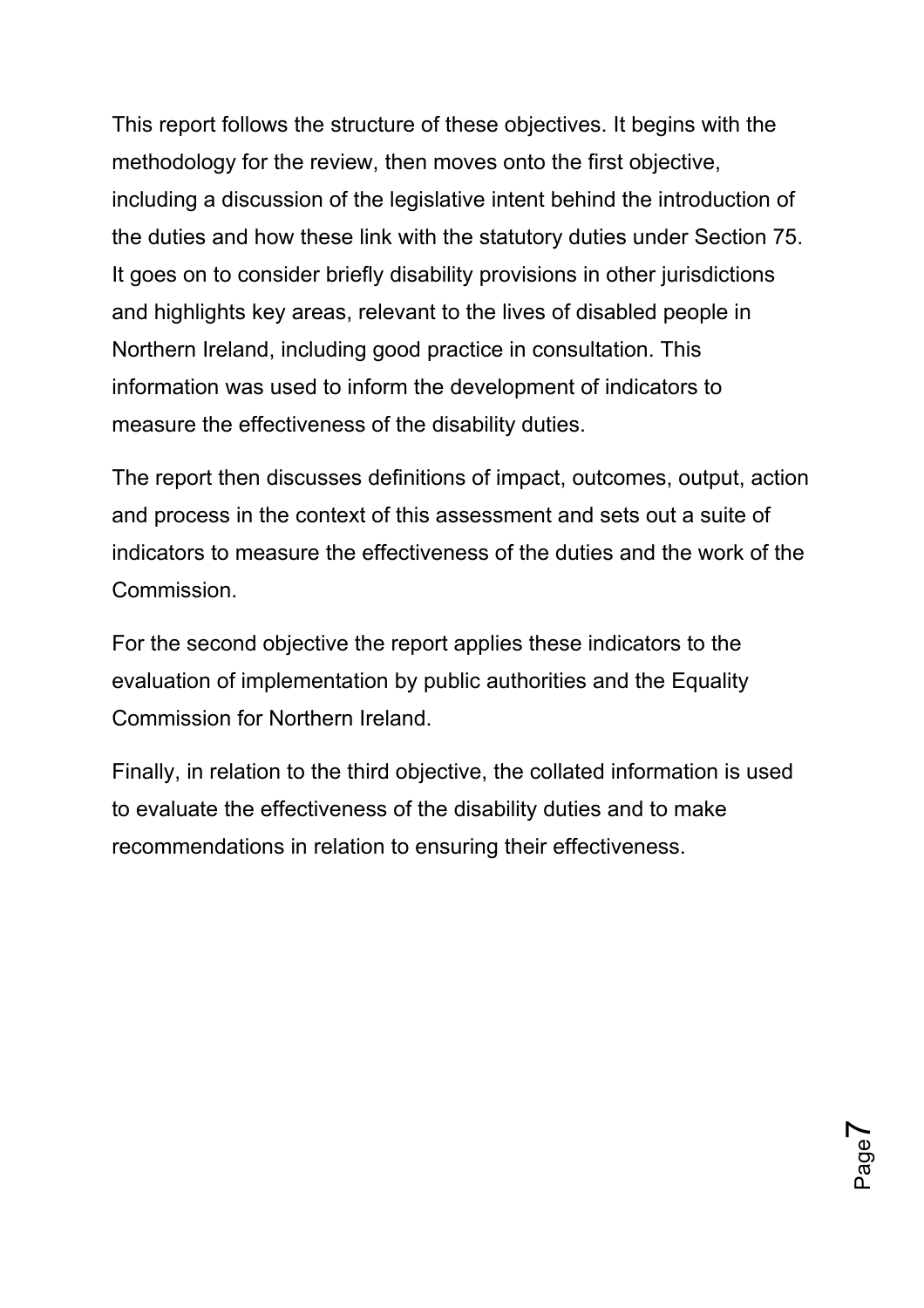### **2 METHODOLOGY**

The methodology used in the preparation of this report included: literature reviews; a review of a sample of public authority disability action plans and corresponding 2007-2008 annual progress reports; questionnaires distributed to a sample of public authorities and bodies representing disabled people; interviews (either face-to-face or by phone) with a sample of public authorities that had sought guidance from the Equality Commission about their disability action plans; interviews with representatives of disability organisations: and discussions of this with the Commission.

#### **2.1 Objective 1 – Developing the Framework**

Objective 1 was to establish an evaluation framework. This was done by:

- Establishing the legislative intent of the disability duties and, through desk research, identifying any comparable good practice elsewhere which might serve as a guide.
- Identifying any relevant input from stakeholders. (At the same time the stakeholders were also asked about implementation issues as part of the subsequent evaluation.)
- Developing indicators based on input from the above and on the key actions required by the legislation and guidance.
- Developing an evaluation framework

Desk Research: Legislative Intent and Evaluation of Comparable Duties Desk research was undertaken to establish the legislative intent in developing the duties and to identify and assess disability duties and/or relevant strategies in other jurisdictions. Sources of information included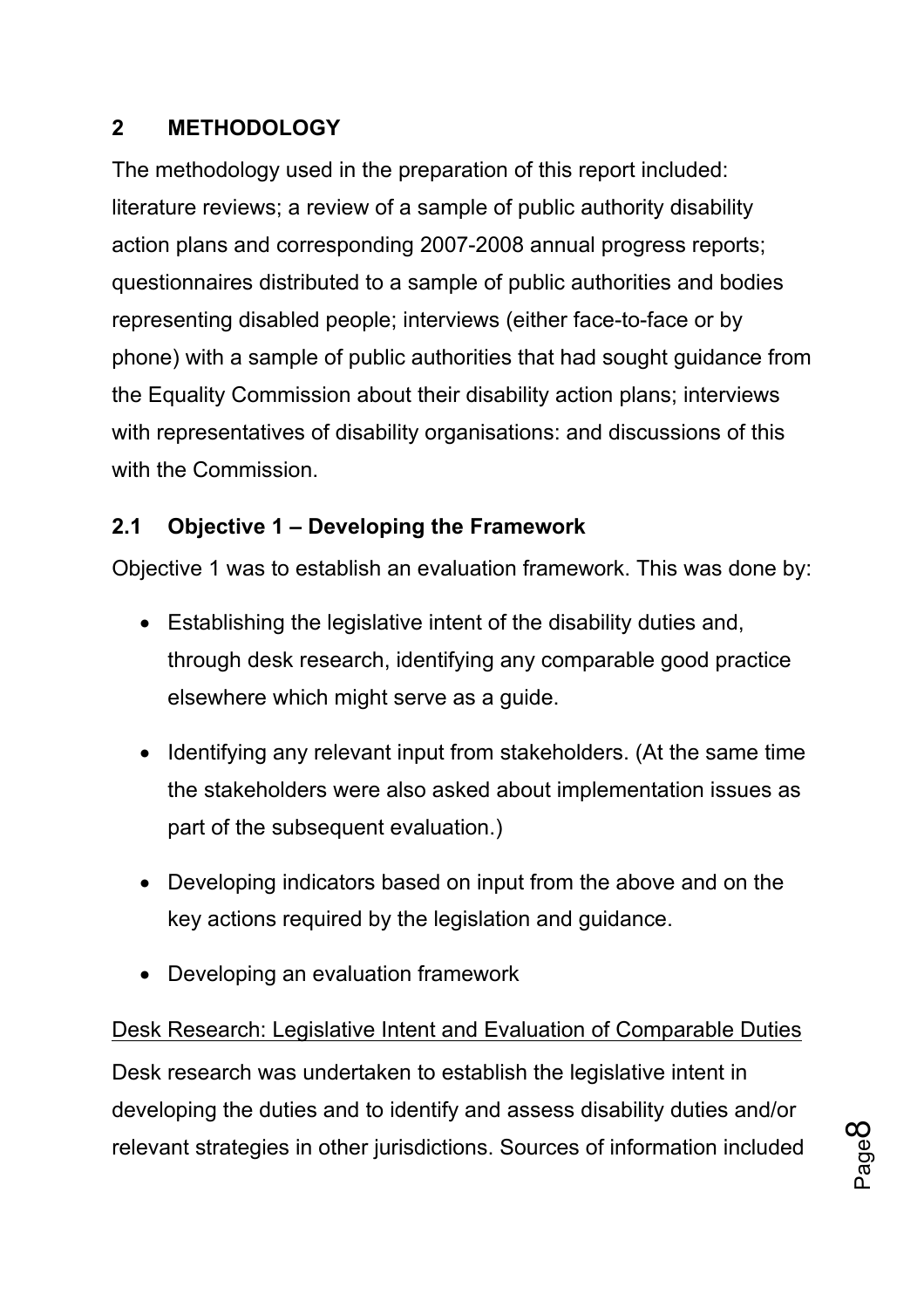Hansard relating to the passage of the legislation through the House of Lords, Commission guidance and reports, evaluation of similar duties in GB and of other legislation, for example, section 75 of the Northern Ireland Act 1998. The desk research considered how other duties were implemented, monitored, evaluated and reviewed and sought evidence of effectiveness of implementation these other duties.

#### Stakeholders Expectations and Understanding

Stakeholders in relation to the disability duties included: disabled people, to whose lives the duties can make a substantial and tangible difference; the public authorities at whom the duties are targeted, including OFMdFM and the Equality Commission; voluntary and community organisations; people associated with disabled people, such as family, friends and carers; and finally society as a whole. In this project the researchers have focused on the first three groupings of stakeholders as being those with primary interest in the effective implementation of the duties. The researchers contacted a sample of different stakeholders during this research.

• To ascertain disabled people's expectations, understanding and evaluation of the Disability Duties, questionnaires, together with covering letters and explanatory notes, were sent to a representative sample of 38 voluntary and community organisations. This sample was selected to include a range of national and local disability organisations in Northern Ireland, as well as other equality organisations and umbrella organisations. The organisations selected were those which represent, or are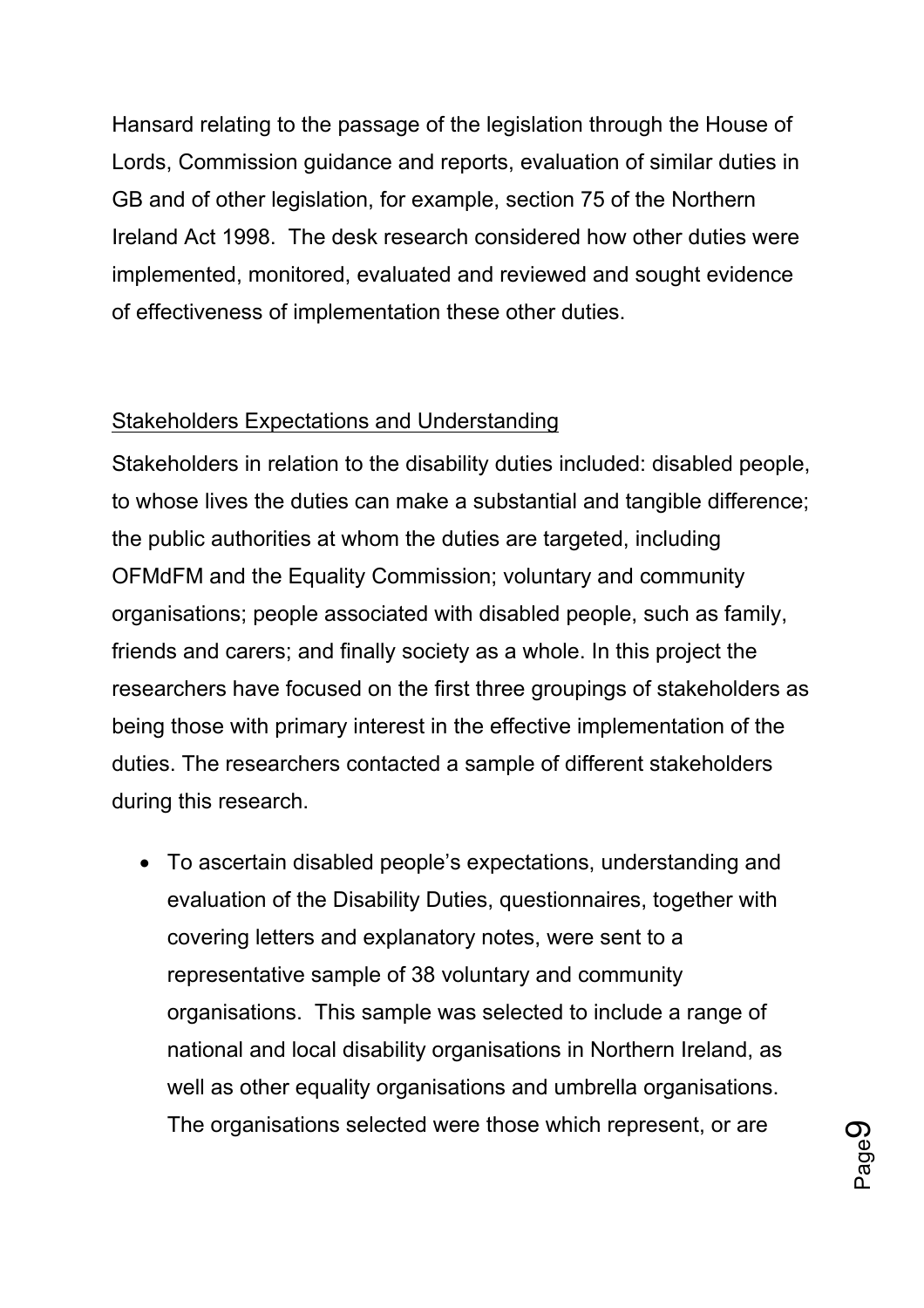associated with, people with disabilities. These organisations were also asked to disseminate the questionnaire more widely.

- Four organisations responded to the questionnaire, and one of these declined to complete it but wished instead to register a protest that the Disability Discrimination Order did not adequately recognise that particular disability. Therefore, to provide more feedback, four key organisations were approached for further information which led to three direct face-to-face meetings or telephone discussions following a semi-structured interview process. The other organisation contacted in this way was an umbrella organisation which explained that it had referred the questionnaire to a member organisation to respond, and indicated that the umbrella organisation endorsed the response which the member organisation had made in its own right.
- As a further means of obtaining disabled stakeholder views a focus group with disabled people was held, facilitated by a disability organisation, which was attended by 6 disabled people. Despite the range of methods adopted to ascertain the views of stakeholders the sample size was not increased beyond this. Further exploration in the course of this research indicated a potential issue around consultation fatigue.

As indicated above the response rate was low. It seemed to the researchers that there were three factors which might explain this. The first was that the organisations concerned might feel that they were now being over-consulted i.e. consultation fatigue. The second is that they may assume that others will respond on their behalf. For instance one respondent, who had not responded to the original questionnaire but was contacted by phone, explained that that organisation, as a matter of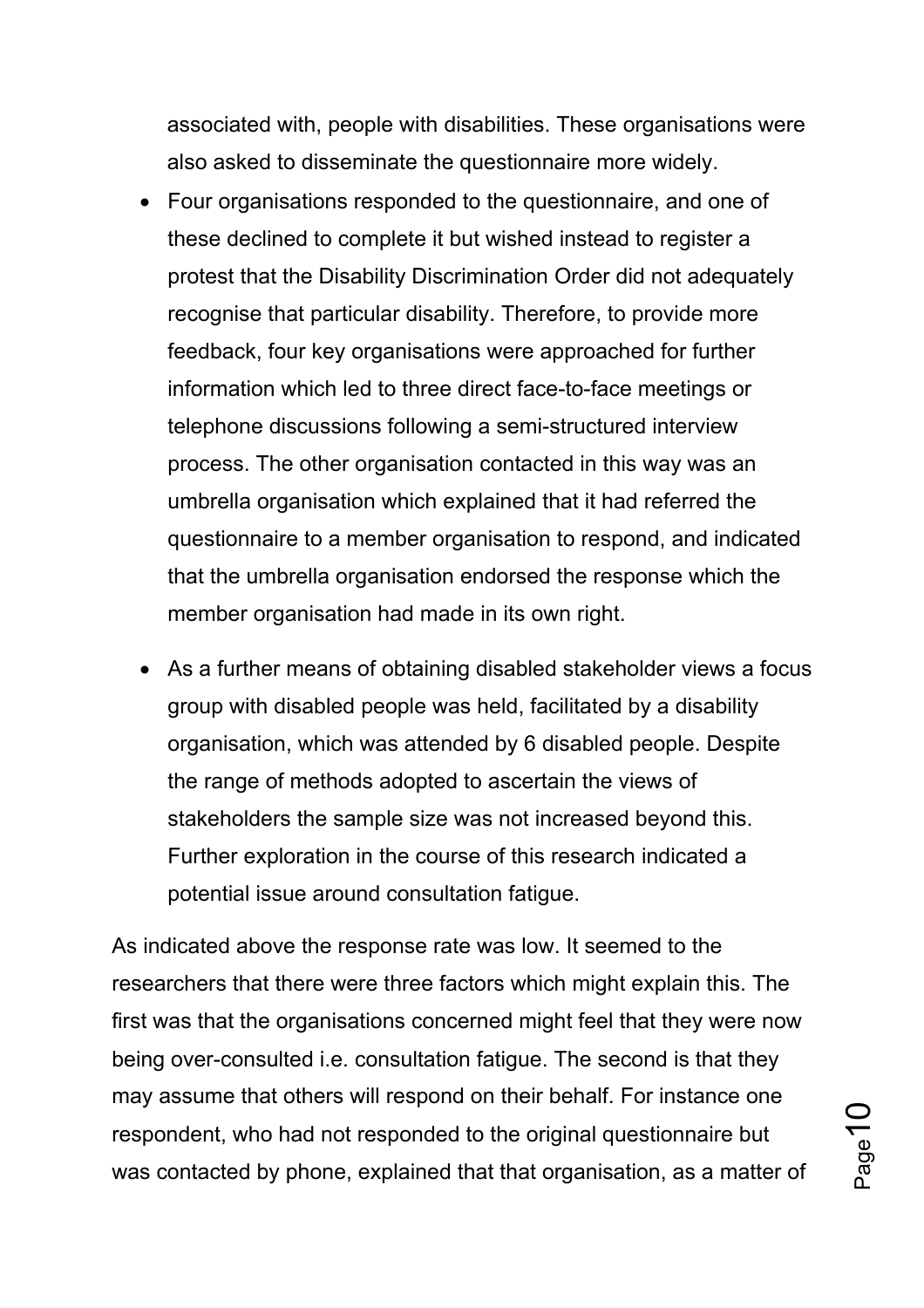policy, filters what it termed 'consultation requests' and only responds to those directly relevant to the focus of the organisation. Another organisation stated that it was happy to adopt the response of one of the other organisations who had responded. The third reason was that there also seems to be a considerable degree of cynicism about the duties amongst those contacted and, in the views of disabled stakeholders, little evidence of any difference they were making<sup>3</sup>. If this explanation is correct then the low rate of response is itself relevant as it suggests issues regarding how the duties are already viewed by disabled stakeholders, and indicates challenges which public authorities will have to address effectively in implementing the duties.

Public authorities are also stakeholders in the disability duties. All public authorities in Northern Ireland were contacted initially by the Commission to notify them of the research project. Those public authorities selected as a research subject were subsequently contacted directly by the researchers. Finally, a sample of public authorities who had interacted with the Commission was further contacted by the researchers in the context of stakeholder evaluation. Further information about the methodology in relation to selection of public authorities is provided in Section 2.2.

#### Developing Indicators

 $\overline{a}$ 

Developing indicators for a project requires an understanding of the project process and its declared methods and purpose(s). The terms impact, outcome, output, action, process and objectives are frequently used across the public sector in this context but without one agreed

 $3$  Even in the short time period since the duties were introduced it could reasonably be expected to see some evidence of actions or outputs being taken towards achieving the outcomes of the duties.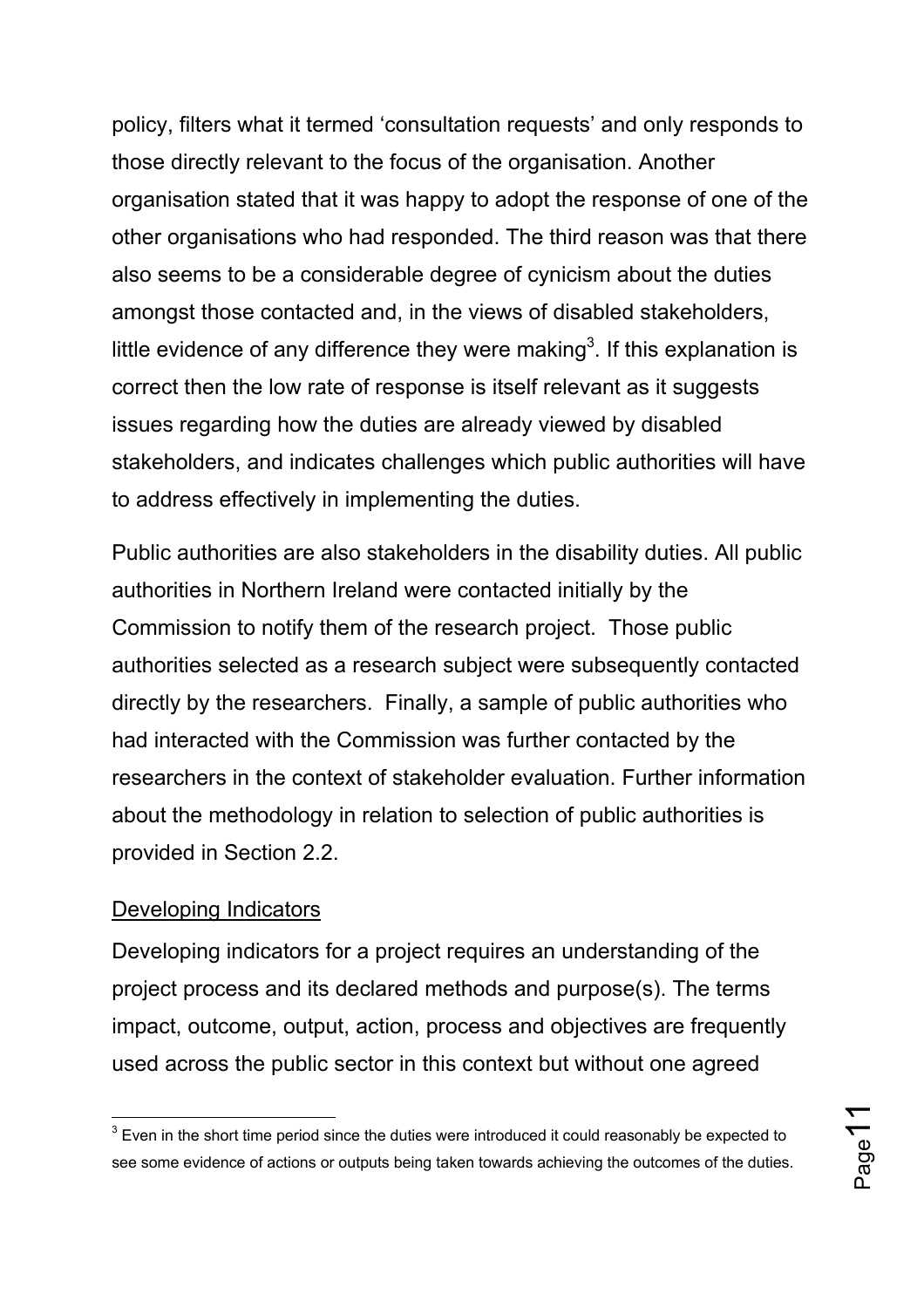definition. As the first stage of developing indicators, suggestions were therefore made for definitions of these terms consistent both with their use to date by the Commission and with H M Treasury's *The Green Book*, and these were discussed with the Commission. The agreed definitions were then used to describe the processes in the implementation of the disability duties and it was then possible to list the actions required for each part of the process and the corresponding outputs and desired outcomes (both impacts and results). Finally appropriate indicators could then be suggested for each of the outputs and outcomes listed.

#### Developing the Framework

The outputs from the project elements of developing indicators, desk research and stakeholder expectations were then used to develop an agreed framework for evaluating effectiveness of the disability duties including progress in relation to attitudes towards disabled people and encouraging their participation in public life.

Page12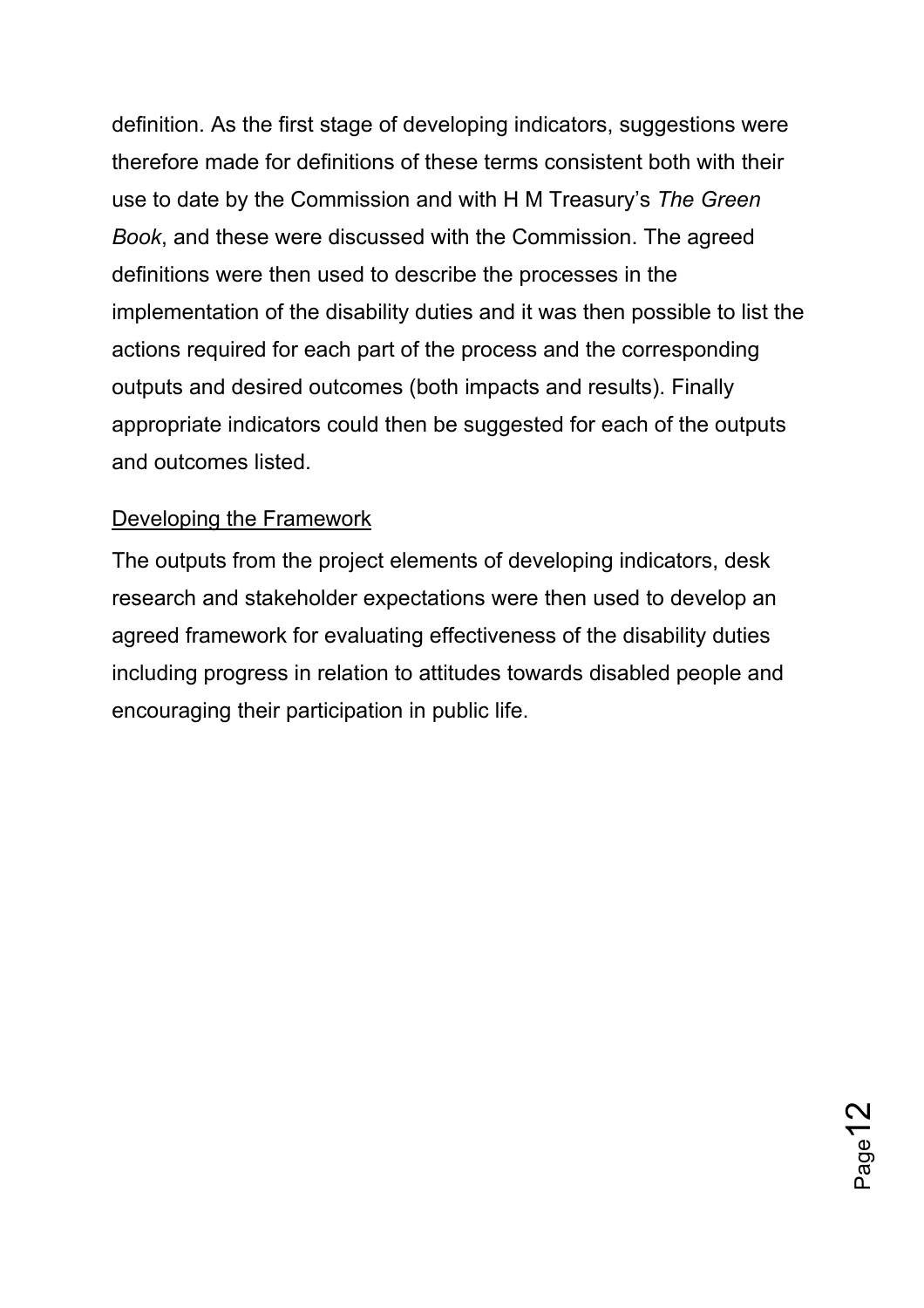### **2.2 Objective 2 – Evaluating Progress to Date**

#### Evaluating Public Authority Progress

Method of selection

To evaluate the progress made by public authorities in implementing the disability duties those authorities subject to the duties were classified into sectors. From this a random sample of public authorities proportionate to the size of the sector was selected. The classifications and proportions are highlighted in table 2.1. Where necessary the sample number was rounded up to ensure that each sector was sampled.

The classification of public authorities was agreed with the project advisory group prior to selection of the sample. Two reserves were also listed for each public authority selected in order to allow for any inability or unwillingness to participate in the research.

The selected public authorities were then contacted by letter and were provided with information about the project, contact details for the project team, and the option to consent or refuse to participate in the research. Five public authorities from the initial sample contacted the team to suggest that they should not be included in the sample. The reasons given were:

- Exemption from the disability duties (3 public authorities)
- Covered by another public authority's plan (1 public authority)
- Recently merged body (1 public authority)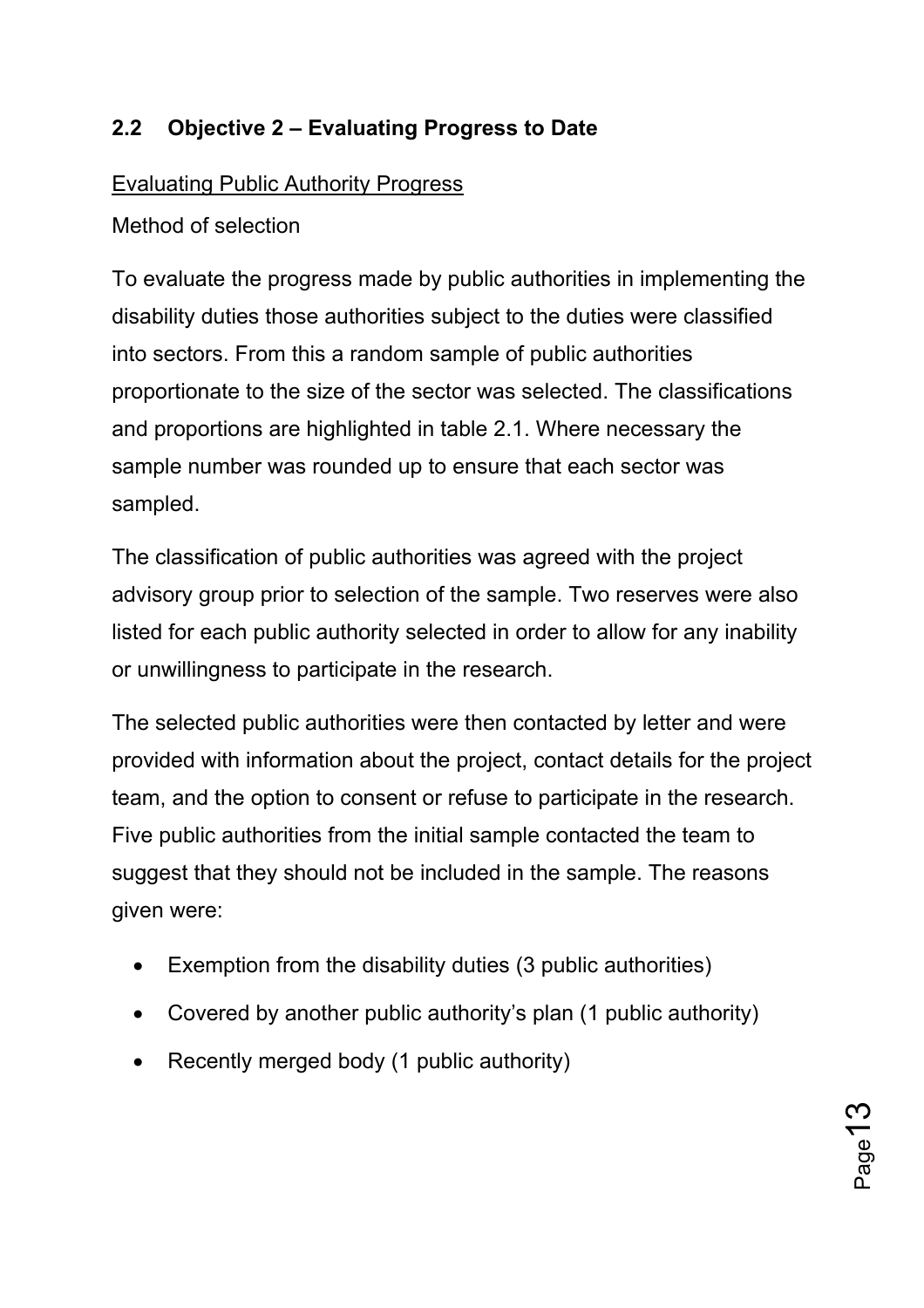### **Table 2.1: Public authority sample by sector**

| <b>Sector</b>      | Total number of           | <b>Number in</b> | <b>Number</b>        |
|--------------------|---------------------------|------------------|----------------------|
|                    | <b>Public Authorities</b> | sample           | sampled <sup>4</sup> |
| Culture and        | 13                        | 1                | 1                    |
| Sport              |                           |                  |                      |
| Economic and       | 13                        | 1                | 1                    |
| Enterprise         |                           |                  |                      |
| Education          | 31                        | 3                | 3                    |
| Environment        | 12                        | $\overline{1}$   | 1                    |
| Health and         | 39                        | $\overline{4}$   | 1                    |
| <b>Social Care</b> |                           |                  |                      |
| Housing            | 39                        | $\overline{4}$   | 4                    |
| <b>Justice</b>     | 46                        | 5                | 5                    |
| Local              | 28                        | 3                | 3                    |
| Government         |                           |                  |                      |
| Transport          | 6                         | 1                | 1                    |
| Central            | 17                        | $\overline{2}$   | $\overline{2}$       |
| Government         |                           |                  |                      |
| <b>Total</b>       | 244                       | 25               | 22                   |

 $\frac{4}{1}$  This reflects the number of public authorities actually sampled, taking account of agreement to sample only one health trust due to the similarity of their disability action plans.

Page14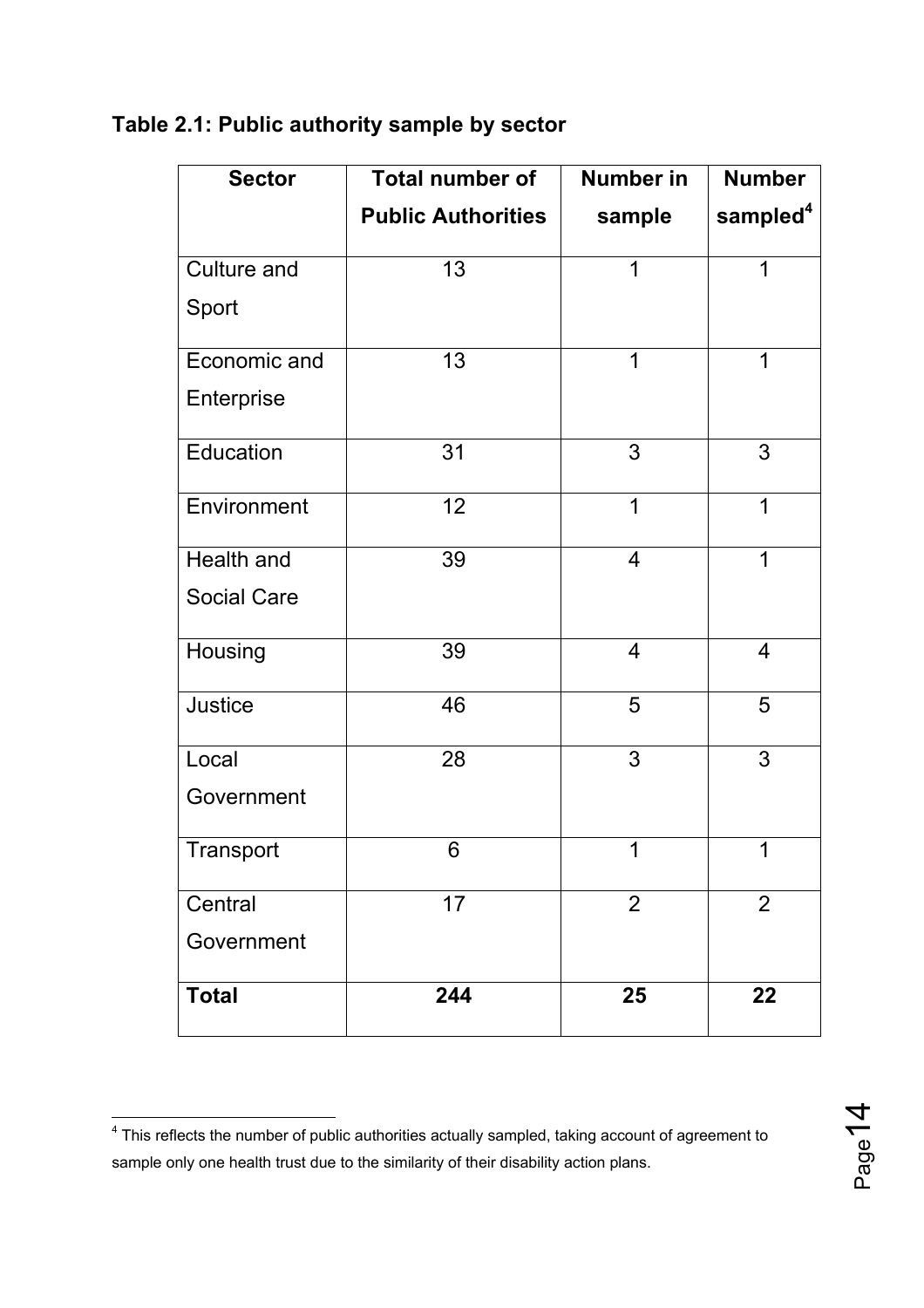One of the public bodies which stated it was exempt was not listed as being exempt therefore was included in the sample. Reserves were utilised for five of these public authorities to ensure a full sample. Where necessary, for example where disability action plans were not available on a website, the public authorities selected were contacted to request a copy of this plan. This is commented on in the evaluation section.

In evaluating the health sector it became apparent that the health trusts in the sample had very similar disability action plans, therefore it was agreed with the project advisory group that only one would be sampled<sup>5</sup>. A similar situation arose in relation to local government, however the researchers felt that there was sufficient difference between their disability action plans to merit separate consideration. Therefore the total number of public authority disability action plans/annual reports evaluated was twenty-two. The researchers had anticipated discussing with public authorities their experiences of the Commission in regard to its duty to provide advice and guidance to them where requested. However, only two of the sample were also identified as having had substantial contact with the Commission, therefore a separate sample was created (this sample is described below in the methodology for evaluating Commission progress).<sup>6</sup>

l  $5$  The five new health trusts identified similar strategic work streams and so had worked collectively to seek advice from the Commission to develop their disability action plans. Hence the similarity between their plans, developed from a common base.

 $^6$  Substantial was defined by the researchers as having phone, email, or face-to-face contact with the Commission regarding a specific query(ies) on the disability duties. This was to ensure that the public authority concerned would be able to give a reasonable judgement of their experience of the Commission.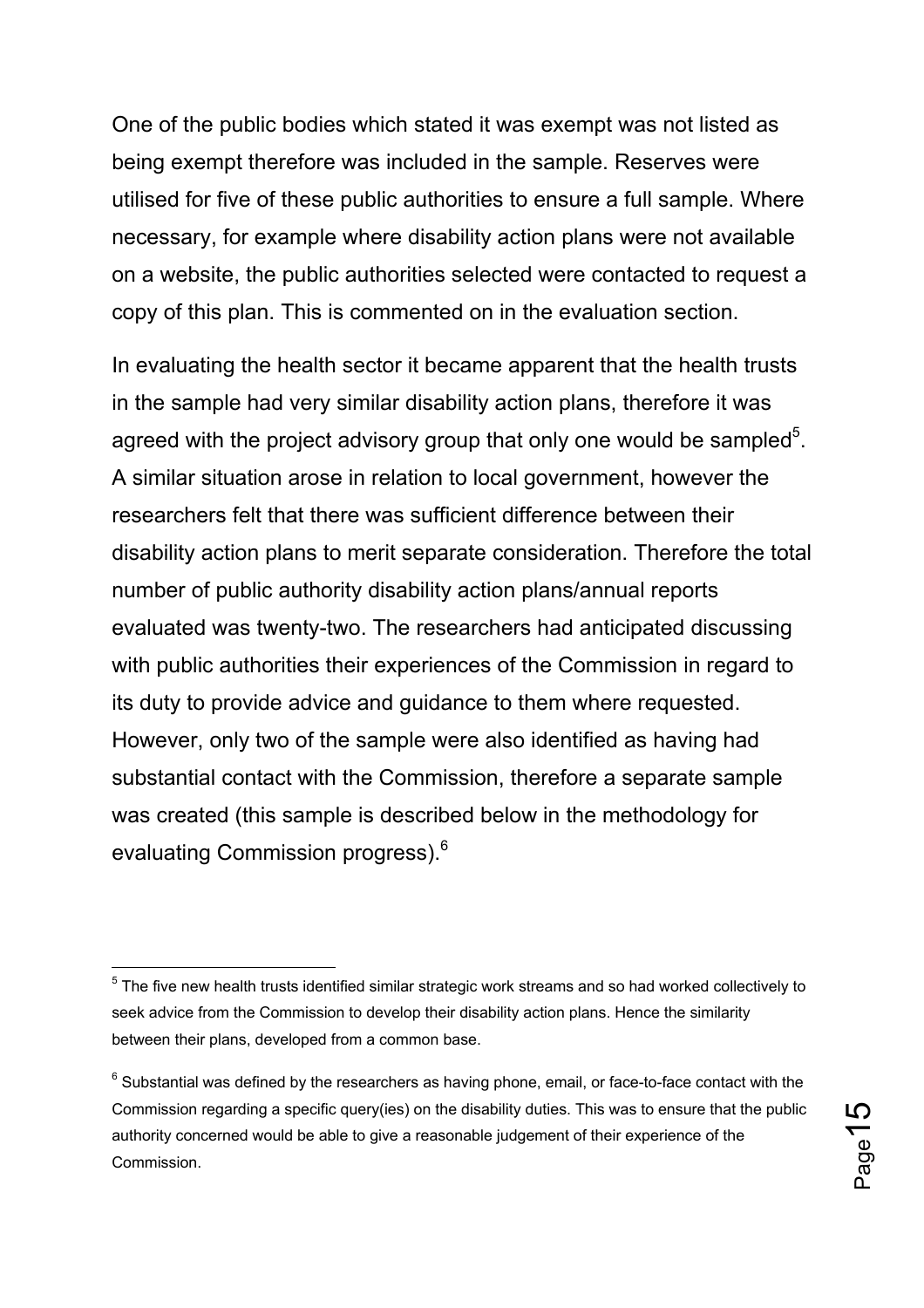#### Collating information

Public authorities' disability action plans and annual reports were the key sources of information on their intended and achieved actions in relation to the disability duties. The publication of these is a statutory requirement (unless granted exemption by the Commission) therefore they should be readily available.

The public authority disability action plans were retrieved from their websites. Where this was not possible the public authority was contacted to request a copy. Three public authorities who were contacted in this respect did not respond. The Commission was able to provide a copy of these disability action plans in all but one instance<sup>7</sup>.

The public authority annual progress reports for 2007-2008 were all provided by the Commission.

Where appropriate, further information sources such as websites, were examined, and this is discussed in the relevant sections below.

#### Method of Evaluation

Information on each public authority's implementation of the duties was gained from the public authority's disability action plan and disability annual report. These were assessed against the indicators listed in the framework section.

It should be noted that, although the researchers have used a model going from process to outputs to outcomes, taken overall, the implementation of the duties is still at the output phase. Outcomes would not yet be expected to be apparent, particularly since progress

 $\overline{a}^7$  Due to non-submission of a disability action plan to the Commission by this public authority.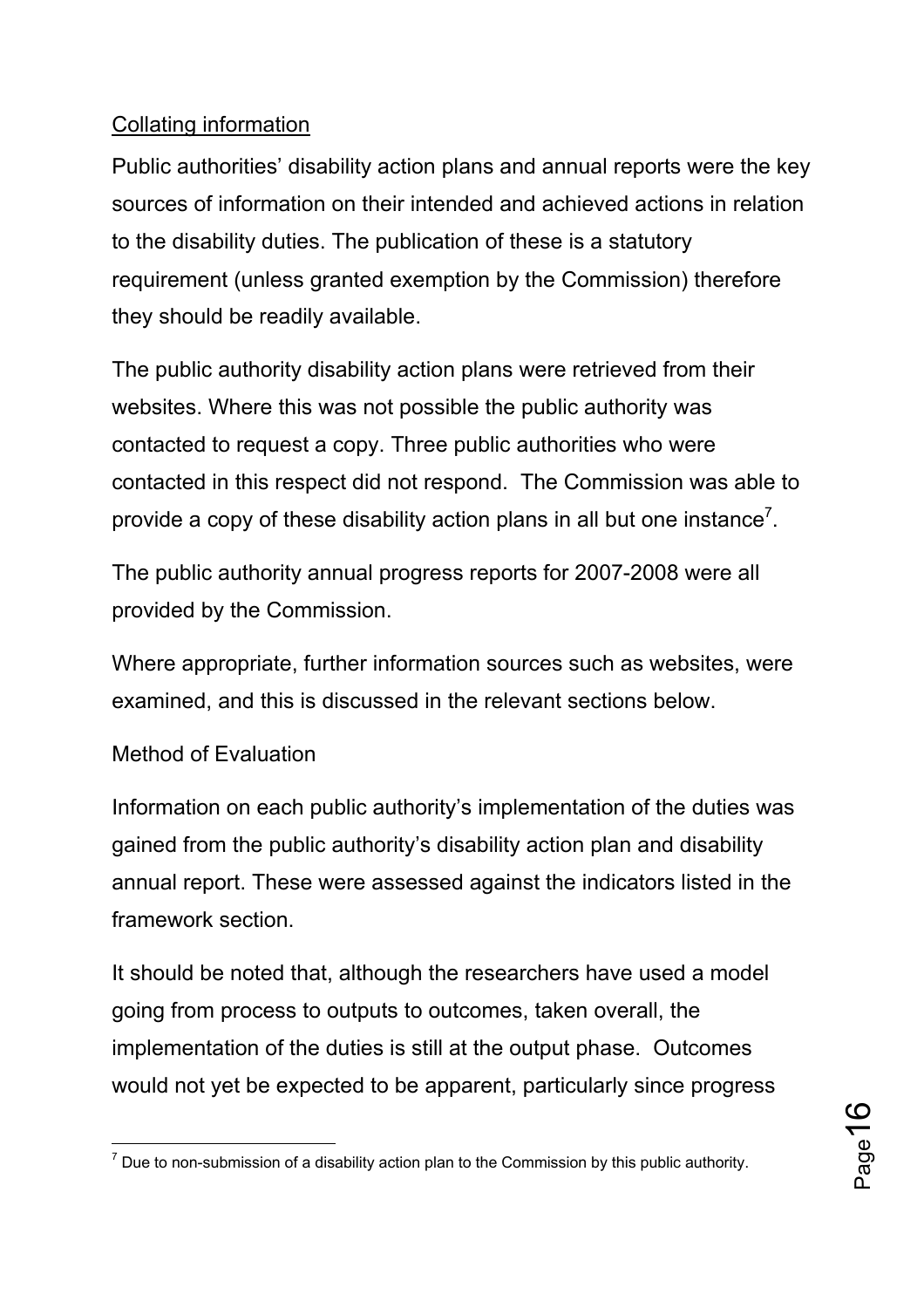could only be assessed in relation to the 2007-2008 year. The researchers did, however, expect to find evidence of intended outcomes (results and impact) and measures in place to monitor progress toward their achievement.

### Evaluating Commission Progress

To evaluate Commission progress, interviews were held with the relevant Commission staff regarding:

- What actions the Commission has taken to promote awareness of disability duties.
- What actions the Commission has taken to support implementation of disability duties (including publications produced).
- What requests for support the Commission has received and provided.
- The strategy the Commission has taken for implementing and supporting the disability duties.

The disability duties empower the Commission to provide public authorities with advice and guidance if they request it and, therefore, this aspect of the Commission's work was also reviewed. After discussion with the Commission, a sample of twenty-four public authorities was identified as having had substantial contact with the Commission.

The twenty-four bodies identified were:

Northern Ireland Audit Office Belfast City Council Civil Service Commissioners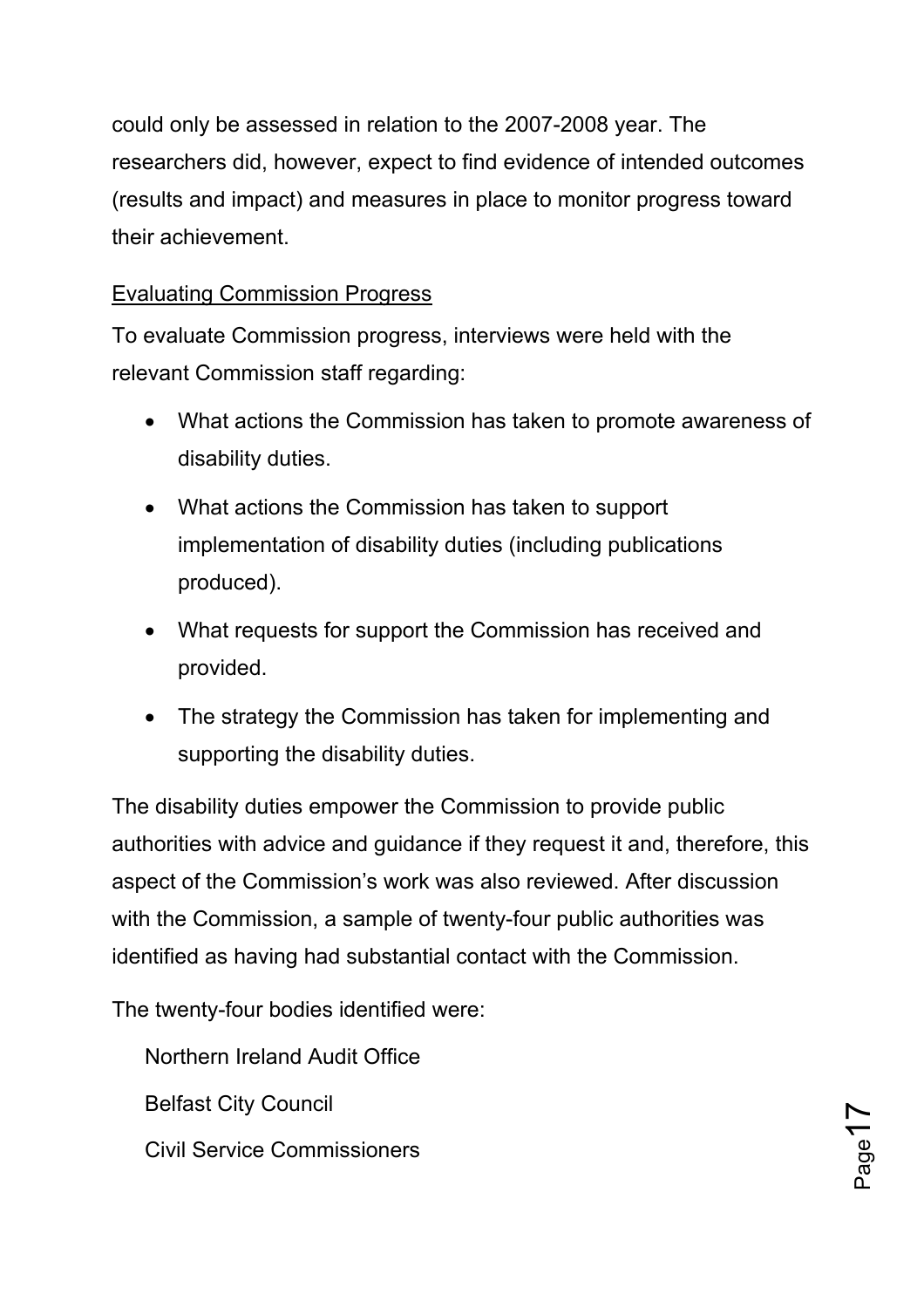Covenanter Housing Association

The Department of Health, Social Services and Public Safety (DHSSPS)

The Department for Social Development (DSD)

Education and Skills Authority

Northern Ireland Employers Forum on Disability

Heritage Lottery Fund

Northern Ireland Housing Executive

Northern Ireland Judicial Appointments Commission

Labour Relations Agency

The Office of the First Minister and Deputy First Minister (OFMdFM)

Northern Ireland Prison Service

Postcomm

South West Regional College

Western Health Trust; and

The Department of Agriculture and Rural Development – DARD

The Department of Culture, Arts & Leisure – DCAL

The Department of Education – DE

The Department for Employment and Learning – DEL

The Department of Enterprise, Trade and Investment – DETI

The Department of Finance and Personnel - DFP

The Department for Regional Development - DRD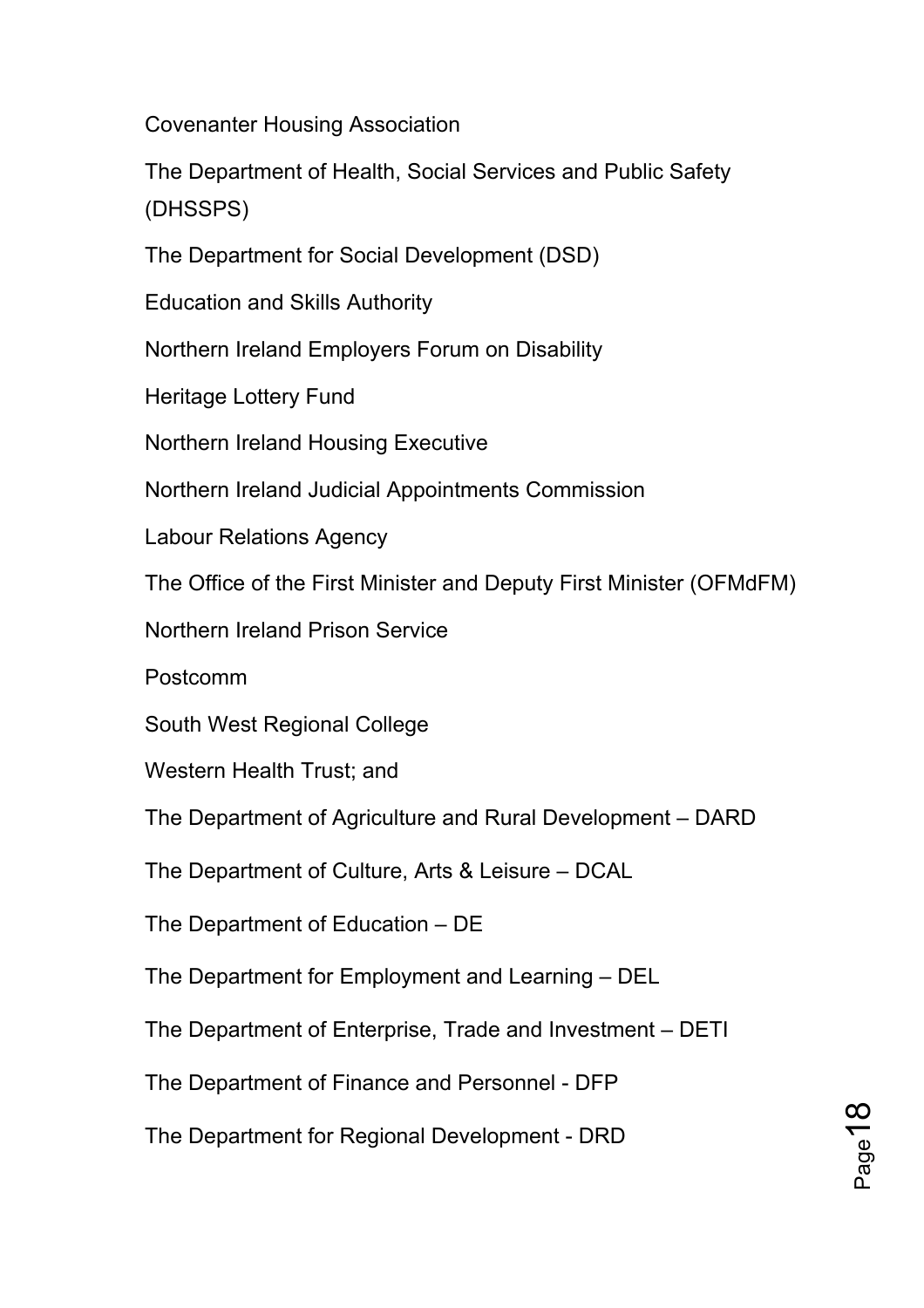Contact with the relevant person could not readily be made within one organisation and two others were being sampled in relation to their implementation of the duties, therefore initial contact was initiated with twenty-one of the sample. However, in five cases, despite multiple attempts to make contact, no interview was achieved. Successful contact was made with thirteen of the remaining sample, comprising of nine organisations and four of the other government departments, thus obtaining responses from over 50% of the total sample.

Each of the public authorities contacted was asked:

- 1. Have you had direct contact with the Equality Commission about the DDO?
- 2. Before the contact were you aware that the Commission produces guidance and that it can be contacted for support and feedback?
- 3. What was the nature of the contact:
	- a) Who initiated it?
	- b) If you initiated it, why?
	- c) When was the contact?
	- d) What means of communications was used: face-to-face, telephone, e-mail?
	- e) What, if anything, did you ask for in the contact (e.g. guidance, support feedback etc)?
- 4. What was the result of the contact?
- 5. What did you think of the response and any guidance, support or feedback you received (quality, quantity, manner of delivery etc)?
	- a) Was it helpful?
	- b) Was it effective?
	- c) Was it accessible?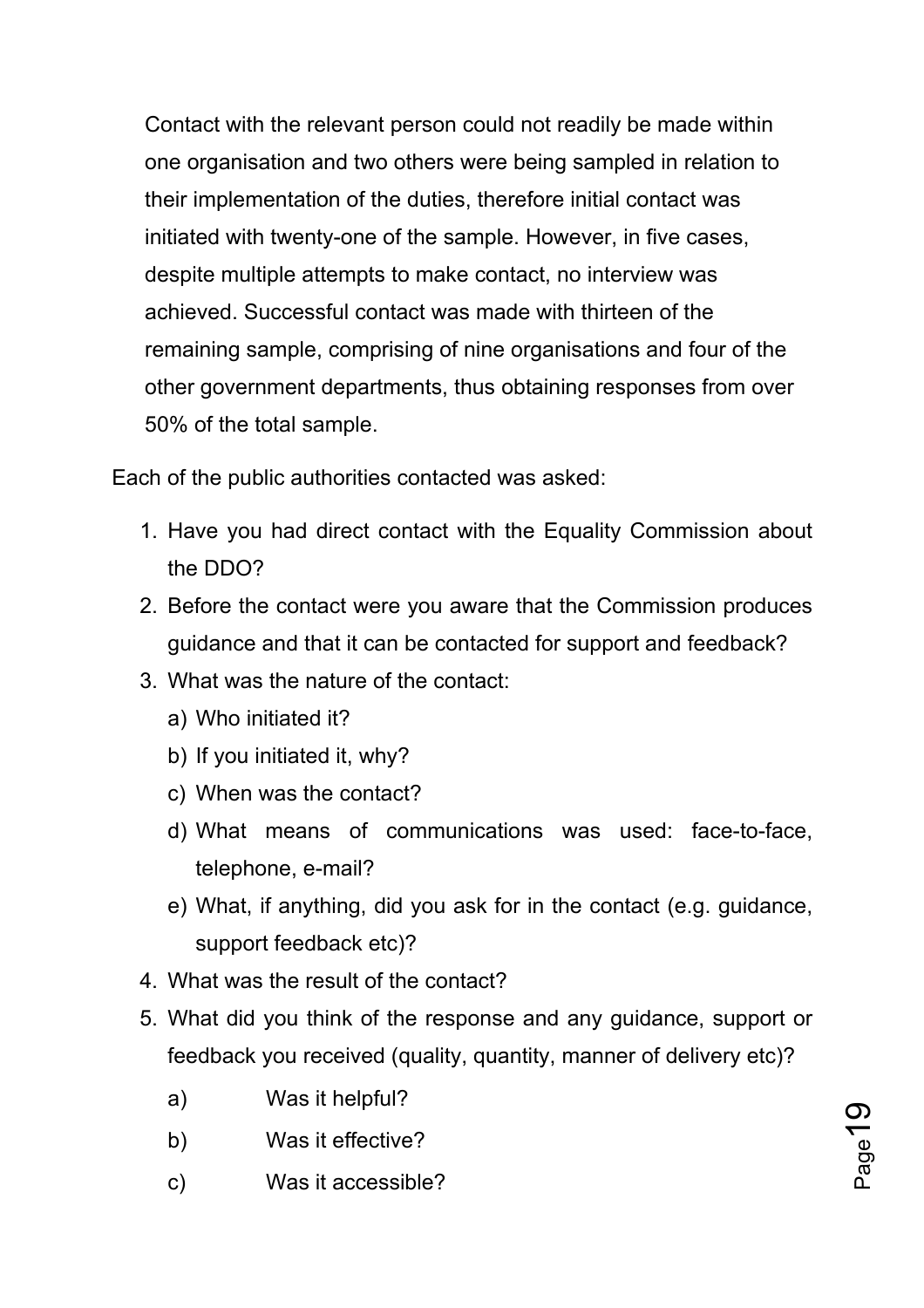- d) Was it supportive?
- e) Was it timely?
- 6. If you have a parent body/ department, what guidance, if any, have you had from it?

### **2.3 Objective 3 - Making Recommendations**

At each stage in the review recommendations were noted both for the Commission and for Public Authorities with regards to improving the efficiency and effectiveness of the implementation of the duties, based on good practice and lessons learned through this project; and for legislative change (where necessary) to more effectively and efficiently deliver the intended aims of the legislation.

In making recommendations the review took note of the realities and practicalities of implementing the duties and the resource limitations on public authorities and the Commission.

The recommendations thus identified are listed after the conclusions to the relevant sections and at the end of this report.

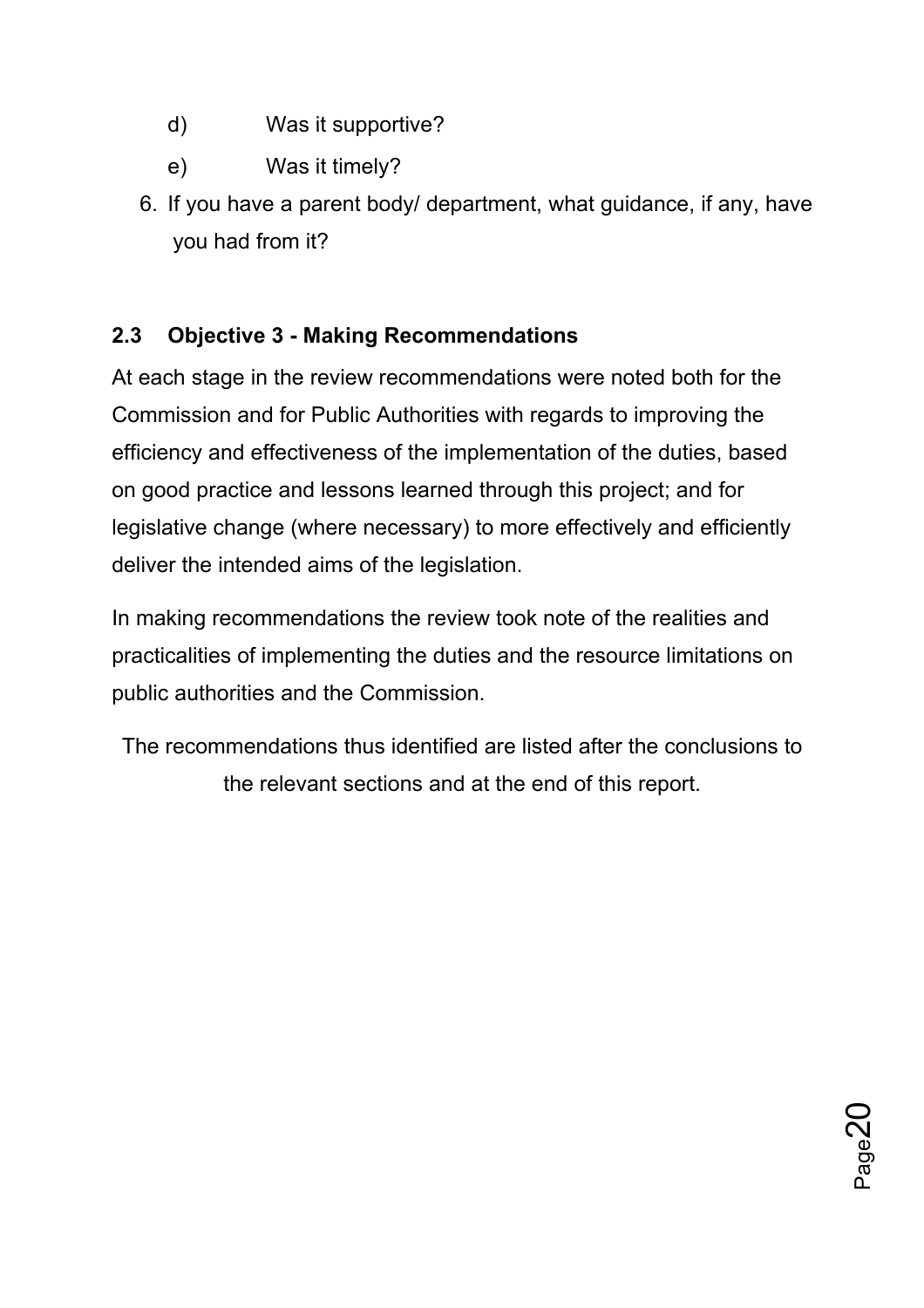### **OBJECTIVE 1**

### **DEVELOPING THE FRAMEWORK<sup>8</sup>**

The aim of this project was to evaluate the effectiveness of the disability duties. The first objective was to develop a framework, including related indicators, that would be relevant to this and any future evaluation undertaken "to keep under review the effectiveness of the duties".

To assist with the development of an appropriate framework and indicators, the context and legislative intent of the duties and the relationship between the duties and Section 75 were considered. Further, disability provisions in other jurisdictions were reviewed for possible examples. The issues involved in promoting positive attitudes and participation in public life were then considered, as these are the key aspects of the disability duties, and the main components of the implementation process were defined.

Additionally the researchers engaged with disabled stakeholders and non-governmental organisations to ascertain their ideas and views on the disability duties, and on the public authority and Commission implementation of the duties.

Finally, based on this background information, an evaluation framework was developed incorporating appropriate indicators.

l  $8$  Details of the information gathered and used to inform the development of the framework are contained within a separate document entitled Evaluation of the Disability Discrimination (NI) Order 2006 Duties – Developing a Framework.

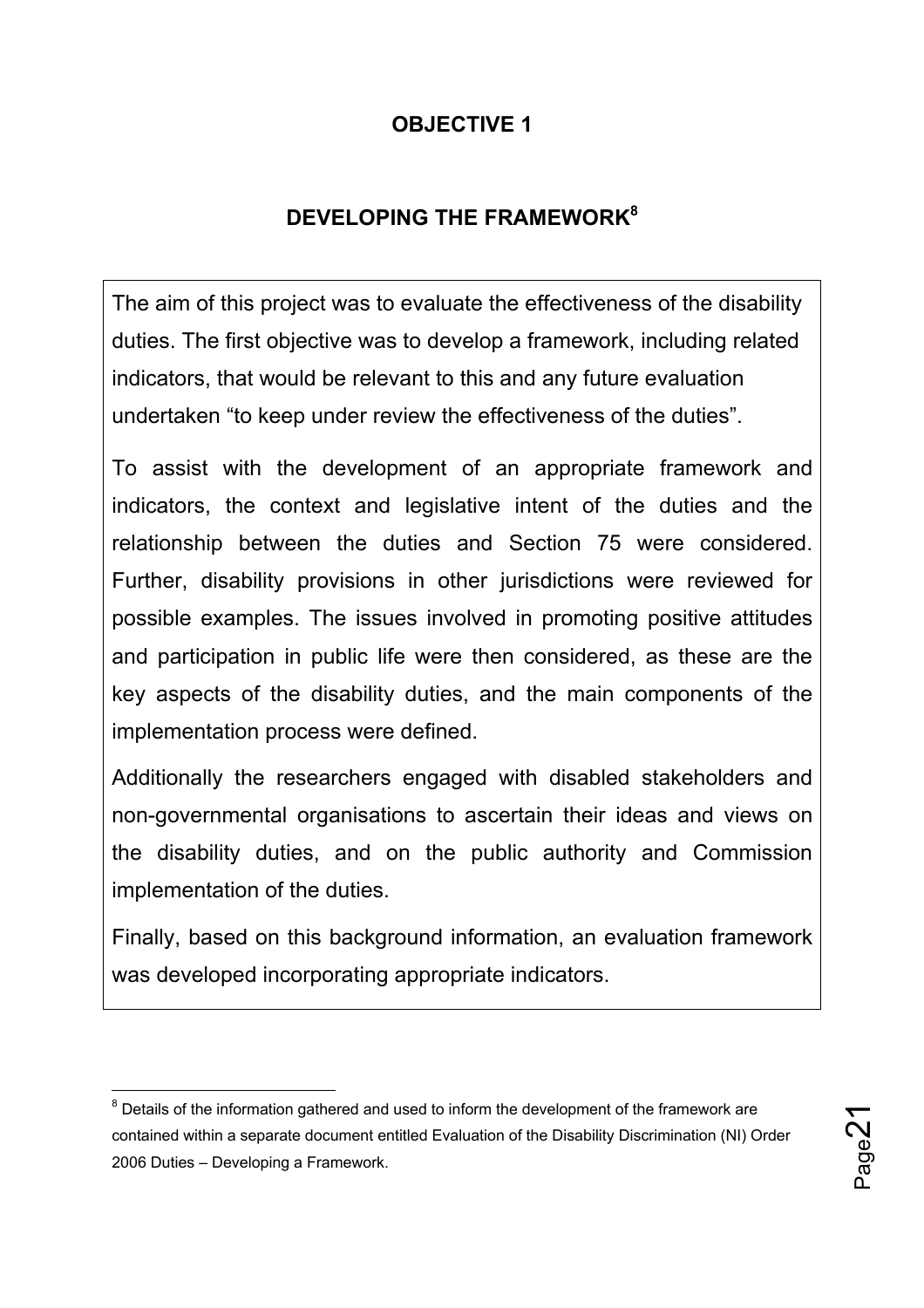#### **9. Indicators of the Effectiveness of the Disability Duties**

#### **Project Indicators**

The purpose of the framework is to facilitate evaluations of the effectiveness of the disability duties in Northern Ireland, namely:

"*public authorities, when carrying out their functions must have due regard to the need to:* 

- *promote positive attitudes towards disabled people; and*
- *encourage participation by disabled people in public life*."9

The framework should therefore cover the component parts of the duties, identified from the legislation and guidance, which are the implementation by public authorities and the implementation and support provided by the Commission, together with the effectiveness of the duties themselves.

For ease of reference the indicators are numbered and are also labelled according to their subject as follows:

Implementation by Public Authorities – PA

Implementation by the Equality Commission – EC

The Effectiveness of the Disability Duties - DD

This chapter presents a series of tables that provide summaries of the process, outputs and outcomes (both results and impacts) together with appropriate indicators, for the following:

### **Implementation by the Public Authorities**

Page22

l 9 ECNI. (2007). *A Guide for Public Authorities – Promoting positive attitudes towards disabled people and encouraging the participation of disabled people in public life*. Belfast: ECNI.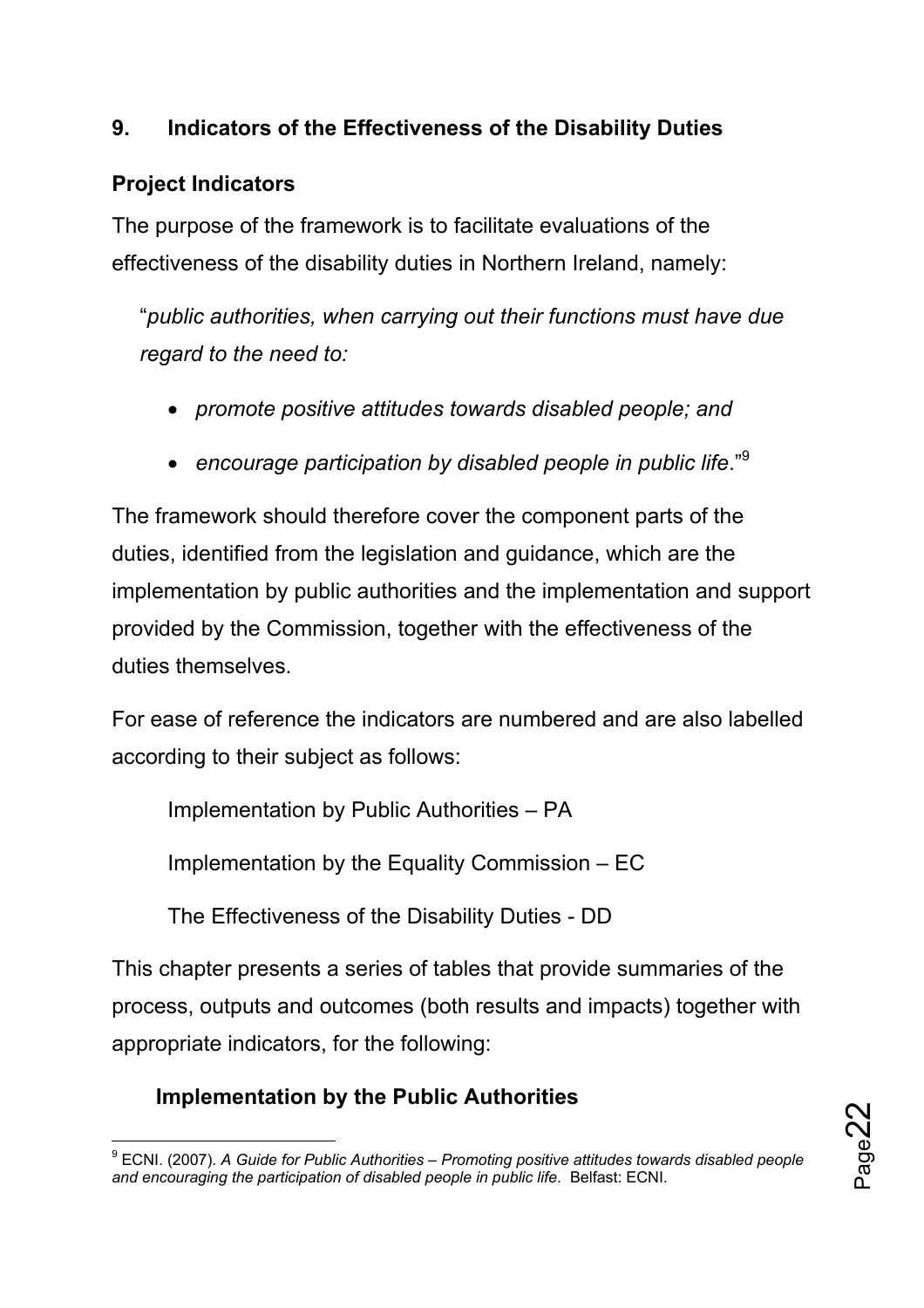Has the public authority implemented the duties effectively?

PA1 The creation of a disability action plan.

PA2 The provision of training on disability equality legislation and disability awareness.

PA3 The provision of guidance by the public authority.

What evidence has the public authority presented in relation to promoting positive attitudes towards disabled people?

PA4 The promotion of positive attitudes towards disabled people.

What evidence has the public authority presented in relation to encouraging disabled people to participate in public life?

PA5a Recruitment to public life positions.

PA5b Participation in public life

PA6 Encourage others to promote the participation of disable people in public life.

### **Implementation by the Equality Commission**

What evidence is there of the Commission supporting the implementation of the duties?

EC1 The provision of guidance on the duties (statutory).

EC2 The provision of other information/support.

EC3 Responding to requests for support.

EC4 Following good practice and acting in keeping with the spirit of the duties.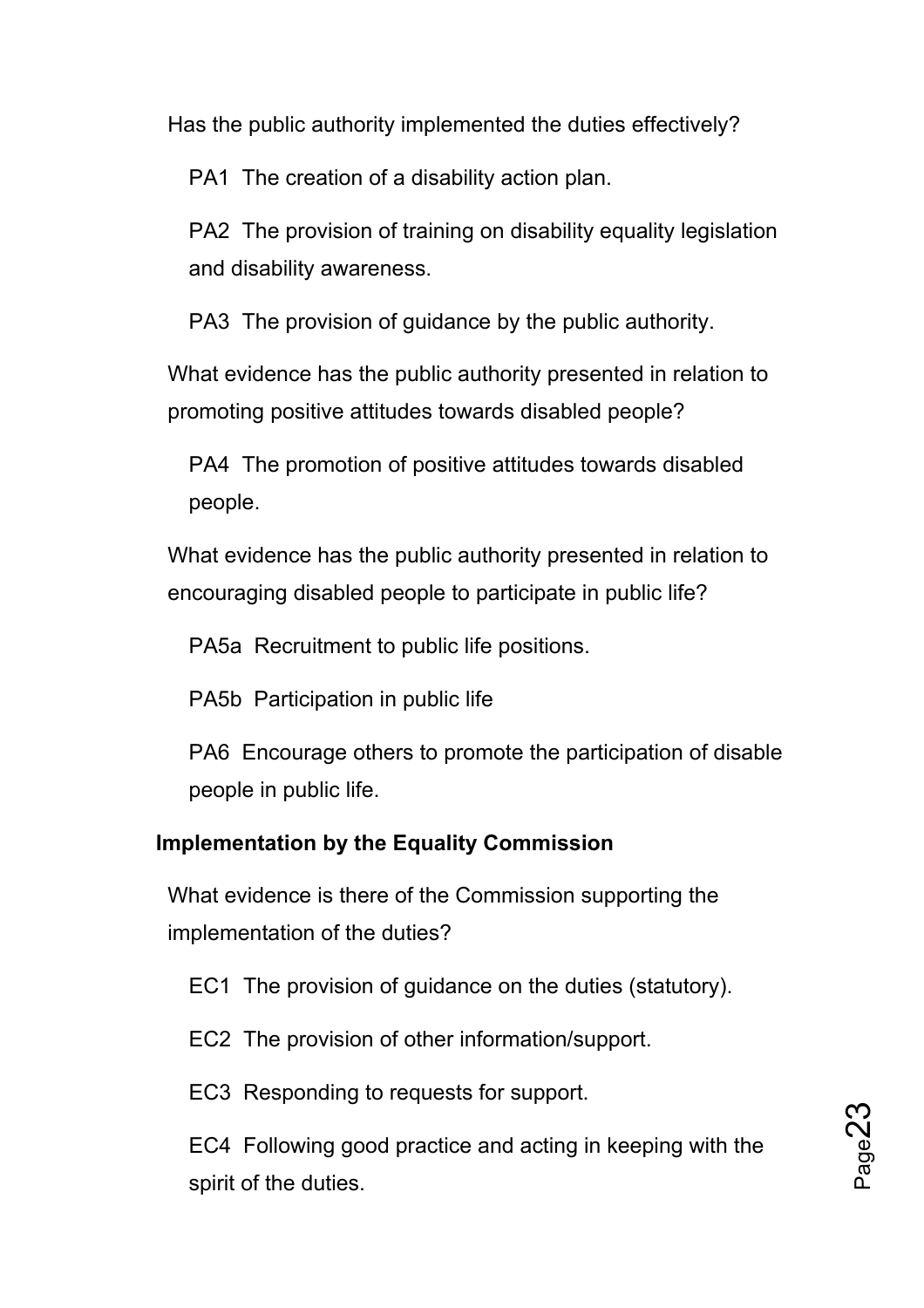What evidence is there of the Commission keeping duties under review?

EC5 Keeping the legislation under review.

EC6 Keeping implementation by public authorities under review.

EC7 Compliance and enforcement.

### **The Effectiveness of the Disability Duties**

What indication is there of the overall effectiveness of the duties?

DD1 Effective implementation of the duties by public authorities.

DD2 Effective fulfilment of the duties by the Commission.

DD3 Legislators consider the Commission's papers and review legislation.

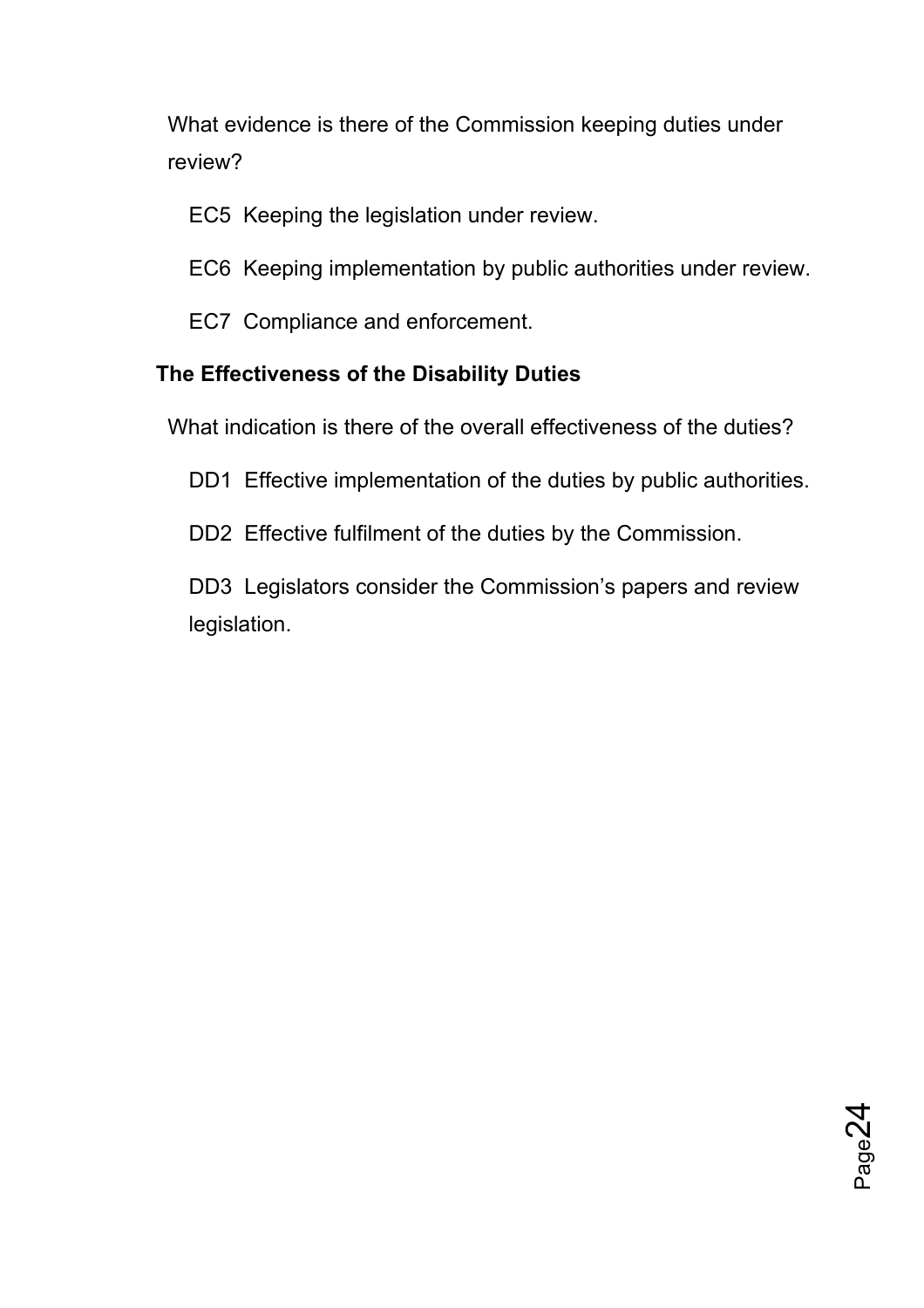# **9.1 Implementation by the public authorities**

### **9.1.1 Has the public authority implemented the duties effectively?**

| <b>Process</b> (and component Actions)                                                                                                                                                                                                                                                                                                                             | <b>Output and Indicators</b>                                                                                                                                                                                                                                                                                                                                              | <b>Outcomes</b><br>(Results) and<br><i><b>Indicators</b></i>                       | <b>Outcomes</b><br>(Impacts) and<br><i><b>Indicators</b></i>                                                                                                     |
|--------------------------------------------------------------------------------------------------------------------------------------------------------------------------------------------------------------------------------------------------------------------------------------------------------------------------------------------------------------------|---------------------------------------------------------------------------------------------------------------------------------------------------------------------------------------------------------------------------------------------------------------------------------------------------------------------------------------------------------------------------|------------------------------------------------------------------------------------|------------------------------------------------------------------------------------------------------------------------------------------------------------------|
| <b>PA1</b> The creation of a disability<br>action plan:<br>a) Consultation Activities.<br>A wide<br>range of disabled people from<br>across society (e.g. people with<br>different disabilities, from different<br>genders, ethnicities, sexual<br>orientation, ages etc) are<br>consulted on the drafting of the<br>public authority's disability action<br>plan. | The publication and dissemination of<br>an accessible disability action plan<br>which takes into account the views of<br>disabled people and which complies<br>with Commission Guidance as<br>indicated by:<br>a) An introductory statement<br>b) An outline of appropriate and<br>effective action measures,<br>including measure to provide<br>training and guidance to | The needs of<br>disabled people<br>are met,<br>indicated by<br>survey<br>evidence. | More disabled<br>people<br>participate in<br>public life,<br>indicated by<br>participation<br>statistics<br>Improved<br>attitudes<br>towards<br>disabled people, |
|                                                                                                                                                                                                                                                                                                                                                                    |                                                                                                                                                                                                                                                                                                                                                                           |                                                                                    | indicated by                                                                                                                                                     |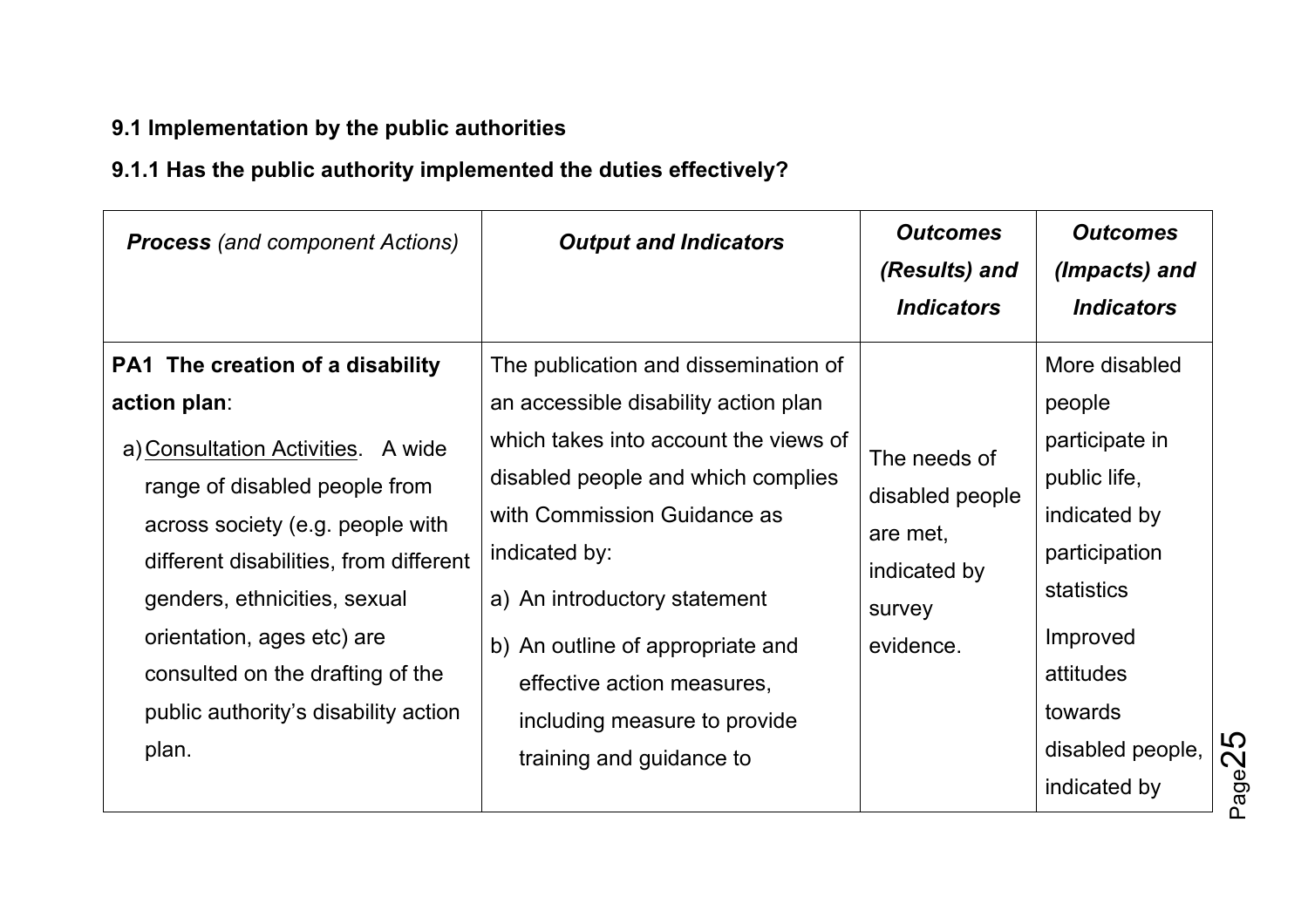| <b>Process</b> (and component Actions)                                                                                                                                                                                                                                                                                                                                                                                | <b>Output and Indicators</b>                                                                                                                                                                                                                                                                                                                                                                                     | <b>Outcomes</b><br>(Results) and<br><i><b>Indicators</b></i> | <b>Outcomes</b><br>(Impacts) and<br><i><b>Indicators</b></i> |                                |
|-----------------------------------------------------------------------------------------------------------------------------------------------------------------------------------------------------------------------------------------------------------------------------------------------------------------------------------------------------------------------------------------------------------------------|------------------------------------------------------------------------------------------------------------------------------------------------------------------------------------------------------------------------------------------------------------------------------------------------------------------------------------------------------------------------------------------------------------------|--------------------------------------------------------------|--------------------------------------------------------------|--------------------------------|
| b) Involvement Activities. A wide<br>range of disabled people from<br>across society (e.g. people with<br>different disabilities, from different<br>genders, ethnicities, sexual<br>orientation, ages etc) are involved<br>in the drafting of the public<br>authority's disability action plan.<br>c) Creation of the disability action<br>plan. An action plan is created in<br>keeping with Commission<br>guidance. | employees and office holders on<br>the disability equality legislation<br>and disability awareness<br>c) An outline of the timescale for<br>implementation of the action<br>measures<br>d) Meaningful outcome focused<br>performance indicators or targets<br>e) Details of how the disability action<br>plan will be published including it<br>is clear how it can be found /<br>acquired and these sources are |                                                              | survey<br>evidence.                                          |                                |
| d) Publication Activities. Disability<br>action plan is published / made                                                                                                                                                                                                                                                                                                                                              | accessible.<br>An outline of previous measures<br>f                                                                                                                                                                                                                                                                                                                                                              |                                                              |                                                              | $\boldsymbol{\omega}$<br>Page2 |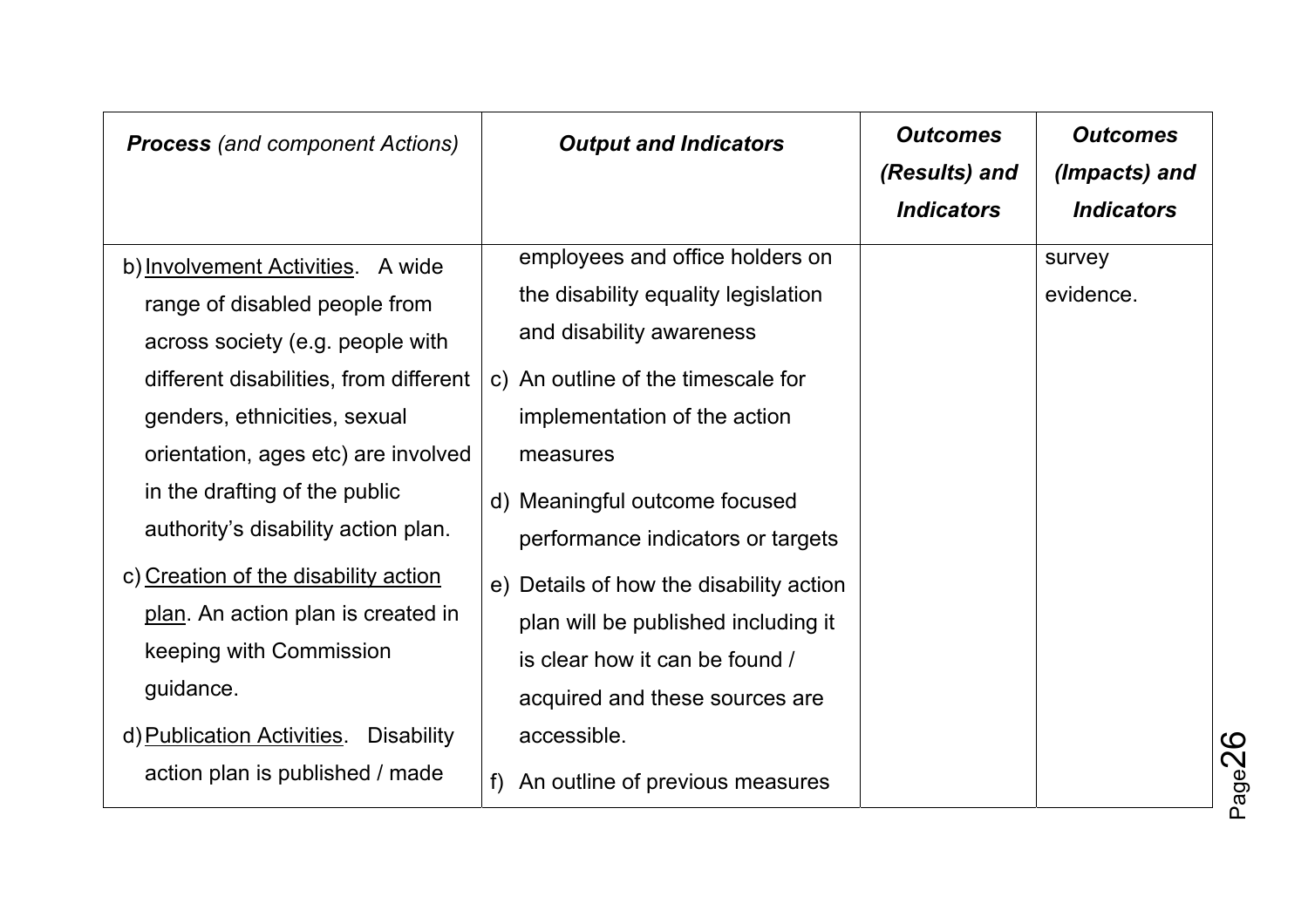| <b>Process</b> (and component Actions) | <b>Output and Indicators</b>                                                                                                                                                                                                                                                | <b>Outcomes</b><br>(Results) and<br><b>Indicators</b> | <b>Outcomes</b><br>(Impacts) and<br><b>Indicators</b> |
|----------------------------------------|-----------------------------------------------------------------------------------------------------------------------------------------------------------------------------------------------------------------------------------------------------------------------------|-------------------------------------------------------|-------------------------------------------------------|
| publicly available                     | taken (recommended)<br>g) Commitment to consulting with<br>disabled people when<br>implementing and reviewing the<br>plan (recommended)<br>Additionally<br>h) Availability of disability action plan<br>in accessible formats.<br>Monitoring progress and<br>i)<br>outcomes |                                                       |                                                       |
| PA2 The provision of training on       | The delivery of appropriate training                                                                                                                                                                                                                                        |                                                       |                                                       |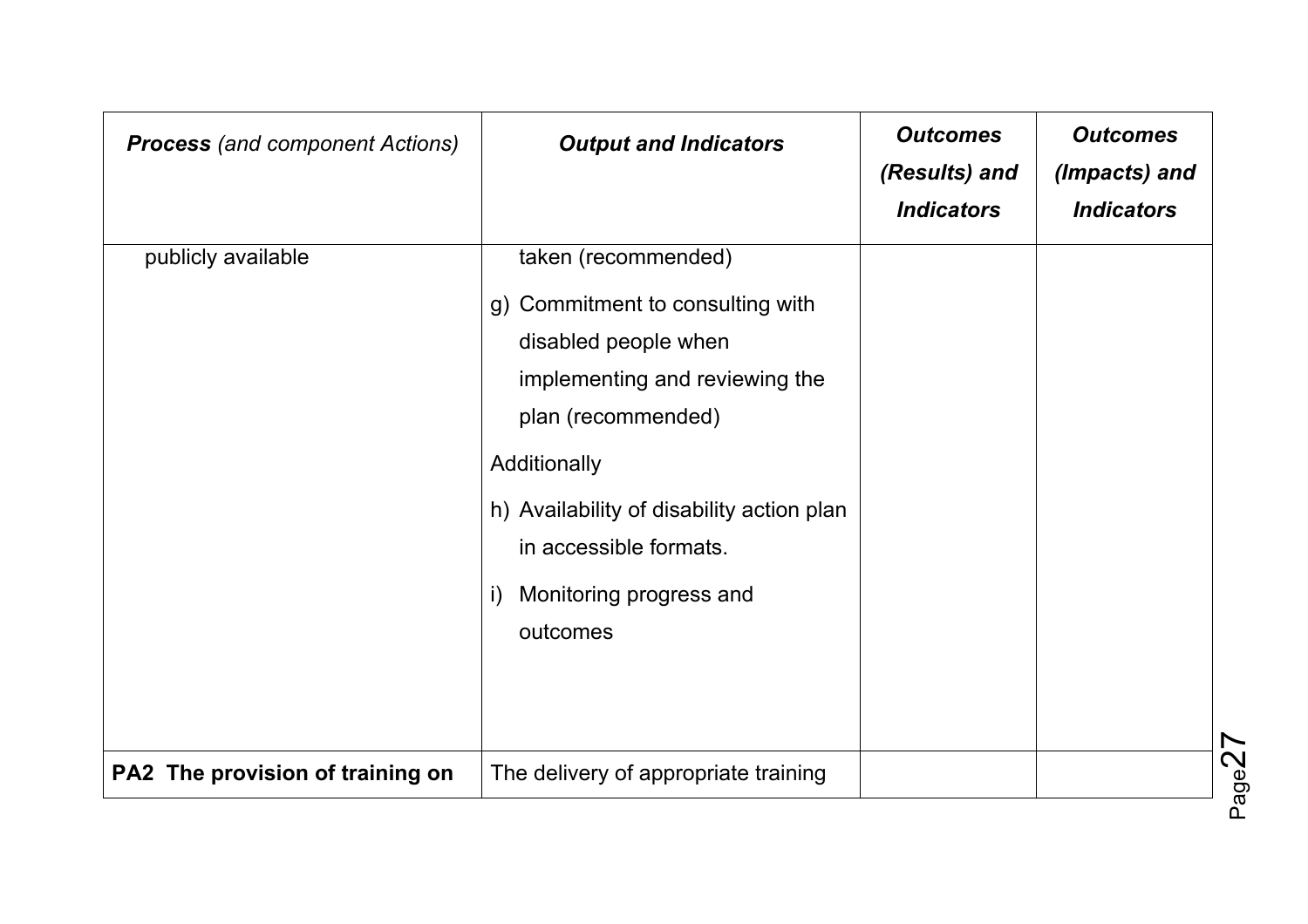| <b>Process</b> (and component Actions)                                                                                                               | <b>Output and Indicators</b>                                                                                                                                                                                                                                                                                                                                                                                                                            | <b>Outcomes</b><br>(Results) and<br><b>Indicators</b>                                                                                                                                              | <b>Outcomes</b><br>(Impacts) and<br><b>Indicators</b>                                                       |
|------------------------------------------------------------------------------------------------------------------------------------------------------|---------------------------------------------------------------------------------------------------------------------------------------------------------------------------------------------------------------------------------------------------------------------------------------------------------------------------------------------------------------------------------------------------------------------------------------------------------|----------------------------------------------------------------------------------------------------------------------------------------------------------------------------------------------------|-------------------------------------------------------------------------------------------------------------|
| disability equality legislation and<br>disability awareness:<br>a) Individual training sessions.<br>b) Monitoring and evaluation of the<br>training. | indicated by:<br>a) The number of the training<br>sessions held and the number and<br>type of attendees e.g. employees,<br>officer holders, volunteers etc.<br>b) Level of training (e.g. awareness<br>raising, basic, advanced, focused<br>on equality generally or disability<br>duties specifically etc).<br>c) Frequency of the training e.g. are<br>updates available & used.<br>d) The quality of the training (as<br>independently assessed e.g. | Increased<br>awareness in<br>the PA of the<br>needs of<br>disabled people<br>and (e.g. of the<br>range of<br>impairments,<br>models of<br>disability, legal<br>duties) and of<br>the obligation to | The public<br>authority<br>addresses the<br>needs of<br>disabled people,<br>indicated by<br>survey evidence |
|                                                                                                                                                      | through external quality                                                                                                                                                                                                                                                                                                                                                                                                                                | them, and                                                                                                                                                                                          |                                                                                                             |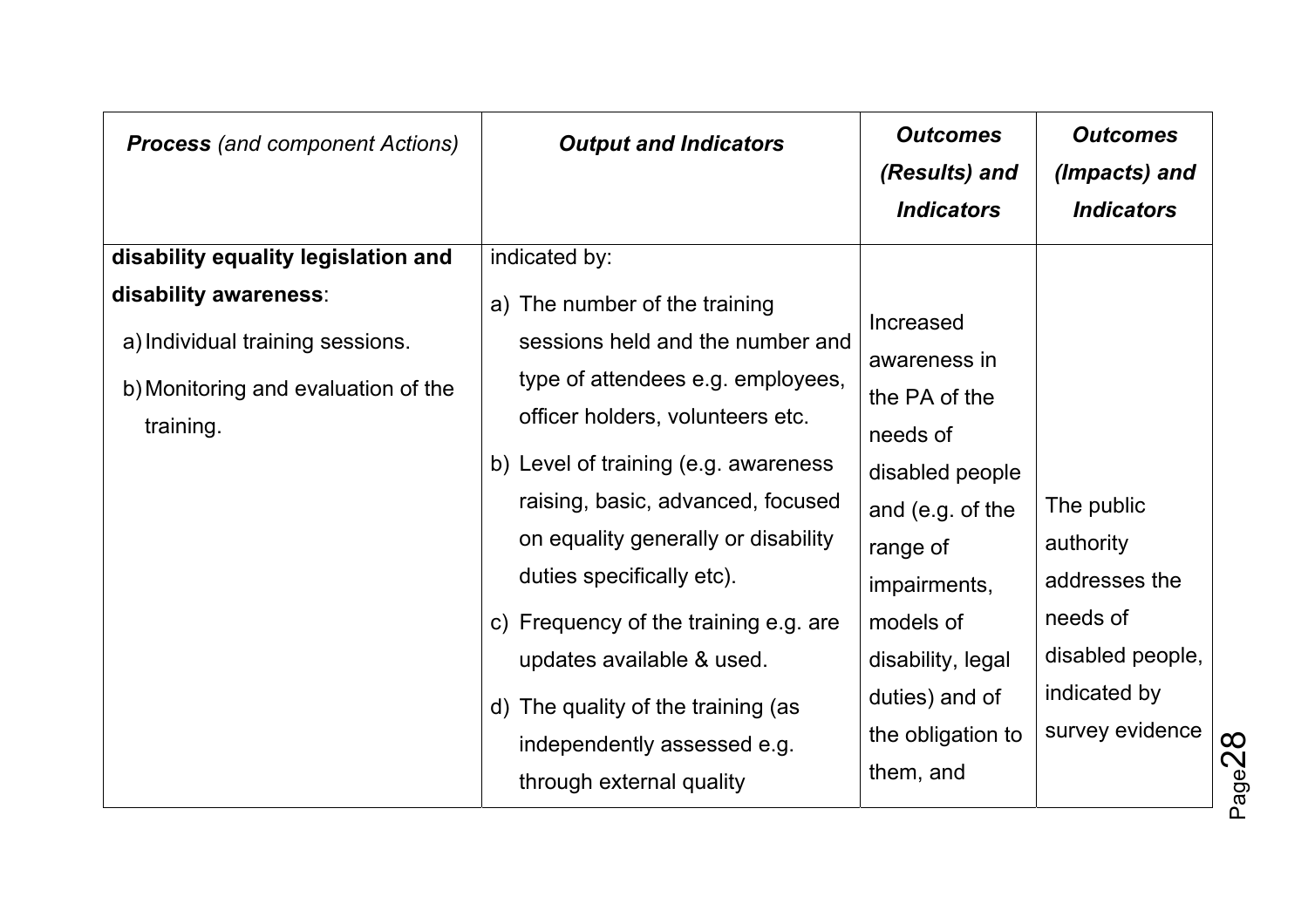| <b>Process</b> (and component Actions)                    | <b>Output and Indicators</b>               | <b>Outcomes</b><br>(Results) and<br><b>Indicators</b>                                           | <b>Outcomes</b><br>(Impacts) and<br><b>Indicators</b> |
|-----------------------------------------------------------|--------------------------------------------|-------------------------------------------------------------------------------------------------|-------------------------------------------------------|
|                                                           | assurance)                                 |                                                                                                 |                                                       |
|                                                           | e) The monitoring of training<br>outcomes. | improved<br>attitudes in the<br>public authority<br>towards<br>disabled people,<br>indicated by |                                                       |
| PA3 The provision of guidance by                          | a) Content of guidance.                    |                                                                                                 |                                                       |
| the public authority e.g. for staff:                      | b) Distribution of guidance.               |                                                                                                 |                                                       |
| a) The production of individual<br>guidance publications. | c) Publicity for guidance.                 |                                                                                                 |                                                       |
|                                                           | d) Procedures to monitor the               | survey                                                                                          |                                                       |
|                                                           | outcomes.                                  | evidence.                                                                                       |                                                       |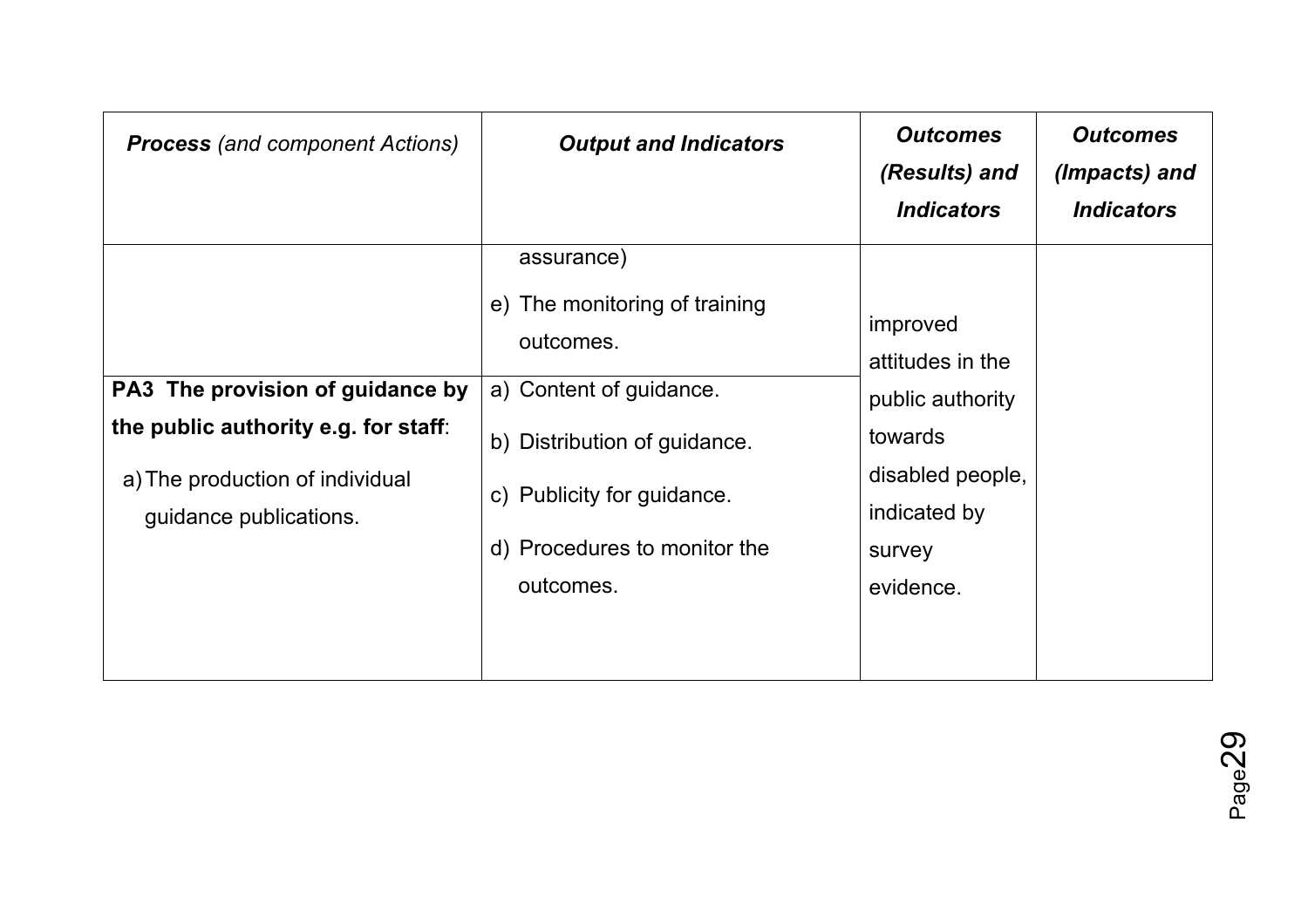# **9.1.2 What evidence has the public authority presented in relation to promoting positive attitudes towards disabled people?**

| <b>Process</b> (and component Actions)                                                                                                                                                                                                                                                                                                                               | <b>Output and Indicators</b>                                                                                                                                                                                                                                                                                                                               | <b>Outcomes</b><br>(Result) and<br><b>Indicators</b>                                                                                                                         | <b>Outcomes</b><br>(Impact) and<br><b>Indicators</b>                                                                                            |
|----------------------------------------------------------------------------------------------------------------------------------------------------------------------------------------------------------------------------------------------------------------------------------------------------------------------------------------------------------------------|------------------------------------------------------------------------------------------------------------------------------------------------------------------------------------------------------------------------------------------------------------------------------------------------------------------------------------------------------------|------------------------------------------------------------------------------------------------------------------------------------------------------------------------------|-------------------------------------------------------------------------------------------------------------------------------------------------|
| <b>PA4 The promotion of positive</b><br>attitudes towards disabled people:<br>a) A review of internal and<br>external communications to<br>ensure that disabled people are<br>included where appropriate<br>(e.g. in images etc); and that<br>they are portrayed in a positive<br>manner.<br>b) A review of language to ensure<br>it is inclusive, not offensive and | Appropriate measures are taken to<br>positive<br>attitudes<br>promote<br>as<br>indicated<br>by<br>examples<br>and/or<br>evidence of:<br>a) Promoting positive attitudes<br>towards disabled people among<br>staff, office holders, volunteers<br>and partners.<br>b) Internal and external<br>communications e.g. press<br>releases, publications, emails, | Disabled people<br>are included<br>and portrayed in<br>a positive<br>manner in<br>internal and<br>external<br>communications<br>and policies,<br>processes and<br>functions, | Improved<br>attitudes<br>towards<br>disabled people,<br>indicated by<br>survey<br>evidence.<br>More disabled<br>people can<br>identify with the |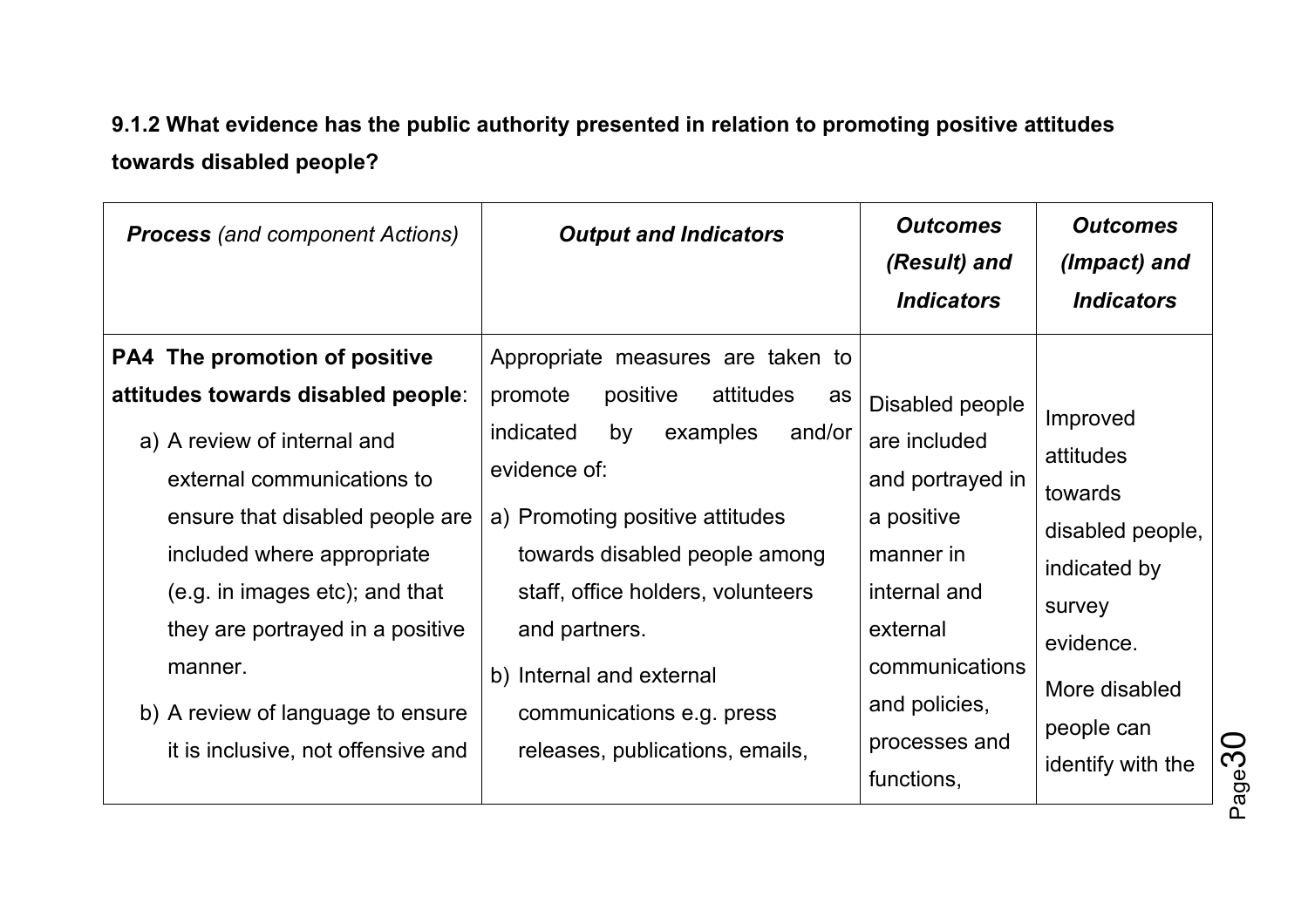| <b>Process</b> (and component Actions) | <b>Output and Indicators</b>         | <b>Outcomes</b><br>(Result) and | <b>Outcomes</b><br>(Impact) and |
|----------------------------------------|--------------------------------------|---------------------------------|---------------------------------|
|                                        |                                      | <b>Indicators</b>               | <b>Indicators</b>               |
| promotes positive attitudes            | letters etc, all utilise appropriate | indicated by                    | organisation,                   |
| towards disabled people.               | language and do promote positive     | examples.                       | indicated by                    |
| c) Providing disabled staff, office    | attitudes towards disabled people.   |                                 | survey                          |
| holders and volunteers with            | c) The support provided to disabled  |                                 | evidence.                       |
| appropriate support as                 | staff, office holders, volunteers    |                                 |                                 |
| required.                              | etc.                                 |                                 |                                 |
| d) The contribution and value of       | d) Recognition of the contribution   |                                 |                                 |
| disabled staff, office holders,        | and value of disabled people in      |                                 |                                 |
| volunteers and partners is             | and outwith the organisation.        |                                 |                                 |
| recognised and rewarded                | e) Actions to promote interaction    |                                 |                                 |
| appropriately in keeping with          | between disabled people and non-     |                                 |                                 |
| other staff, office holders and        | disabled people e.g. social events.  |                                 |                                 |
| volunteers.                            | Other activities which can<br>f      |                                 |                                 |
| e) The contribution of disabled        | contribute to promoting positive     |                                 |                                 |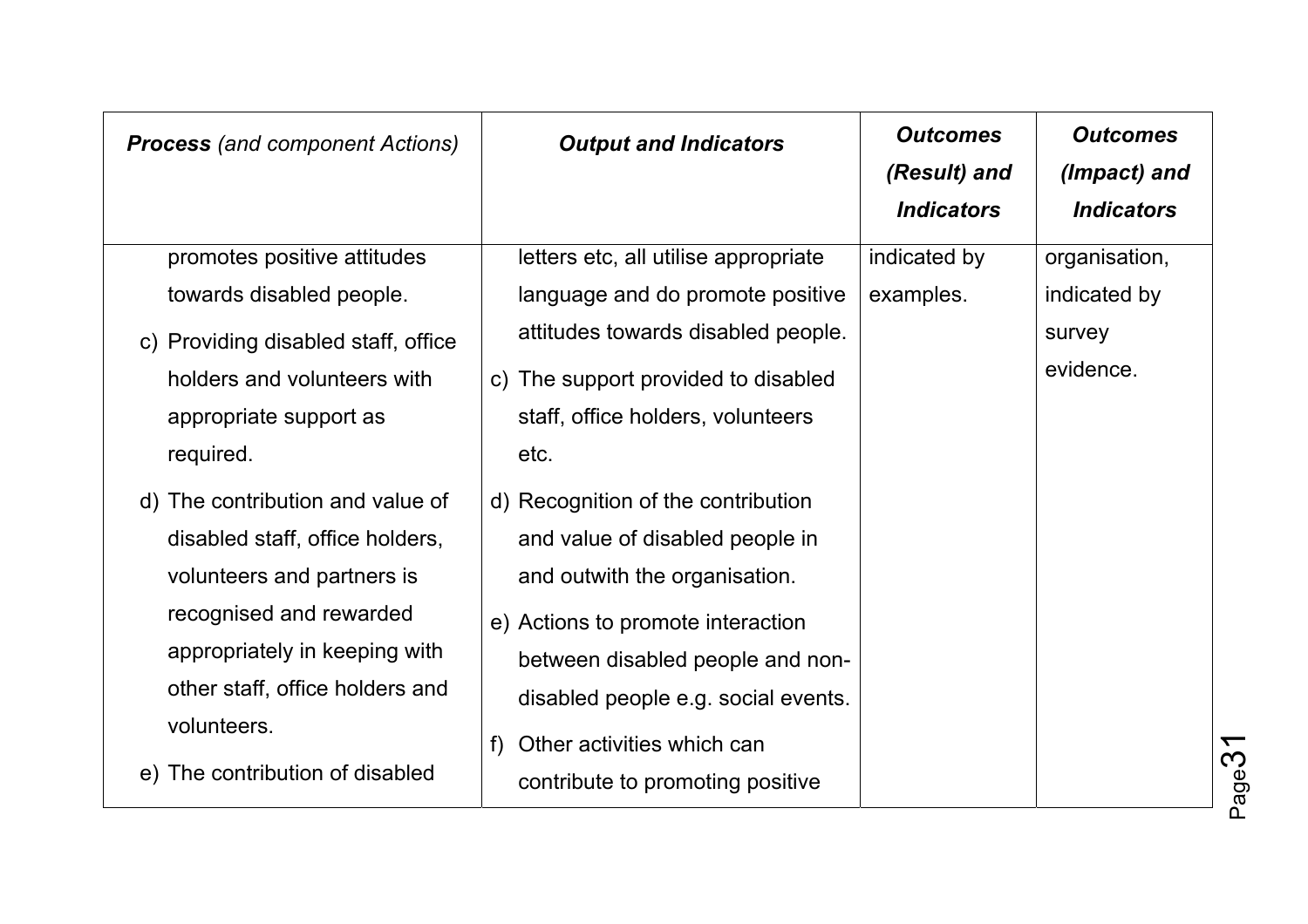| <b>Process</b> (and component Actions)                                                                                                                                                                                  | <b>Output and Indicators</b>      | <b>Outcomes</b><br>(Result) and<br><b>Indicators</b> | <b>Outcomes</b><br>(Impact) and<br><b>Indicators</b> |
|-------------------------------------------------------------------------------------------------------------------------------------------------------------------------------------------------------------------------|-----------------------------------|------------------------------------------------------|------------------------------------------------------|
| people outwith the organisation<br>is recognised and rewarded<br>appropriately                                                                                                                                          | attitudes towards disabled people |                                                      |                                                      |
| Policies, procedures and<br>f<br>practices are regularly<br>reviewed to ensure that they<br>promote positive attitudes<br>towards disabled people and<br>that they are implemented in a<br>manner which also does this. |                                   |                                                      |                                                      |
| g) The contribution of staff, office<br>holders, volunteers and<br>partners who are also<br>associated with disabled                                                                                                    |                                   |                                                      |                                                      |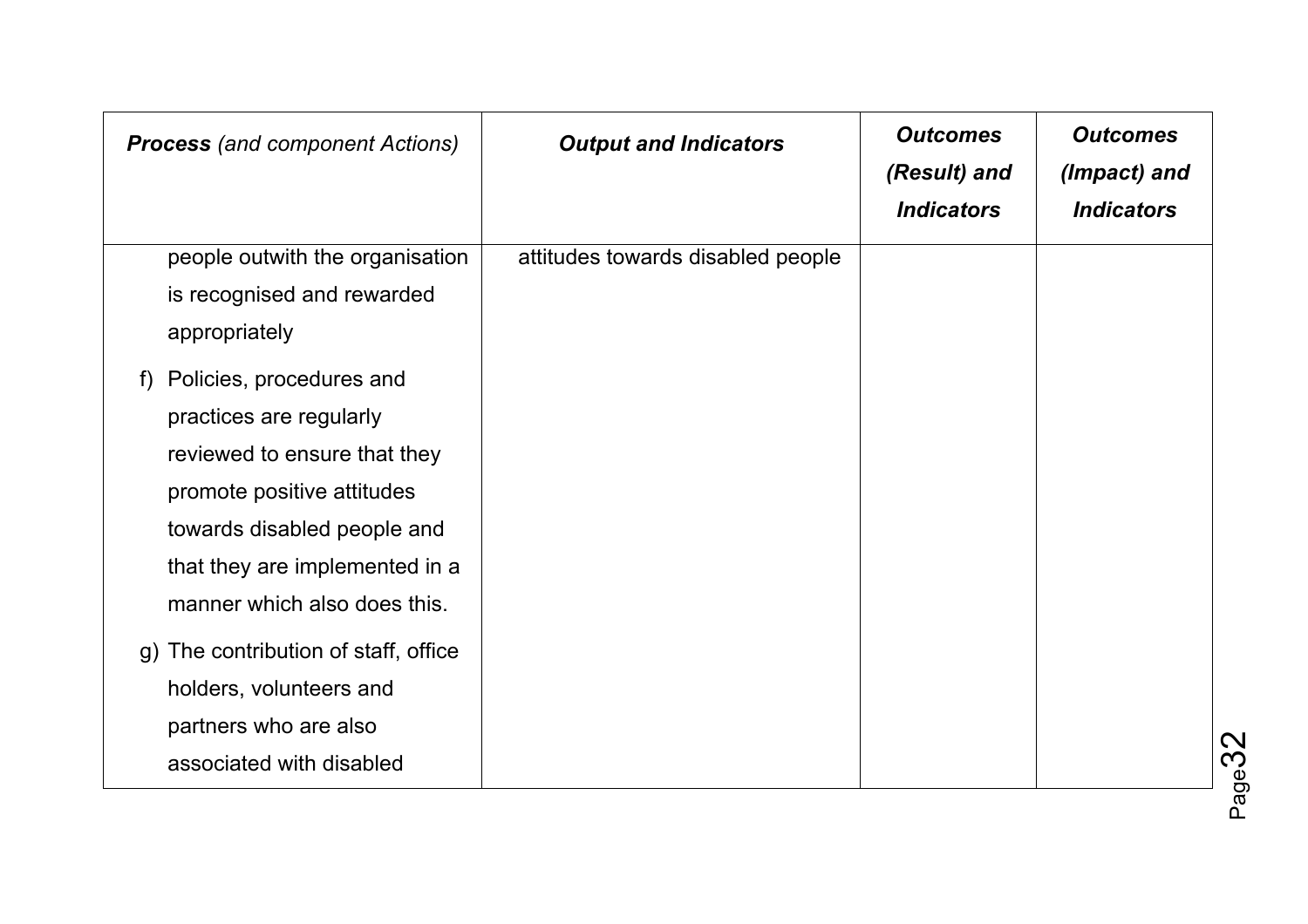| <b>Process</b> (and component Actions) | <b>Output and Indicators</b> | <b>Outcomes</b><br>(Result) and<br><b>Indicators</b> | <b>Outcomes</b><br>(Impact) and<br><b>Indicators</b> |
|----------------------------------------|------------------------------|------------------------------------------------------|------------------------------------------------------|
| people e.g. as partners,               |                              |                                                      |                                                      |
| parents, carers etc, is                |                              |                                                      |                                                      |
| recognised and rewarded and            |                              |                                                      |                                                      |
| they are given appropriate             |                              |                                                      |                                                      |
| support as required.                   |                              |                                                      |                                                      |
|                                        |                              |                                                      |                                                      |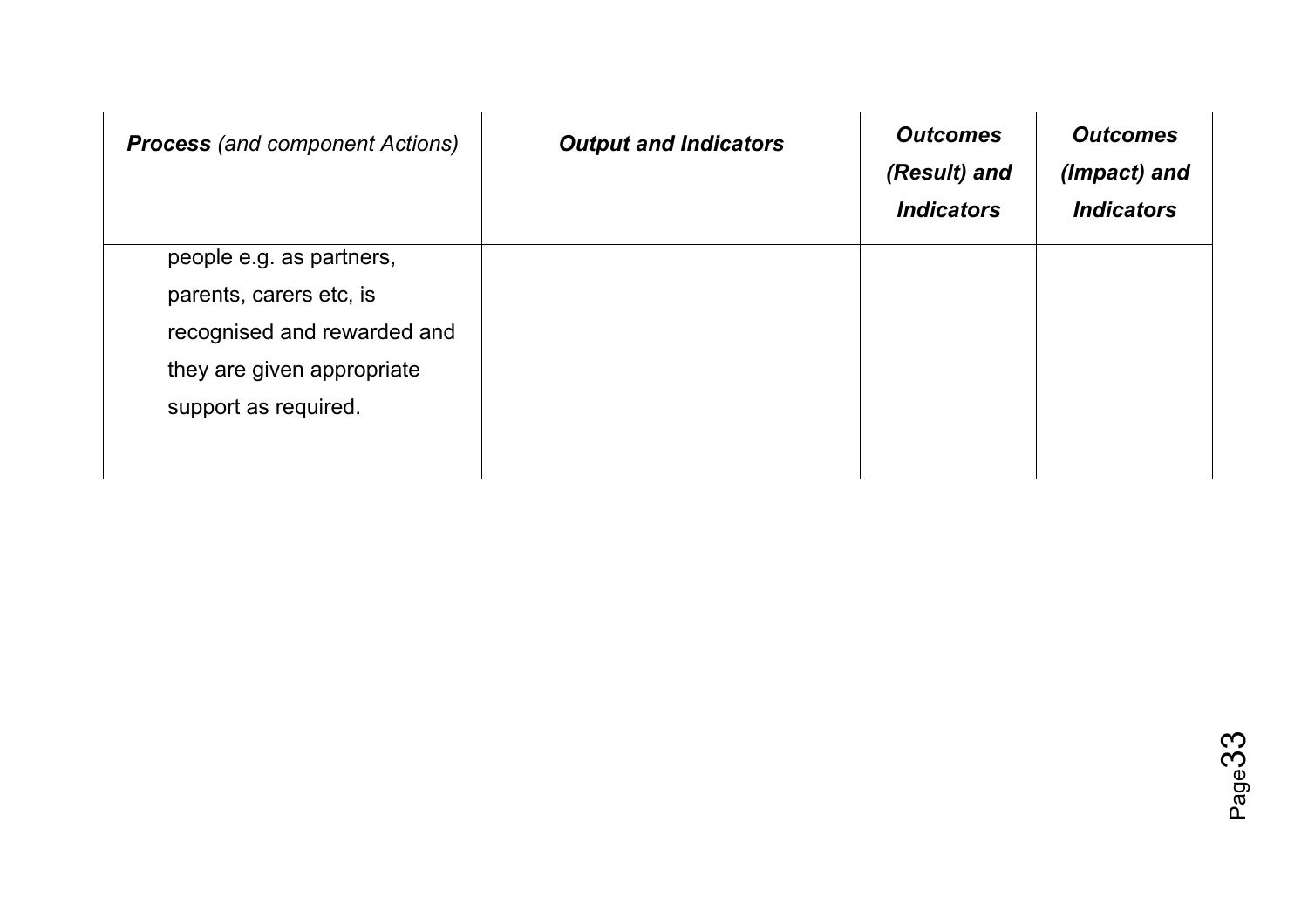# **9.1.3 What evidence has the public authority presented in relation to encouraging disabled people to participate in public life?**

| <b>Process</b> (and component Actions)                                                                                                                                                                                                                                                        | <b>Output and Indicators</b>                                                                                                                                                                                                                                                       | <b>Outcomes</b><br>(Result) and<br><i><b>Indicators</b></i>                                                                                                  | <b>Outcomes</b><br>(Impact) and<br><i><b>Indicators</b></i>                                                                                                |
|-----------------------------------------------------------------------------------------------------------------------------------------------------------------------------------------------------------------------------------------------------------------------------------------------|------------------------------------------------------------------------------------------------------------------------------------------------------------------------------------------------------------------------------------------------------------------------------------|--------------------------------------------------------------------------------------------------------------------------------------------------------------|------------------------------------------------------------------------------------------------------------------------------------------------------------|
| PA5a Recruitment to public life<br>positions:                                                                                                                                                                                                                                                 | Appropriate measures are taken, as<br>indicated by examples of:                                                                                                                                                                                                                    |                                                                                                                                                              | More disabled<br>people apply for                                                                                                                          |
| a) Measures to encourage<br>disabled people to apply for<br>public life positions, such as<br>• The publicising of opportunities<br>in appropriate places and in<br>appropriate formats, and the<br>quantity of adverts / contacts<br>and range of formats.<br>• The provision of information | a) The publicising of opportunities.<br>b) The provision of information<br>sessions.<br>c) The provision of appropriate<br>application materials, including the<br>number of requests for accessible<br>formats (disaggregated by<br>disability and by other protected<br>ground). | Disabled people<br>are aware of<br>opportunities to<br>apply for public<br>life positions.<br>Disabled people<br>have the<br>knowledge and<br>skills to gain | public life<br>positions as see<br>it as being<br>relevant to<br>them. This is<br>indicated by:<br>• An increase<br>in the number<br>of disabled<br>people |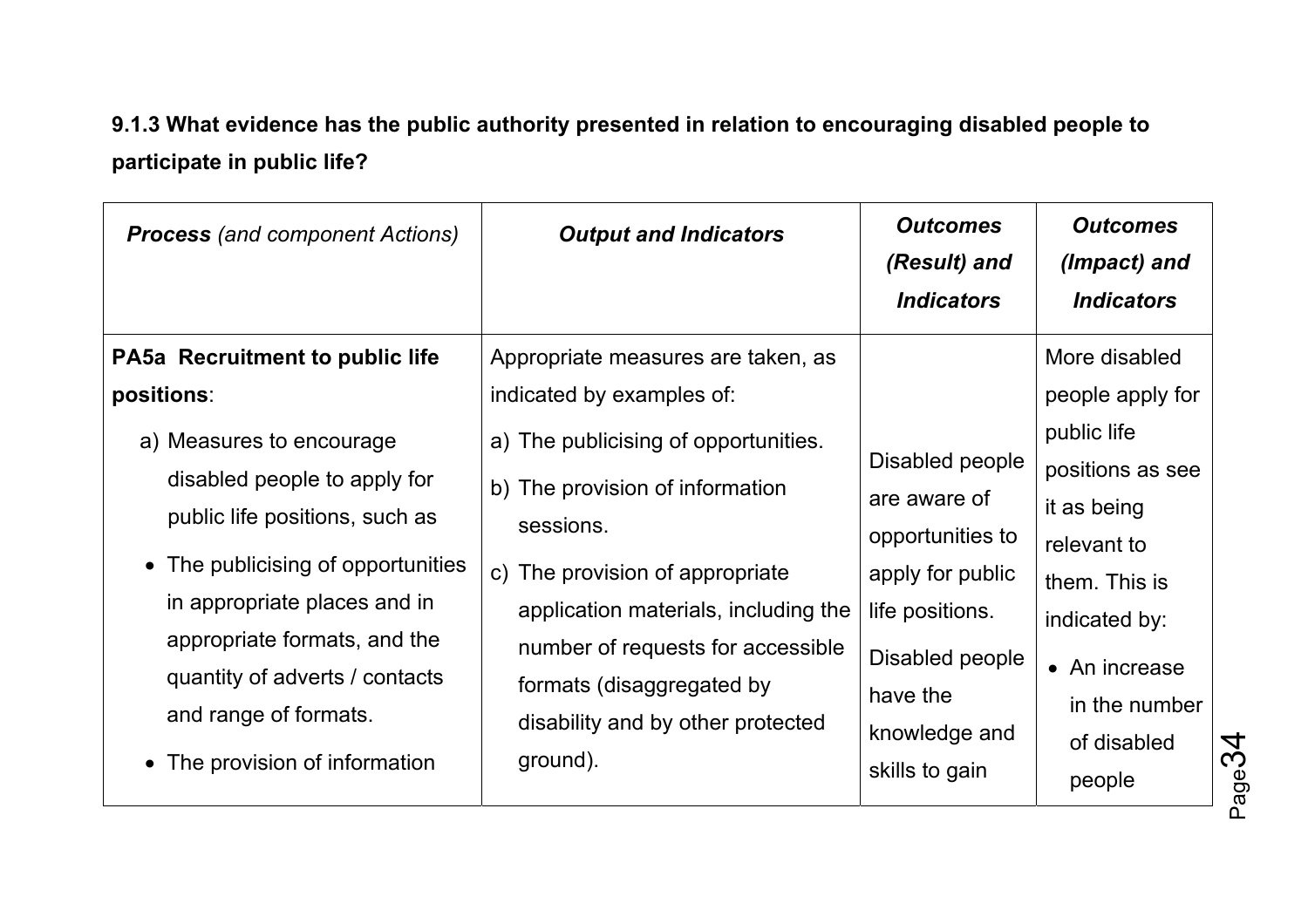| <b>Process</b> (and component Actions)                                                                                                                                                                                                                                                                                                                                                              | <b>Output and Indicators</b>                                                                                                                                                                                                                                                                                                                                                                                                 | <b>Outcomes</b><br>(Result) and<br><b>Indicators</b>                                                                                                                                                                                                 | <b>Outcomes</b><br>(Impact) and<br><i><b>Indicators</b></i>                                                                                                                                        |
|-----------------------------------------------------------------------------------------------------------------------------------------------------------------------------------------------------------------------------------------------------------------------------------------------------------------------------------------------------------------------------------------------------|------------------------------------------------------------------------------------------------------------------------------------------------------------------------------------------------------------------------------------------------------------------------------------------------------------------------------------------------------------------------------------------------------------------------------|------------------------------------------------------------------------------------------------------------------------------------------------------------------------------------------------------------------------------------------------------|----------------------------------------------------------------------------------------------------------------------------------------------------------------------------------------------------|
| sessions targeted for disabled<br>people and people who may<br>have disabilities but do not<br>identify as disabled, also<br>considering range of identities.<br>• The provision of application<br>materials in a range of<br>accessible formats and this<br>f<br>information is publicised to<br>potential applicants.<br>b) Removing barriers to selection<br>process.<br>c) Monitoring outcomes. | d) The application support provided<br>e.g. by organisation or through<br>capacity building with VCS (see<br>below).<br>e) Capacity building with VCS groups<br>to support disabled people.<br>Barriers are removed as indicated by:<br>Examples of specific barriers<br>which have been removed.<br>g) Review of documentation related<br>to selection and identification of<br>barriers.<br>h) Review of wider materials / | public life<br>position.<br>Disabled people<br>are supported to<br>apply for public<br>life position.<br>The reduction or<br>eradication of<br>barriers to<br>selection<br>process for all<br>disabled people<br>(i.e. not just<br>physical barriers | applying for<br>public life<br>positions<br>• An increase<br>in number of<br>disabled<br>people<br>selected for<br>interview.<br>• An increase<br>in number of<br>disabled<br>people<br>appointed. |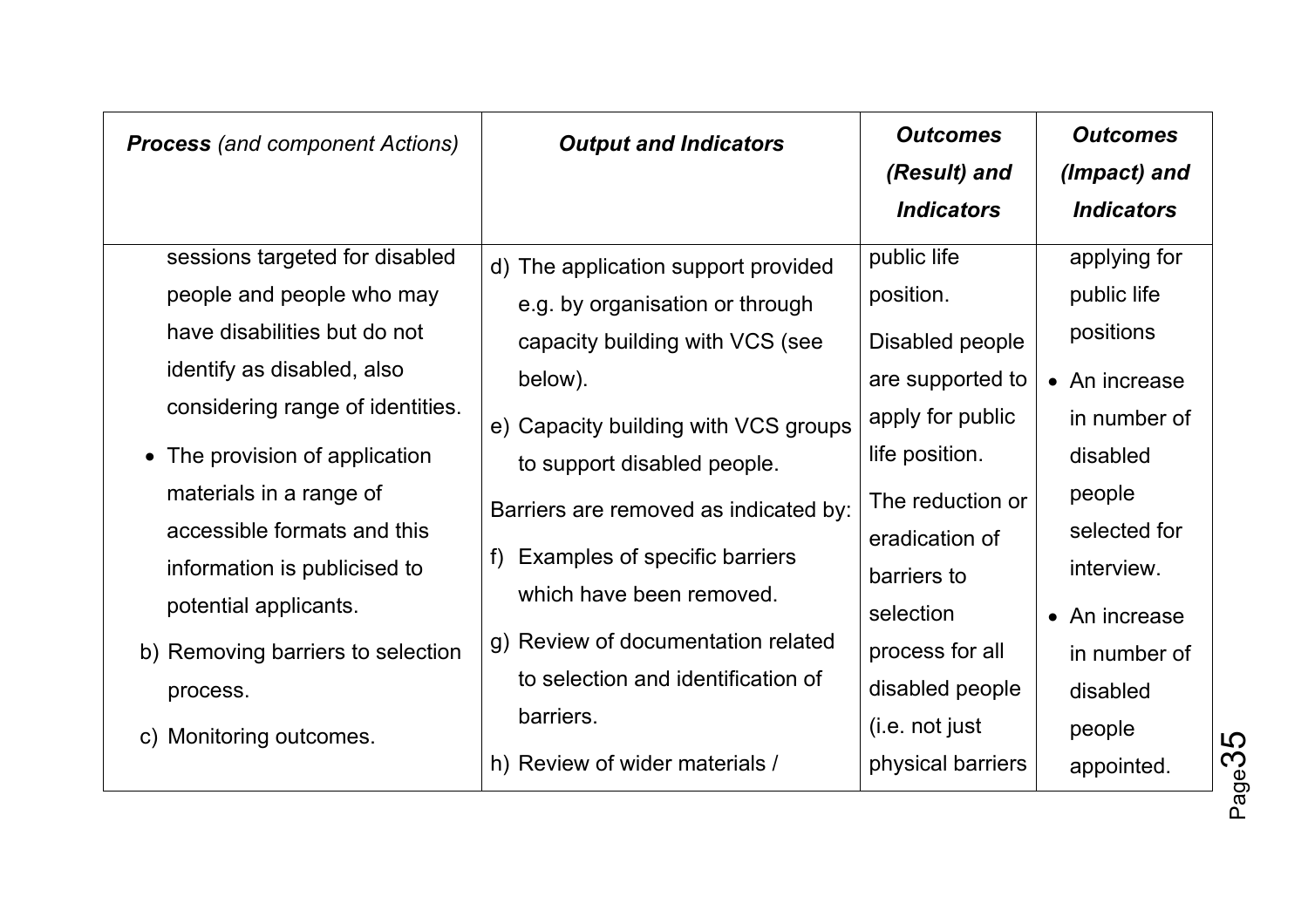| <b>Process</b> (and component Actions) | <b>Output and Indicators</b>                                                                                                                                                                                                                                                                                                                                                                                                                                      | <b>Outcomes</b><br>(Result) and<br><b>Indicators</b>                                                                                                                              | <b>Outcomes</b><br>(Impact) and<br><b>Indicators</b>                                                                                                                                                                 |        |
|----------------------------------------|-------------------------------------------------------------------------------------------------------------------------------------------------------------------------------------------------------------------------------------------------------------------------------------------------------------------------------------------------------------------------------------------------------------------------------------------------------------------|-----------------------------------------------------------------------------------------------------------------------------------------------------------------------------------|----------------------------------------------------------------------------------------------------------------------------------------------------------------------------------------------------------------------|--------|
|                                        | documentation to ensure that<br>positive attitudes about disabled<br>people are promoted.<br>Information provided regarding<br>i)<br>support for disabled people in<br>applying and holding public life<br>appointment including induction,<br>mentoring shadowing etc.<br>Training of those involved in<br>selection process to ensuring<br>positive attitudes towards disabled<br>people.<br>k) Use of positive action measures<br>Provision for monitoring the | but attitudinal<br>and operational<br>barriers).<br>Disabled people<br>see that others<br>participate.<br>All the above<br>indicated by<br>survey evidence<br>and/or<br>examples. | • Increase in<br>number of<br>disabled<br>people taking<br>up roles in<br>public life.<br>Increase in<br>$\bullet$<br>number of<br>disabled<br>people<br>remaining in<br>roles in public<br>life (retention<br>rates | Page36 |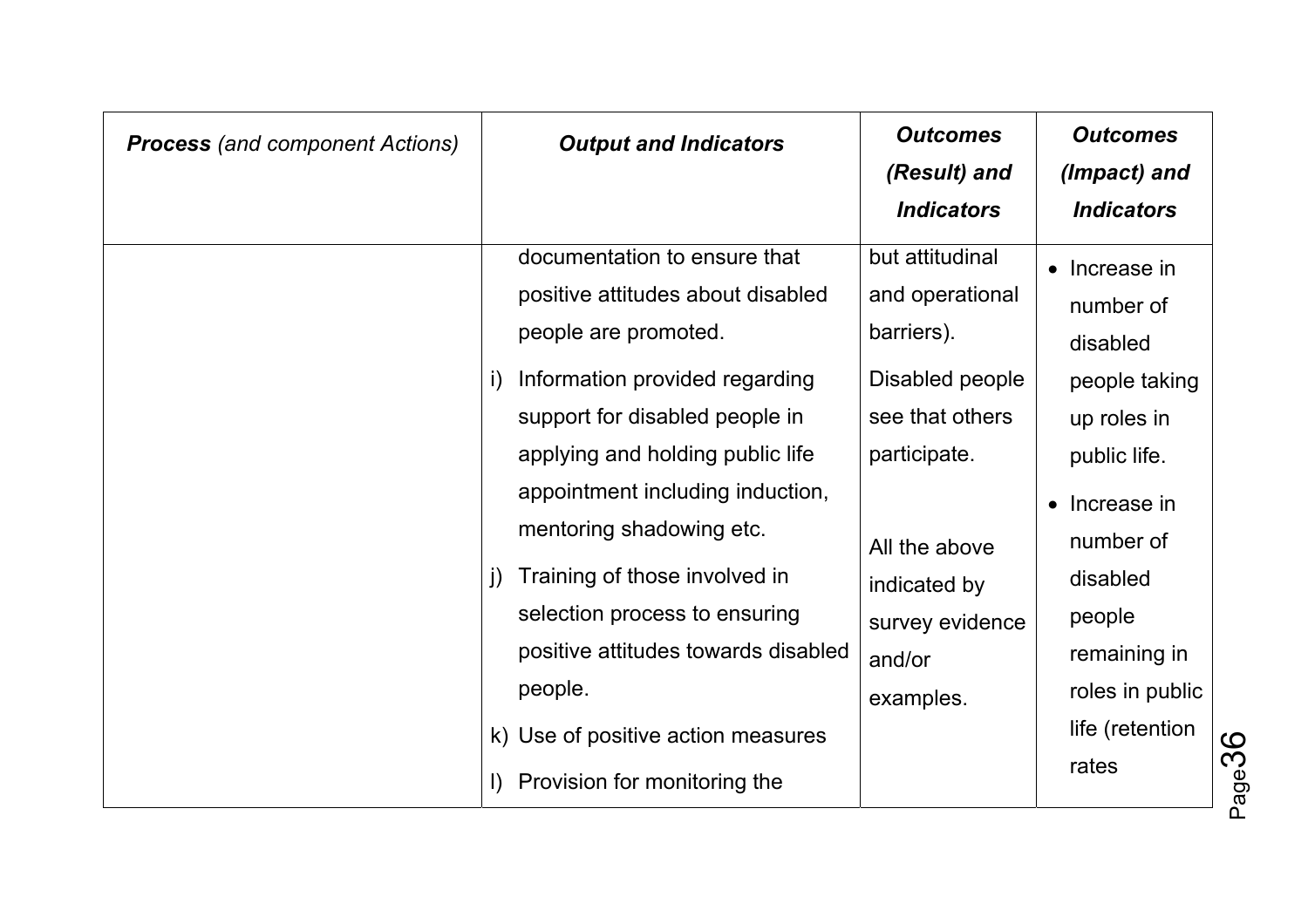| <b>Process</b> (and component Actions)                                                                                                                        | <b>Output and Indicators</b>                                                                                                                                       | <b>Outcomes</b><br>(Result) and<br><b>Indicators</b>                                                               | <b>Outcomes</b><br>(Impact) and<br><b>Indicators</b>                                            |
|---------------------------------------------------------------------------------------------------------------------------------------------------------------|--------------------------------------------------------------------------------------------------------------------------------------------------------------------|--------------------------------------------------------------------------------------------------------------------|-------------------------------------------------------------------------------------------------|
|                                                                                                                                                               | outcomes.                                                                                                                                                          |                                                                                                                    | increase)<br>$\bullet$ More<br>disabled<br>people hold<br>public life<br>positions.             |
| PA5b Participation in public life:<br>a) Remove barriers to<br>participation in public life.<br>b) Create opportunities for<br>disabled people to participate | Barriers removed as indicated by:<br>a) Examples of specific barriers<br>which have been removed.<br>b) Review of support and<br>adjustments provided for disabled | <b>Reduction or</b><br>eradication of<br>barriers to<br>participation in<br>public life for all<br>disabled people | Increase in<br>number of<br>disabled people<br>participating in<br>public life,<br>indicated by |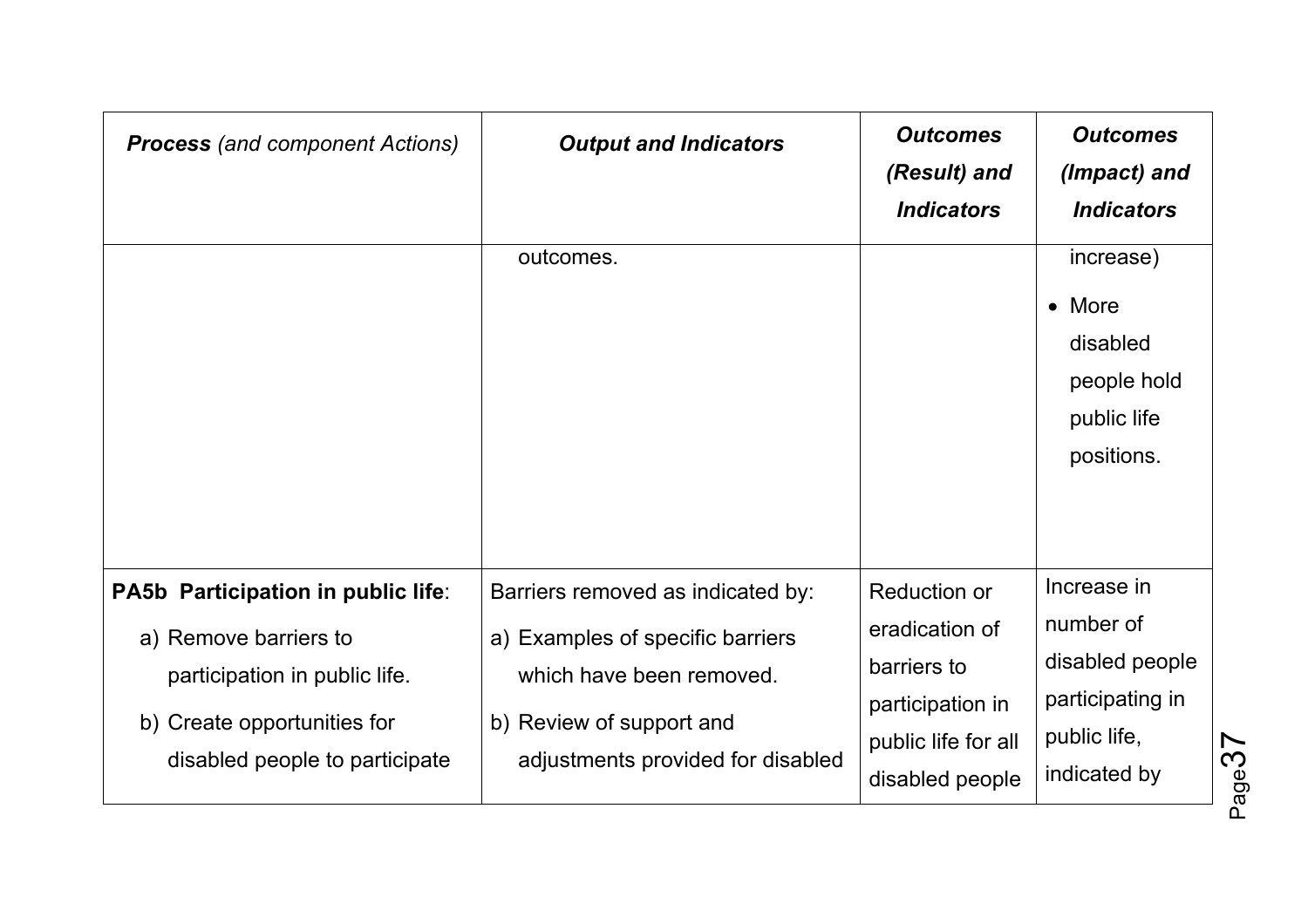| <b>Process</b> (and component Actions) | <b>Output and Indicators</b>                                                                                                                                                                                                                                                                                                                                                                                              | <b>Outcomes</b><br>(Result) and<br><b>Indicators</b>                                                                                                                                                                           | <b>Outcomes</b><br>(Impact) and<br><i><b>Indicators</b></i> |
|----------------------------------------|---------------------------------------------------------------------------------------------------------------------------------------------------------------------------------------------------------------------------------------------------------------------------------------------------------------------------------------------------------------------------------------------------------------------------|--------------------------------------------------------------------------------------------------------------------------------------------------------------------------------------------------------------------------------|-------------------------------------------------------------|
| in public life.                        | people.<br>c) Publicising availability of support,<br>including induction and<br>adjustments for disabled people<br>e.g. timing and location of<br>meetings.<br>Opportunities created as indicated<br>by:<br>d) All opportunities are available to<br>disabled people due to<br>appropriate provision of support<br>and publicity for this.<br>e) Additional specific opportunities<br>for disabled people to participate | (not just<br>physical barriers<br>but attitudinal<br>and operational<br>barriers) (Actual<br><b>barriers</b><br>removed or<br>reduced will<br>depend on the<br>public<br>authority's<br>remit).<br>More disabled<br>people are | relevant<br>participation<br>statistics.                    |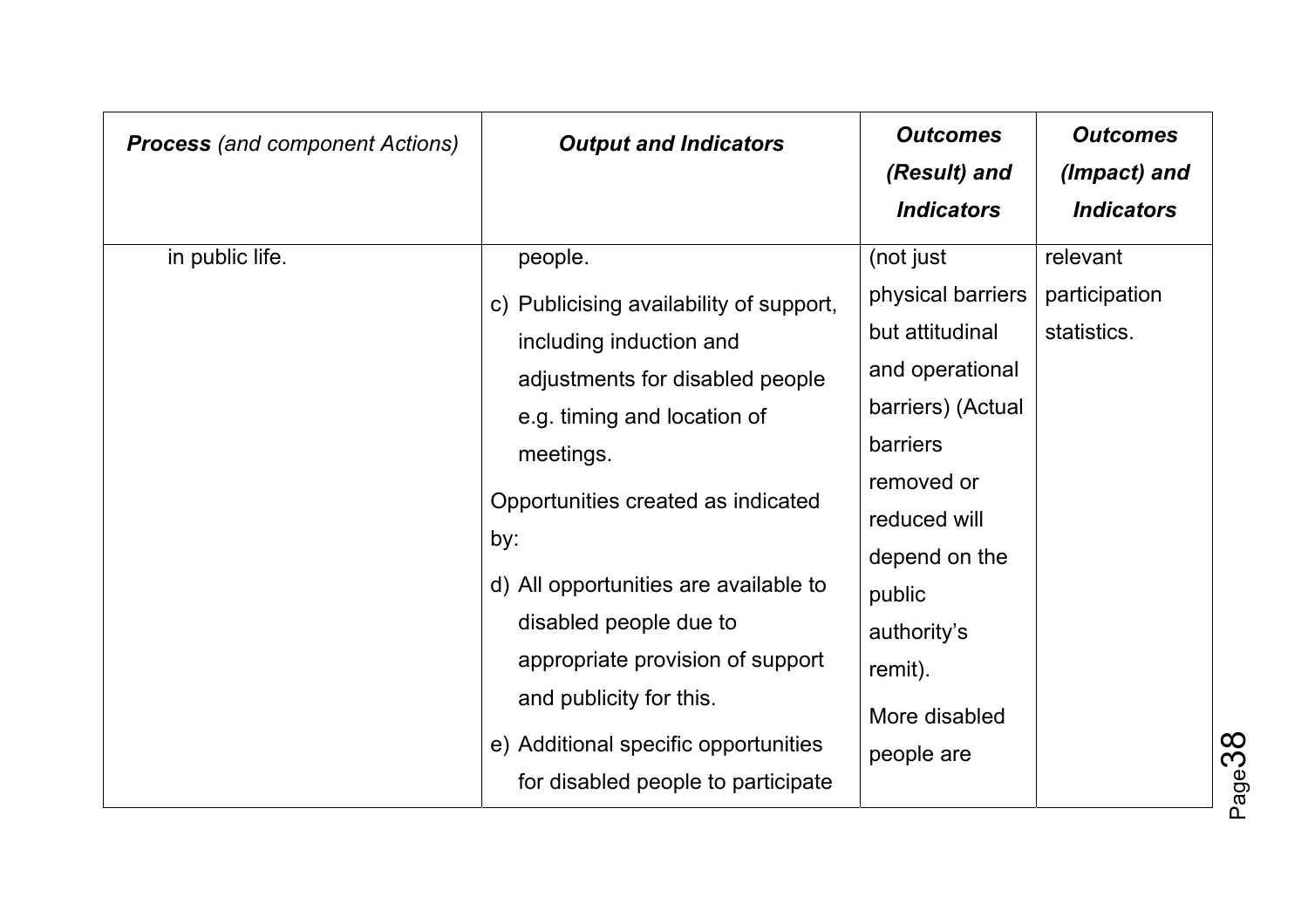| in public life are identified and<br>aware of the<br>promoted e.g. Disabled people's<br>opportunity to<br>forum.<br>participate in<br>public life.<br>Types of public life position made<br>f<br>More disabled<br>available / publicised to disabled<br>people is reviewed and all<br>people have the<br>positions are available to disabled<br>knowledge and<br>people subject to having the<br>skills to<br>requisite skills, knowledge etc.<br>participate in<br>public life.<br>g) Provision for monitoring the<br>More disabled<br>outcomes. | <b>Process</b> (and component Actions) | <b>Output and Indicators</b> | <b>Outcomes</b><br>(Result) and<br><b>Indicators</b> | <b>Outcomes</b><br>(Impact) and<br><b>Indicators</b> |  |
|---------------------------------------------------------------------------------------------------------------------------------------------------------------------------------------------------------------------------------------------------------------------------------------------------------------------------------------------------------------------------------------------------------------------------------------------------------------------------------------------------------------------------------------------------|----------------------------------------|------------------------------|------------------------------------------------------|------------------------------------------------------|--|
|                                                                                                                                                                                                                                                                                                                                                                                                                                                                                                                                                   |                                        |                              |                                                      |                                                      |  |
| people<br>participate in                                                                                                                                                                                                                                                                                                                                                                                                                                                                                                                          |                                        |                              |                                                      |                                                      |  |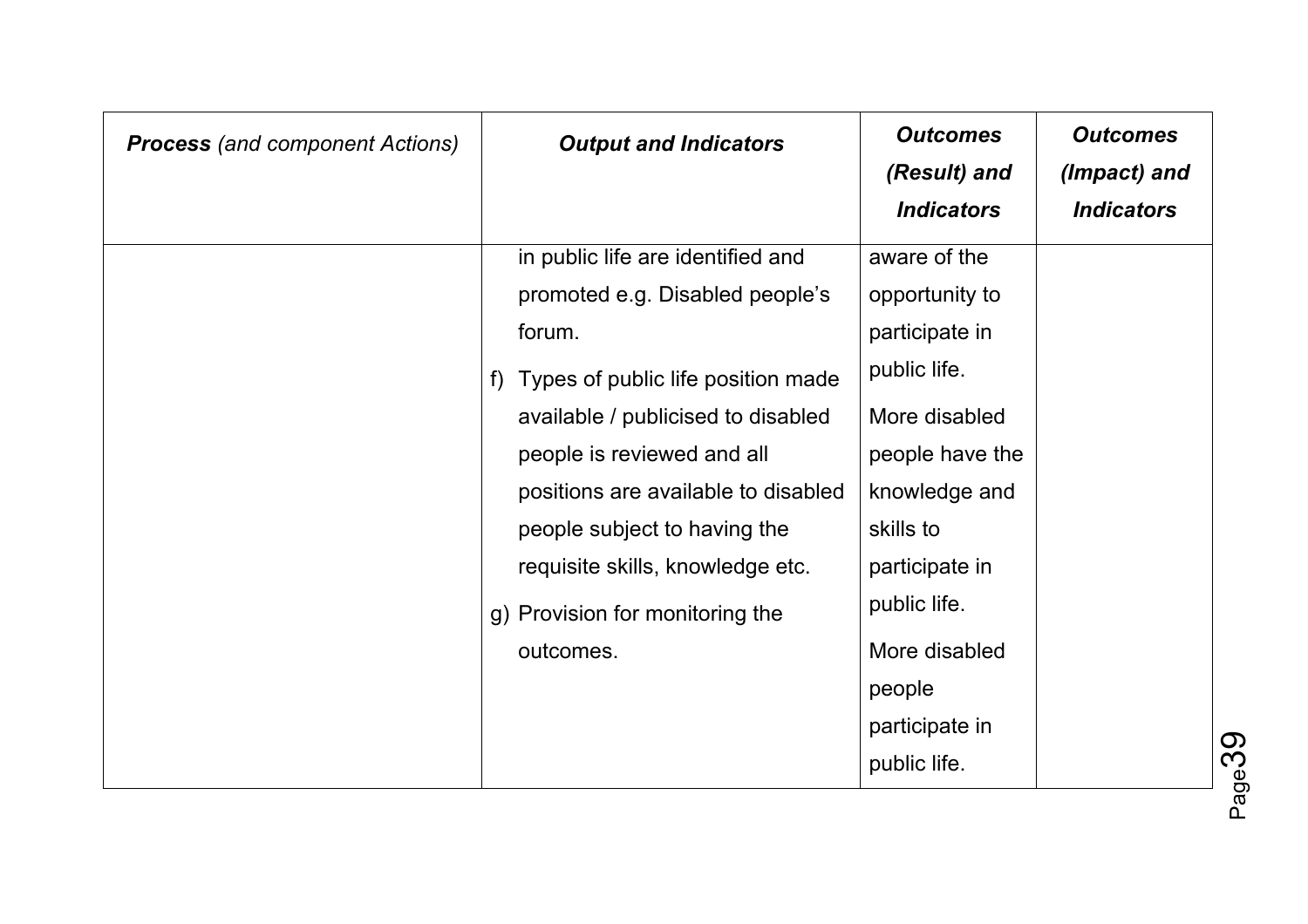| <b>Process</b> (and component Actions) | <b>Output and Indicators</b> | <b>Outcomes</b><br>(Result) and<br><b>Indicators</b> | <b>Outcomes</b><br>(Impact) and<br><b>Indicators</b> |
|----------------------------------------|------------------------------|------------------------------------------------------|------------------------------------------------------|
|                                        |                              | Disabled people                                      |                                                      |
|                                        |                              | are supported                                        |                                                      |
|                                        |                              | (where                                               |                                                      |
|                                        |                              | necessary) to                                        |                                                      |
|                                        |                              | participate in                                       |                                                      |
|                                        |                              | public life.                                         |                                                      |
|                                        |                              | Improved                                             |                                                      |
|                                        |                              | attitudes                                            |                                                      |
|                                        |                              | towards                                              |                                                      |
|                                        |                              | disabled people.                                     |                                                      |
|                                        |                              | All the above                                        |                                                      |
|                                        |                              | indicated by                                         |                                                      |
|                                        |                              | survey evidence                                      |                                                      |
|                                        |                              | &/or examples.                                       | Page40                                               |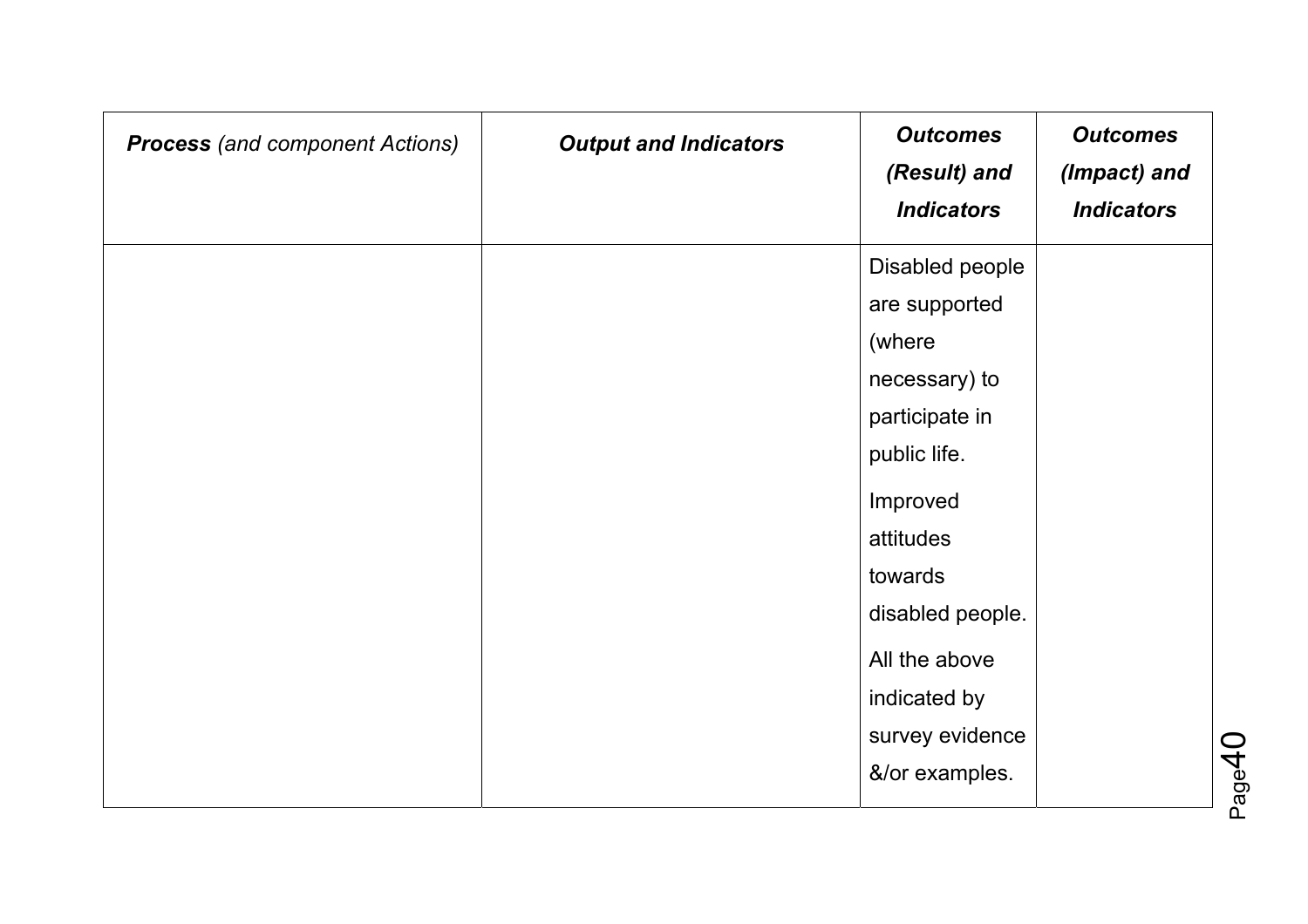| <b>Process</b> (and component Actions)                                                                                                                                                                                                                                                                                        | <b>Output and Indicators</b>                                                                                                                                                                                                                                                                                                                                                                                                     | <b>Outcomes</b><br>(Result) and<br><b>Indicators</b>                                                                                                                                            | <b>Outcomes</b><br>(Impact) and<br><b>Indicators</b>                                                                                           |
|-------------------------------------------------------------------------------------------------------------------------------------------------------------------------------------------------------------------------------------------------------------------------------------------------------------------------------|----------------------------------------------------------------------------------------------------------------------------------------------------------------------------------------------------------------------------------------------------------------------------------------------------------------------------------------------------------------------------------------------------------------------------------|-------------------------------------------------------------------------------------------------------------------------------------------------------------------------------------------------|------------------------------------------------------------------------------------------------------------------------------------------------|
| PA6 Encourage others to promote                                                                                                                                                                                                                                                                                               | Appropriate promotion and                                                                                                                                                                                                                                                                                                                                                                                                        | More disabled                                                                                                                                                                                   |                                                                                                                                                |
| participation of disabled people in                                                                                                                                                                                                                                                                                           | encouragement, as indicated by:                                                                                                                                                                                                                                                                                                                                                                                                  | people are                                                                                                                                                                                      |                                                                                                                                                |
| public life:<br>a) Promotion of positive attitudes<br>with partner organisations.<br>b) Encouraging partner<br>organisations to promote the<br>participation of disabled people<br>in public life e.g. through use of<br>procurement or grant / funding<br>conditions and the provision of<br>training and capacity building. | a) Grant / funding conditions which<br>require those funded to<br>demonstrate how they will<br>promote participation of disabled<br>people in public life and positive<br>attitudes towards disabled people.<br>b) Procurement criteria, selection<br>process and contracts which<br>require the promotion of<br>participation of disabled people in<br>public life and positive attitudes<br>towards disabled people, therefore | aware of the<br>opportunity to<br>participate in<br>public life.<br>More disabled<br>people have the<br>knowledge and<br>skills to<br>participate in<br>public life.<br>More disabled<br>people | An increase in<br>number of<br>disabled people<br>participating in<br>public life,<br>indicated by<br>relevant<br>participation<br>statistics. |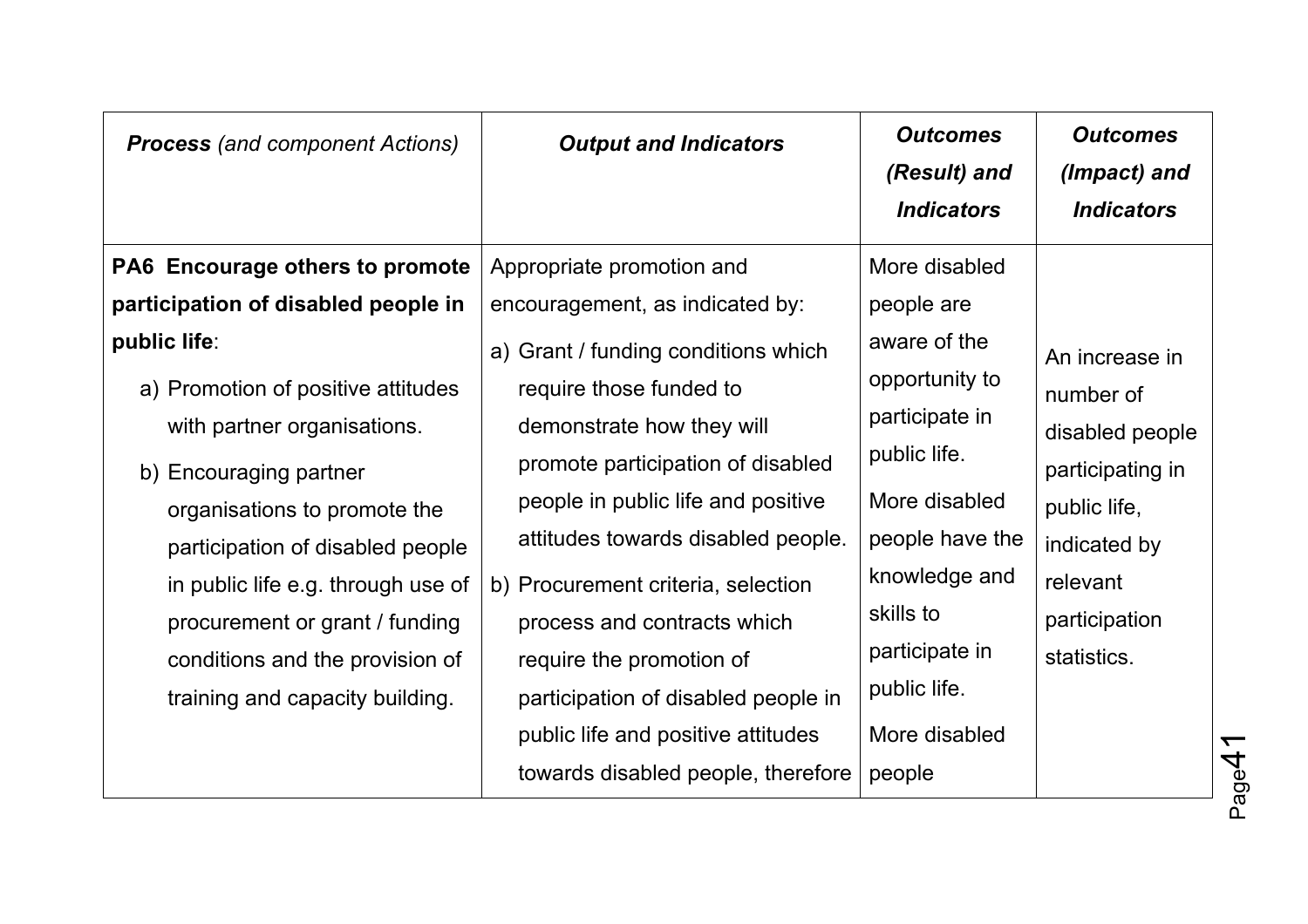| <b>Process</b> (and component Actions) | <b>Output and Indicators</b>         | <b>Outcomes</b><br>(Result) and | <b>Outcomes</b><br>(Impact) and |
|----------------------------------------|--------------------------------------|---------------------------------|---------------------------------|
|                                        |                                      | <b>Indicators</b>               | <i><b>Indicators</b></i>        |
|                                        | awards are only made to those        | participate in                  |                                 |
|                                        | who comply with the duties.          | public life.                    |                                 |
|                                        | c) Ongoing monitoring of funded or   | Disabled people                 |                                 |
|                                        | contracted bodies to ensure          | are supported                   |                                 |
|                                        | maintenance of activities to         | (where                          |                                 |
|                                        | promote participation of disabled    | necessary) to                   |                                 |
|                                        | people and positive attitudes        | participate in                  |                                 |
|                                        | towards disabled people              | public life.                    |                                 |
|                                        | d) Training and capacity building by | Improved                        |                                 |
|                                        | public authority open to funded or   | attitudes                       |                                 |
|                                        | contracted organisations e.g.        | towards                         |                                 |
|                                        | disability awareness raising         | disabled people.                |                                 |
|                                        | e) Public authority leads by example |                                 |                                 |
|                                        | on promoting participation of        | All the above                   |                                 |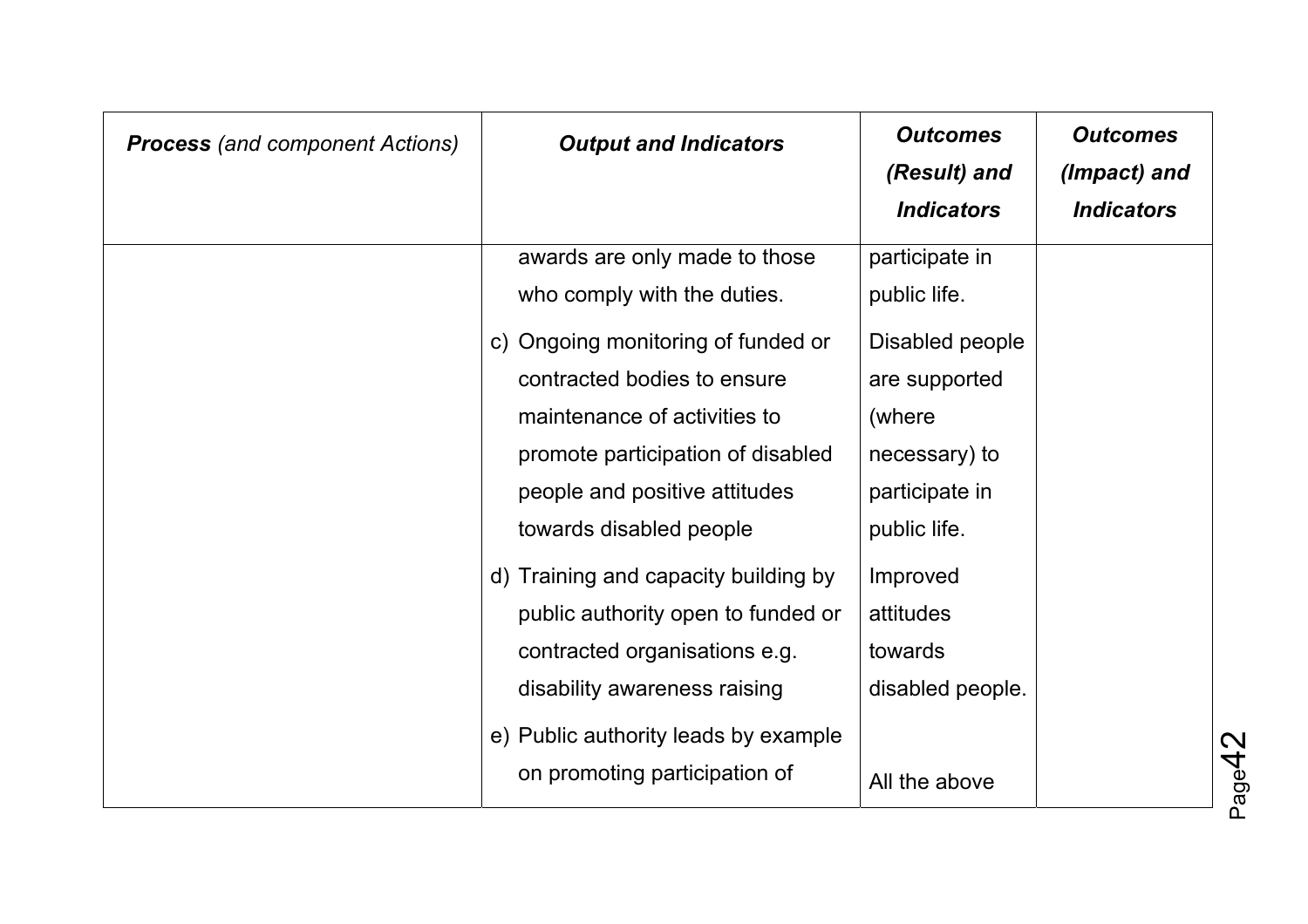| <b>Process</b> (and component Actions) | <b>Output and Indicators</b>       | <b>Outcomes</b><br>(Result) and<br><b>Indicators</b> | <b>Outcomes</b><br>(Impact) and<br><b>Indicators</b> |
|----------------------------------------|------------------------------------|------------------------------------------------------|------------------------------------------------------|
|                                        | disabled people in public life and | indicated by                                         |                                                      |
|                                        | encouraging public attitudes       | survey evidence                                      |                                                      |
|                                        | towards disabled people e.g.       | and/or                                               |                                                      |
|                                        | through use of positive language,  | examples.                                            |                                                      |
|                                        | images etc; and uses their         |                                                      |                                                      |
|                                        | influence with others              |                                                      |                                                      |
|                                        |                                    |                                                      |                                                      |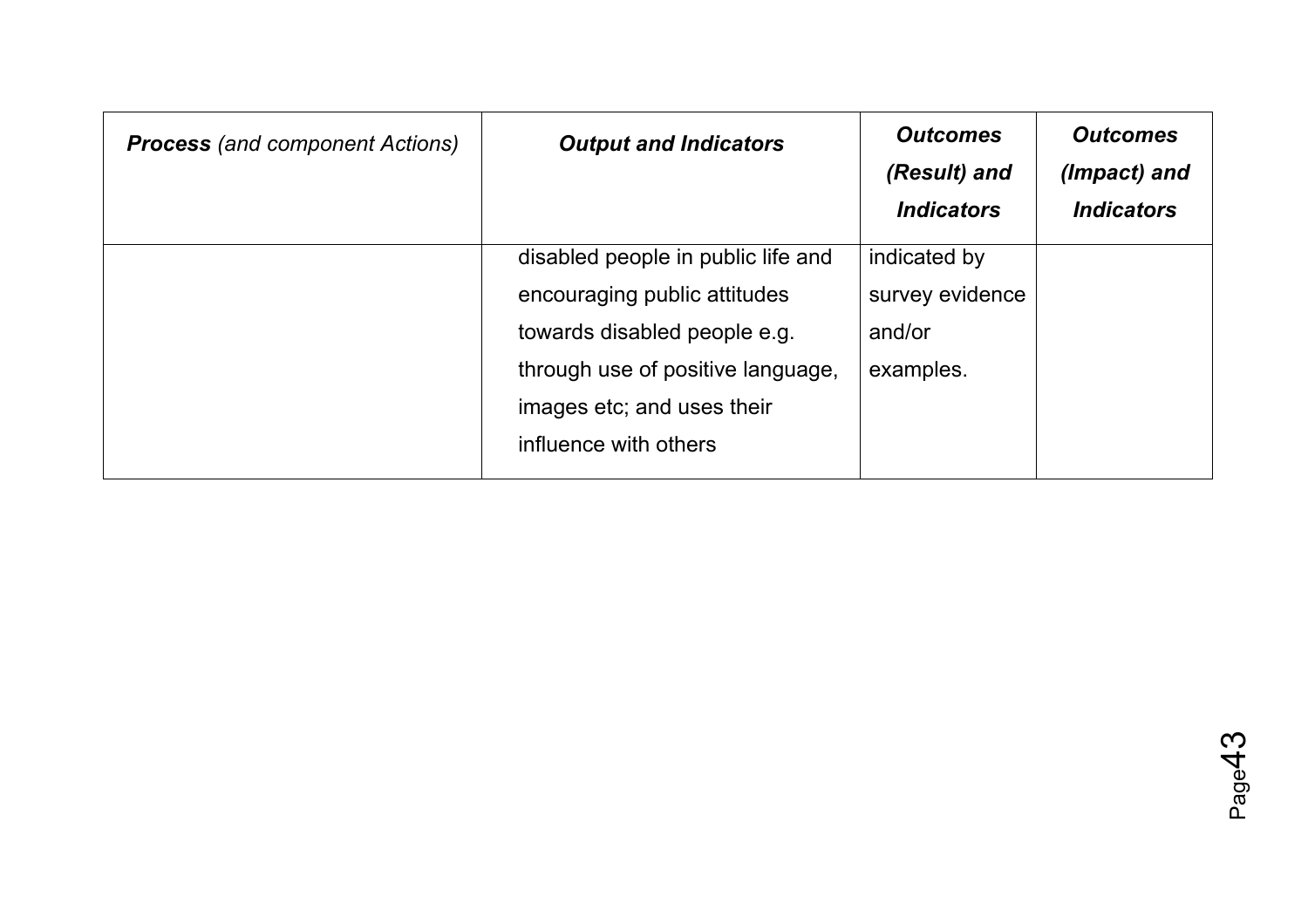#### **9.2 Implementation by the Equality Commission**

In order effectively to evaluate these duties the project will also need to evaluate the effectiveness of implementation by the Commission and therefore it has adopted the following indicators.

#### **9.2.1 What evidence is there of the Commission supporting the implementation of the duties?**

| <b>Process</b> (and component Actions)                                                                                                                                                                                                              | <b>Output and Indicators</b>                                                                                                                                                                                                                                                                                | <b>Outcomes</b><br>(Results) and<br><i><u><b>Indicators</b></u></i>                                              | <b>Outcomes</b><br>(Impacts) and<br><i><b>Indicators</b></i>                                                                                 |
|-----------------------------------------------------------------------------------------------------------------------------------------------------------------------------------------------------------------------------------------------------|-------------------------------------------------------------------------------------------------------------------------------------------------------------------------------------------------------------------------------------------------------------------------------------------------------------|------------------------------------------------------------------------------------------------------------------|----------------------------------------------------------------------------------------------------------------------------------------------|
| <b>EC1 The provision of guidance</b><br>on the duties (statutory):<br>a) Drafting of guidance<br>b) Involvement of disabled<br>people and data from<br>involvement of disabled people<br>is used to inform guidance.<br>c) Consultation with public | The publication of guidance which<br>takes into account the views of<br>disabled people and which is fit for<br>purpose (i.e. proportionate,<br>transparent, appropriate and useful<br>for public authorities as well as<br>accessible to others, such as<br>disabled people) and which is<br>indicated by: | The guidance<br>leads to<br>improved<br>attitudes towards<br>disabled people,<br>indicated by<br>survey evidence | The needs of<br>disabled people<br>are met.<br>indicated by<br>survey evidence.<br>More disabled<br>people<br>participate in<br>public life, |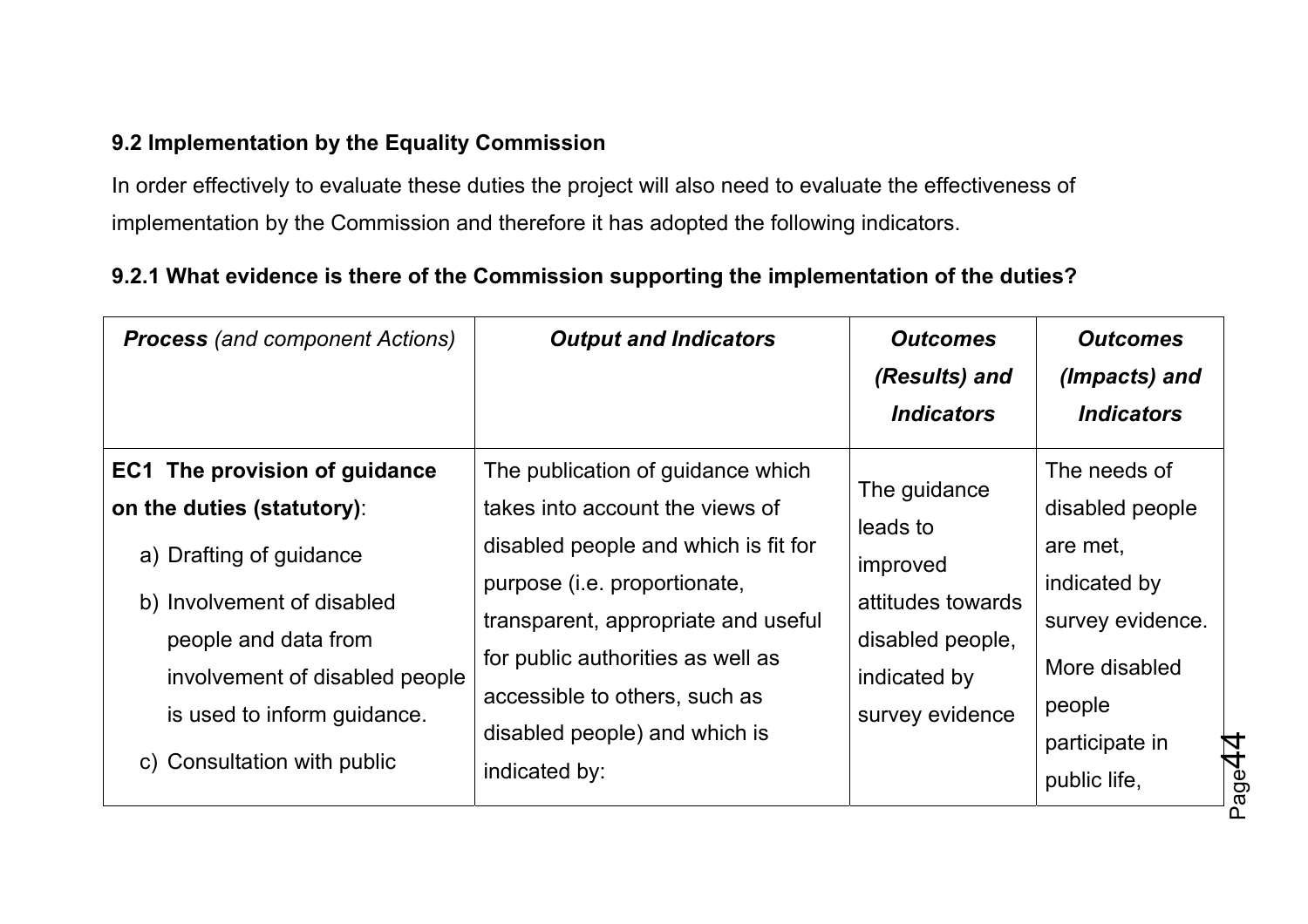| <b>Process</b> (and component Actions)                                                                                                                          | <b>Output and Indicators</b>                                                                                                                                                                                                                  | <b>Outcomes</b><br>(Results) and<br><b>Indicators</b>                                                    | <b>Outcomes</b><br>(Impacts) and<br><b>Indicators</b>                           |                    |
|-----------------------------------------------------------------------------------------------------------------------------------------------------------------|-----------------------------------------------------------------------------------------------------------------------------------------------------------------------------------------------------------------------------------------------|----------------------------------------------------------------------------------------------------------|---------------------------------------------------------------------------------|--------------------|
| authorities                                                                                                                                                     | a) The appropriate availability of the<br>guidance (for example, in clear<br>language, free from jargon, fit for<br>purpose, accessible).<br>b) Data from involvement of disabled<br>people compared with information<br>provided in guidance |                                                                                                          | indicated by<br>participation<br>statistics.                                    |                    |
| EC2 The provision of other (non<br>statutory) information / support:<br>a) Provision of briefings.<br>b) Provision of seminars.<br>c) Provision of conferences. | The provision, as appropriate, of<br>briefings, seminars, conferences and<br>other awareness raising activities to<br>support public authorities in an<br>appropriate and effective manner,<br>indicated by:                                  | Public<br>authorities' and<br>disabled people's<br>awareness of the<br>duties is raised,<br>indicated by | The needs of<br>disabled people<br>are met.<br>indicated by<br>survey evidence. | $P_{\text{age}}45$ |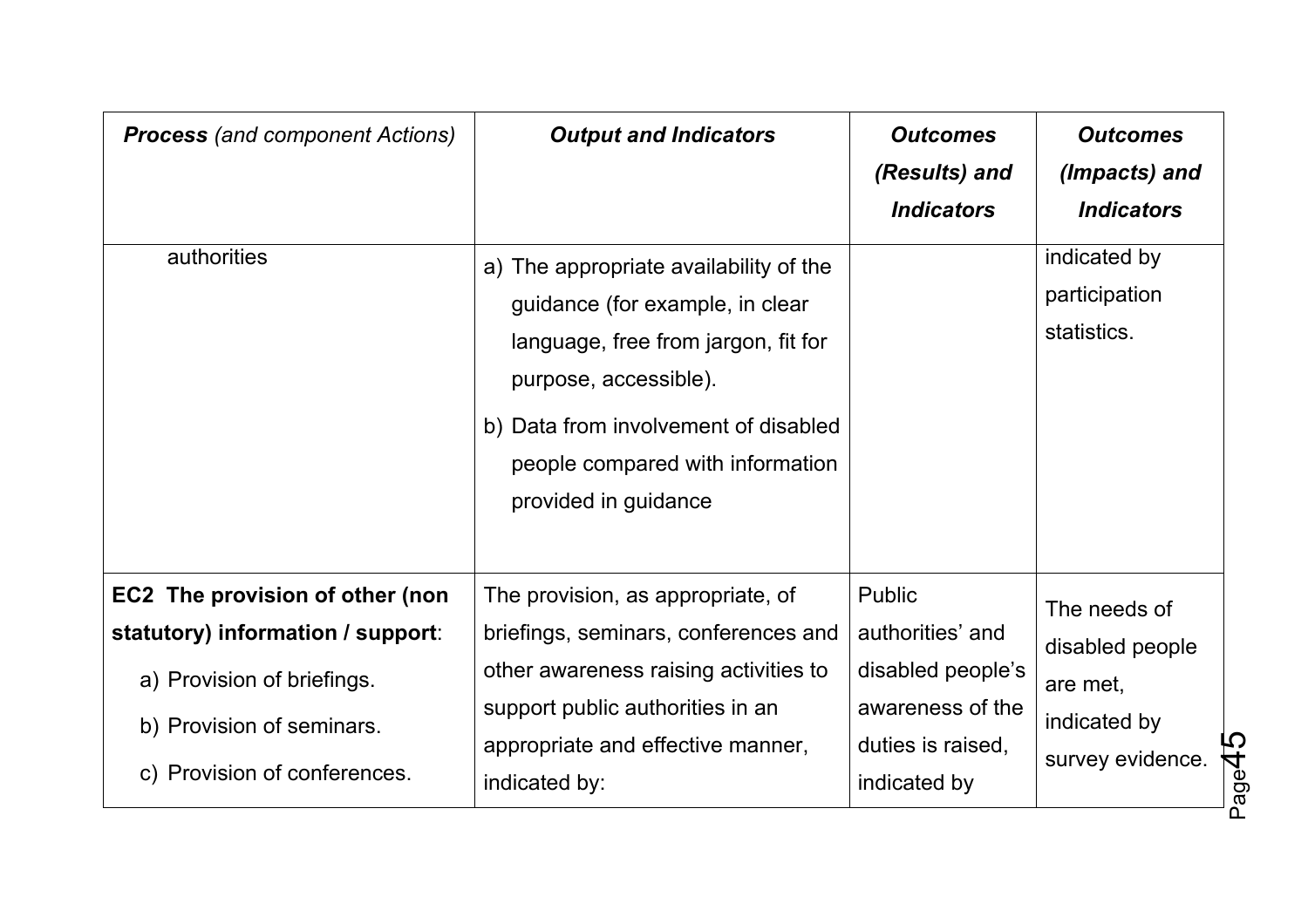| <b>Process</b> (and component Actions)                       | <b>Output and Indicators</b>                                                                                                                                                                                                 | <b>Outcomes</b><br>(Results) and<br><i><u><b>Indicators</b></u></i> | <b>Outcomes</b><br>(Impacts) and<br><i><b>Indicators</b></i>                                                                  |
|--------------------------------------------------------------|------------------------------------------------------------------------------------------------------------------------------------------------------------------------------------------------------------------------------|---------------------------------------------------------------------|-------------------------------------------------------------------------------------------------------------------------------|
| d) Awareness raising activities<br>e.g. adverts, media work. | a) Records of the relevant<br>events/activities, and, where<br>relevant, material from them.<br>b) Records of disabled people's<br>involvement in the design and<br>delivery of such information /<br>support as appropriate | examples of their<br>relevant actions.                              | The information /<br>support leads to<br>improved<br>attitudes towards<br>disabled people,<br>indicated by<br>survey evidence |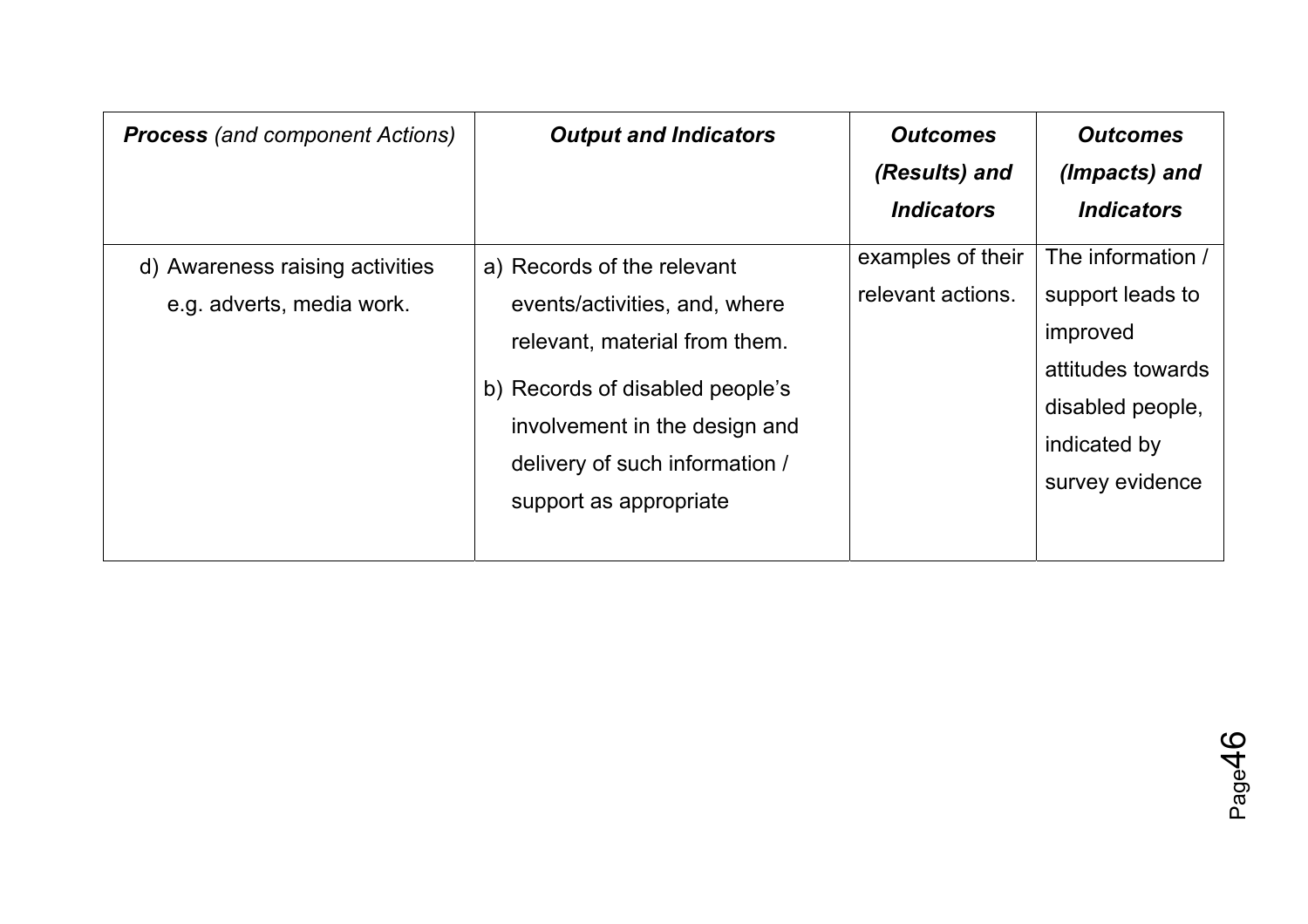| <b>Process</b> (and component Actions)                                                                                                                                           | <b>Output and Indicators</b>                                                                                                                                                                                                                             | <b>Outcomes</b><br>(Results) and<br><i><b>Indicators</b></i>                                             | <b>Outcomes</b><br>(Impacts) and<br><i><b>Indicators</b></i>                                                                 |
|----------------------------------------------------------------------------------------------------------------------------------------------------------------------------------|----------------------------------------------------------------------------------------------------------------------------------------------------------------------------------------------------------------------------------------------------------|----------------------------------------------------------------------------------------------------------|------------------------------------------------------------------------------------------------------------------------------|
| <b>EC3</b> Responding to requests for<br>support:<br>a) Commission responds to<br>query.<br>b) Commission follows up on<br>query.<br>c) Commission monitors public<br>authority. | The provision of appropriate<br>responses to queries, indicated by:<br>a) The number of queries received.<br>b) The number of queries responded<br>to.<br>c) Whether the Commission<br>provided the public authority<br>enquiring with a named person to | The responses<br>lead to improved<br>implementation<br>of the duties,<br>indicated by<br>survey evidence | The needs of<br>disabled people<br>are met,<br>indicated by<br>survey evidence.<br>More disabled<br>people<br>participate in |
|                                                                                                                                                                                  | liaise with? If not would this have<br>been beneficial to the public                                                                                                                                                                                     |                                                                                                          | public life,<br>indicated by<br>participation                                                                                |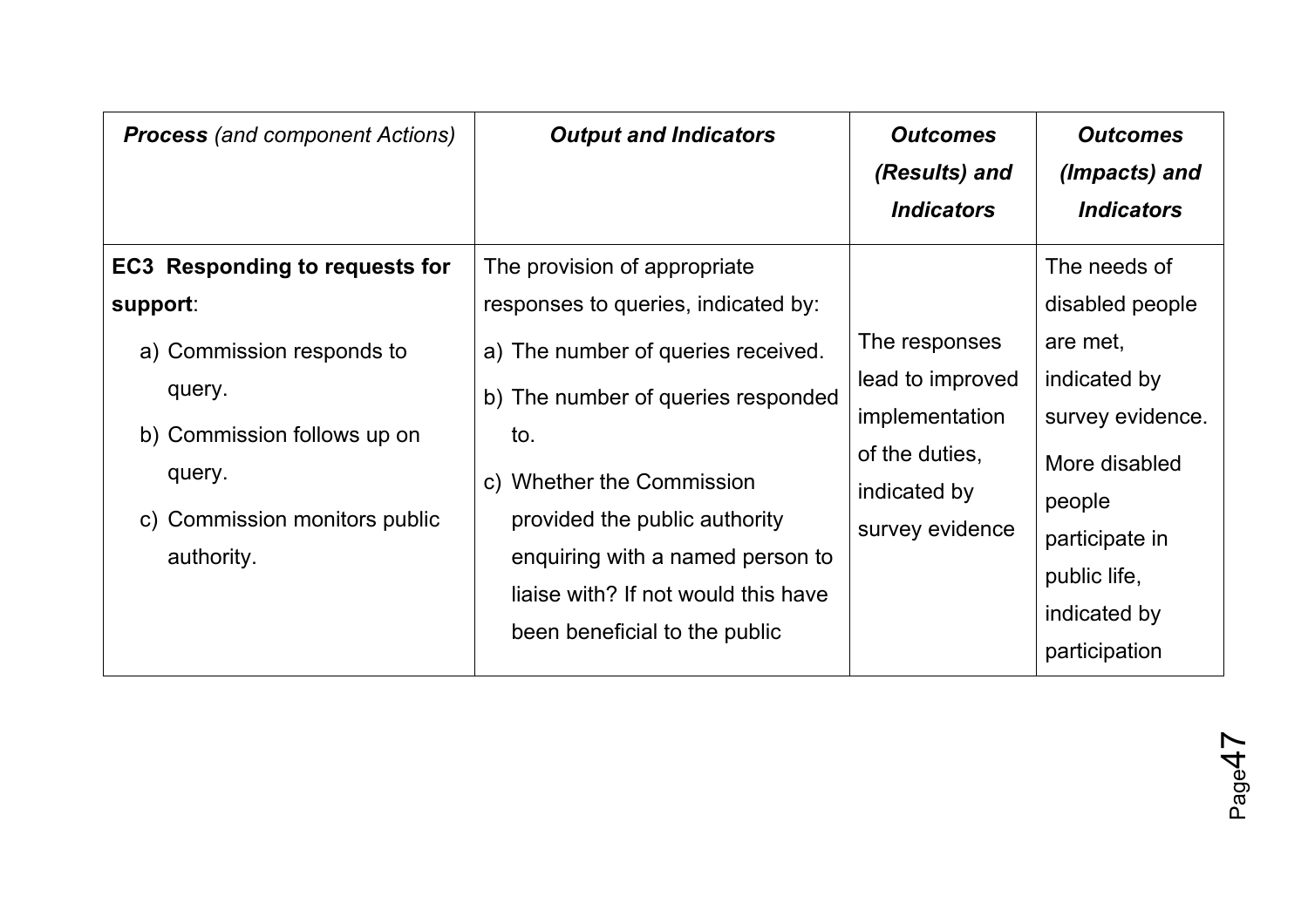| <b>Process</b> (and component Actions) | <b>Output and Indicators</b>                                                                                                                                                                                                                                                                                                                                                                                    | <b>Outcomes</b><br>(Results) and<br><b>Indicators</b> | <b>Outcomes</b><br>(Impacts) and<br><b>Indicators</b> |
|----------------------------------------|-----------------------------------------------------------------------------------------------------------------------------------------------------------------------------------------------------------------------------------------------------------------------------------------------------------------------------------------------------------------------------------------------------------------|-------------------------------------------------------|-------------------------------------------------------|
|                                        | authority or to the Commission?<br>d) The timescale of responses to<br>queries (should be promptly) $^{10}$ .<br>e) The accuracy of response to<br>queries.<br>If a follow-up was required for the<br>f<br>query, did this happen? What was<br>the timescale and accuracy of the<br>follow-up? Was it deemed<br>effective by the public authority<br>and the Commission?<br>g) The satisfaction of the enquirer |                                                       | statistics.                                           |

 $\frac{10}{10}$  If a definition of reasonable timescale is required the researchers suggest 7 working days for an acknowledgement stating the timescale for full response.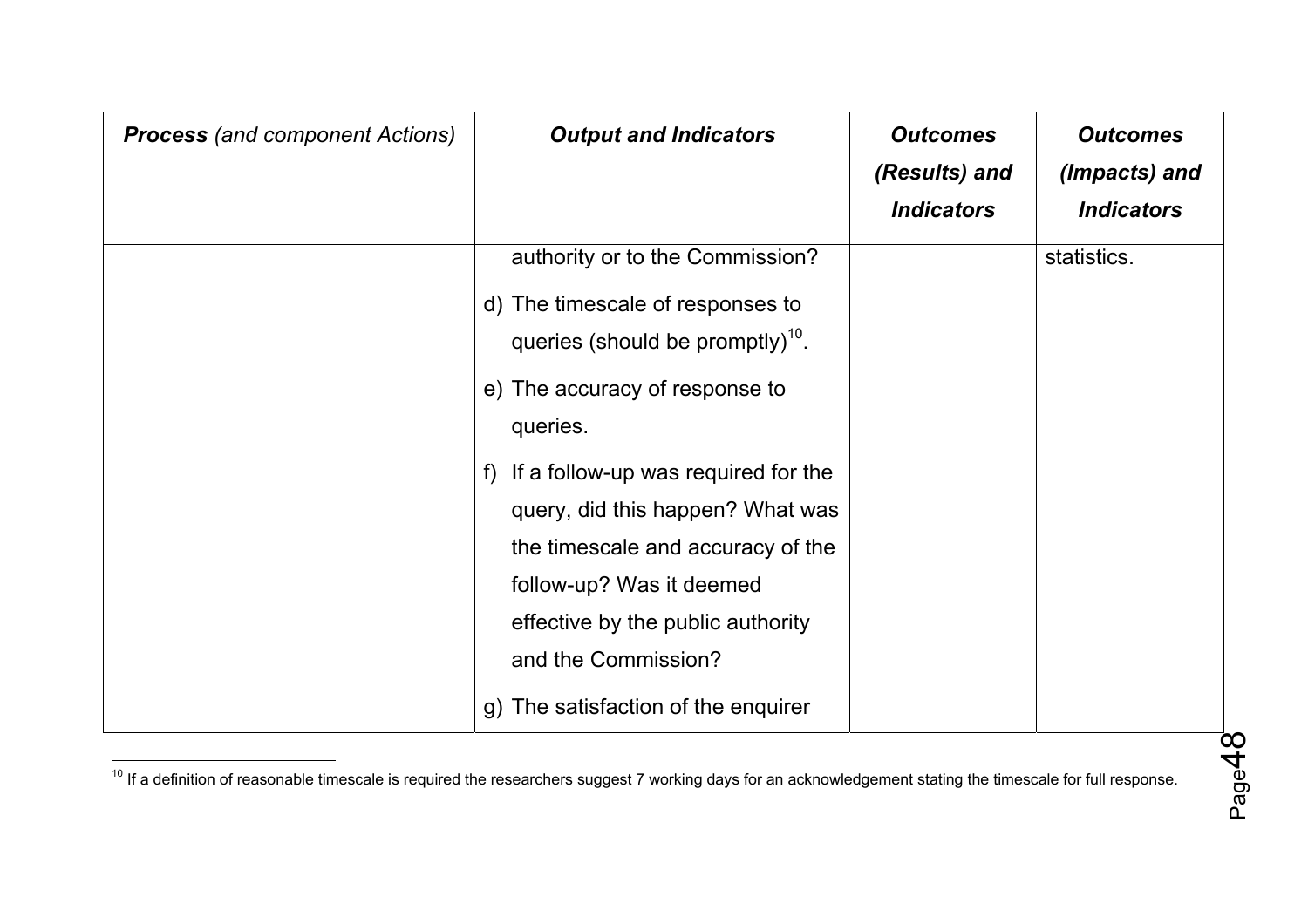| <b>Process</b> (and component Actions)                                                                                                                                                         | <b>Output and Indicators</b>                                                                                                                                                                                                                 | <b>Outcomes</b><br>(Results) and<br><b>Indicators</b>                                                                                           | <b>Outcomes</b><br>(Impacts) and<br><b>Indicators</b>                                                                                                                         |
|------------------------------------------------------------------------------------------------------------------------------------------------------------------------------------------------|----------------------------------------------------------------------------------------------------------------------------------------------------------------------------------------------------------------------------------------------|-------------------------------------------------------------------------------------------------------------------------------------------------|-------------------------------------------------------------------------------------------------------------------------------------------------------------------------------|
|                                                                                                                                                                                                | with the guidance and responses<br>to any interaction with the<br>Commission.<br>h) Would the public authority contact<br>the Commission for support /<br>guidance in this area again?                                                       |                                                                                                                                                 |                                                                                                                                                                               |
| <b>EC4 Following good practice and</b><br>acting in keeping with the spirit of<br>duties:<br>a) All actions comply with<br>guidance.<br>b) Commission information<br>provision is reviewed for | Good practice is followed and the<br>Commission acts in keeping with the<br>spirit of the duties, as indicated by:<br>a) The Commission uses clear,<br>accessible language and formats<br>and promotes positive images of<br>disabled people | <b>The</b><br>Commission's<br>adoption of good<br>practice and its<br>acting in keeping<br>with the spirit of<br>the duties in<br>indicated by: | <b>Public authorities</b><br>are supported to<br>implement the<br>duties effectively<br>More disabled<br>people<br>participate in<br>Page $\overline{49}$<br>public life e.g. |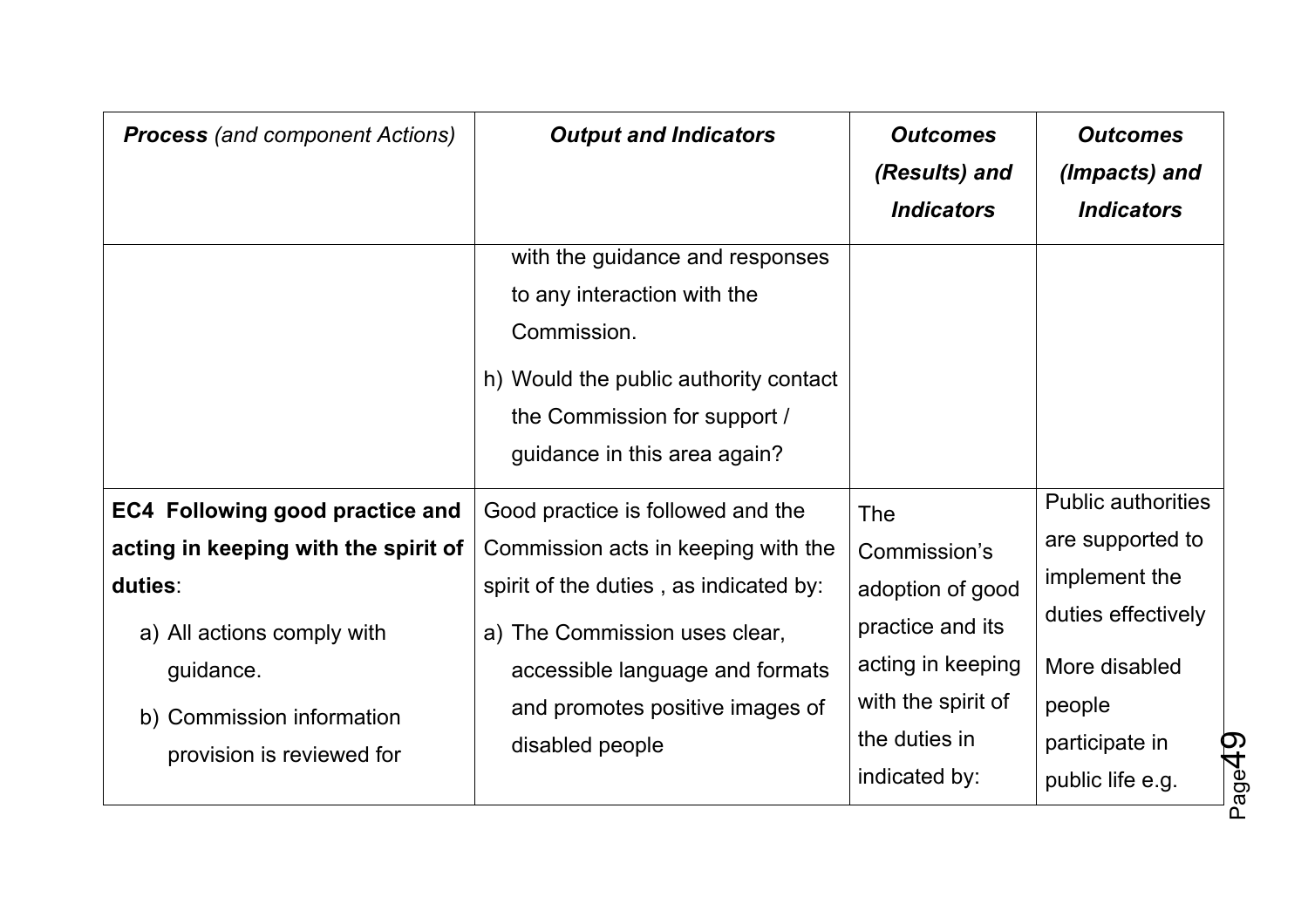| <b>Process</b> (and component Actions)                                                                                                                                                                                                                                                                                                                                 | <b>Output and Indicators</b>                                                                                                                                                                                                                                                                                                                                                                                                                                                         | <b>Outcomes</b><br>(Results) and<br><i><b>Indicators</b></i>                                                                                                                                                  | <b>Outcomes</b><br>(Impacts) and<br><b>Indicators</b>                                                                                        |
|------------------------------------------------------------------------------------------------------------------------------------------------------------------------------------------------------------------------------------------------------------------------------------------------------------------------------------------------------------------------|--------------------------------------------------------------------------------------------------------------------------------------------------------------------------------------------------------------------------------------------------------------------------------------------------------------------------------------------------------------------------------------------------------------------------------------------------------------------------------------|---------------------------------------------------------------------------------------------------------------------------------------------------------------------------------------------------------------|----------------------------------------------------------------------------------------------------------------------------------------------|
| language, format and<br>structural accessibility.<br>c) Commission consults /<br>involves disabled people in its<br>work (not just on disability)<br>duties but across the board).<br>d) Staff training on disability<br>duties and disability<br>awareness.<br>e) Commission engages with<br>public authorities.<br>Commission engages with<br>f<br>NGO <sub>s.</sub> | b) The delivery of training and<br>monitoring of training e.g. quality,<br>content, effectiveness,<br>implementation of knowledge,<br>impact; as well as numbers<br>participating, frequency etc<br>c) The Commission has a clear<br>understanding of:<br>the needs of public authorities,<br>$\blacksquare$<br>the challenges they face and<br>the concerns they have,<br>the expectations of NGOs and<br>$\blacksquare$<br>of how they can contribute to<br>meeting the duties and | Commission<br>$\bullet$<br>outputs are<br>understandabl<br>e to its target<br>audience.<br>Commission<br>activities<br>promoting<br>positive<br>attitudes<br>towards<br>disabled<br>people and<br>encouraging | work of<br>Commission<br><b>Attitudes towards</b><br>disabled people<br>are more positive<br>e.g. within the<br>Commission and<br>externally |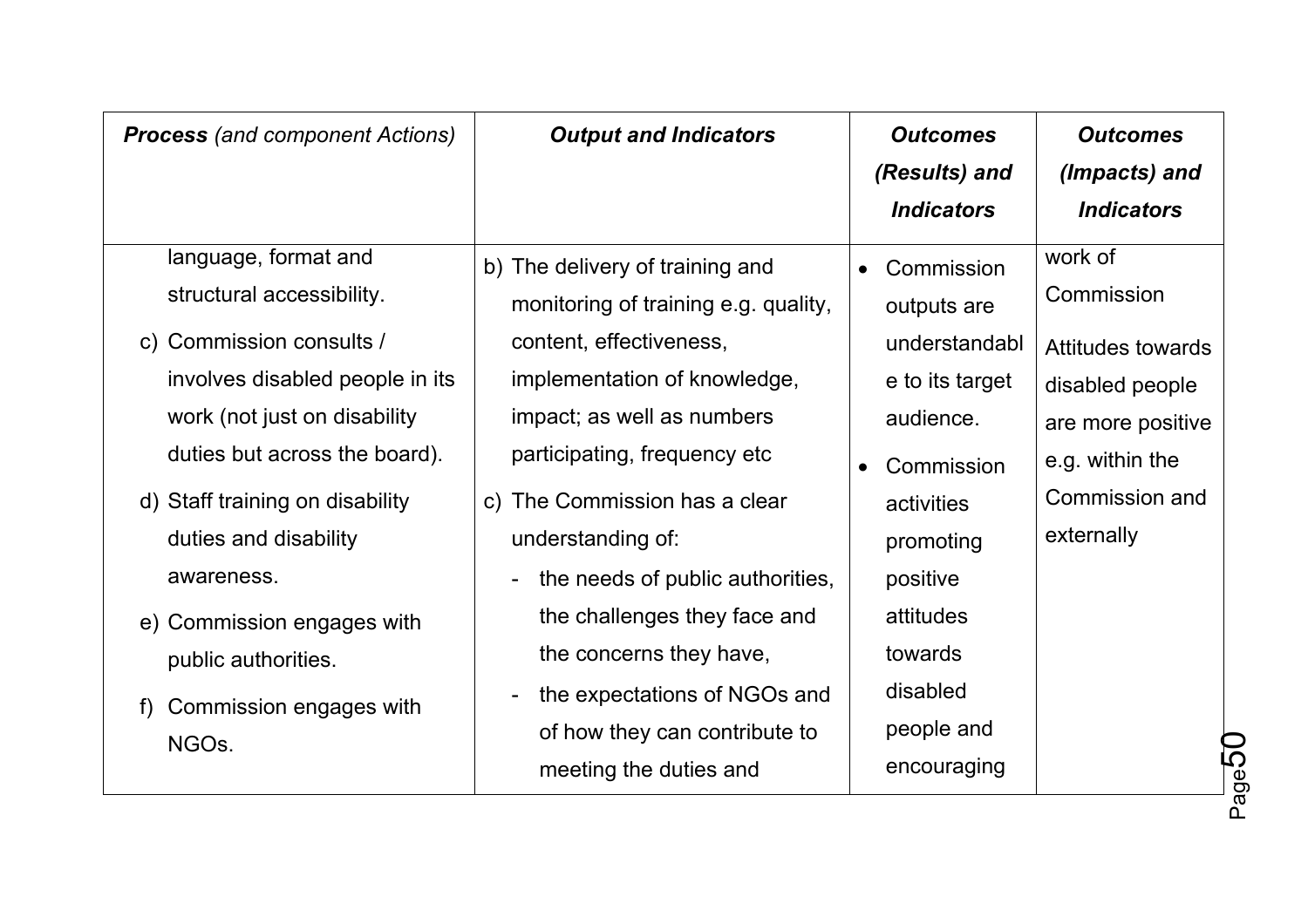| <b>Process</b> (and component Actions)                                                                                                                                                                                                                                                                     | <b>Output and Indicators</b>                                                                                                                                                                                                                                                                                                                                 | <b>Outcomes</b><br>(Results) and<br><b>Indicators</b>                                                                                                                                         | <b>Outcomes</b><br>(Impacts) and<br><b>Indicators</b> |
|------------------------------------------------------------------------------------------------------------------------------------------------------------------------------------------------------------------------------------------------------------------------------------------------------------|--------------------------------------------------------------------------------------------------------------------------------------------------------------------------------------------------------------------------------------------------------------------------------------------------------------------------------------------------------------|-----------------------------------------------------------------------------------------------------------------------------------------------------------------------------------------------|-------------------------------------------------------|
| g) Commission engages with<br>disabled people e.g. has<br>disabled Commissioners, staff,<br>volunteers, committees,<br>seminars, focus groups etc<br>with disabled people as<br>members; also proactive work<br>to meet and engage with<br>disabled people e.g. via<br>NGOs, attending conferences<br>etc. | concerns they have,<br>the expectations of disabled<br>people, their concerns and any<br>barriers they face,<br>and this is indicated by staff<br>feedback, specific monitoring and<br>the Commission's work in this<br>area.<br>d) The Commission benefits from<br>the knowledge and expertise of<br>disabled people, as indicated by<br>specific examples. | disabled<br>people's<br>participation in<br>public life.<br><b>The</b><br>$\bullet$<br>Commission<br>providing<br>appropriate<br>support to<br>public<br>authorities<br>(based on<br>evidence |                                                       |
|                                                                                                                                                                                                                                                                                                            |                                                                                                                                                                                                                                                                                                                                                              | rather than                                                                                                                                                                                   |                                                       |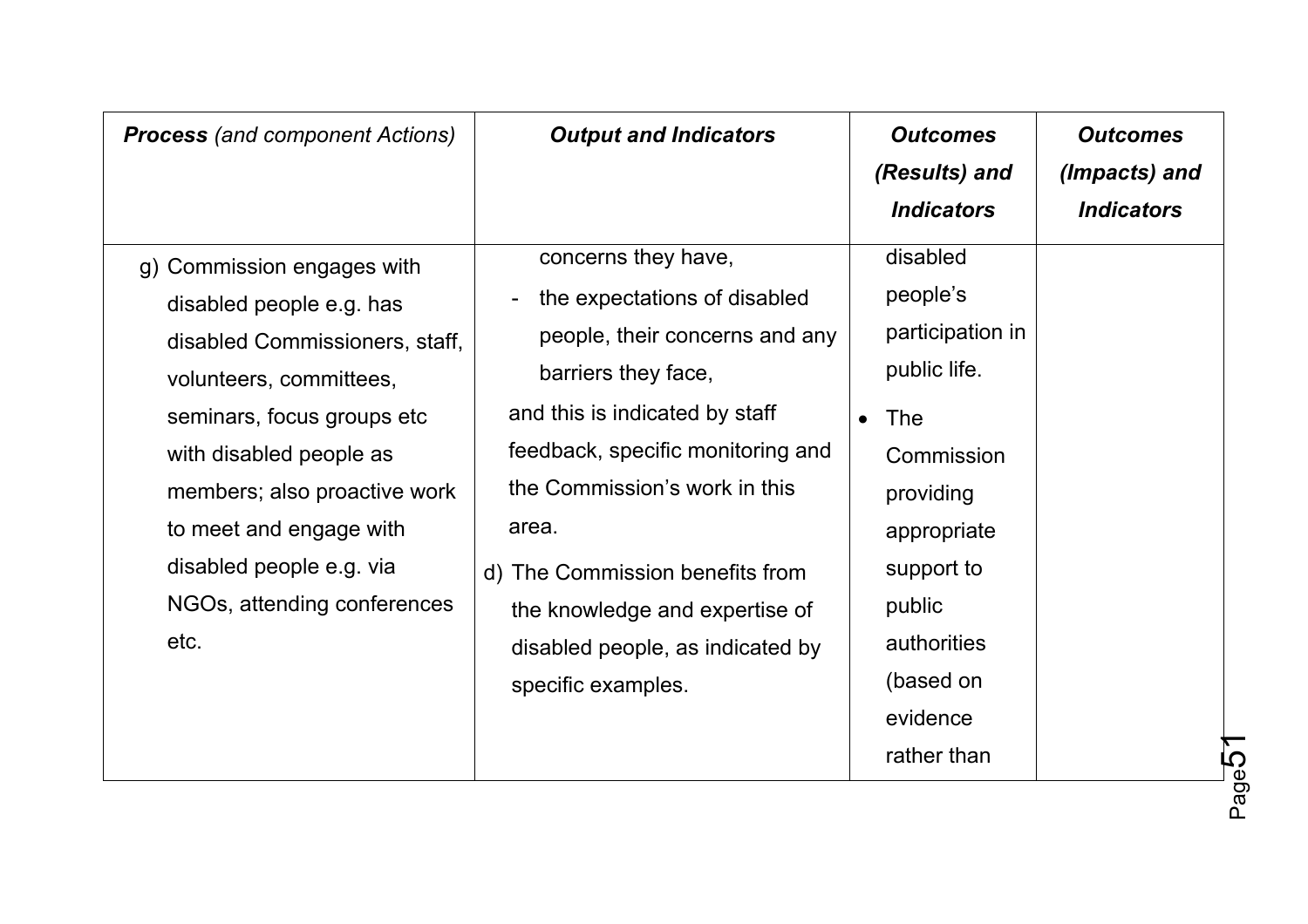| <b>Process</b> (and component Actions) | <b>Output and Indicators</b> | <b>Outcomes</b><br>(Results) and | <b>Outcomes</b><br>(Impacts) and |
|----------------------------------------|------------------------------|----------------------------------|----------------------------------|
|                                        |                              | <b>Indicators</b>                | <b>Indicators</b>                |
|                                        |                              | presumed                         |                                  |
|                                        |                              | need).                           |                                  |
|                                        |                              | <b>Public authorities</b>        |                                  |
|                                        |                              | feel supported,                  |                                  |
|                                        |                              | that they have                   |                                  |
|                                        |                              | been listened to                 |                                  |
|                                        |                              | and that their                   |                                  |
|                                        |                              | needs are being                  |                                  |
|                                        |                              | met, indicated                   |                                  |
|                                        |                              | by:                              |                                  |
|                                        |                              | Public<br>$\bullet$              |                                  |
|                                        |                              | authorities                      |                                  |
|                                        |                              | feeling that                     |                                  |
|                                        |                              | the duties are                   | $P$ age $52$                     |
|                                        |                              |                                  |                                  |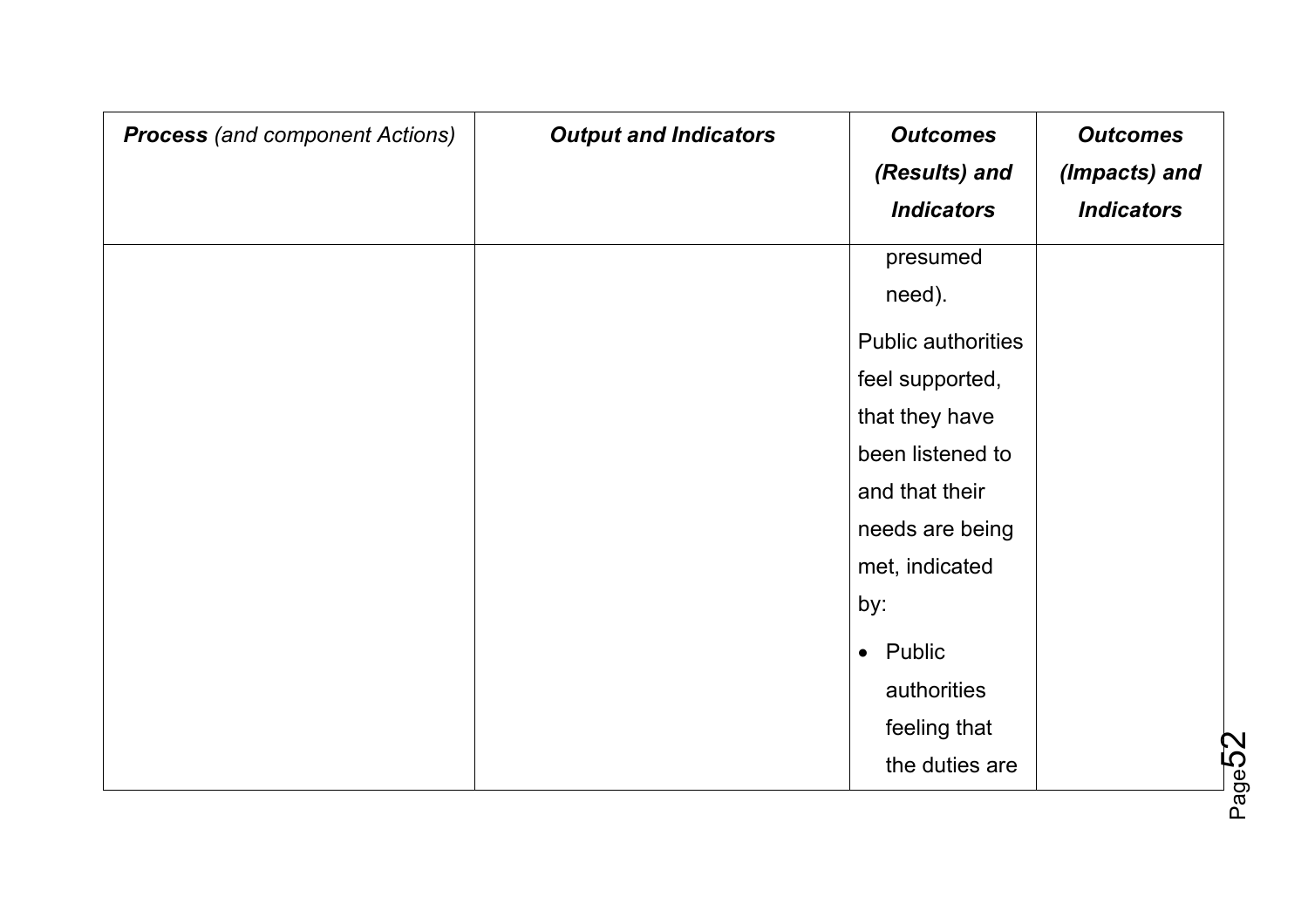| <b>Process</b> (and component Actions) | <b>Output and Indicators</b> | <b>Outcomes</b><br>(Results) and<br><b>Indicators</b> | <b>Outcomes</b><br>(Impacts) and<br><b>Indicators</b> |
|----------------------------------------|------------------------------|-------------------------------------------------------|-------------------------------------------------------|
|                                        |                              | being                                                 |                                                       |
|                                        |                              | effectively                                           |                                                       |
|                                        |                              | implemented                                           |                                                       |
|                                        |                              | (based on                                             |                                                       |
|                                        |                              | their                                                 |                                                       |
|                                        |                              | interaction                                           |                                                       |
|                                        |                              | with other                                            |                                                       |
|                                        |                              | public                                                |                                                       |
|                                        |                              | authorities                                           |                                                       |
|                                        |                              | and with the                                          |                                                       |
|                                        |                              | Commission).                                          |                                                       |
|                                        |                              | NGOs feel                                             |                                                       |
|                                        |                              | involved and                                          |                                                       |
|                                        |                              | engaged in                                            |                                                       |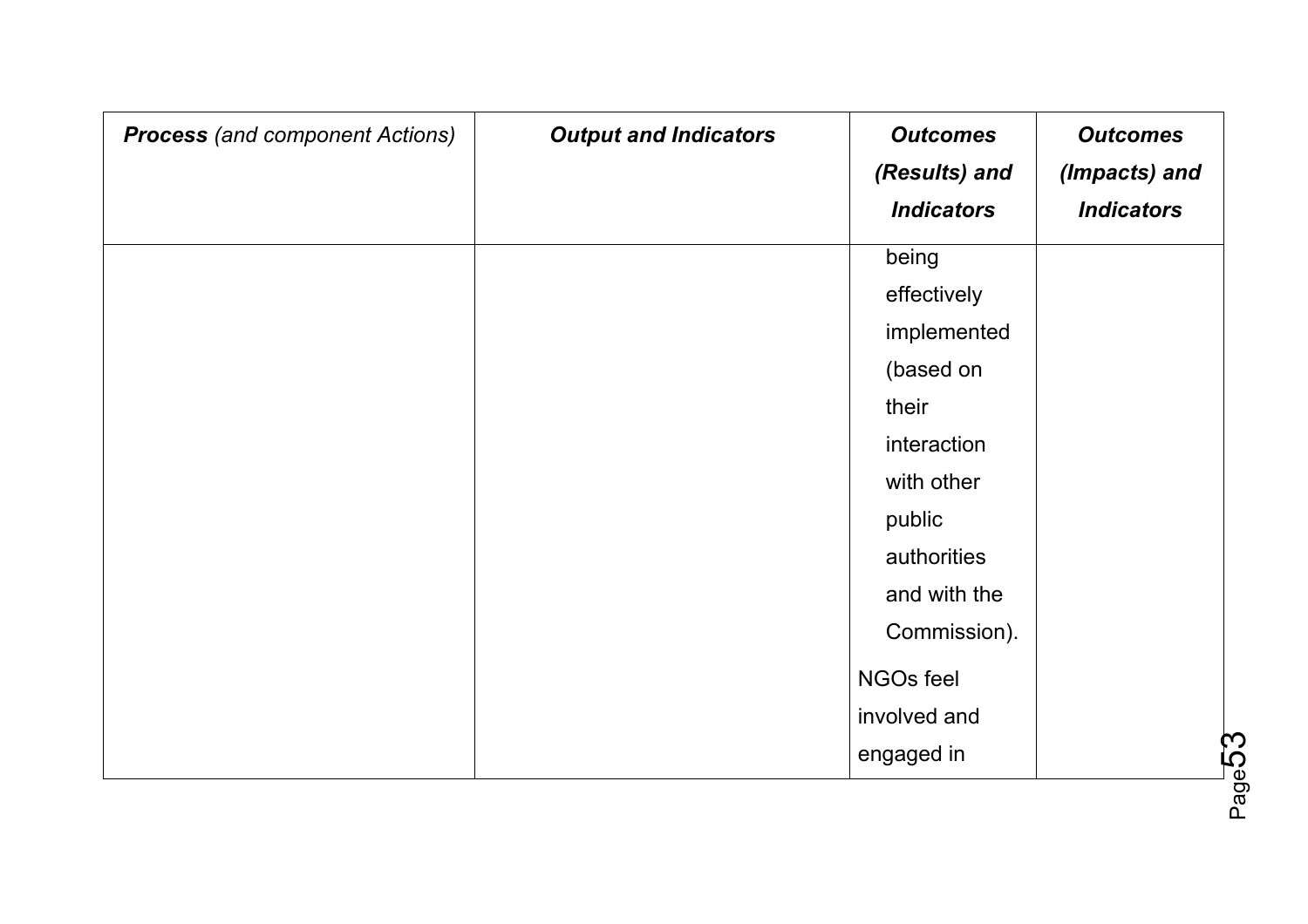| <b>Process</b> (and component Actions) | <b>Output and Indicators</b> | <b>Outcomes</b>       | <b>Outcomes</b>   |
|----------------------------------------|------------------------------|-----------------------|-------------------|
|                                        |                              | (Results) and         | (Impacts) and     |
|                                        |                              | <b>Indicators</b>     | <b>Indicators</b> |
|                                        |                              | implementation        |                   |
|                                        |                              | of duties and that    |                   |
|                                        |                              | their contribution    |                   |
|                                        |                              | is recognised,        |                   |
|                                        |                              | indicated by:         |                   |
|                                        |                              | Feedback<br>$\bullet$ |                   |
|                                        |                              | from the              |                   |
|                                        |                              | NGOs.                 |                   |
|                                        |                              | Disabled people       |                   |
|                                        |                              | are involved and      |                   |
|                                        |                              | engaged in the        |                   |
|                                        |                              | implementation        |                   |
|                                        |                              | of the duties and     |                   |
|                                        |                              | feel that their       |                   |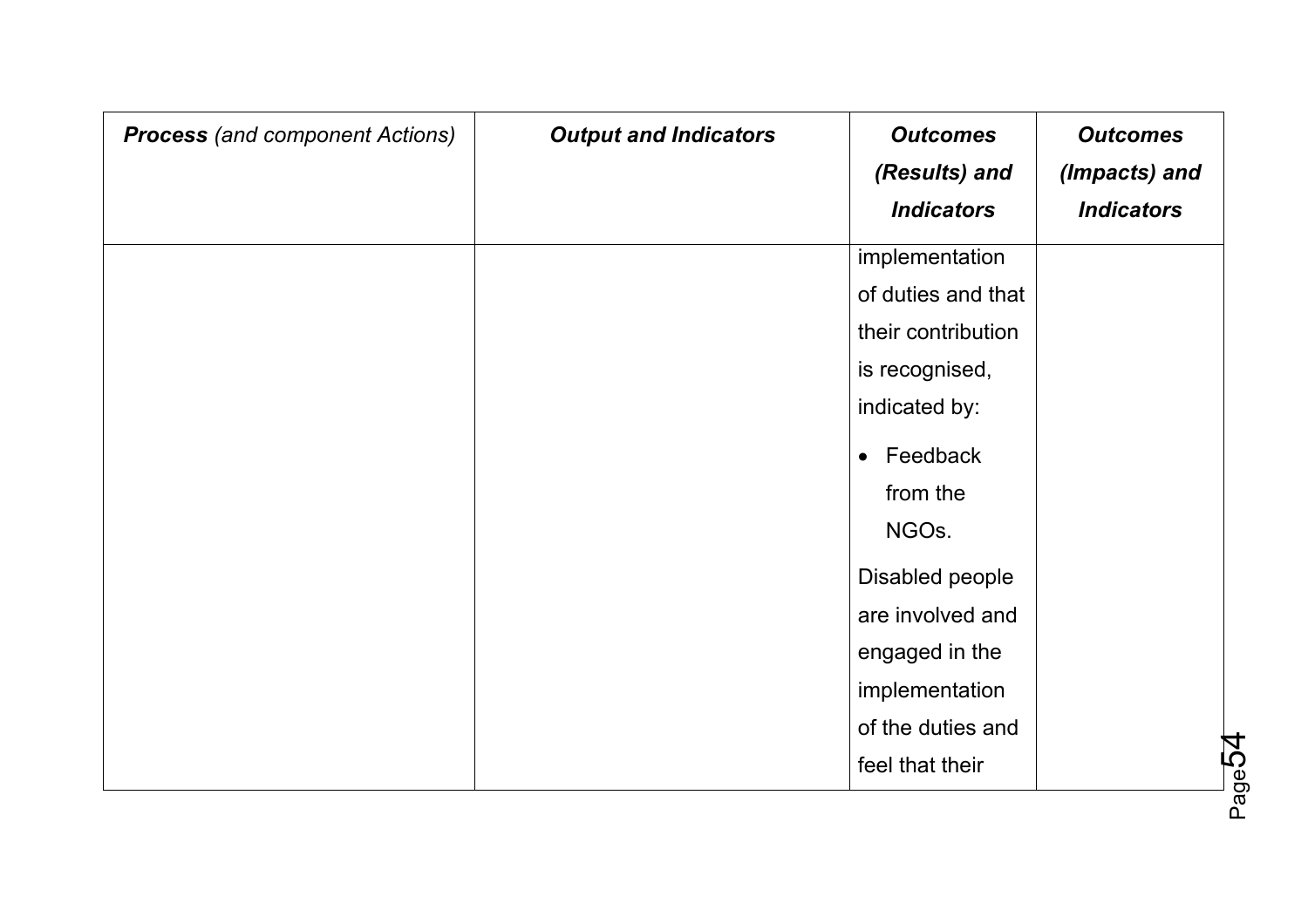| <b>Process</b> (and component Actions) | <b>Output and Indicators</b> | <b>Outcomes</b><br>(Results) and<br><b>Indicators</b>                                                | <b>Outcomes</b><br>(Impacts) and<br><b>Indicators</b> |
|----------------------------------------|------------------------------|------------------------------------------------------------------------------------------------------|-------------------------------------------------------|
|                                        |                              | contribution is<br>recognised,<br>indicated by:<br>Feedback<br>$\bullet$<br>from disabled<br>people. |                                                       |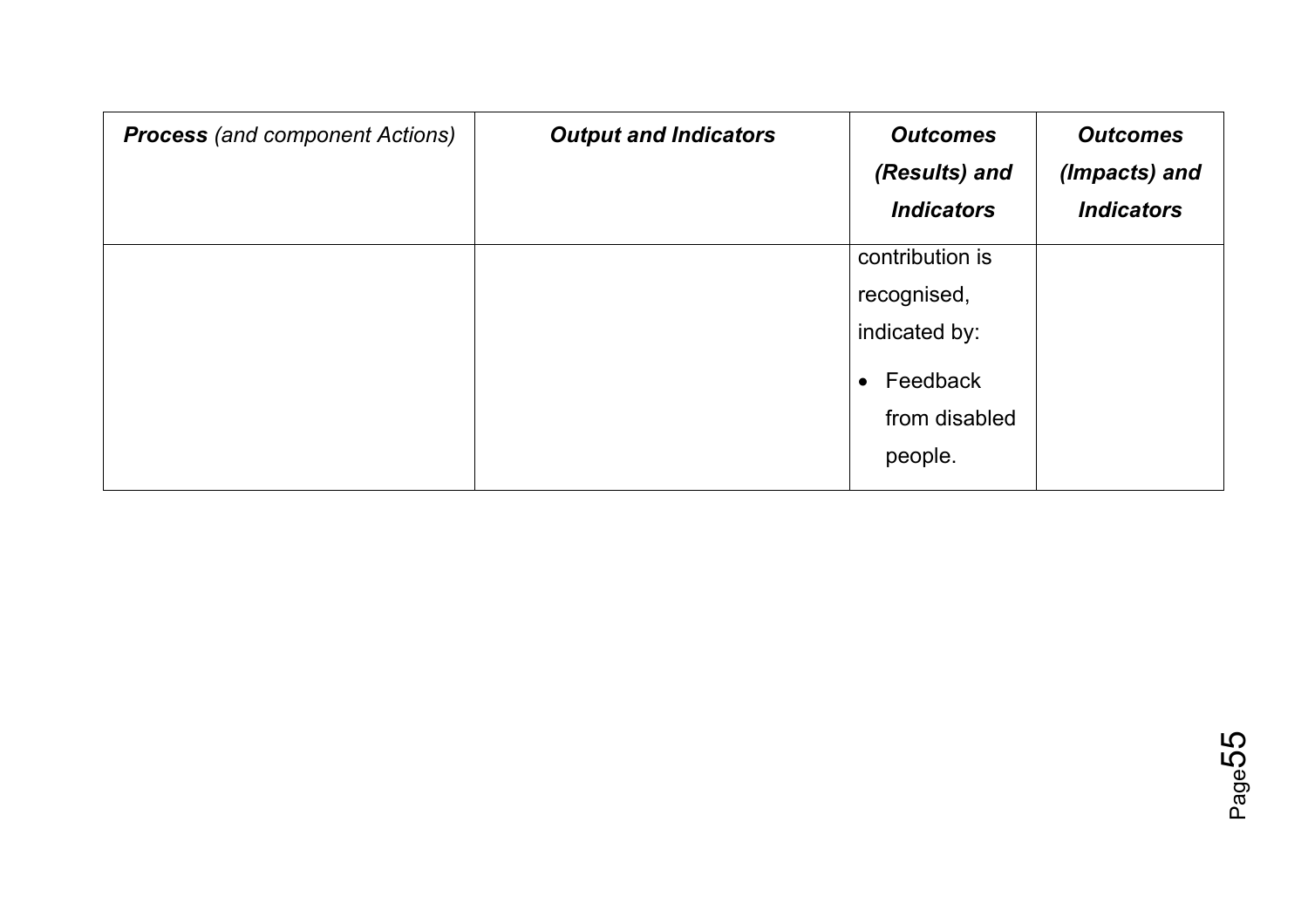# **9.2.2 What evidence is there of the Commission keeping duties under review?**

| <b>Process</b> (and component Actions)                                                           | <b>Output and Indicators</b>                                         | <b>Outcomes</b>                             | <b>Outcomes</b>                      |
|--------------------------------------------------------------------------------------------------|----------------------------------------------------------------------|---------------------------------------------|--------------------------------------|
|                                                                                                  |                                                                      | (Results) and                               | (Impacts) and                        |
|                                                                                                  |                                                                      | <i><u><b>Indicators</b></u></i>             | <i><u><b>Indicators</b></u></i>      |
| <b>EC5 Keeping legislation under</b>                                                             | The duties are reviewed, as                                          | Duties are                                  | More disabled                        |
| review:                                                                                          | indicated by:                                                        | amended as                                  | people participate                   |
| a) Research undertaken to review                                                                 | a) Research reports.                                                 | required to                                 | in public life                       |
| duties.                                                                                          | b) Recommendations.                                                  | ensure meeting                              | <b>Attitudes towards</b>             |
| b) Engagement with disabled<br>people regarding legislation.                                     | c) Information on disabled people's,<br>NGOs, public authorities and | aims, as<br>indicated by<br>comparison with | disabled people<br>are more positive |
| c) Engagement with NGOs<br>regarding legislation.                                                | Commission staff views on the<br>legislation.                        | legislative intent<br>to                    | As indicated by<br>survey and        |
| d) Engagement with public<br>authorities regarding legislation.<br>e) Engagement with Commission | d) Effectiveness review report<br>delivered by 2010                  | implementation<br>and effect of<br>duties   | statistical<br>evidence              |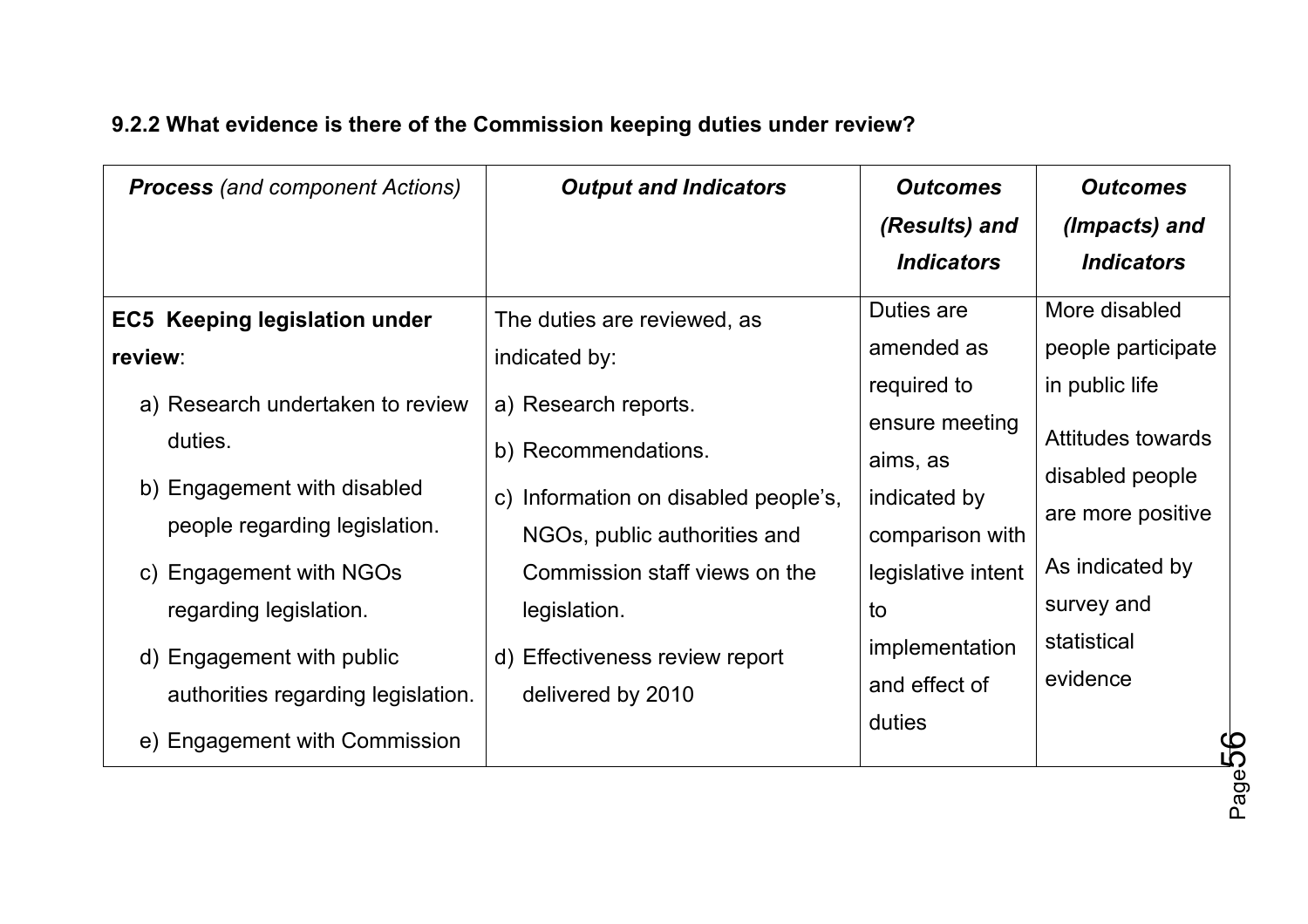| <b>Process</b> (and component Actions)                                                                                                                                                                 | <b>Output and Indicators</b>                                                                                                                                                                                                                                           | <b>Outcomes</b><br>(Results) and<br><b>Indicators</b>                                                                                                                                                      | <b>Outcomes</b><br>(Impacts) and<br><b>Indicators</b>                                                                                                                                          |
|--------------------------------------------------------------------------------------------------------------------------------------------------------------------------------------------------------|------------------------------------------------------------------------------------------------------------------------------------------------------------------------------------------------------------------------------------------------------------------------|------------------------------------------------------------------------------------------------------------------------------------------------------------------------------------------------------------|------------------------------------------------------------------------------------------------------------------------------------------------------------------------------------------------|
| staff regarding legislation.                                                                                                                                                                           |                                                                                                                                                                                                                                                                        |                                                                                                                                                                                                            |                                                                                                                                                                                                |
| <b>EC6 Keeping implementation by</b><br>public authorities under review:<br>a) Actions taken to review<br>implementation of duties.<br>b) Number of PA's reviewed.<br>c) Number of exemptions granted. | The implementation by public<br>authorities is kept under review, as<br>indicated by:<br>a) Exemptions<br>b) Reports on review of disability<br>action plans<br>c) Reports on review of annual<br>reports.<br>d) Recommendations.<br>e) Other relevant communications. | <b>Public</b><br>authorities are<br>held to account<br>for<br>implementation<br>of duties and<br>achieving the<br>purpose of the<br>duties, as<br>indicated by<br>reviews by<br>Commission,<br>independent | More disabled<br>people participate<br>in public life<br><b>Attitudes towards</b><br>disabled people<br>are more positive<br>As indicated by<br>survey and<br>statistical<br>evidence<br>Page5 |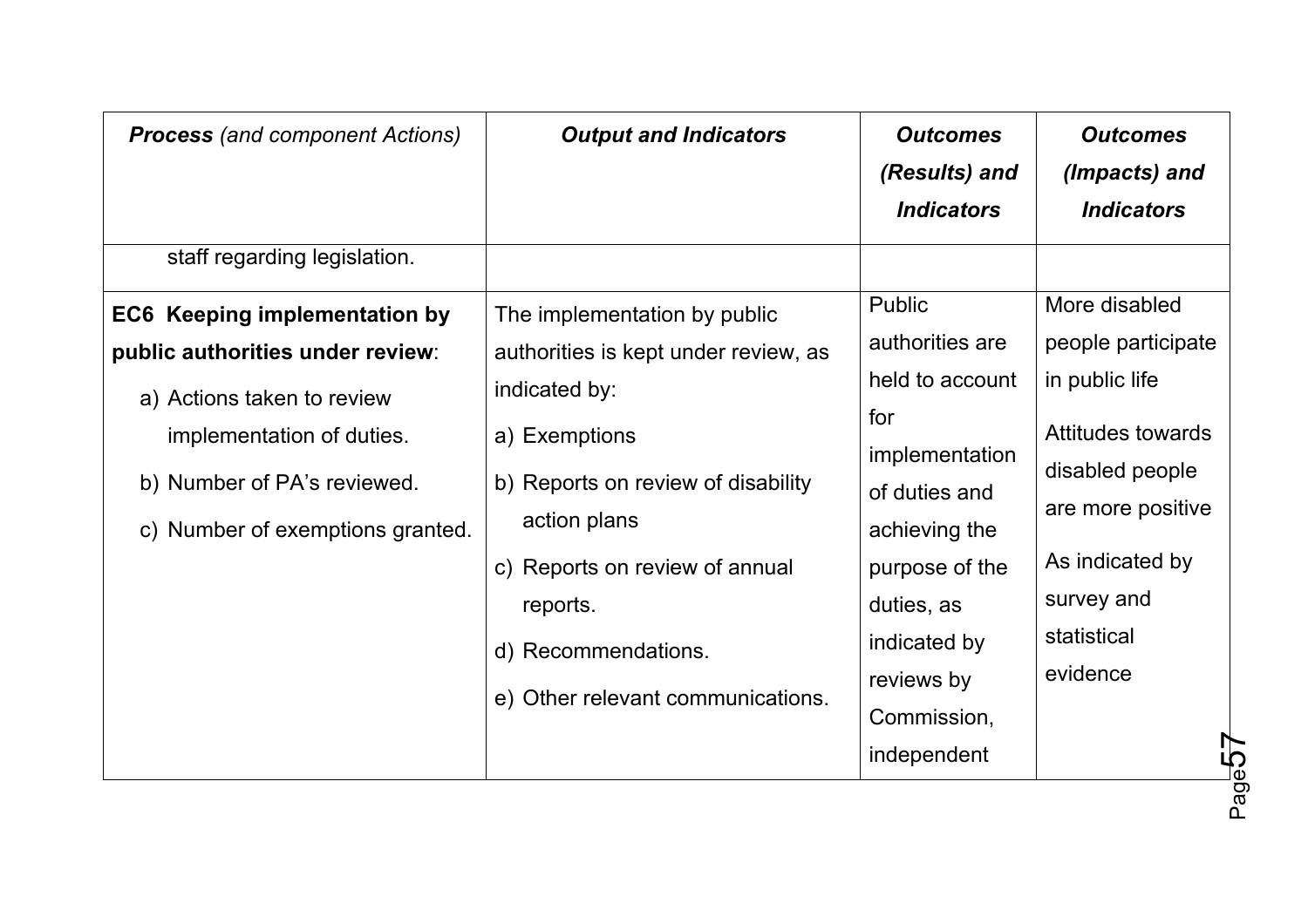| <b>Process</b> (and component Actions)                                                                                                                                                                                                                                                       | <b>Output and Indicators</b>                                                                                                                                                                                                                                     | <b>Outcomes</b><br>(Results) and<br><b>Indicators</b><br>research and<br>evaluation; and<br>surveys                             | <b>Outcomes</b><br>(Impacts) and<br><b>Indicators</b>                                                                                                                                              |
|----------------------------------------------------------------------------------------------------------------------------------------------------------------------------------------------------------------------------------------------------------------------------------------------|------------------------------------------------------------------------------------------------------------------------------------------------------------------------------------------------------------------------------------------------------------------|---------------------------------------------------------------------------------------------------------------------------------|----------------------------------------------------------------------------------------------------------------------------------------------------------------------------------------------------|
| <b>EC7 Compliance and enforcement</b><br>etc:<br>Number of public authorities<br>requested to submit a revised<br>disability action plan.<br>Number of public authorities<br>submitting a revised disability<br>action plan.<br>Formal letters.<br>$\mathsf{i}$<br>ii) Referral to Assembly. | a) The Commission carries out its<br>compliance and enforcement<br>duty, as indicated by records of<br>the relevant actions it takes.<br>b) The Commission reports to<br>Assembly on compliance<br>(schemes and annual reports<br>received or granted exemption) | Public<br>authorities who<br>do not comply<br>are held to<br>account<br>Public<br>authorities who<br>comply are<br>given credit | More disabled<br>people participate<br>in public life<br>Attitudes towards<br>disabled people<br>are more positive<br>As indicated by<br>survey and<br>statistical<br>evidence<br><b>Cebe</b><br>മ |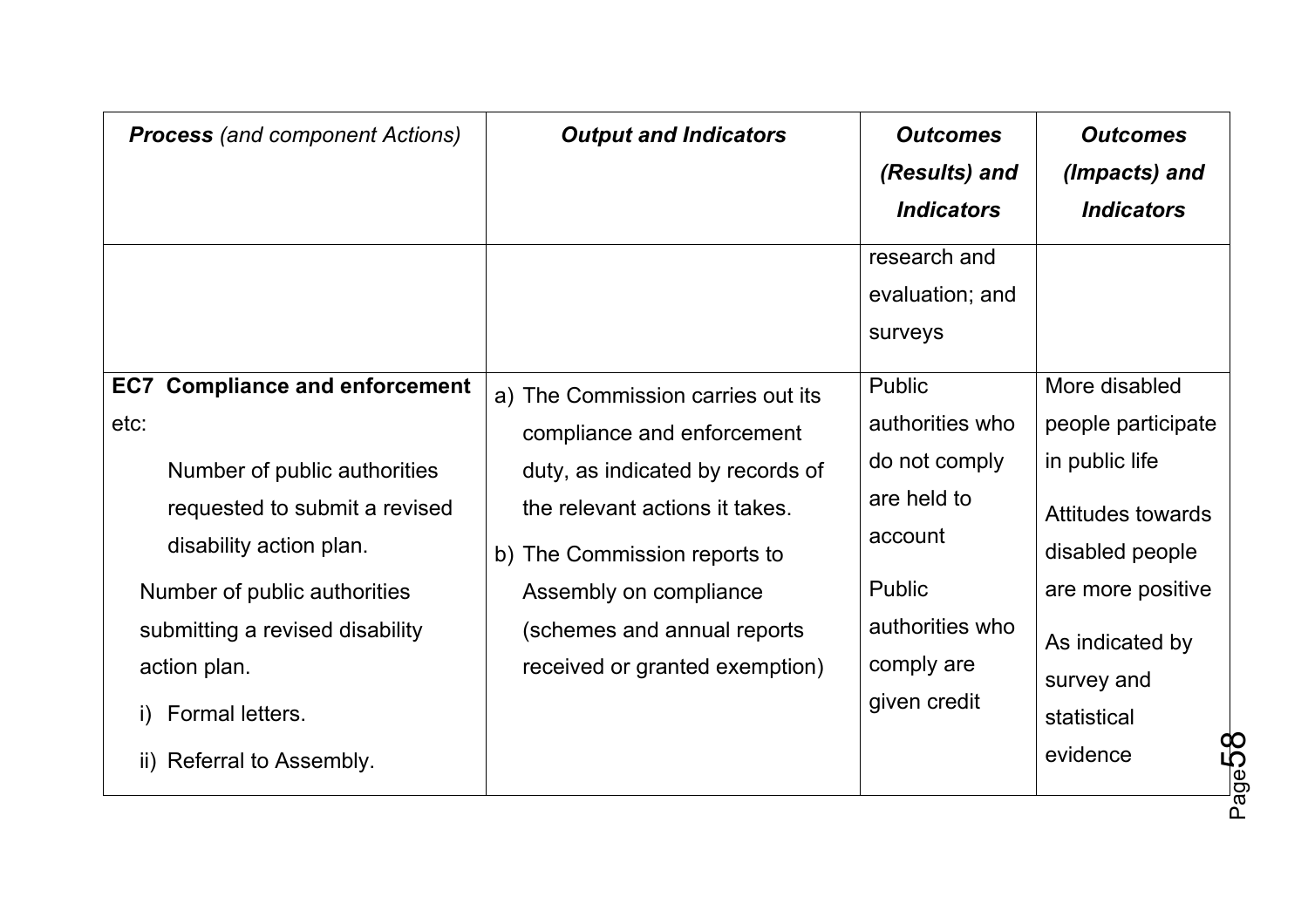| <b>Process</b> (and component Actions)                   | <b>Output and Indicators</b> | <b>Outcomes</b><br>(Results) and<br><b>Indicators</b>                                                   | <b>Outcomes</b><br>(Impacts) and<br><b>Indicators</b> |
|----------------------------------------------------------|------------------------------|---------------------------------------------------------------------------------------------------------|-------------------------------------------------------|
| iii) Judicial reviews instigated and<br>followed through |                              | <b>Disabled</b><br>people's rights<br>are upheld<br>As indicated by<br>formal letters<br>and responses; |                                                       |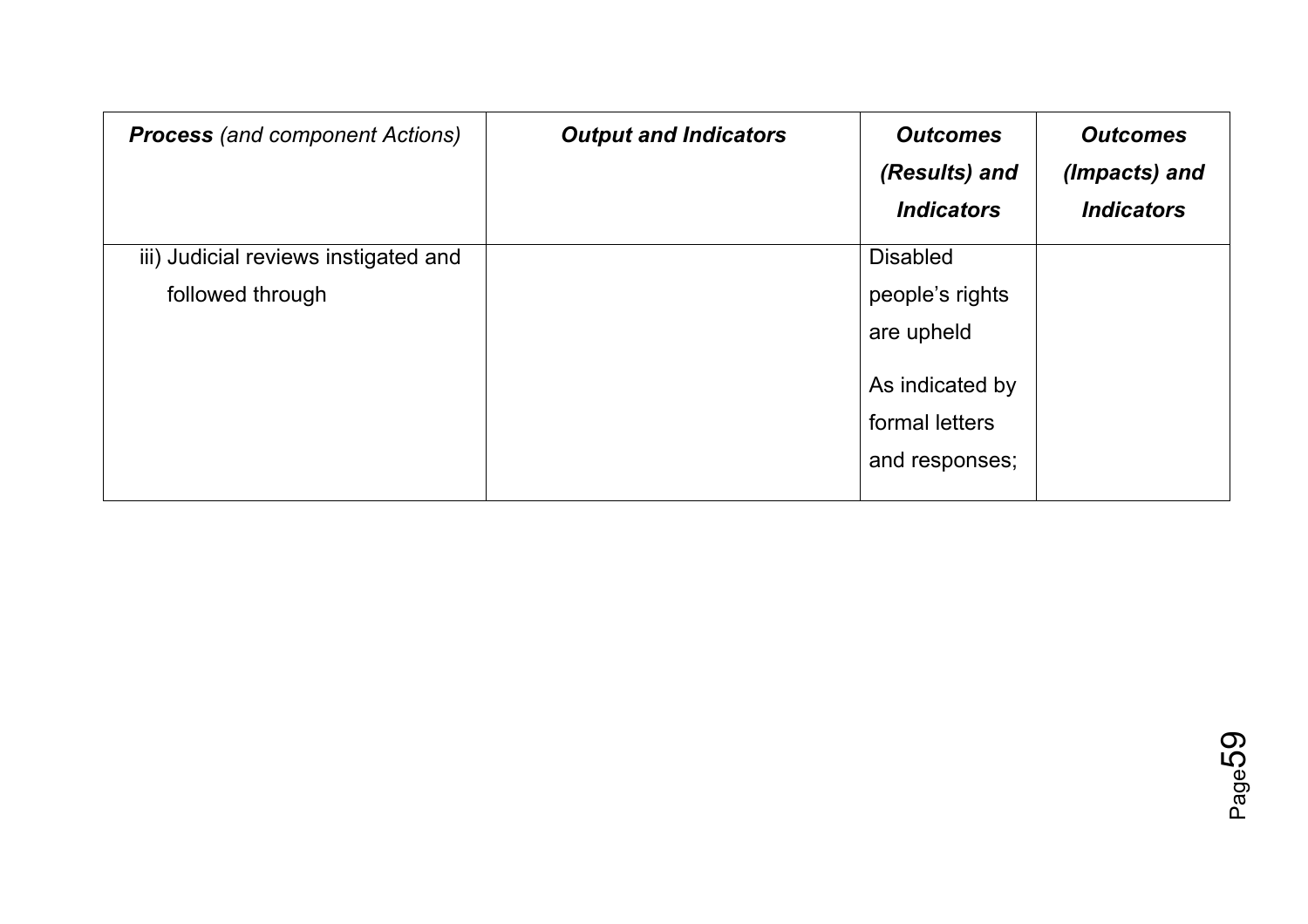# **9.3 The Effectiveness of the Disability Duties**

**9.3.1 What indication is there of the overall effectiveness of the duties?** 

| <b>Process (and</b><br>component Actions)                                         | <b>Output and Indicators</b>                                                                                                                                                                                                                                                         | <b>Outcomes (Results) and</b><br><b>Indicators</b>                                                                               | <b>Outcomes (Impacts) and</b><br><i><b>Indicators</b></i>                                                                                                                          |
|-----------------------------------------------------------------------------------|--------------------------------------------------------------------------------------------------------------------------------------------------------------------------------------------------------------------------------------------------------------------------------------|----------------------------------------------------------------------------------------------------------------------------------|------------------------------------------------------------------------------------------------------------------------------------------------------------------------------------|
| <b>DD1</b> Effective<br>implementation of<br>the duties by public<br>authorities. | The public authorities<br>comply with the duties as<br>indicated by:<br>a) The indicators<br>highlighted in the public<br>authority sections above.<br>b) Disability action plans<br>and annual reports<br>published by the public<br>authorities and lodged<br>with the Commission. | The duties fulfil the legislative<br>intent, indicated by survey<br>evidence showing that<br>disabled people's needs are<br>met. | More disabled people<br>participate in public life,<br>indicated by participation<br>statistics<br>Improved attitudes towards<br>disabled people, indicated<br>by survey evidence. |
|                                                                                   | The number of public<br>$\mathsf{C}$                                                                                                                                                                                                                                                 |                                                                                                                                  |                                                                                                                                                                                    |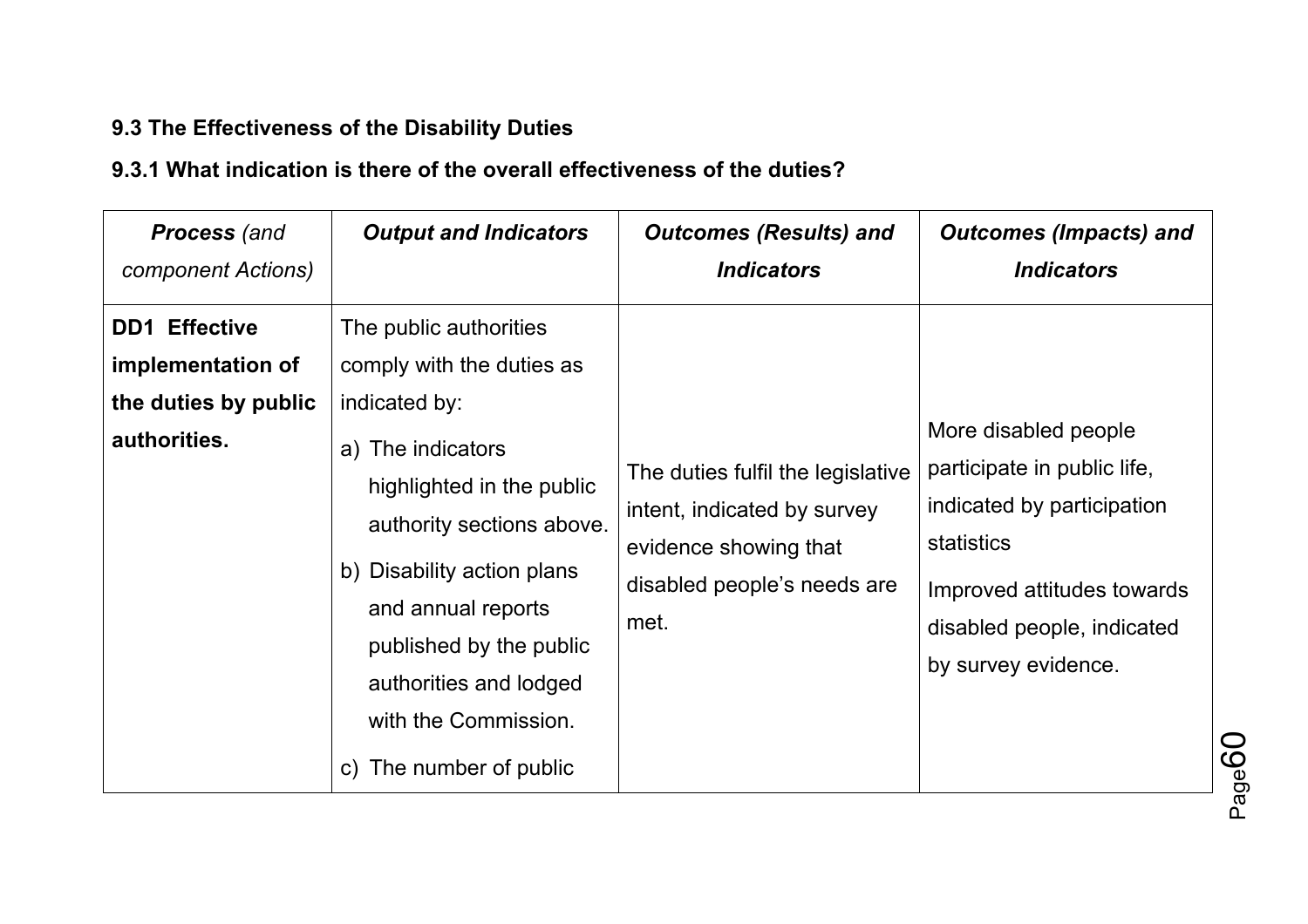| <b>Process (and</b><br>component Actions) | <b>Output and Indicators</b>                                                                 | <b>Outcomes (Results) and</b><br><b>Indicators</b> | <b>Outcomes (Impacts) and</b><br><b>Indicators</b> |
|-------------------------------------------|----------------------------------------------------------------------------------------------|----------------------------------------------------|----------------------------------------------------|
|                                           | authorities deemed to be<br>compliant by the<br>Commission and by<br>independent evaluation. |                                                    |                                                    |
| <b>DD2 Effective</b>                      | The Commission fulfils its                                                                   | Disabled people are aware of                       | More disabled people                               |
| fulfilment of the                         | duties effectively as                                                                        | their rights as indicated by                       | participate in public life,                        |
| duties by the                             | indicated by:                                                                                | surveys, interviews etc                            | indicated by participation                         |
| <b>Commission.</b>                        | a) All indicators highlighted                                                                | Public authorities are                             | statistics                                         |
|                                           | in the Commission                                                                            | supported as indicated by                          | Improved attitudes towards                         |
|                                           | sections above.                                                                              | Commission publications and                        | disabled people, indicated                         |
|                                           | b) Independent evaluation.                                                                   | papers / notes of interaction                      | by survey evidence.                                |
|                                           |                                                                                              | with public authorities                            | Legislators read the                               |
|                                           |                                                                                              | Legislation is kept under                          | Commission's papers and                            |
|                                           |                                                                                              | review, as indicated by                            | then start new process (see                        |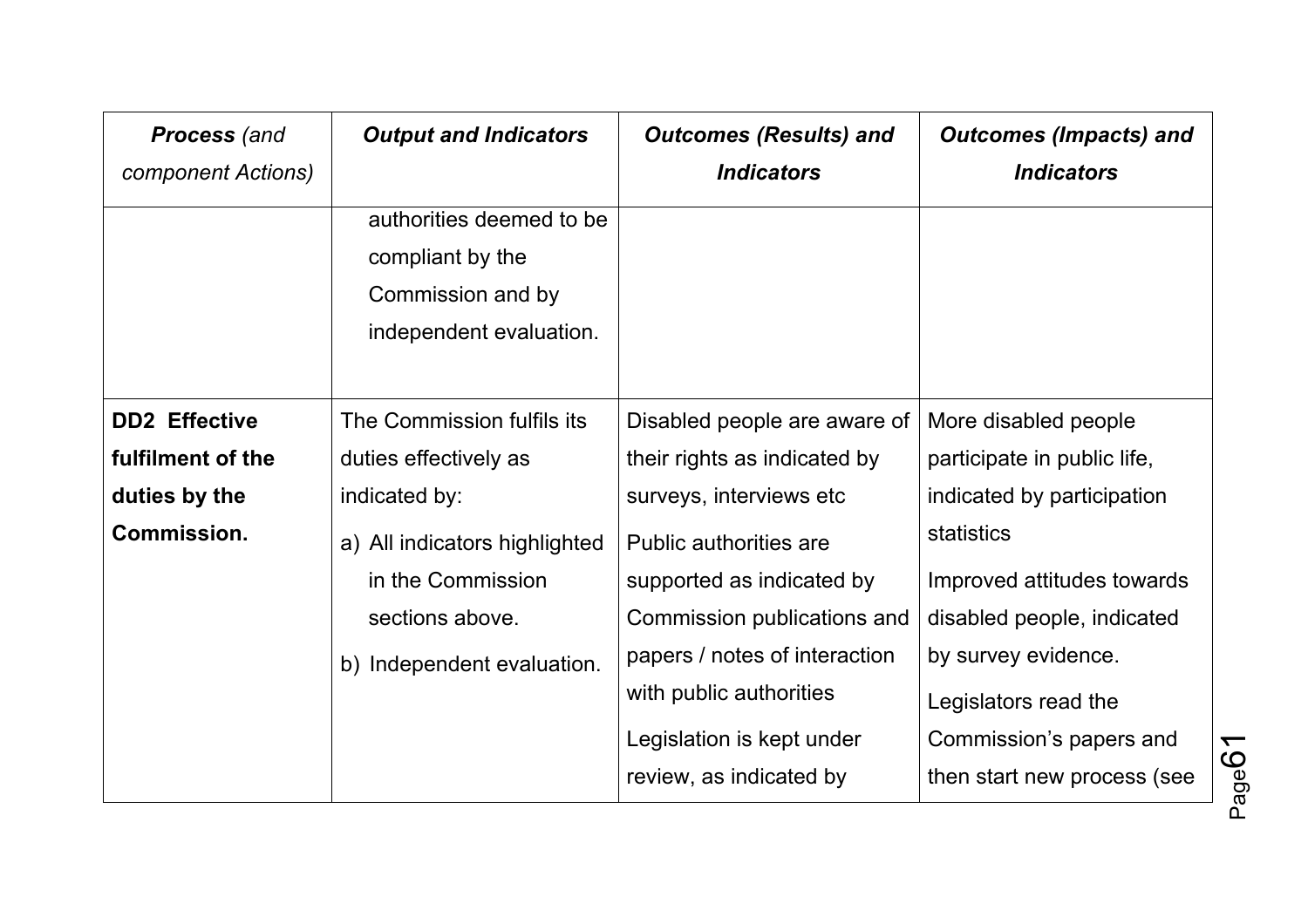| <b>Process (and</b><br>component Actions)                                                              | <b>Output and Indicators</b>                                                                                                                                                                              | <b>Outcomes (Results) and</b><br><b>Indicators</b>                                                                                                                                                                                                                                       | <b>Outcomes (Impacts) and</b><br><b>Indicators</b>                                                                                                                                                                              |
|--------------------------------------------------------------------------------------------------------|-----------------------------------------------------------------------------------------------------------------------------------------------------------------------------------------------------------|------------------------------------------------------------------------------------------------------------------------------------------------------------------------------------------------------------------------------------------------------------------------------------------|---------------------------------------------------------------------------------------------------------------------------------------------------------------------------------------------------------------------------------|
|                                                                                                        |                                                                                                                                                                                                           | papers provided by<br>Commission e.g. reports to<br>Assembly                                                                                                                                                                                                                             | below).                                                                                                                                                                                                                         |
| <b>DD3 Legislators</b><br>consider the<br><b>Commission's</b><br>papers and review<br>the legislation. | The legislation and duties<br>are updated to reflect the<br>changing needs of disabled<br>people and the changing<br>context of society, as<br>indicated by revisions to the<br>legislation and guidance. | The duties fulfil the legislative<br>intent and disabled people's<br>needs are met, indicated by<br>the views of disabled people,<br>NGOs, public authorities and<br>the Commission on the<br>legislation and whether the<br>duties and intent are being<br>fulfilled, as ascertained by | Disabled people participate<br>fully, meaningfully and<br>effectively in public life,<br>indicated by survey and<br>statistical evidence and<br>independent research.<br>Continued improvement in<br>attitudes towards disabled |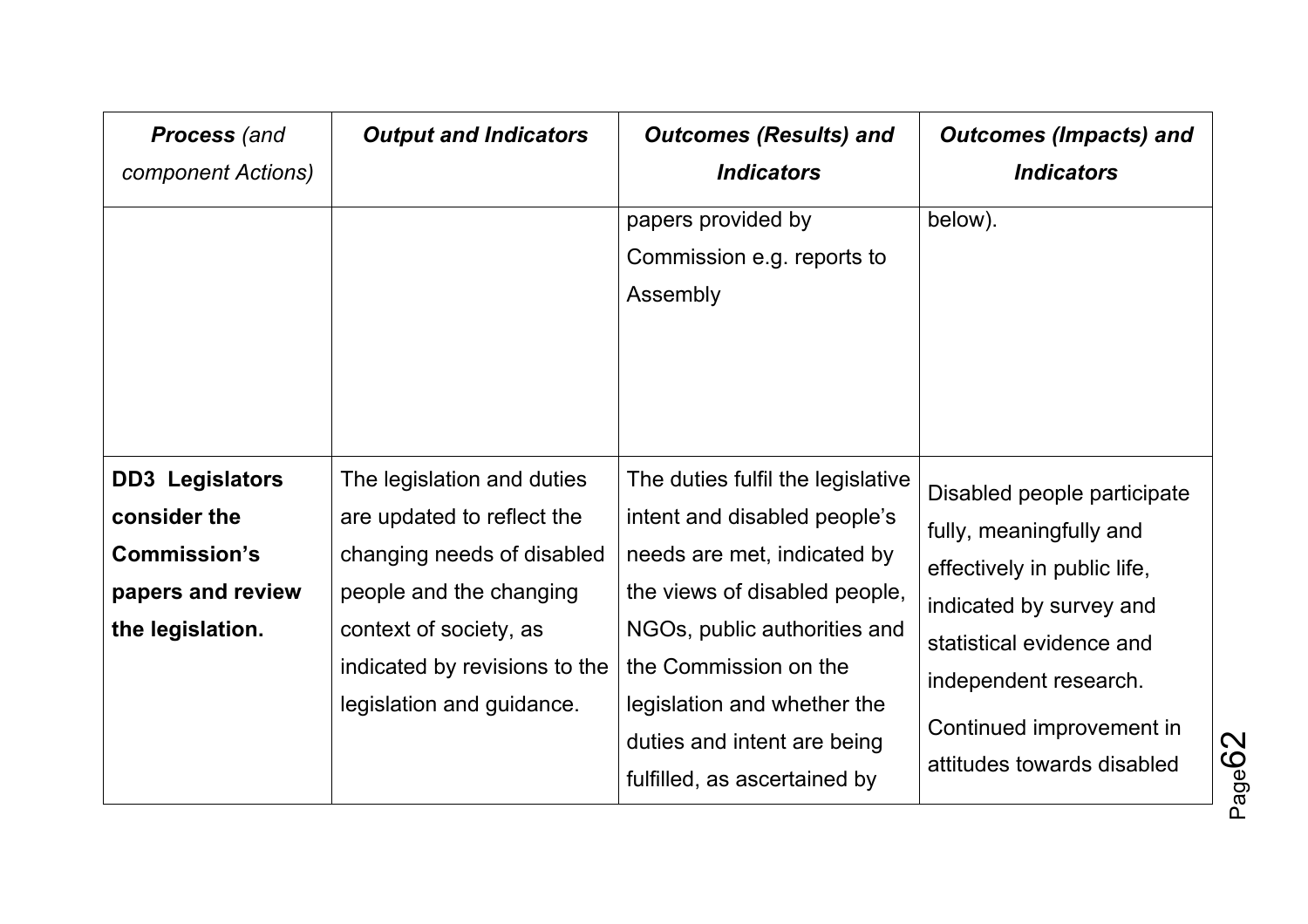| <b>Process</b> (and | <b>Output and Indicators</b> | <b>Outcomes (Results) and</b>  | <b>Outcomes (Impacts) and</b> |
|---------------------|------------------------------|--------------------------------|-------------------------------|
| component Actions)  |                              | <b>Indicators</b>              | <i><b>Indicators</b></i>      |
|                     |                              | surveys and independent        | people, indicated by survey   |
|                     |                              | research.                      | evidence, and reductions in   |
|                     |                              | The duties and legislation     | incidents of hate crime and   |
|                     |                              | remain relevant to society in  | of harassment, fewer          |
|                     |                              | Northern Ireland, indicated    | complaints to police, to the  |
|                     |                              | by the views of disabled       | Commission or to others,      |
|                     |                              | people, NGOs, public           | and fewer legal cases and     |
|                     |                              | authorities and the            | conciliation.                 |
|                     |                              | Commission on the              |                               |
|                     |                              | legislation and the duties and |                               |
|                     |                              | whether they are relevant, as  |                               |
|                     |                              | ascertained by surveys and     |                               |
|                     |                              | independent research.          |                               |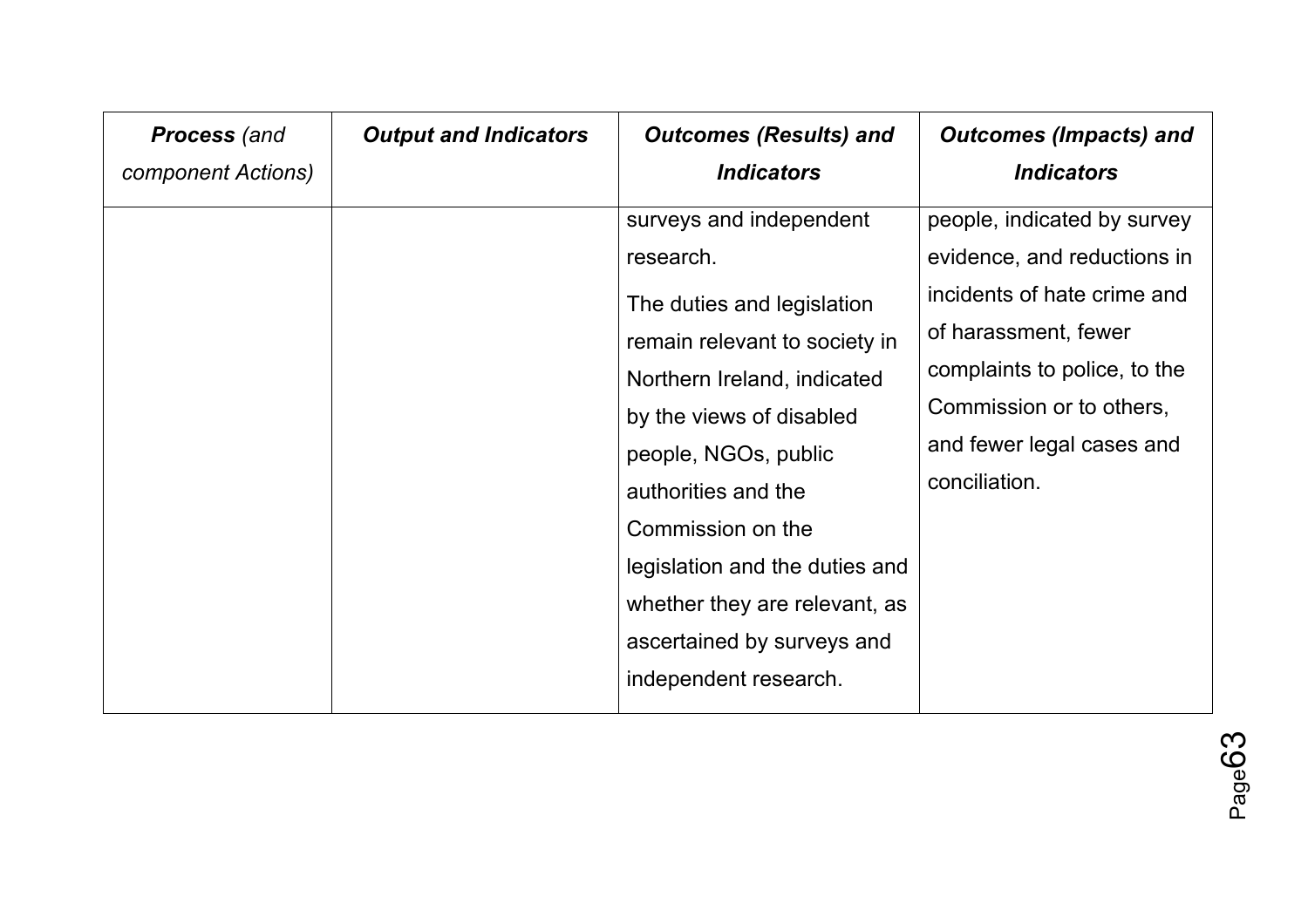# **OBJECTIVE 2**

## **EVALUATING PROGRESS TO DATE**

The aim of this project was to evaluate the effectiveness of the disability duties. The first objective was therefore to develop a framework, including related indicators, that would be relevant to this and any future evaluation of the disability duties. The second objective then was to evaluate progress to date by the public authorities and the Commission using the indicators developed for the first objective.

This section reports the results of the second objective outlined above and presents an assessment of the progress made by the public authorities and by the Commission in implementing the duties and, overall, of the duties themselves.

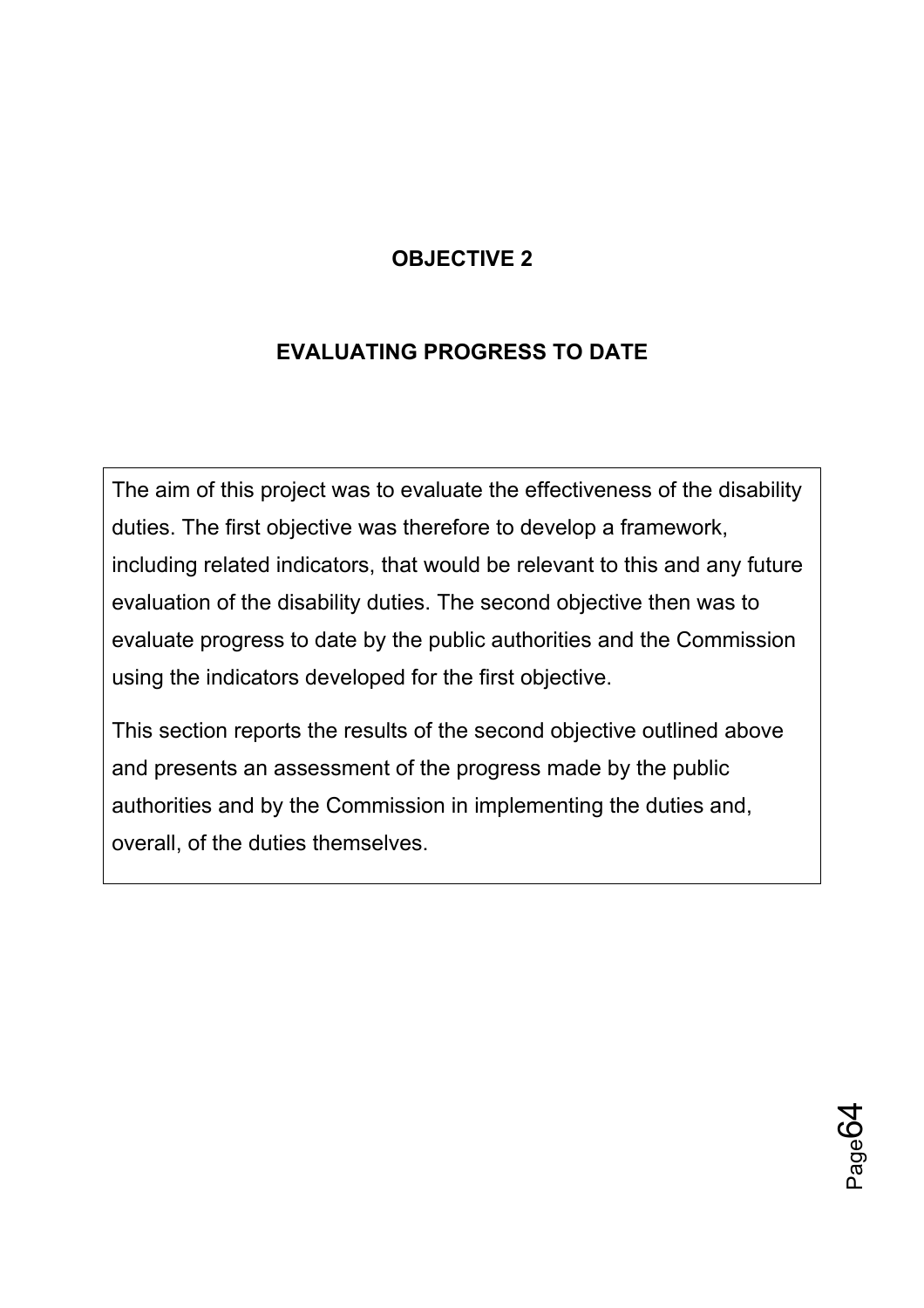### **10. Introduction**

Under the legislation both public authorities and the Commission have specific duties. The evaluation framework described in section 9 identifies the specific processes required by those duties and recommended in the Commission's guidance; and for each process, lists the anticipated outputs and outcomes (results and impacts) and the means by which their achievement might be indicated. For objective 2 those indicators were then used to evaluate the progress made by the public authorities and the Commission.

The assessment of progress made by public authorities was based on their Disability Action Plans and their annual reports for 2007-2008. As much of this progress was still only at the 'output' stage, the weight of the evaluation centred on process and output indicators. The evaluation did consider outcome (result and impact) indicators or progress towards the same, and while evidence was not anticipated at this early stage in the process the research did expect to find processes in place to collect evidence.

The legislation requires that the Commission "*keep under review the effectiveness of the duty imposed by* [section 49A of the Disability Discrimination Act 1995]". In addition, the Commission is required to "*prepare and publish a report on the effectiveness of the duty*" by January 2010.

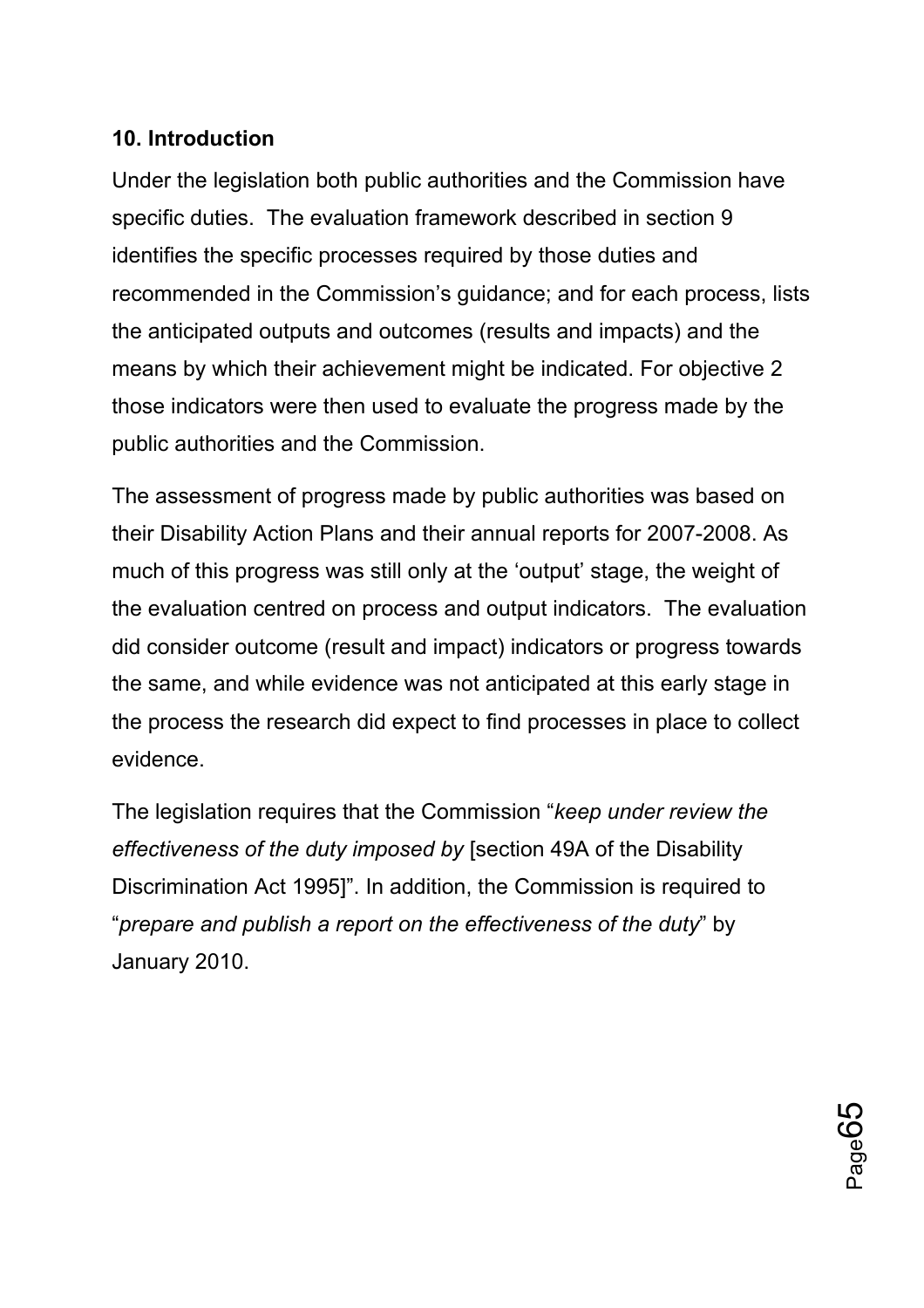## **11. PUBLIC AUTHORITIES EVALUATION**

This section provides the analysis of the public authorities who were assessed in relation to evaluating the implementation of the disability duties in Northern Ireland. Section 2.2 sets out details of the methodology used in this evaluation of public authorities. In brief, the evidence base comprised mainly of public authority disability action plans and associated annual reports for 2007/08, a review of their website and associated material, and discussion/questionnaire feedback.

The evaluation framework summarised the processes the public authorities are required to undertake under the following headings:

- PA1 The creation of a Disability Action Plan;
- PA2 The provision of training on disability equality legislation and disability awareness;
- PA3 The provision of guidance by the public authority;
- PA4 The promotion of positive attitudes towards disabled people;
- PA5 Encouraging disabled people to participate in public life;
	- PA5a Recruiting to public life positions;
	- PA5b Participation in public life;
- PA6 Encouraging others to promote the participation of disabled people in public life.

In the sample of twenty-two public authorities, one public authority had not produced a disability action plan despite being required to do so. Therefore all references to the sample from this point onwards refer to

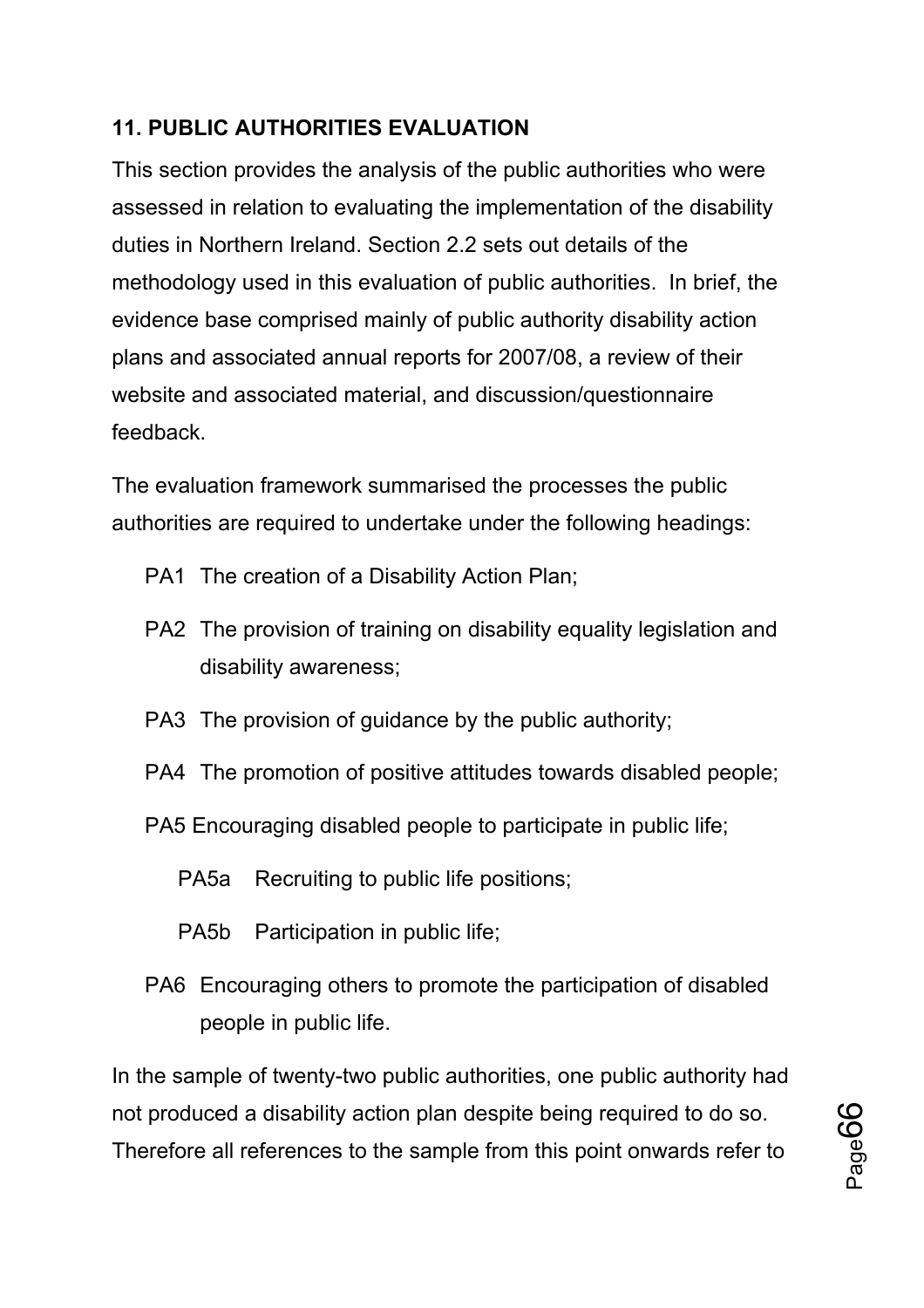the twenty-one public authorities in the sample which did produce a disability action plan.

### **PA1 The creation of a Disability Action Plan**

The Commission's guidance requires that a Disability Action Plan contains certain content as detailed in Chapter 4 of the guidance. The researchers were therefore looking for publicly available, easily sourced, accessible disability action plans which met with the Commission's guidance and recommendations on good practice in relation to content, in particular consultation with disabled people. Compliance with this requirement is indicated by:

- a) An introductory statement;
- b) An outline of appropriate and effective action measures, including measure to provide training and guidance to employees and office holders on the disability equality legislation and disability awareness;
- c) An outline of the timescale for implementation of the action measures;
- d) Meaningful outcome focused performance indicators or targets;
- e) Details of how the disability action plan will be published including if it is clear how it can be found / acquired and these sources are accessible;
- f) An outline of previous measures taken (recommended);
- g) A commitment to consulting with disabled people when implementing and reviewing the plan (recommended).

Additionally the researchers were looking for the accessibility of the disability action plan, in keeping with requirements under the Disability Discrimination Act and good practice, as indicated by:

h) Its availability in accessible formats;

Page**G**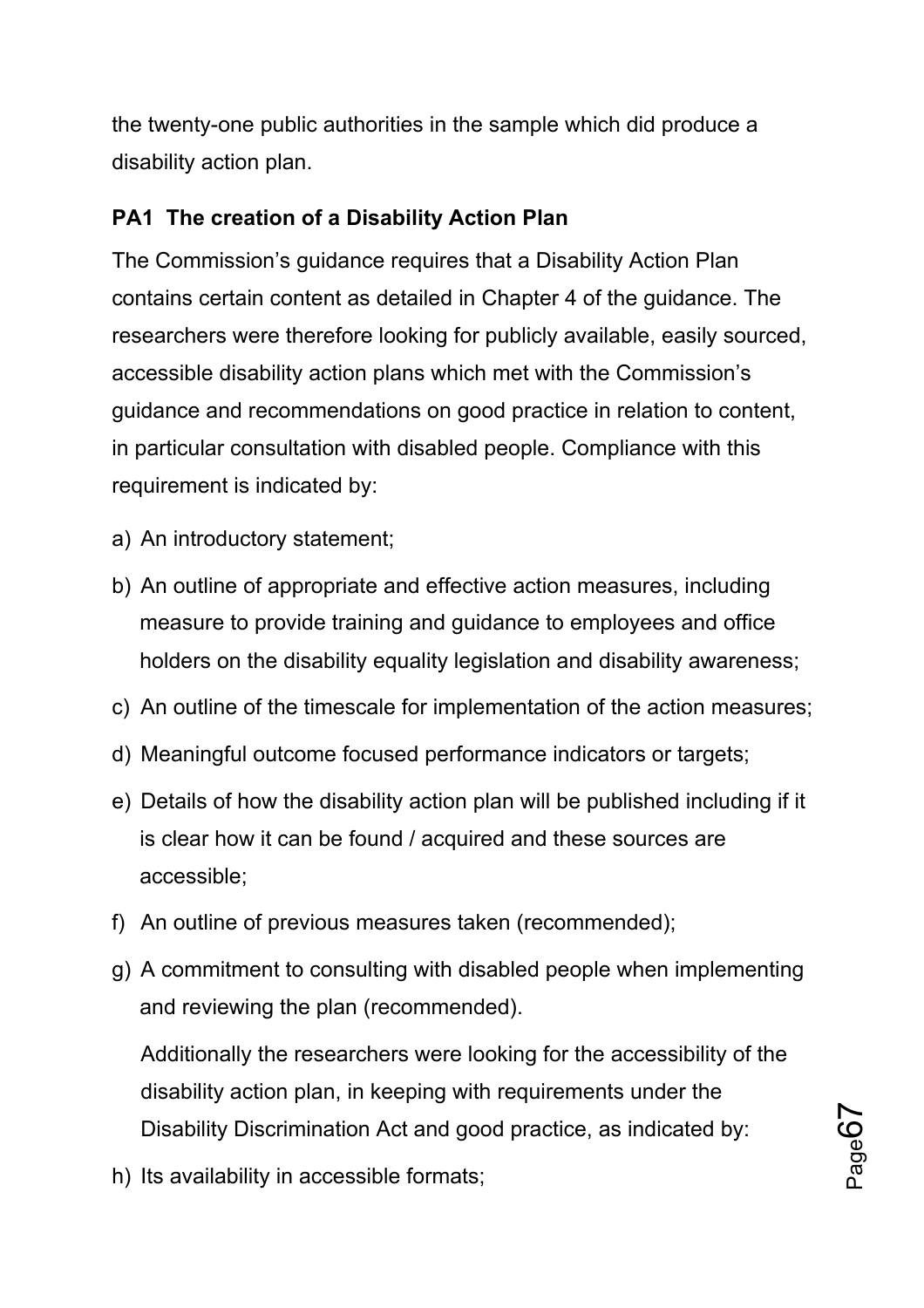#### i) Monitoring progress and outcomes.

Each of these indicators will now be considered in turn.

As noted above, one public authority reviewed did not produce a disability action plan, despite being required to do so and not having a valid exemption. This is a serious concern as any public authority which does not produce a disability action plan, unless it has been given exemption by the Commission, is not fulfilling its requirements under the duties. The form and content varied extensively between the action plans. The majority followed the Commission guidance template to some extent and had, for example, an introductory statement, previous measures and future action measures with indicators and timescales. However, the information on previous and future measures often related to general equality matters or to Section 75 or other Disability Discrimination Act compliance measures – mainly anti-discrimination measures – and therefore could not be said to meaningfully contribute to meeting the positive duties specifically.

Some public authorities appeared simply to have filled in the blanks in the template without providing many examples of intended actions or reporting progress in relation to these actions in their annual report. Others, who appeared to have used the template as a guide only, did provide examples of actions that were relevant and appropriate to their role and remit and reported progress on these in their annual report.

#### a) An introductory statement

The Commission guidance states that the introductory statement should include:

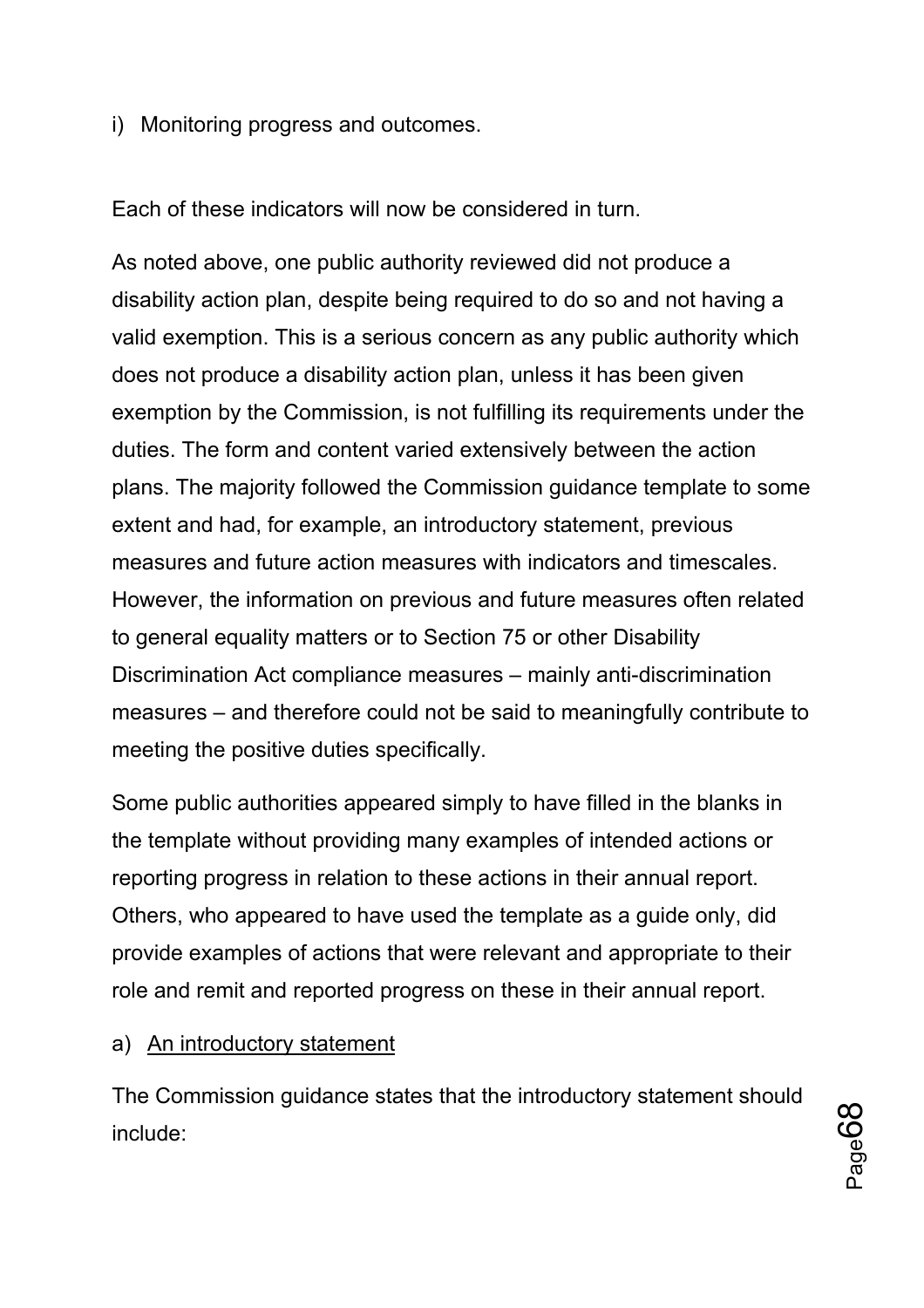- • *An outline of the disability duties and the purpose of the disability action plan.*
- *A brief summary of the range of functions of the public authority.*
- An outline of the range of public life positions over which the *authority has responsibility for (for example, government public appointments etc), where applicable.*
- *The public authority's commitment to the disability duties and to the effective implementation of the disability action plan. This should include a commitment to the allocation of all necessary resources (in terms of people, time and money) and to ensuring that appropriate internal arrangements are in place, in order to ensure that the duties are complied with and the plan effectively implemented. There should also be a commitment to the effective communication of the plan to staff and to providing all necessary training and guidance for staff on the disability duties and on implementing the plan. The statement of commitment should be signed by the Minister and Permanent Secretary in the case of Government departments or the Chair and the Chief Executive in the case of other public authorities.*
- *An outline of the internal arrangements put in place for dealing with and reporting on the disability action plan and a point of contact for people who may seek further information in relation to the plan and/or the disability duties.*
- *The public authority's commitment to submitting an annual report on the implementation of its disability action plan to the Equality Commission.*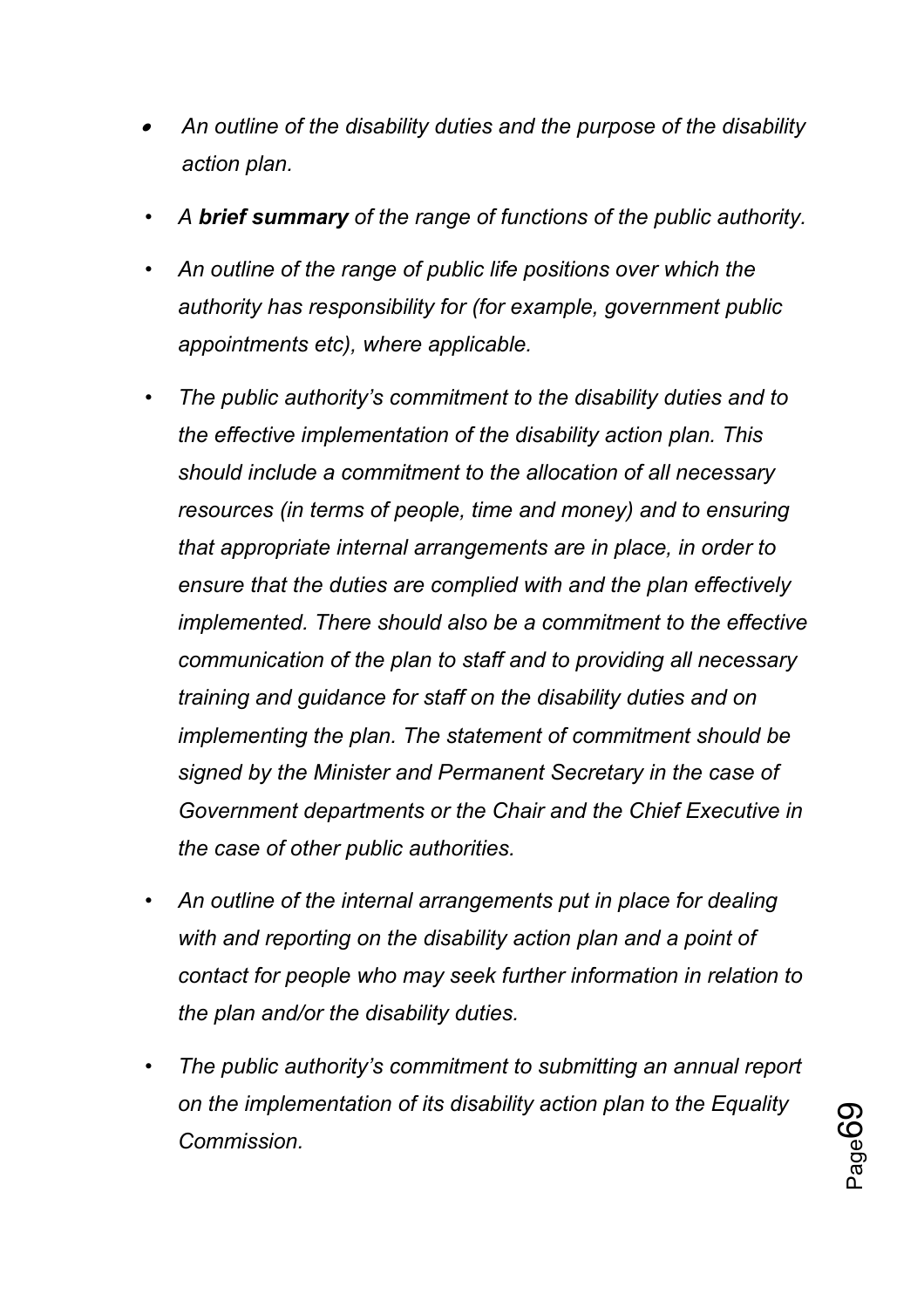*• The public authority's commitment to carrying out a five yearly review of its disability action plan.'<sup>11</sup>*

The researchers were looking for evidence that all of the above were being met in a meaningful way i.e. that the public authority had not just filled in the template but had given due consideration to the requirements of the duties as evidenced by the actions in their plan.

All of the disability action plans assessed included an outline of the disability duties, the purpose of the plan and a summary of their functions. However, as most did not elaborate in any of these areas, it was difficult to evaluate how many authorities were complying meaningfully with the spirit of the duties rather than the letter of the guidance template.

The outline of the range of public life positions for which the public authority is responsible is dealt with in more detail in the section on promoting participation in public life below. All twenty-one disability action plans assessed made a statement relating to these positions.

All twenty-one of the plans also made a statement of commitment to the duties and to the effective implementation of the plan. However, few provided further information on this. One public authority notably stated its commitment to providing resources for the implementation of the plan (in the form provided in the template), but then cited the lack of resources as the reason for not achieving year one actions. This raises the issue of how seriously such public authorities are committed to the implementation of the disability duties.



l <sup>11</sup> ECNI. (2007). A Guide for Public Authorities – Promoting positive attitudes towards disabled people *and encouraging the participation of disabled people in public life*. Belfast: ECNI. p40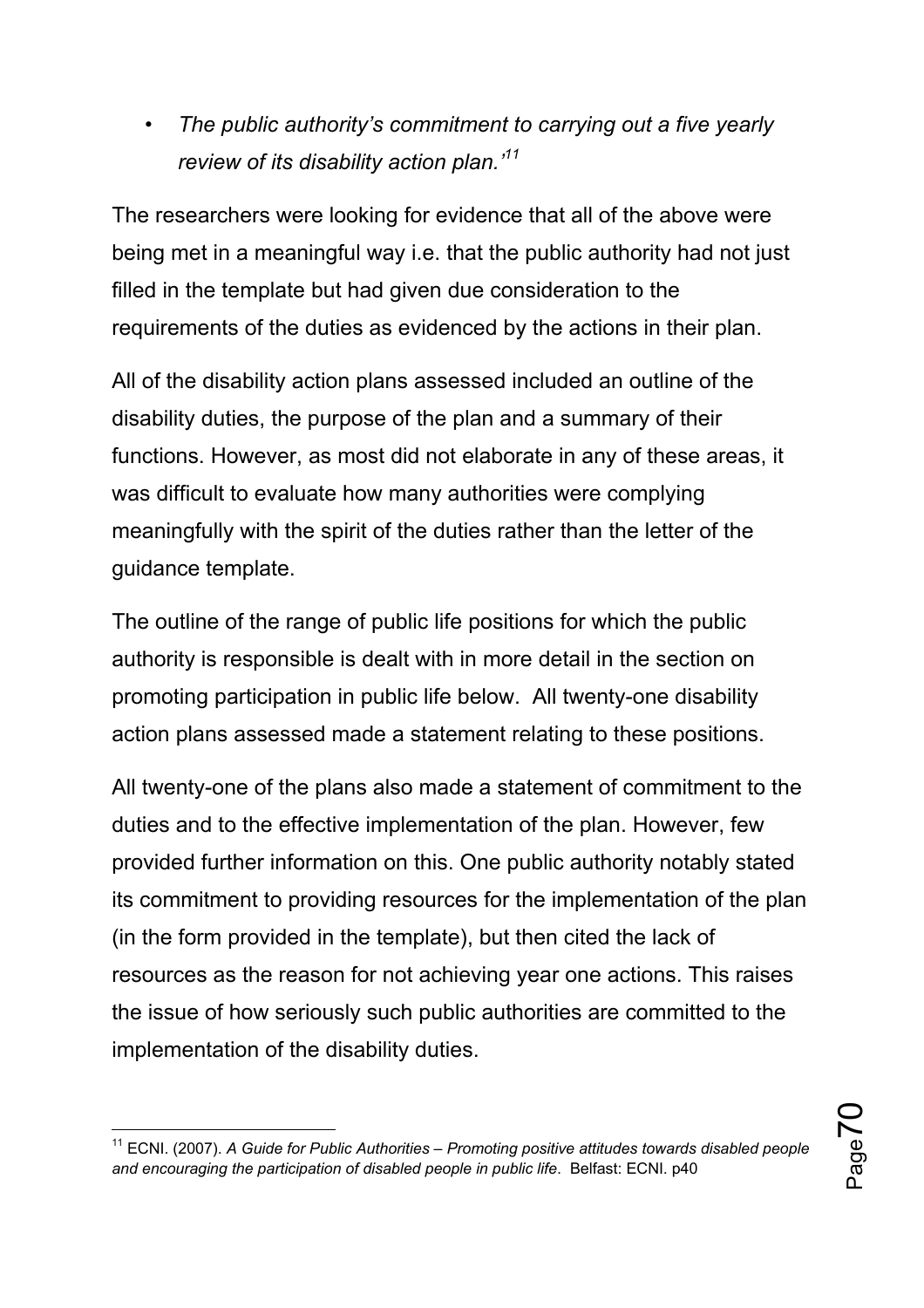Commitments in relation to communication, training and guidance are dealt with elsewhere in this report.

Whilst the majority of disability action plans had the space for the Chair and CEO signatures, fifteen of the electronic plans assessed did not have these signatures in place. Seven of the twenty-one plans assessed had the signature of the Chair and CEO on the electronic plan<sup>12</sup>.

Fourteen public authorities provided a named contact for further information about the plan. Seven public authorities provided no contact information.

All of the plans included statements that the plan would be reviewed annually.

#### b) An outline of appropriate and effective action measures

The researchers were looking for action measures which would contribute to the effective implementation of the duties. The content of the action measures is commented on under the other indicators (PA2- 6) as these relate directly to the actions. An appropriate action measure would be one which would contribute to the implementation of, or achieving the outcomes of, the duties and which would be specific, measureable, achievable, realistic and time-limited (SMART).

Of the twenty-one plans assessed:

Nine public authorities included ten or fewer actions in their plan.

Nine had between eleven and twenty actions.

Page71

 $\overline{a}$  $12$  Where disability action plans were submitted electronically they were required to be signed electronically.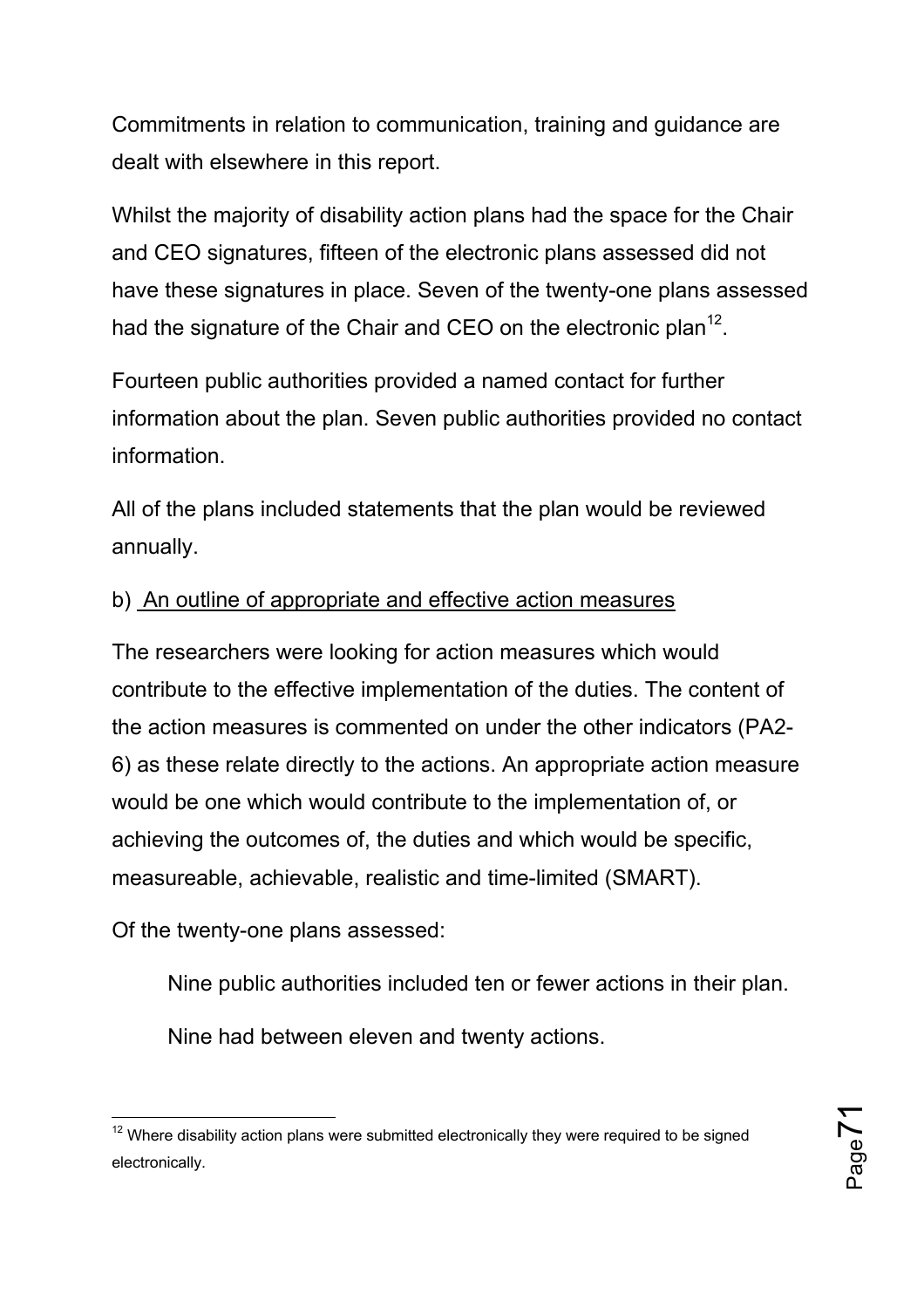Three had more than twenty actions.

The number of actions is not, of itself, an indicator. It would be acceptable for a public authority to set only a small number of very challenging, outcome focused, measurable actions and deliver on these. Conversely, it would be acceptable to set a large number of less challenging but equally outcome focused and measurable actions and deliver on these. A concern, however, is raised where a public authority sets lots of actions, and then fails to deliver on most or all of them. In this circumstance questions must be asked as to whether the public authority has been realistic. Public authorities must strike a balance between: having extensive lists of actions; maintaining a focus on their outcomes; having appropriate performance indicators; and the resources that are available to deliver.

In terms of content, many of the actions could be said to relate to compliance with either Section 75 or with the Disability Discrimination Act rather than specifically meeting the disability duties. For example, whilst providing information in accessible format or making premises more accessible may increase disabled people's participation in public life, it is already a requirement under the Disability Discrimination Act. As stated previously the content of the actions is commented on further under indicators PA2-6.

The number of actions in a plan was further highlighted as an issue when examining the annual reports, where public authorities were reporting progress on, for example, three or four out of twelve actions, or were reporting progress where objectively little could be said to exist; for example, having sourced a list of training providers was reported as progress towards the action of delivering training for all staff and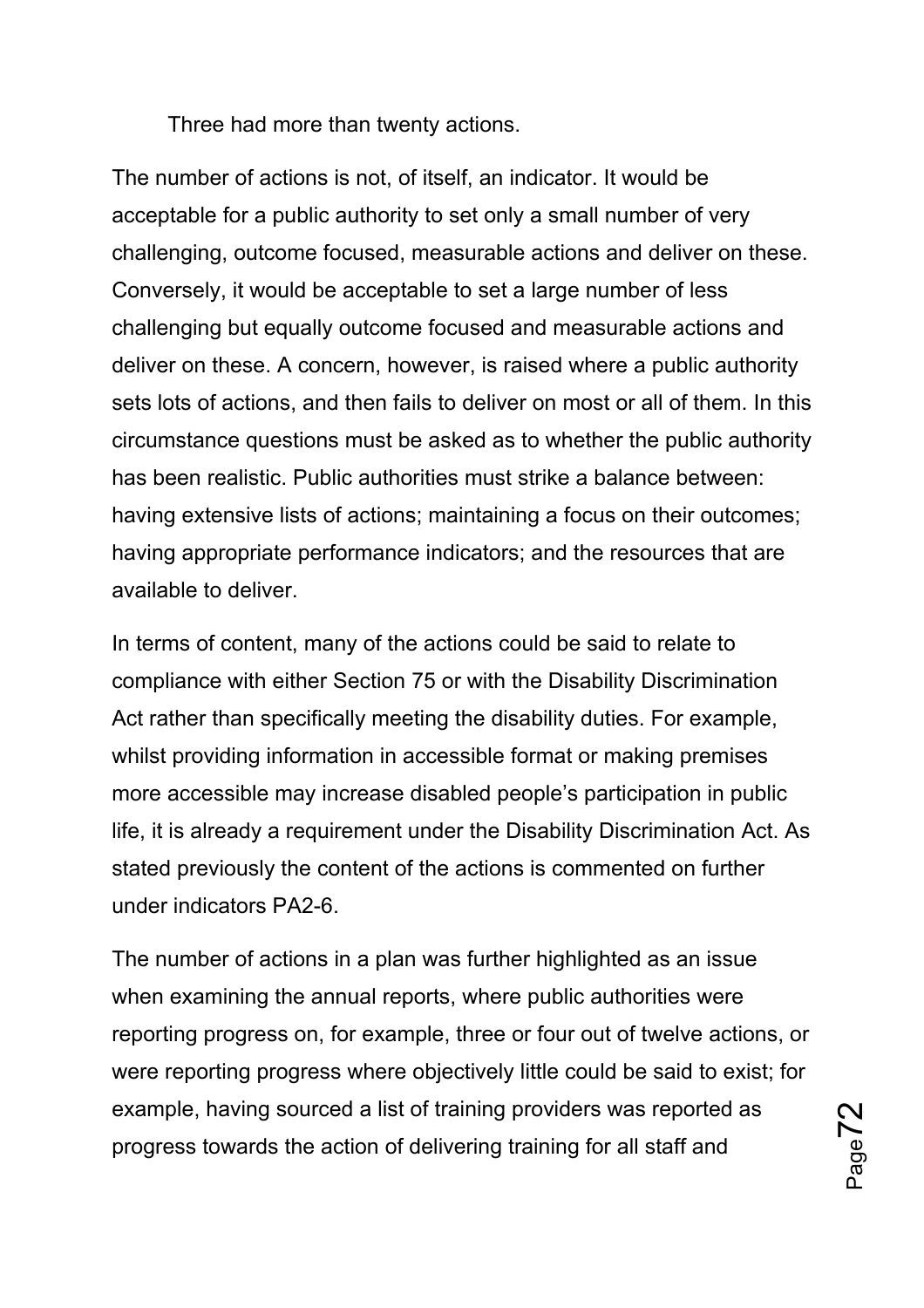appointed members. In the view of the researchers this indicates that the public authorities had either not created realistic actions, outcomes and timescales or had not invested sufficient resources or effort into their delivery.

It should be noted that the Commission guide provides that actions should be prioritised.<sup>13</sup> This could explain why public authorities were reporting progress on only some actions, however none of the action plans assessed provided any comment on prioritisation of actions.

## c) An outline of the timescale for implementation

The researchers were looking firstly for each action measure to have a specific timescale attached to it, for example, 'September 2009', rather than "this year", or "asap". Without a specific date it is not possible to measure whether the action is on track for completion or whether slippage has occurred. A specific timescale also assists in planning delivery and in monitoring progress. In the researchers' experience it can help to provide an indication both of how long the action may take and the estimated completion date. For example, a recruitment campaign may take 4 months, so if the start date is delayed the action can still be monitored regarding whether it is taking the estimated time to complete, or whether it is taking longer or shorter.

Of the public authorities who had more than ten actions in their plans more than half had not indicated appropriate timescales. For example timescales were either very vague, i.e. '2007-2008', or stated as '*ongoing*'.

 $\overline{a}$ 13 ECNI. (2007). *A Guide for Public Authorities – Promoting positive attitudes towards disabled people and encouraging the participation of disabled people in public life*. Belfast: ECNI. p43

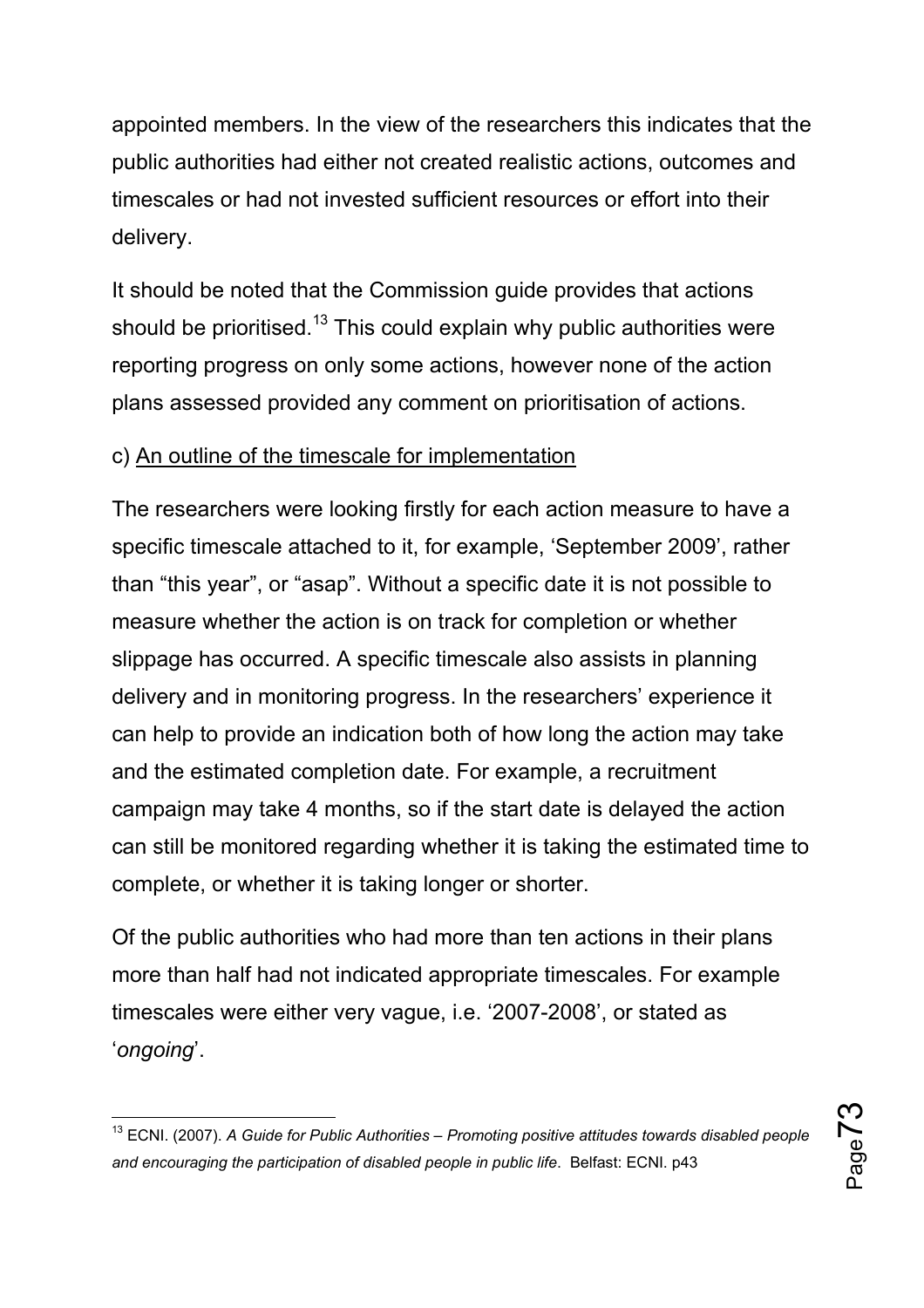In addition the researchers were looking for the timescale to be realistic e.g. not stating that public attitudes towards disabled people would be changed overnight.

The information recorded in the disability action plans was not sufficient for the researchers to assess whether timescales were realistic. The provision of information on how long an action might take and when it is scheduled to take place would be good practice to enable assessment of timescales.

### d) Meaningful outcome focused performance indicators or targets.

The Commission guidance states:

*"When considering what measures to include a public authority should always keep in mind the impact that the measure will have on disabled people and the degree to which the measure will be effective. The focus should therefore be on outcome (in terms of the extent it will promote positive attitudes towards disabled people and encourage their participation in public life) rather than outputs."14*

The researchers were therefore looking for evidence of outcome focused performance indicators e.g. the change to attitudes which training would make, rather than the number of people trained or the number of training sessions held. The researchers were looking for the actions and associated outcomes to be related to the effective implementation of the duties. The researchers were also looking for the outcomes to be specific, measurable (either qualitatively or quantitatively), achievable

 $\overline{a}$ 14 ECNI. (2007). *A Guide for Public Authorities – Promoting positive attitudes towards disabled people and encouraging the participation of disabled people in public life*. Belfast: ECNI. p45

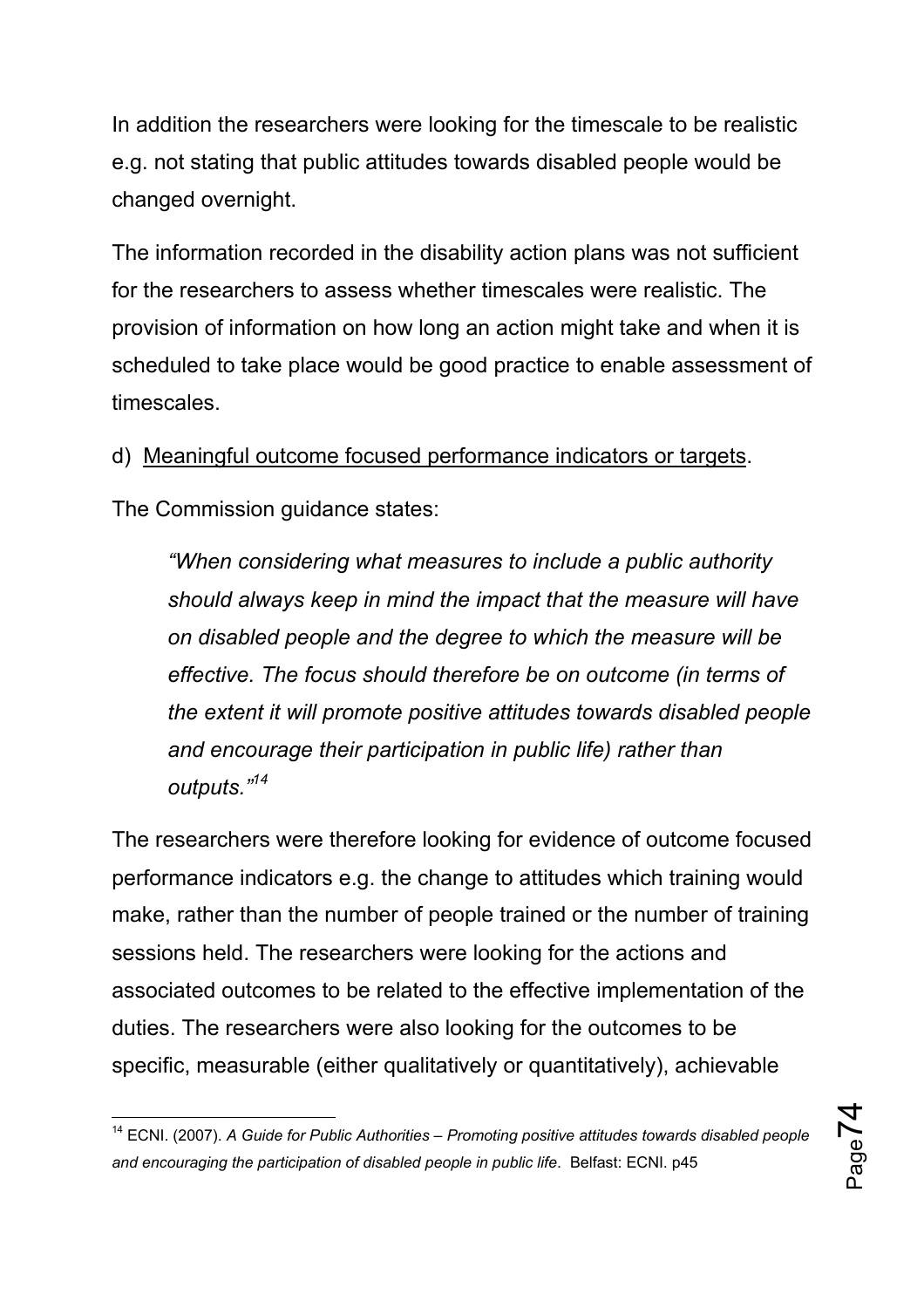(i.e. within the power of the public authority to achieve), realistic and time limited (SMART).

The lack of a focus on outcomes was noticeable. Only three public authorities had produced outcome indicators. For example, in relation to training, fifteen public authorities had provided an output indicator (training had been completed), but no outcome indicator (attitudes towards disabled people had been changed or would be changed).

Overall, the focus was still on outputs, rather than outcomes, and on quantity rather than quality, e.g. providing the numbers of people trained (five public authorities provided information on this). However, they did not provide information on content or the quality of the training. One public authority stated that its training had been independently verified by a disability organisation. This would be a good practice quality measure for all public authorities to adopt. The provision of appropriate performance indicators as required by Commission guidance would aid the assessment of compliance with the duties and should be encouraged.

None of the twenty-one public authorities assessed reported having systems in place regarding the monitoring or evaluation of the disability action plan as a whole. One public authority concluded that "*our size militates against any formal measures*". This raises real concerns around attitudes towards the duties, as even the smallest organisation can set itself some level of quantifiable measurement which can be monitored and achieved. The measurement of effectiveness of actions towards achieving outcomes, and the quantification of outcomes are essential to ensuring the effectiveness of the disability duties.

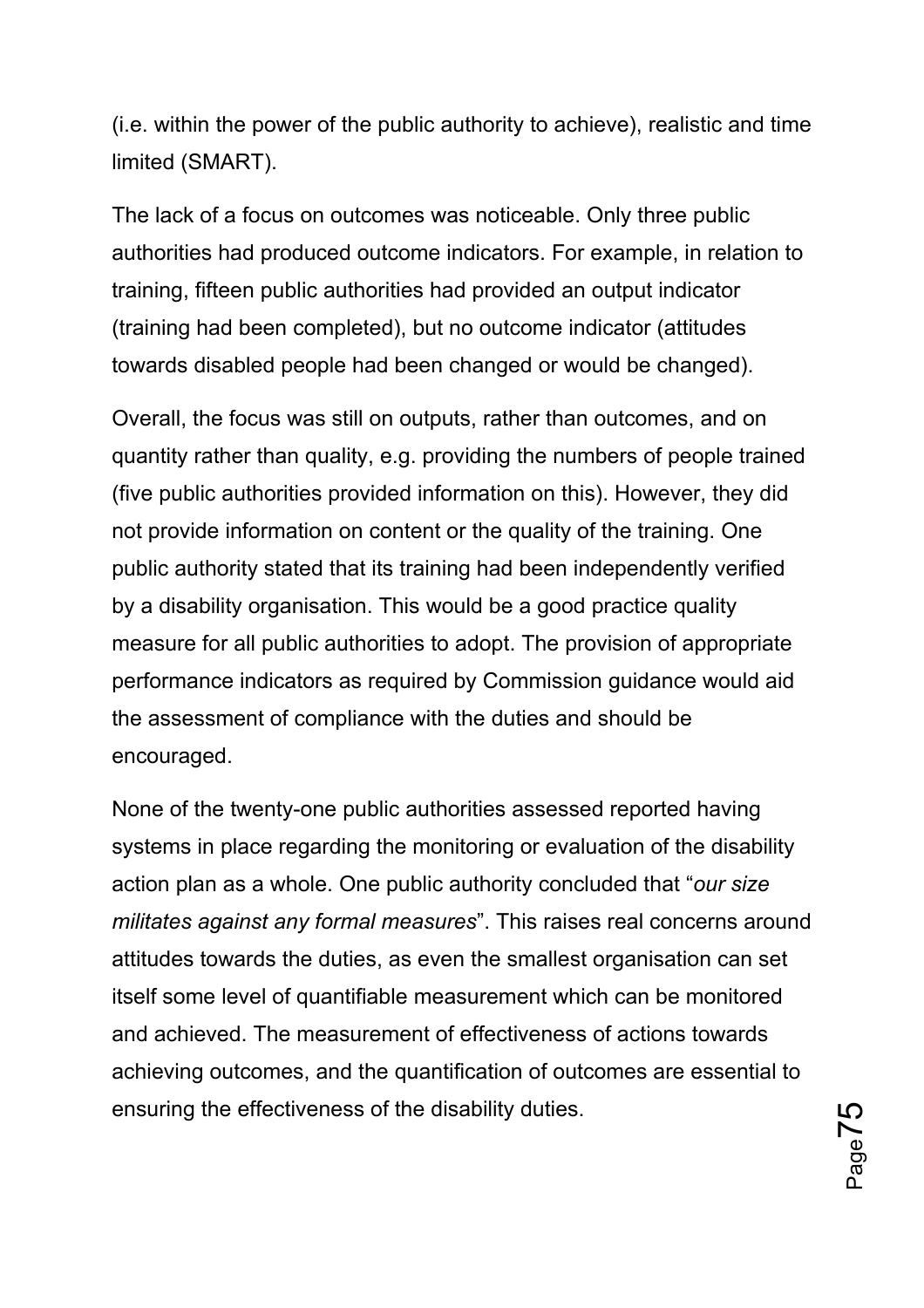# e) Details of how the disability action plan will be published including it is clear how it can be found/acquired and these sources are accessible.

The researchers were looking for the disability action plan to be published i.e. made publicly available, and disseminated, in a range of formats (including Easy Read, tape / CD, hard copy, electronic copy) and languages (e.g. English, Irish / Gaelic, sign language, Braille and other community languages). The researchers expected publication to include availability on the website, but also from the public authorities' office, and potentially elsewhere e.g. community centres, libraries etc. The researchers expected dissemination of the disability action plan to include staff, officer holders, volunteers, partners and stakeholders of the public authority. Dissemination could also include placing adverts or articles in local, community, regional or national media, or conducting awareness raising campaigns around the plan, or other promotional activities to ensure that the plan reached the widest possible audience of disabled people and other stakeholders.

#### *Publication*

In this section the researchers considered the ease of finding or accessing the publication and the publication media e.g. website or hard copy. The researchers also considered the accessibility of the publication media.

In relation to websites the Commission guidance states:

*"A copy of the disability action plan should be available on the public authority's website (where one exists). Public authorities*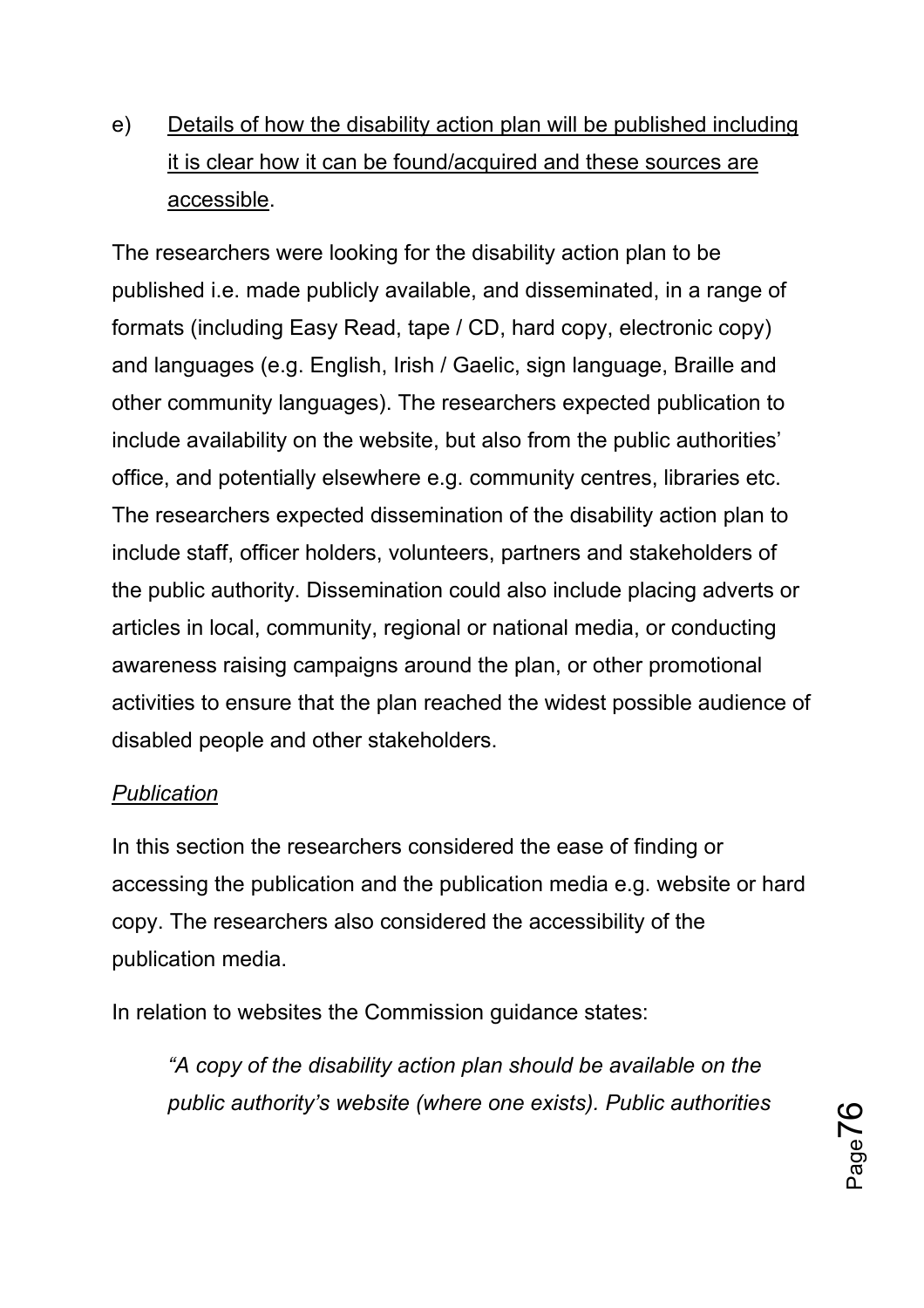*should ensure that their websites are accessible to disabled people."15*

Therefore the researchers were looking for industry standard approved accessibility i.e. Bobby, W3CAAA etc; or websites which were dynamic i.e. the size of the font and the colour scheme could be changed, written in non-serif font e.g. Arial, with tagged images (images with descriptions of the image) and the ability to change between HTML and text only formatting. The researchers were also looking for good practice such as the use of BrowseAloud, or video clips providing information in sign language.

Of the twenty-one websites viewed, all except one were written in nonserif font such as Arial, and were dynamic so that the font size could be increased or decreased. Of the twenty-one websites viewed:

One public authority had the facility to change the colour scheme and five provided BrowseAloud or text only versions. Although one other public authority reported the provision of BrowseAloud as a previously completed action measure the facility was not available on the website at the time of writing (August 2009).

The best example found was a public authority website that was dynamic, including a specific button to increase font size, and which also provided a text only option. This is good practice and should be encouraged. In relation to publishing the action plan on a website, the researchers expected to find the disability action plan clearly signposted on the website (ideally from a link on the homepage) regardless of where it was located.

 $\overline{a}$ 15 ECNI. (2007). *A Guide for Public Authorities – Promoting positive attitudes towards disabled people and encouraging the participation of disabled people in public life*. Belfast: ECNI. p49

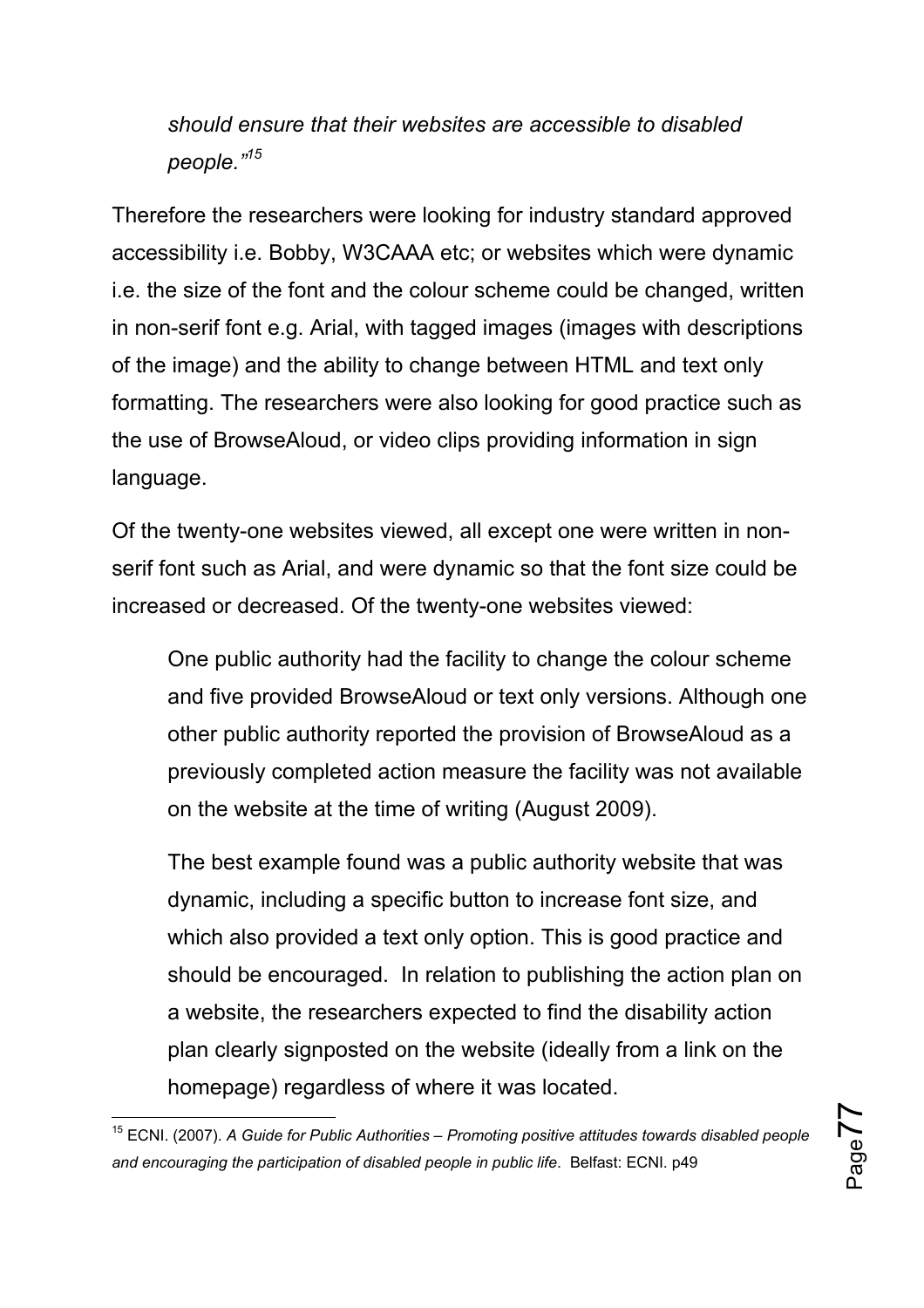Eighteen of the twenty-one public authorities had the action plan available on their website.

Three of the twenty-one public authorities did not have the action plan available on their website.

Those who did not have the plan on their website were contacted by email and asked for a copy. However, after 8 weeks none had responded, and so these plans were accessed via the Commission records. Of the eighteen who did have their disability action plan on their website, the ease by which disability action plans could be found on websites varied greatly, as follows:

One authority provided a direct link at the top of each page, including the home page. This is an example of good practice for making the plan easily accessible and should be commended.

Five public authorities had links to their plans from the equalities page on the site, and all of these had links to the equalities page from the homepage.

Nine public authorities, however, had located their plans in places other than their equalities page, making it more difficult to find. This is a concern as it sends out a message that the disability action plan is seen as separate from equality. For four of these authorities the plan was found on the corporate or policy pages which could be an attempt to mainstream the plan. However, one had located it under "human resources", which is not appropriate as the duties do not relate solely to employment; and two other authorities had it only under publications.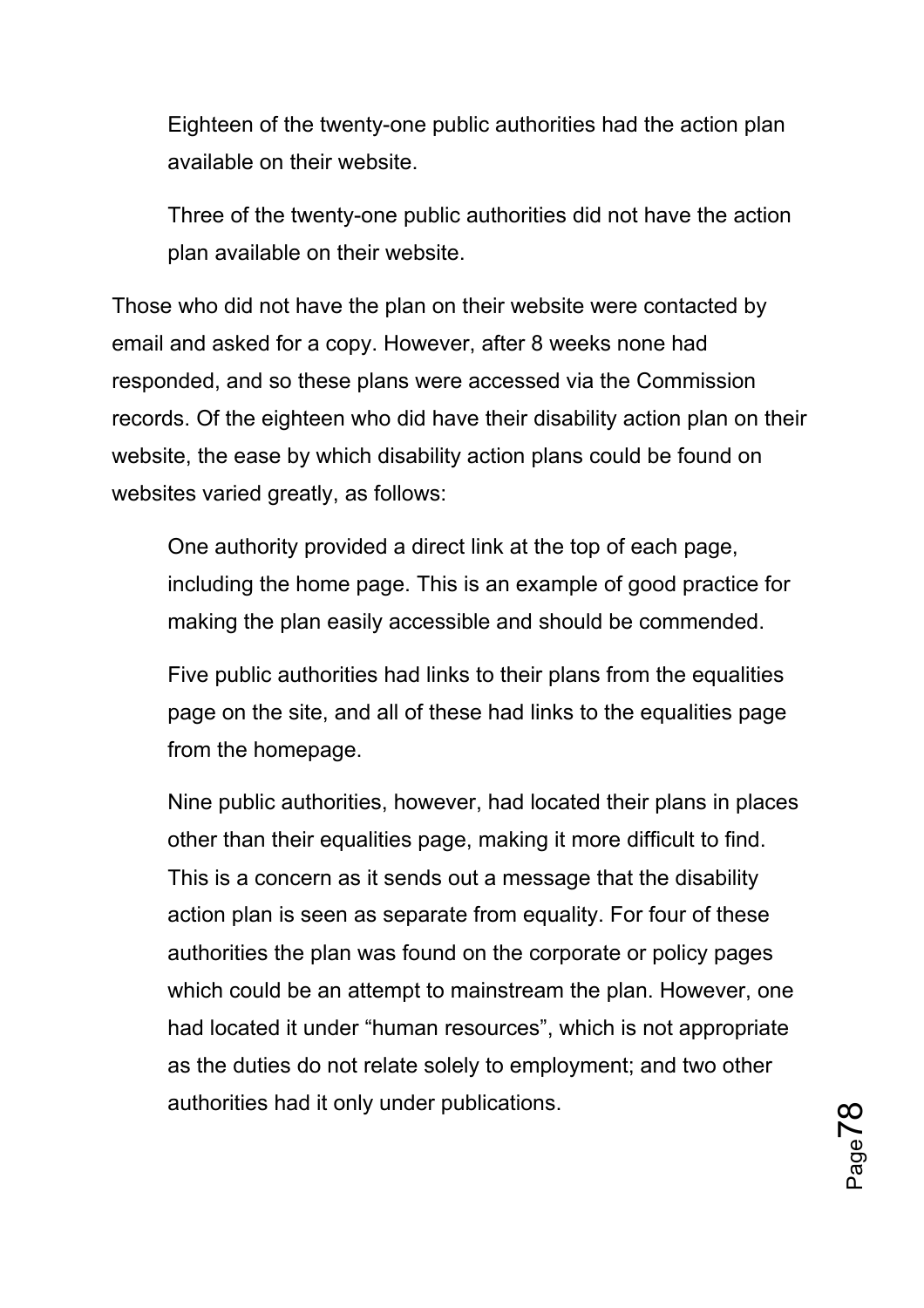Three public authorities' disability action plans had to be retrieved via the search function, A-Z list, or external search engine. In two instances this then allowed the breadcrumb trail to be traced back to the home page, but in one it did not appear to be possible to find it other than via a search.

In relation to the publication of the disability annual progress report, the Commission guidance states:

*"A copy of the annual report should be available on the public authority's website (where one exists). Making this information available will inform the authority's employees and the wider public of its progress as regards implementing the disability duties"16.* 

Therefore the researchers also expected to find the disability annual report on public authorities' websites. None of the twenty-one public authorities had posted their annual report on their website as required by the Commission guidance.

The researchers also observed that three public authorities had no information whatsoever, including anything relating to the disability duties, on their equality page. The lack of any information on equality is a serious concern.

#### *Dissemination*

The Commission guidance states:

*"The disability action plan must be published widely. This may include press releases, and direct mail shots to disability* 

 $\overline{a}$ 16 ECNI. (2007). *A Guide for Public Authorities – Promoting positive attitudes towards disabled people and encouraging the participation of disabled people in public life*. Belfast: ECNI. p32

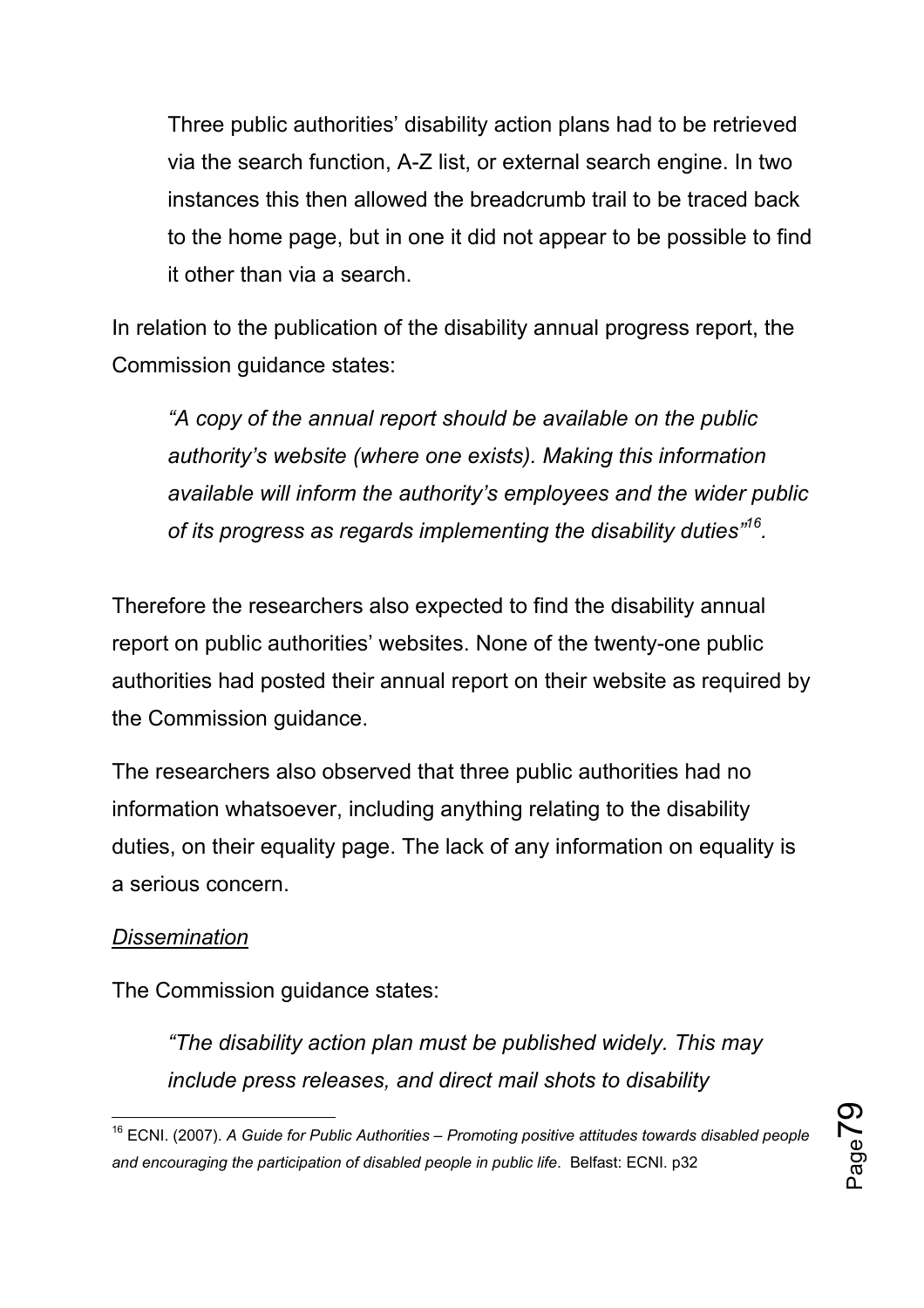*organisations or representative groups. Public authorities must consider how they can best use their resources to ensure maximum coverage."<sup>17</sup>*

The researchers have included this as part of dissemination.

Sixteen public authorities made no reference to the dissemination of their disability action plan and five public authorities made some reference to this as follows:

Four public authorities reported providing copies of the disability action plan to their staff or those holding public appointments within the organisation. Two of these also said how their plan would be disseminated and publicised, such as through press releases, advertisements and meetings with people with disabilities, carers, disability organisations and representatives groups.

One other authority planned to make the public aware of their plan via its national umbrella body; however they did not provide information on how or whether this was achieved.

f) An outline of previous measures taken (recommended).

The Commission guidance states:

*"It is therefore recommended that previous measures taken are set out in the authority's first disability action plan. They should be set out briefly and in bullet form. It should be noted that these* 

 $\overline{a}$ <sup>17</sup> ECNI. (2007). A Guide for Public Authorities – Promoting positive attitudes towards disabled people *and encouraging the participation of disabled people in public life*. Belfast: ECNI. p49

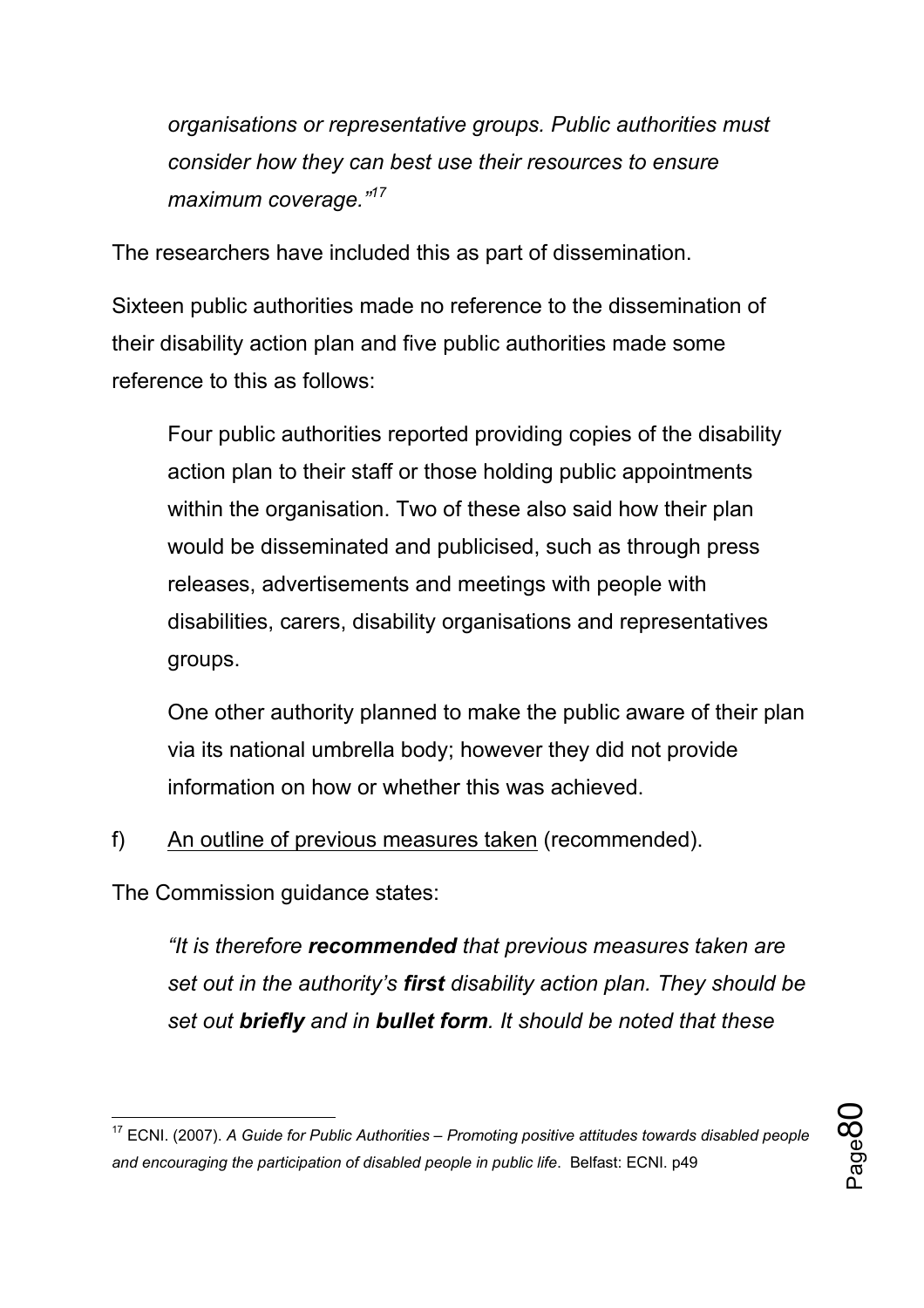*measures must be included in the first disability action plan only."<sup>18</sup>*

Therefore the researchers expected to find some description of the previous measures undertaken.

Seventeen of the twenty-one disability action plans assessed made explicit reference to previous measures, however four did not. The majority of previous measures undertaken appeared to be in relation to Section 75 or Disability Discrimination Act compliance, for example Equality Impact Assessment, screening or monitoring. Three public authorities did report more specific measures such as promoting concessionary rates, engaging a disability representative to carry out awareness training and asking disabled people about their experiences of the service.

## g) Commitment to consulting with disabled people when implementing and reviewing the plan (recommended)

The Commission guidance states:

*"Consultation between public authorities and disabled people should be viewed as a two-way process. It is an opportunity for disabled people to provide feedback in a constructive manner on how public authorities can best implement and are implementing the disability duties. It also enables public authorities to use this feedback to improve how they meet their obligations."19*

<sup>19</sup> ECNI. (2007). *A Guide for Public Authorities – Promoting positive attitudes towards disabled people and encouraging the participation of disabled people in public life*. Belfast: ECNI. p27



 18 ECNI. (2007). *A Guide for Public Authorities – Promoting positive attitudes towards disabled people and encouraging the participation of disabled people in public life*. Belfast: ECNI. p39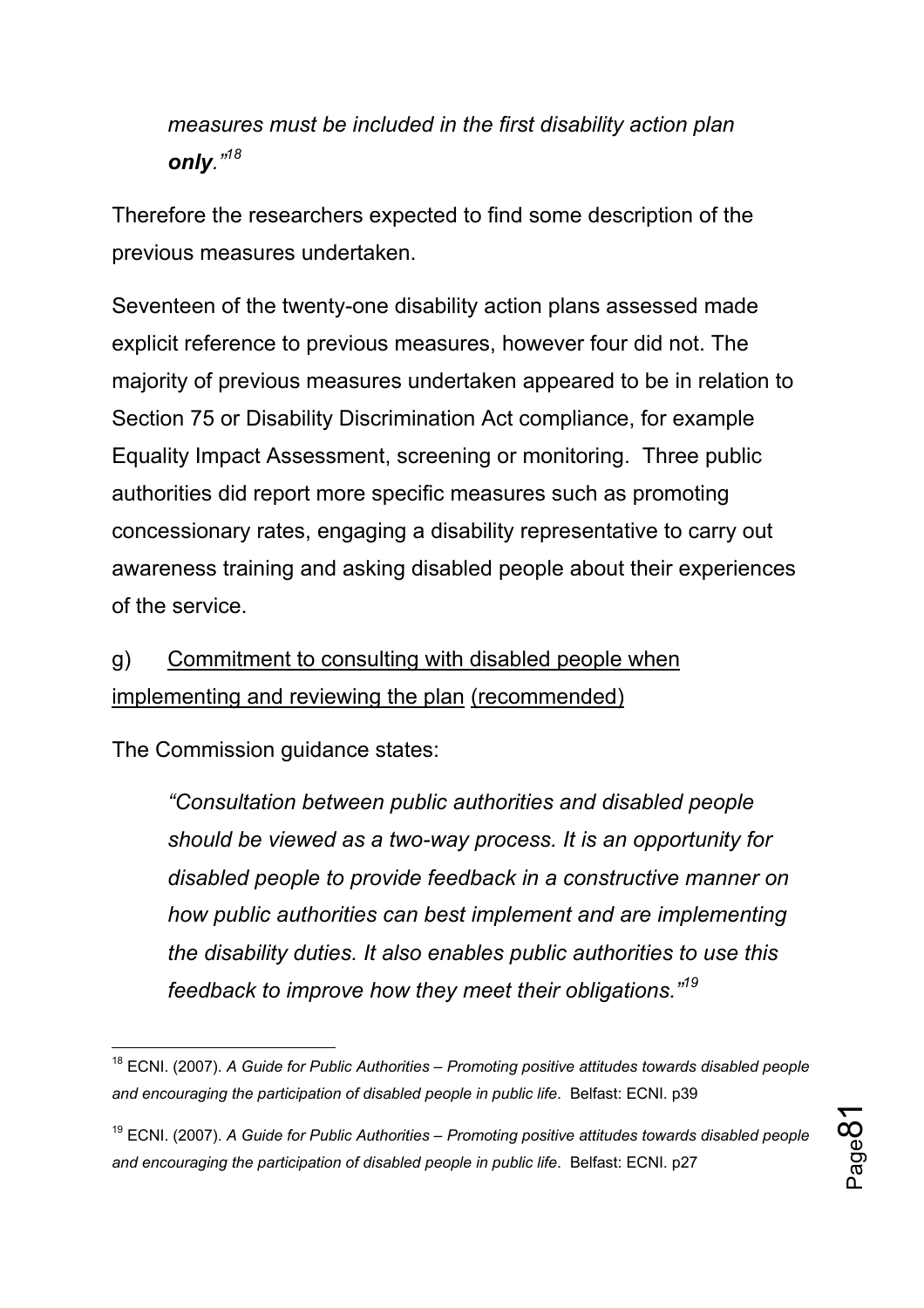Whilst consultation is a recommendation, rather than an obligation under the duties, it is considered good practice. The comparable GB Disability Equality Duties require the involvement of disabled people in the creation of disability action plans. The (former) Disability Rights Commission guidance on involvement states:

"*involvement' requires more active engagement of disabled people than 'consultation."20*

Therefore this could be considered exemplar practice.

The researchers were looking for evidence that the public authority had consulted and / or involved disabled people in the development of their disability action plan. The researchers expected this to include a wide range of disabled people from across society, not solely representative groups, such as those with different disabilities, from different genders, ethnicities, sexual orientation, age groups.

There was a variety of information relating to consultation and involvement included in the disability action plans and annual reports.

Fifteen of the twenty-one public authorities assessed provided some information on consultation. Of these fifteen public authorities:

Eight public authorities stated explicitly that they consulted with disabled people specifically or with groups working with or representing them. Two of the eight conducted consultation exercises and six of the eight stated that they held consultation events. Three of the eight identified the number of participants (one said that a '*wide range of stakeholders was contacted'* and a

 $\overline{a}$ <sup>20</sup> Disability Rights Commission. (2006). *The Disability Equality Duty and involvement*. Manchester: Disability Rights Commission

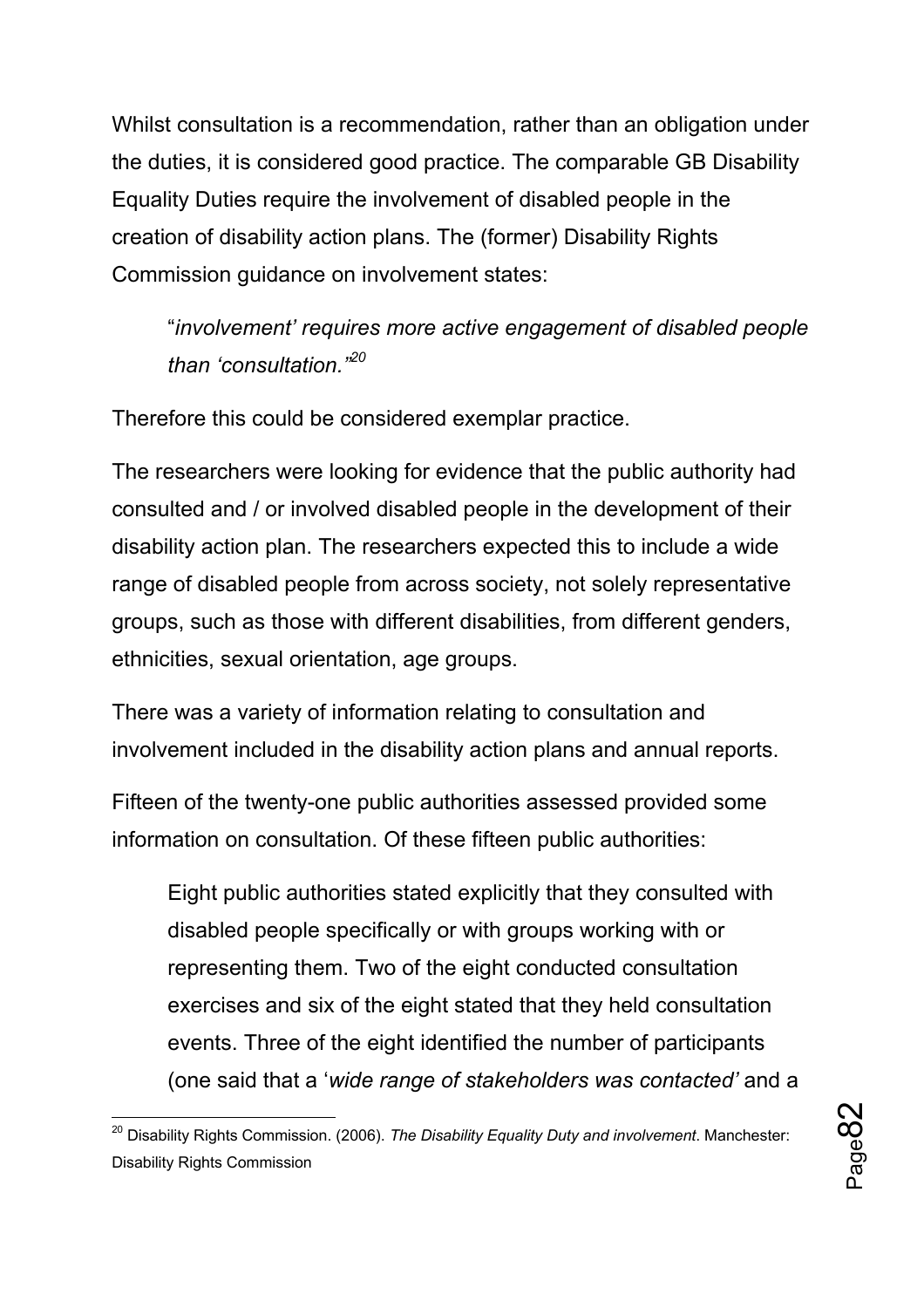total of 36 contributed 'ideas and suggestions', another reported "*450 individuals and organisations*" participated); two others identified the number of invitees but not the number of participants. Two of the eight identified the organisations and names of the people it consulted, the organisations included Disability Action, Mencap, RNIB, RNID, and Leonard Cheshire amongst others, as well as named local groups. Two of the eight also posted a report of the consultation on their websites separately to their disability action plan. Of the eight, three public authorities stated that they had considered or included other equality groups in their consultation exercise - age, sexual orientation, gender, race, religion or belief - but none provided further information on this.

Another seven public authorities gave some information but not enough to indicate whether or not any disabled people were consulted or involved. Of these seven:

Two public authorities referred to consultation activities but provided no information in relation to them. One of these talked about a closing date for consultation and stated that it "*will be happy to meet with interested individuals or groups*", but provided no information on whether it was contacted by anyone or the outcome of any such contact. The other made reference to "*our first consultation*", but did not provide details of what this consultation was or who it was with.

Two public authorities made reference to consulting with staff or internal working groups but provided no information on the composition of staff teams or working groups.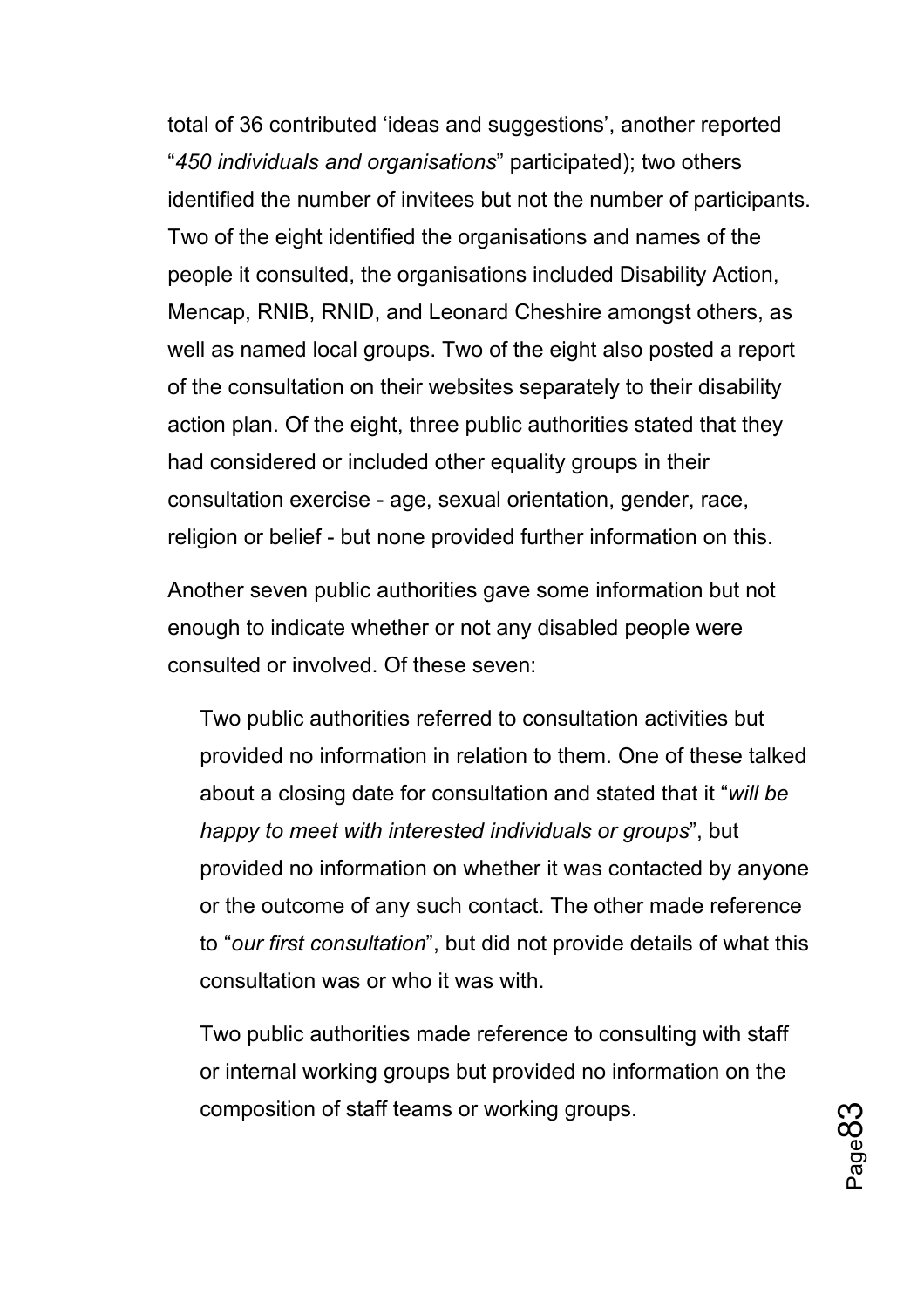Three public authorities stated that they would consult with stakeholders generally. Two of these three identified service users and the other one identified "individuals, representative groups and a working group on equality and good relations" however none of these mentioned disabled people.

The other six public authorities of the twenty-one public authorities provided no information. Of these six, three did not comment on consultation and involvement at all and three just included the recommended statement from the Commission guidance that they were committed to consulting with disabled people when implementing and reviewing their plans but did not provide any evidence of who they intended to consult, how and when they would do this and what they would do with the data.

The lack of evidence on consultation and involvement is a concern as these are key means by which: to gather data to help develop actions that will meet disabled people's needs; to assess that these actions are achieving their intended outcomes; and to ensure that the disability action plan is accessible. In addition to this the Commission guidance notes;

*"Importantly, by consulting, public authorities are also providing disabled people with an opportunity to participate in public life; by enabling disabled people to contribute to public policy decision making or decisions relating to the way in which they carried out their functions."<sup>21</sup>*

 $\overline{a}$ 21 ECNI. (2007). *A Guide for Public Authorities – Promoting positive attitudes towards disabled people and encouraging the participation of disabled people in public life*. Belfast: ECNI. p28

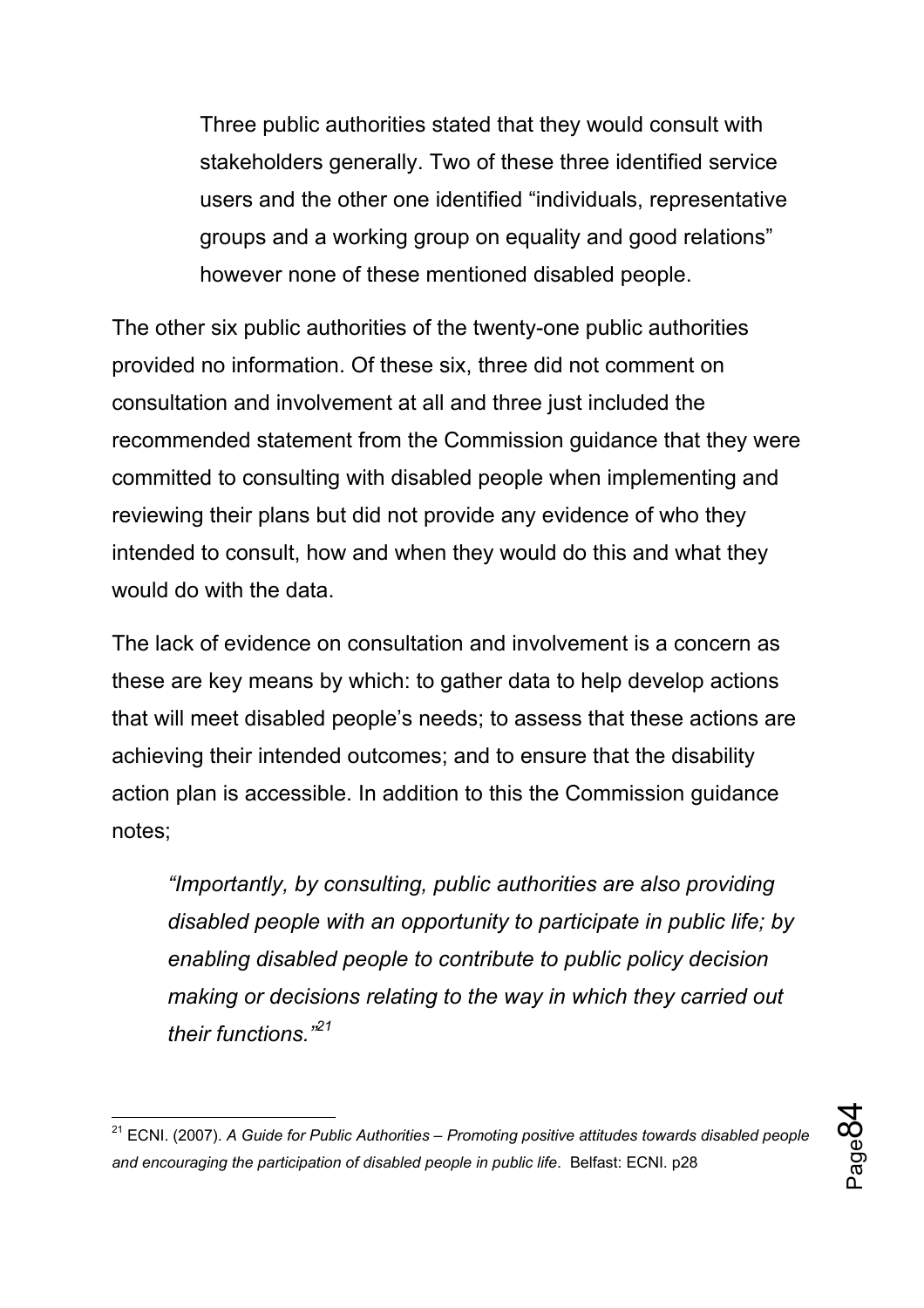Those public authorities who tried to consult or involve should be commended; however further work could be done by most of those assessed, both in terms of the activities undertaken and by reporting in more detail on these activities such as the numbers of people invited to engage, numbers engaged, topics of discussion, actions taken and any changes made to disability action plan. The provision of consultation reports, is good practice and should be commended.

In consulting with stakeholders during this research the researchers detected some elements of consultation fatigue. Public authorities will need to take steps to ensure that they do not create or perpetuate such fatigue and that they address it wherever possible.

## h) The disability action plan is available in accessible formats

The Commission guidance states:

*"The plan must be in written form and be both comprehensible and accessible."22*

The researchers looked for publication of the plan to be in both Word (which is accessible for text readers but can lose its formatting if enlarged) and PDF format (which is not always accessible for text readers but does retain its formatting if enlarged). The researchers were also looking for a minimum of 12 point Arial (or other non-serif font), the minimum recommended by the RNIB, with 14 point Arial being good practice.

The researchers considered whether there was a commitment to produce the disability action plan in other formats and languages, and if



l <sup>22</sup> Ibid, p38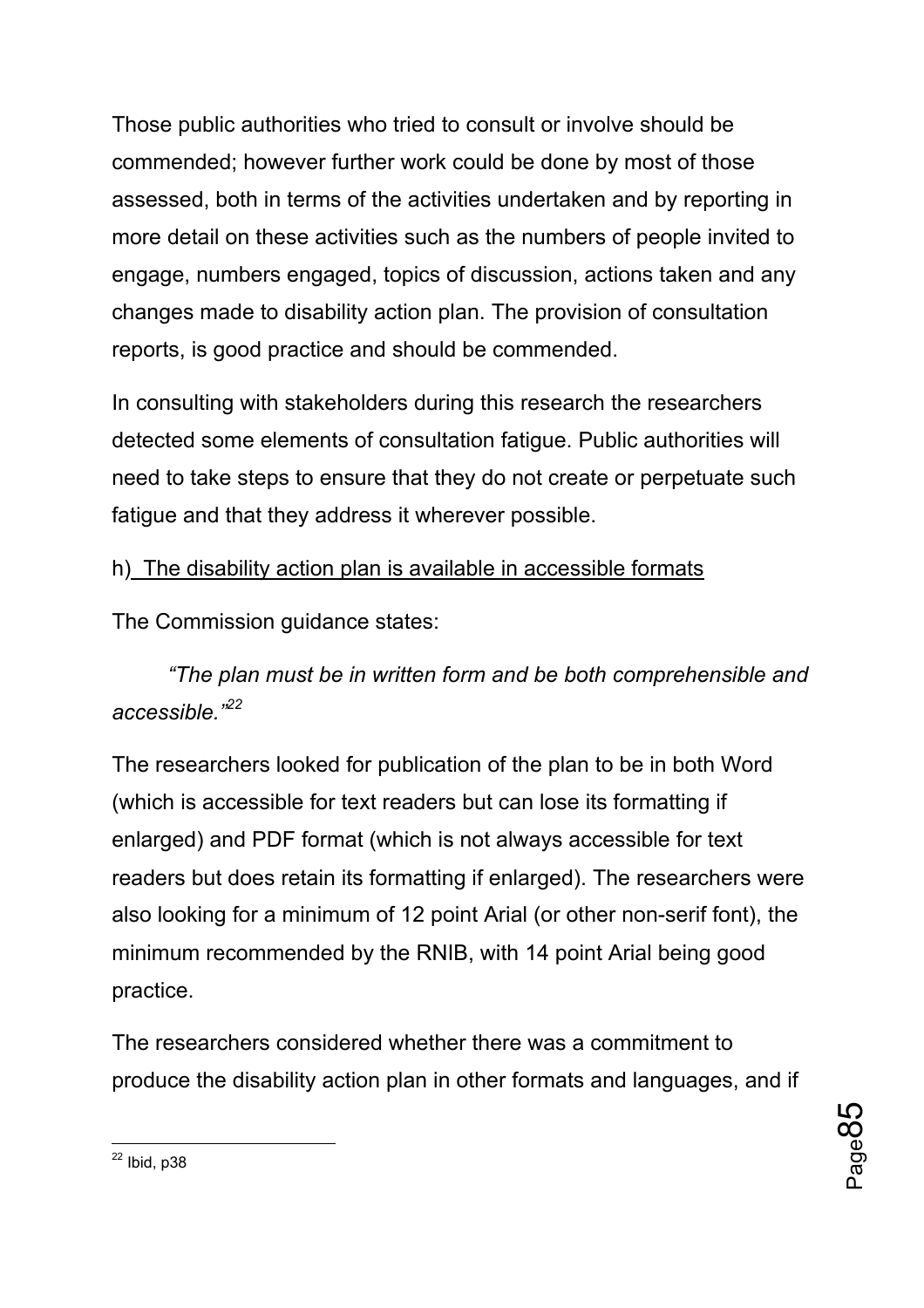so whether these had been made available and how many requests had been made. The researchers also considered the use of plain English, and the structure and layout of the disability action plan.

Of the twenty-one action plans assessed, seventeen action plans were in PDF format only and four were in word format only, none were provided in both formats. All twenty-one plans assessed were written in a non-serif font, mostly Arial, and in 14 point.

Of the twenty-one plans assessed:

Three public authorities gave no information about accessing their disability action plan in other formats.

Five public authorities said that their plan was available in alternative formats but did not give examples of what these were.

Two public authorities provided examples of the formats available but included no information on who to contact to access these.

Eleven public authorities included the recommended statement from the guidance regarding availability of accessible formats or a similar statement and provided a named contact for requesting these.

Two of these eleven also included the provision of the plan in Daisy format.

Eight of the eleven did not provide information in their action plan or, with one exception, annual report on whether or not they had been asked for accessible formats. Therefore, it was not possible to evaluate whether they were meeting these needs in practice. It may be that this statement is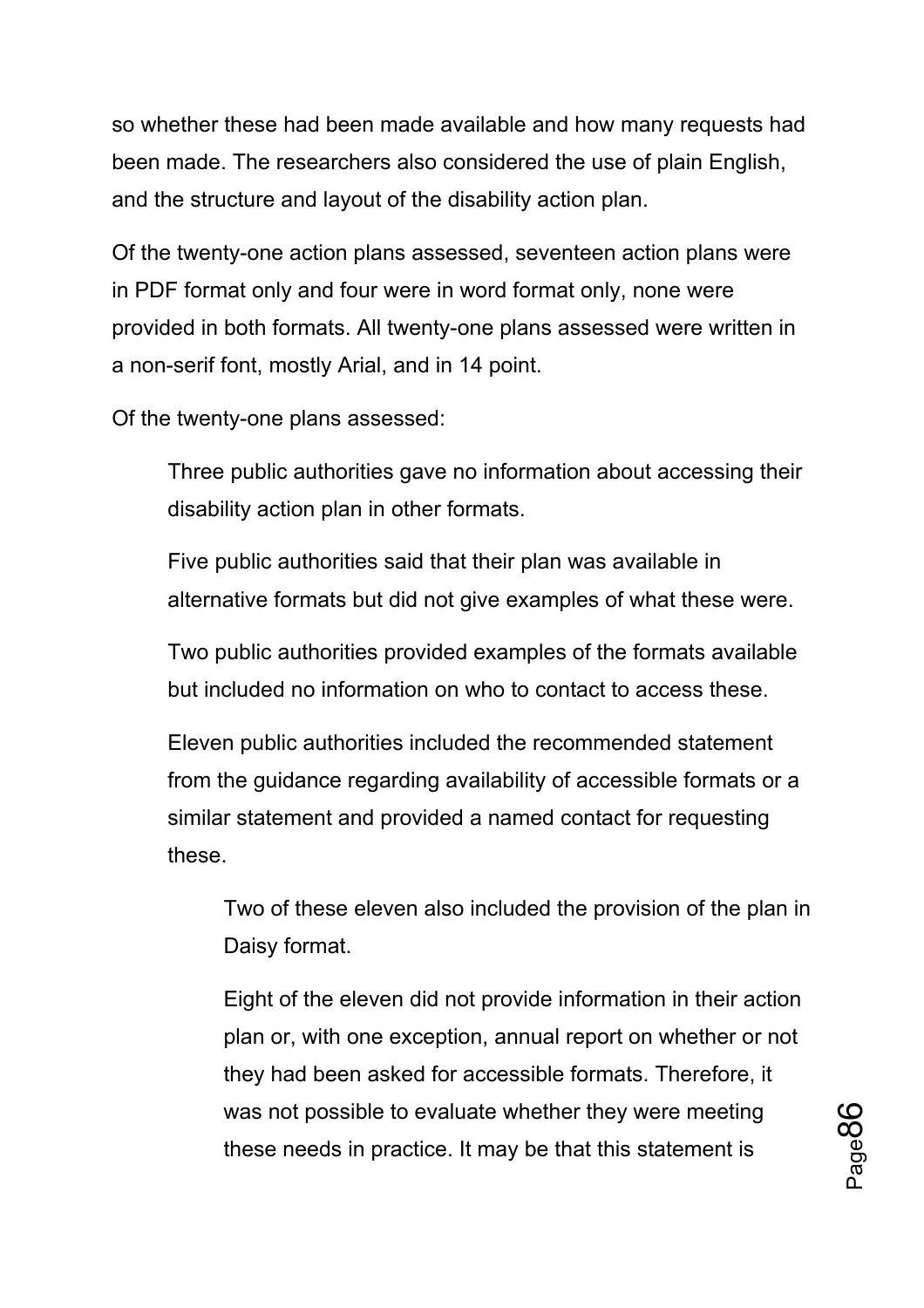included as a matter of course, rather than because there is a commitment to providing accessible information.

However, one of the eleven should be commended for providing statistics in their annual report on the number of requests they had received for accessible information. This is good practice and should be encouraged.

Two public authorities had an action measure to develop an approved list of providers of alternative formats, preferably to be procured from the voluntary sector. However this action was reported by both as 'ongoing' rather than 'achieved' in the annual report.

In relation to languages other than English, three of the twenty-one public authorities provided information on this as follows:

One public authority provided information in ten minority languages on how to obtain copies of the disability action plan in those languages;

One public authority said that the plan was available in Irish and that '*consideration will be given to requests for the documentation in other minority languages;*'

One public authority provided information at the start of its plan in a range of minority languages.

The provision of a disability action plan in other languages is a good practice measure which also helps meet the Section 75 duties and should be encouraged.

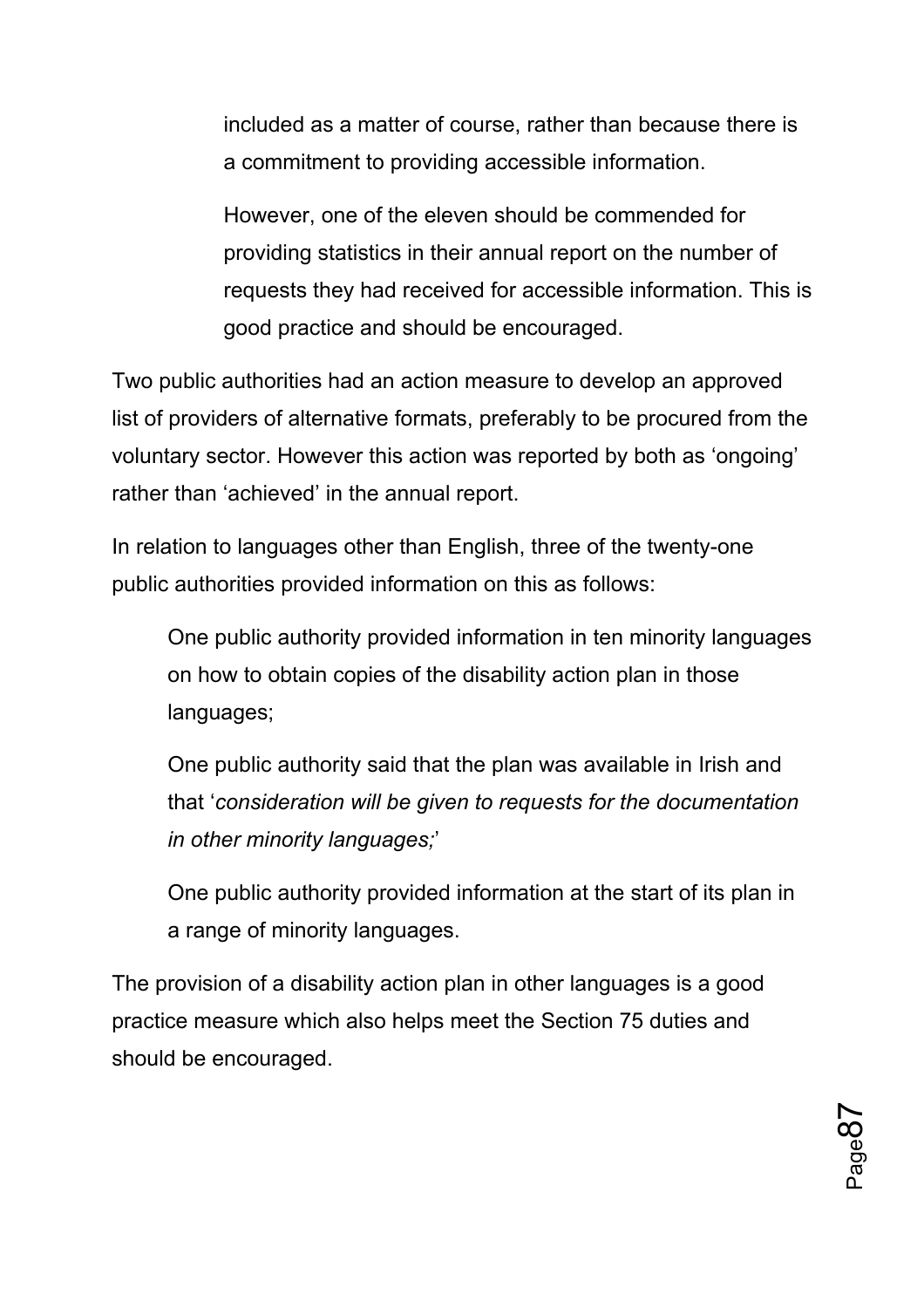### i) Provision for monitoring progress and the outcomes.

Monitoring progress towards the outcomes is key to ensuring effective implementation of the duties, without such monitoring actions can slip which will impact on progress towards the outcomes. The researchers were looking for public authorities to have in place appropriate mechanisms to monitor and report on progress.

None of the public authorities commented on monitoring any of the parts of the duties specifically, of those who commented on monitoring at all, their comments were general.

Three public authorities provided comment on monitoring tools. One public authority stated that no monitoring tools had been put in place however "*there will be more personal contact with employees families with disability to ensure duty of care to employees are met*", no explanation of this statement was provided. Another public authority commented on evaluation and feedback and provided quantitative evidence in its annual report. It included information on the number of people trained, number of documents requested in alternative formats and number of complaints received, however it did not provide qualitative data on these. The other public authority stated that it was attempting to develop monitoring processes.

As monitoring is a key element of assessing progress it is essential that appropriate systems are in place and that actions are measurable, particularly as implementation of the duties progress. Public authorities should seek to prioritise the creation and implementation of monitoring processes.

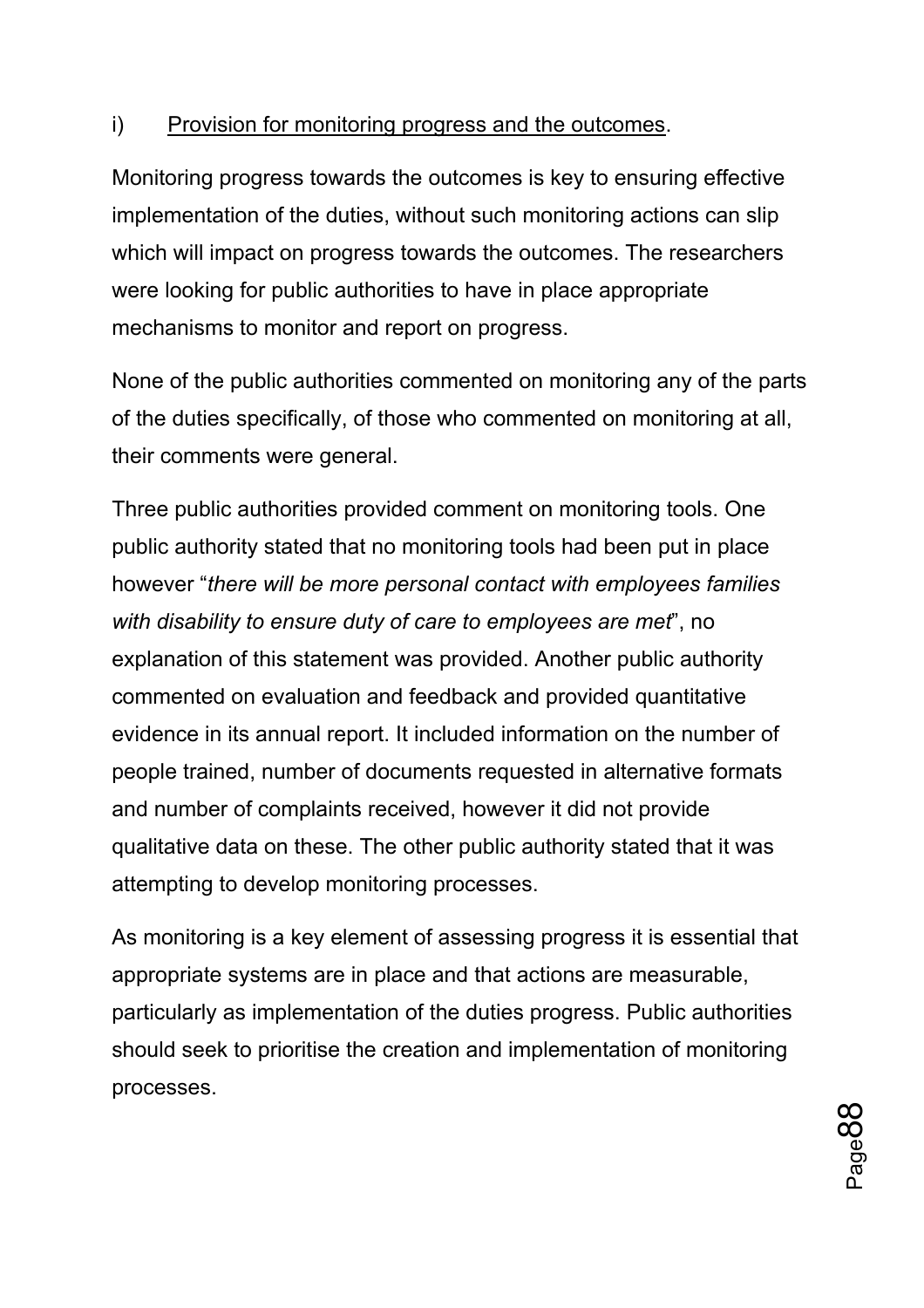# **PA2 The provision of training on disability equality legislation and disability awareness**

The provision of training on disability equality legislation and disability awareness would involve both individual training sessions and the monitoring and evaluation of the training and the output from this should be the delivery of appropriate training indicated by:

- a) The number of the training sessions held and the number and type of attendees;
- b) The level of training;
- c) The frequency of the training;
- d) The quality of the training;
- e) The monitoring of training outcomes.

Each of these indicators is now considered in turn.

## a) The number of the training sessions held and the number and type of attendees

The researchers were not looking for a specific number of training sessions. However, they expected to see actions to ensure that all staff, office holders, volunteers and partners had received or would be receiving some training in relation to the duties and the disability action plan, appropriate to their role.

Seventeen of the twenty-one public authorities listed provision of training as an action measure as follows:

Five of the twenty-one public authorities assessed quantified the number of staff taking part in training but did not provide further information as to the type of staff or appointed members participating;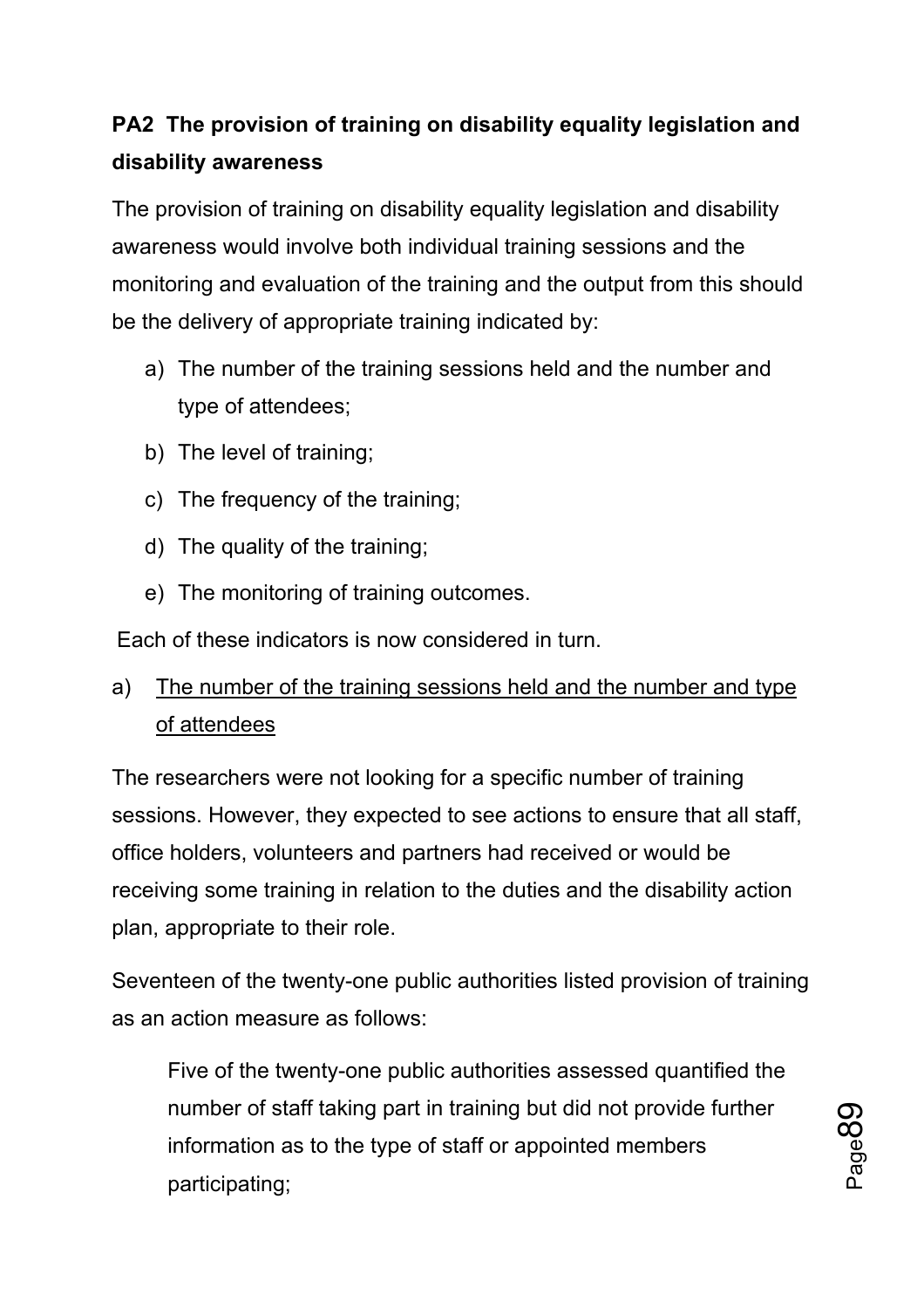Four other public authorities provided information on the type of training participants - which ranged from officers, frontline staff and new employees, to board members - but did not quantify the number of people trained;

One other public authority noted that it was giving consideration to the idea, raised during its consultation activity that its training is delivered by disabled people;

Four public authorities provided information on the number of training sessions held. This varied between four and twenty sessions;

Eight stated that a number of training sessions had been held or that staff had participated in external training; but did not quantify this further.

In summary, many of the public authorities reported the provision of training, both in their previous measures and in their current actions. But, whilst these public authorities stated that board members (or equivalent) and staff would be trained, the majority had only provided training to staff.

The quantification of the number and type of staff and Board members attending training, along with a qualitative assessment of the training undertaken, and monitoring in relation to changing attitudes would all contribute to providing evidence of meeting the disability duties.

## b) The level of training

Training can be a key means of challenging prejudice and helping to change attitudes. The researchers expected that the training would be of a level appropriate to the role of the participants in the training, e.g.

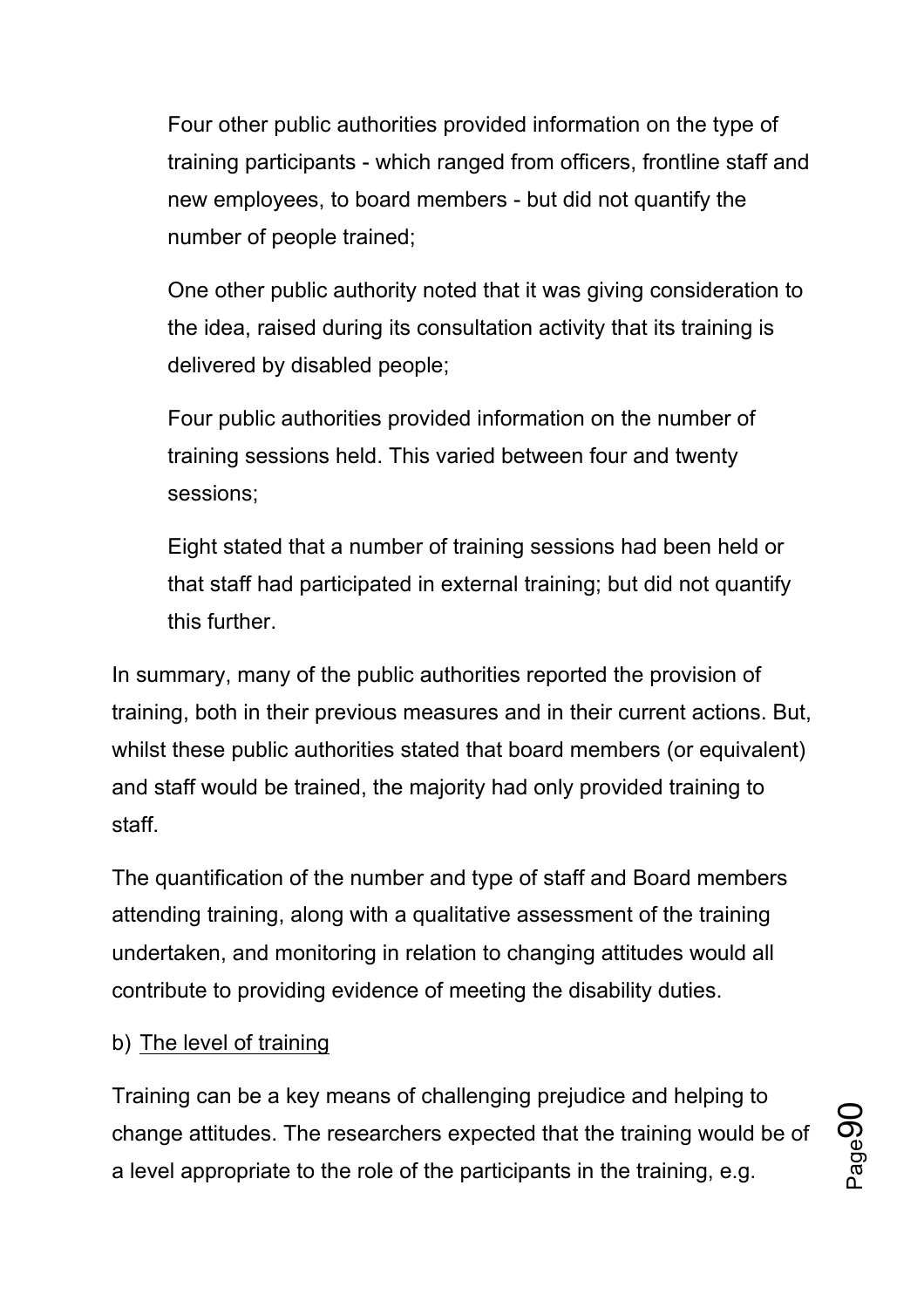those involved in recruitment of office holders would have training specific to addressing barriers to the participation of disabled people in public life. Training could cover disability awareness raising, challenging prejudice and stereotypes, the disability duties and disability action plan, the context of the duties including links with Section 75 and the Disability Discrimination Act.

Of the seventeen public authorities listing training as an action measure:

Six public authorities provided information on the nature of their training. This included: deaf awareness level 1; disability awareness; disability legislation; mental health awareness; recruitment and selection; meeting the needs of disabled people; customer care; complaint handling; special needs in aquatics; values and attitudes; equality monitoring; making adaptations; protection of vulnerable adults; producing disability action plans; bullying and harassment; and equality screening. None, however, gave any further details on the actual content of the training.

Three listed training as an action for the year under consideration, but reported that it had not been achieved.

## c) The frequency of the training.

The researchers were looking for evidence that public authorities had processes in place to update staff, office holders, volunteers and partners as changes to law, policy or practice were made and to ensure that everyone had received or would receive training appropriate to their current role within a reasonable timescale. They were not looking for a specific frequency of training.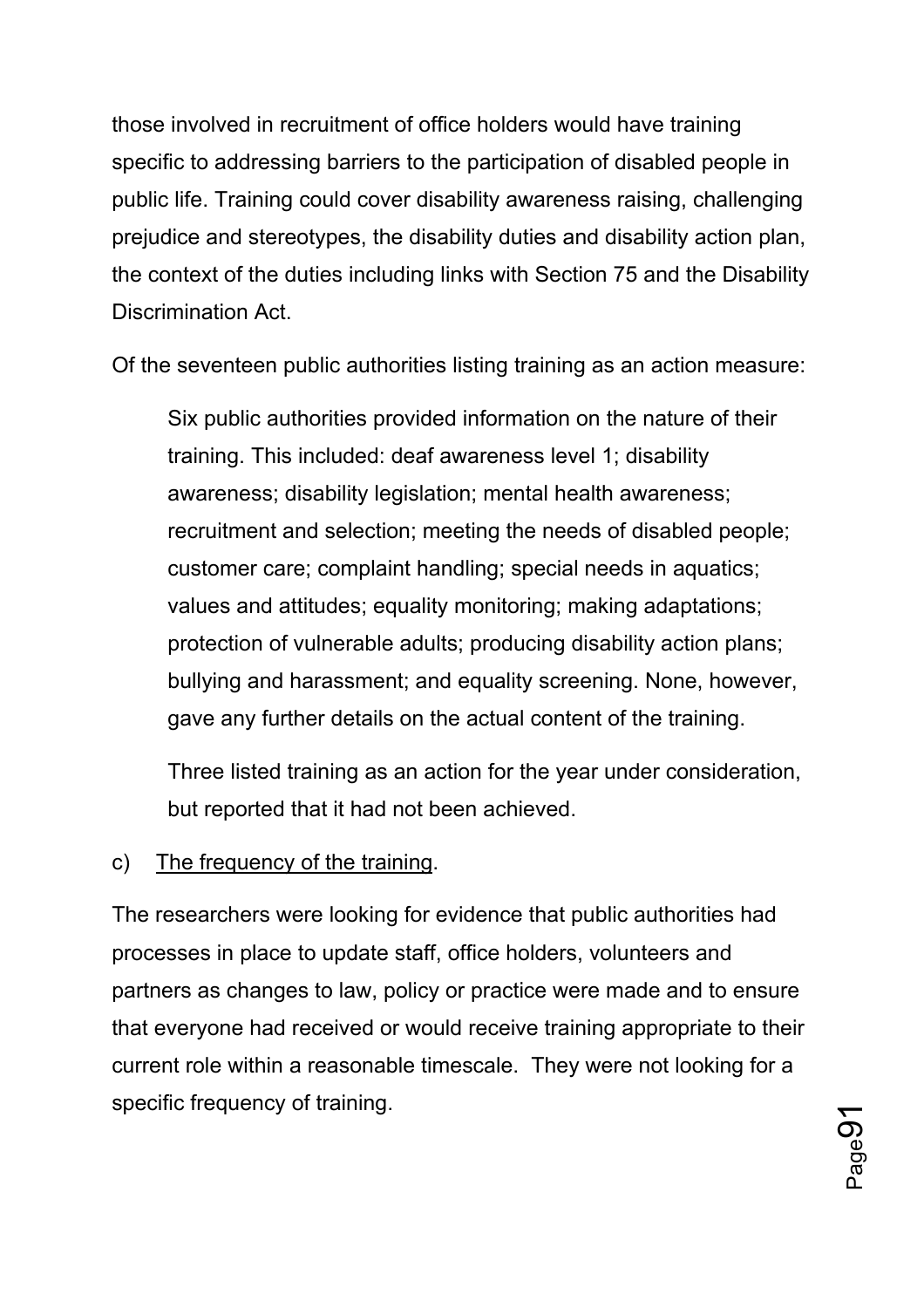None of the public authorities assessed provided information on the frequency of the training.

### d) The quality of the training.

The quality of the training is important to ensure that is useful and meaningful rather than ineffective or a tick-box exercise. The researchers were looking to find evidence of assessment of quality of the training e.g. internal and external evaluation, and whether such evaluation was positive. Some voluntary organisations offer provision of training and would suggest that the input of disabled people into development and delivery of disability training would be good practice, following the mantra of the disability movement "Nothing about us without us".

Only one public authority indicated that training would be evaluated (in this case by another part of the organisation); however, no information on this evaluation was provided

#### e) The monitoring of training outcomes.

The monitoring of outcomes is an important part of ensuring effectiveness of actions. In relation to the outcomes of training the researchers were looking for evidence that outcomes included improved attitudes towards disabled people, which would in turn assist in challenging or removing barriers to participation in public life. Given the short-term over which the research was focused (2007-2008) it could not be reasonably expected that such outcomes would have been fully achieved. However the researchers were looking for evidence that such outcomes were anticipated and means by which these would be measured in the future e.g. survey of attitudes or review of practice preand post-training.

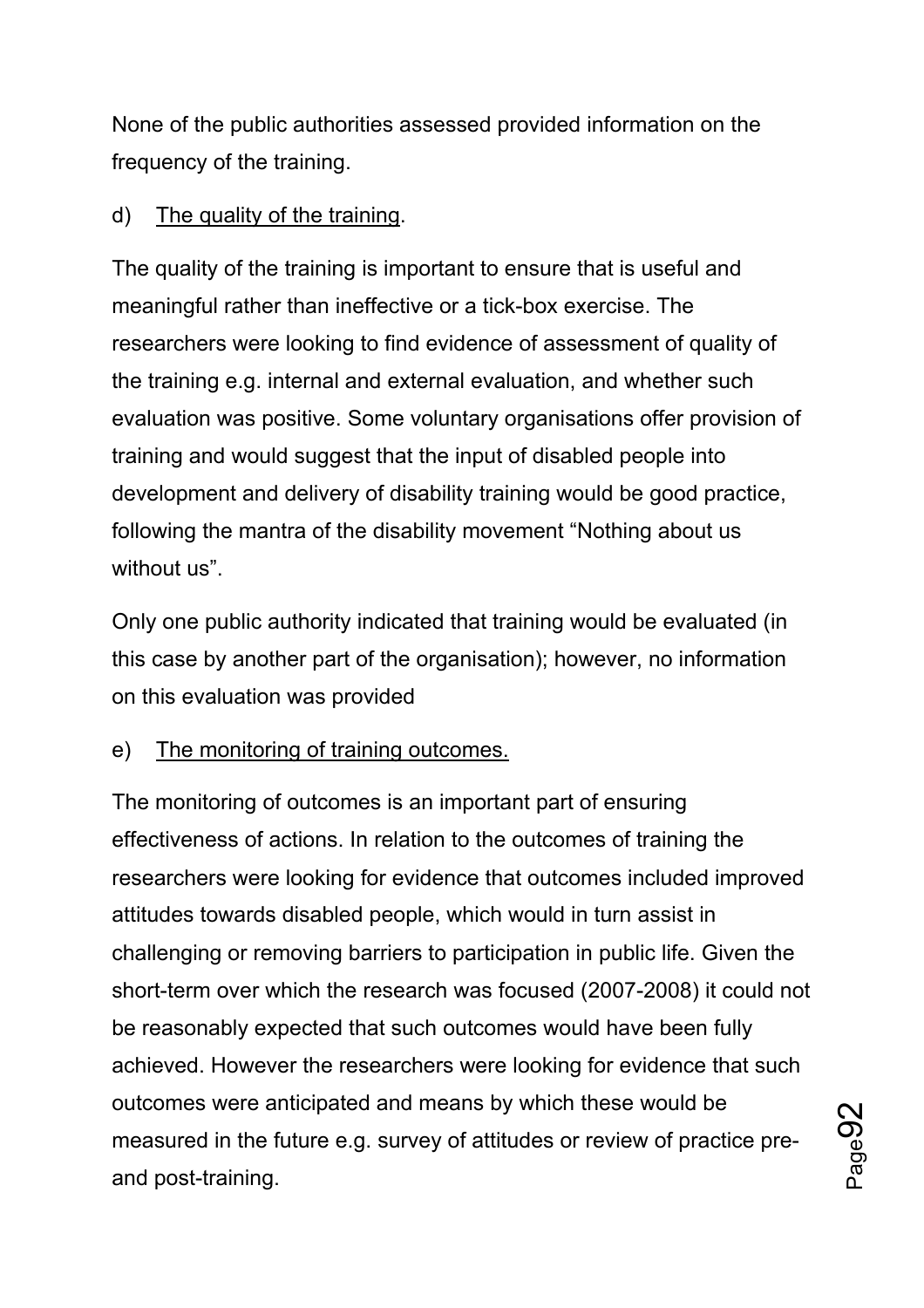None of the seventeen public authorities listing training as an action measure provided any information on whether the training had changed attitudes towards disabled people, most citing delivery or completion of training as the indicator, rather than relating this back to the duties. Information on whether participants felt that their attitudes had been challenged at the training could be included. Whilst it would be difficult to demonstrate that attitudes had changed more permanently within one year, this could still be included as a medium to longer term indicator. Action measures could be included in subsequent action plans to follow up or provide refresher training and to measure any changes in attitudes over time, perhaps by way of a staff survey.

A number of public authorities said that participants' training evaluation was positive, but again provided no further detail. There is a question about how meaningful this is as an indicator if participants have not previously been aware of the issues and therefore have no frame of reference to judge whether the training is appropriate and effective.

## **PA3 The provision of guidance by the public authority**

The Commission guidance requires that public authorities provide guidance on the disability equality laws and disability awareness. It states:

*"Such training and guidance is vital for a variety of reasons. Firstly it is an outward sign of the authority's commitment to the disability duties. It is also a means by which an authority can ensure that its staff and office holders are aware of the disability duties and its disability action plan. Crucially, the provision of such training and guidance is an example of a measure that both promotes positive attitudes towards disabled people and by removing attitudinal*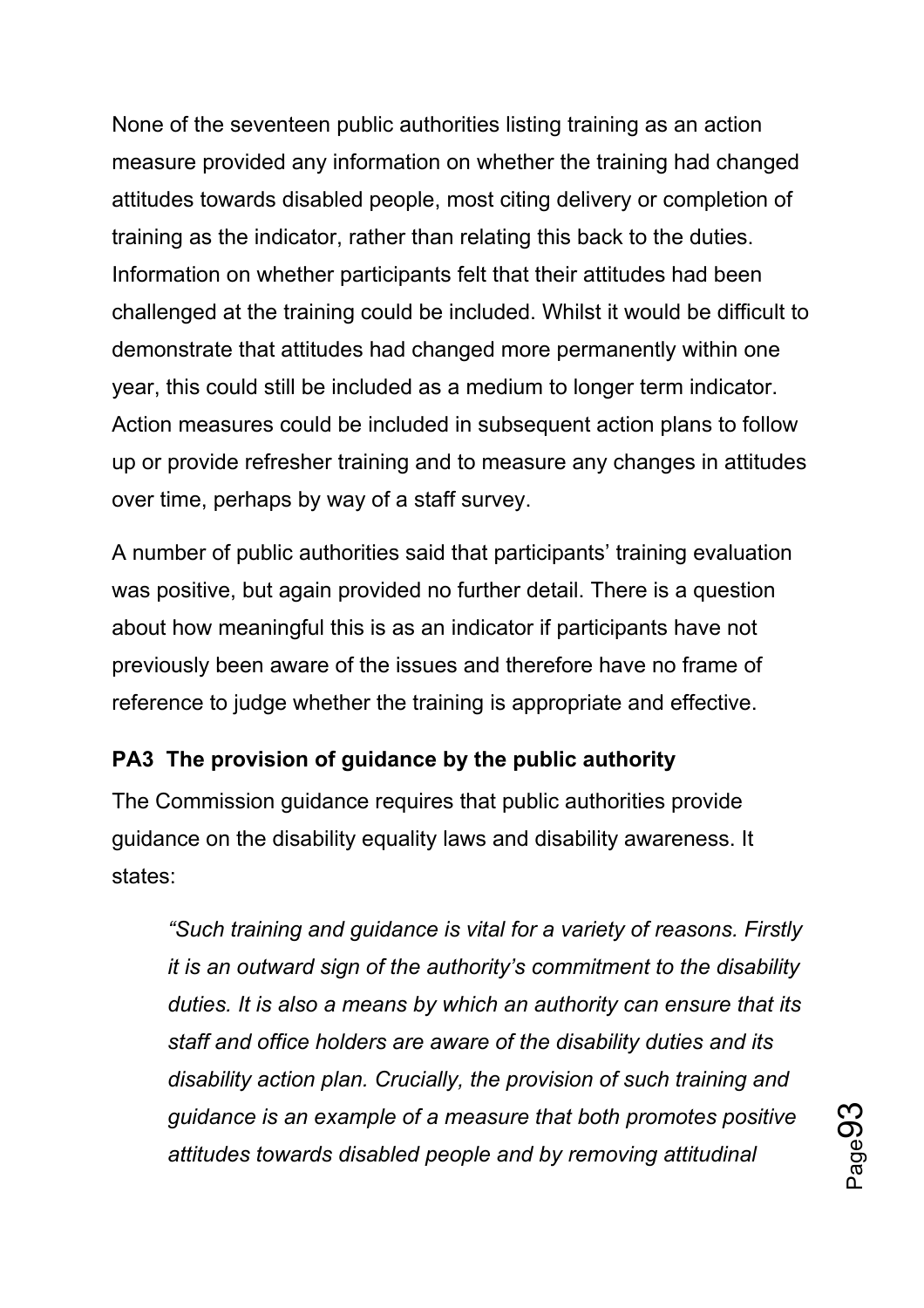*barriers to appointing disabled people, can encourage participation of disabled people in public life."23*

The researchers were, therefore, looking for guidance which might include the disability equality laws, including the disability duties, disability awareness, the disability action plan or other associated guidance. The provision of guidance by the public authority would involve the production of individual guidance publications, indicated by:

- a) The content of guidance;
- b) Distribution of the guidance;
- c) Publicity for the guidance;
- d) Procedures to monitor the outcomes of the guidance.

Of the twenty-one public authorities assessed:

Eleven public authorities made no reference to the provision of guidance, although two of these reported producing it in their annual report.

Five other public authorities included guidance under the heading of training but made no further reference to provision of guidance

Five other public authorities made specific reference to the provision of guidance.

a) The content of guidance.

In keeping with the suggestions in the Commission guidance, the researchers expected to find public authorities guidance covering the

 $\overline{a}$ 23 ECNI. (2007). *A Guide for Public Authorities – Promoting positive attitudes towards disabled people and encouraging the participation of disabled people in public life*. Belfast: ECNI. p52

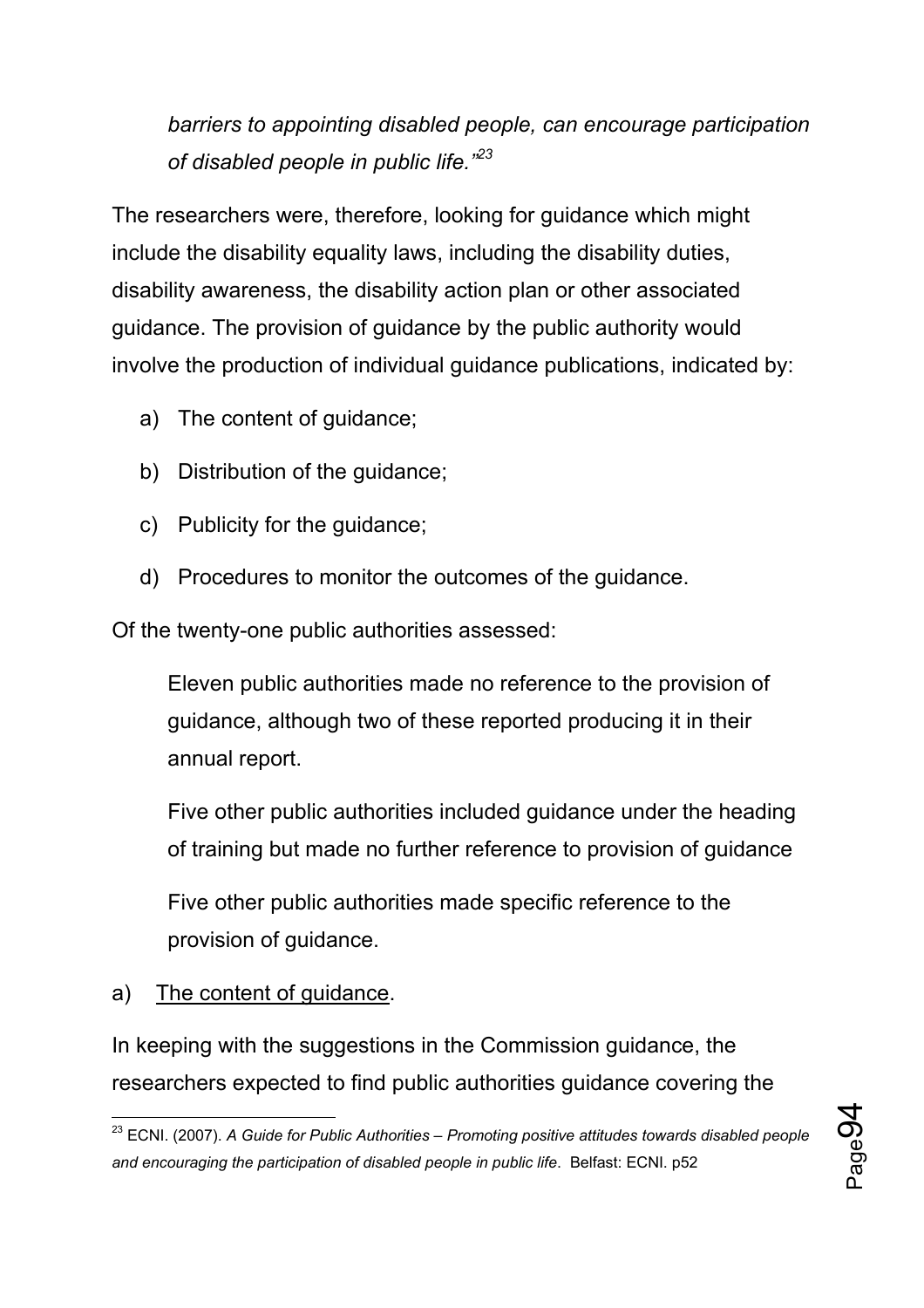disability duties, disability equality law, disability awareness and how each of these apply to the public authorities and to particular departments, functions or individuals within that public authority.

As stated above five of the twenty-one public authorities assessed made specific reference to the provision of guidance, of these:

One public authority stated that it will be provided to staff but provides no further information;

One public authority reported creating an information point to distribute advice and guidance to stakeholders but does not make reference to staff;

One public authority had an action measure to create a manager's guide but reports this as not achieved;

One public authority reported providing guidance and information to staff via staff meetings, the staff magazine, email and the intranet;

One public authority reported providing guidance on a range of disability related policies.

Content of the guidance provided by these five public authorities included:

- promoting equality for disabled people;
- accessible services and venues:
- a corporate style sheet to ensure accessibility of communications;
- reasonable adjustments;
- establishing a Disability Assessment evaluation process;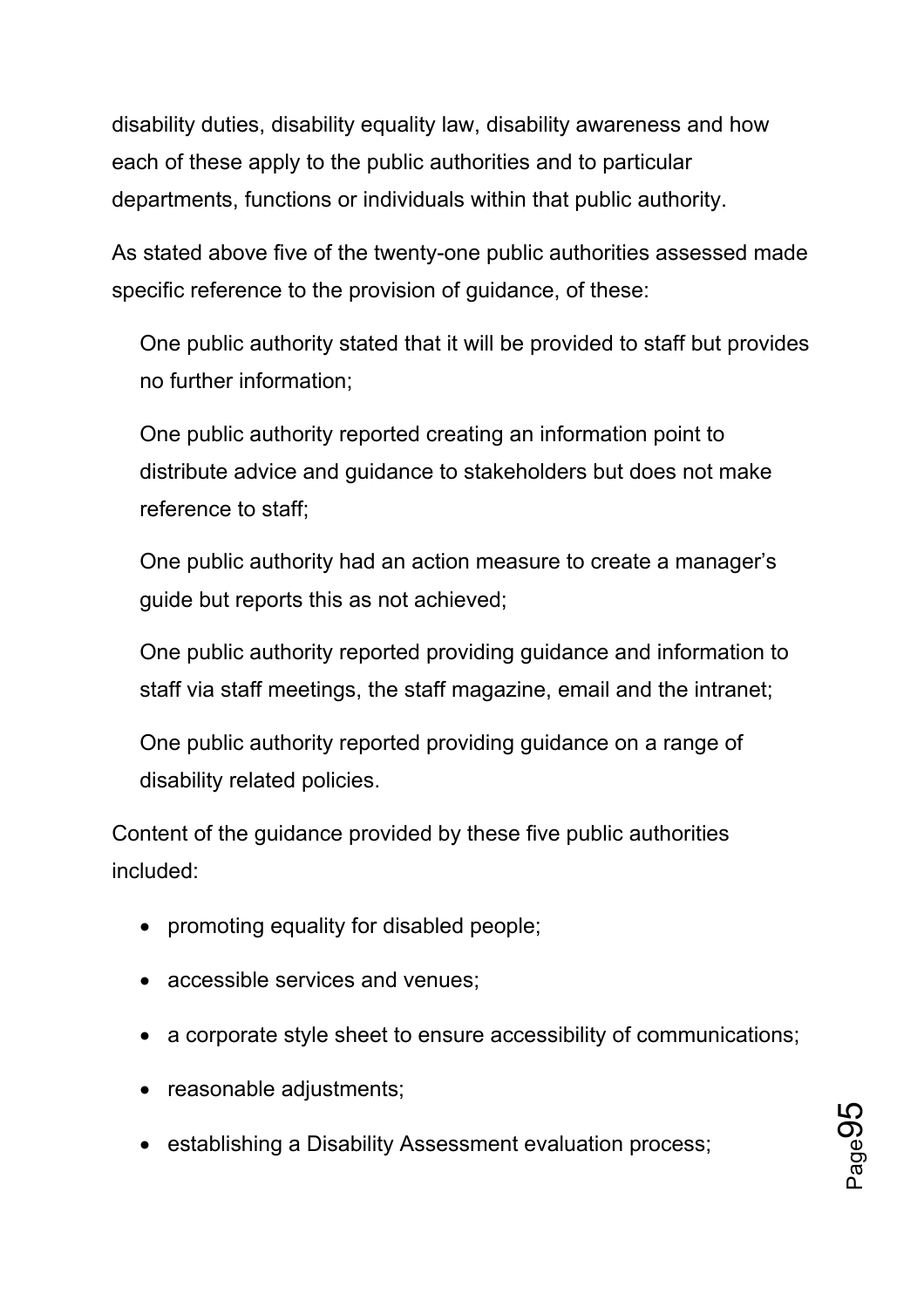- rewarding disabled people for their participation in public life (reported as not achieved);
- procurement (reported as not achieved);

All five public authorities should be commended for supporting their staff and board members by providing guidance. It is notable, though, that none of the public authorities assessed report providing guidance specifically in relation to the disability duties, as required by the duties.

b) Distribution of the guidance.

The Commission guidance states that public authorities must provide guidance to their staff and office holders, therefore the researchers were looking for evidence of how the public authority had done this.

Of the five public authorities that reported providing guidance only one provided information on how it would be distributed, this included through staff meetings, the staff magazine, email and the intranet.

## c) Publicity for the guidance.

As well as disseminating the guidance, it can be useful to publicise it so that new staff and office holders and stakeholders are aware of it. This contributes to the outward signs of the public authority's commitment to the duties. The researchers were looking for evidence that the public authority had highlighted the availability or existence of the guidance to staff, office holders, volunteers, partners or stakeholders.

No public authority provided evidence of any publicity relating to the provision of guidance.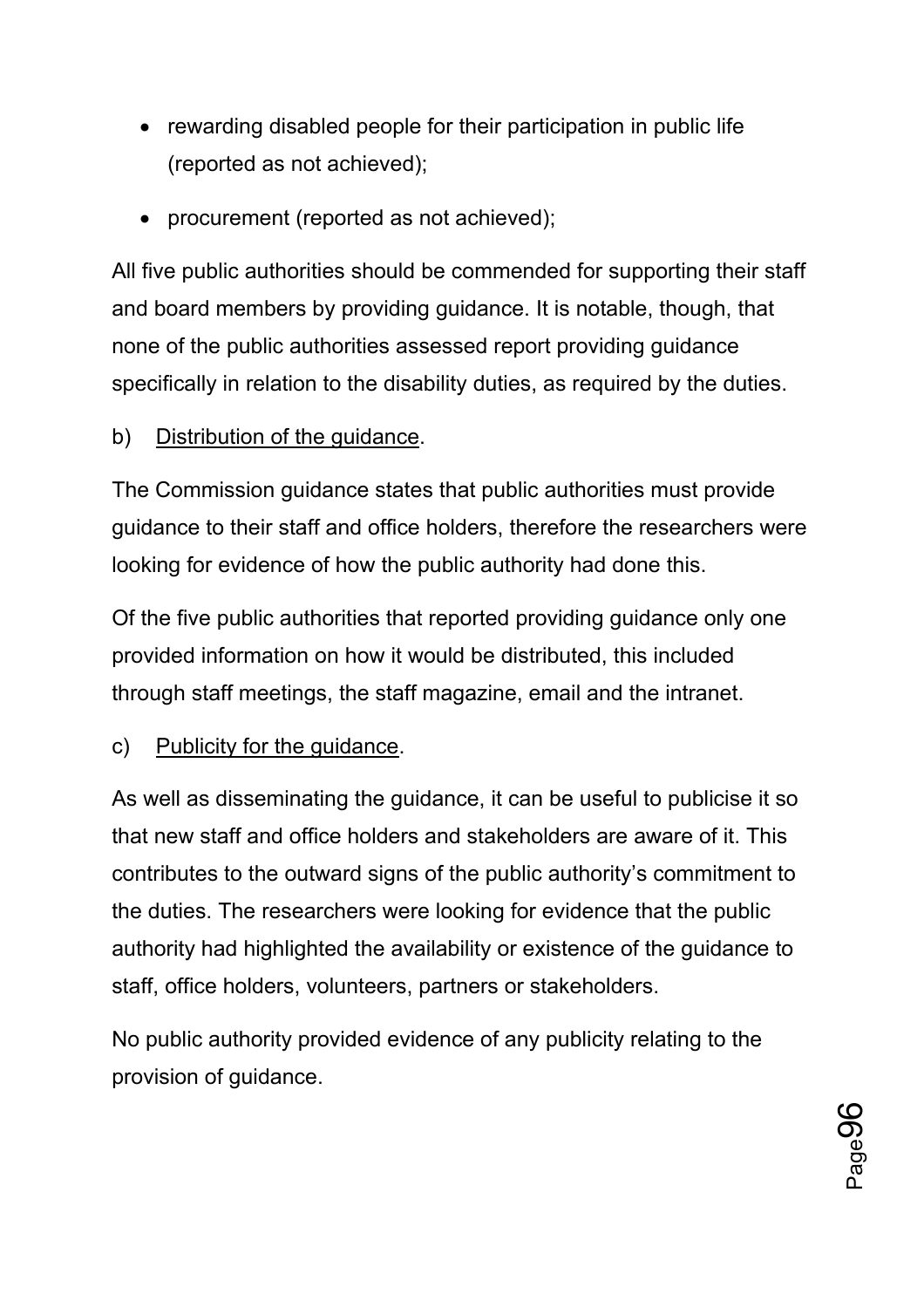#### d) Procedures to monitor its outcomes.

Similar to the indicator in relation to training, the researchers were looking for evidence that outcomes relating to the provision of guidance included improved attitudes towards disabled people. This would in turn assist in challenging or removing barriers to participation in public life. Given the short-term over which the research was focused (2007-2008) it could not be reasonably expected that such outcomes would have been fully achieved. However the researchers were looking for evidence that such outcomes were anticipated and means by which these would be measured in the future e.g. survey of attitudes or review of practice pre- and post-training.

No public authority provided evidence of procedures being considered/in place to monitor outcomes relating to the provision of guidance.

#### **PA4 The promotion of positive attitudes towards disabled people**

The Commission guidance highlights the importance of promoting positive attitudes as a means of counter-acting prejudices, stereotypes and other negatives attitudes towards disabled people such as pity, contempt, fear and lack of respect. The Commission guidance is flexible on how public authorities should meet the requirement to promote positive attitudes towards disabled people. This allows for public authorities to develop responses that are relevant and proportionate to their remit. Therefore the indicators which were developed for this assessment were necessarily broad and non-exhaustive. It should also be noted that some of the actions and outcomes examined elsewhere in this research, for example in relation to provision of training or guidance, can also contribute to promoting positive attitudes.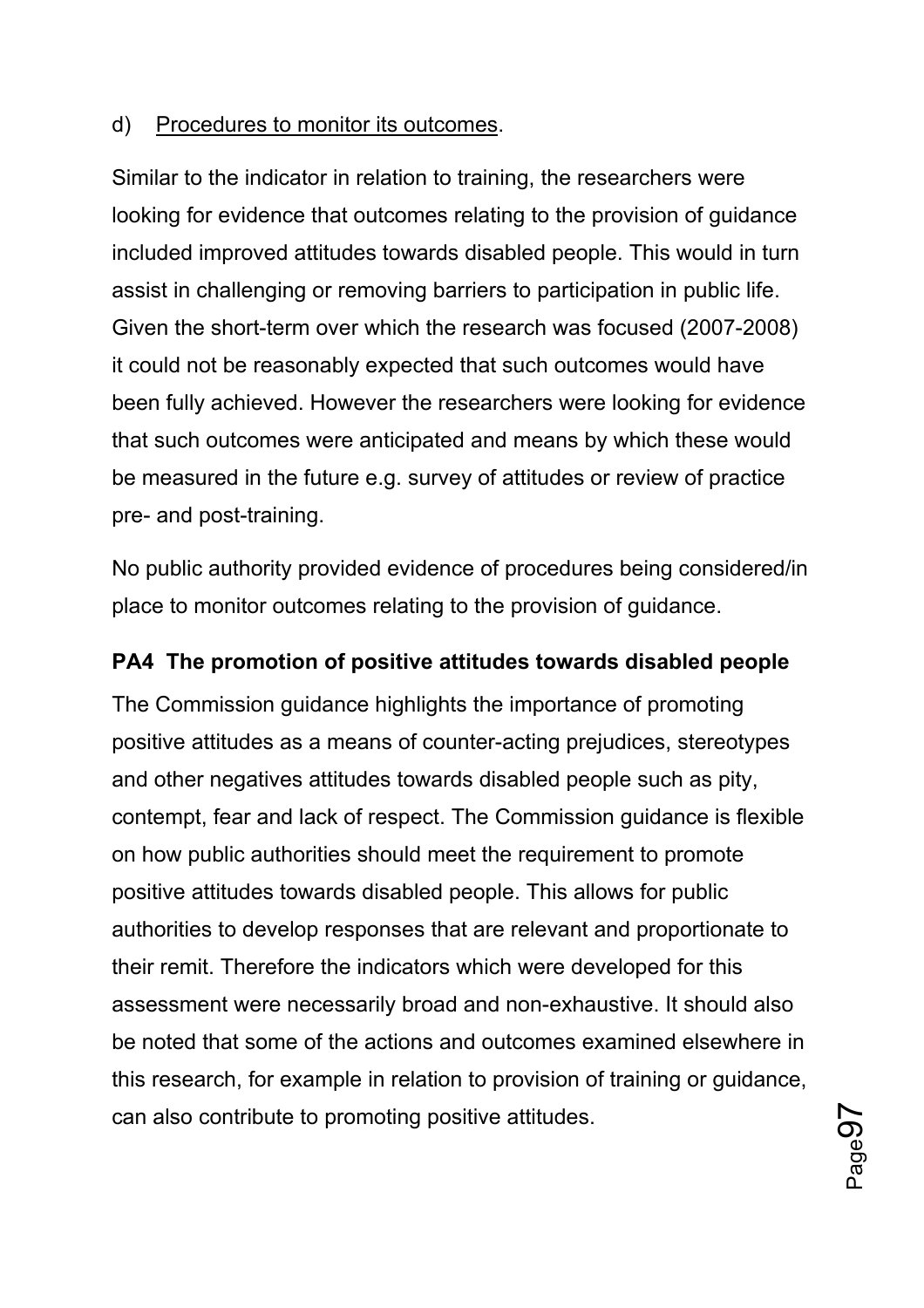It can be difficult to demonstrate a change in attitudes over just one year. The researchers therefore considered whether the public authorities assessed had put in place actions which would promote positive attitudes towards disabled people as detailed in the framework section and contribute to outcomes as indicated by:

- a) Promoting positive attitudes towards disabled people (among staff, office holders, volunteers and partners);
- b) Internal and external communications;
- c) The support provided to disabled staff, office holders, volunteers etc.;
- d) Recognition of the contribution and value of disabled people in and outwith the organisation;
- e) Actions to promote interaction between disabled people and non-disabled people;
- f) Other activities which can contribute to promoting positive attitudes towards disabled people.

These indicators are now considered in turn.

It should be noted that the researchers were were looking for evidence that the public authorities had actions and outcome indicators in place which would promote positive attitudes towards disabled people.

a) Promoting positive attitudes towards disabled people (among staff, office holders, volunteers and partners).

This indicator could cover everything in relation to this outcome. However, there are actions which could relate specifically to this indicator, particularly in relation to the culture of an organisation and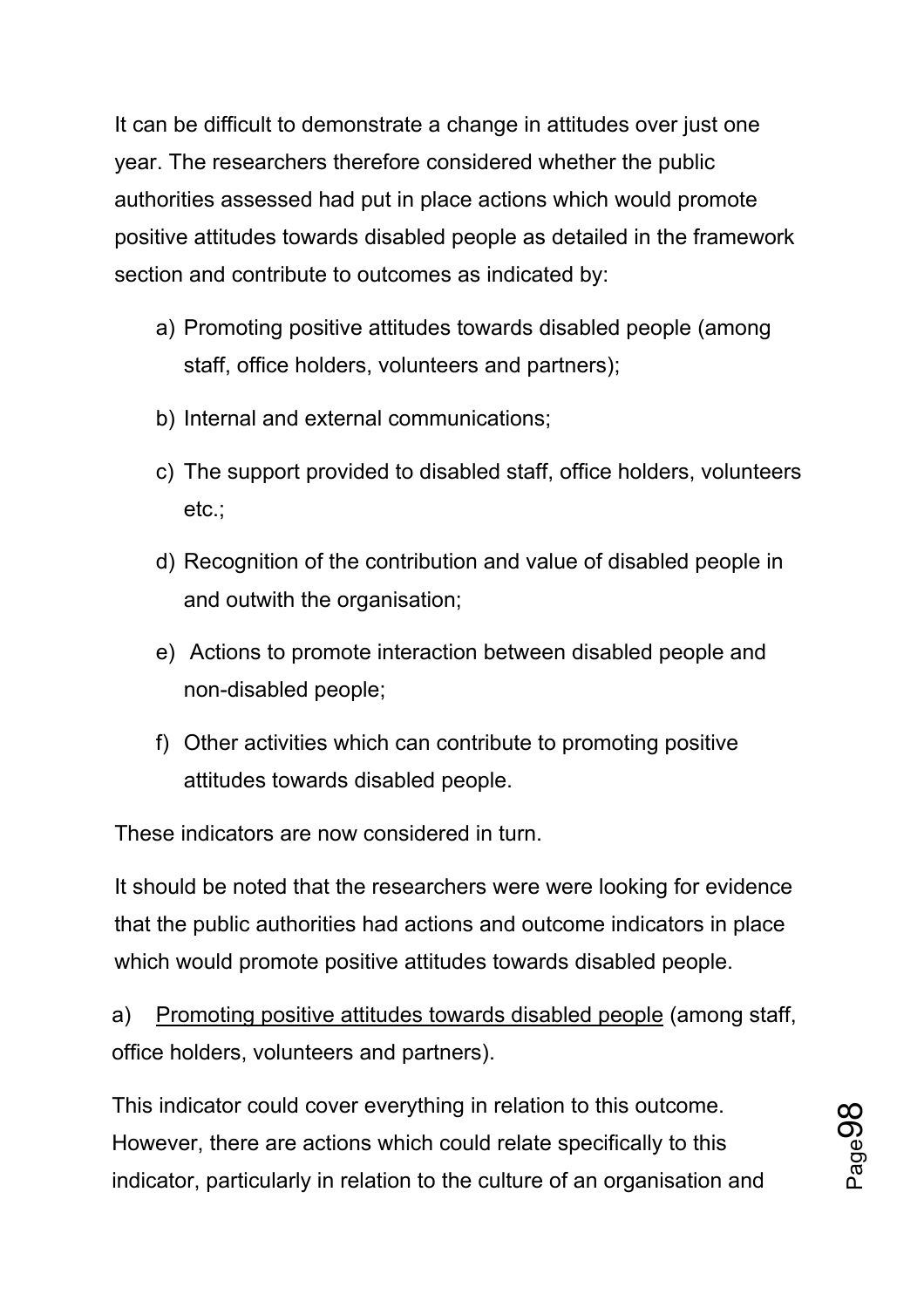relationships within the organisation, e.g. challenging negative attitudes such as jokes or negative comments.

With the exception of the training measures described, only four of the twenty-one public authorities reported on any action measures relating to promoting positive attitudes towards disabled people among staff, office holders, volunteers and partners. These were as follows:

One public authority did conduct activities themed around disability, to demonstrate that the rights of disabled people are the same as the rights of non-disabled people and to encourage and support them to exercise those rights. The same public authority undertook a campaign to change the law relating to people with mental health issues so that they would have the same access to rights in a particular setting as people without mental health issues. It ran media campaigns to highlight this work and reported using these to promote positive attitudes towards disabled people, although it did not provide evidence of any outputs or outcomes.

Another public authority said it had worked with others to promote positive attitudes and had hosted events to promote interaction between disabled and non-disabled people but, again, did not provide any further information about either of these activities. A joint seminar with Section 75 groups was also listed as a means to promote positive attitudes toward disabled people but no detail was given on this.

One public authority planned to conduct a staff survey on attitudes towards disabled people but this was reported as not being completed, as was another authority's action measure to encourage public appointees to declare a disability. Staff surveys

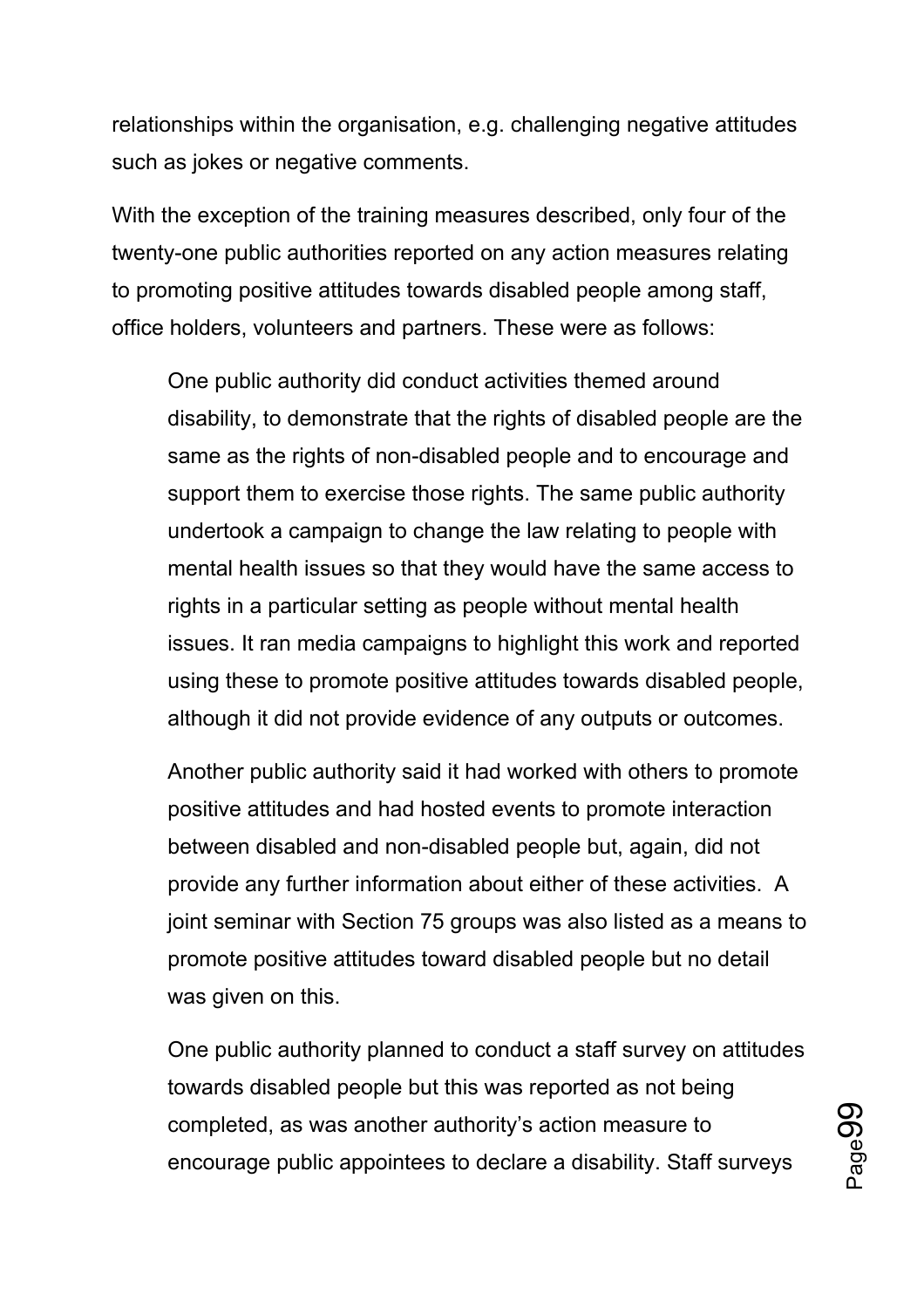are useful tools to test attitudes and perceptions and can help in setting benchmarks for future action measures.

One public authority planned to require those seeking its funding to indicate how they would engage with disabled people. However, the annual report provided no evidence on whether this had been achieved. The inclusion in funding contracts of a requirement to indicate how an organisation would engage with disabled people, or indeed how it would promote positive attitudes towards disabled people or encourage the participation of disabled people in public life; and the monitoring and evaluation of the effect of such a provision, is an example of good practice and should be encouraged.

Policies, procedures and practices can also contribute to negative or positive attitudes towards disabled people, e.g. policy which portrays disabled people in a negative light will contribute towards negative attitudes towards them. Reviewing policies, procedures and practices to ensure that they encourage positive attitudes towards disabled people and portray them positively e.g. showing their contribution to the organisation or to society, can be useful. It can also be linked to the Equality Impact Assessment which is a key element of Section 75.

None of the twenty-one public authorities assessed included actions relating to reviewing current policy, although some made reference to this in previous measures.

Only one of the twenty-one public authorities assessed took steps to engage with disabled people in relation to policy formulation. In that case it engaged with disabled people regarding sustainability and recycling, and provided appropriate communication support to ensure their full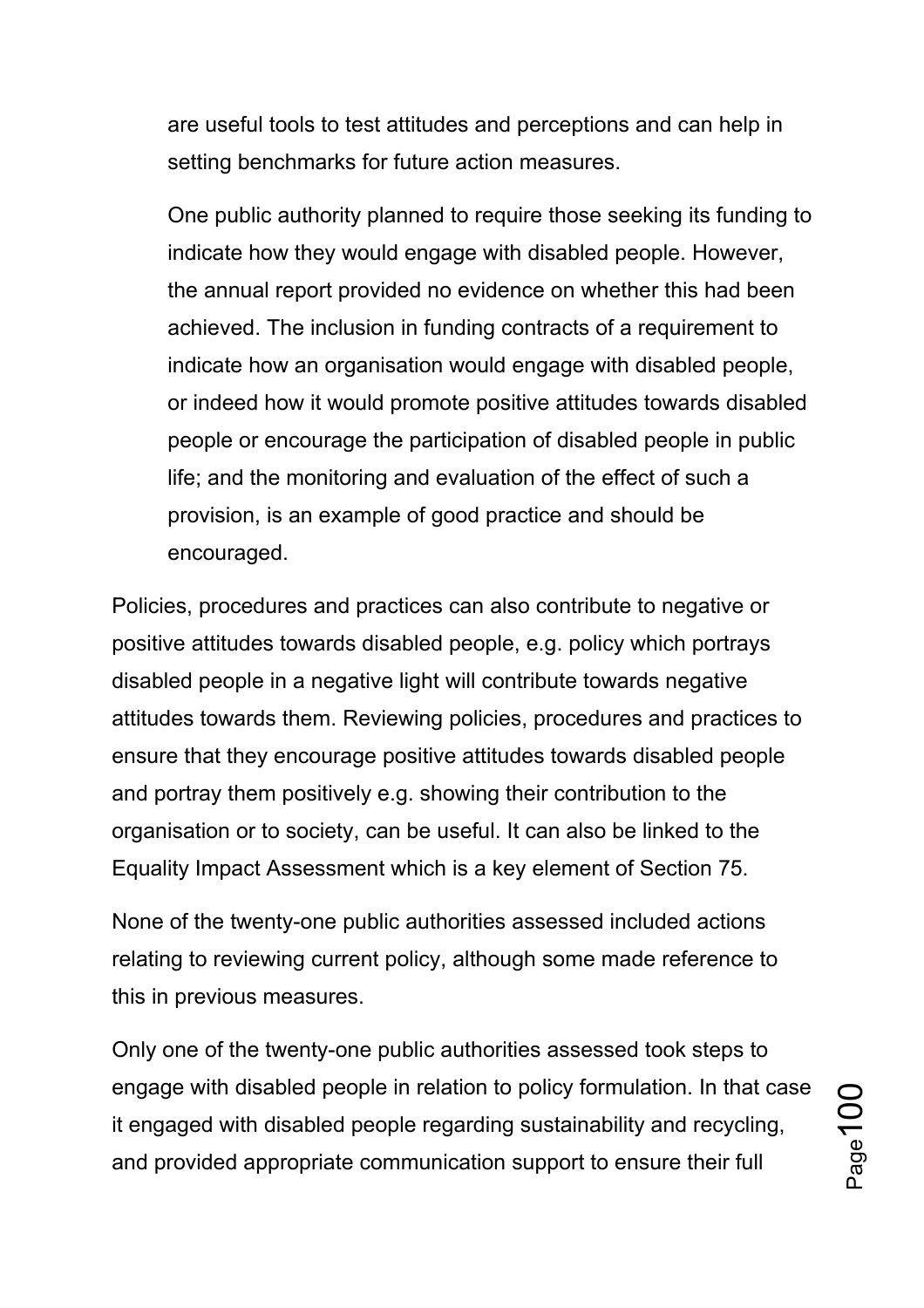participation. This is a positive example of a public authority engaging with disabled people on general business matters, not simply on disability or other equality issues. The same public authority also reported hosting three visits from disability groups to facilitate their access to decision makers, but does not indicate how, or if, these visits contributed to meeting the duties. Again this engagement with disabled people on general policy, not just disability or equality, matters is good practice and should be encouraged. It refutes the stereotype that disabled people will only be interested in disability issues and recognises that they are interested in the same variety of issues which non-disabled people are interested in and have equally valid contributions to make to these.

#### b) Internal and external communications.

The Commission guidance recommends that public authorities should review internal and external communications to ensure that disabled people are included where appropriate and that they are portrayed in a positive manner in all publications. It also recommends that public authorities should review internal and external communications to ensure disabled people are included where appropriate. The researchers were looking for evidence that public authorities had conducted such a review and any actions which they had taken arising from that review.

Only one public authority, out of the twenty-one assessed, reported an action to review internal and external communications policies, practices and procedures. However it reported this as only partly achieved with only a review of its website being complete.

The Commission guidance states: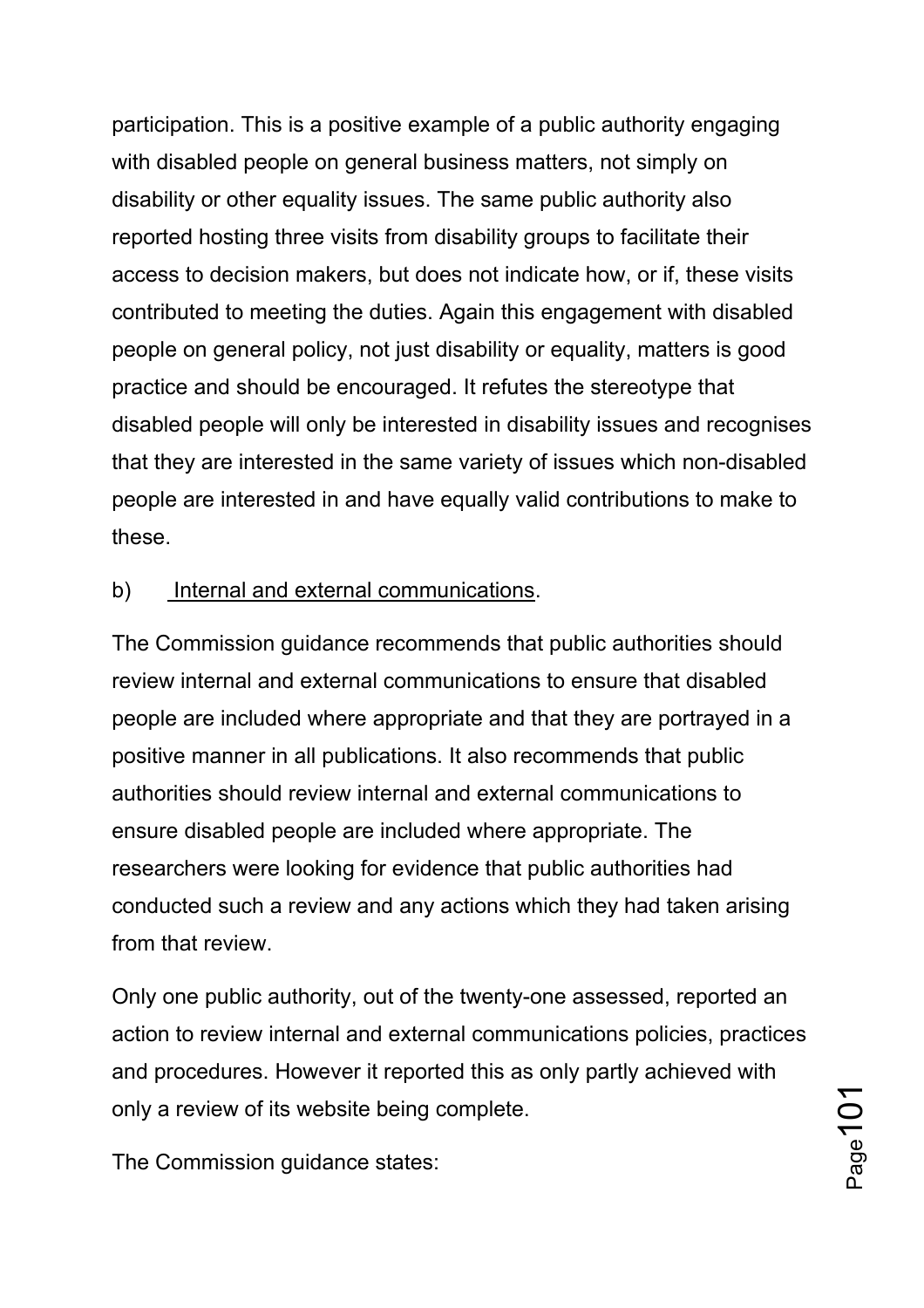*"[W]here it is appropriate, public authorities should have regard to the need to include images of disabled people in their promotional material etc. and ensure that such images portray disabled people in a positive role. They should also ensure that the inclusion of images of disabled people is not tokenistic…. [S]imply the absence of any representation in public images; can also have a very negative impact on disabled peoples' lives."<sup>24</sup>*

The researchers were looking for evidence that public authorities had included images of disabled people appropriately in their publications.

The researchers noted that many of the public authorities focused on the use of appropriate images of disabled people and access to websites, communications and premises. They also viewed their training activities as measures which would promote positive attitudes towards disabled people. Whilst this can be beneficial, there are many other steps which public authorities can take to meet this duty, for example review all internal and external communications to establish and utilise options to promote positive attitudes towards disabled people, include positive images of disabled people in all, appropriate communications, actively challenge negative attitudes, promote positive attitudes through language used and taking a zero tolerance approach to inappropriate or negative language.

Almost all public authorities stated that they would include pictures of disabled people on their website or in their publications as an example of promoting positive attitudes. This commitment ranged from having '*one or two*' pictures of disabled people on a website, to incorporating

 $\overline{a}$ 24 ECNI. (2007). *A Guide for Public Authorities – Promoting positive attitudes towards disabled people and encouraging the participation of disabled people in public life*. Belfast: ECNI. pp67 and 12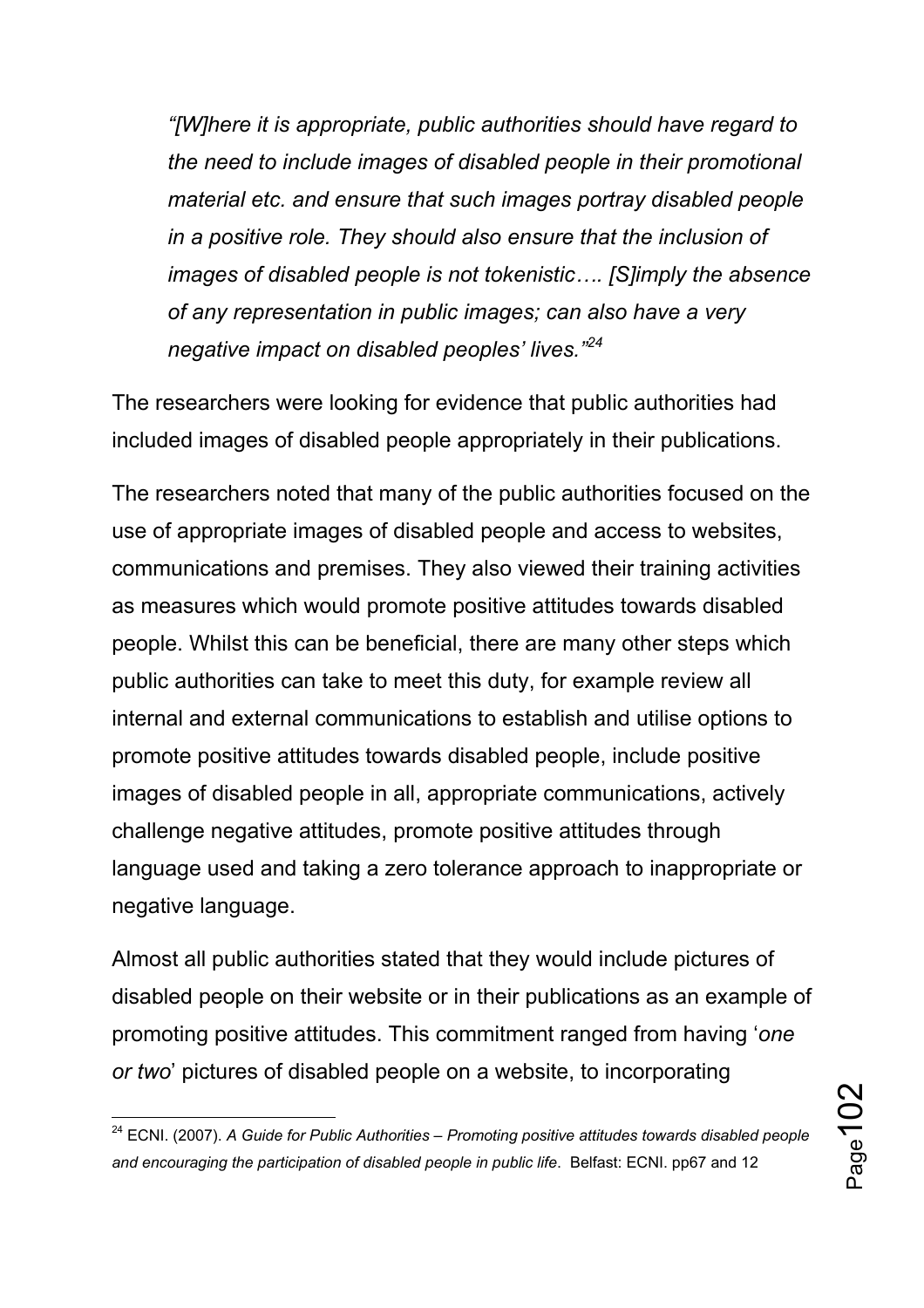pictures of disabled people into all publicity. The Commission guidance is clear that inclusion of images of disabled people in publicity material should be appropriate and not tokenistic<sup>25</sup>. The evidence provided in relation to this indicator raises questions about whether the public authorities understand why this action promotes positive attitudes. For example, one public authority's performance indicator was to put '*two photographs of disabled people*' on its website; however, this was not done because it did not want the publicity to be seen as being staged. This view misses the point which is that actions such as this can help to show disabled people that they are part of the public authority's thinking, that the authority wishes to be inclusive and that their participation will be welcome and encouraged.

A spot check, including the homepage, equality page and a number of other random pages, of the sample of twenty-one public authorities, identified no images of visibly disabled people on any of the websites. This raises the question of whether what is in the disability action plan and annual report is rhetoric rather than action.

One of the twenty-one public authorities assessed described the publication of a booklet for disabled stakeholders and increased accessibility of information as measures to promote positive attitudes. This illustrates a potential misconception that this duty is about disabled people's attitudes, when it is actually about promoting positive attitudes of non-disabled people towards disabled people.

Another public authority cited an increase in the number of stakeholder newsletters distributed as improving their involvement but it provided no

 $\overline{a}$ 25 ECNI. (2007). *A Guide for Public Authorities – Promoting positive attitudes towards disabled people and encouraging the participation of disabled people in public life*. Belfast: ECNI. p67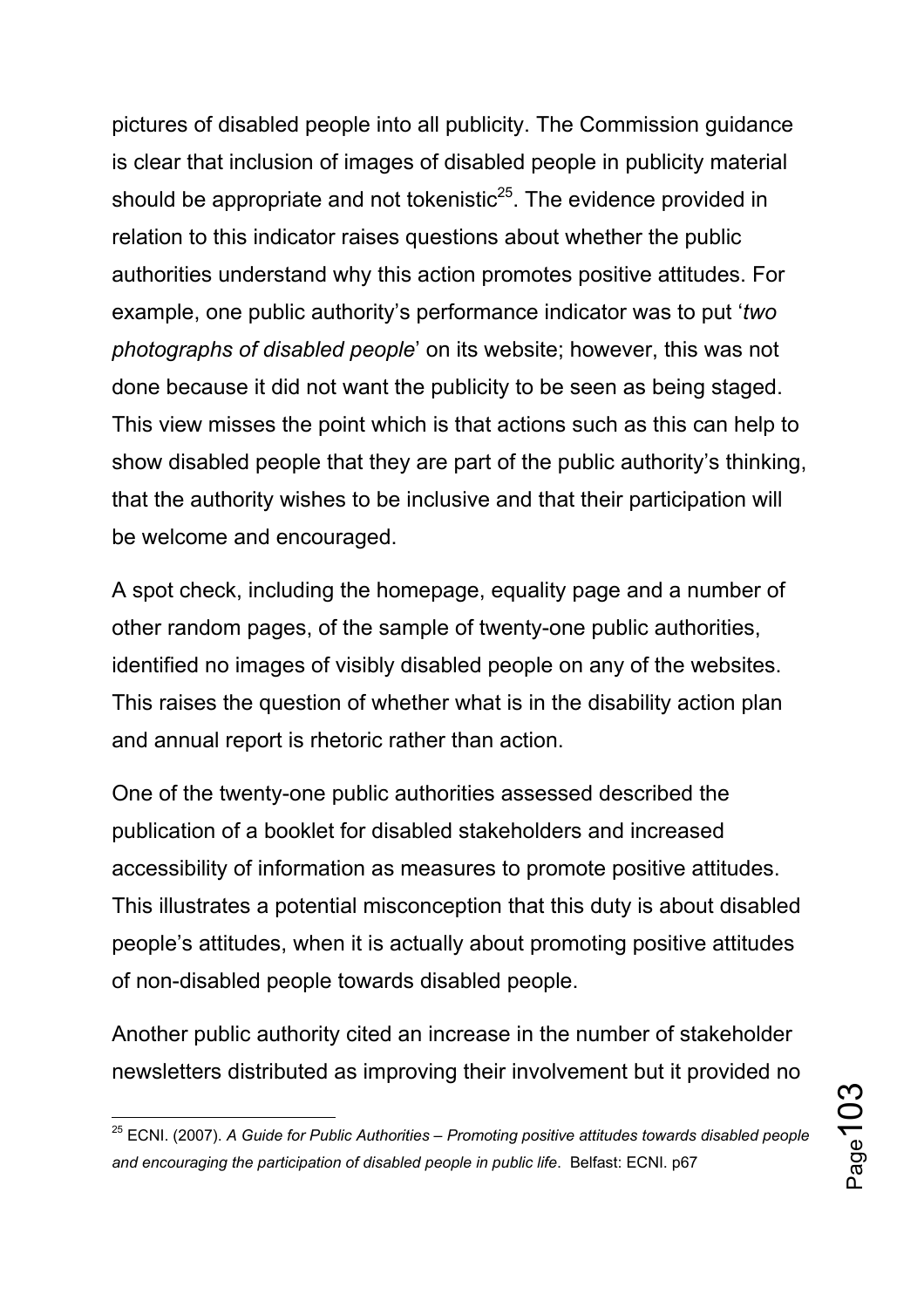information on how many disabled stakeholders it has, how it has promoted positive attitudes towards them, nor how the newsletter has helped to increase anyone's involvement.

One other public authority took out a full page advertorial in a local newspaper in relation to its disability action plan, but did not provide evidence of the outcome of this. It would have been beneficial for the public authority to evaluate this measure and provide evidence of that evaluation. The same public authority also made its corporate publications available in Braille, large print and audio. Although no evidence is provided on the outcome of the advert and only one person requested information in an alternative format, this type of promotional activity and monitoring are good practice and should be commended.

Language is important in conveying and promoting positive attitudes. The use of inappropriate language can be offensive to disabled people and others such as family, friends, or carers. It is important that public authorities are aware of and sensitive to this. The researchers were looking for evidence of good practice in positive language used or poor practice in negative language used e.g. use of stereotypes, patronising or paternalistic language<sup>26</sup>.

None of the twenty-one disability action plans or annual reports assessed made any reference to the use of language; however there were also no obvious instances of inappropriate use of language in the publications assessed.

 $\overline{a}$ 

 $^{26}$  For further examples of inappropriate language see Capability Scotland "Plain Talking" http://www.capability-scotland.org.uk/disabilityequality.aspx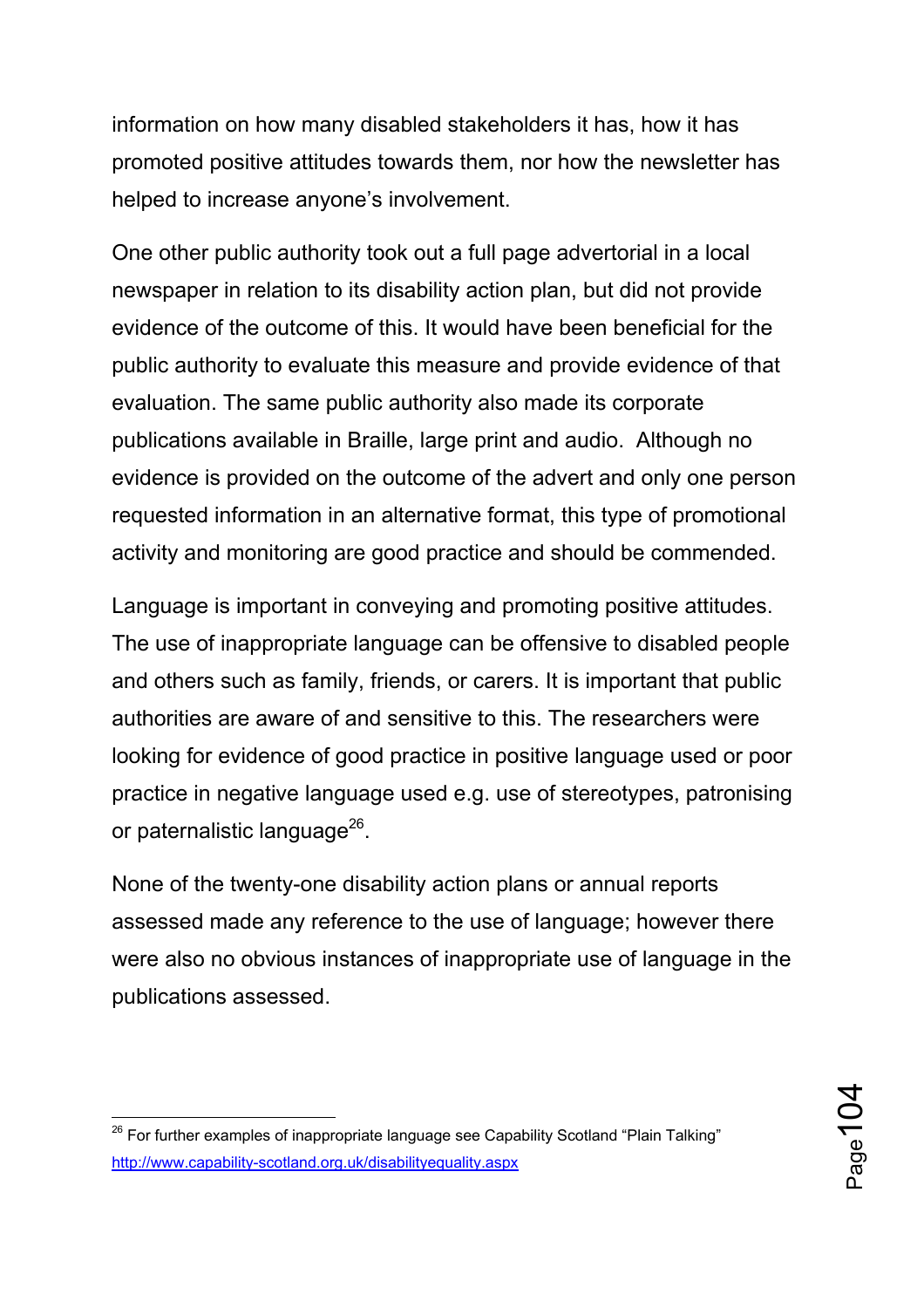# c) The support provided to disabled staff, office holders and volunteers.

The provision and publication of appropriate support is a key action to promoting positive attitudes towards disabled people. It can help to reduce negative and incorrect assumptions and stereotypes about disabled people and remove the stigma surrounding the provision of support or requesting such support. The researchers were looking for evidence of the support which public authorities had available, how this was publicised, allocated, provided and reassessed, and what measures were in place to encourage positive attitudes towards requesting and using support and to challenging any negative attitudes towards this or towards people who use support.

Only one public authority of the twenty-one assessed provided specific information in relation to this area which went beyond the requirements of the Disability Discrimination Act, as follows:

One public authority highlighted the review of their code of practice on bullying and harassment as contributing to this, but went on to state that the lack of complaints from disabled people meant that there were no negative attitudes. A lack of complaints can mean many things, including the fear of complaining, a reluctance to draw attention to oneself, fear of further actions against the complainer, fear of retribution or stigma etc.

d) Recognition of the contribution and value of disabled people in and outwith the organisation.

Recognising the contribution and value of disabled people and highlighting this is a means by which positive attitudes towards disabled people can be promoted, for example challenging the stereotype that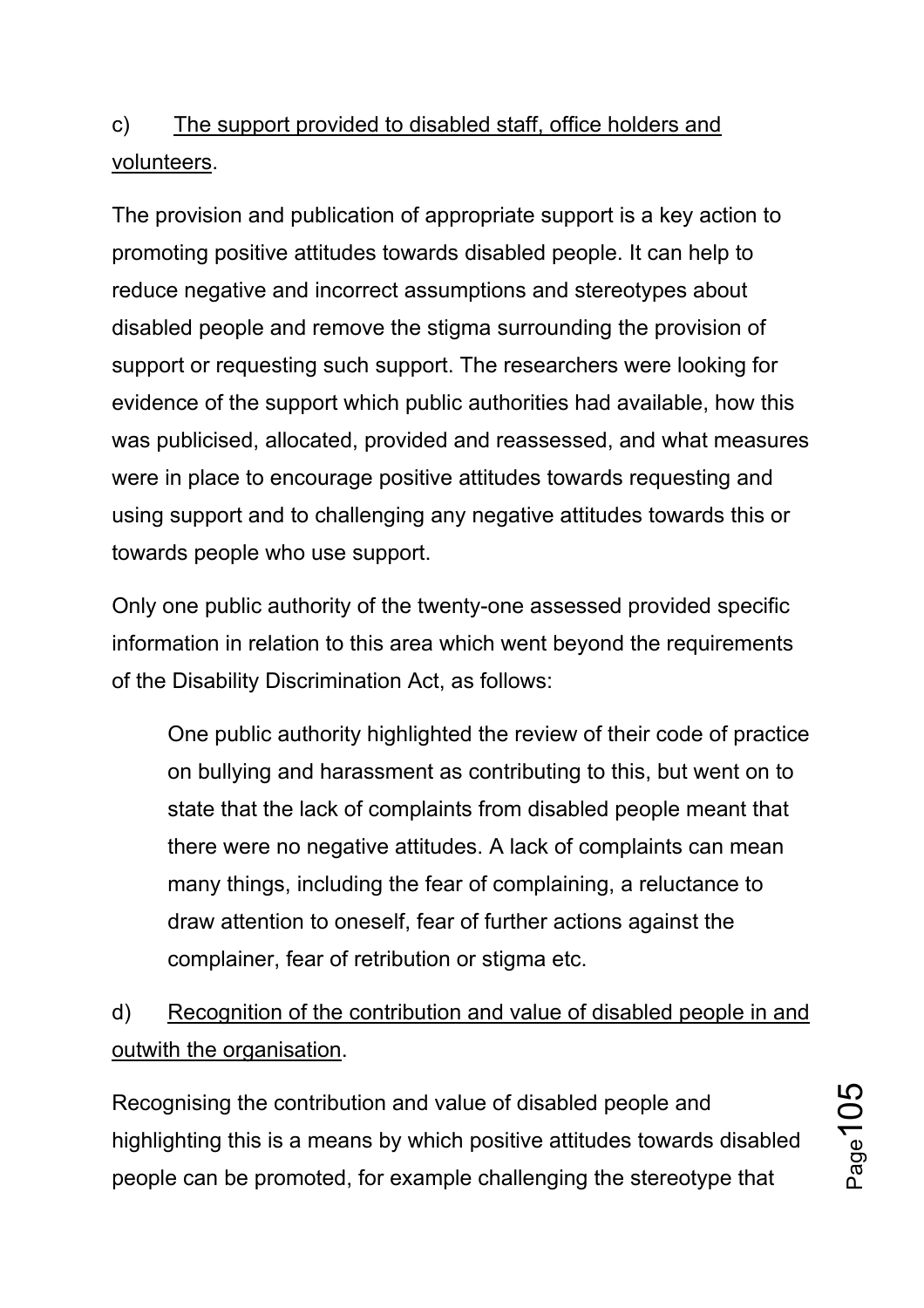disabled people cannot contribute to society. The researchers were looking for evidence that the contribution and value of disabled people to the organisation was recognised, for example through payment of expenses for participation in consultation exercises or creative and supportive implementation of policies such as flexible working to enable parents or carers of disabled people to meet their family responsibilities as well as their work commitments.

Only one of the twenty-one public authorities assessed provided any information specifically in relation to recognition of the contribution of disabled staff, office holders, volunteers or partners as follows:

One public authority includes an action to *'recognise the contribution of disabled employees and appointed members firstly, by determining the numbers of disabled people in the workforce and on the board as well as those who care for disabled family members, and secondly, by publicising their contribution*.' It also notes that such activity needs to be conducted with '*extreme sensitivity*'. However, it reports that the action has not been achieved. If this had been achieved the recognition of the contribution of disabled people would have been good practice and should be encouraged.

However three other public authorities from the sample made reference to actions to support the contribution of disabled people to the organisation as follows:

The provision of work placements or volunteer opportunities for disabled people can contribute to the promotion of positive attitudes, although efforts must also be made to help people with disabilities to move beyond this and into real jobs. One public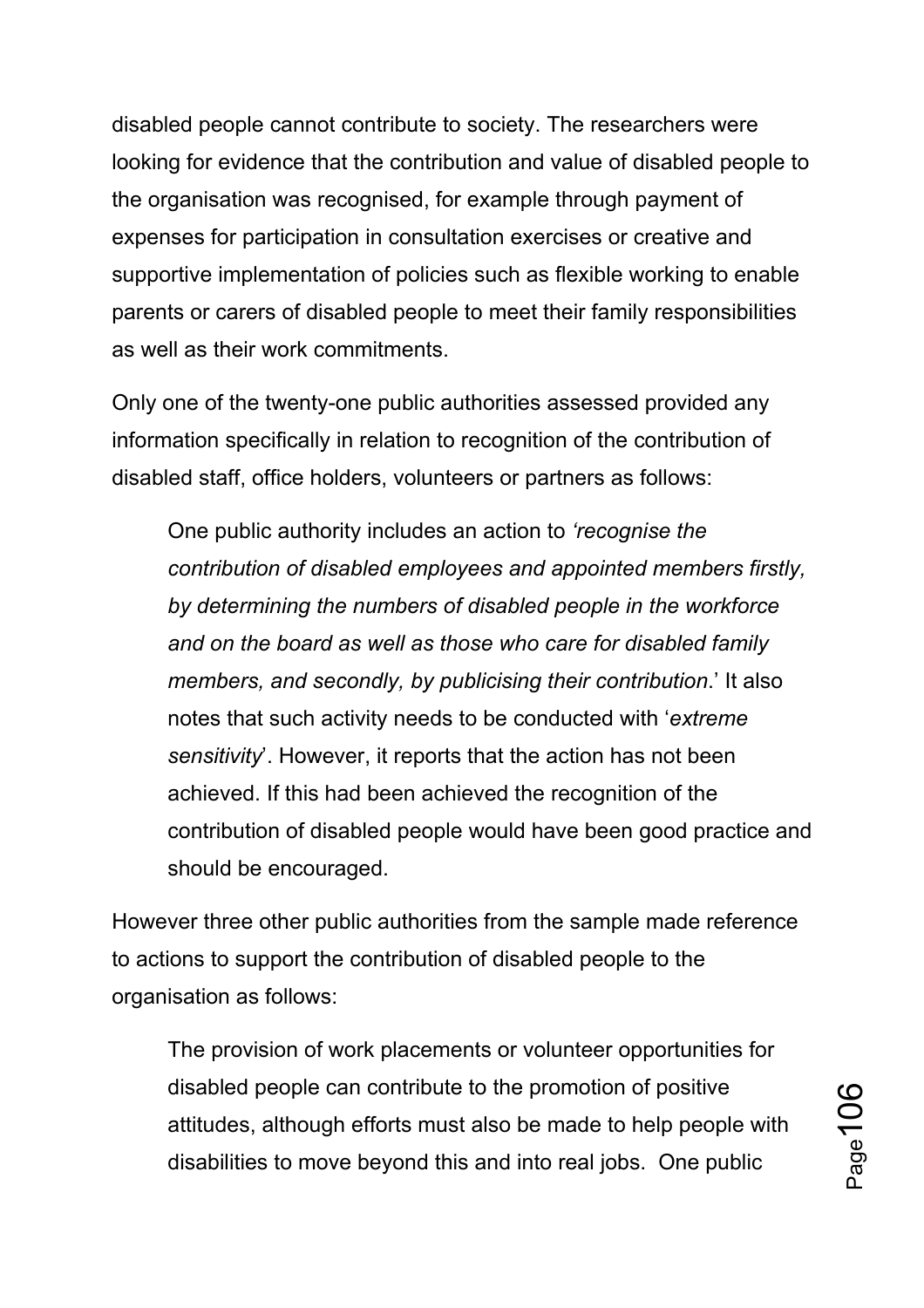authority sought to secure placements for disabled people as part of its volunteering strategy and to find ways to recognise and reward their contribution. However, progress on this action was not provided in the annual report. Another public authority reports that one disabled person undertook a summer placement with the organisation.

In relation to employment, another authority had an action measure to continue to implement its policy on the employment of disabled people. That authority cited its work with the Ulster Supported Employment and Learning Initiative in its previous measures; no update on progress on this action was provided. It is arguable whether this goes beyond the requirements of the Disability Discrimination Act to implement the disability duties.

Many public authorities rely on disabled people to contribute to their work e.g. through consultations. However, this contribution is not always acknowledged, which can lead to the perception that the contribution is not valued. Following good practice in community engagement and participation, as outlined in Objective 1, can help with this. The researchers were looking for evidence that public authorities had acknowledged any contributions from disabled people outwith the organisation.

Only one of the twenty-one public authorities assessed noted an action to reward the contribution of disabled people outwith the organisation; however it reported this action as incomplete. The other twenty public authorities made no reference to recognising or rewarding the participation of disabled people.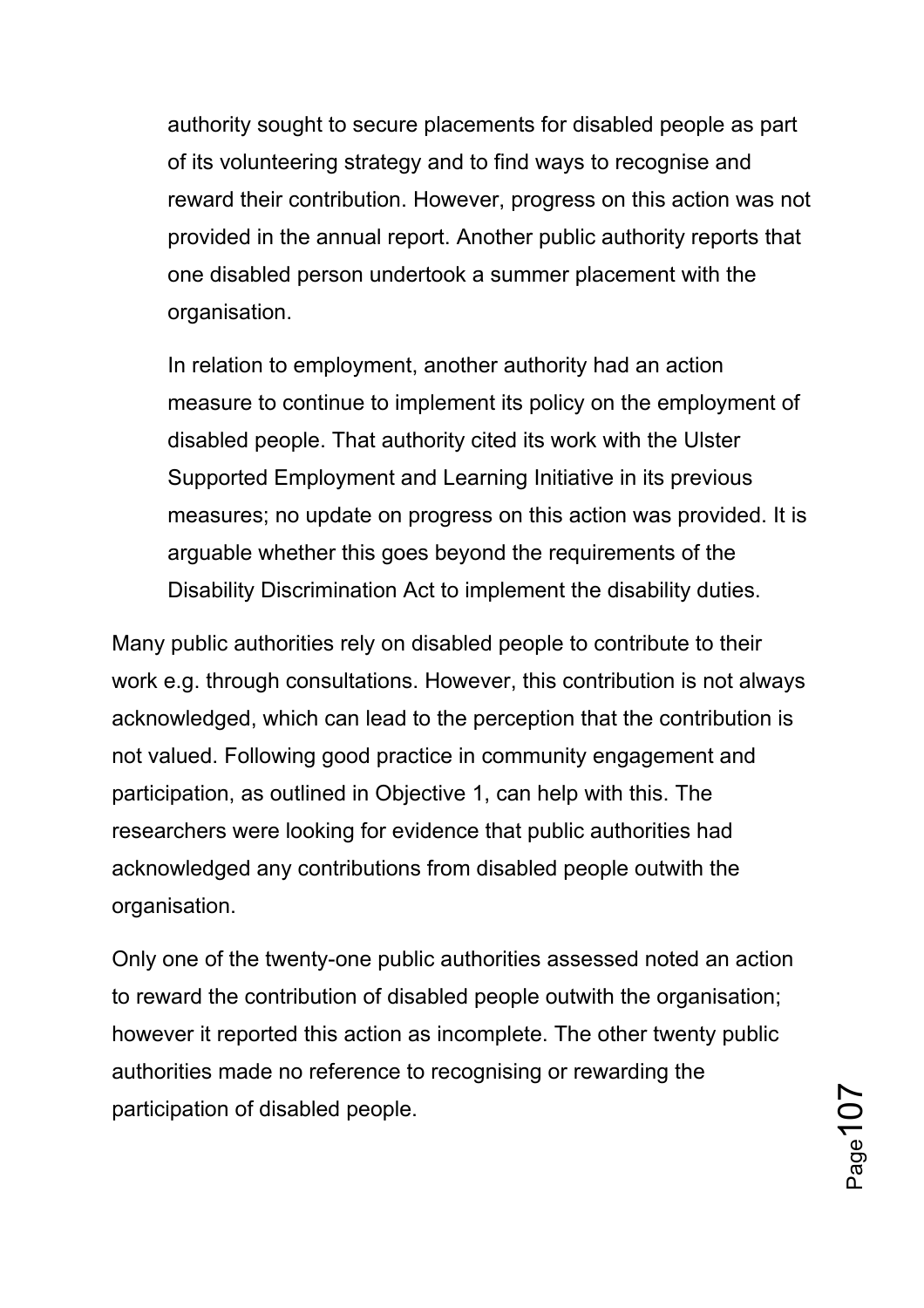Attitudes towards disabled people can sometimes be reflected onto people associated with them, e.g. friends, family, carers, colleagues etc. Therefore actions which are taken in relation to people associated with disabled people will also help to contribute to promoting positive attitudes towards disabled people. The researchers were looking for evidence that public authorities were promoting positive attitudes towards people associated with disabled people.

Only one of the twenty-one public authorities assessed made any reference to people associated with disabled people. This public authority intended to include this group in its staff survey; however the survey was not completed during the year under review.

## e) Actions to promote interaction between disabled people and nondisabled people

The Commission guidance states that actions to promote interaction between disabled people and non-disabled people can help promote positive attitudes towards disabled people $27$ . Prejudice can sometimes be based on fear or ignorance therefore activities which address this can assist in challenging such prejudice and promoting positive attitudes and understanding.

None of the twenty-one disability action plans or annual reports assessed made any reference to actions taken specifically to or which would contribute to promoting interaction between disabled people and non-disabled people.

 $\overline{a}$ 

<sup>27</sup> ECNI. (2007). *A Guide for Public Authorities – Promoting positive attitudes towards disabled people and encouraging the participation of disabled people in public life*. Belfast: ECNI. p69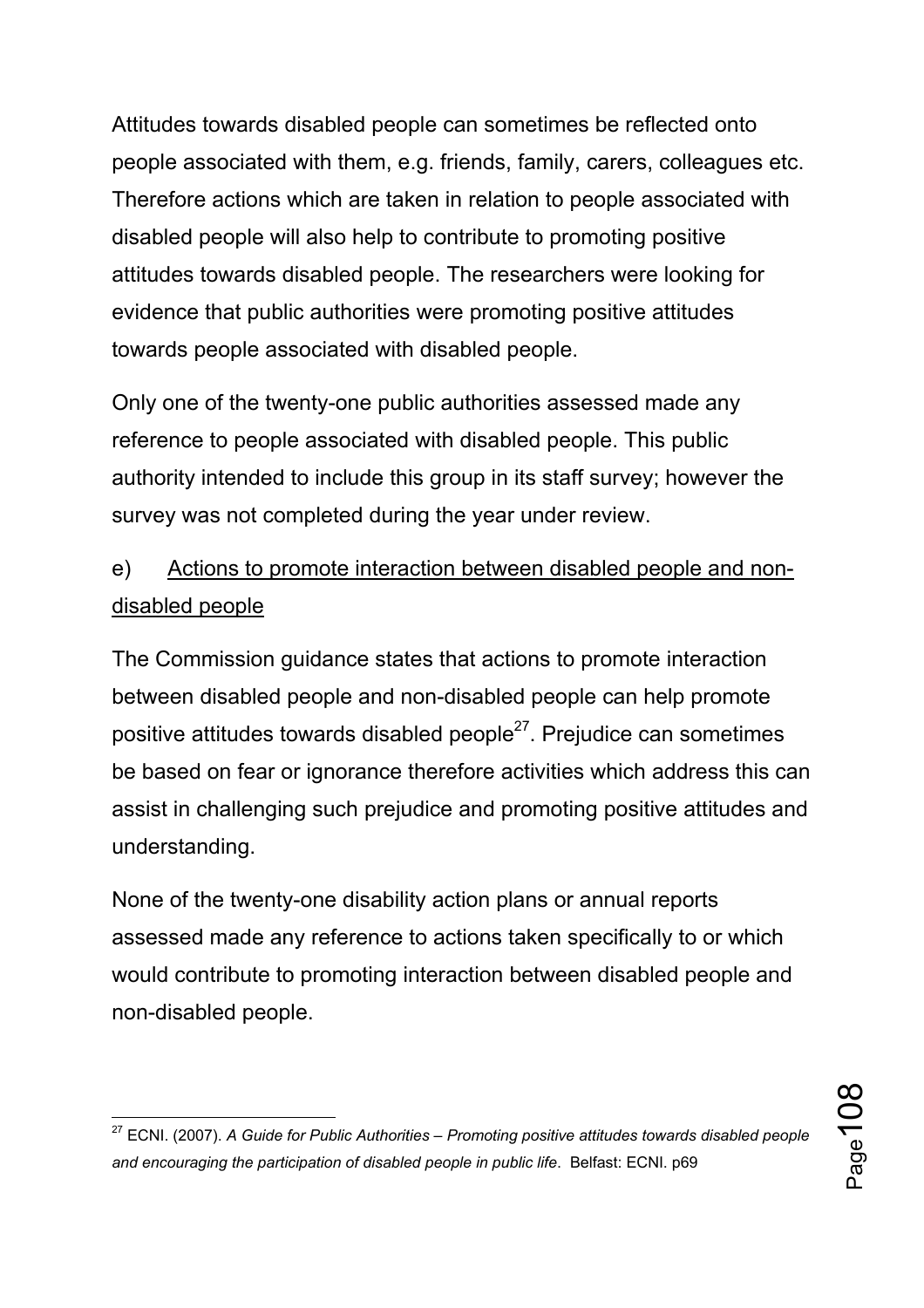# f) Other activities which can contribute to promoting positive attitudes towards disabled people

As noted above the list of indicators in this section was not exhaustive, to allow for flexibility and creativity of public authorities in meeting this duty.

Other action measures identified by public authorities as contributing toward the promotion of positive attitudes, although these appear to relate more towards compliance with the Disability Discrimination Act included:

- Three public authorities improving the accessibility of premises, although not all stated that these improvements had been achieved;
- The provision of a dedicated mobile number to ensure access for deaf people;
- Commissioning art work from disabled people (reported as not achieved);
- An employer achievement award and sports participation.

The overall impression in this area is that only a few of the twenty-one public authorities have identified constructive actions. However, very few of these actions have been implemented or completed. There was also little evidence as to how the public authorities thought or intended the action measures to lead to the improvement of attitudes toward disabled people. These are issues of key concern as without actions being achieved or robust outcomes to work towards it is less likely that the disability duties will be implemented effectively.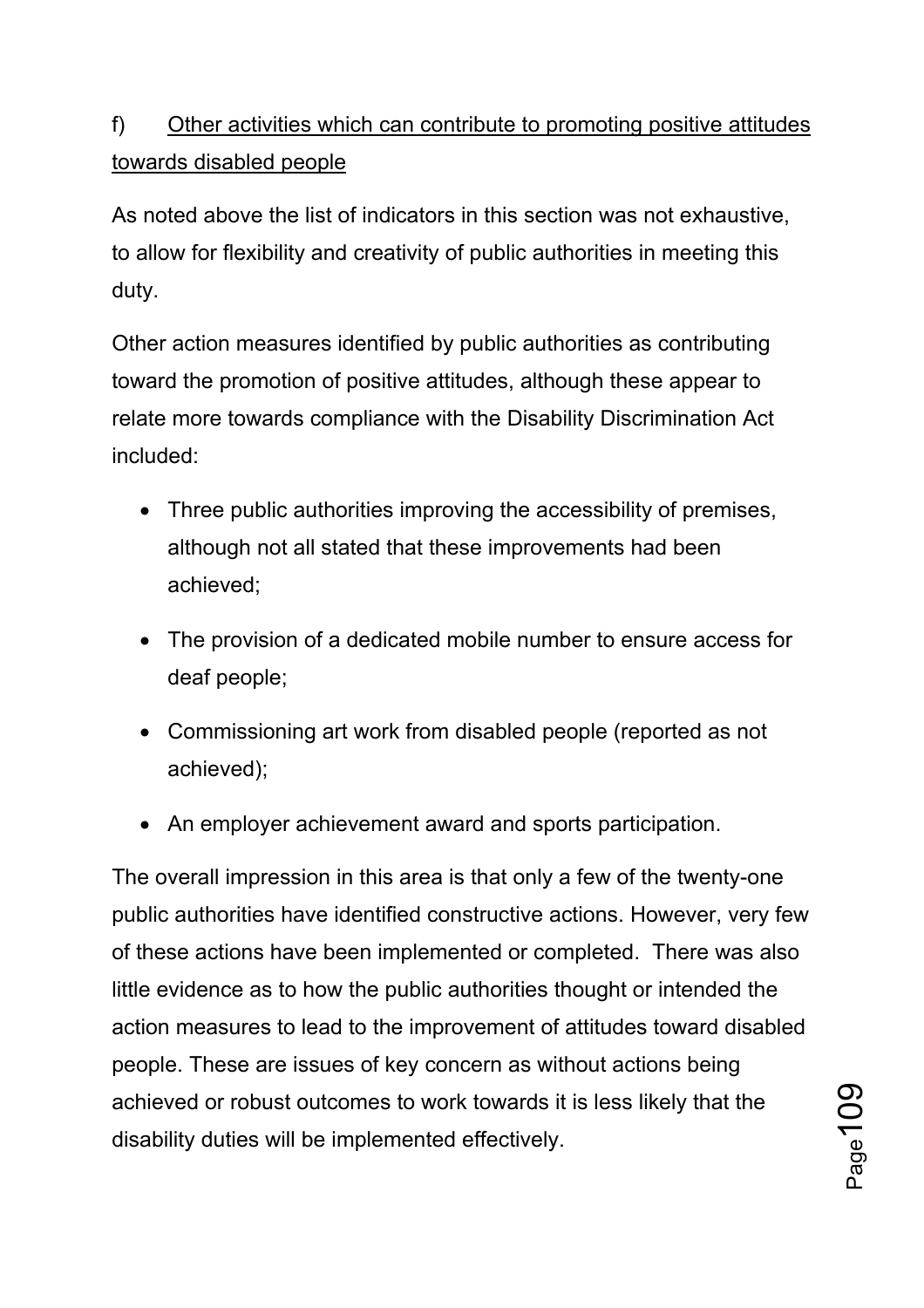#### **PA5 Encouraging Disabled People to Participate in Public Life**

The requirement to encourage disabled people to participate in public life encompasses two elements: the removal of barriers to that participation; and the creation of opportunities to participate. The Commission guidance makes it clear that the definition of public life is wider than solely public appointments, but includes "*government public appointments; the House of Lords; public bodies' focus or working groups; community associations of fora; community police liaison committees; neighbourhood watch committees; citizens panels; Local Strategic Partnerships; school Boards of Governors, school councils; youth councils; user groups for a service provided by a public authority."<sup>28</sup>* However, this is not an exhaustive list and public authorities are encouraged by the Commission to be creative and innovative in how they encourage disabled people to participate in public life. This creativity could extend beyond the definition of "public life" considered in the guide to use a broader definition. For example public authorities may wish to consider that to be a member of a user forum, one must first be a user of a service, therefore actions which promote use of services by disabled people can, by extension, be said to be contributing towards promoting disabled people's participation in public life.

This duty has been considered in two parts, firstly the process of recruitment to public life positions (numbered here PA5a), and secondly the process of participation in public life more generally (numbered here PA5b). Whilst the majority of public authorities assessed had considered this first part, few had commented on the second part, despite this also being highlighted in the Commission guidance. Based on the action

l 28 ECNI. (2007). *A Guide for Public Authorities – Promoting positive attitudes towards disabled people and encouraging the participation of disabled people in public life*. Belfast: ECNI. p10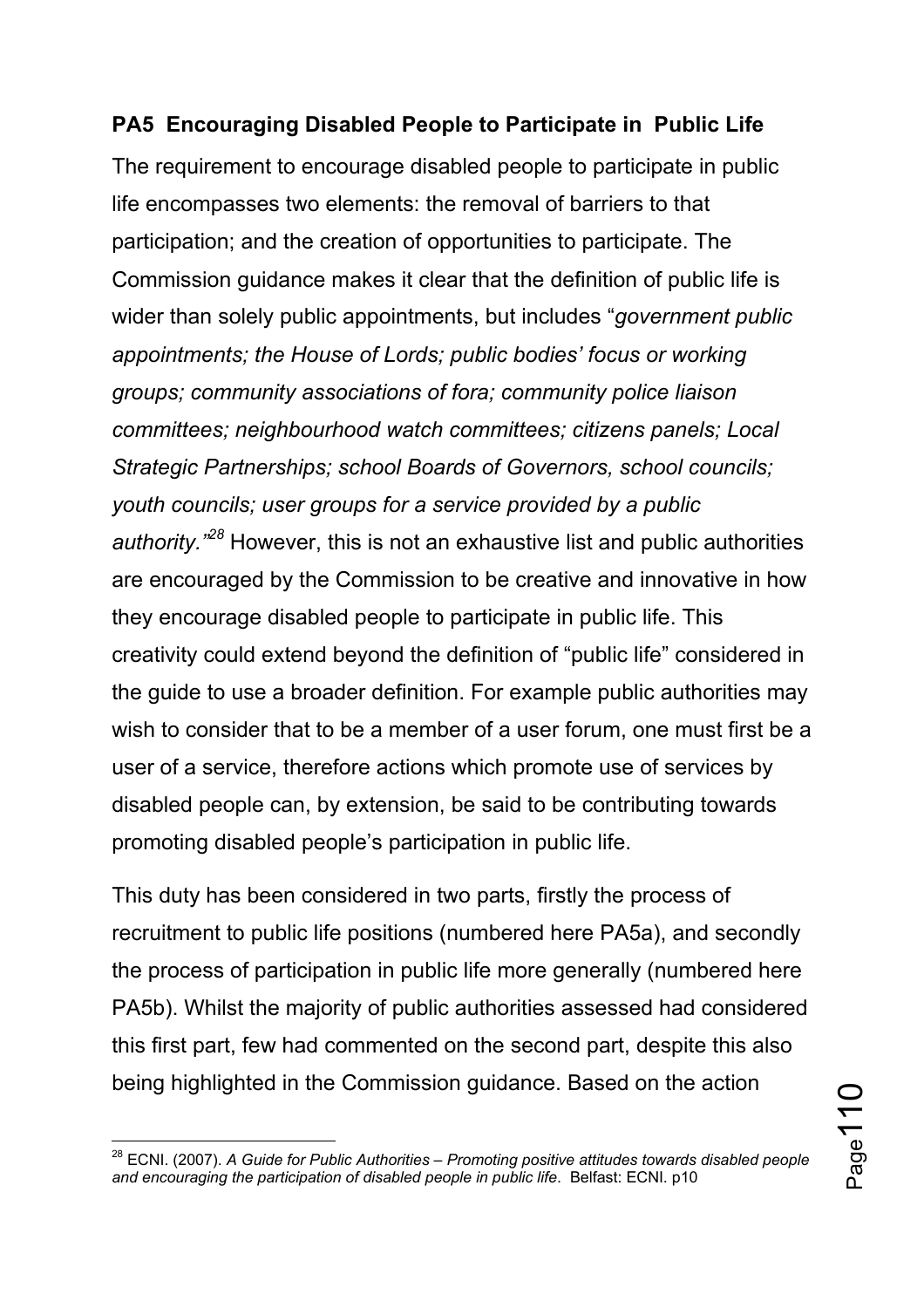plans assessed, the majority of the public authorities saw participation in public life as being only about formal public appointments, and not about wider public life positions as detailed in the Commission guidance.

Three of the twenty-one public authorities assessed provided no information in relation to encouraging disabled people to participate in public life.

### PA5a Recruiting to public life positions

As highlighted in the Commission guidance a public life position can be everything from a formal appointment, such as those governed by the Office of the Commission for Public Appointments in Northern Ireland (OCPANI), to participation in a community forum or school council. It does not include employment as a staff member. However, regardless of the type of position, the measures which can be taken to encourage disabled people to apply for it, and to break down barriers which might prevent their application, are the same.

Ten of the twenty-one public authorities assessed made no reference to, or state that they have no responsibility for, public life positions. This can be summarised as follows:

Six of the public authorities made no reference to public life positions which they are responsible for.

Four public authorities stated that as Non-Departmental Public Bodies (NDPBs) they had no responsibility for the public life positions within their organisation as these were the responsibility of their sponsoring department. One of these public authorities reported that its board membership is defined by role rather than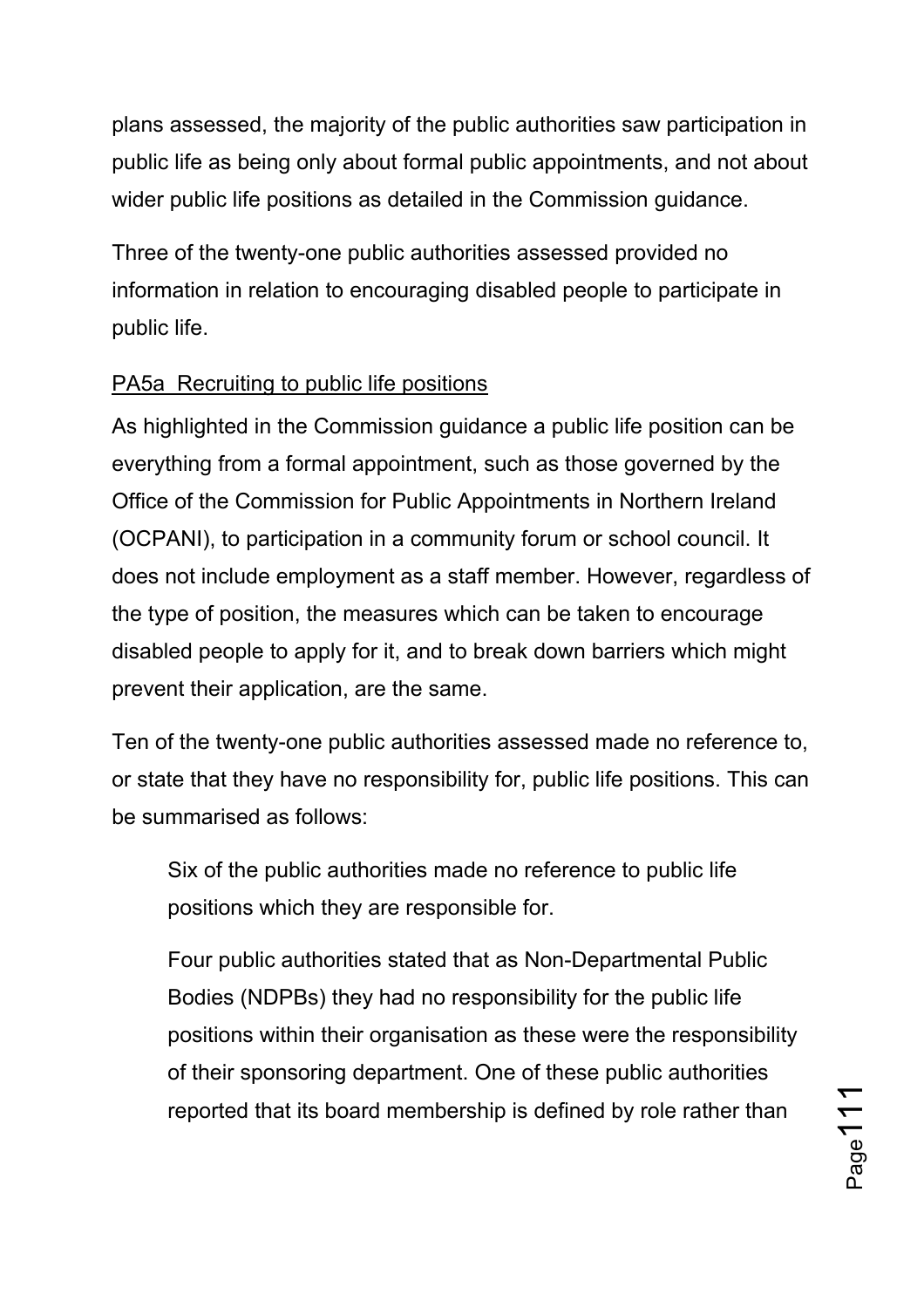individual characteristic i.e. board members are there due to being CEOs of member organisations.

None of the public authorities above identified the recruitment of public life positions as an opportunity to encourage disabled people's participation in public life, despite the organisation having probable input into the appointment process. This could include, for example, advising on role descriptions, highlighting the benefits of being involved in the organisations' work directly to disabled people, information around capacity building. Such opportunities to develop the participation duty are not currently being evidenced.

Eleven of the twenty-one public authorities assessed make some reference to public life positions as follows:

Five public authorities state that as Non-Departmental Public Bodies (NDPBs) they have no responsibility for the public life positions within their organisation. However, they highlight taking measures to encourage disabled people to apply for these roles or to participate in other aspects of the organisation e.g. forum, working groups etc.

Six public authorities clearly stated the positions they were responsible for. These positions included elected representatives, Board member, good relation forum, "sportability" committee, household panel, non-executive directorships, volunteering and mentoring, arbitrator, independent expert, fuel poverty group and an arts trust.

The above public authorities' practice in promoting all aspects of public life participation (e.g. working groups, forums, committee etc as well as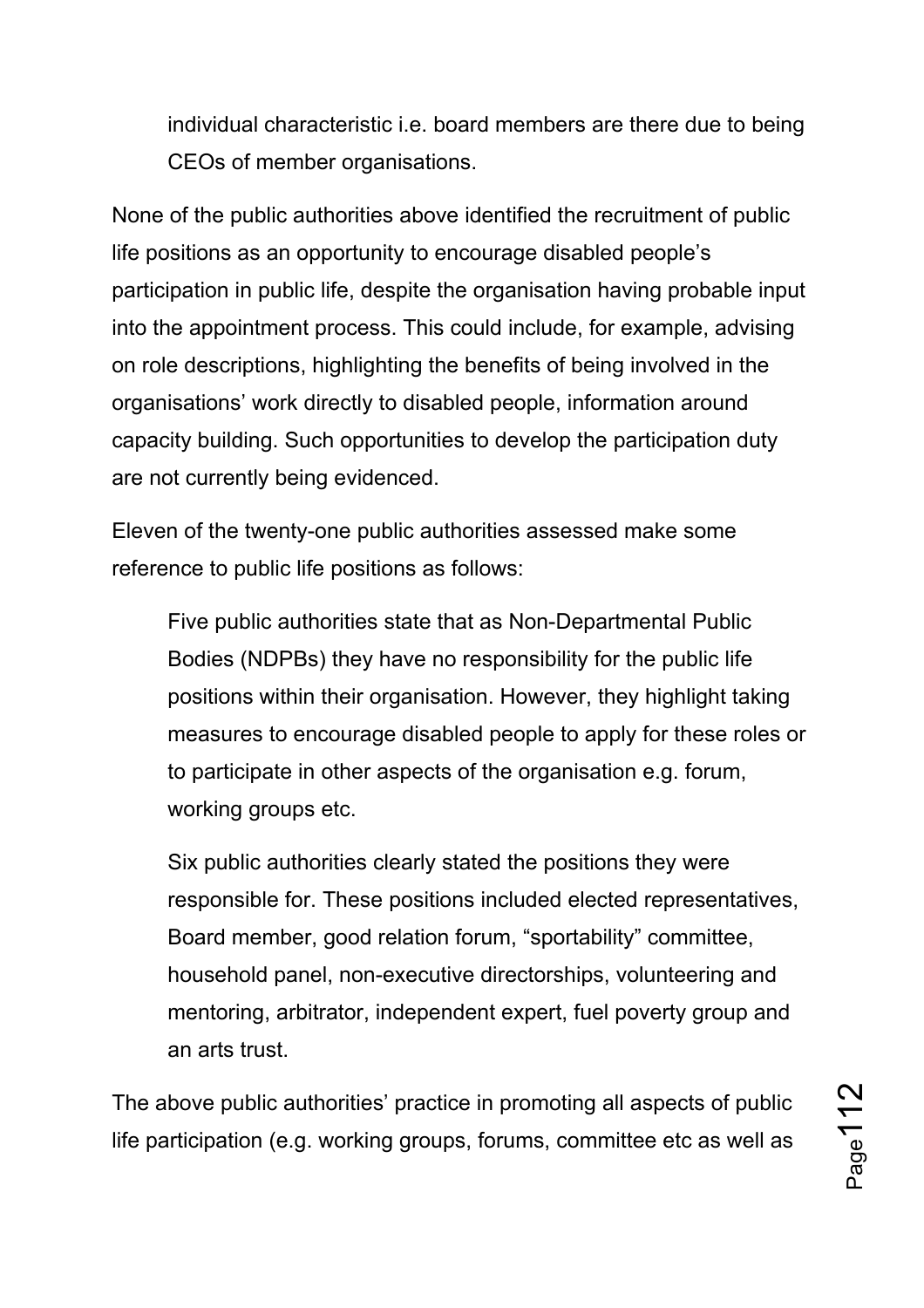appointed positions) highlights that they are following the definition of "public life" provided in the Commission guidance.

Disabled people should be encouraged to participate in public life by their recruitment to public life positions through a number of actions leading to the outcome of appropriate measures being taken and the removal of barriers. The taking of appropriate measures is indicated by:

- a) The publicising of opportunities;
- b) The provision of information sessions;
- c) The provision of appropriate application materials, including the number of requests for accessible formats;
- d) The application support provided;
- e) Capacity building with VCS groups to support disabled people.

The removal of barriers is indicated by:

- f) Examples of specific barriers which have been removed;
- g) Review of documentation related to selection and identification of barriers;
- h) Review of wider materials / documentation to ensure that positive attitudes about disabled people are promoted;
- i) Information provided regarding support for disabled people in applying and holding public life appointment including induction and other support e.g. mentoring, shadowing;
- j) Training of those involved in selection process to ensuring positive attitudes towards disabled people;

Page113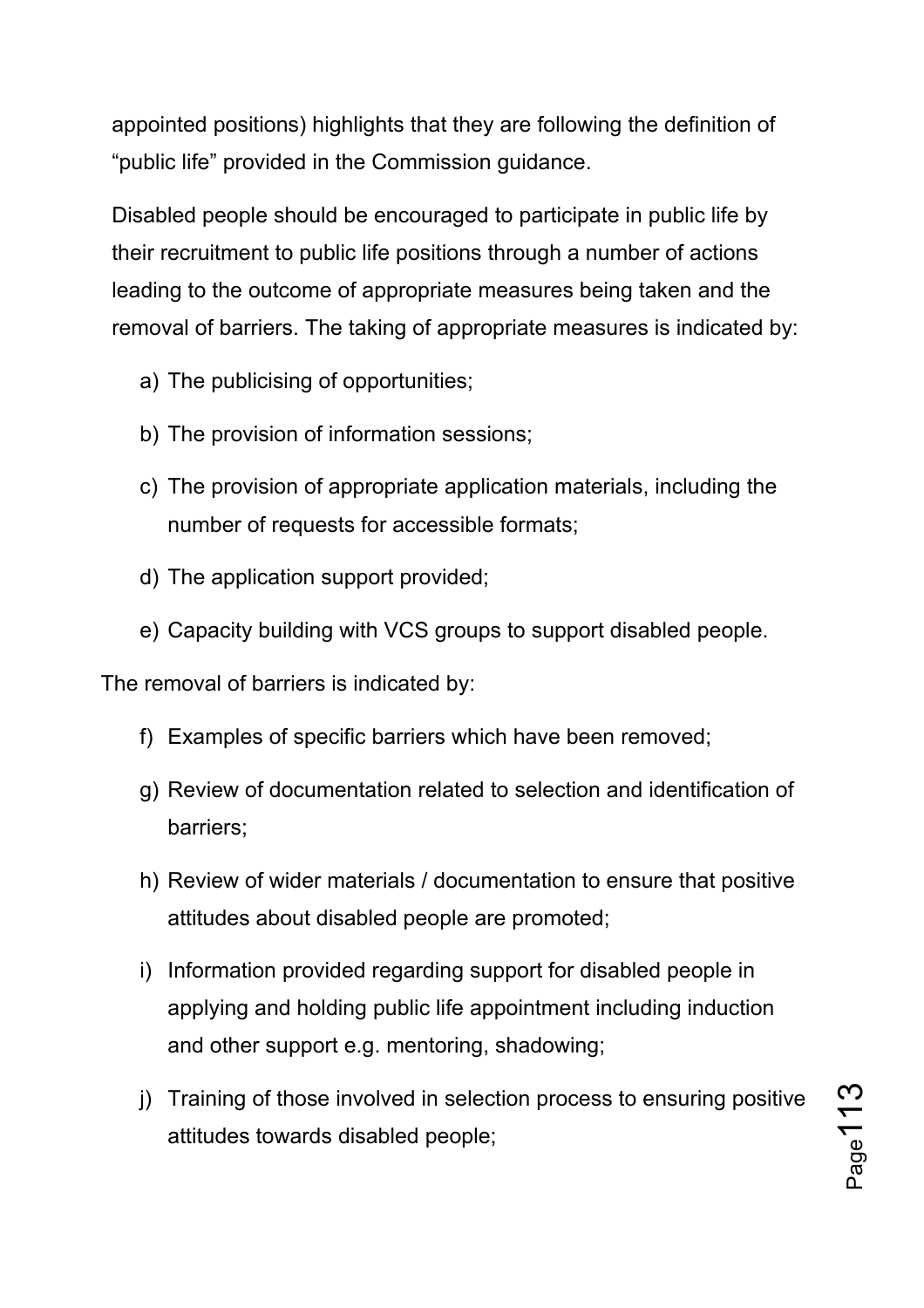- k) Use of positive action measures;
- l) Provision for monitoring the outcomes.

### a) The publicising of opportunities.

To be able to apply for a public life position, potential applicants must first be aware that the vacancy exists. Therefore, steps taken to publicise vacancies are an important means by which to broaden the pool of applicants. The researchers were looking for evidence that public authorities had sought to bring vacancies to the attention of disabled people e.g. through highlighting the vacancies to disability organisations, to putting adverts in media read by disabled people or in places used by disabled people. The researchers were also looking for public authorities to make clear in their publicity that applications from disabled people were encouraged and welcomed.

None of the twenty-one public authorities assessed provided information relating to this indicator.

b) The provision of information sessions.

A barrier to application or appointment can be lack of information regarding the potential role, or lack of information sessions where participants can find out more about the role and what it is like to perform it. This could be provided through speaking to existing appointees. Such actions can assist decision making regarding whether or not to apply for a particular public life position. The researchers were looking for evidence that public authorities had undertaken such positive action measures.

None of the twenty-one public authorities assessed provided information relating to this indicator.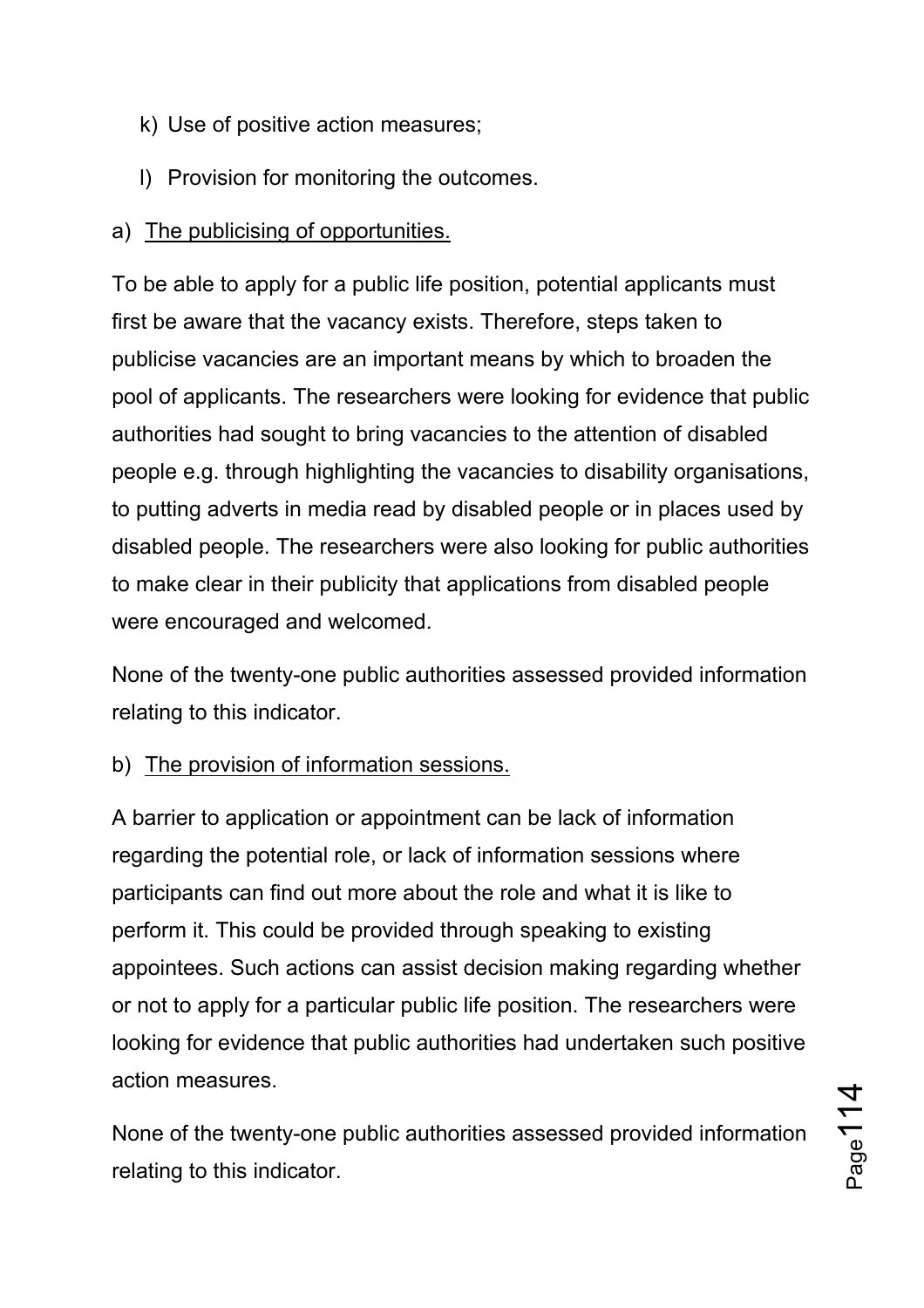### c) The provision of appropriate application materials.

The accessibility of application materials can be a barrier to application, as an individual will be unable to apply if they are provided with application materials in a format which they cannot read. The researchers were looking for evidence that public authorities had considered the accessibility of their application materials and were able to provide different accessible formats as required. The provision of accessible materials would also include the provision of materials in community languages as well as formats such as on tape / CD, EasyRead etc. The monitoring of such requests and provision would be a matter of good practice for which the researchers were also seeking evidence.

None of the twenty-one public authorities which were assessed reported any information relating to the provision of appropriate application materials.

None of the twenty-one public authorities which were assessed reported any information relating to the number of requests for the provision of accessible application materials.

### d) The application support provided.

The provision of support in completing the application may assist some people in submitting an application, for example the provision of someone to type up an application form submitted on tape. The researchers were looking for evidence that public authorities had facilities to provide such support and had monitored any requests for it.

None of the twenty-one public authorities assessed provided information relating to this indicator.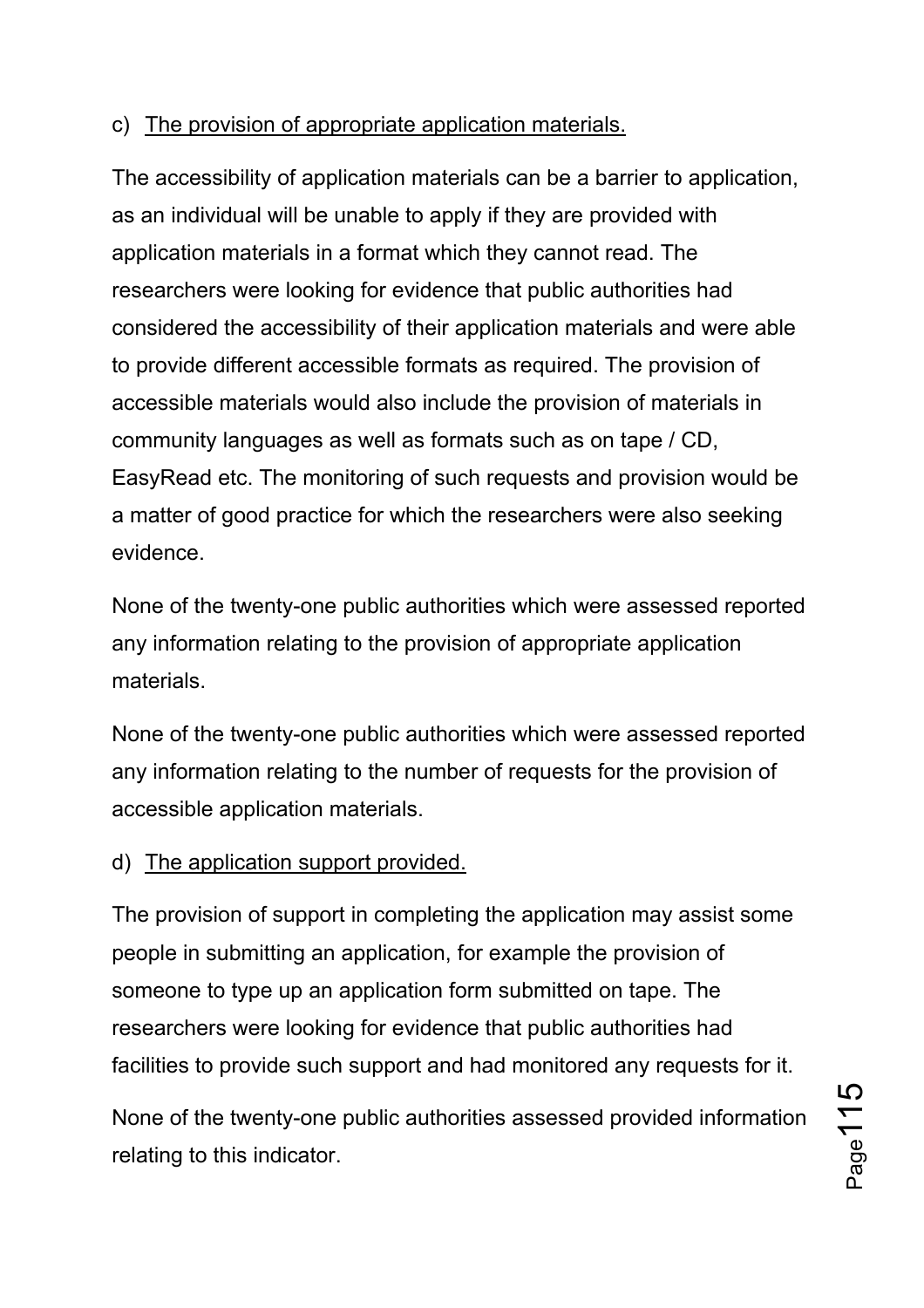### e) Capacity building with VCS groups to support disabled people.

One means of supporting disabled people to apply for public life positions is to build capacity within the voluntary and community sector to deliver such support. The researchers were looking for evidence that public authorities had carried out activities to build capacity within the voluntary and community sector to achieve this.

None of the twenty-one public authorities assessed provided information relating to this indicator.

### f) Examples of specific barriers which have been removed.

The barriers to recruitment to a public life position in any organisation may vary depending on the organisation. Therefore the researchers were looking for evidence that the individual organisations had understood what might constitute a barrier to a disabled people, and had considered where barriers might exist and what those barriers might be.

None of the twenty-one public authorities assessed provided information relating to this indicator.

g) Review of documentation related to selection, including selection criteria and identification of barriers.

The selection criteria e.g. role description and person specification, may present barriers through the language they use or the assumptions they make. Reviewing such documentation to identify and address any potential barriers is important both to encouraging participation in public life, and to promoting positive attitudes towards disabled people. The researchers were looking for evidence that public authorities had reviewed their documentation and identified and addressed any such barriers.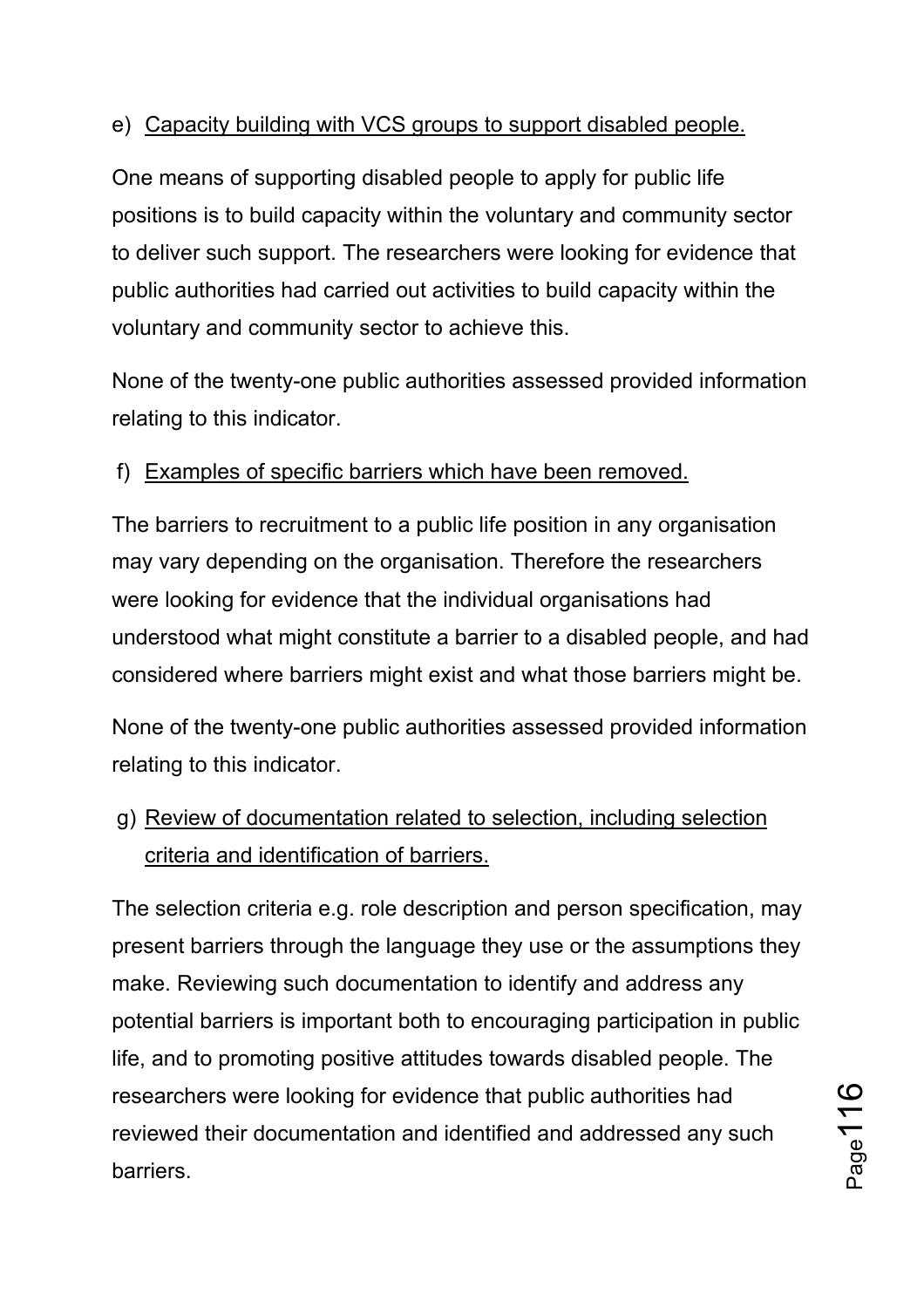Four of the twenty-one public authorities assessed made reference to reviewing selection documentation or practice.

One public authority included an action to review the appointments process for governors to remove any barriers to participation. However, this action is reported as incomplete.

Two other public authorities included an action to review corporate and departmental practices and procedures in relation to groups and committees, and to determine the number of people involved. However neither provided evidence of this in their annual report.

Another public authority included an action for year 2 to carry out an audit of public life participation and to identify actions that will further promote the participation of disabled people in public life and existing groups.

## h) Review of wider materials / documentation to ensure that positive attitudes about disabled people are promoted.

As stated above documentation may create barriers through the language used or the assumptions made. Therefore, reviewing such documentation to identify and address any potential barriers is important, both to encourage participation in public life, and to promote positive attitudes towards disabled people. For example an annual report which does not mention disabled people or which does so in a negative manner may be a barrier to a disabled person applying for a public life position. Such an annual report may give out the message that disabled people are not valued or respected by the organisation. The researchers were looking for evidence that public authorities had reviewed their documentation and identified and addressed any such barriers.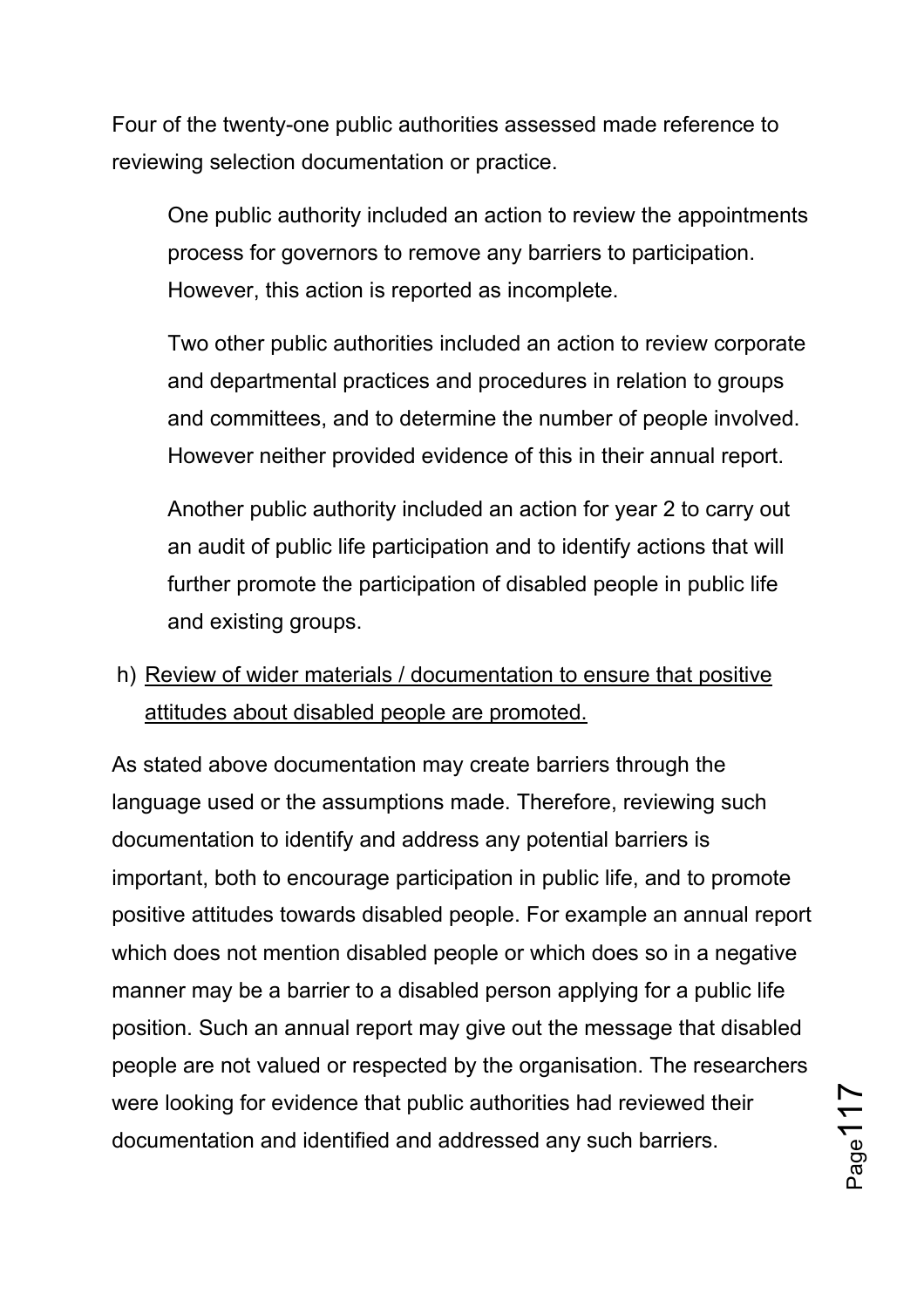None of the twenty-one public authorities assessed provided information relating to this indicator.

i) Information provided regarding support for disabled people in applying and holding public life appointments, including induction, mentoring and shadowing.

Providing clear information regarding the support for disabled people in holding a public life position can send a clear message that disabled people are valued by the organisation and can also reassure them that their needs will be met and that lack of support will not be a barrier to their participation. The researchers were looking for evidence that public authorities had publicised the support available for disabled people in applying or holding a public life position e.g. putting information in application packs which explain how reasonable adjustments might be made.

None of the twenty-one public authorities assessed provided information relating to this indicator.

j) Training of those involved in selection process to ensuring positive attitudes towards disabled people.

The attitudes of those involved in the selection process, from the person who greets the applicants, to the chair of an interview panel, are important in providing messages about the organisation's attitude towards disabled people. If the attitudes of people involved in the selection process are negative it may be assumed that the organisation will also be negative. Therefore this may act as a barrier to disabled people applying for or accepting a public life position with the organisation. The researchers were looking for evidence that public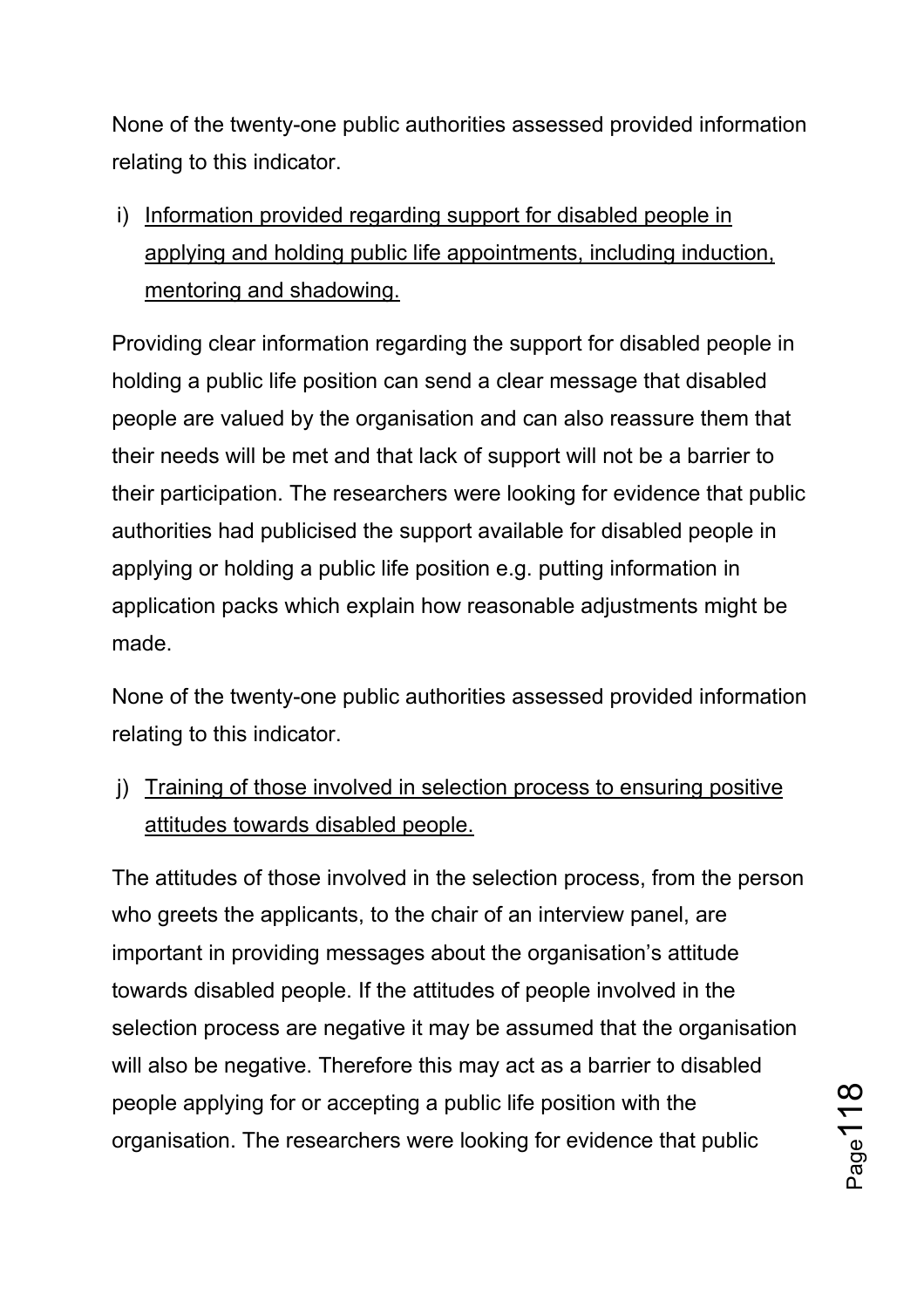authorities had specifically considered the attitudes of selection staff and had addressed these appropriately e.g. through training and guidance.

None of the twenty-one public authorities assessed provided information relating to this indicator.

### k) Use of positive action measures

Positive action measures can be taken to address historic or institutional inequalities. For example, where an organisation is aware that there is a low proportion of disabled people holding office within the organisation they might take positive action measures such as advertising in specific places, stating and demonstrating that they welcome applications from disabled people. The researchers were looking for evidence that public authorities were utilising positive action measures as appropriate.

One of the twenty-one public authorities assessed included an action to encourage disabled stakeholders to apply for and participate in the governance of the organisation. However this action is reported as incomplete.

### l) Provision for monitoring the outcomes.

As stated previously, monitoring is an important part of measuring success towards outcomes. In relation to encouraging recruitment of disabled people to public life positions, monitoring of the number of applications from disabled people, the number of disabled people being short-listed, interviewed and appointed would all assist in measuring success in relation to this indicator. Additionally, qualitative measures such as surveys of applicants regarding their experience of the process, and surveys of office holders regarding the provision of support would also assist in measuring this indicator. The researchers were looking for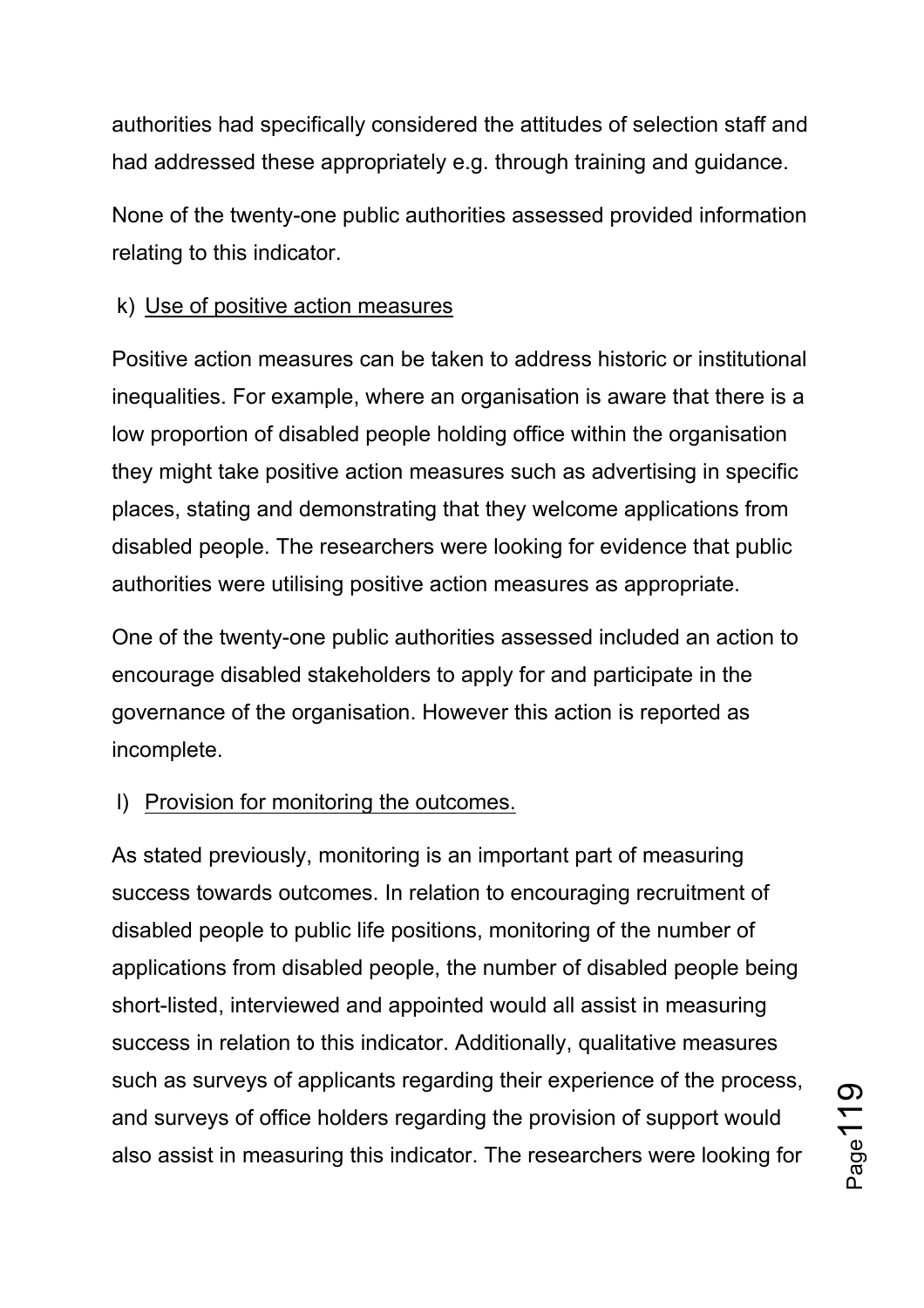evidence that outcomes relating to recruitment to public life positions were being achieved.

One of the twenty-one public authorities assessed included an action to monitor progress in relation to board members, but did not provide further information on whether this action was achieved.

## PA5b Participation in public life

This process relates to more general participation in public life and includes the actions of removing barriers and creating opportunities in relation to public life.

The removal of barriers is indicated by:

- a) Examples of specific barriers which have been removed;
- b) Review of support and adjustments provided for disabled people;
- c) Publicising availability of support, including induction and adjustments for disabled people e.g. timing and location of meetings to ensure accessibility.

The creation of opportunities is indicated by:

- d) All opportunities are available to disabled people due to appropriate provision of support and publicity for this;
- e) Additional specific opportunities for disabled people to participate in public life are identified and promoted e.g. disabled people's forum;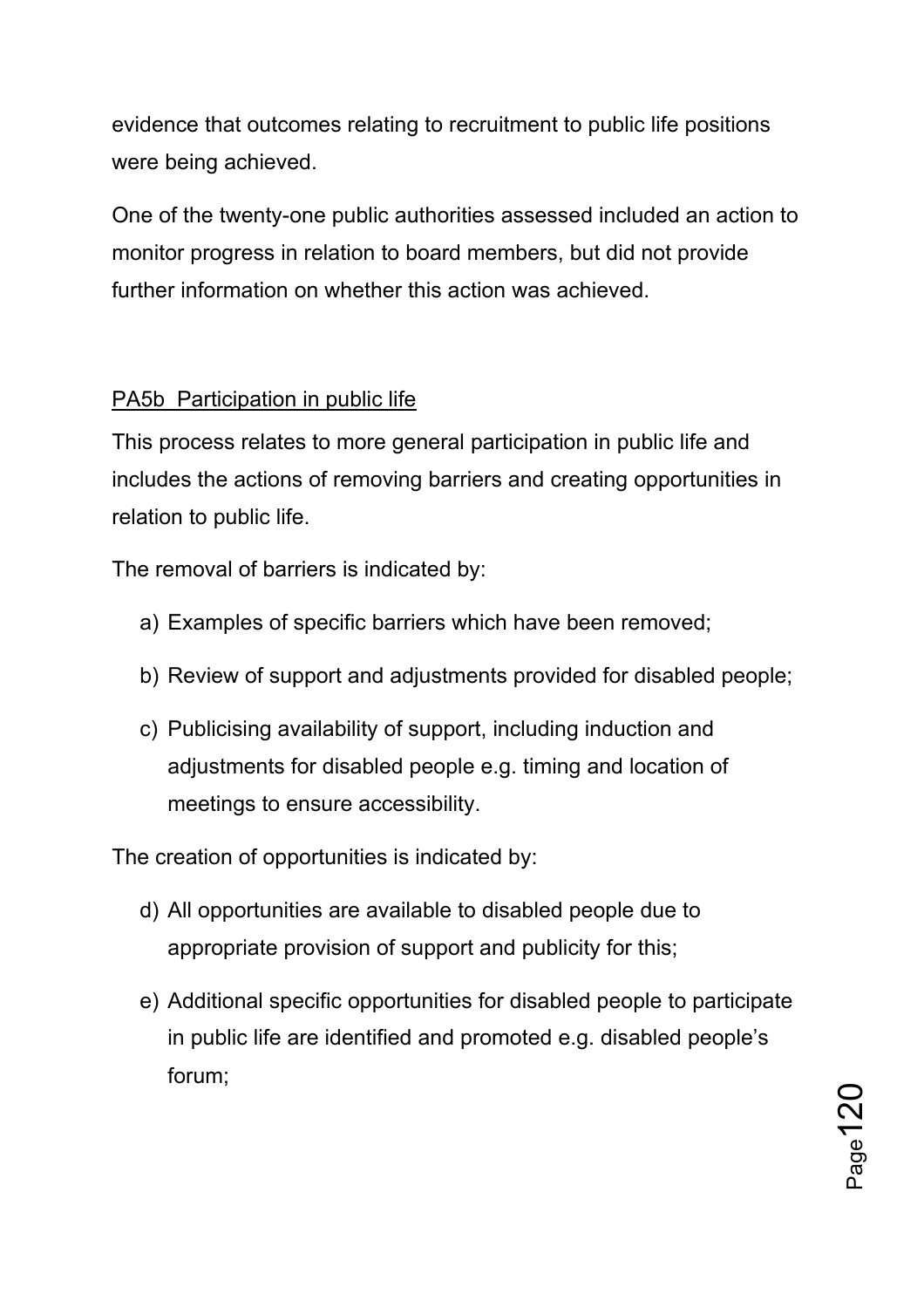- f) Types of public life position made available / publicised to disabled people is reviewed and all positions are available to disabled people subject to having the requisite skills, knowledge, etc.;
- g) Provision for monitoring outcomes.

These indicators are considered now in turn.

### a) Examples of specific barriers which have been removed.

The barriers to participation in public life in any organisation may vary depending on the organisation, therefore the researchers were looking for evidence that the individual organisations had understood what might constitute a barrier to a disabled people and had considered where barriers might exist and what those barriers might be, examples of such barriers might include the timing or location of meetings, language used, attitudes of other forum members.

One of the twenty-one public authorities stated that they would act to remove barriers to participation and to promote participation in public life. It did not provide any further information as to how it would achieve these, nor did it report on any progress in relation to these actions.

#### b) Review of support and adjustments provided for disabled people.

The provision of support or making reasonable adjustments can help promote participation in public life, for example the provision of a notetaker or palantypist could assist a d/Deaf member participate in a user forum<sup>29</sup>. The researchers were looking for evidence that the public authorities had reviewed the provision of support currently available and

l  $^{29}$  The term "d/Deaf" is used to note the self identification of some people as "deaf" i.e. those who regard their hearing loss in medical terms, and others as "Deaf" i.e. members of the Deaf community – who are sign language users and who are culturally Deaf.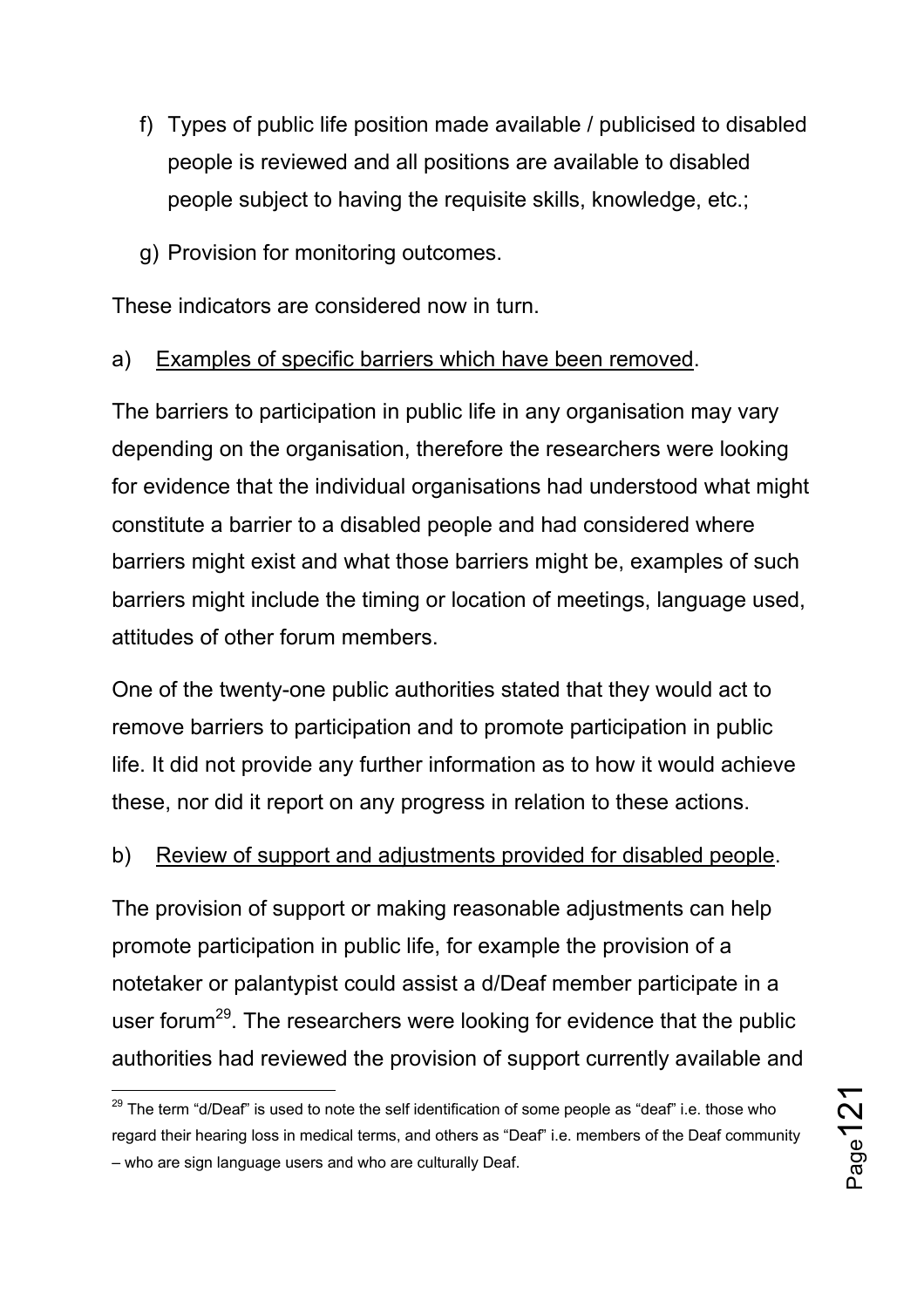utilised, and that they had also considered what future support might be required.

Two of the twenty-one public authorities assessed provided information relating to support for disabled people as follows:

One public authority reported an action measure to improve accessibility through regular audits. This would be useful, however the annual report provides no evidence of progress on this.

Another public authority included an action to support staff to identify needs to ensure that the take-up of opportunities was monitored and to provide training for managers and others on how to develop appropriate support. However this action appeared to be limited to issues around access during training or during the application process rather than to wider opportunities or take-up.

## c) Publicising availability of support, including induction and adjustments for disabled people.

Whilst the provision of support is important, it is only useful if disabled people are aware that the support exists. The provision of induction is good practice for anyone joining an organisation, the provision of induction may be additionally beneficial for disabled people. Making adjustments to the timing, length or location of meetings may assist some disabled people in attending and participating in the meeting / forum. The researchers were looking for evidence that the public authorities had taken steps to publicise the support that is available and that they would consider making adjustments to support participation.

None of the public authorities assessed provided information on how they publicise available support and adjustments for disabled people.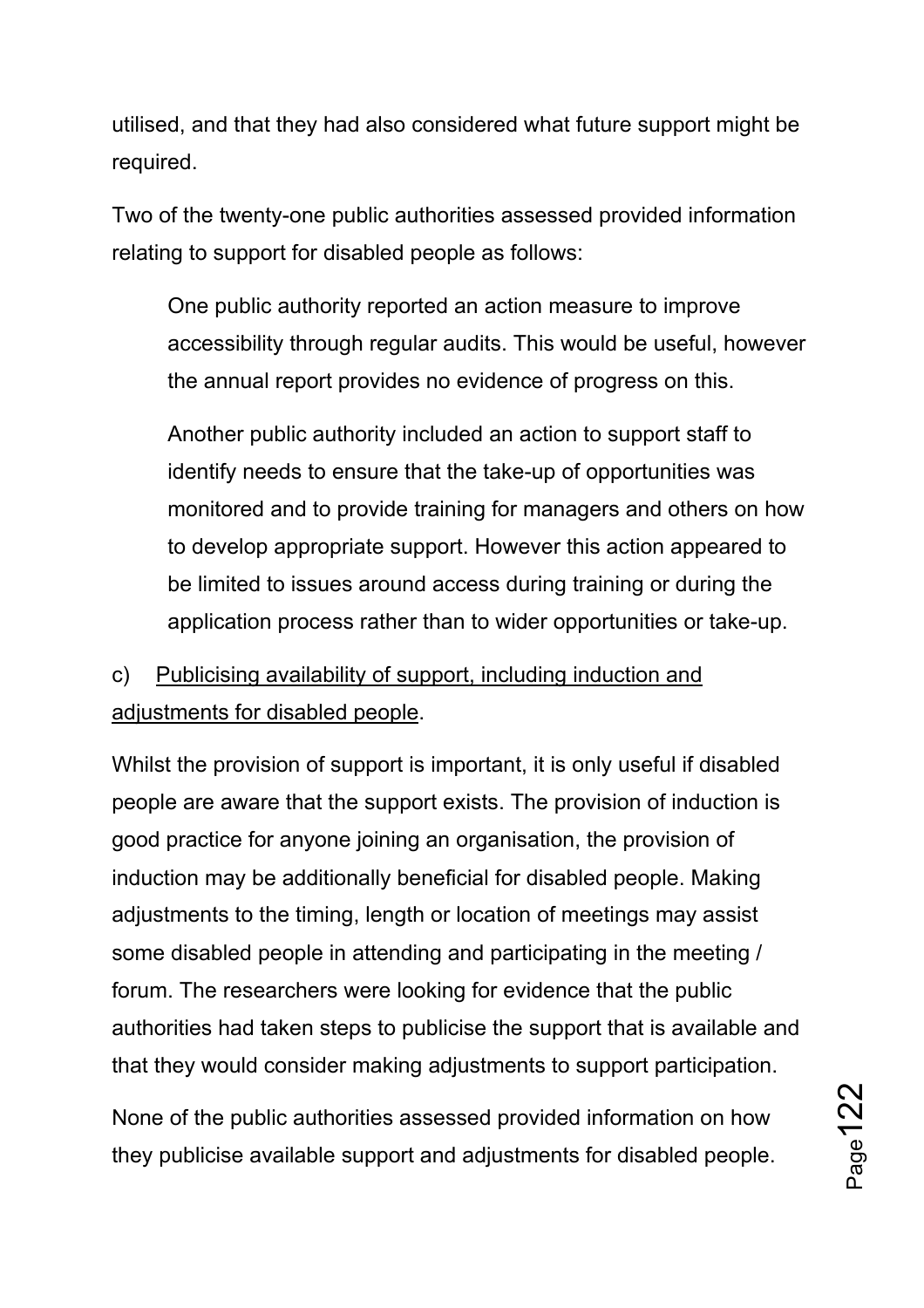## d) All opportunities are available to disabled people due to appropriate provision of support and publicity for this.

For disabled people to be able to participate in public life positions, these positions must first be open to everyone with the relevant skills and knowledge to apply. Secondly, there must be no barriers created by the practice of the public authority which might prevent a disabled person applying for or holding such a position. This would include ensuring that appropriate support was in place for disabled people who hold the position, and that the availability of such support is publicised. The researchers were therefore looking for evidence of all opportunities being available to disabled people through appropriate provision of support and the publicising of the support available.

Three of the twenty-one public authorities assessed provided information relating to opportunities available to disabled people due to provision of support and publicity for this as follows:

One public authority provided an action to create participation opportunities. However it did not report on progress on this. The same public authority provided an action measure to improve confidence levels. However, it did not provide evidence of why it felt disabled people required confidence building, and could therefore be seen as pandering to stereotype. However if relevant evidence showed that lack of confidence was a barrier for disabled people participating in its work, this would be a valid action. The public authority did not report on this action in its annual report.

One public authority reported that it has met with staff with responsibilities for equality and for sports, with a view to "developing and promoting programmes of activity which involved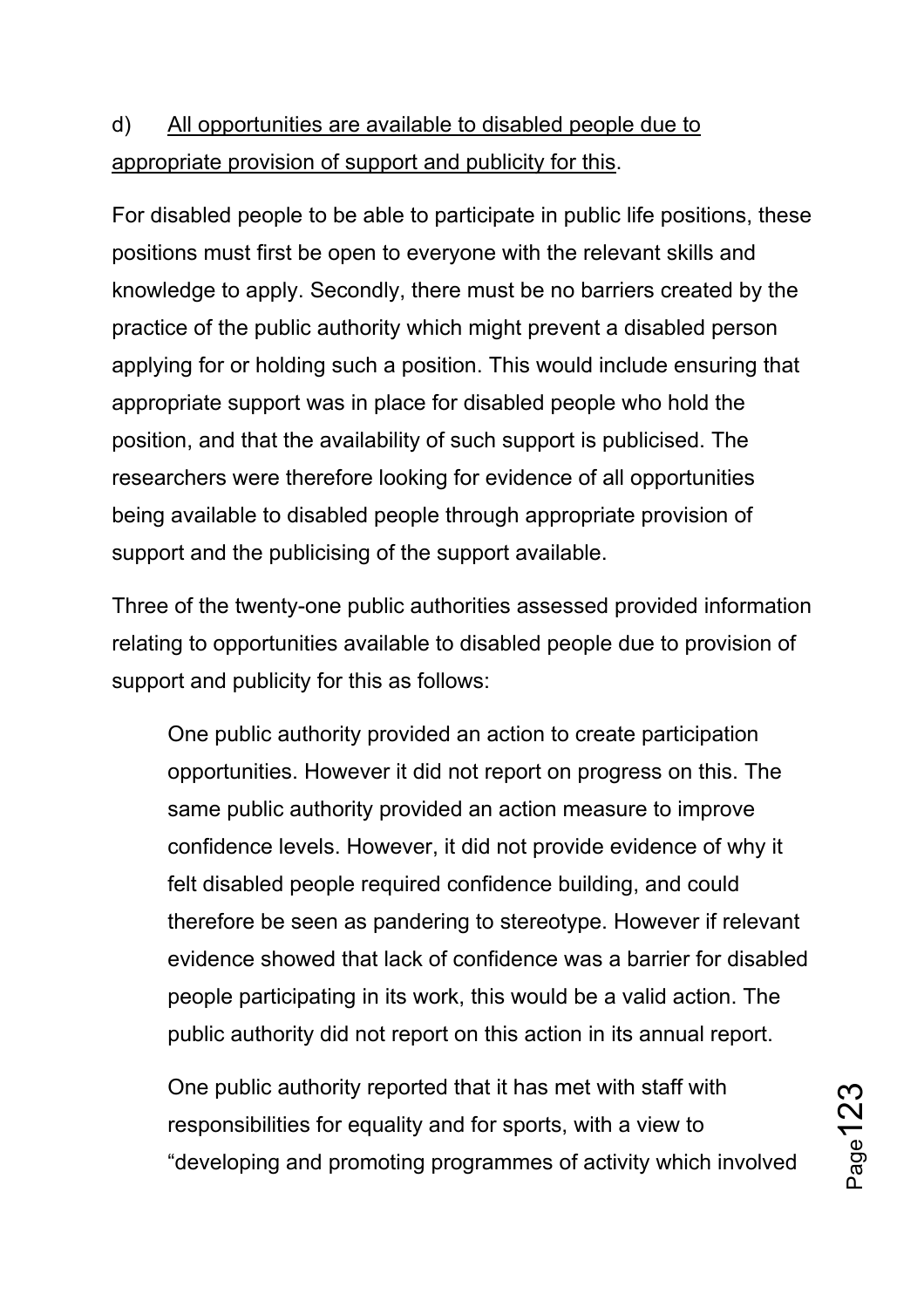people with a disability". It also reported hosting visits for disability groups to inform them of services it provided e.g. assisted bin collections.

One public authority reported actions which support disabled people to participate in elections, as exercising the right to vote is a key part of being a citizen this could be said to be participation in public life.

## e) Additional specific opportunities for disabled people to participate in public life are identified and promoted.

The identification of opportunities for disabled people to participate in public life is important to implementing the duties, as the opportunities available will be different in each organisation. The researchers were looking for public authorities to identify what specific opportunities might exist or be created for disabled people e.g. a disabled person's forum.

Five of the twenty-one public authorities assessed make reference to the identification and promotion of opportunities for disabled people as follows:

One public authority reported an action to secure placements for disabled people as part of the organisation's volunteering strategy and to find ways to recognise and reward their contribution. However, progress on this action was not provided in the annual report. It did not provide information on how these opportunities would be publicised.

One public authority linked its participation action measures to the groups for which it is responsible, with the stated intention that disabled people have a direct input into policy. This is a useful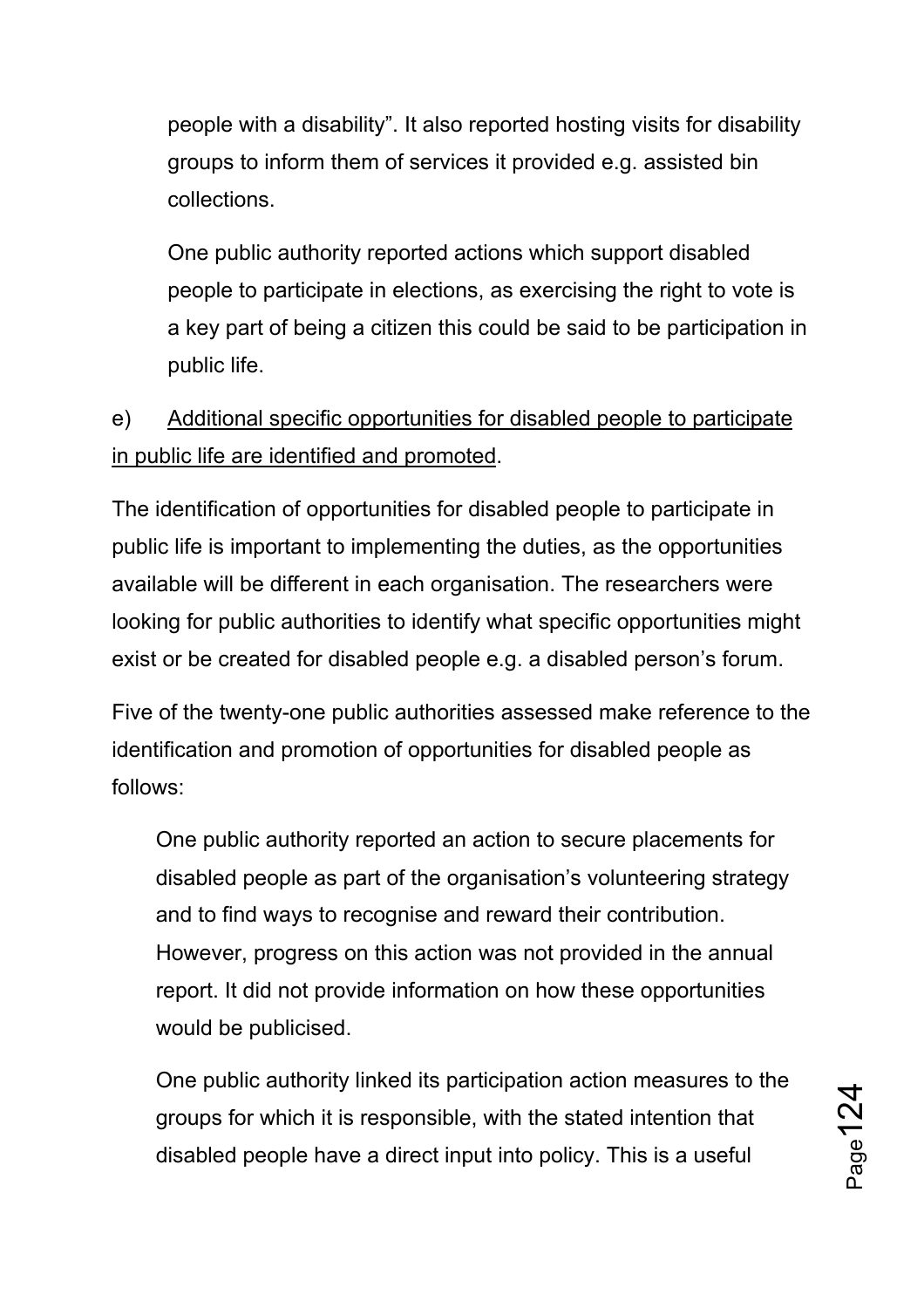measure; however the public authority states that the action has not been achieved due to administrative delays.

One public authority stated that it is the Disability Liaison Officer's responsibility to provide participation opportunities for disabled people and concessionary leisure facilities. However there is no evidence provided of any disabled people being involved in any groups or of the numbers taking up the concessionary fees.

One public authority reported that it informs consultees of its consultative forum and that it anticipates that this will encourage them to participate more fully. It is questionable whether this is sufficient to promote participation in public life, or whether further measures would be necessary to support and encourage participation in such a forum.

One public authority provided an action to support two outreach projects relating to disabled people. However, it did not report on progress in relation to these projects. The same public authority also provided two further actions in relation to youth work and participation opportunities. It reported these as not achieved and that the work is ongoing, without providing information on progress to date.

f) Types of public life position made available / publicised to disabled people is reviewed and all positions are available to disabled people subject to having the requisite skills, knowledge etc.

The existence of historical assumptions about people who may get involved in public life, how they may do this or where such opportunities are publicised can create barriers to participation. The researchers were looking for public authorities to demonstrate that they had considered all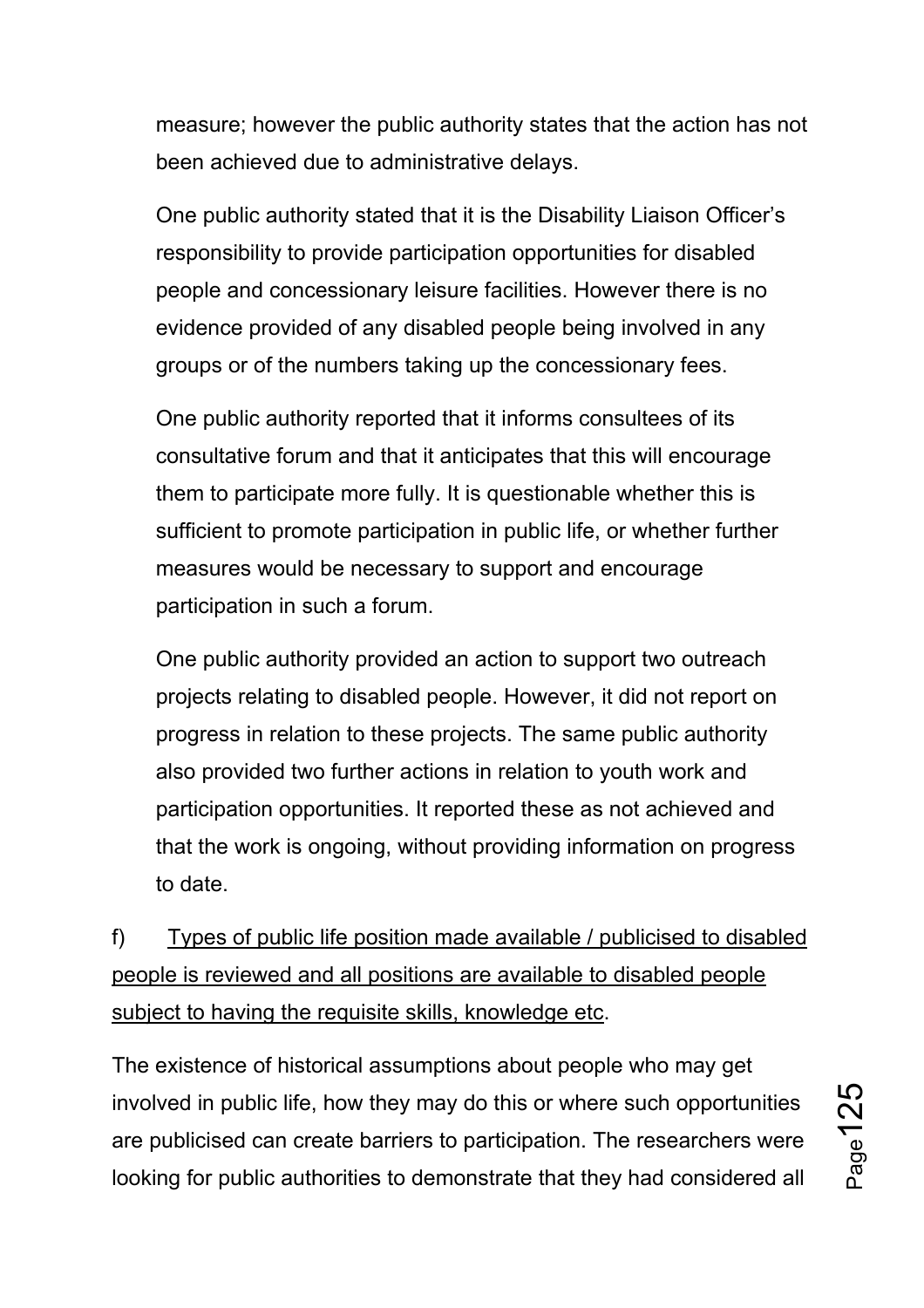of the public life positions for which they are responsible at all levels and had reviewed these to make sure that they are all open to disabled people and that this is publicised.

None of the public authorities assessed provided information relating to how they publicise available public life positions.

### g) Provision for monitoring the outcomes.

As with other indicators, monitoring the outcomes is essential. Monitoring in relation to participation in public life would include recording who participates in public life and at what level, e.g. working groups, user forum, consultation events etc, and a demographic breakdown of this e.g. by other protected grounds as well as by disability.

None of the public authorities assessed provided information on how they would monitor the outcomes in relation to participation in public life.

## **PA6 Encouraging others to promote the participation of disabled people in public life.**

Public authorities are required to promote positive attitudes towards disabled people with partner organisations and to encourage partner organisations to promote the participation of disabled people in public life. This should have the outcome of appropriate promotion and encouragement, as indicated by:

- a) Appropriate grant / funding conditions;
- b) Appropriate procurement criteria, selection process and contracts;
- c) Ongoing monitoring of funded or contracted bodies;
- d) Training and capacity building by public authorities;

Page126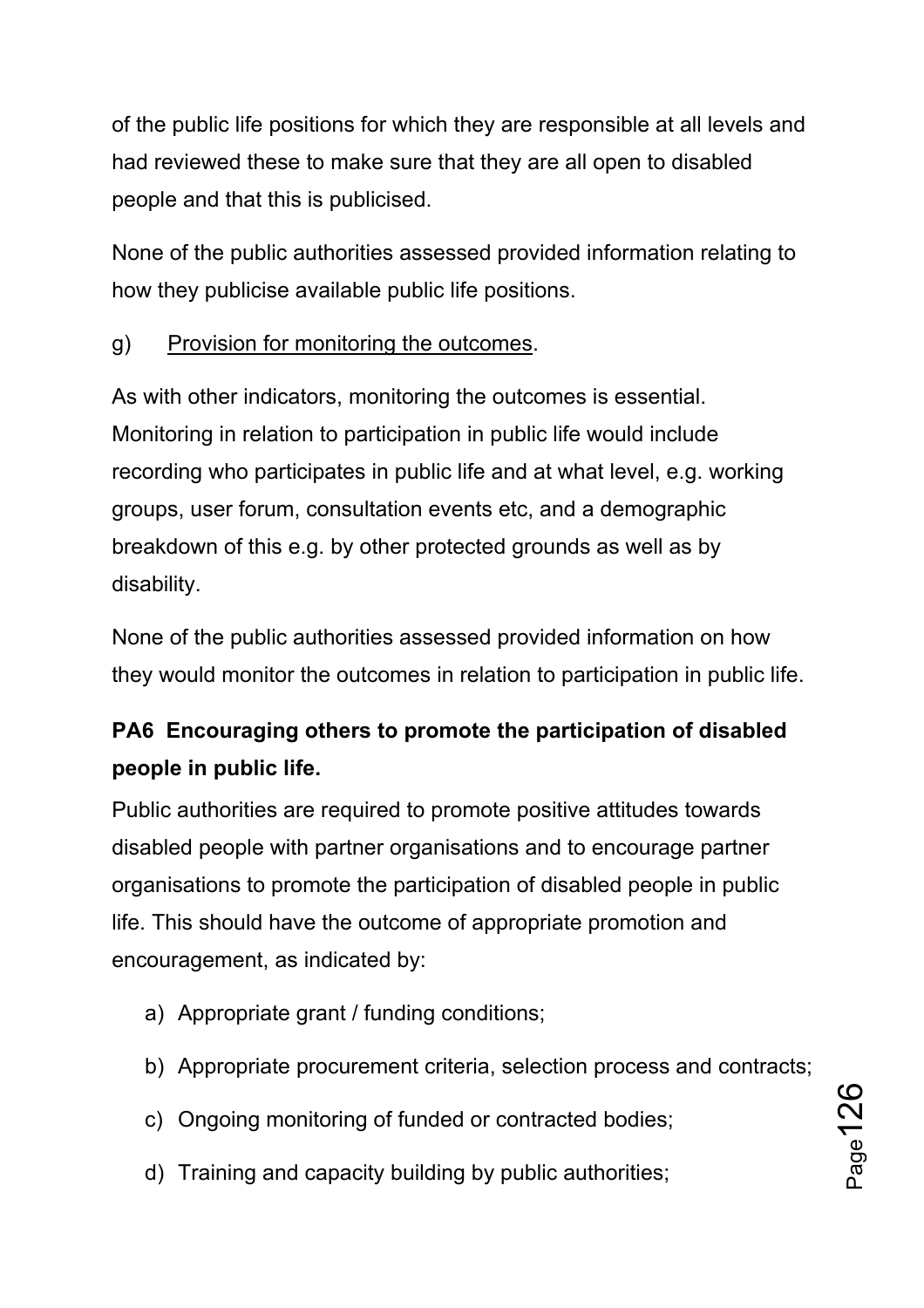e) Public authorities leading by example on promoting participation of disabled people in public life and using their influence with others.

These indicators are now considered in turn.

Very few public authorities reported any activities which encouraged others; thirteen public authorities provided no information in this section at all. Three public authorities reported activities such as partnership work, or being part of work done by others. However, neither of these activities could really be described as taking steps to encourage others. Two other public authorities reiterated actions included in other sections.

### a) Appropriate grant / funding conditions.

Public authorities can use grant or funding conditions as a lever to effect change, in this instance to promote positive attitudes towards disabled people or to encourage the participation in public life, for example requiring any organisation receiving funding to demonstrate that they are meeting these duties. The researchers were looking for public authorities who award grants or funding to show how they were using these to encourage others to promote the participation of disabled people in public life.

One of the twenty-one public authorities assessed developed an action measure to require everyone seeking funding to indicate how they will engage with disabled people. However, the annual report provided no evidence on whether this has been achieved.

### b) Appropriate procurement criteria, selection process and contracts.

Procurement criteria, the selection process and contracts are all levers which can be used to effect change. The researchers were looking for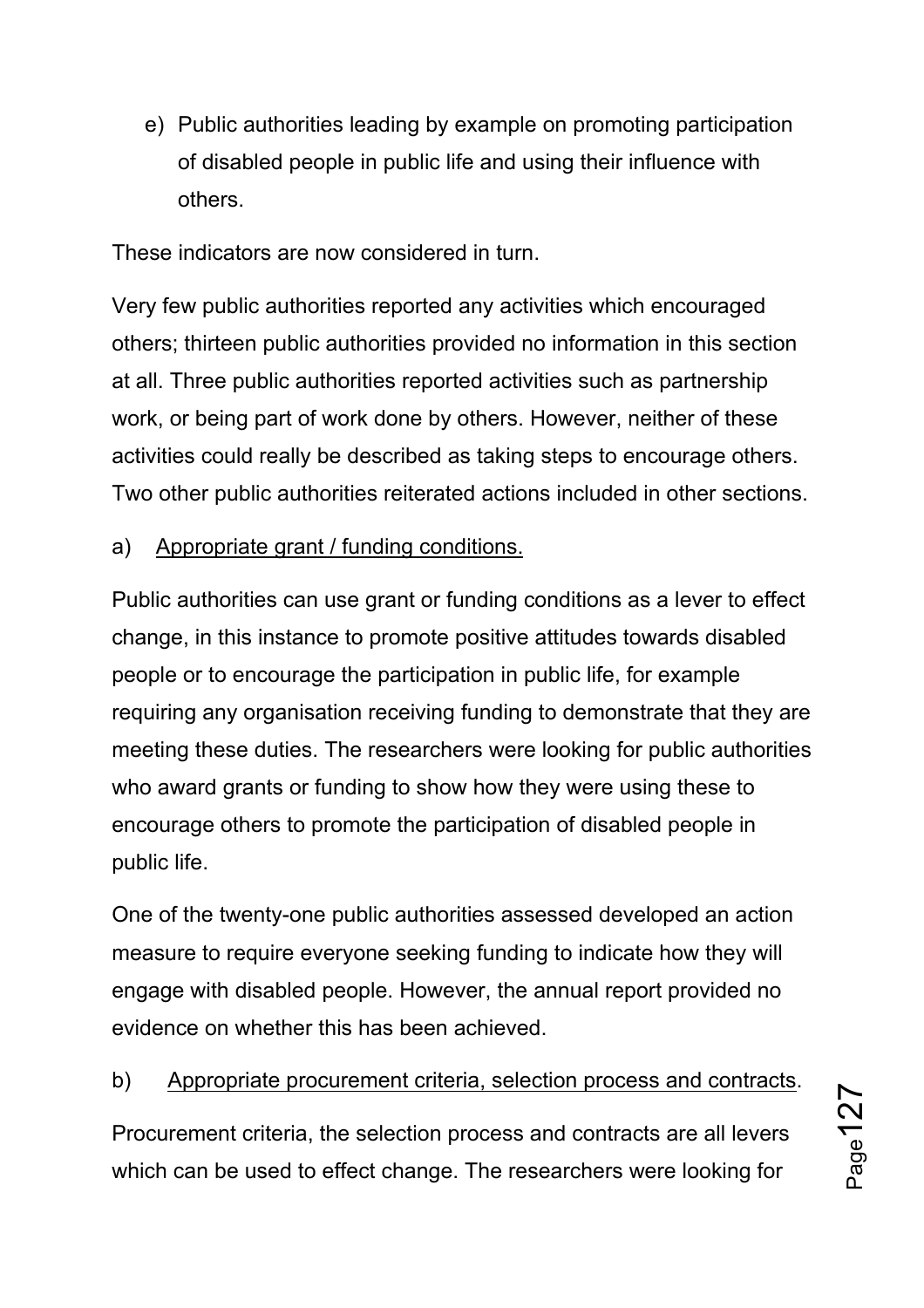public authorities to show how they were using their procurement processes to encourage contractors to promote the participation of disabled people in public life.

One of the twenty-one public authorities assessed reported advertising all tenders publicly as an additional action measure. however no further information is provided as to how this contributes to promoting positive attitudes towards disabled people or to their participation in public life.

### c) Ongoing monitoring of funded or contracted bodies.

In addition to monitoring the award of contracts or funding, an organisation must follow-up by monitoring contracts or agreements to ensure that it continues to adhere to the standards it has agreed to. For example, one public authority in Scotland used a contract which included the requirement to comply with the GB Disability Equality Duties to take action against a contractor who repeatedly blocked the disabled parking bays when making deliveries. The researchers were looking for public authorities to show that they had processes in place by which they could monitor and enforce such contracts and agreements.

No public authorities assessed provided any information in relation to the monitoring of grants or contracts.

#### d) Training and capacity building by public authorities.

As identified previously in this research, training and capacity building can be instrumental in promoting positive attitudes towards disabled people. The extension of training and capacity building opportunities to others e.g. the local voluntary and community sector or to contractors, or the provision of joint training with such organisations or providing them with specific opportunities are all means by which public authorities can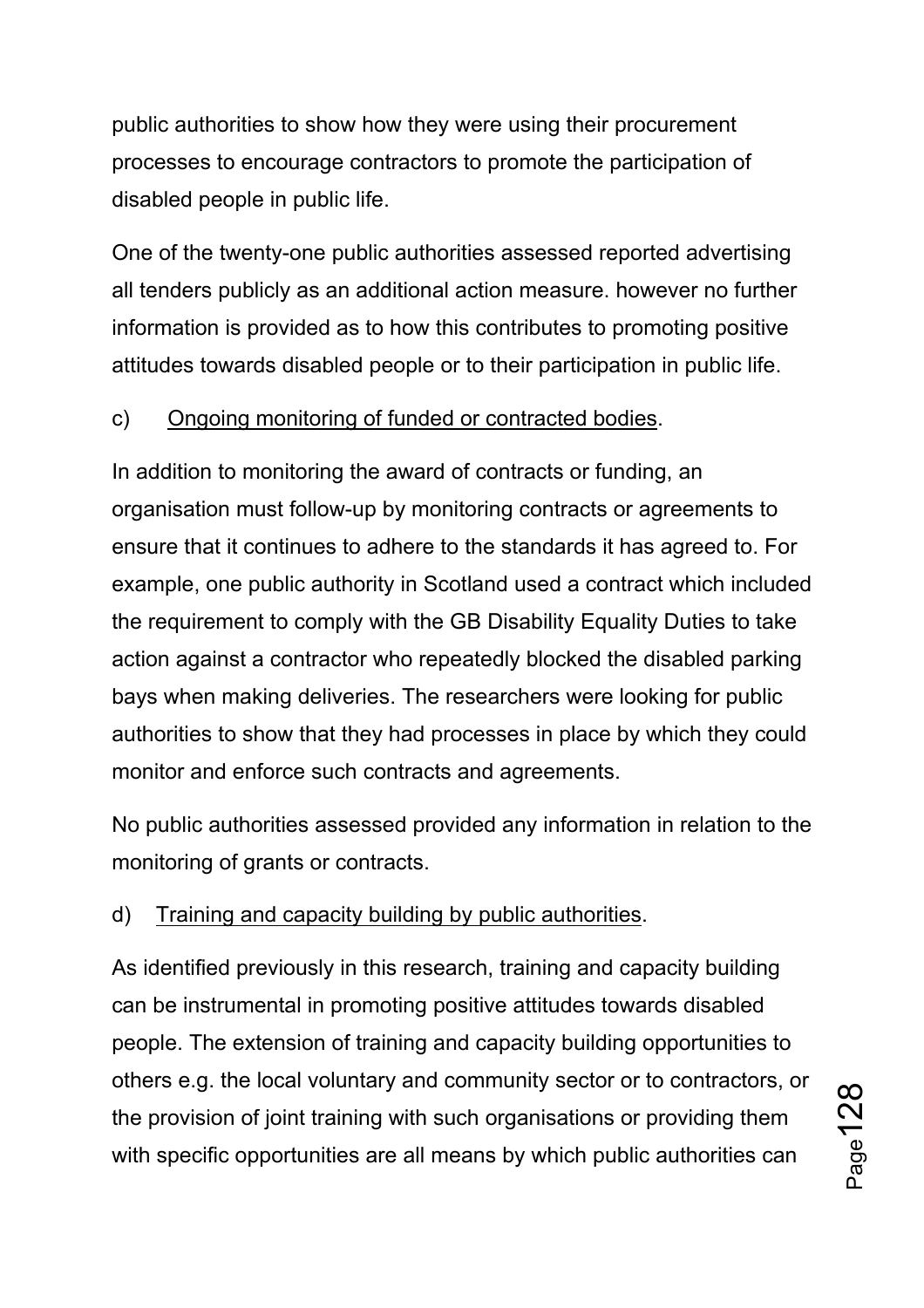encourage others to promote participation of disabled people in public life. The researchers were looking for public authorities to show that they were making such opportunities available.

No public authorities assessed provided information in relation to providing training or capacity building for grant-funded, contracted or partner organisations, nor to making their own training or capacity building activities open to them.

## e) Public authorities leading by example on promoting participation of disabled people in public life and using their influence with others.

As stated in the Commission guidance "the successful implementation of the disability duties by public authorities requires strong leadership". Therefore the researchers were looking for evidence that public authorities were leading others by example through not just complying with the duties, but implementing and developing good practice $30$ .

One of the twenty-one public authorities assessed had an action "to use Members' influence to ensure that transport providers respond effectively to the needs of disabled customers, particularly in rural areas". However this has not yet been achieved. None of the other public authorities assessed had any similar actions.



<sup>30</sup> ECNI. (2007). *A Guide for Public Authorities – Promoting positive attitudes towards disabled people and encouraging the participation of disabled people in public life*. Belfast: ECNI. p34

 $\overline{a}$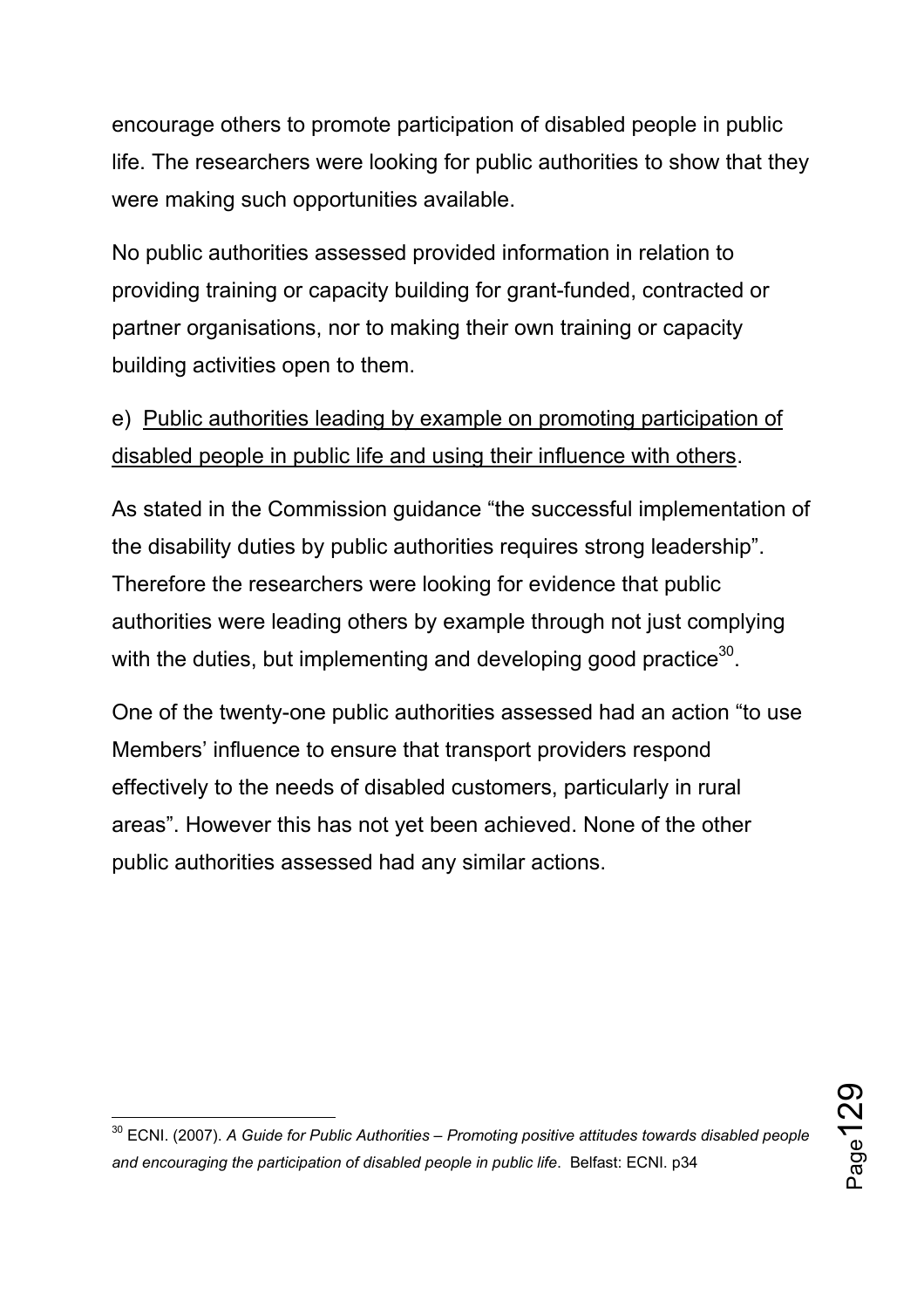## **11.1 Conclusion and Recommendations**

### 11.1.1 Conclusion

Evaluation of the public authorities sampled indicated that, in relation to the implementation of the disability duties, the process could, at best, be described as being at an early stage and, at worst, as indicating a low level of compliance.

One public authority out of the initial sample had not at the time of writing produced a disability action plan despite being required to do so. The other twenty-one public authorities had produced a disability action plan in some form, with most containing the key provisions required. However nineteen of the twenty-one public authorities had not signed their action plan despite a requirement for electronic copies to have electronic signatures. Whilst two-thirds provided a contact, one-third provided no contact details.

The majority of public authorities had followed the Commission guidance template to some extent. However, not all of the resulting actions could be said to be meaningful, none were outcome focused, some had no indicators and more than half had vague timescales.

The Commission's guidance states that action plans and annual reports should be made available on the public authority's website. While the majority of public authorities were compliant, three did not have their action plan available on their website. Notably, none of the public authorities assessed had an associated disability annual report on their website.

The Commission's guidance also recommends that public authorities monitor progress on the implementation of the disability duties.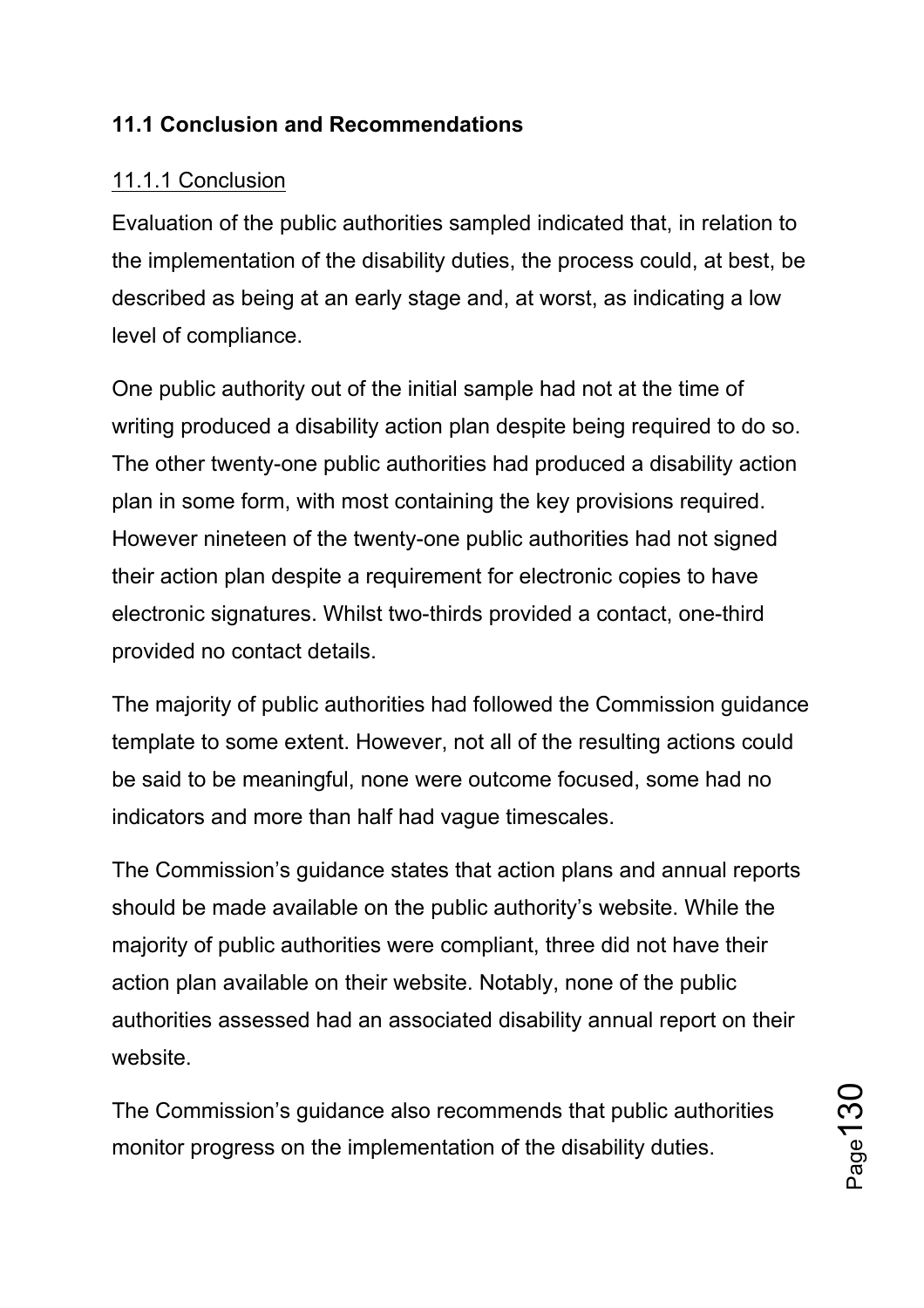However, none of the twenty-one action plans provided information in relation to monitoring implementation of the duties, although two public authorities planned to develop this, and one public authority provided information on monitoring training.

The provision of training and guidance are required action measures. While many of the authorities reported the provision of training, the majority appeared to have provided training only to staff, not board members. Furthermore, there was little evidence on the level, frequency and quality of that training, and no information, on whether it had changed attitudes towards disabled people.

Half the public authorities surveyed made no reference to producing guidance or had no action measures on guidance and very little was said about the distribution, publicising and monitoring of the guidance that was produced. The guidance which was provided mostly focused on compliance with the Disability Discrimination Act rather than the disability duties.

Additionally, consultation is a key means by which to gather data to help develop action plans that will meet disabled people's needs. Little evidence was offered that this had been done.

Very few public authorities reported on any action measures relating to promoting positive attitudes towards disabled people. Only one or two public authorities had actions which related to any of the indicators on promoting positive attitudes towards disabled people. The overall impression in this area is that some public authorities have identified some constructive actions but very few have been implemented or completed. One notable exception which should be commended was a public authority who had engaged disabled people in general policy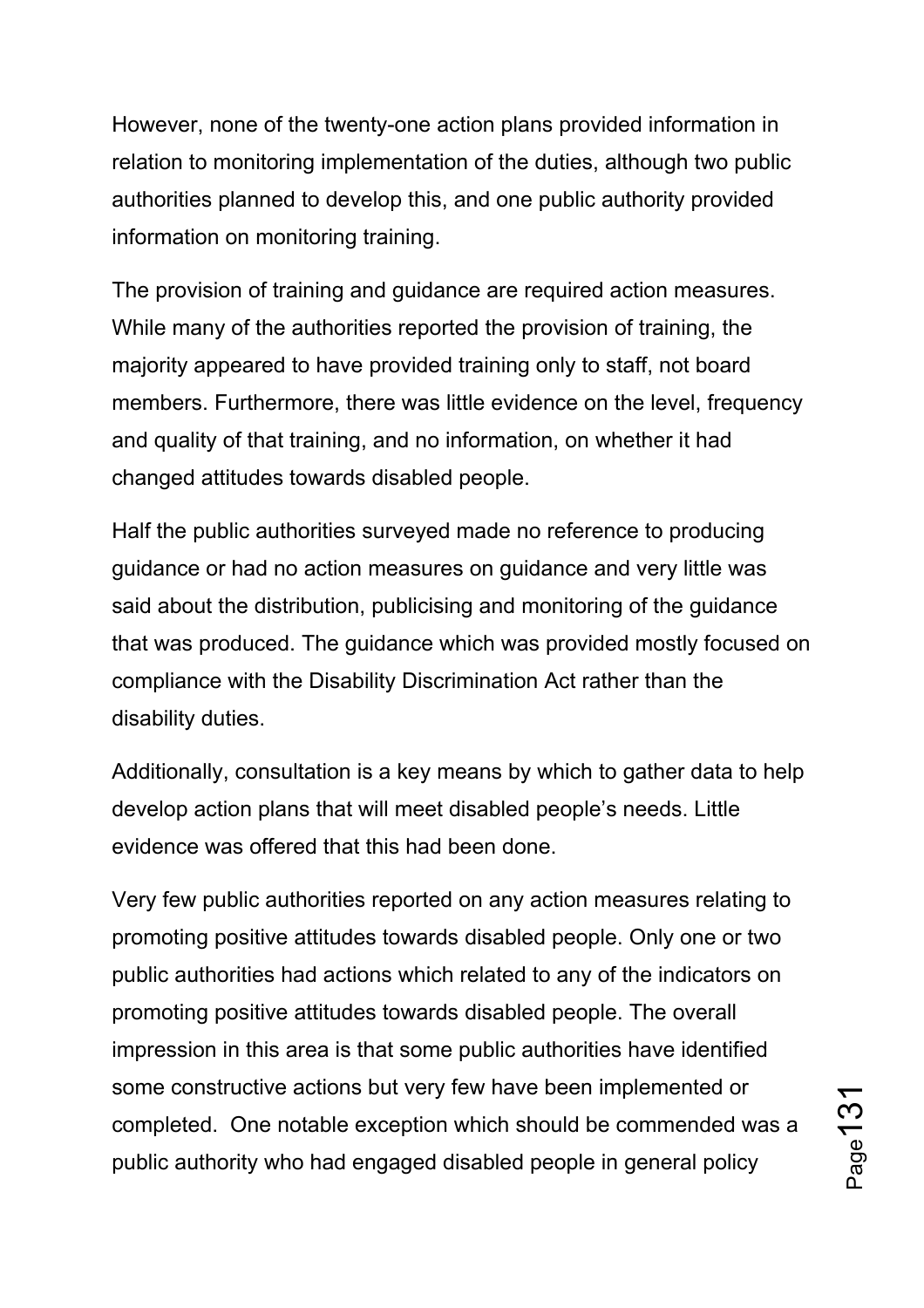formation, rather than engaging with them only in relation to disability issues.

The majority of public authorities assessed did not provide evidence of any of the indicators relating to the recruitment of disabled people to public life positions. Many public authorities cited actions relating to employment rather than recruitment, selection and participation in public life positions. One public authority listed short listing any disabled candidate who meets the essential criteria for the job. A second public authority noted an action to identify the duties of a staff member with learning disabilities. A third public authority noted actions for focus groups for staff with disabilities. Another public authority had various actions relating to recruitment but did not make it clear whether this related to recruitment of employees or public life appointees. This presents a disingenuous picture. Many of the actions which the public authorities cited are laudable and would indeed contribute to ensuring compliance with the Disability Discrimination Act. However, they would not necessarily contribute to public life positions. It is important that public authorities delineate between their actions in employment and in public life positions, so as not to provide an inaccurate impression of actions being undertaken.

Similarly very few of the public authorities assessed had noted actions which encourage the participation of disabled people in public life beyond formal public appointments. It appeared that public authorities only relate this part of the duties to formal public appointments and not the wider definition of public life provided in the Commission's guidance.

Over half of the public authorities assessed provided no information relating to encouraging others to promote the participation of disabled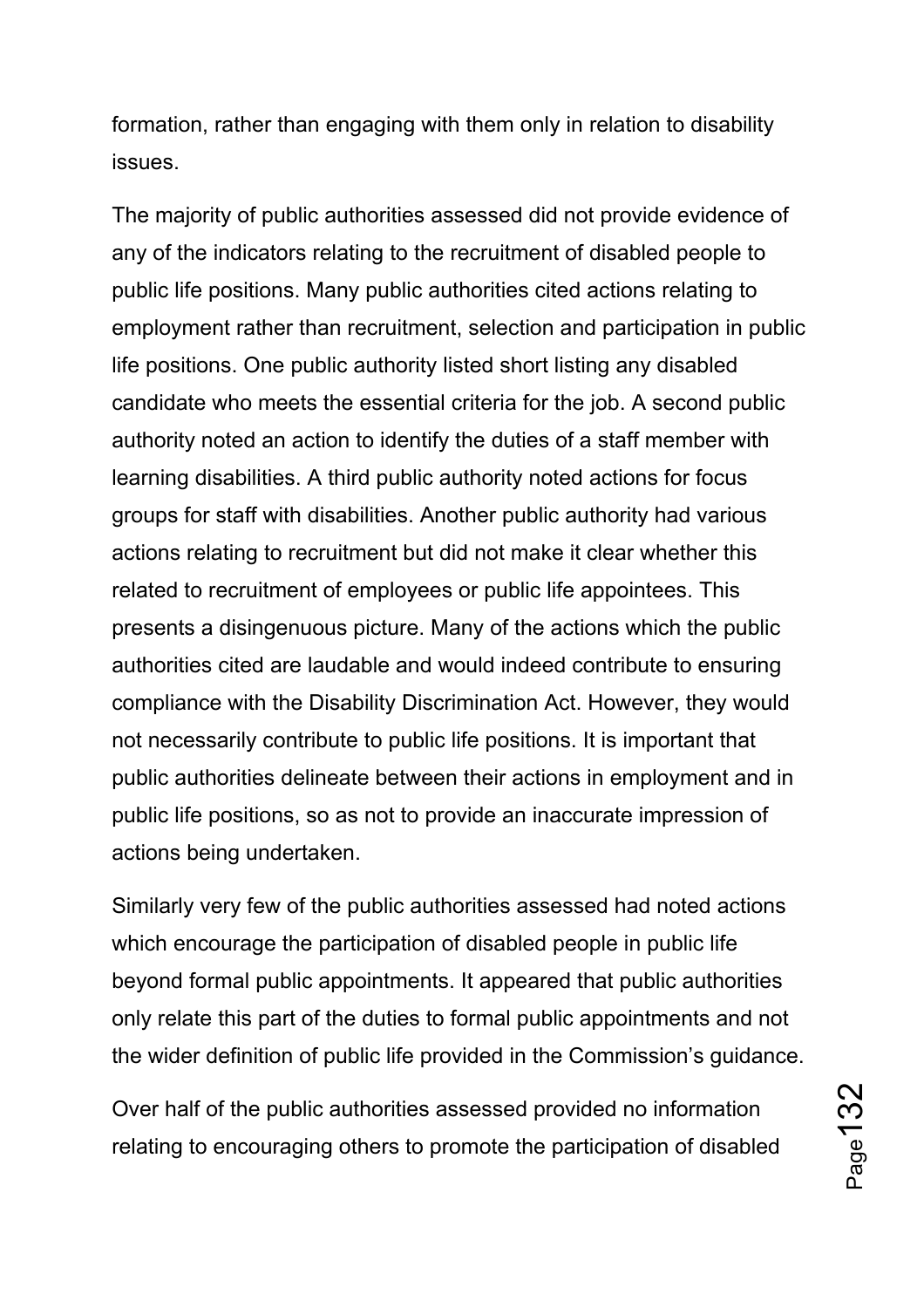people in public life. One notable exception was a public authority using the influence of its publicly appointed members to ensure that other service providers respond to the needs of disabled people.

On the whole, the public authorities assessed provided little evidence of going beyond Disability Discrimination Act compliance to meet the disability duties, even allowing for the short timescale considered in this research. Further evidence of progress towards implementing the duties was expected, even if outcomes were not yet apparent.

## 11.1.2 Recommendations

NB The recommendations arising from this section are listed here, separately, because some of them arise from more than one subsection.

Arising from their evaluation of the public authorities the researchers make the following recommendations.

### Recommendations for public authorities

Recommendation 2: Public authorities should provide visible leadership in relation to the disability duties, for example, senior personnel creating a culture within the organisation which promotes positive attitudes towards disabled people and encourages participation by disabled people.

Recommendation 3: Public authorities should ensure that they have committed, and where necessary ring-fenced, the appropriate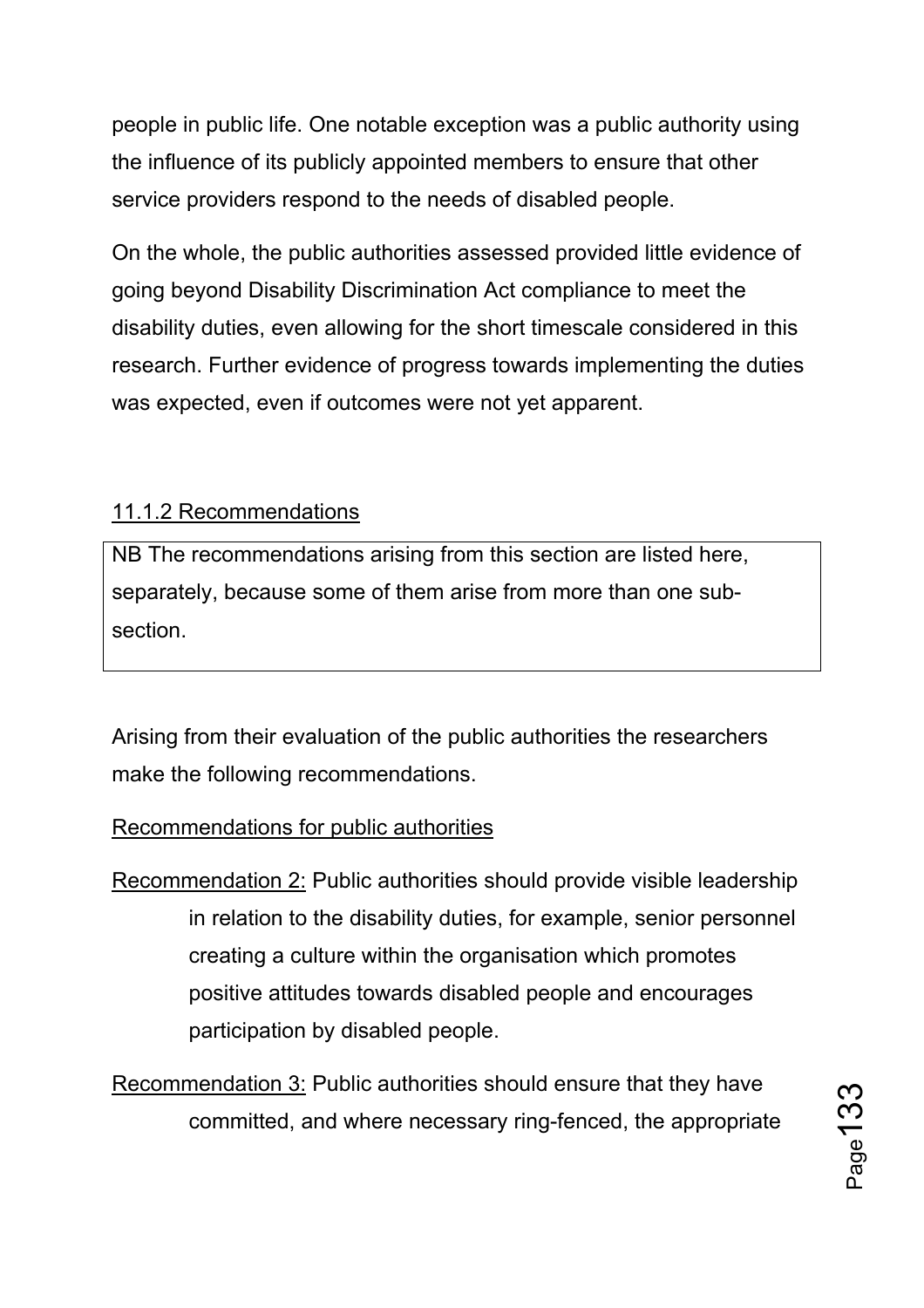resources to ensure the effective implementation of their disability duties as outlined in their disability action plan

- Recommendation 4: Public authorities must ensure that their disability action plan covers everything required by the guidance, including monitoring mechanisms, actions relating to all appropriate functions of the public authority and actions to address past disadvantage.
- Recommendation 5: Public authorities should utilise the statutory guidance when developing disability action plans, taking heed of the explanations and examples provided and the different statutory and non-statutory requirements.
- Recommendation 6: Public authorities should ensure that they develop disability action plans with meaningful actions and performance indicators which are focused on achieving the outcomes outlined in the duties. They should ensure that it is clear which actions are prioritised each year.
- Recommendation 7: Public authorities should ensure that their action measures are grounded in evidence about what is happening in their area and in relation to their remit, and the action measures are achievable.
- Recommendation 8: Public authorities should ensure that they develop and achieve *outcomes* as well as *outputs*.
- Recommendation 9: Public authorities should ensure that their annual reports provide evidence of their actions and outcomes to enable effective assessment of compliance to take place.

Page134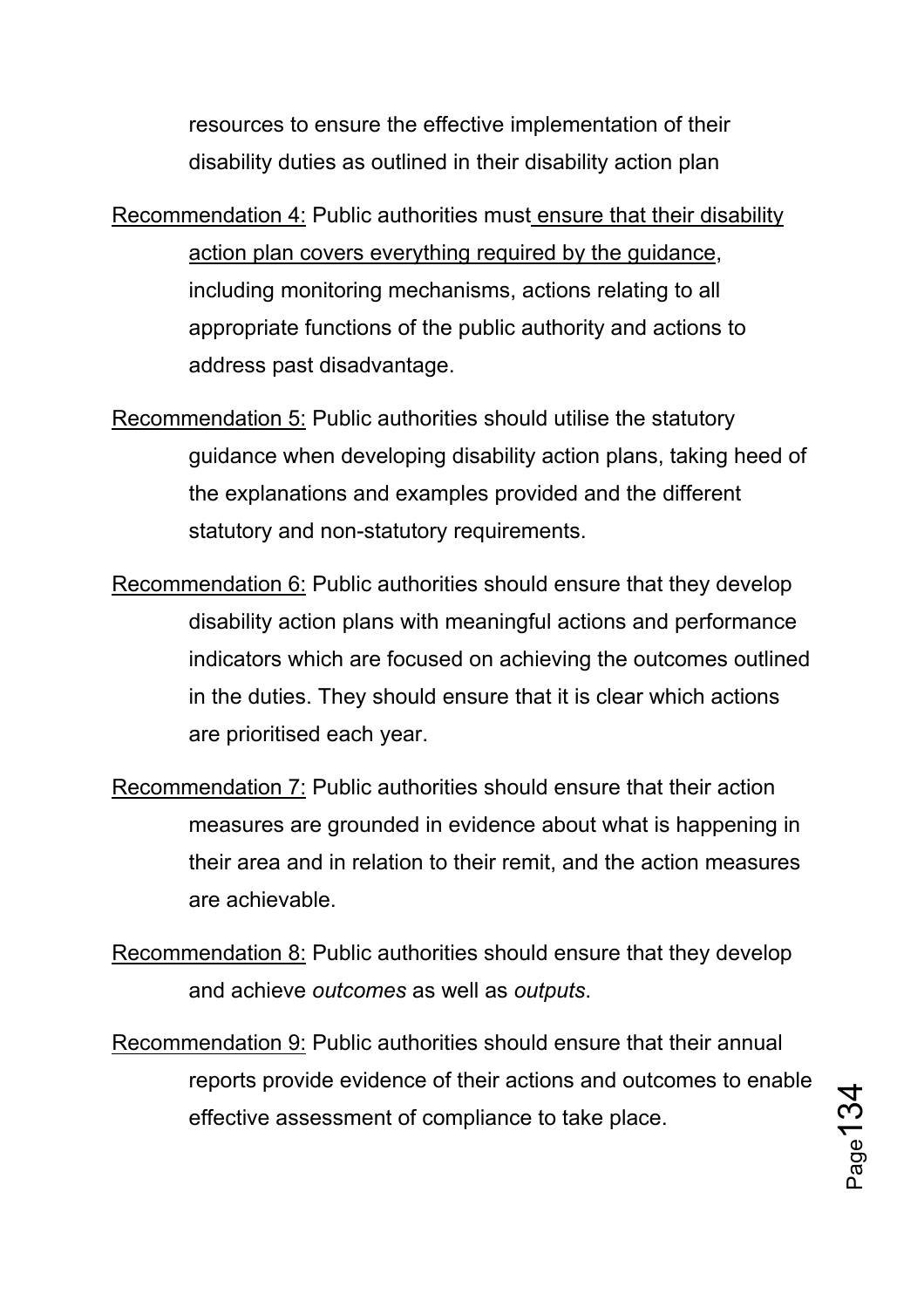- Recommendation 10: As it is required by the Commission guide, public authorities should ensure that their disability action plans and disability annual reports are publicly available, including being easily found on their websites.
- Recommendation 11: Public authorities should ensure that they provide specific guidance on the disability duties to all staff, volunteers and office holders, and should also make this guidance publicly available.
- Recommendation 12: Public authorities should ensure that they have appropriate mechanisms in place to monitor the outcomes and outputs of their actions so that they can demonstrate that they are effectively implementing the duties. Where these are not already in place public authorities should prioritise their development and implementation.
- Recommendation 13: Public authorities should seek to engage with disabled people, not only on disability issues, but also on general issues. In doing so the public authority should ensure that appropriate support is provided and that they engage in an accessible manner.
- Recommendation 14: In keeping with the definition of public life provided in the Commission's guidance, public authorities should review the opportunities available for disabled people to participate in public life to ensure that all opportunities are available and accessible to disabled people, and that specific opportunities such as a disabled people's forum, are promoted.
- Recommendation 15: Public authorities should take steps to encourage disabled people's participation in all levels of public life as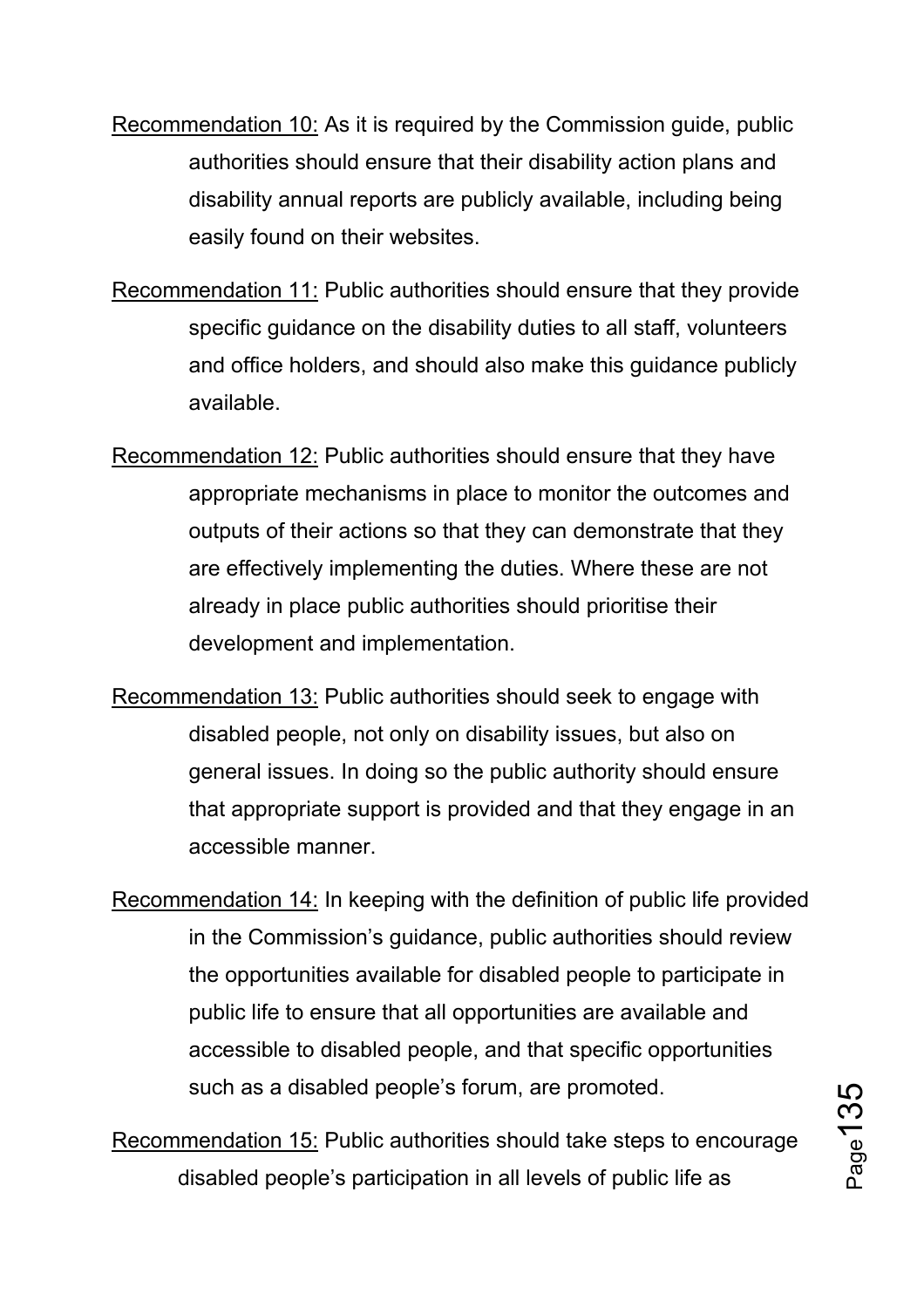detailed in the Commission's guidance, including "*government public appointments; the House of Lords; Local Strategic Partnerships; community associations or fora; community police liaison committees; neighbourhood watch committees; citizens panels; public bodies' focus or working groups; school Boards of Governors, school councils; youth councils; user groups for a service provided by a public authority*" and other public life opportunities.

Recommendation 16: Public authorities should ensure that they lead by example in promoting the participation of disabled people in public life. For example, public authorities should use their influence to encourage others, such as contractors and partners, to promote the participation of disabled people in public life.

Recommendation 17: Public authorities should consider how it might be possible to reach disabled people individually, as well as disability and other representative groups, as some people many not participate in or identify with any groups. Such activities should be undertaken in a manner appropriate to the work of the public authority so that they contribute to the public authorities meeting the disability duties.

Recommendation 18: Public authorities should demonstrate their commitment to achieving the duties through more extensive and deeper consultation or involvement, including with individual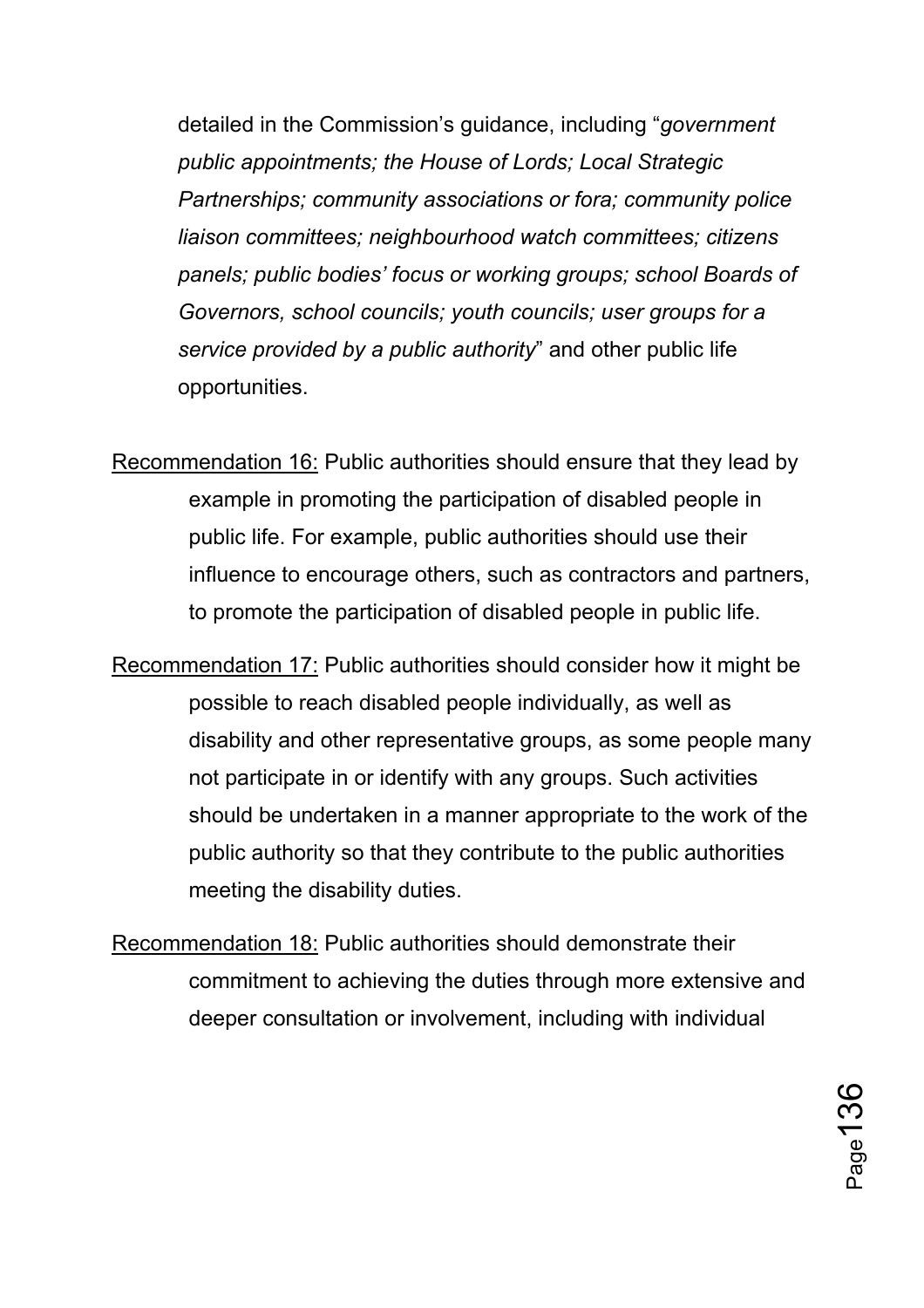disabled people as well as with disability groups or other representative groups $31$ .

- Recommendation 19: Public authorities should ensure that it is clear, both internally and externally, which actions contribute to meeting the disability duties, and which contribute only to the Disability Discrimination Act or Section 75. Public authorities should also recognise that meeting the disability duties would be difficult to achieve unless the obligations under the Disability Discrimination Act are met
- Recommendation 20: Public authorities should ensure that they publicise their obligations under the disability duties, their disability action plan and disability annual report sufficiently and in an appropriate and accessible manner to all stakeholders, in particular, but not limited to, disabled people.

#### Recommendations for the Commission

Recommendation 21: In the interests of maintaining good relationships with public authorities and in keeping with the Commission's guidance which states that the Commission "*will liaise with public authorities after the submission of their DAP*", the Commission disability duties team should build regular communications with public authorities into their work programme, including comments on disability action plans, in

 $\overline{a}$  $31$  Involvement goes beyond consultation and requires active engagement with and by disabled people so that their input and influence can be seen.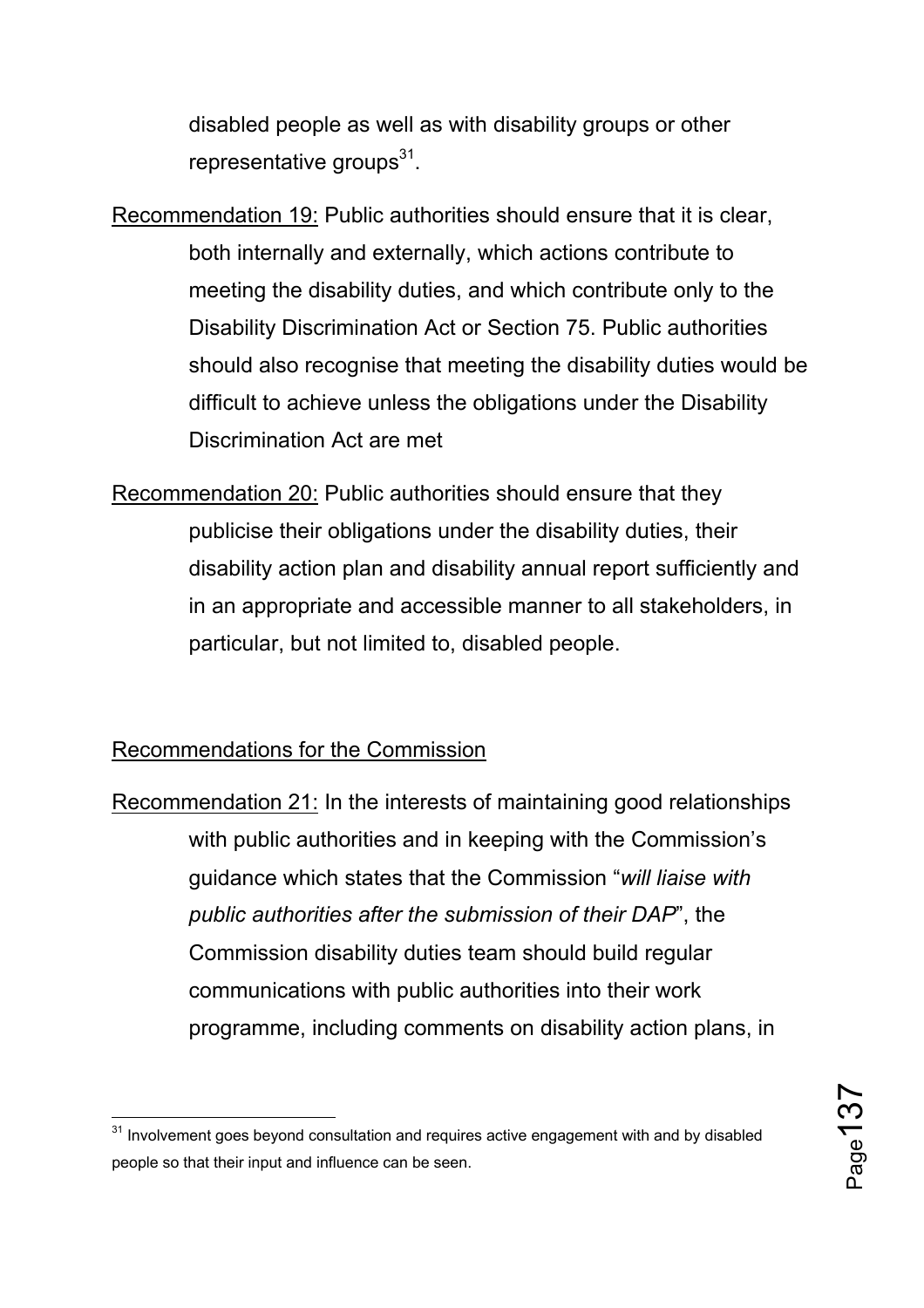particular in relation to meaningful performance indicators and actions.

### Recommendations for government

Recommendation 22: Government should provide guidance for public authorities on how disabled people should be represented in official communications, based on recognition of the 'social model' of disability.

Recommendation 23: Government should provide guidance for public authorities on how to engage with disabled people effectively (this should include guidance on consultation and involvement).

Page138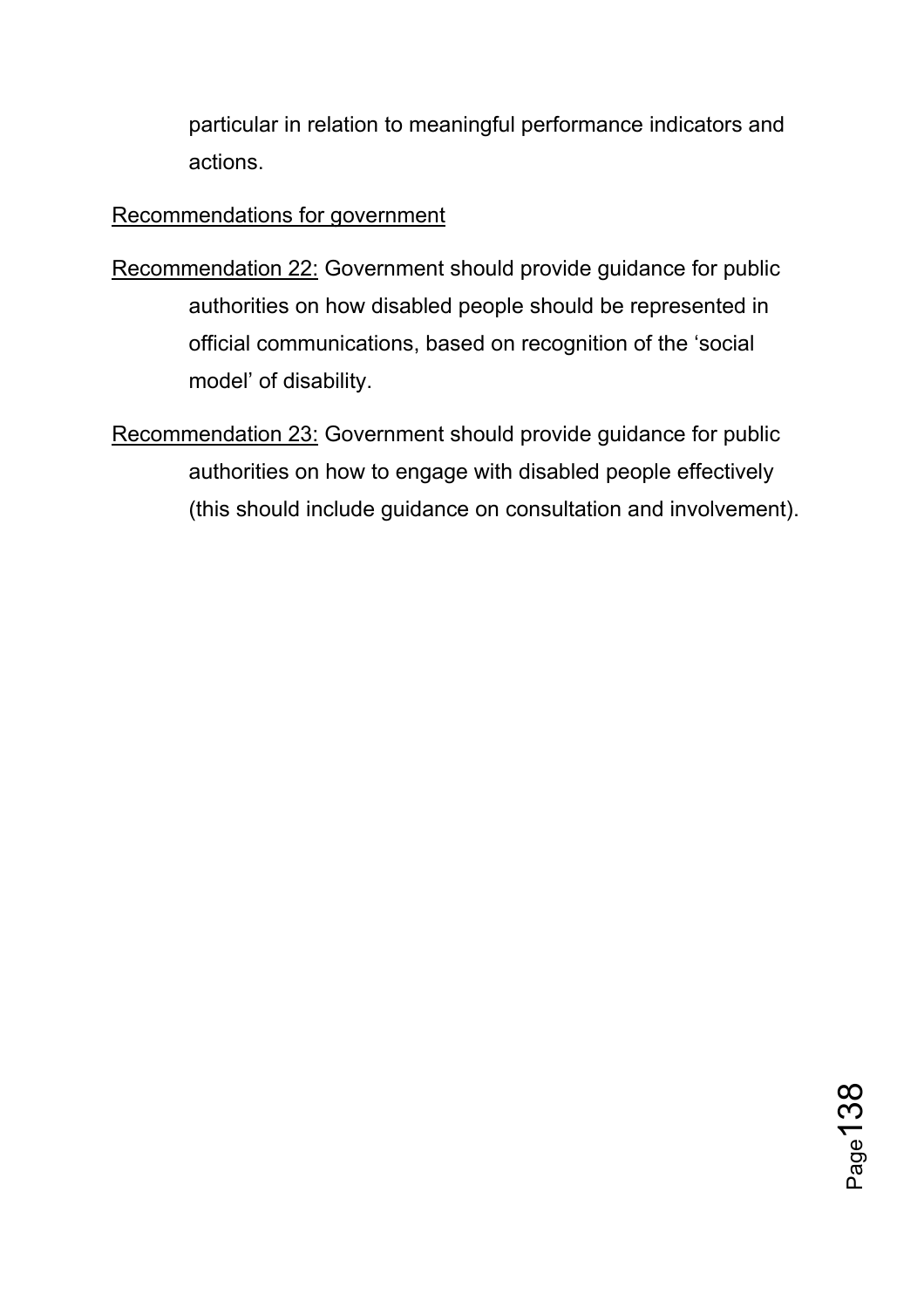### **12. Equality Commission for Northern Ireland Evaluation**

This section provides the analysis of Commission work undertaken under the disability duties. The evaluation framework summarised the processes that the Commission is required to undertake under the following headings:

- EC1 The provision of statutory guidance on the duties
- EC2 The provision of other (non statutory) information / support
- EC3 Responding to requests for support
- EC4 Following good practice and acting in keeping with the spirit of duties
- EC5 Keeping legislation under review
- EC6 Keeping implementation by public authorities under review
- EC7 Compliance and enforcement etc

The evaluation of the Commission was undertaken through interviews with key staff and through access to the files relating to the disability duties. This highlighted the short timescale in which the disability duties were implemented, but also the limited resources which the Commission had available to implement their duties. At the time of the introduction of the disability duties the Commission did not have a dedicated disability team, but had one senior staff member with the support (part-time) of one policy officer, within the Policy and Development Division, working on developing the guidance and processing the exemptions. The Commission asked OFMdFM for additional resources to support the implementation of the duties; however these were not granted therefore it reallocated one senior part-time and one full-time member (policy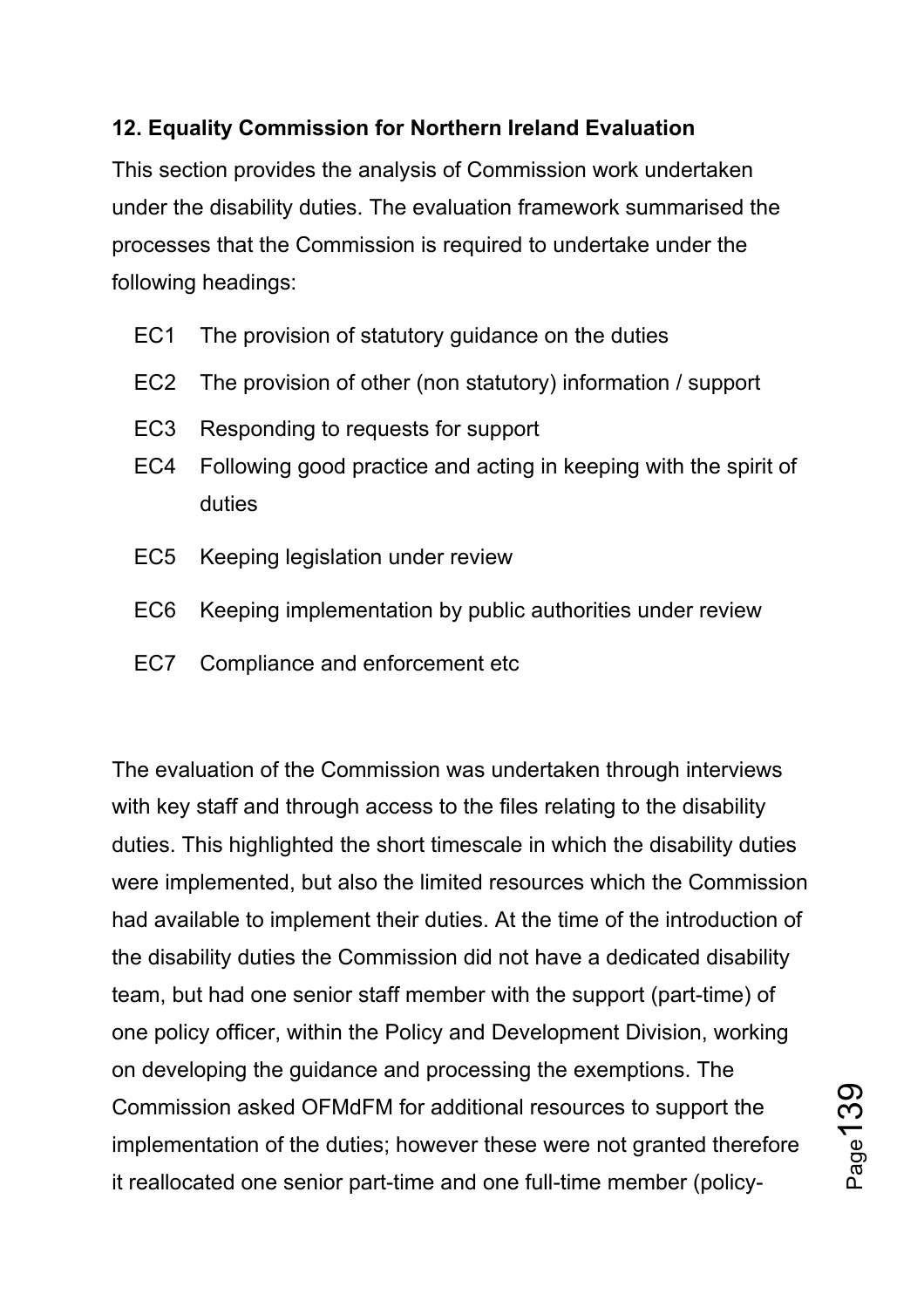officer) of staff to work exclusively on the disability duties bringing further expertise, focus and energy to this work in February 2007. Staff from a number of other divisions, including communications, advice and education were also involved in the work. A further policy-officer post has been added to the disability duties team in 2009 and the Commission continues to keep its budget under review. It is notable however that the Commission's budget has remained largely stationary since its inception in 1999.

Whilst the Commission is not subject to the disability duties itself as the body tasked with monitoring and enforcing them, and all equality law relevant to Northern Ireland, it is essential that it is seen to follow the same standards and good practice which it is holding others to. As a minimum the Commission should comply with the disability duties, however it should seek to embody the spirit of the legislation, i.e. to make a substantial and tangible difference to the lives of disabled people through challenging barriers such as negative attitudes and lack of opportunities to participate in society, and to demonstrate good practice across its work. This role as a gatekeeper and the need to be an exemplar in the field led the researchers to create additional indicators for the Commission which reflect the spirit of the legislation and good practice, and go beyond the letter of the law.

#### **EC1 The provision of guidance on the duties (statutory):**

The provision of guidance by the Commission should include the actions of drafting of guidance, involving disabled people and consulting with public authorities. The output should be the publication of guidance which takes into account the views of disabled people and which is fit for purpose and which should be indicated by:

Page140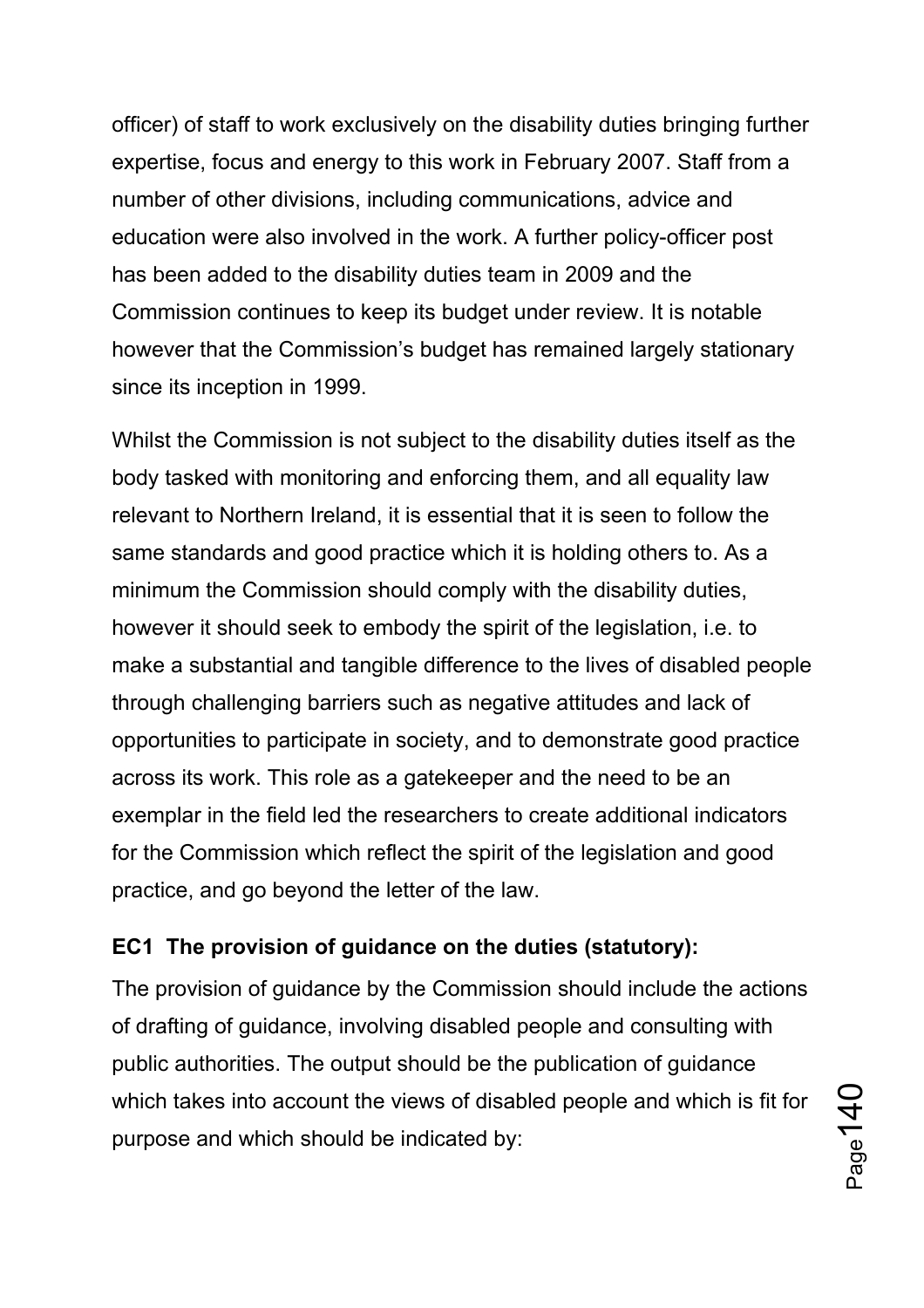- a) The appropriate availability of the guidance (for example, in clear language, free from jargon, fit for purpose, accessible).
- b) Data from involvement of disabled people compared with information provided in guidance.

Before assessing the statutory guidance it is important to understand the context in which it was created. The disability duties were created in June 2006 to become effective in January 2007, therefore this only gave the Commission six months in which to draft the guidance, consult upon it and publish it. This is an exceedingly short timescale to conduct such an undertaking.

The indicators in relation to the provision of guidance on the duties are now considered in turn.

a) The appropriate availability of the guidance (for example, in clear language, free from jargon, fit for purpose, accessible etc)

The Commission has a range of powers under the Disability Discrimination Act 1995. Amongst these it can:

"prepare and issue guidelines and/or Codes of Practice giving practical guidance to public authorities on how to fulfil their responsibilities in relation to the disability duties".<sup>32</sup>

The researchers were therefore looking for evidence that the Commission had effectively exercised its powers to provide guidelines to public authorities in connection with the disability duties.

 $\overline{a}$ 32 ECNI. (2007). *A Guide for Public Authorities – Promoting positive attitudes towards disabled people and encouraging the participation of disabled people in public life*. Belfast: ECNI. p82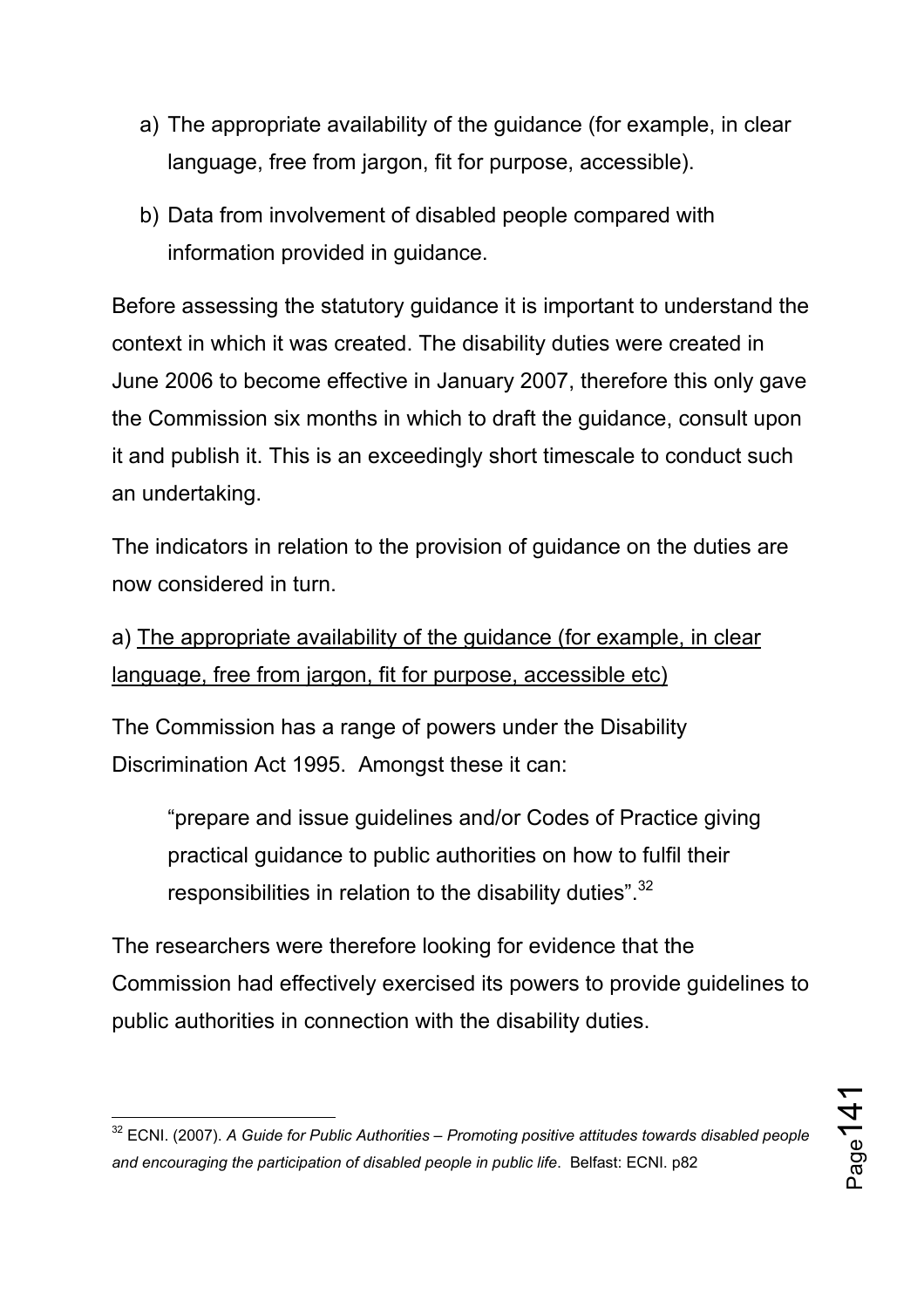The Commission provided this guidance by way of publishing a statutory guide in April 2007. It distributed printed copies to all public authorities. It also provided electronic copies on its website and information in its Ezine. It used three events to highlight the guidance in advance of the deadline for public authorities to submit their Disability Action Plans<sup>33</sup>. These events included two major half-day seminars in Belfast attended by a range of public authorities (each attended by approximately fifty public authorities) and an event in Derry / Londonderry for the voluntary and community sector. The Commission also hosted six sectoral seminars for public authorities. A number of these awareness raising seminars were attended by either the Chief Executive or senior staff of the Commission to demonstrate to public authorities the importance of the duties.

The guidance is available on the Commission's website<sup>34</sup> and can be found via the publications>disability section or via the policy>public policy>disability section. In the publications section the guidance is included in the list of all disability publications with no particular attention drawn to it, the reader must scroll through the list to find it. It is titled "*Promoting positive attitudes towards disabled people and encouraging the participation of disabled people in public life: A Guide for Public*  Authorities<sup>"</sup> so does not immediately stand out as quidance<sup>35</sup>. In the policy section the guidance is highlighted more clearly once the reader gets to the disability page, however this is accessed through public

Page142

l  $33$  The deadline was 30 June 2007

<sup>34</sup> www.equalityni.org

 $35$  In contrast to the hard copy publication which is entitled "A guide for public authorities – promoting positive attitudes towards disabled people and encouraging the participation of disabled people in public life.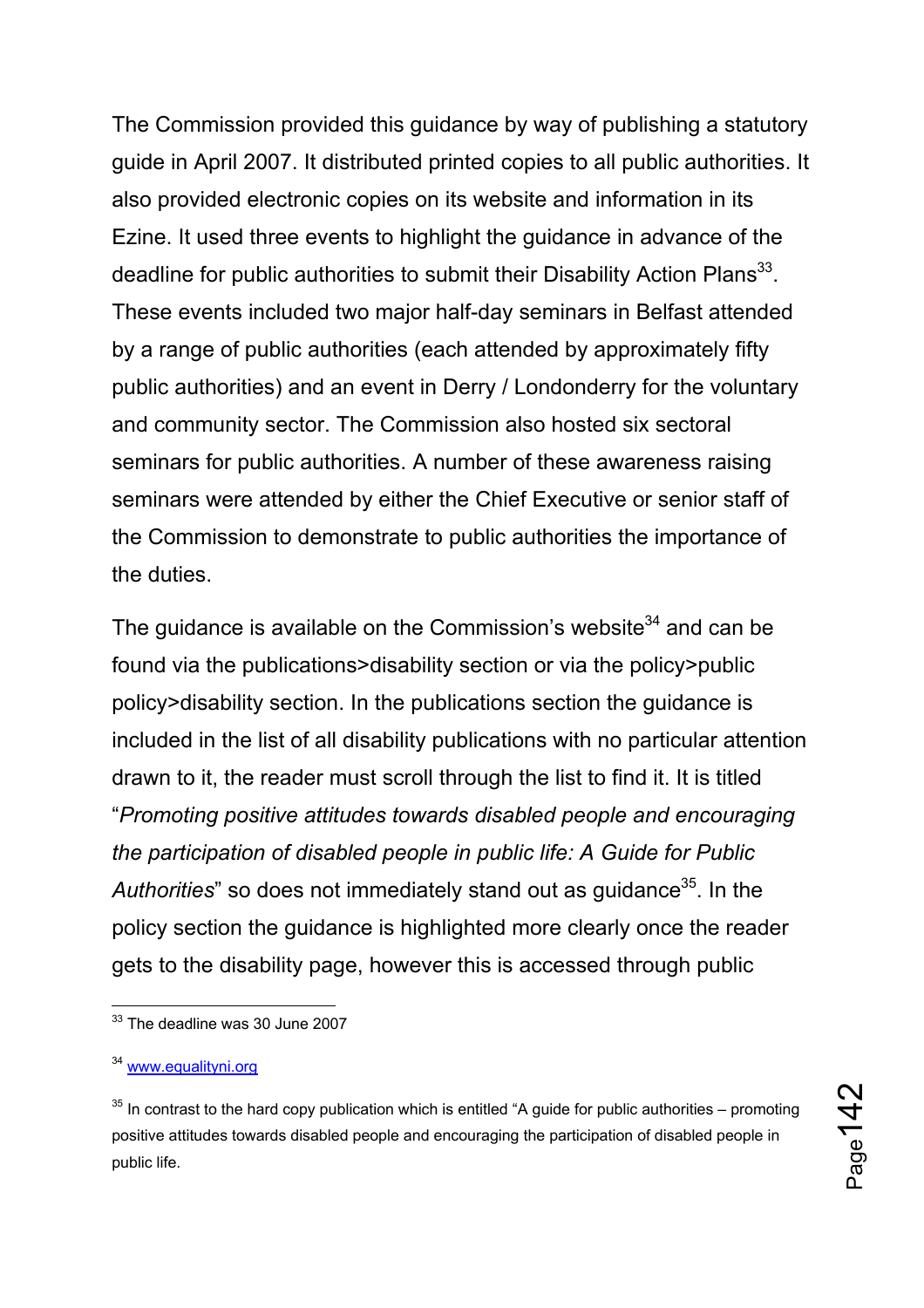policy, rather than a page specific to the disability duties. This can be compared with Section 75 which has a specific page highlighted on the policy front page. Creating a similar page for the disability duties rather than having to go through public policy would make the information more accessible.

The copy of the guidance on the website is available in PDF format only. It would be better if it were also available as a Word document as this is more accessible for some text readers.

The guidance is also available in hard copy by contacting the Commission.

In both the hard copy and electronic copy of the guidance the font is a non-serif font in 14 point in keeping with good practice. The guidance is laid out clearly, using straight forward language without jargon, and is structured clearly. Chapter four of the guidance lays down the statutory requirements which disability action plans must meet. This is stated clearly in the guidance both in the introduction and in chapter four.

The guidance provides a number of examples on how public authorities can implement the disability duties and also provides a template for creating a disability action plan. These examples along with the accessibility of the guidance, language used and structure suggest that it is fit for the purpose of supporting public authorities to implement the disability duties. However, a note of caution in relation to these examples is that whilst they can be seen as helpful, they can also have the reverse effect of becoming an exercise in form filling with the public authority not really considering how the disability duties apply to it. The Commission should watch for this in its reviews of disability action plans and annual reports.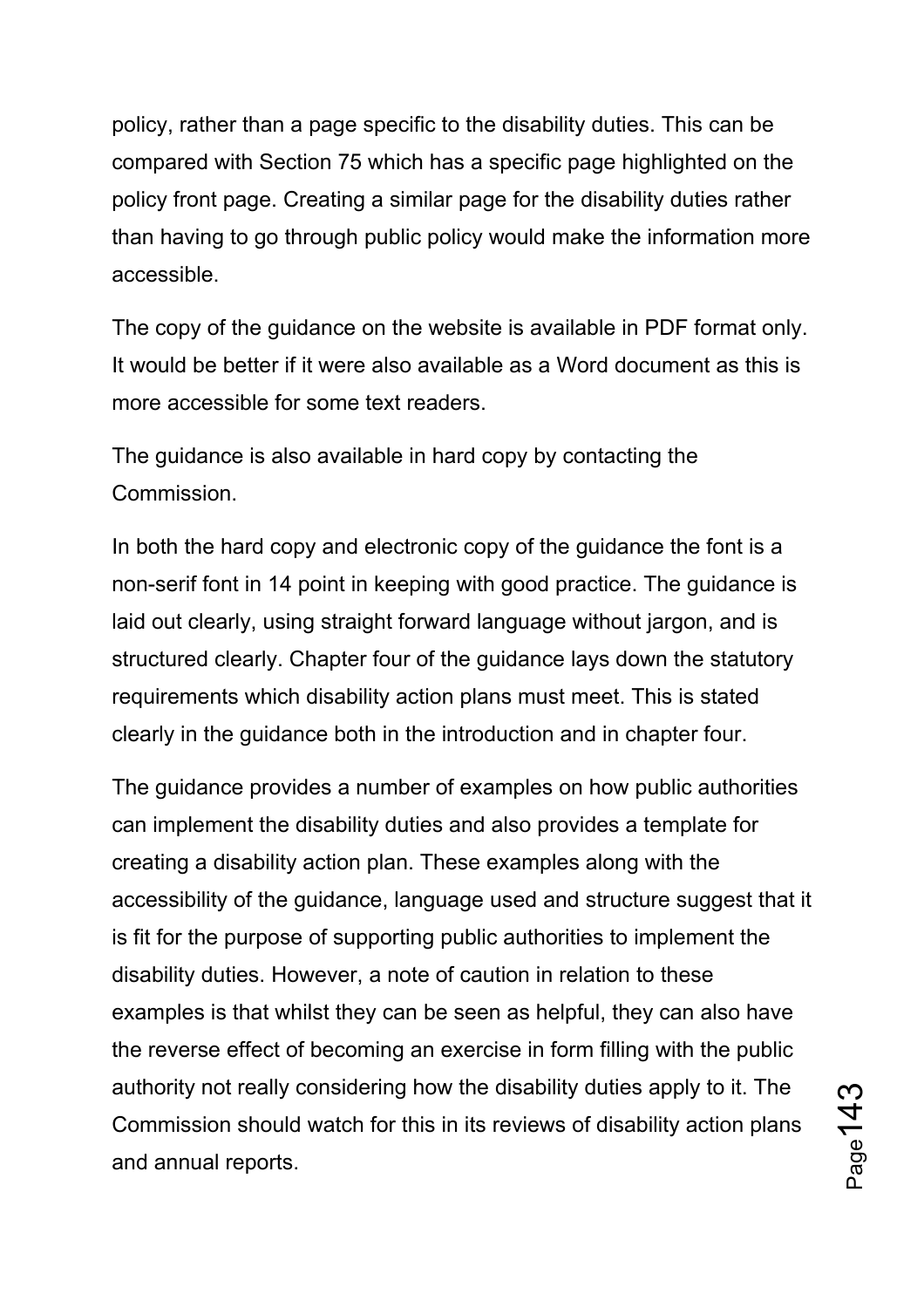# b) Data from involvement of disabled people compared with information provided in guidance.

The Commission guidance recommends consultation as:

*"an opportunity for disabled people to provide feedback in a constructive manner on how public authorities can best implement and are implementing the disability duties."36*

Therefore the researchers were expecting that the Commission would also utilise consultation as a means of ensuring that the guide would assist in the effective implementation of the duties. However as the Commission should be utilising exemplar practice, the researchers were also looking for evidence that it had actively involved disabled people in the creation of the guidance as involvement requires "*more active engagement of disabled people than 'consultation."37* The use of data from consultation, or the actual involvement of disabled people can help ensure that the final product, in this instance the guide, is fit for purpose and actually meets the needs of disabled people.

According to the Commission the guidance was drafted with reference to the comparable guidance produced by the GB Disability Rights Commission in relation to the GB Disability Equality Duty and took legal advice over the definition of "public life"<sup>38</sup>. It also drew upon consultation with non-governmental organisations, including many disability organisations and user-led organisations, and with public authorities; this

 $\overline{a}$ 36 ECNI. (2007). *A Guide for Public Authorities – Promoting positive attitudes towards disabled people and encouraging the participation of disabled people in public life*. Belfast: ECNI. p27

<sup>37</sup> Disability Rights Commission. (2006). *The Disability Equality Duty and involvement*. Manchester: Disability Rights Commission

<sup>&</sup>lt;sup>38</sup> The GB Disability Rights Commission guidance was drafted in consultation with disabled people.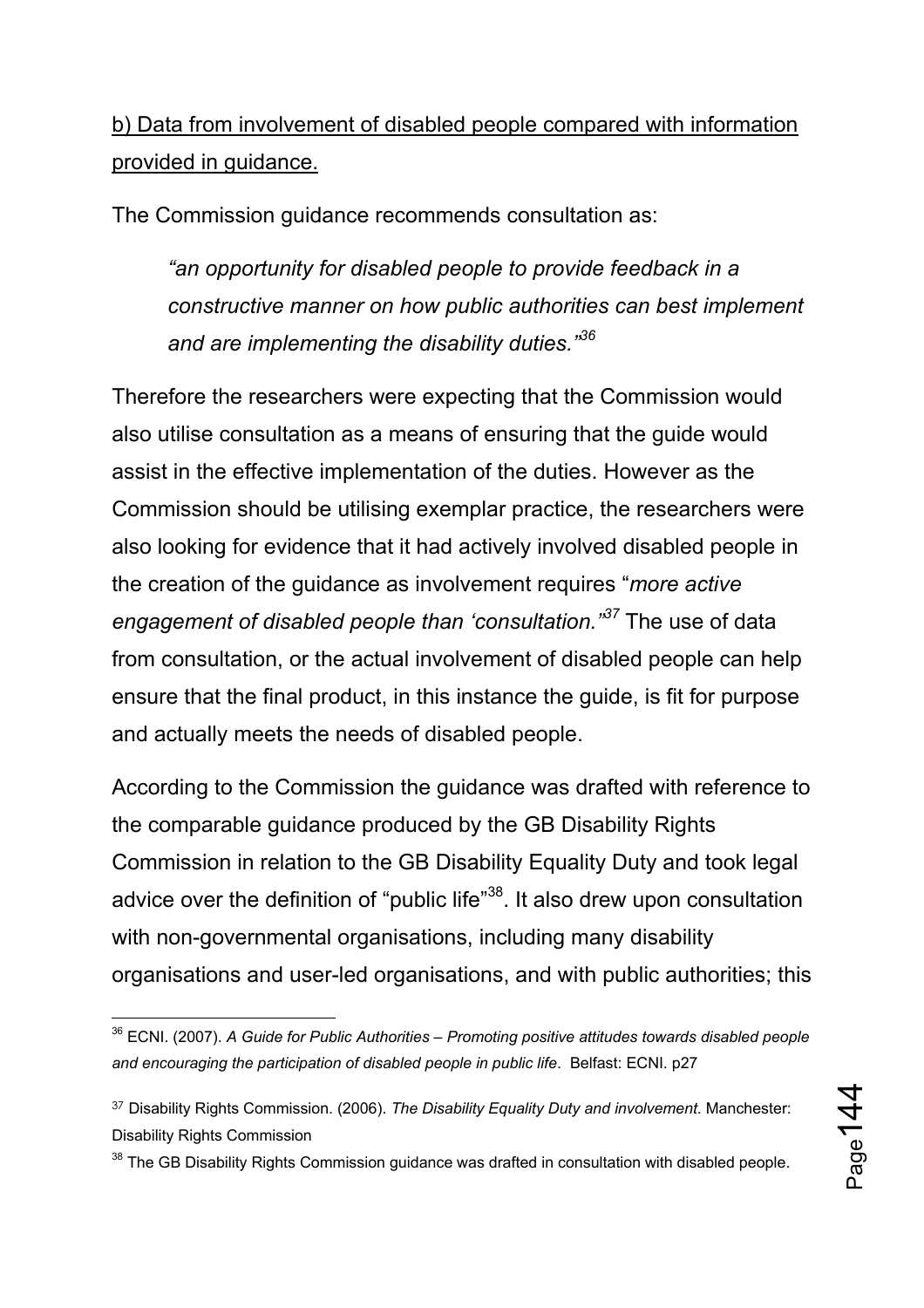included a web-based consultation on the guide which elicited approximately thirty responses. The Commission also states that it held early discussions with Disability Action on the impact of the duties coming into force.

To determine NGO stakeholders' and disabled peoples' perceptions of their involvement in the drafting of the guidance, the researchers engaged with non-governmental organisations and disabled people. All those sampled reported that they were aware of the Commission and the guidance it had created for public bodies. Two out of three organisation responses to the questionnaire acknowledged that they had been consulted by the Commission about this. One organisation, also speaking on behalf of an umbrella organisation, in response to the question '*If you were involved or consulted by the Commission in relation to the creation of the guidance please tell us what you thought about the consultation or involvement?*' commented that they felt that this was '*tokenistic*, *especially as public authorities were told that they did not need to consult disabled people directly'*. When questioned further about this statement, the organisation stated that it was their understanding that the directive that public authorities did not need to consult disabled people came from the Commission. However, the Commission states that while the content of the legislation does not dictate that consultation is mandatory, the Commission approach is to encourage public authorities to consult fully. This is reflected in the Commission's guidance publication and in the advice given to public authorities. This may reflect a failure to perceive the difference in the Commission's guidance between 'must' or 'should' in relation to consultation, depending on whether it is a legal requirement or just good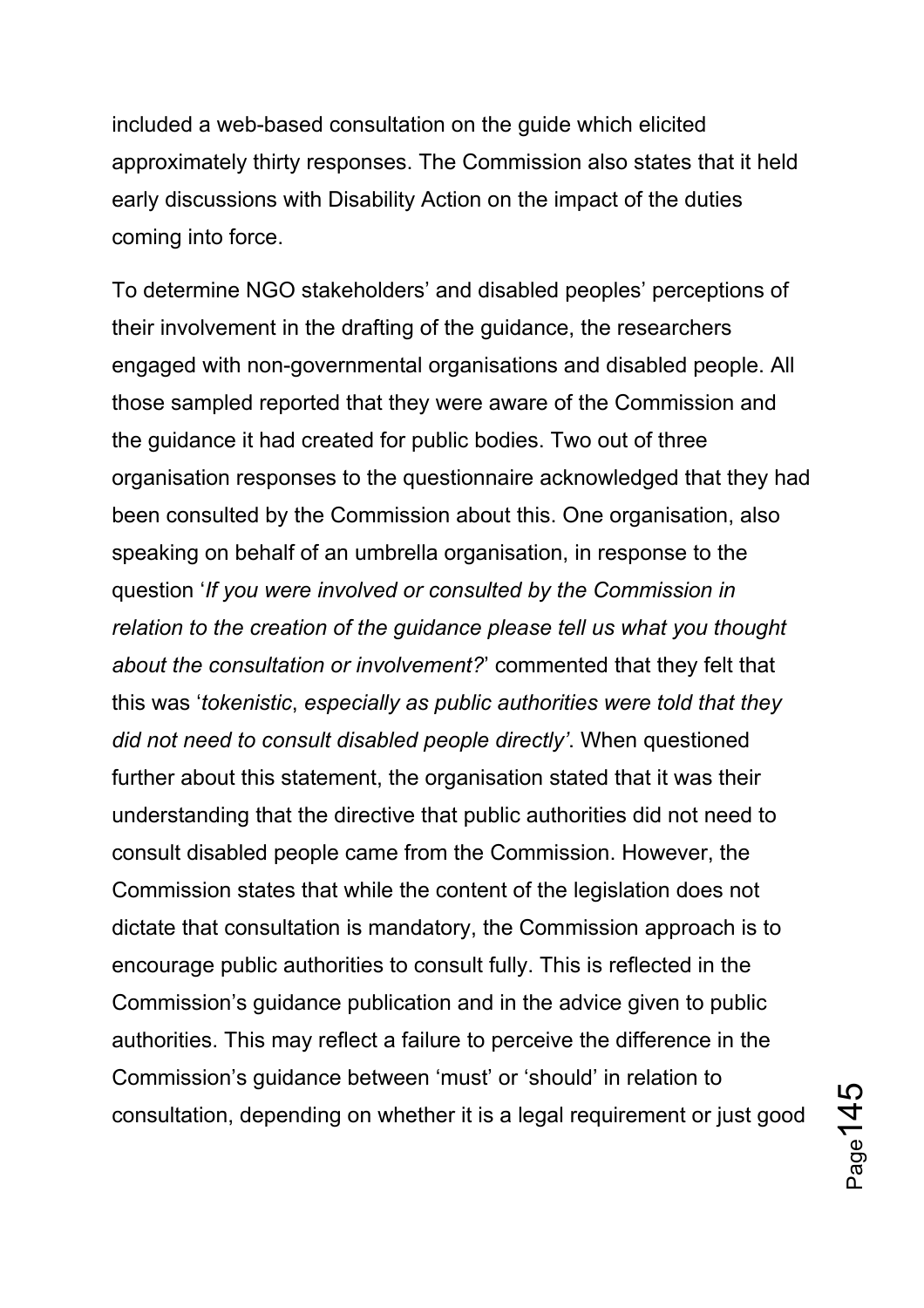practice39. Whether or not this quote reflects the factual position, it does seem to indicate a perception at least by some disabled people that their views are not being sought in a meaningful way.

### **EC2 The provision of other (non statutory) information / support:**

The output from the process of the provision of other information and support by ECNI should include the provision, as appropriate, of briefings, seminars, conferences and other awareness raising activities to support public authorities in an appropriate and effective manner, indicated by:

- a) Records of the relevant events/activities, and, where relevant, material from them.
- b) Records of disabled people's involvement in the design and delivery of such information / support as appropriate.

The Disability Discrimination Act 1995 (as amended) states:

*"The Commission may prepare and issue codes of practice giving practical guidance to persons subject to duties under section 49A on how to perform those duties."40*

The researchers therefore considered what support, additional to the statutory guide, the Commission had provided to public authorities and others, as indicated by copies of briefings, records of events and records

  $39$  Commission guidance states that public authorities should consult on their Disability Action Plans. ECNI. (2007). *A Guide for Public Authorities – Promoting positive attitudes towards disabled people and encouraging the participation of disabled people in public life*. Belfast: ECNI. p27

 $40$  Disability Discrimination Act 1995 (as amended) s.54A1(C)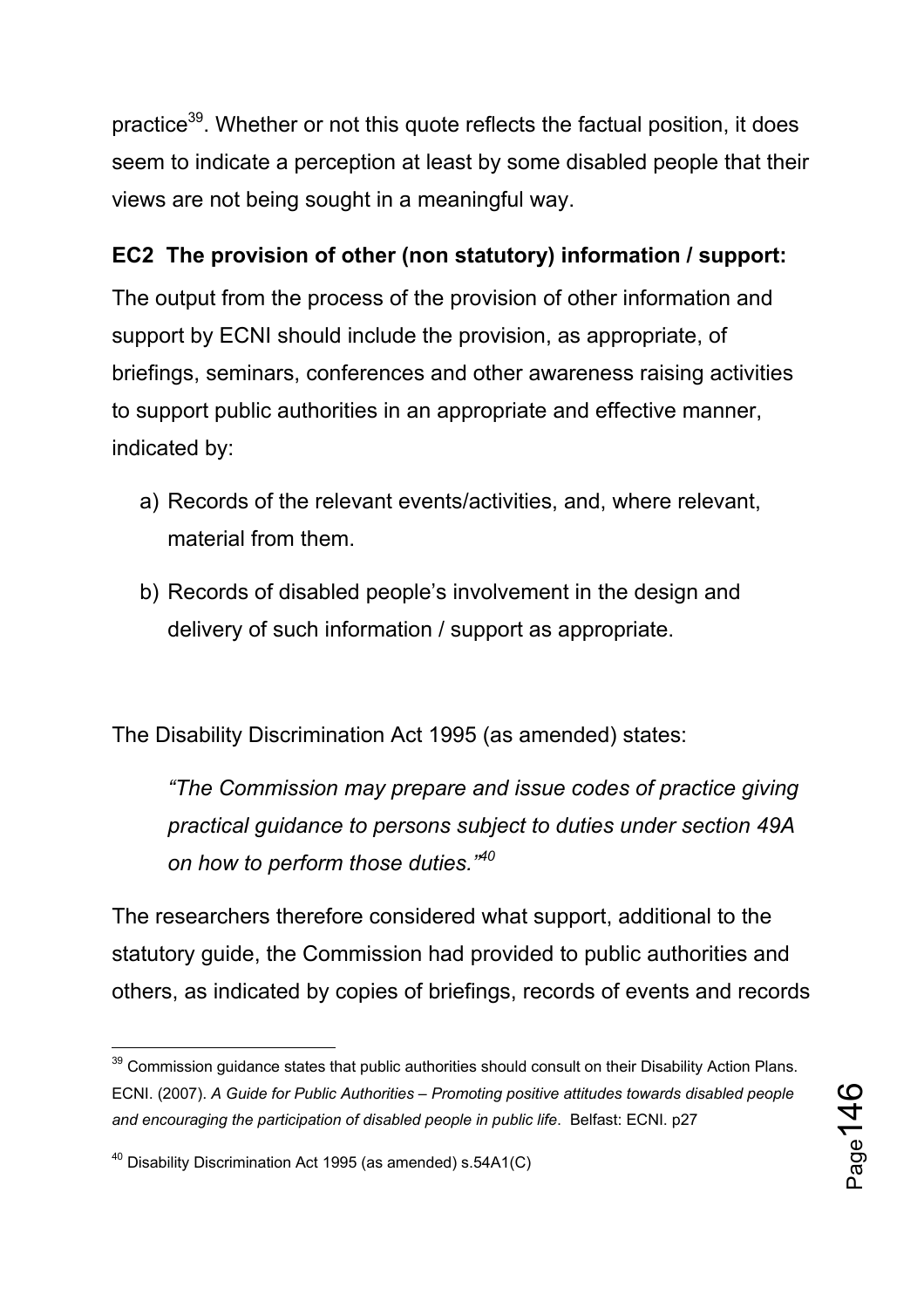of disabled people's involvement in the design and delivery of such information / support as appropriate. The indicators of these are now considered in turn.

a) Records of the relevant events/activities, and, where relevant, material from them.

The researchers were looking for evidence of what actions the Commission had taken to deliver support and advice to public authorities in implementing the disability duties. The records of events and activities are a key means by which the Commission can demonstrate the actions which it has taken in relation to providing support.

### *Events*

According to the Commission's records, during the year under consideration the Commission undertook a range of speaking engagements to publicise the disability duties (13 engagements in total). These ranged from speaking at conferences for the public and voluntary sectors to public authority fora and networks. In addition, three seminars were organised for public authorities and the community and voluntary sector.

### *Non-statutory guidance (including Annual Reporting Template)*

In addition to the Commission's activities around provision of advice, it also provided non-statutory guidance in the form of the disability action plan template (included in the guidance therefore discussed above), and also an annual reporting template.

The researchers' discussions with the Commission and review of its internal documents also identified further non-statutory guidance in the form of advice notes on the disability duties. According to the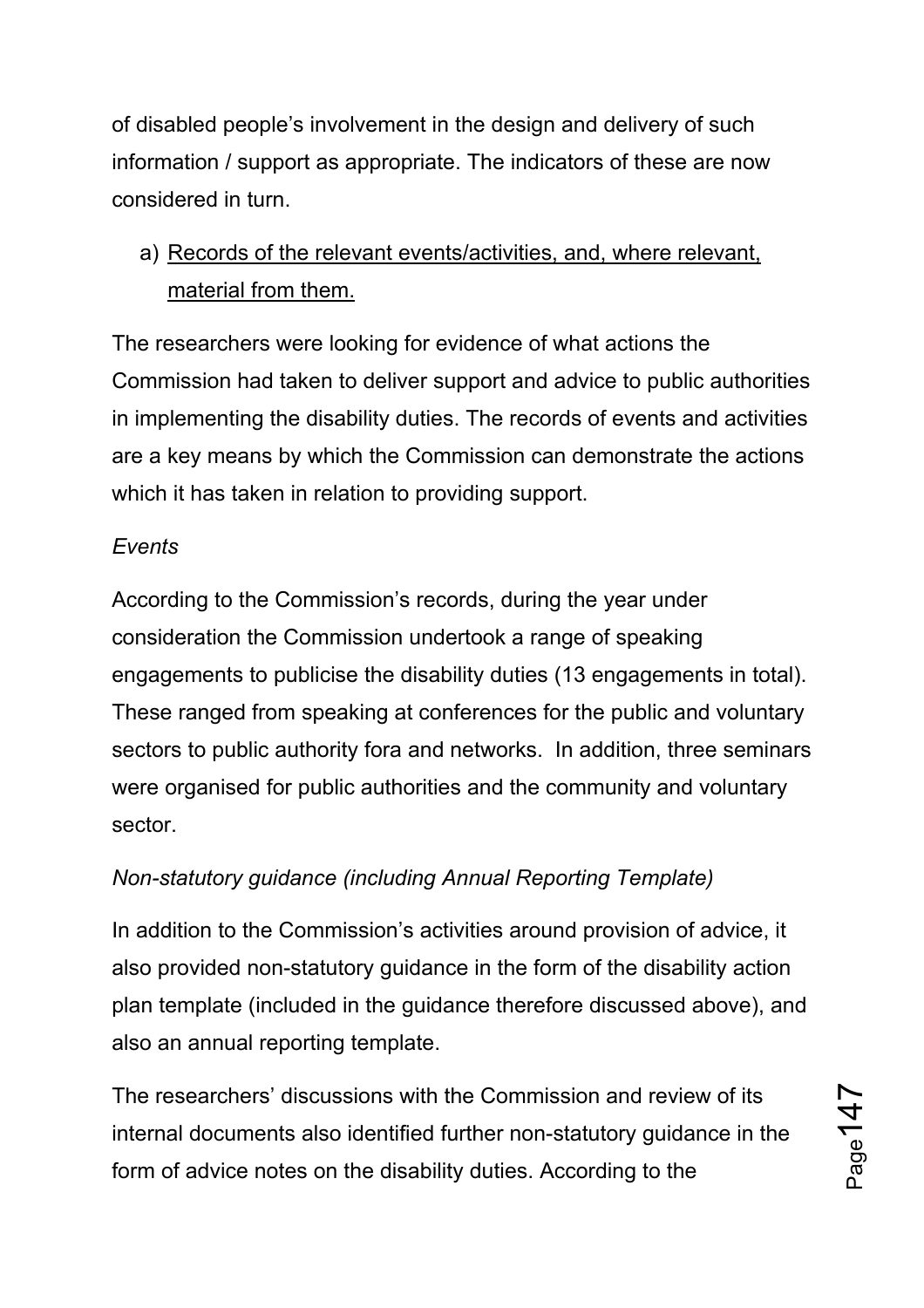Commission these were initially produced for government departments following briefing sessions with them. Although the Commission did distribute these as part of dealing with reactive advice queries, where appropriate, it was intended that the advice notes could be distributed more widely to all public authorities as self auditing tools on action plans and this has not yet been actioned. Advice notes include:

- Overview of changes.
- Legal summary (highlights the changes made to existing law by disability duties).
- Exemptions criteria.
- Performance indicators (gives more examples than in the guide).
- Advice on employment provisions (highlights links with Section 75 and the Disability Discrimination Act).
- Pointers for preparing disability action plans.
- Examples of good practice measures.

The researchers review of these advice notes highlights that these could usefully have been shared publicly, for example via the Commission's website, and would have provided public authorities with further information on the disability duties.

b) Records of disabled people's involvement in the design and delivery of such information / support as appropriate.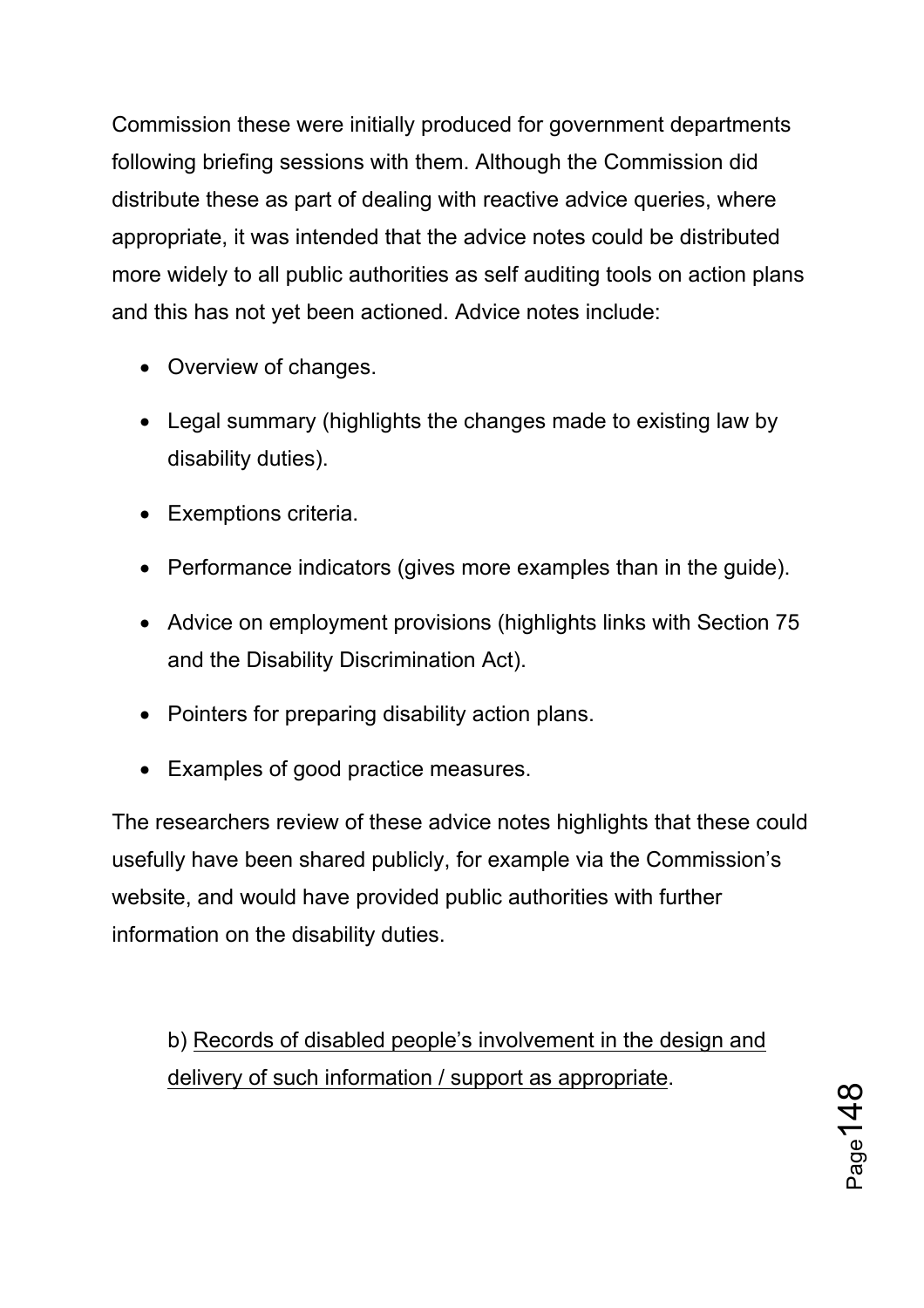The Commission's records do not provide information on disabled people's involvement in the design and delivery of non-statutory information or support.

### **EC3 Responding to requests for support:**

The process of responding to requests for support should include the Commission responding to queries, following up on the queries and monitoring the results. The output from this should be the provision of appropriate responses to queries, indicated by:

- a) The number of queries received.
- b) The number of queries responded to.
- c) Whether the Commission provided the public authority enquiring with a named person with whom to liaise.
- d) The timescale of responses to queries.
- e) The accuracy of response to queries.
- f) If a follow-up was required for the query, did this happen and what was its timescale, accuracy and effectiveness.
- g) The satisfaction of the enquirer with the guidance and responses.
- h) Whether the public authority would contact the Commission for support / guidance in this area again.

The researchers used these indicators to survey a number of public authorities who had been identified as having had contact with the Commission. The methodology for this survey is described in section 2.2 of this report. The indicators are now considered in turn.

a) The number of queries received

Page149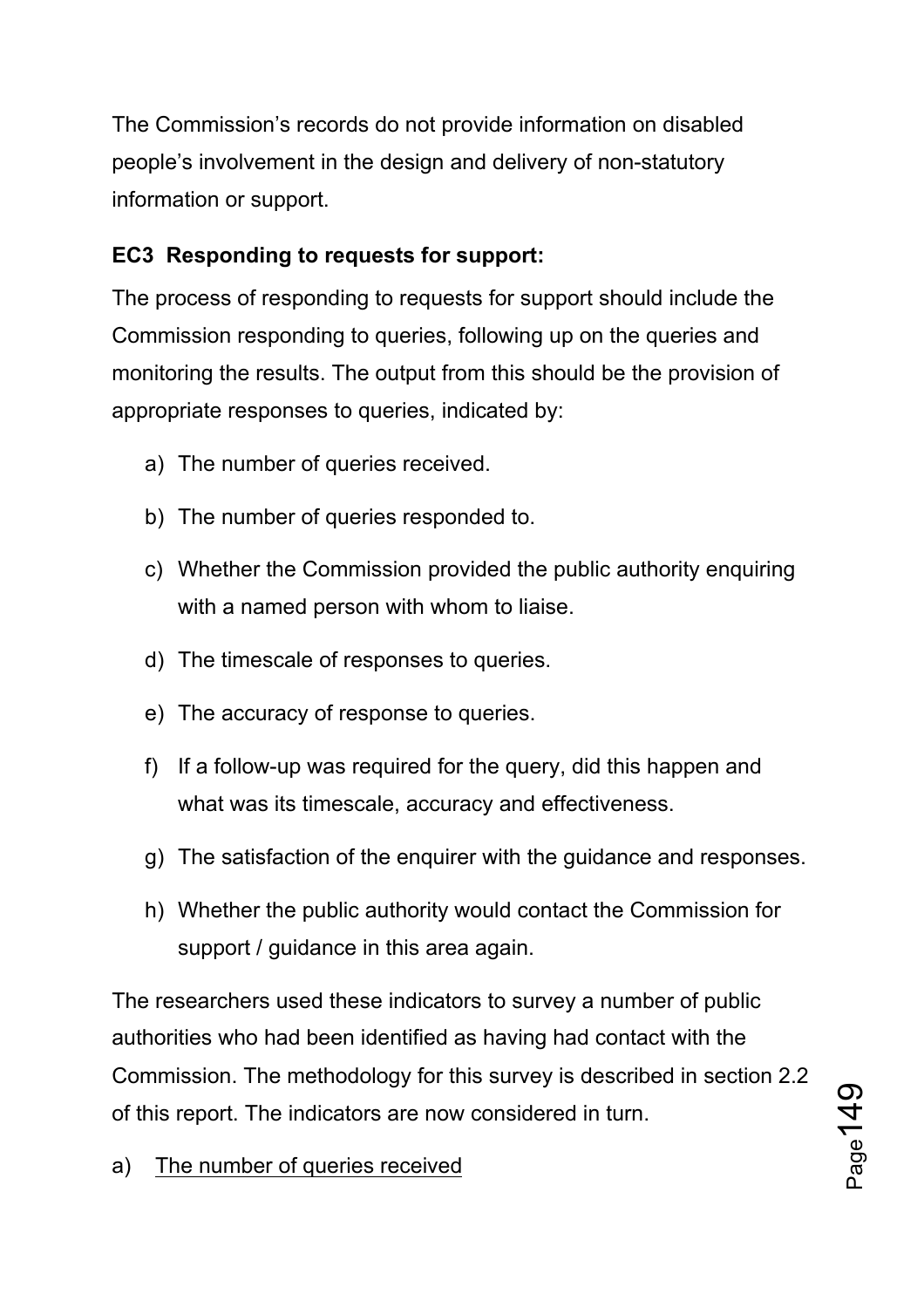In order to assess whether the Commission is responding to requests for advice it is important that clear and systematic records are kept of any advice queries received. The researchers were looking for evidence from such records to show the number of queries received and responded to, also for details of each response.

According to the Commission's internal reporting on the disability duties it undertook a number of advice activities with the public sector, including responding to 382 advice contacts, holding 38 advice meetings and providing advice to two sectors (education and health) that had recently been restructured.

#### b) The number of requests responded to

According to the Commission it responded to all contacts regarding the disability duties.

## c) Whether the Commission provided the public authority enquiring with a named person with whom to liaise?

An important element in customer service is consistency, therefore the researchers were looking for evidence that the Commission provided public authorities with a named contact. The provision of a named contact enables the enquirer to build a relationship with the person dealing with the enquiry, and for any further enquiries to be directed to the person who already understands the context and operation of the organisation, therefore streamlining the information which the enquirer needs to provide each time. Additionally this process enables the Commission to build a clearer picture of the operation and effectiveness of the duties in some public authorities.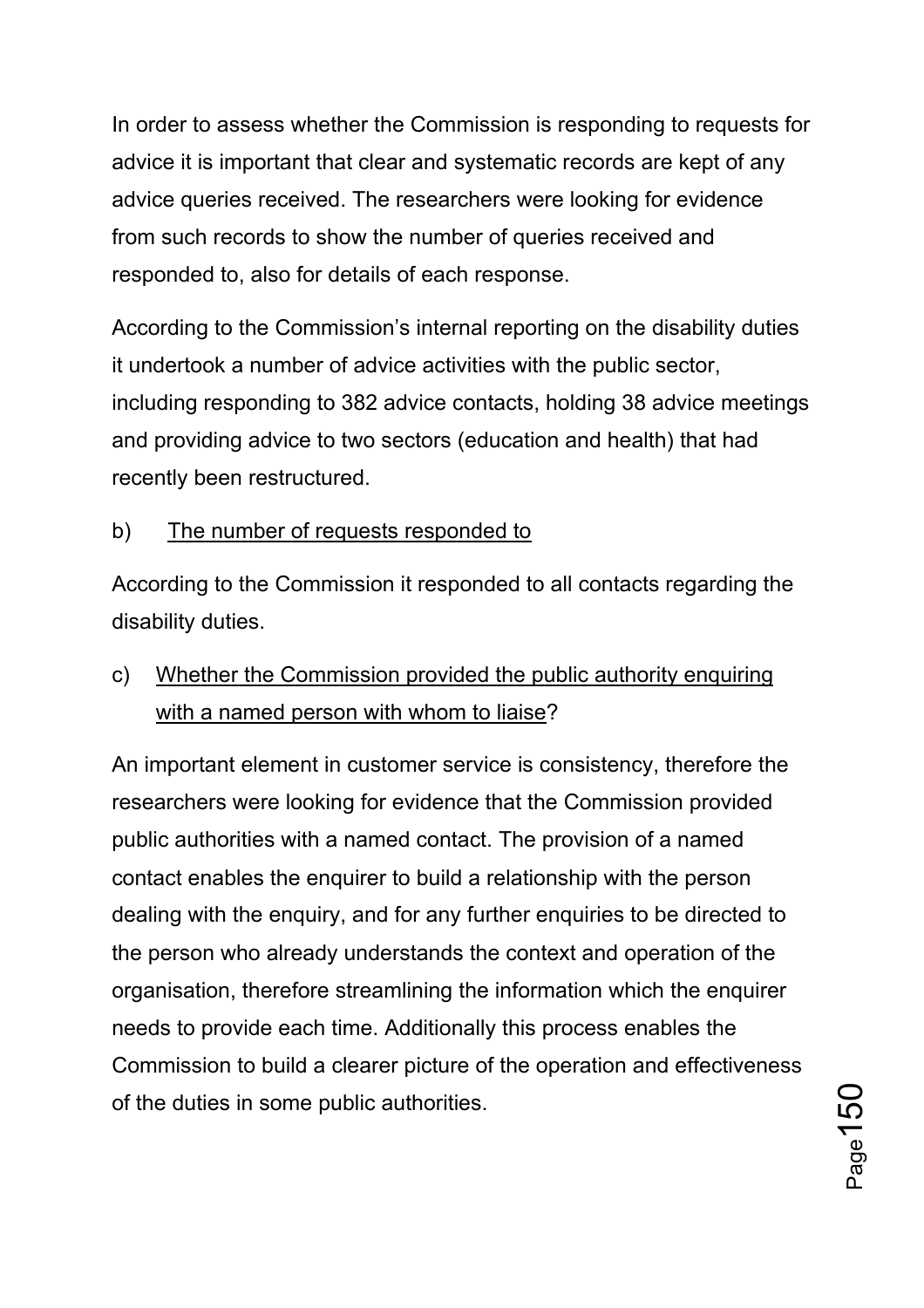All the public authorities surveyed indicated that they did have a named correspondent.

#### d) The timescale of responses to queries.

The provision of a timely response is good practice in customer service and can also help mitigate issues before they arise. The researchers were looking for evidence that the Commission had clear guidelines on how quickly a response should be dealt with and that responses were dealt with within these guidelines.

The Commission does not currently have a standard timescale for responses to queries in relation to the disability duties. The Commission does not appear to have kept a record of the timescales for responses to queries, but 80% of the public authorities surveyed gave the Commission a score of at least 8 out of 10 for timeliness.

#### e) The accuracy of responses to queries.

It was not possible to assess the accuracy of the responses received. The researchers therefore sought proxy evidence of accuracy of responses to queries from their survey of public authorities. 80% of the public authorities surveyed gave the Commission a score of at least 8 out of 10 for each of helpfulness and effectiveness. This may indicate that the response must have been somewhat accurate, otherwise this issue would have reflected in the answers to whether a response was effective.

## f) If a follow-up was required for the query, did this happen and what was its timescale, accuracy and effectiveness.

Where it is not possible to deal with a query immediately, or where further follow-up is required, it is good practice that this is done so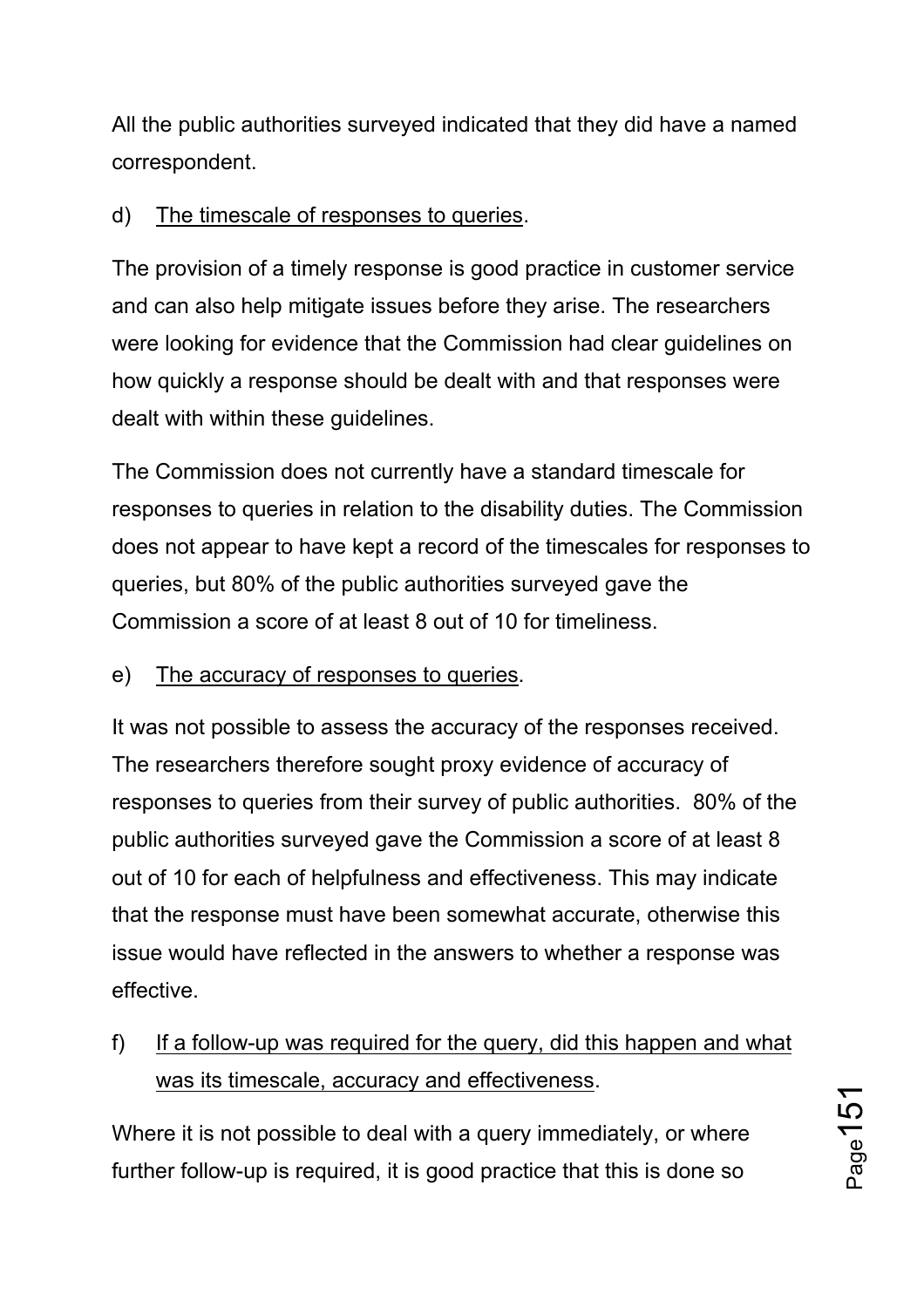promptly, and the timescale for follow-up is indicated to the enquirer. It is also important that the follow-up is accurate and effective in addressing the query. The researchers were looking for evidence that any follow-up by the Commission met these standards.

Commission records do not appear to detail whether follow-up was required or provided, however many of the public authorities surveyed commented how very helpful they found the Commission staff to be, even going out of their way to provide a response.

#### g) The satisfaction of the enquirer with the guidance and responses.

Whilst the satisfaction of the enquirer may depend on a number of things, including their expectations regarding the response, it can still be a useful indicator in relation to the provision of support. For example, a small percentage of dissatisfied enquirers might reasonably be expected. However, if the majority were found to be dissatisfied this might raise questions about the service being provided, although even a substantial level of dissatisfaction could relate to other things as well, such as raised expectations. The researchers were looking for evidence that enquirers were predominantly satisfied with the response received.

The overall average score given by the public authorities surveyed for each of helpfulness, effectiveness, accessibility, supportiveness and timeliness of the responses to enquiries was over 8 out of 10.

Seven of the responses were unreservedly positive. For instance:

"*We absolutely got what we were looking for*."

"*Very helpful advice and very blunt guidance*."

"*Incredibly helpful advice and guidance*."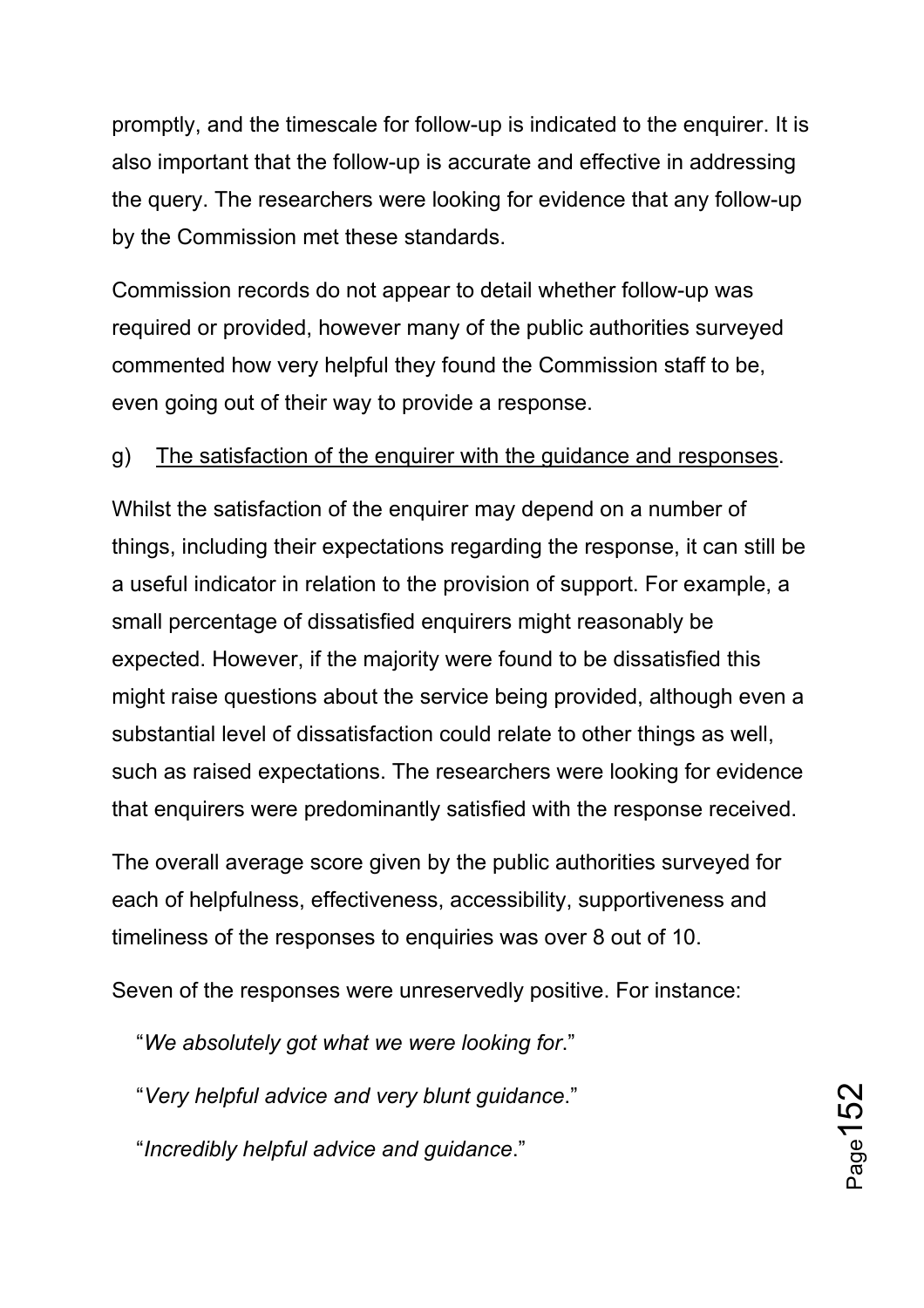#### "*Absolutely helped*."

In the other three cases there was some reservation. In one case the Commission had apparently not agreed to the format being proposed, another respondent suggested that the advice was not very practical and the third indicated that, while the initial response was helpful, the criticism was that there was then no feedback after the disability action plan was submitted. It should be noted that the guidance states that the Commission will "*liaise with the public authority in relation to its disability action plan following its submission to the Commission*"; however the legislation makes no requirement that the Commission give feedback on the plans $41$ .

The respondents were also asked to score five aspects of the response they received. The average scores given (out of 10) were:

| Helpful       | 8   |
|---------------|-----|
| Effective     | 8   |
| Accessible    | 8.5 |
| Supportive    | 8   |
| <b>Timely</b> | Ŗ   |

These scores are high and reflect the very positive feedback about the Commission's response generally given by the respondents. In one case however only 5 was given for each of 'helpful' and 'effective' because, the respondent indicated, "*the duties themselves are not very helpful*",

Page153

l 41 ECNI. (2007). *A Guide for Public Authorities – Promoting positive attitudes towards disabled people and encouraging the participation of disabled people in public life*. Belfast: ECNI. p25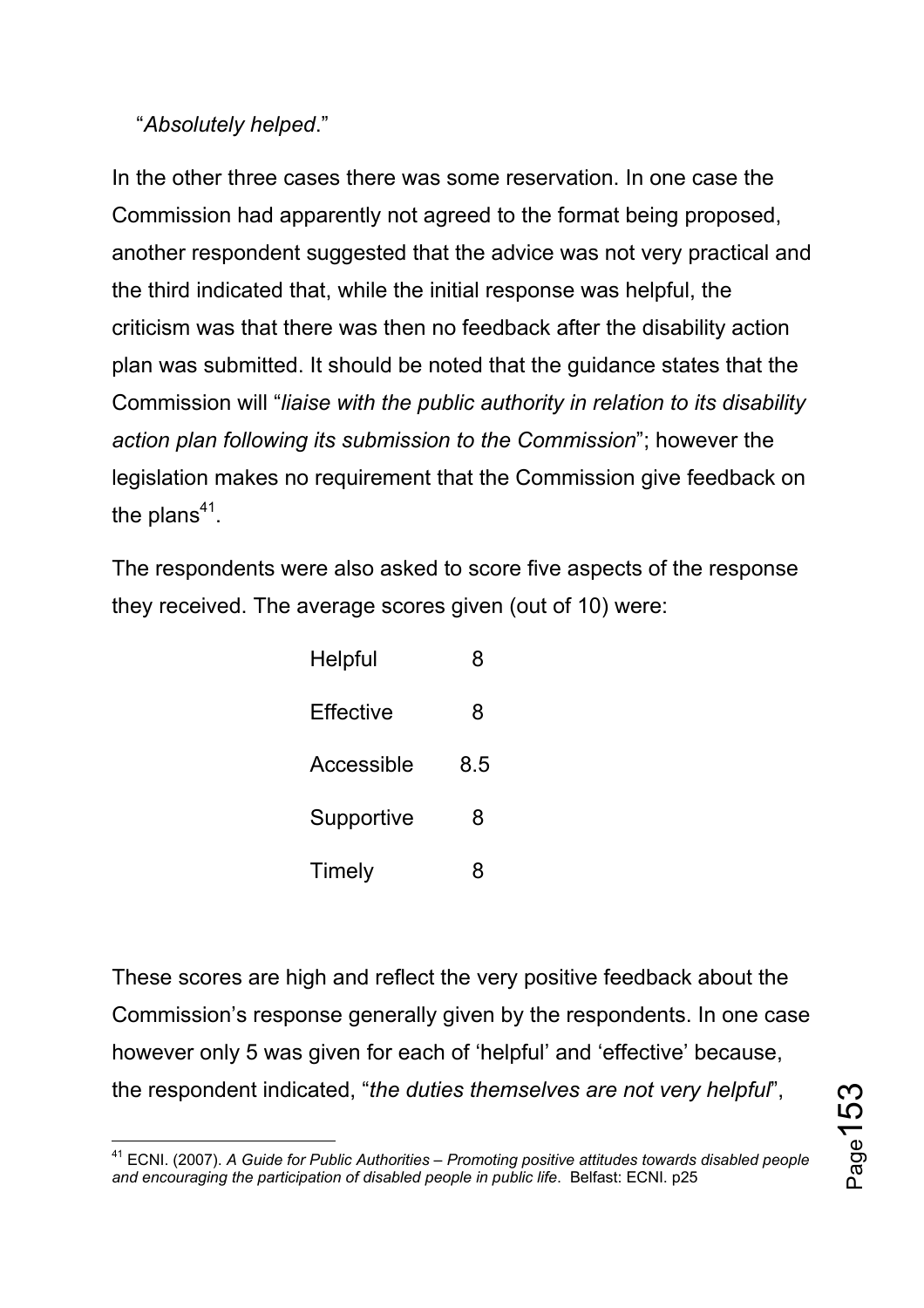and in another case only 5 was given for each of 'supportive' and 'timely' because, while the assistance prior to submitting the plan was judged to be good, that after it was not. In one further case all the scores given were between 3 and 5, but that was the only such exception.

Although the respondents were asked to score the response to the specific request for advice and guidance nevertheless, as indicated above, one respondent gave a relatively low score because of a lack of feedback from the Commission after the relevant plan was submitted. Some other respondents, while indicating that they had had very helpful and timely responses to their specific requests for advice guidance, did nevertheless comment that they would also have expected some feedback on the disability action plans which they subsequently submitted and were disappointed when none was forthcoming. However as stated above the Commission is under no duty to provide such feedback although public authorities could have made further requests for advice and guidance on their plans if required.

h) Whether the public authority would contact the Commission for support / guidance in this area again.

Whether an enquirer would contact the Commission again can be seen as an indicator of satisfaction with the service provided. The researchers were therefore looking for evidence of how many enquirers would contact the Commission again.

90% of the public authorities surveyed had had further contact with the Commission or indicated that they would not hesitate to ring them if the need arose.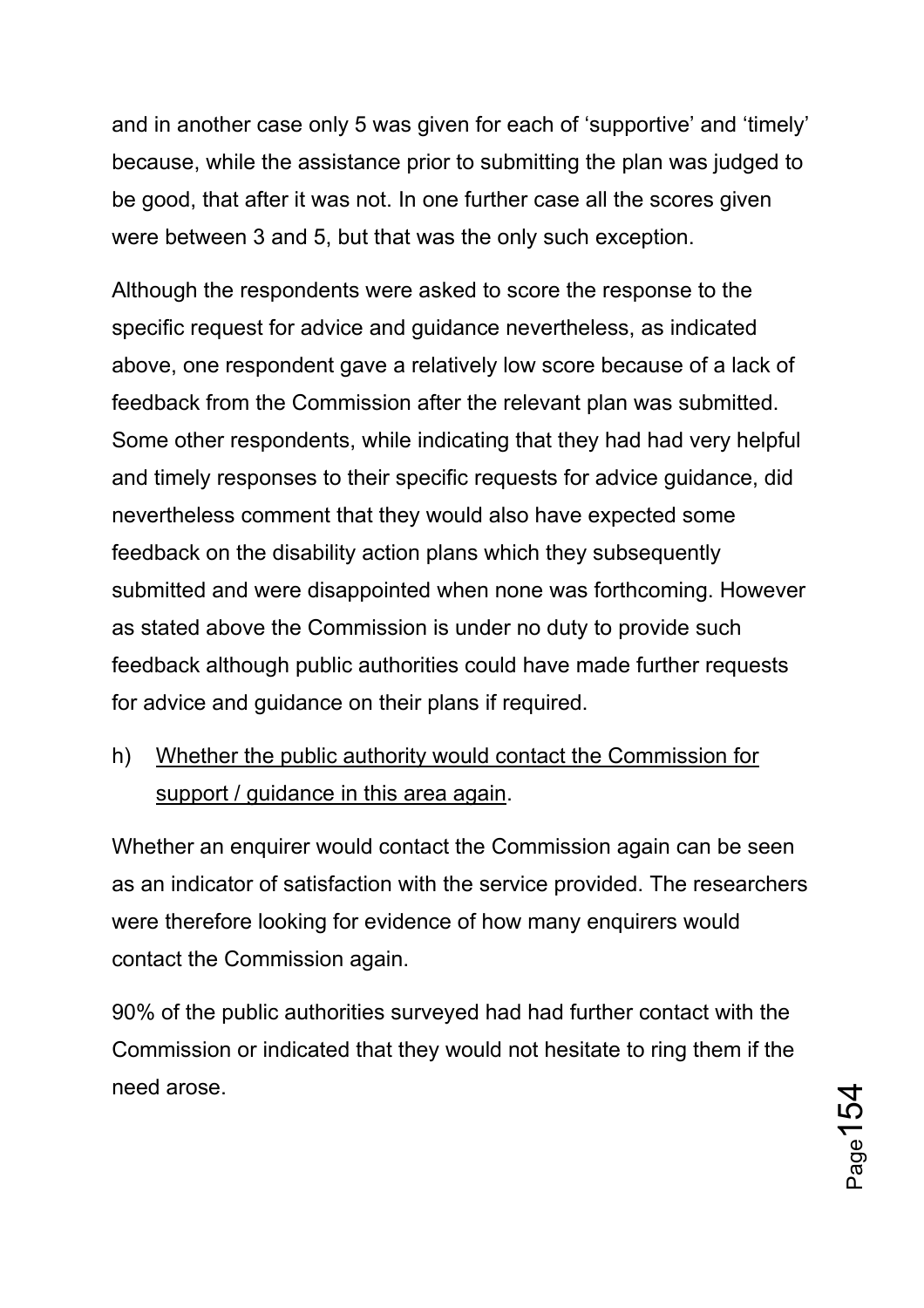# **EC4 Following good practice and acting in keeping with the spirit of duties:**

As stated previously the Commission, as the guardian of the disability duties, should seek to be an example to others and to follow or set good practice in this area<sup>42</sup>. Therefore the researchers looked for evidence that they were achieving this and acting not only in relation to the letter of the law, but also the spirit of the duties i.e. acting to challenge barriers and improve opportunities for disabled people in relation to promoting positive attitudes towards them and encouraging disabled people to participate in public life.

The Commission should follow good practice and the spirit of the duties, as indicated by:

- a) Using clear, accessible language and formats and promoting positive images of disabled people.
- b) The delivery of training and monitoring of training.
- c) The Commission having a clear understanding of the needs of public authorities, the expectations of NGOs and the expectations of disabled people, indicated by staff feedback, specific monitoring and the Commission's work in this area.
- d) The Commission benefitting from the knowledge and expertise of disabled people as indicated by specific examples.

The indicators are now considered in turn.

a) Using clear, accessible language and formats and promoting positive images of disabled people.

 $\overline{a}$  $42$  Good practice includes using the higher standard of "involving disabled people" rather than "consulting disabled people".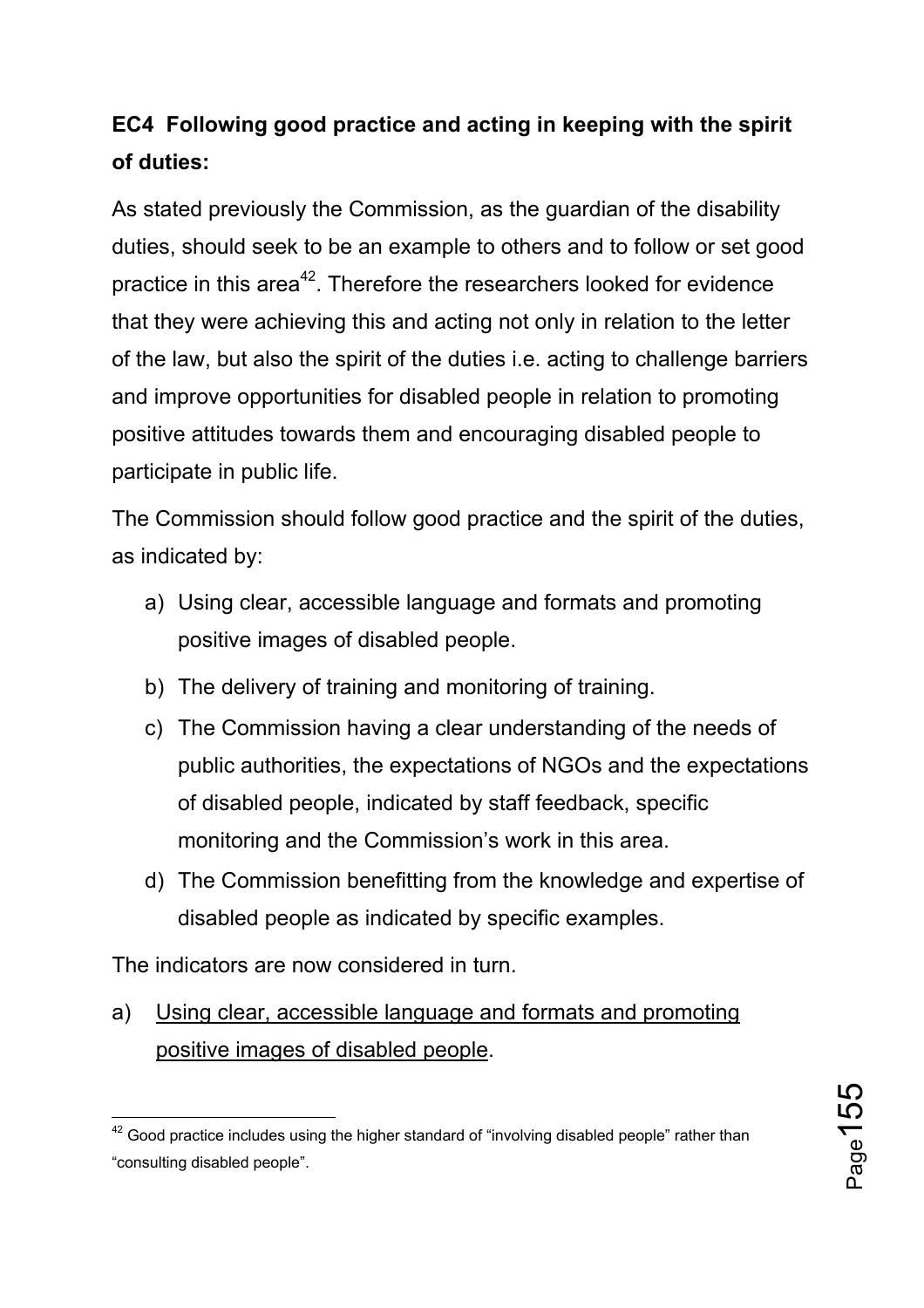As with public authorities there were a number of issues which the researchers looked for in relation to accessibility.

In relation to publications the researchers looked for the publication to be in both Word and PDF format, as PDF is not always accessible for text readers, and a minimum of 12 point Arial (or other non-serif font), the minimum recommended by the RNIB, with 14 point Arial being good practice.

The researchers also looked for evidence that consideration had been given to publication in other formats and languages, and if so whether these had been made available and how many requests had been made. The researchers also considered the use of plain and simple language, free from jargon, and the structure and layout of the disability action plan.

In relation to the website the researchers were looking for: industry standard approved accessibility such as Bobby or W3CAAA; or websites which were dynamic i.e. the size of the font and the colour scheme could be changed and were written in non-serif font, for example Arial, with tagged images (images with descriptions of the image) and the ability to change between HTML and text only formatting. The researchers were also looking for good practice such as the use of BrowseAloud, or video clips providing information in sign language.

The Commission publications in relation to the disability duties are all provided in clear and accessible language - other Commission publications were not assessed. A random sample of the Commission's website found the majority of publications appeared to only be in PDF format however some were also provided in Word format. It was also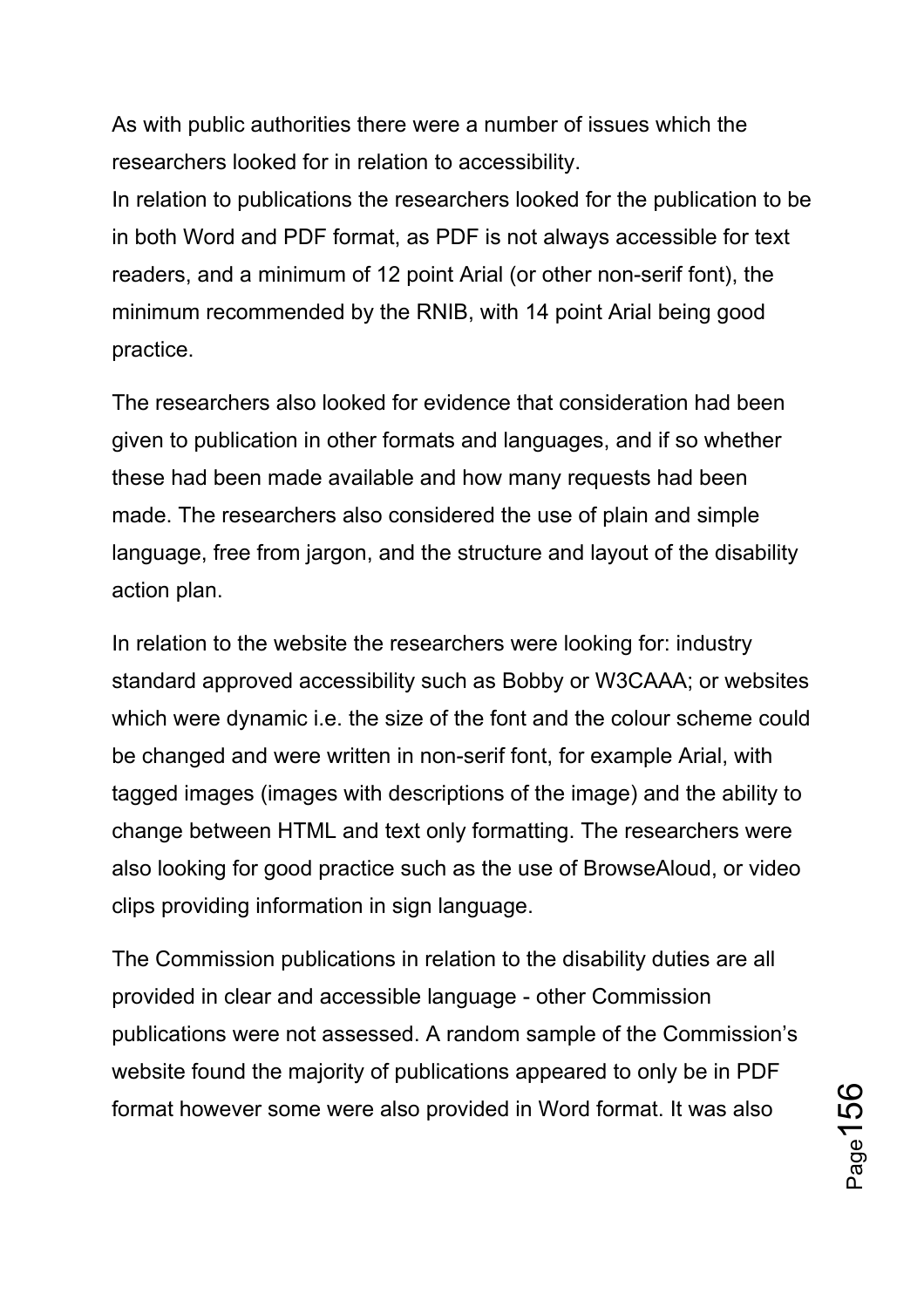noted that a number of publications were available in Easy Read versions.

Printed materials are all provided in non-serif font. It is notable that Commission guidance is for the provision of information in 12 point Arial, which is the minimum requirement rather than 14 point Arial as recommended as good practice by RNIB. If the Commission is to be an exemplar organisation it should consider recommending the use of 14 point font.

The website is written in a non-serif font, and is dynamic. It also provides a range of accessibility options at the top of each page. The options include changing font size, contrast colours and html / text only versions. The website is also W3CAAA and W3CXHTML approved

A random sample of the Commission's website produced one image of a visibly disabled person used on a number of pages.

The Commission has an Access for All policy, including accessibility of information.

b) The delivery of training and the monitoring of training (e.g. quality, content, effectiveness, implementation of knowledge, impact; as well as numbers participating, frequency etc).

As with public authorities the provision of training is a key element of raising awareness and challenging attitudes. It is important that Commission as an exemplar organisation, ensures that its staff and office holders are aware of and appropriately trained in relation to the disability duties. As with public authorities what training is appropriate will vary depending on the role of the individual, therefore the researchers were looking for evidence that the Commission had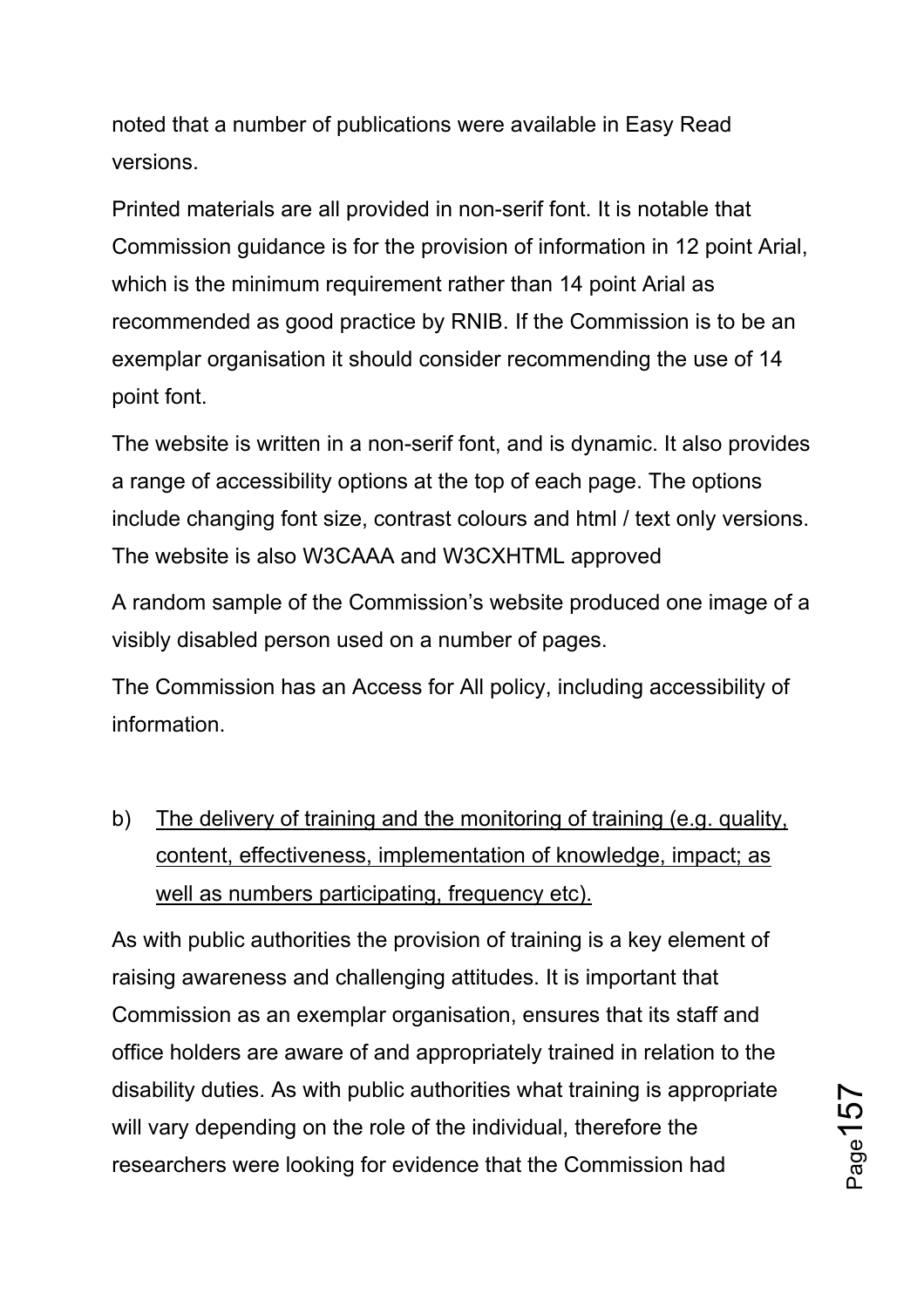considered what training was appropriate across the organisation and had taken steps to implement this and to monitor the outcomes of this provision.

No information on the Commission's internal training could be found publicly available. However discussions with staff, supported by electronic records, highlighted that there was a briefing paper and training session for all staff and a separate briefing paper on the Disability Discrimination Order and the disability duties for the Commission's initial enquiry team.

c) The Commission has a clear understanding of the needs of public authorities, the expectations of NGOs and the expectations of disabled people (indicated by staff feedback, specific monitoring and the Commission's work in this area).

To be able to effectively implement its duties it is important that the Commission understands the needs of disabled people (the rights holders) and public authorities (the duty bearers), as well as other stakeholders such as NGOs, and to understand their expectations. Understanding the needs and managing the expectations of all parties can assist the Commission in ensuring that the duties are implemented effectively and proportionately. It can also help in challenging misconceptions or managing unreasonably high expectations as it can take time for social change, such as that envisaged by the duties, to be achieved. The researchers were looking for evidence that the Commission understood the needs and expectations of all parties, and for evidence of how it had acquired this knowledge.

The Commission's understanding of the needs of public authorities, expectations of NGOs and of disabled people was assessed from discussions with Commission staff. These discussions highlighted that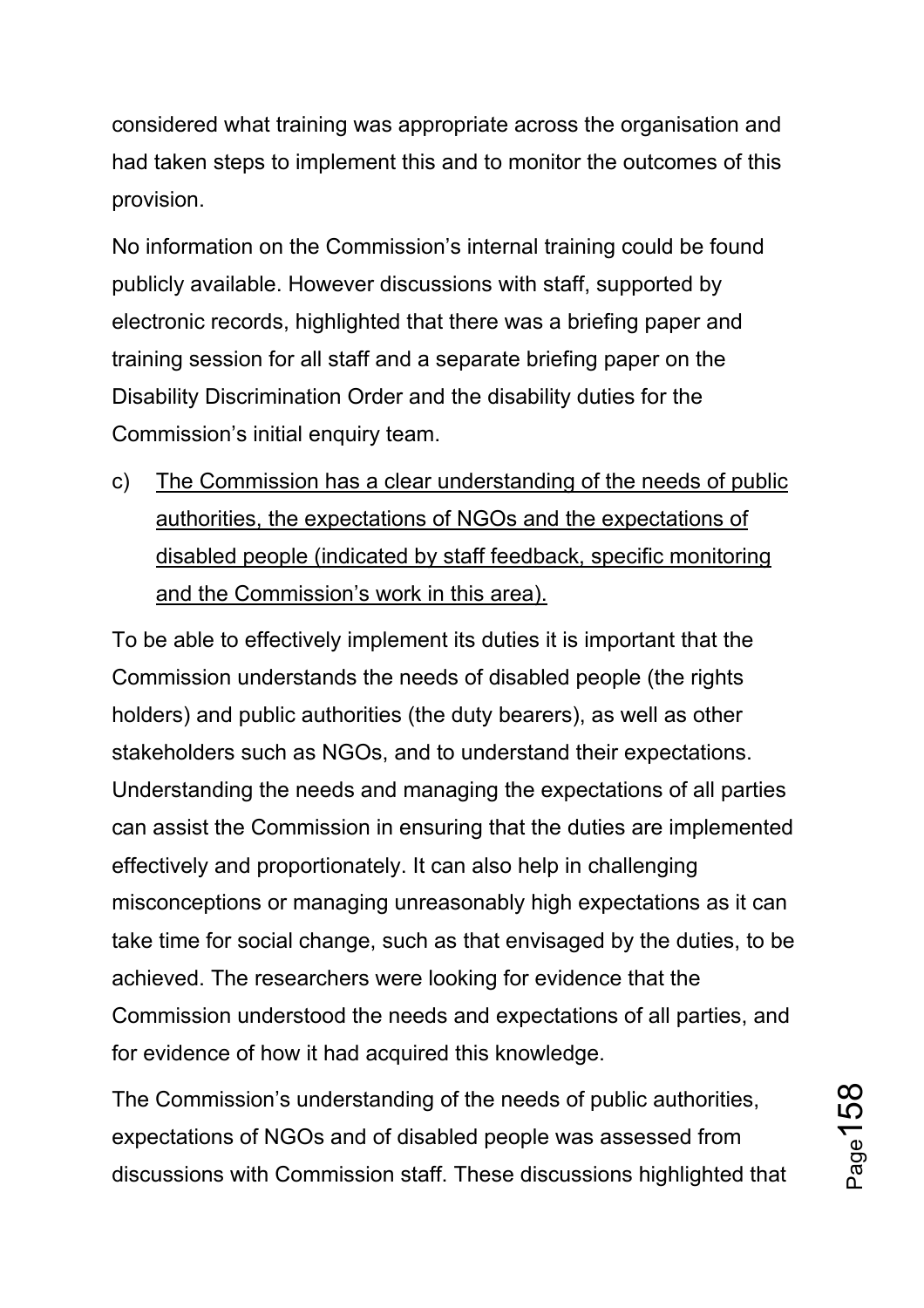the Commission had awareness of public authority needs and constraints, in particular in relation to timescale for the introduction of the disability duties. The discussions also highlighted a concern from the Commission it had been unable to interact with disabled people and NGOs as much as it would have liked. The Commission's records of events showed that some disability NGOs had attended events e.g. in relation to the launch of the guidance, however there were no records of individual disabled people attending the events.

d) The Commission benefiting from the knowledge and expertise of disabled people as indicated by specific examples.

As highlighted in the Commission guidance in relation to public authorities:

*"…disabled people can assist public authorities in:* 

- *identifying barriers they face in participating in public life in general and specifically any barriers they have encountered in relation to their dealings with the public authority in question;*
- *identifying circumstances in the past in which the public authority has not promoted positive attitudes wards disabled people and identifying opportunities in the future for the public authority to promote such attitudes;*
- *setting priorities and identifying solutions as regards the taking of remedial action; and*
- *monitoring and reviewing the effectiveness of measures taken."43*

 $\overline{a}$ 43 ECNI. (2007). *A Guide for Public Authorities – Promoting positive attitudes towards disabled people and encouraging the participation of disabled people in public life*. Belfast: ECNI. p27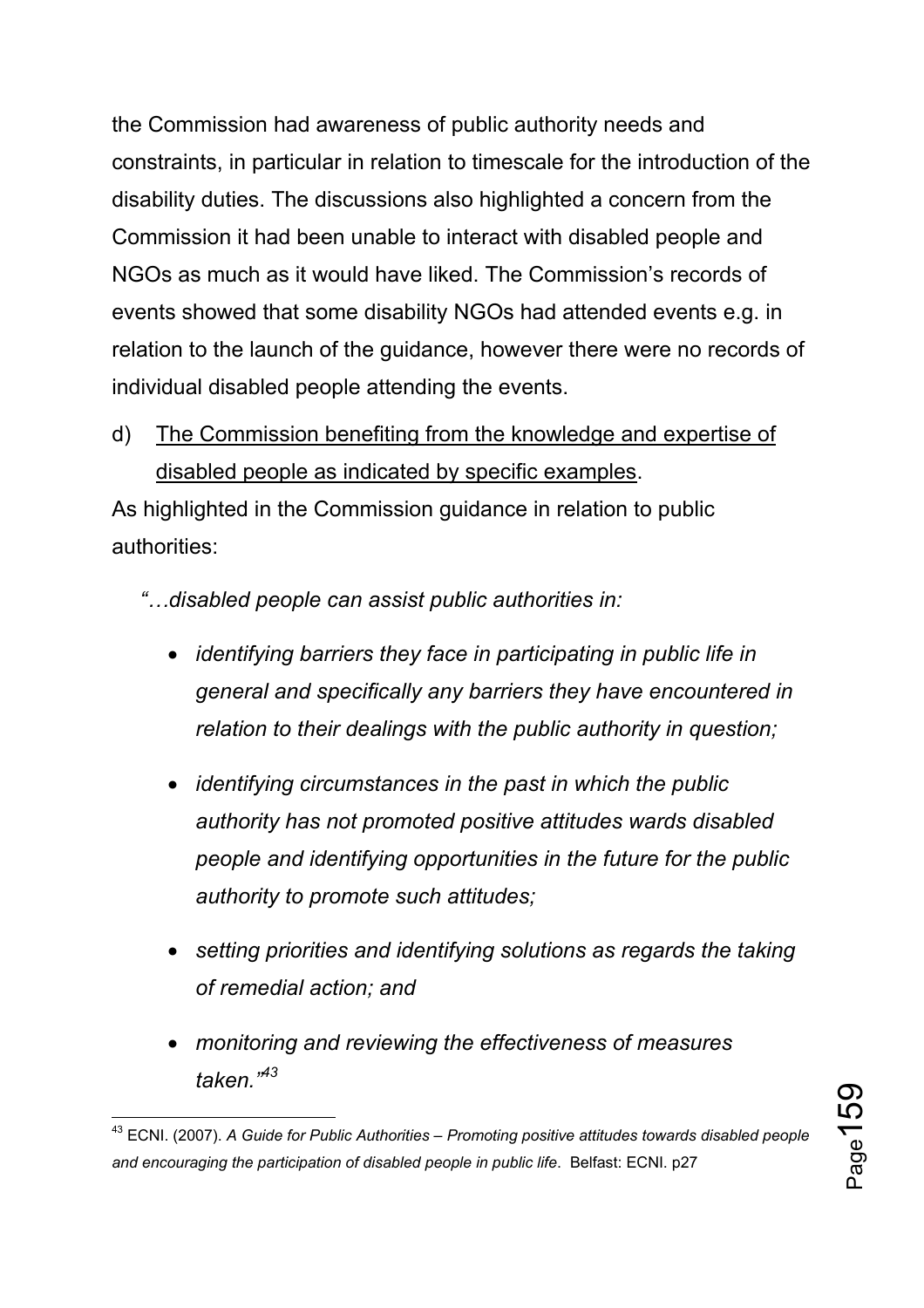As with public authorities, the knowledge and expertise of disabled people can greatly assist the Commission in implementing and monitoring the disability duties, as their lived experience can provide vital information on areas which require to be addressed or where the duties are being effectively implemented. The researchers were looking for evidence that the Commission had engaged or was engaging with disabled people in this area.

The discussions with the Commission staff highlighted that there had not been the resources to engage with disabled people in the way that the disability duty team would have liked. Due to there being only two parttime staff members on the team during the development of the guidance, and more recently one full-time and one part-time member of staff, until 2009 when one further staff member was appointed, they were unable to take a strategic proactive approach to this, rather had to be responsive to requests to engage with disabled people as these arose. Commission records show that there were four meetings with Disability Action, one meeting NIUSE, and nine IMTAC and regional access forum meetings<sup>44</sup>. There were also five speaking engagements at other disability organisation events and a range of other events not specific to the disability duties were also attended or spoken at.

Discussions with staff highlighted that, although not required to do so, the Commission had created its own disability action plan in 2009 and would be consulting on it during that year.

l <sup>44</sup> NIUSE is the Northern Ireland Union of Supported Employment www.niuse.org.uk

IMTAC is the Inclusive Mobility and Transport Advisory Committee, a committee of disabled people and older people as well as others including key transport professionals. www.imtac.org.uk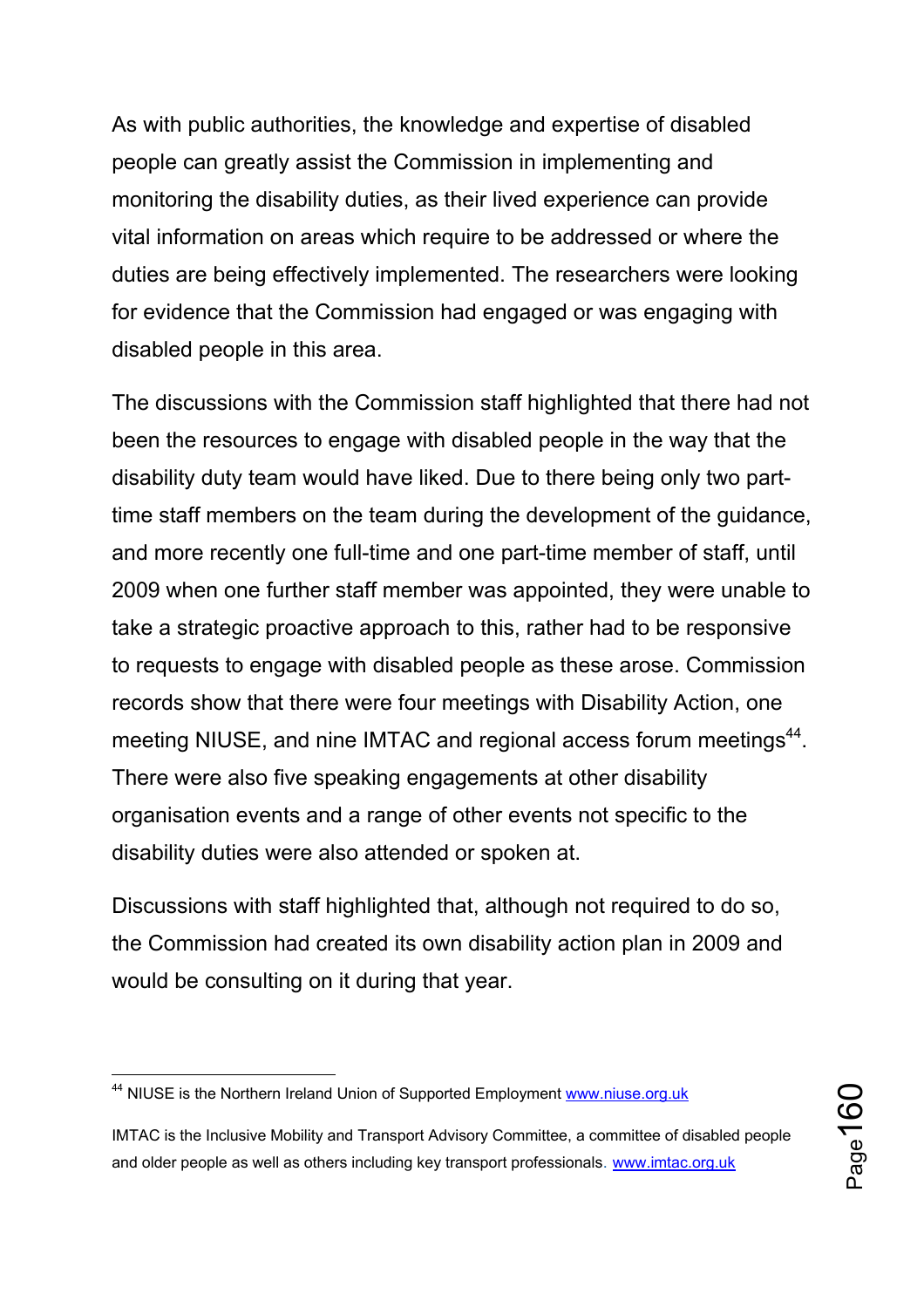At the time of writing, the Commission has two commissioners who are identified as having links with the disability community, of these one is a board member of two disability organisations and the other works for a disability organisation.

As stated previously the involvement of disabled people is a matter of good practice. By doing this the Commission would benefit not only in terms of the knowledge and expertise but also in terms of working within the spirit of the disability duties and leading by example for other public authorities.

### **EC5 Keeping legislation under review:**

The Disability Discrimination Act 1995 (as amended) states at *section 49A(4)*:

*"The Commission shall: (a) keep under review the effectiveness of the duty imposed by this section;"* 

As the legislation was only introduced in 2007, it is early to be undertaking any review of effectiveness as the legislation is still bedding in, however the legislation requires the Commission to undertake such a review by January 2010. Therefore the researchers were looking for evidence that the Commission had taken steps to prepare to formally review the effectiveness of the disability duties by January 2010.

To keep the legislation under review the Commission should undertake research and engage with disabled people, NGOs, public authorities and Commission staff regarding the legislation. The outcome of this should be that the duties are reviewed, as indicated by:

- a) Research reports.
- b) Recommendations.

Page161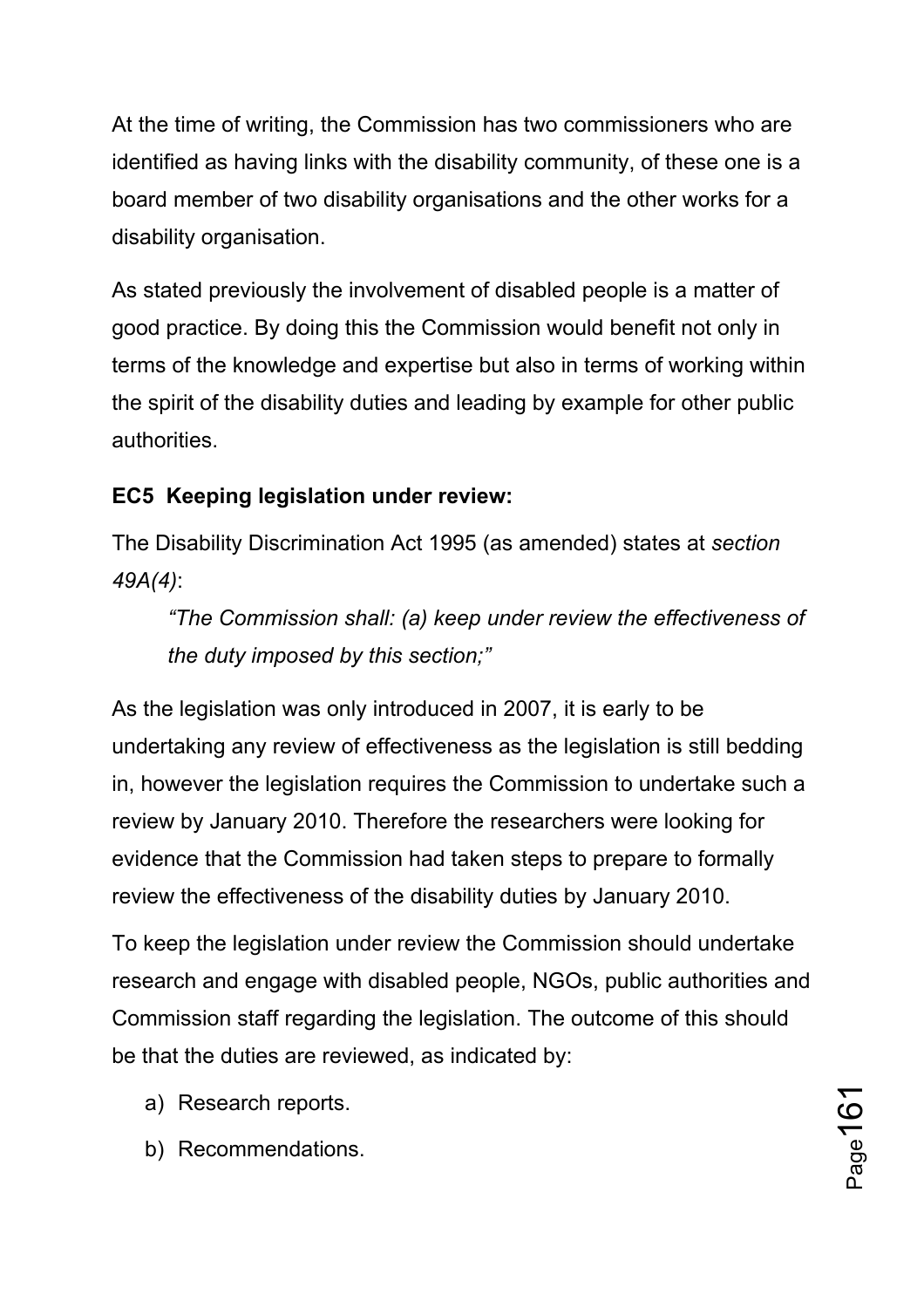- c) Information on disabled people's, NGOs, public authorities and Commission staff views on the legislation.
- d) An effectiveness review report delivered by 2010.

These indicators are now considered in turn.

### a) Research reports

The production of research reports relating of the effectiveness of the duties would be a key indicator of the Commission taking steps to meet this duty. As the disability duties were only introduced in 2007, the researchers considered it early to find such reports; however evidence of actions relating to this indicator were sought. This report is the first piece of research which the Commission has commissioned in relation to keeping the legislation under review. This report will contribute to the completion of the Commission's internal review by January 2010.

### b) Recommendations

The provision of recommendations regarding the need for amendment of the duties or regarding retaining the duties as they stand would also be an indicator of the Commission implementing this duty. As the disability duties were only introduced in 2007, the researchers considered it early to find such recommendations.

This report provides recommendations to the Commission which will inform any recommendations it makes in its review of the duties in January 2010.

c) Information on disabled people's, NGOs, public authorities and Commission staff views on the legislation.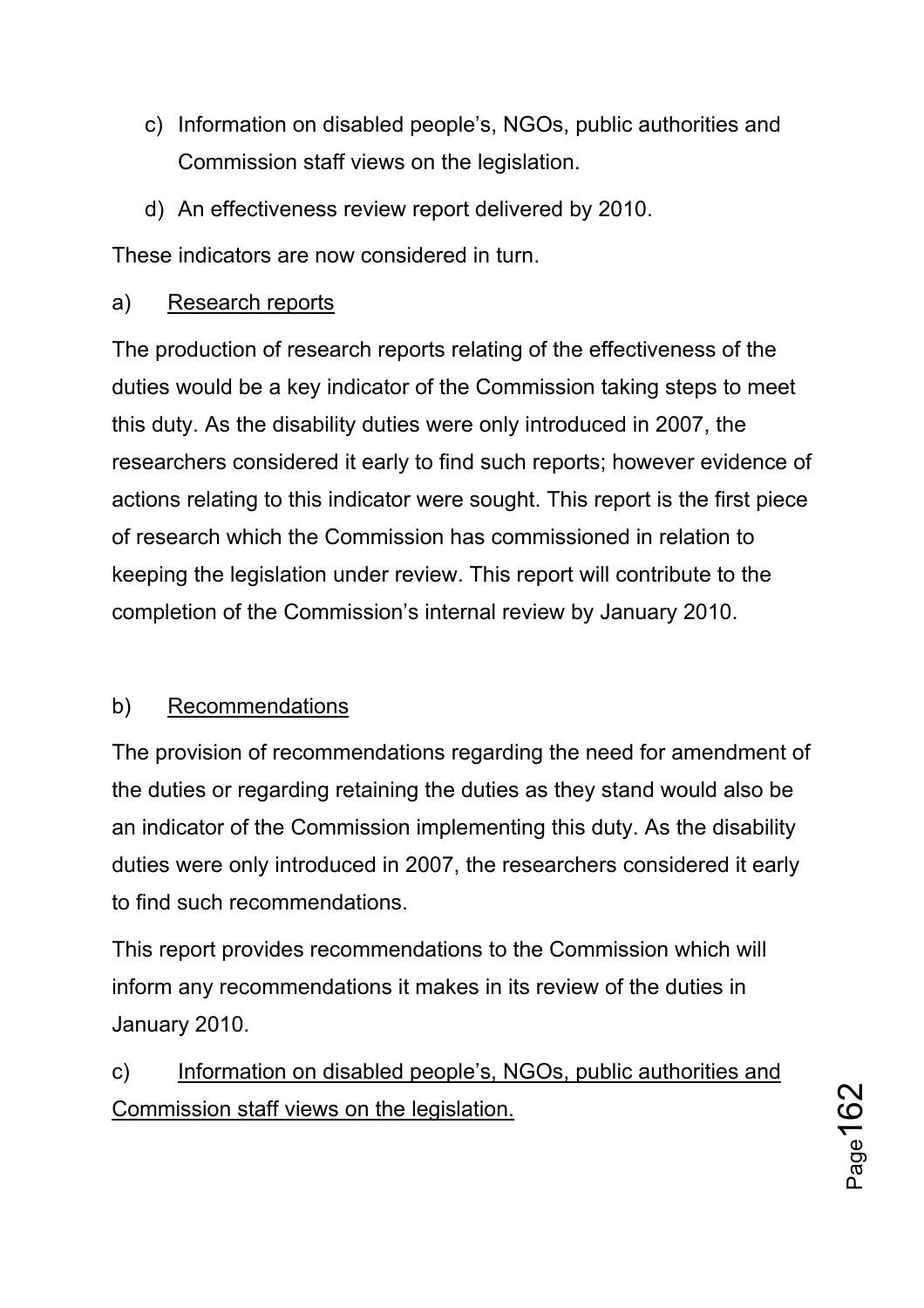In assessing the effectiveness of the duties, it will be important that the Commission considers the views of all stakeholders with an interest in their implementation, operation and effectiveness. As the disability duties were only introduced in 2007, the researchers considered it early to find such information, however the researchers were looking for evidence that the Commission had taken steps to engage with any of these stakeholders on this issue and what it had done with any evidence gathered.

This report is one of the steps which the Commission is undertaking to engage with stakeholders in relation to assessing the effectiveness of the duties.

d) An effectiveness review report delivered by 2010. The Disability Discrimination Act 1995 (as amended) states:

*"Not later than 3 years after the appointed day, the Commission shall prepare and publish a report on the effectiveness of the duty imposed by this section."45*

Therefore the researchers were looking for evidence that the Commission would prepare and publish such a report by January 2010 at the latest.

As stated above this research has been commissioned to contribute to this review, however the Commission is not due to publish its effectiveness review until January 2010, therefore further comment on this is not possible at this stage.



l  $45$  Disability Discrimination Act 1995 (as amended), section 49A(5)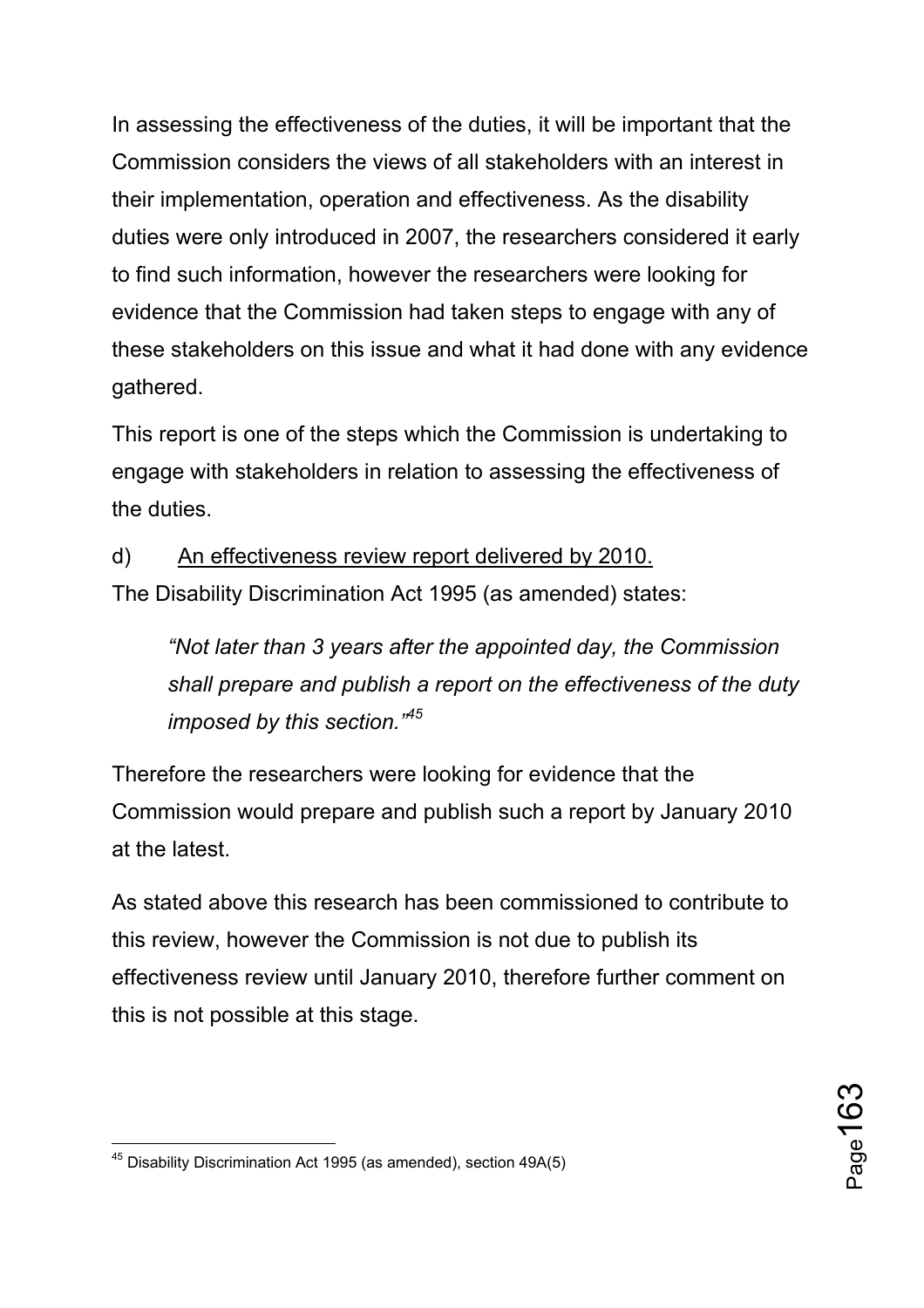#### **EC6 Keeping implementation by public authorities under review:**

The Commission should keep the implementation by public authorities under review, as indicated by:

- a) Exemptions
- b) Reports on review of disability action plans
- c) Reports on review of annual reports.
- d) Recommendations.
- e) Other relevant communications.

Public authorities have an extensive list of legislation to comply with, not only in relation to equality but in relation to other matters such as health and safety. Monitoring their implementation of any legislation is an important means of ensuring and supporting appropriate implementation and keeping a focus on those duties.

However, given that the duties have only been in force since January 2007, and only one round of annual reporting has taken place in July 2008, there were limited actions on which the Commission could be assessed. These included the actions taken around the submission of disability action plans. It should be noted that the disability action plans did not have to be approved by the Commission, although the Commission was empowered to comment on them, particularly where the disability action plan was not found to meet the statutory requirements it could request that the revised disability action plan was submitted. The Commission is also able to grant exemptions from the requirement to produce a disability action plan<sup>46</sup>. However the public

l  $^{46}$  A public authority that is granted an exemption from producing a disability action plan must still comply with the disability duties.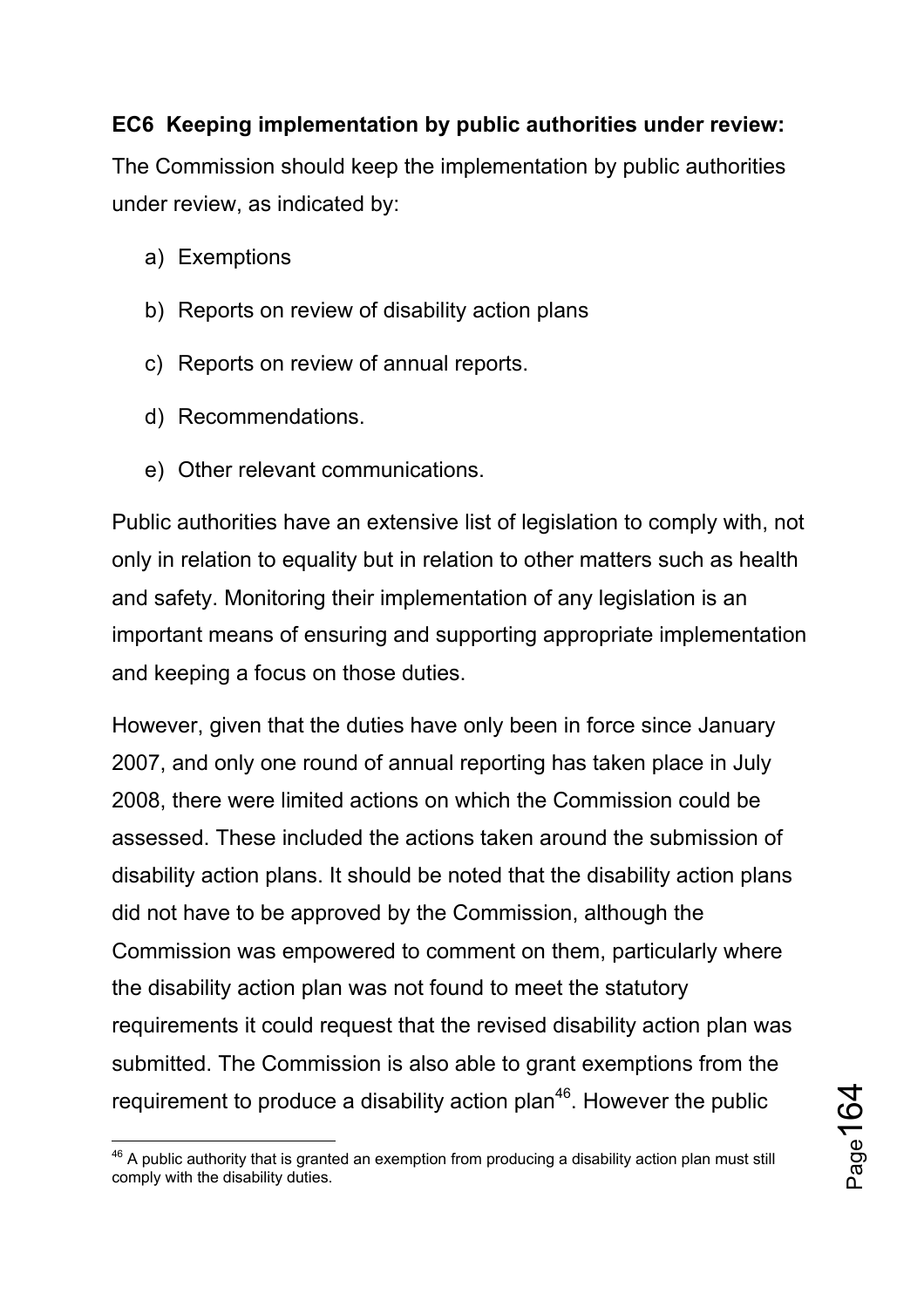authority must still comply with the disability duties. The other key action to be assessed was the review of the first annual reports from the public authorities and subsequent actions.

The Commission's reports on their assessment of compliance by disability action plans and annual reports are key indicators in assessing whether they are meeting their duty to keep the implementation of the duties by public authorities under review. The researchers were therefore looking for evidence that the Commission had taken steps to review public authorities' disability action plans and annual reports.

#### a) Exemptions

The criteria for exemption are set out in the Commission's guidance on the duties and are as follows: $47$ 

- • *' the impact of the public authority's work on promoting positive attitudes towards disabled people and encouraging participation by disabled people in public life in Northern Ireland;*
- • *whether the public authority's activities in Northern Ireland are minimal;*
- • *whether the effort involved in preparing the disability action plan and validating it is disproportionate to the public authority's impact on promoting positive attitudes towards disabled people and encouraging participation by disabled people in public life in Northern Ireland; and*
- • *any other circumstances which in the opinion of the Equality Commission would justify an exemption.*'

Page<sup>165</sup>

l 47 ECNI. (2007). *A Guide for Public Authorities – Promoting positive attitudes towards disabled people and encouraging the participation of disabled people in public life*. Belfast: ECNI. pp14-15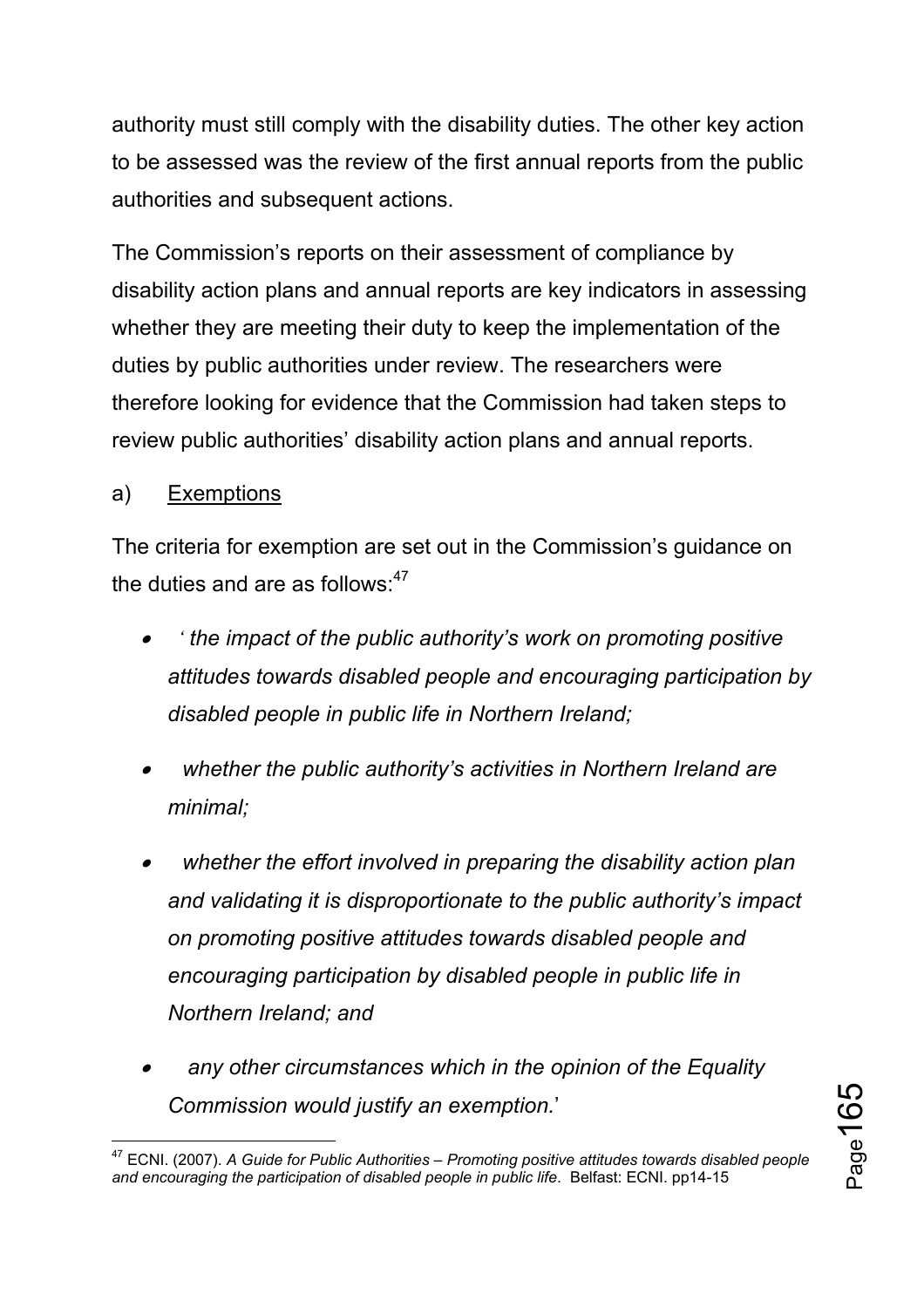Public authorities seeking exemption had to put this request in writing to the Commission. The exemption is from the requirement to produce a disability action plan and not from the disability duties themselves.

The Commission records show that it granted exemptions following the introduction of the disability duties. These covered eighteen health and social care trusts and eighteen other public authorities who were all granted exemptions until March 2007. A further seventeen further / higher education colleges / institutes were granted exemption until July 2007. Each public authority granted an exemption was provided with a letter stating this.

#### b) Reports on review of disability action plans

The Commission reported that 90% of disability action plans expected were received by the due date of 30 June 2007, with a further 2% submitted by 31 December 2007. Each action plan was logged and follow-up letters were sent to those public authorities who had not submitted. The Commission highlighted an issue in receiving disability action plans in that they were not all sent to one central contact point, despite an email address for the disability duties existing. The Commission's internal report states that it reviewed 35 disability action plans in detail. All public authorities were assessed for compliance with their submission deadline. These discussions also emphasised that the Commission had no requirement to approve plans, as it does with Section 75, but that it could make recommendations for formal amendments.

The Commission developed an internal review template to assist in reviewing disability action plans. This template is divided into three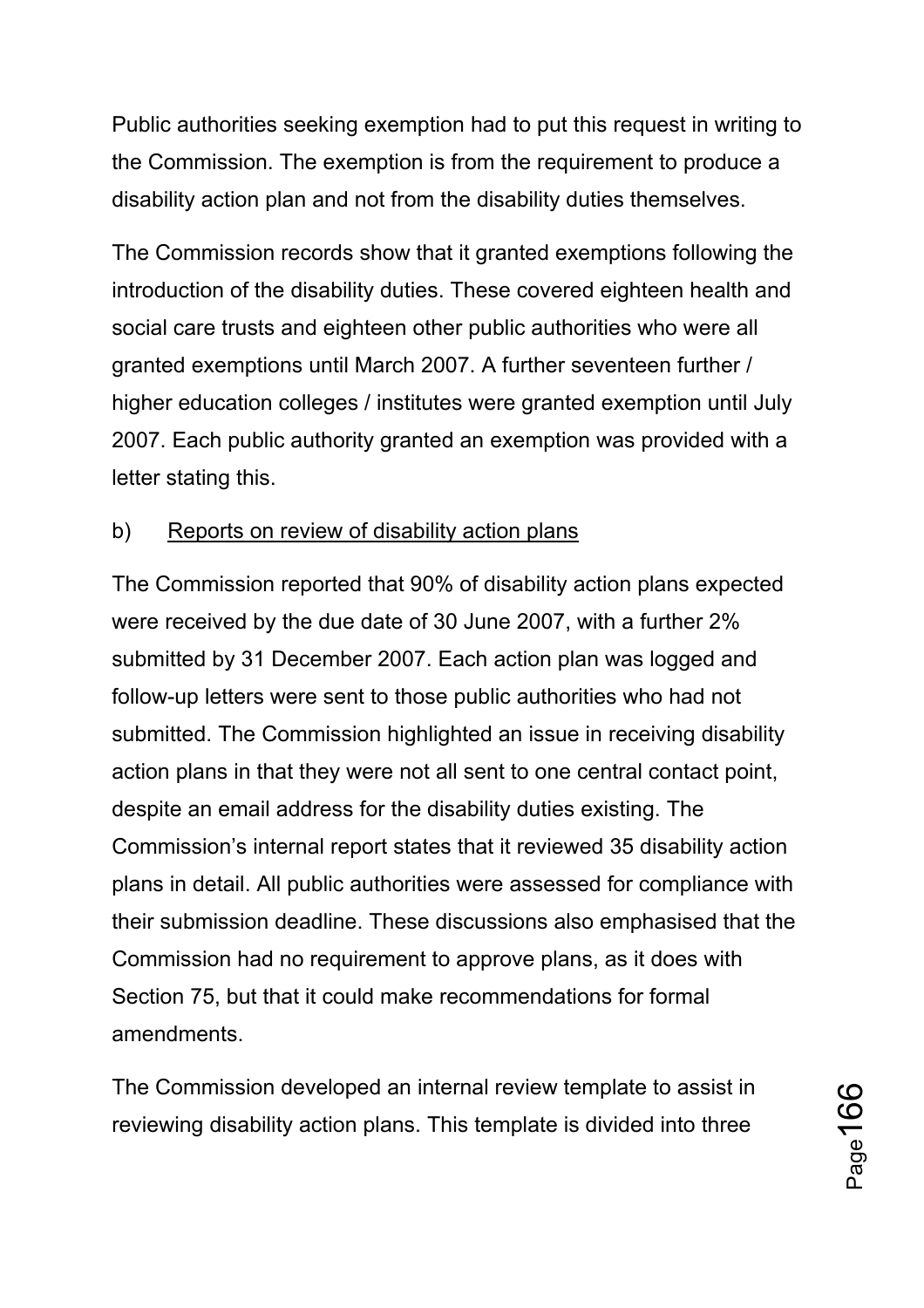sections highlighting the mandatory and good practice elements of the duties and an overall rating.

#### c) Reports on review of annual reports

The Commission is not required to review annual reports; however this is a key means of monitoring effectiveness of the legislation and compliance with it. Therefore the researchers sought evidence of actions by the Commission to keep annual reports under review.

Discussions with Commission staff identified that it has yet to review any received annual reports.

It should be noted that the Commission has aligned the reporting dates for Section 75 and disability duty reporting in order to facilitate public authorities planning processes in future.

#### d) Recommendations

One element of keeping the duties under review and providing advice to public authorities on effective implementation of the duties could be the provision of recommendations. The researchers were looking for evidence of whether the Commission had produced any recommendations relating to keeping the public authorities implementation of the duties under review.

Following its review of the submitted disability action plan, the Commission engaged with the 12 government departments as a strategic means of improving implementation. Following the principle of proportionality, staff tried to give informal feedback and negotiate voluntary changes to those disability action plans; however, they decided that this was an unfair approach as some public authorities might comply quickly whilst others would not. The Commission therefore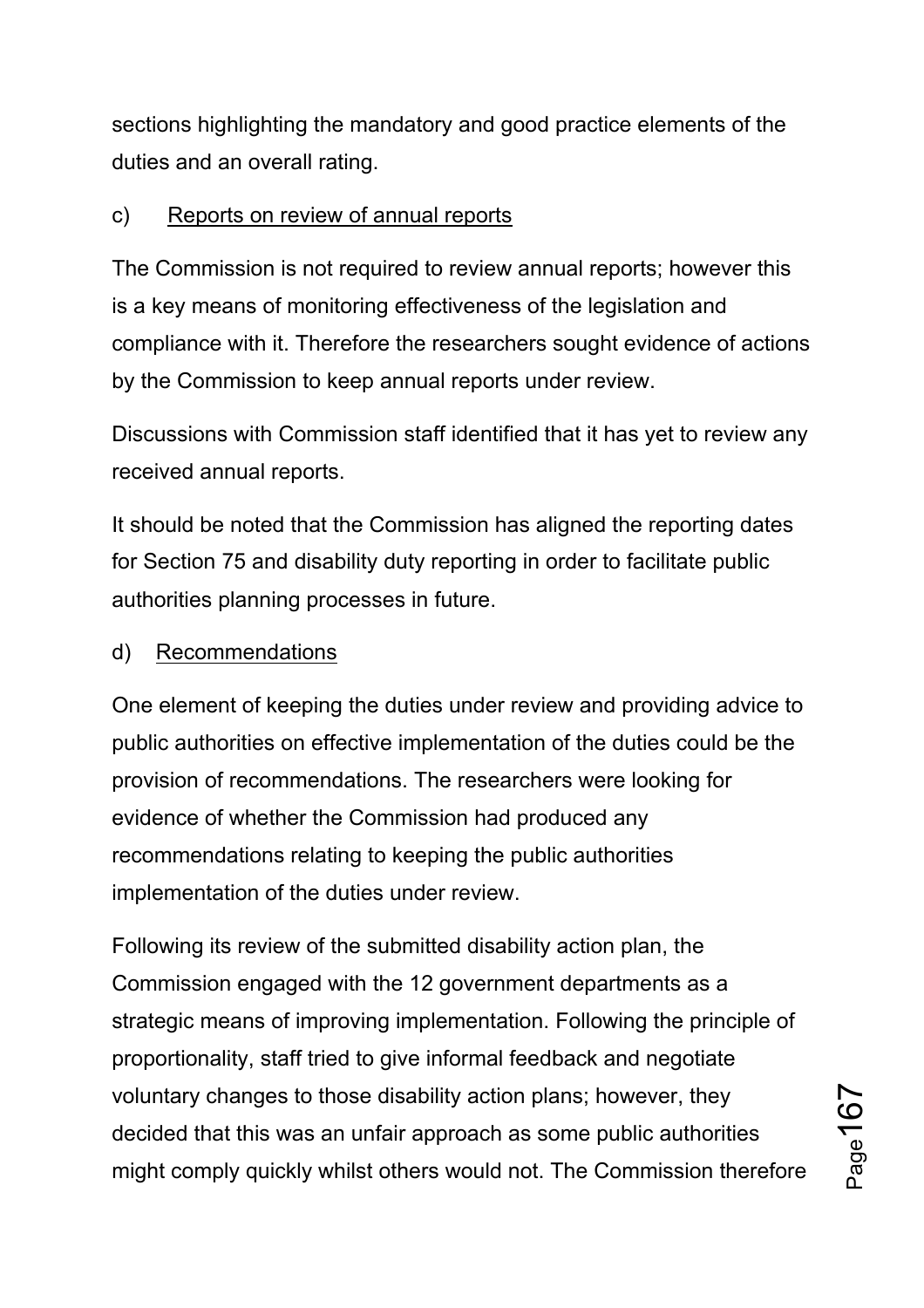moved to the use of formal requirements for revisions as laid down in the duties. (This is commented on elsewhere in this report).

### e) Other relevant communication

It may be that the Commission issues communications other than reports or recommendations relating to keeping public authorities' implementation of the duties under review, therefore the researchers sought evidence of any such communications.

The Commission had a range of correspondence with public authorities, including acknowledging submission of disability action plan, feedback on the disability action plan and formal engagement regarding the disability action plan. These communications are all commented on in detail elsewhere in this report.

Following discussion with Commission staff and review of Commission records the researchers did not find any other relevant communications to comment on in this area.

### **EC7 Compliance and enforcement duties:**

The Commission should carry out its compliance and enforcement duty, as indicated by:

- a) Records of the relevant actions it takes.
- b) Reports to the Northern Ireland Assembly on compliance.

These indicators are now considered in turn.

a) Records of relevant actions taken

The researchers sought records of the actions in order to identify whether the indicators were met.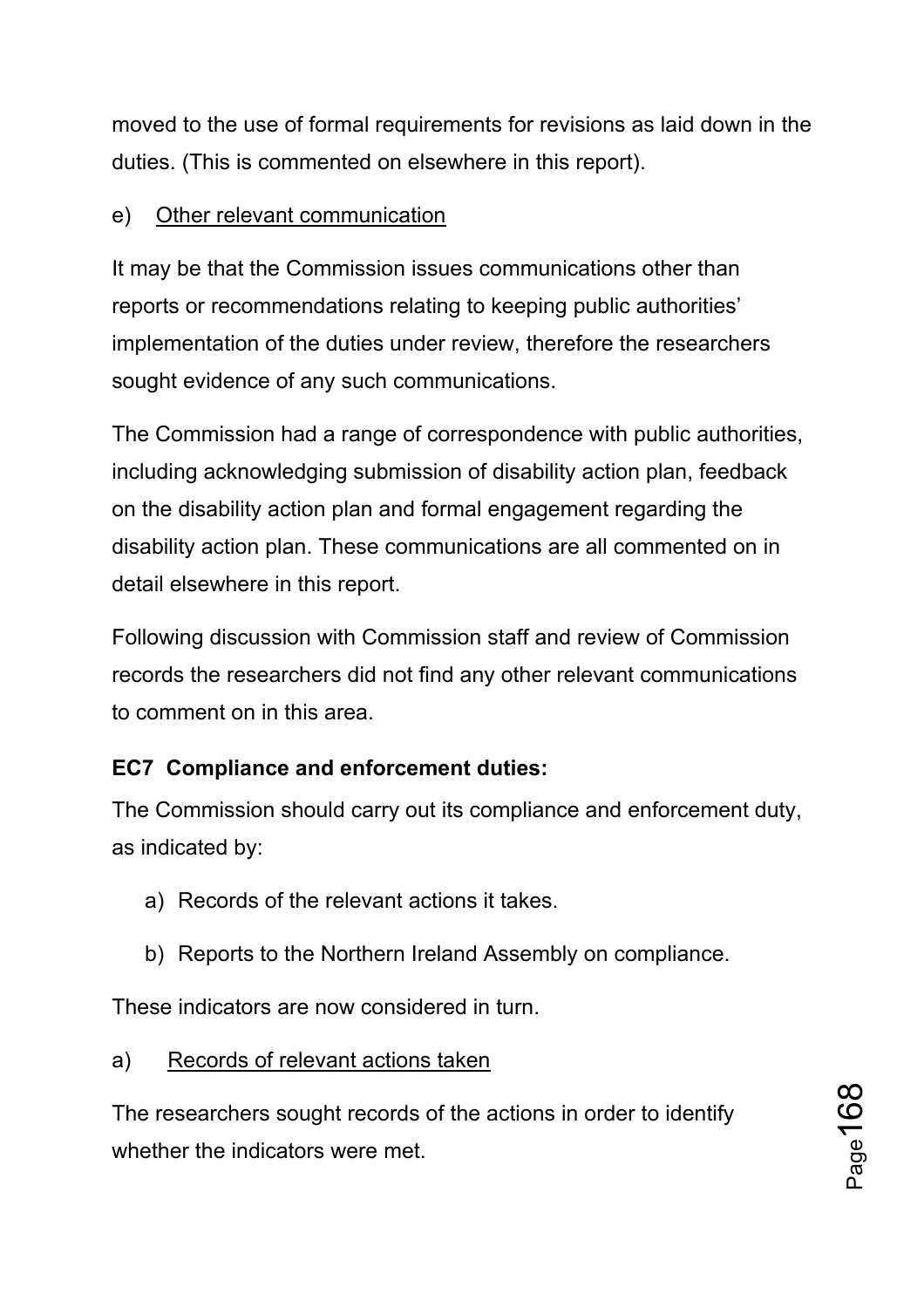Discussions with Commission staff highlighted that the Commission had in the first instance, tried to request revisions informally but had found this to be unsuccessful. It therefore utilised its formal power to request revisions within twelve weeks. This power was used in relation to three government departments who received a formal letter requesting revisions. The result of this was that two of the government departments made attempts to address the concerns raised by the Commission and one other government department revised its disability action plan to a lower standard than previously submitted. The Commission highlighted this as a serious concern which it will be seeking to address and stated that plans were in place to ask other public authorities formally for revisions.

There were no records of judicial reviews instigated and discussions with the Commission confirmed that none had been taken so far. This is in line with what would be expected given that the legislation was relatively new.

#### b) Reports to Assembly on compliance

The Disability Discrimination Act 1995 (as amended) states:

*"If a public authority:* 

*(a) fails to submit a plan under subsection (1) before the end of the period of 6 months beginning with the appointed day or, if later, the establishment of the authority,* 

*(b) fails to submit a plan under subsection (2) before the end of the period of 6 months beginning with the date of the request under that subsection,*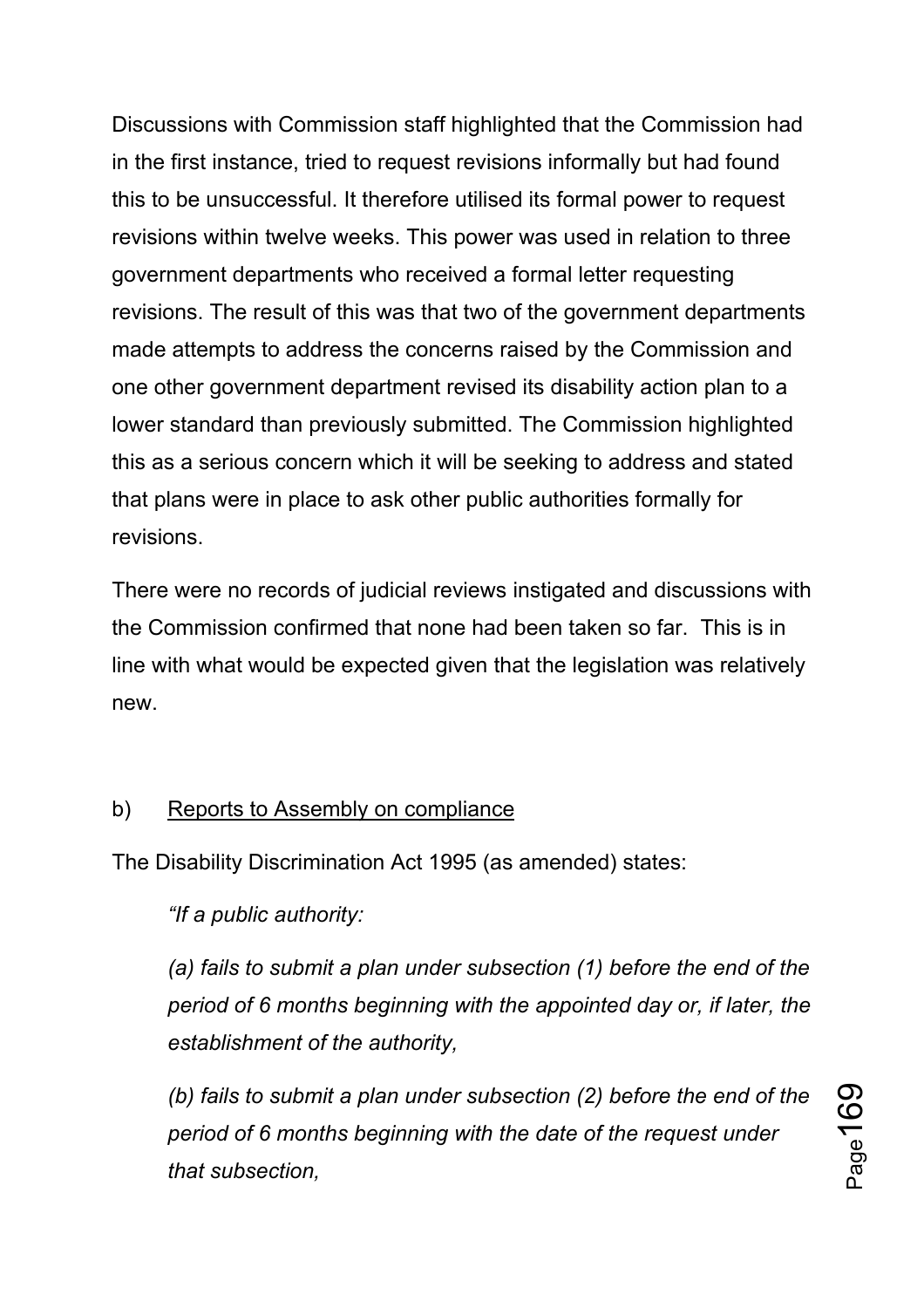*(c) fails to submit a revised plan under subsection (3)(b) before the end of the period of 3 months beginning with the date of the request under that paragraph, or* 

*(d) submits to the Commission under paragraph (3)(a) or (b) a revised plan which in the opinion of the Commission fails to comply with subsection (4),* 

*the Commission shall lay before the Assembly a report of that failure containing such comments and other material as appear to the Commission to be appropriate to bring to the attention of the Assembly."*<sup>48</sup>

The researchers were therefore looking for any reports which the Commission had submitted to the Assembly in relation to this duty.

The Commission presented a report to the Northern Ireland Assembly in January 2009 regarding the public authorities who had failed to comply with the duties by the due date.

It highlights:

*"Twenty five public authorities failed to submit a disability action plan to the Commission by 30 June 2007. Of those 25, 13 subsequently submitted a disability action plan and 4 ceased to have functions relating to Northern Ireland."* 

The report also highlights those public authorities who were granted exemption or who later submitted their disability action plan. It highlights that eight public authorities had still (at date of report publication in January 2009) to submit a disability action plan.

l  $48$  Disability Discrimination Act 1995 (as amended), section 49B(6)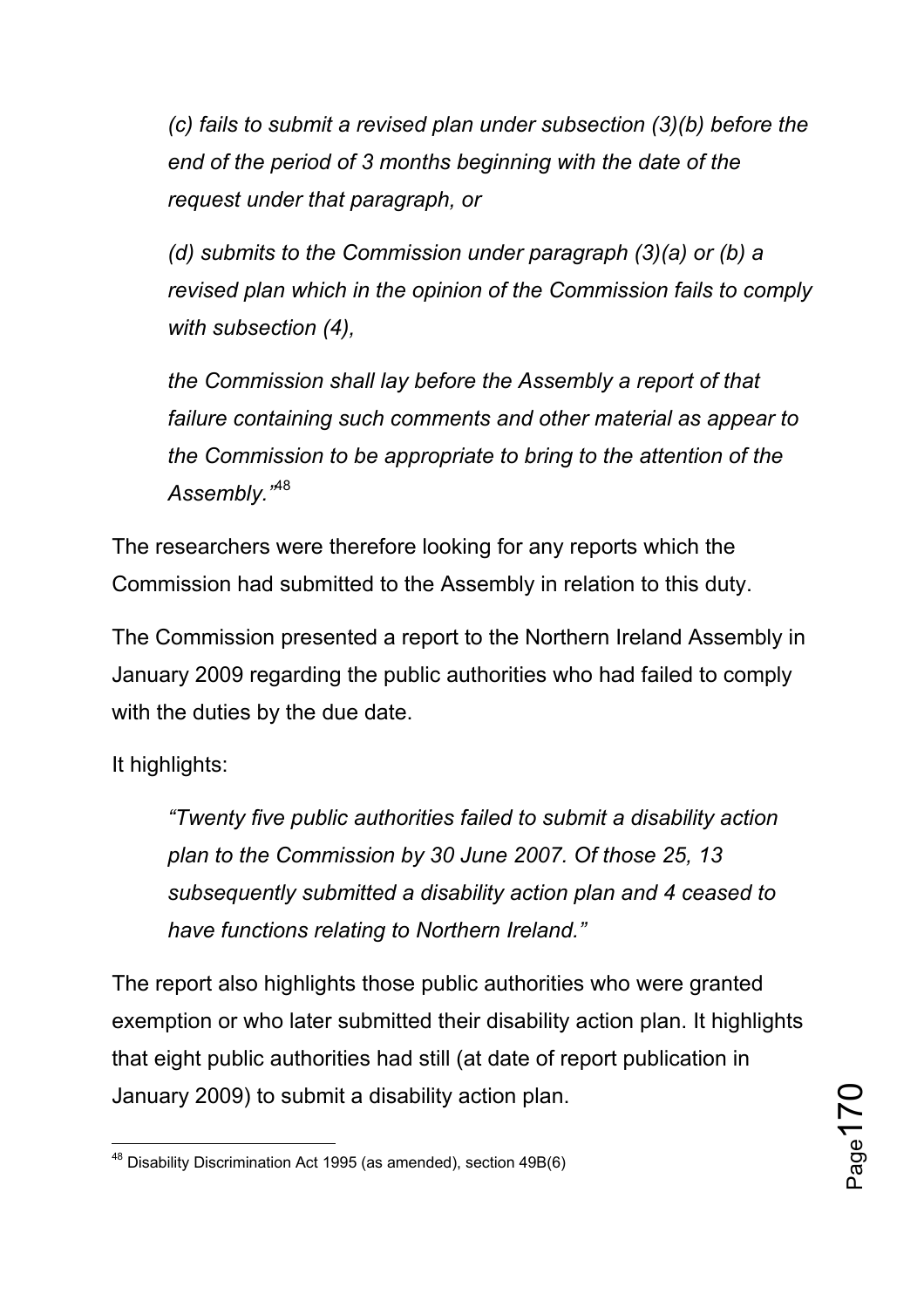One issue highlighted from the report is that there are two bodies who were granted exemptions due to being about to become part of other bodies at the due date, but who 2 years later have still not changed status. The question therefore arises as to what they are and should be doing to comply with the disability duties, and what the Commission is doing to follow this up. Another issue is what follow-up is taking place regarding bodies that have submitted or claimed exemption due to production of a GB Disability Equality Scheme. It would appear, from discussions with the Commission regarding these issues that no followup has taken place yet.

The report recommends to the Assembly that it indicates to those public authorities currently not complying with the disability duties, and all public authorities, the seriousness of the duties by highlighting that

*"compliance with this statutory obligation, in an area as important as disability, is considered to be a matter that merits serious attention by all public authorities."49*

It goes on to state:

l

*"An equally clear expression of the Assembly's view that those who have failed thus far to comply with their legal obligations should, as a matter of urgency, mend that omission would be equally welcome and would greatly assist the Commission in carrying out its duties."<sup>50</sup>*

<sup>49</sup> ECNI. (2009). *Report to the Northern Ireland Assembly: Public Authorities who failed to comply with the Disability Discrimination Order 2006 requirement to produce and submit a 'Disability Action Plan', to the Commission, by the first required submission date of 30 June 2007*. Belfast: ECNI. p12

<sup>50</sup> ECNI. (2009). *Report to the Northern Ireland Assembly: Public Authorities who failed to comply with the Disability Discrimination Order 2006 requirement to produce and submit a 'Disability Action Plan', to the Commission, by the first required submission date of 30 June 2007*. Belfast: ECNI p12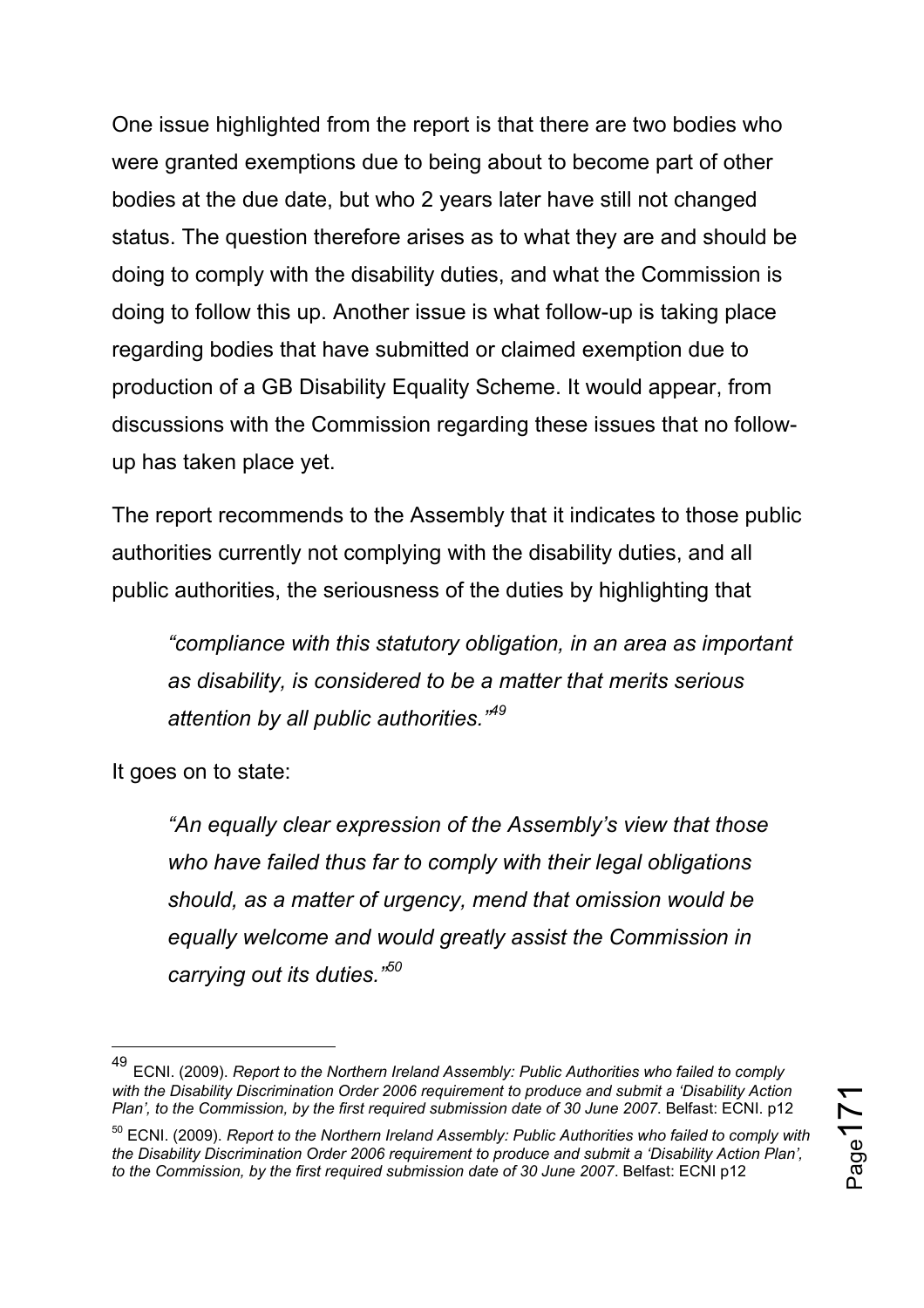This, in the researchers' view, highlights a lack of enforcement powers with which the Commission can follow-up those public authorities who fail to submit their disability action plan, only being able to issue formal letters for revisions to plans or to report them to the Assembly.

### **12.1 Conclusion and Recommendations**

### 12.1.1 Conclusion

The Commission appears to have put substantial effort into the preparation for the introduction of the disability duties through drafting the guidance and publicising the duties via briefings, meetings and events. It consulted with a range of stakeholders and drew on the GB disability equality duties guidance to develop the statutory guidance which it published and distributed printed copies to all public authorities as well as making it available on its website. The guidance is clear and accessible with a number of examples of how the duties can be implemented, and a template disability action plan.

The Commission responds to requests for speakers on the disability duties and also produced an annual reporting template to assist public authorities to meet their duty to report annually on progress regarding the duties. It also produced some useful non-statutory guidance in relation to the duties, although this was disseminated in a responsive rather than a strategic manner.

The Commission received and responded to 382 contacts regarding the duties, held 38 advice meetings and two sectoral meetings. It provided a named contact in relation to all advice requests. The survey of public authorities who had had specific *ad hoc* contact with the Commission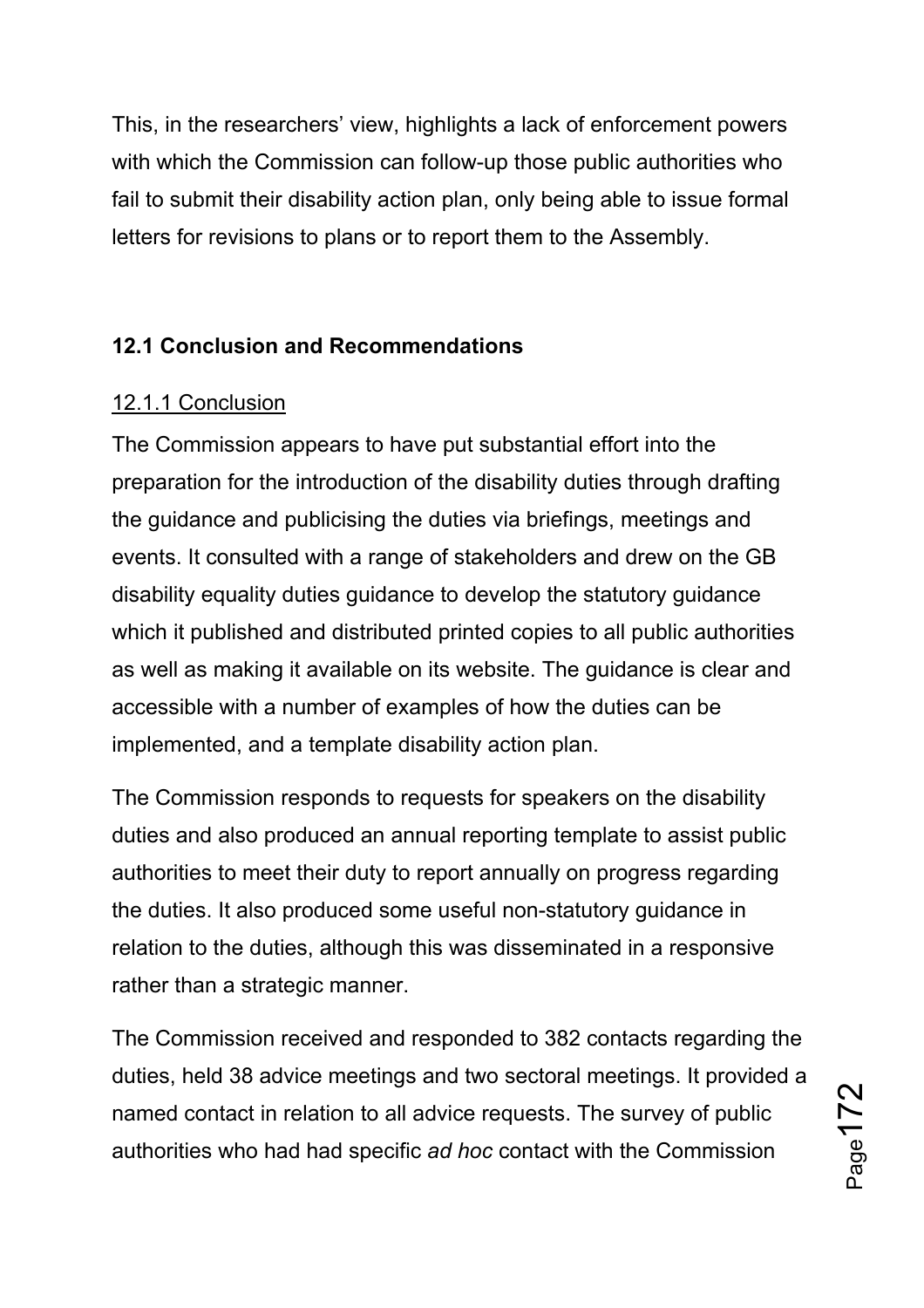about the disability duties were aware that the Commission offered guidance and support and were generally very pleased with the response they received to their particular queries or concerns. In many cases the members of Commission staff concerned were especially commended for their understanding, willingness and clarity and even for going out of their way to be helpful. The Commission therefore appeared to have provided the advice and support required.

The Commission publications on the disability duties are accessible, as is its website which meets industry standards on accessibility. It has provided its entire staff with training and briefing papers on the disability duties.

The Commission recorded and acknowledged receipt of disability action plans from all public authorities who provided them, and undertook a review of these plans despite having no requirement to do so. In some instances this review led to the issue of formal letters for revision and further action in this area is planned. The Commission also published clear criteria for exemption from the requirement to produce a disability action plan and had formal correspondence with those public authorities seeking exemption from this part of the duties. It provided a report to the Northern Ireland Assembly identifying the public authorities who had failed to comply with the duty to submit a disability action plan.

The Commission also received the public authority disability annual reports but has not yet conducted a review of these due to strategic decisions regarding use of available resources. While not mandated to review annual reports, the Commission should consider this as a key means of monitoring effectiveness of the legislation. This should be prioritised by the Commission.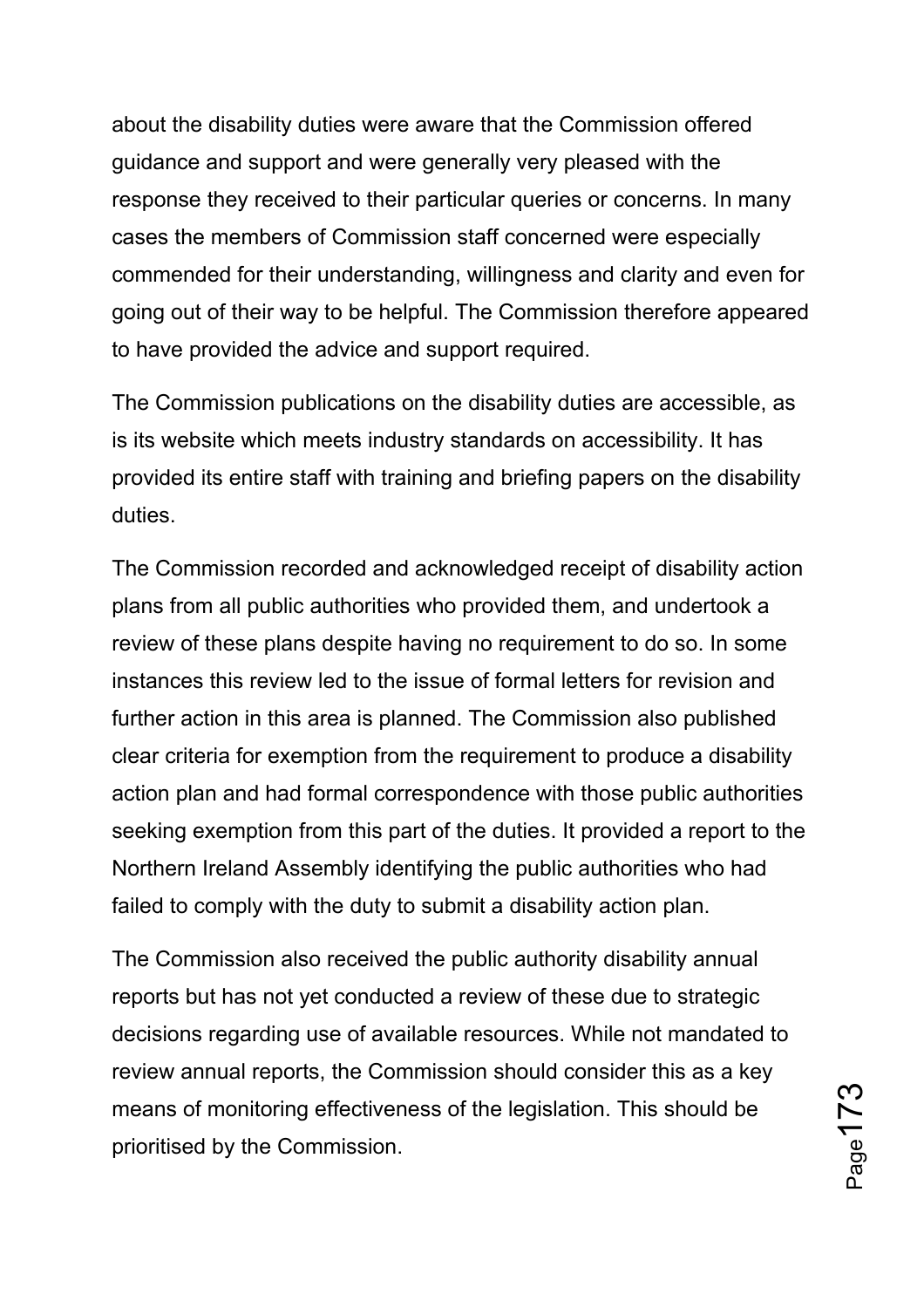The Commission has begun preparations to meet its duty to keep the legislation under review. This research will contribute to the Commission's report on the duties which is required to be published by January 2010.

The lack of formal enforcement powers of the Commission, essentially only being able to "name and shame" public authorities in the report to the Assembly, has, in the researchers' view, hampered the Commission's ability to effect meaningful action where a public authority has not taken steps to comply with its duties.

#### 12.1.2 Recommendations

Arising from their evaluation of the Commission the researchers make the following recommendations.

#### Recommendations for public authorities

The recommendations relating to public authorities made in section 11 are also relevant here, in summary; public authorities should ensure that they comply with the duties and should utilise the statutory guidance and other supporting information provided by the Commission to achieve this.

### Recommendations for the Commission

Recommendation 24: The Commission should give consideration as to how to ensure that public authorities create, implement and report on meaningful actions and outcomes to implement the disability

Page174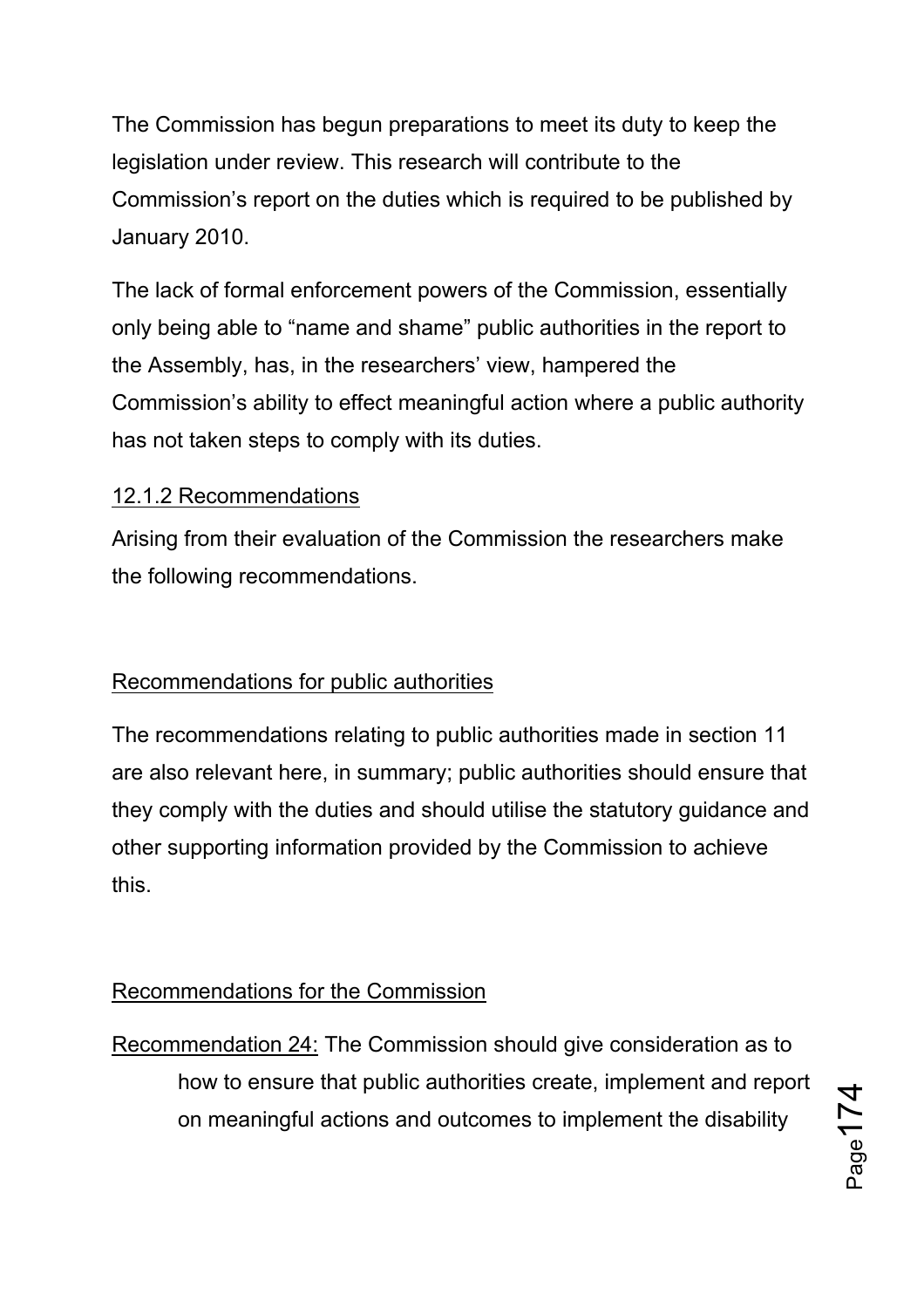duties, rather than only completing the templates provided without taking or evidencing any actions and outcomes.

- Recommendation 25: When reviewing progress the Commission should to ensure that what is reported in the annual report is consistent with the original disability action plans, and any discrepancies are accounted for by the public authority. The Commission should also ensure that public authorities have the opportunity to report any creative work they have undertaken.
- Recommendation 26: The Commission should consider a sampling approach to assessing compliance with the disability duties. This could include sampling of disability action plans and annual reports, a "spot check" or mystery shopper exercises based on the Commission's knowledge and received information on different sectors. The Commission may also wish to conduct a full review of all disability action plans compared to annual reports to inform its strategic enforcement work and to assist in prioritising sectoral support.
- Recommendation 27: The Commission should use their powers more robustly to ensure disability action plans meet the form and content required; including formal requests for revisions and use of judicial review in relation to public authorities who persistently do not comply with the duties. The Commission should further examine annual reports to ensure that they provide evidence of the public authority making progress on its implementation of the disability duties and its disability action plan.

Recommendation 28: Recognising that monitoring is essential to effective implementation of the duties, the Commission should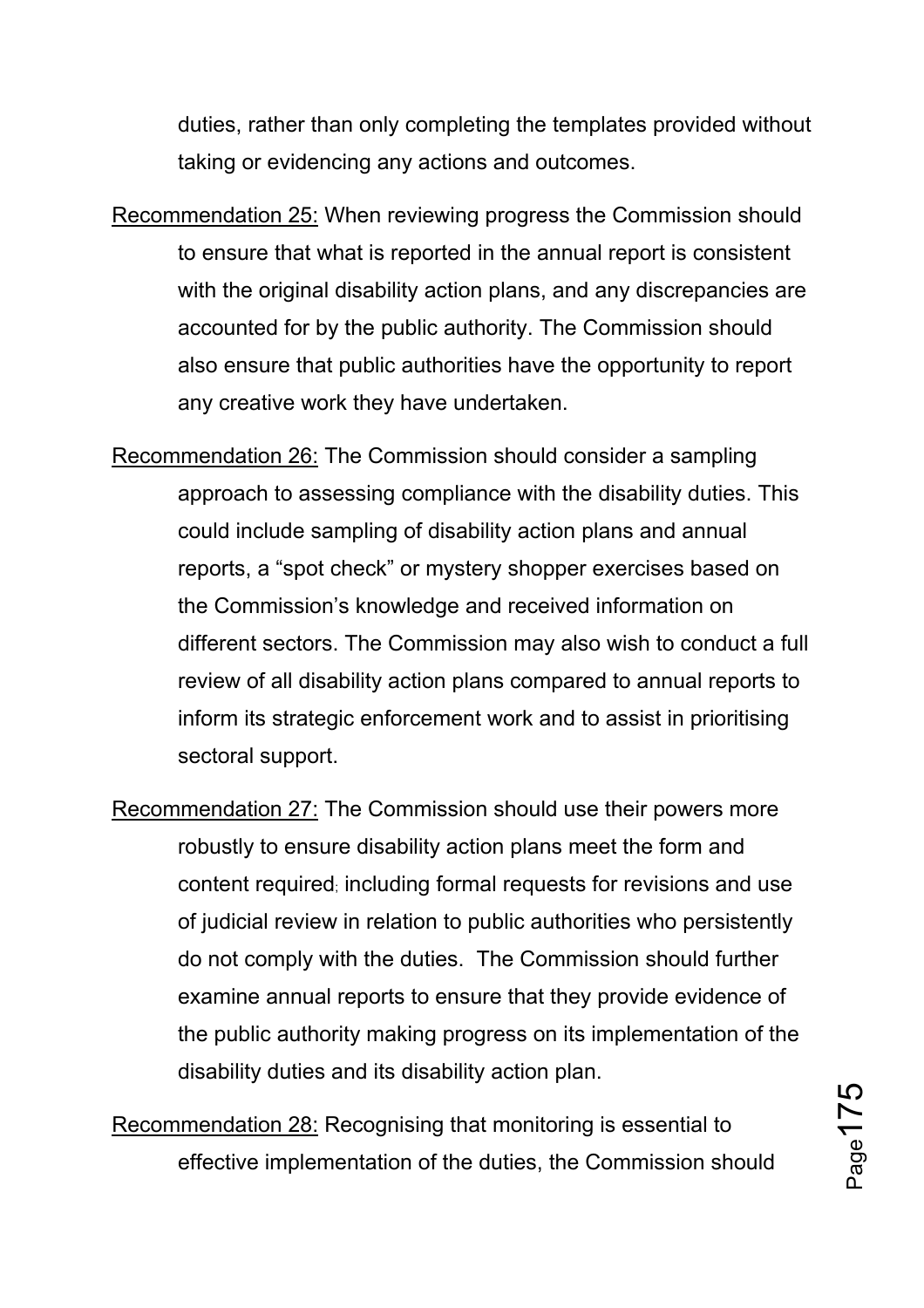continue to support public authorities in monitoring the actions and outcomes of their disability action plans, and should hold to account those who fail to do so. In particular, the Commission could further publicise the Section 75 monitoring guidance which could also be used by public authorities in relation to the disability duties.

- Recommendation 29: The Commission should consider making all of its guidance e.g. advice notes, relating to the disability duties publicly available.
- Recommendation 30: The Commission should ensure that its communications in relation to the disability duties are kept up to date and are publicly available. The Commission should consider having one document which highlights which public authorities are included and exempt from both the disability duties and Section 75.
- Recommendation 31: The Commission should undertake further awareness raising work with the public and with community and voluntary sector groups to raise general awareness of the disability duties.
- Recommendation 32: The Commission should consider how it might be possible to reach disabled people individually as well as disability and other representative groups as some people many not participate in or identify with any groups.
- Recommendation 33: The Commission should ensure that the resources, particularly staffing, allocated to the disability duty team are proportionate to the remit with which they are tasked and to the work of the Commission as a whole.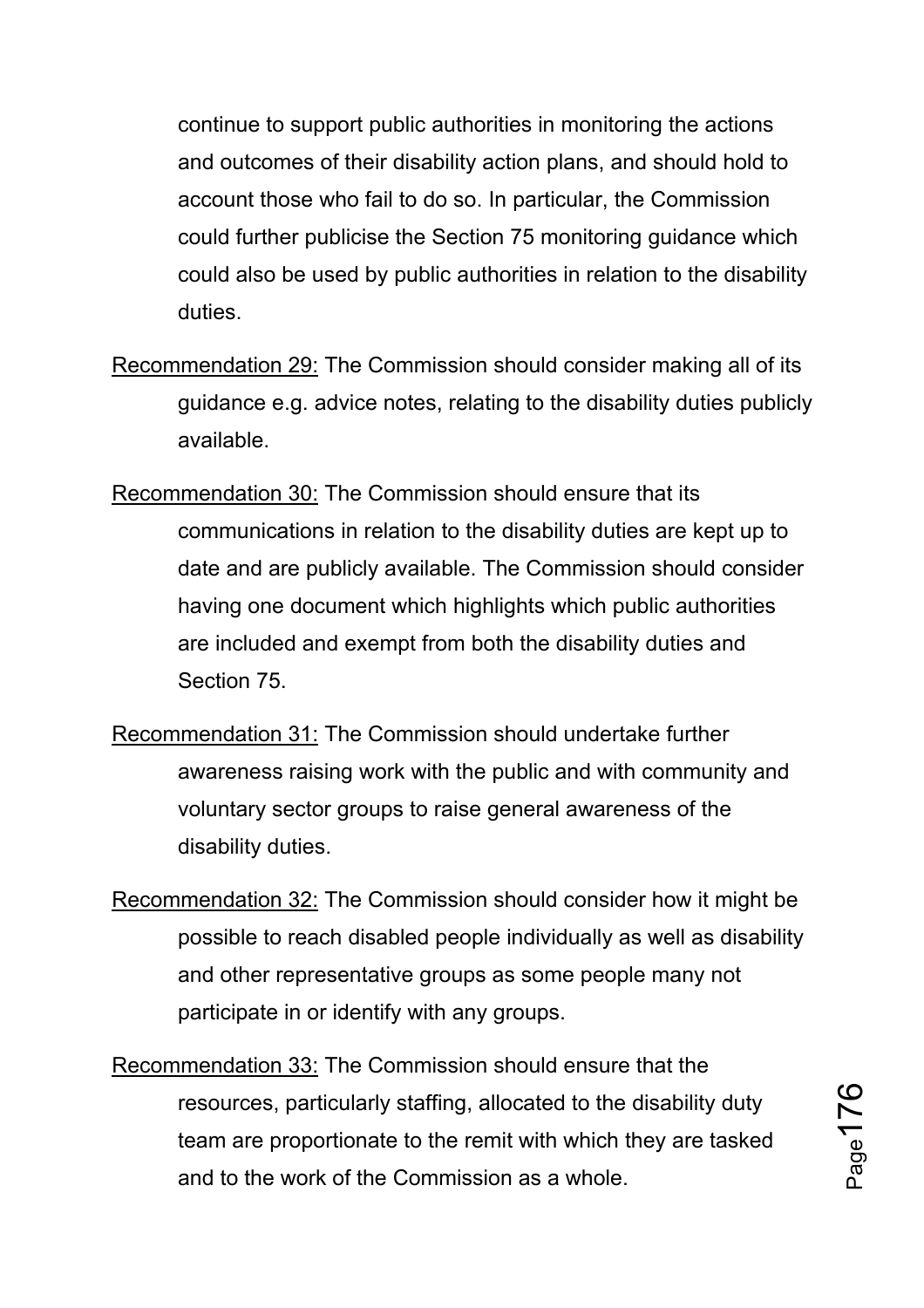#### Recommendations for Government

- Recommendation 34: The Government should ensure that the resources allocated to the Commission, particularly in relation to the disability duties, are proportionate to the remit with which they are tasked.
- Recommendation 35: The Government should review the powers available to the Commission in relation to the disability duties, with a view to strengthening these to include similar powers to those contained in s75.
- Recommendation 36: Following the receipt of the statutory report to the Northern Ireland Assembly regarding compliance with the disability duties, Government should take action to ensure that noncompliant public authorities quickly move to compliance.

Page177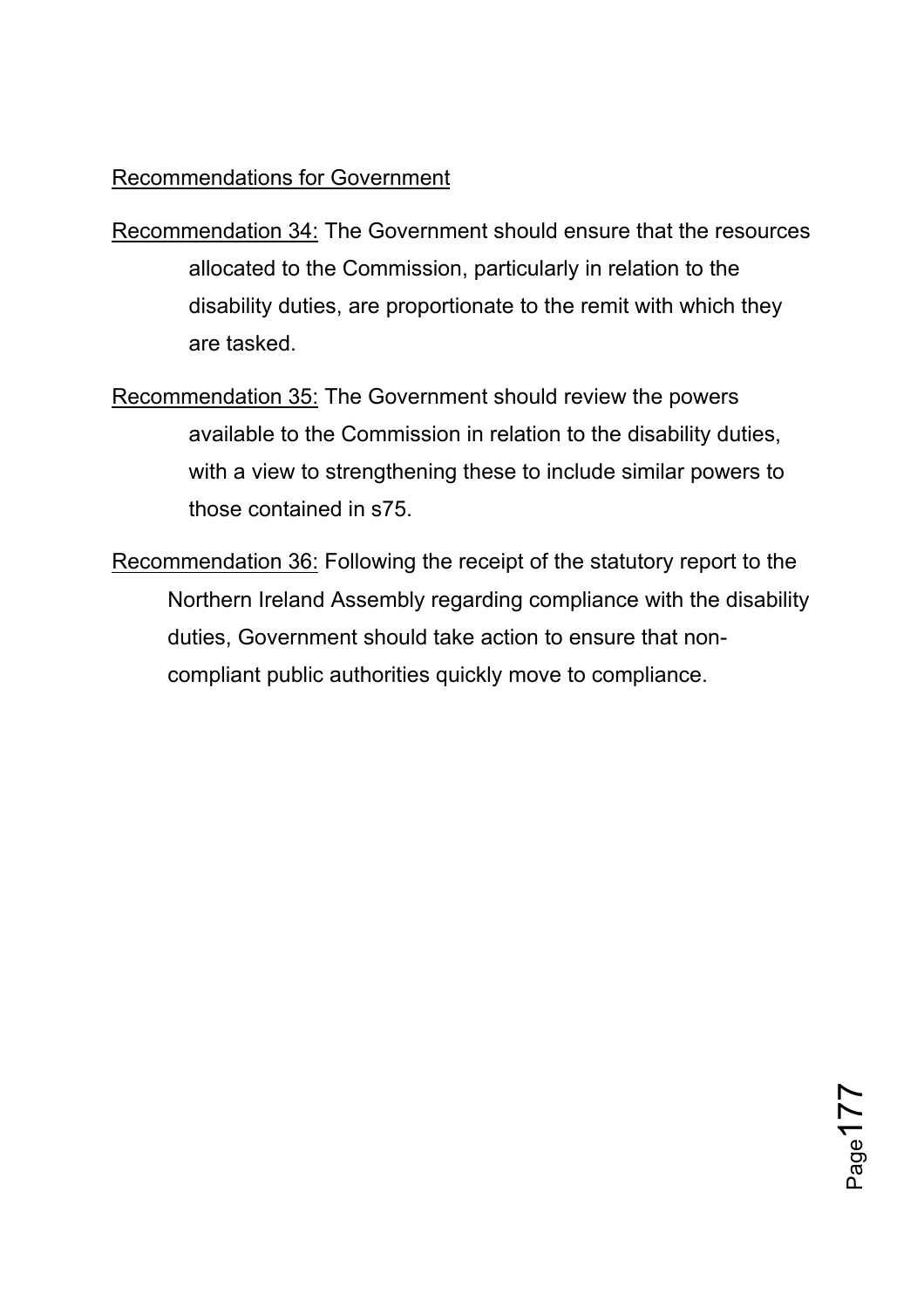### **13. Evaluation of the Effectiveness of the Disability Duties**

This section provides an overall analysis of the disability duties themselves. The evaluation framework summarised the processes of the disability duties under the following headings:

- DD1 Effective implementation of the duties by public authorities.
- DD2 Effective fulfilment of the duties by the Commission.
- DD3 Legislators consider the Commission's papers and review the legislation.

### **DD1 Effective implementation of the duties by public authorities.**

The public authorities comply with the duties as indicated by:

- a) The indicators highlighted in the public authority sections above.
- b) Disability action plans and annual reports published by the public authorities and lodged with the Commission.
- c) The number of public authorities deemed to be compliant by the Commission and by independent evaluation.

These indicators are now considered in turn.

a) The indicators highlighted in the public authorities sections above

To assess the effective implementation of the duties by public authorities the researchers used the indicators considered under the public authorities section.

As highlighted in the sections above some public authorities appear to be trying to meet the duties, however many have yet to develop and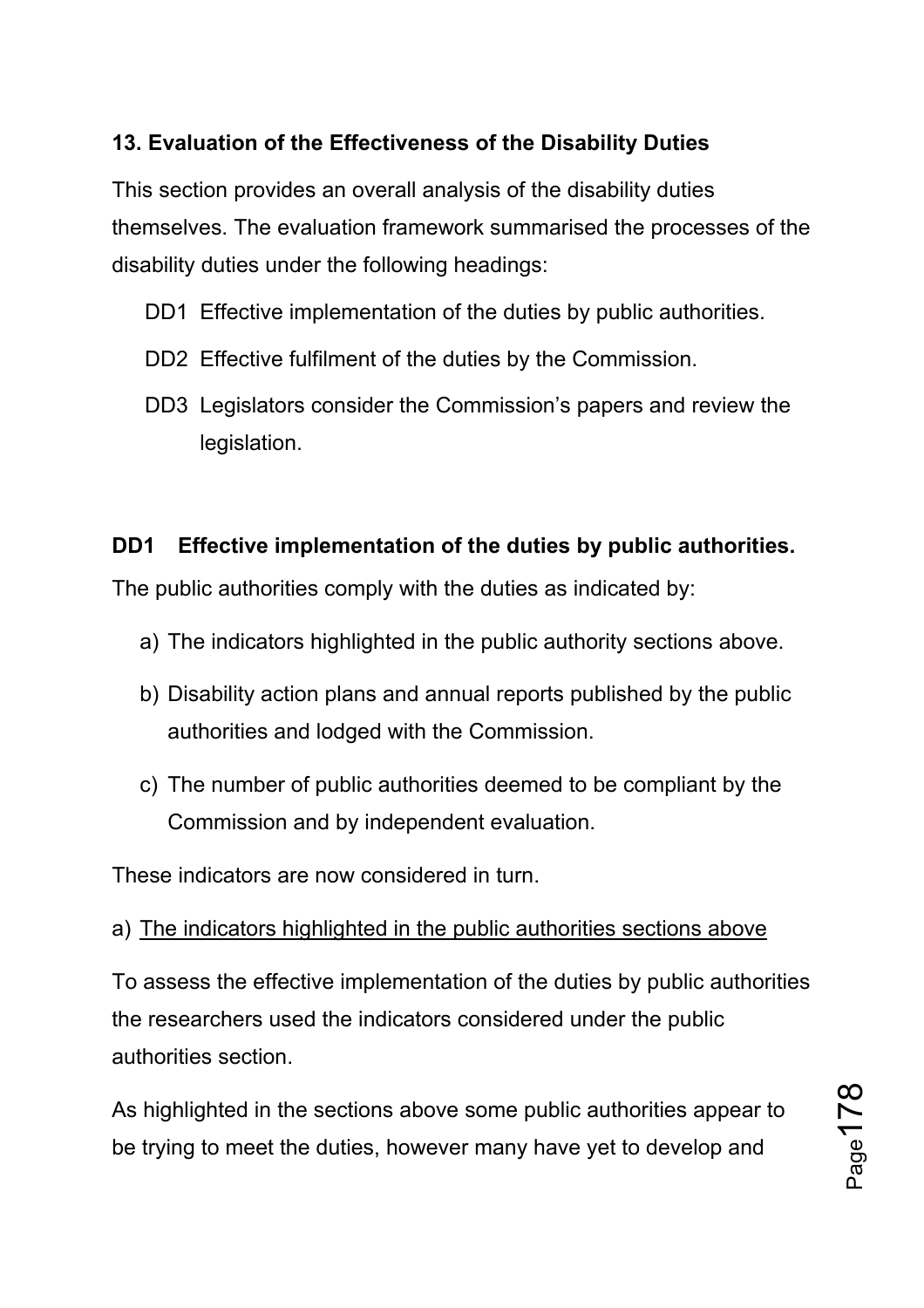implement effective, outcome focused, measurable actions. Others appear to be taking a perfunctory approach to compliance with the duties. There still appears to be a lack of understanding within some public authorities who believe, incorrectly, that their Section 75 exemption also applies to the disability duties. There also appears to be a lack of understanding as to the purpose or extent of the duties, with many public authorities citing actions which are Disability Discrimination Act or Section 75 compliance actions, rather than meeting the disability duties.

The researchers did however note the willingness of all public authorities contacted, in the course of this research, to support this project and the consistently positive responsive about the need for the disability duties.

b) Disability action plans and annual reports published by the public authorities and lodged with the Commission.

The timely publication of disability action plans and annual reports and submission to the Commission is a key indicator of compliance with the duties; therefore the researchers looked for evidence of this.

The Commission's Annual Report 2007-8 states:

"*The deadline for the production by all designated public authorities of Disability Action Plans was early in the current year. It was gratifying that the great majority of authorities submitted their Plans to the Commission by the appointed date but a considerable source of disappointment that a not insignificant number did not do so."<sup>51</sup>*

The annual report further states that

 $\overline{a}$ 51 Equality Commission for Northern Ireland, *Annual Report 2007-8*, p11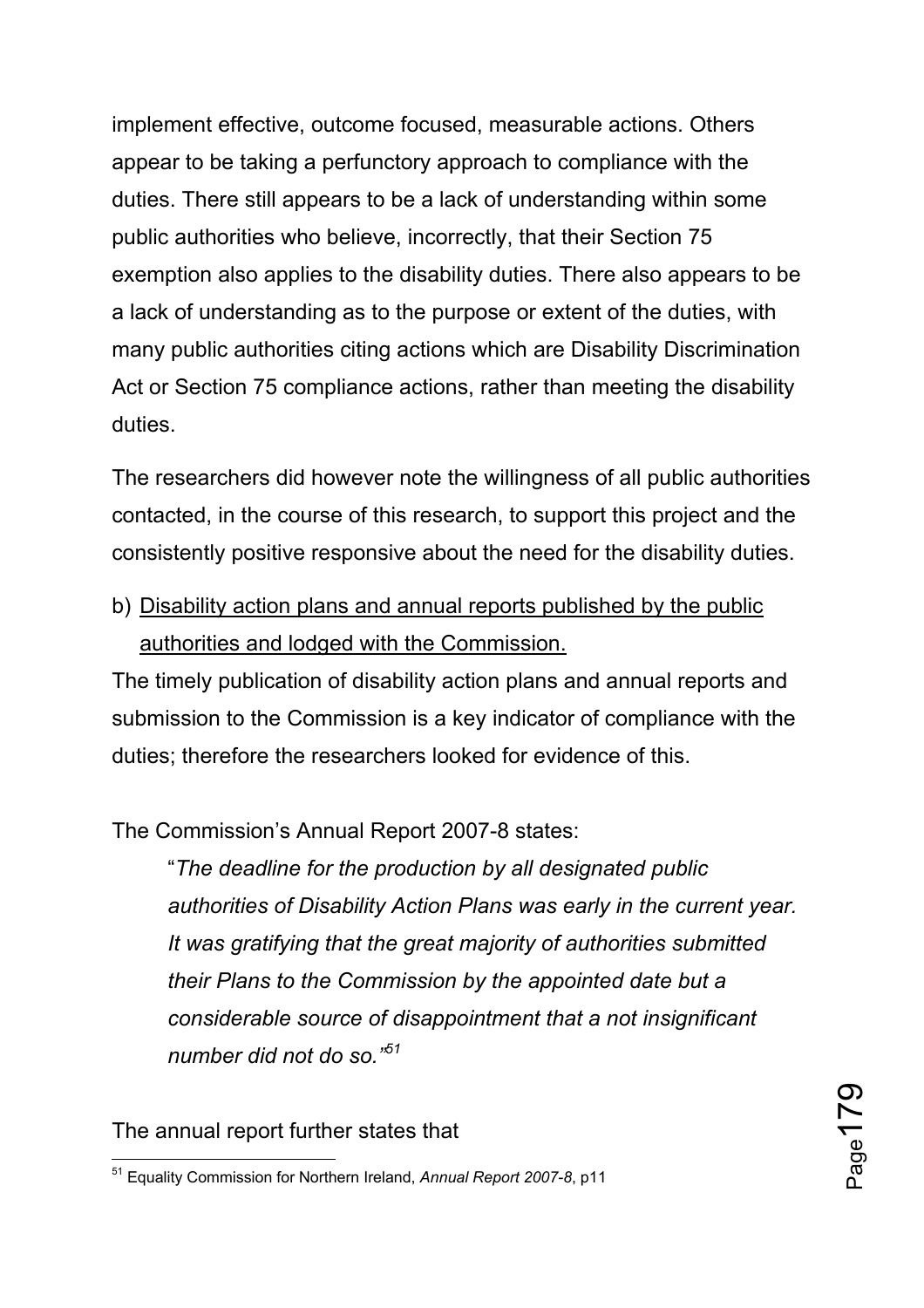#### *"By the year end, 178 (92%) of plans had been submitted.*" 52

This statement refers to the number of plans due by 30 June 2007 which had been submitted by 31 December 2007. There is a concern that 8% of public authorities who were due to have submitted by 31 June 2007, had still not submitted their action plan 6 months after the due date. Some public authorities who were undergoing a restructure, were given a submission date of 31 December 2007 to allow them time to submit their plans. The Commission's records further show that 100% of these plans were submitted on time.

# c) The number of public authorities deemed to be compliant by the Commission and by independent evaluation.

The number of public authorities deemed to be compliant by the Commission or by independent evaluation is also a key indicator of whether public authorities are effectively implementing the duties; therefore the researchers sought evidence of this.

Due to the lack of consolidated information in the Commission's file it was unclear how many public authorities had been deemed to be compliant by the Commission. However discussion with Commission staff highlighted that they had sent formal revision letters to three government departments and were intending to send further letters to other public authorities.

#### **DD2 Effective fulfilment of the duties by the Commission.**

The Commission fulfils its duties effectively as indicated by:

a) All indicators highlighted in the Commission sections above.

 $\overline{a}$ 52 Equality Commission for Northern Ireland, *Annual Report 2007-8*, p30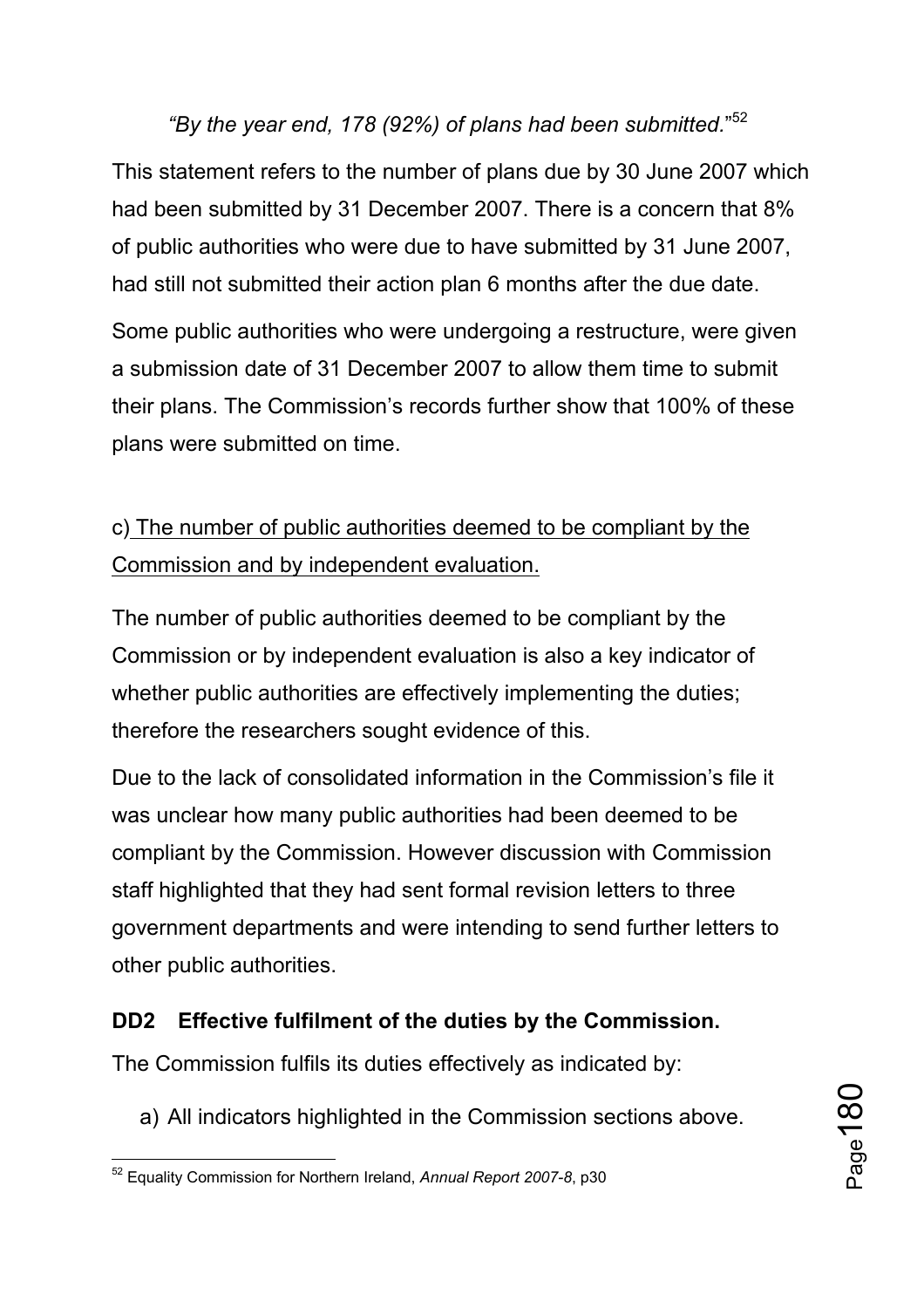b) Independent evaluation.

These indicators are now considered in turn.

#### a) All indicators highlighted in the Commission section above

To assess the effective implementation of the duties by public authorities the researchers used the indicators considered under the Commission section.

As highlighted above the Commission appears to have made substantial efforts to support the introduction and implementation of the disability duties. Contact with public authority stakeholders identified very positive opinions towards how the Commission had provided such support.

The Commission also undertook a substantial review of the disability action plans received and began a programme of work relating to those who were deemed to not be compliant, including the issue of formal letters and the statutory report to the Northern Ireland Assembly. However the Commission has not undertaken a review of the annual reports submitted which is a key element of keeping compliance under review. It has however indicated its intentions to take forward this work in the future and has also begun the process of its statutory effectiveness review of the duties.

#### b) Independent evaluation

Independent evaluation, such as this one, can also contribute to the assessment of whether the Commission is effectively fulfilling its duties.

The survey reported above of those public authorities who had specifically asked the Commission for guidance indicated, that in that respect at least, their view of the Commission appears to be largely positive. The view among disabled stakeholders and non-government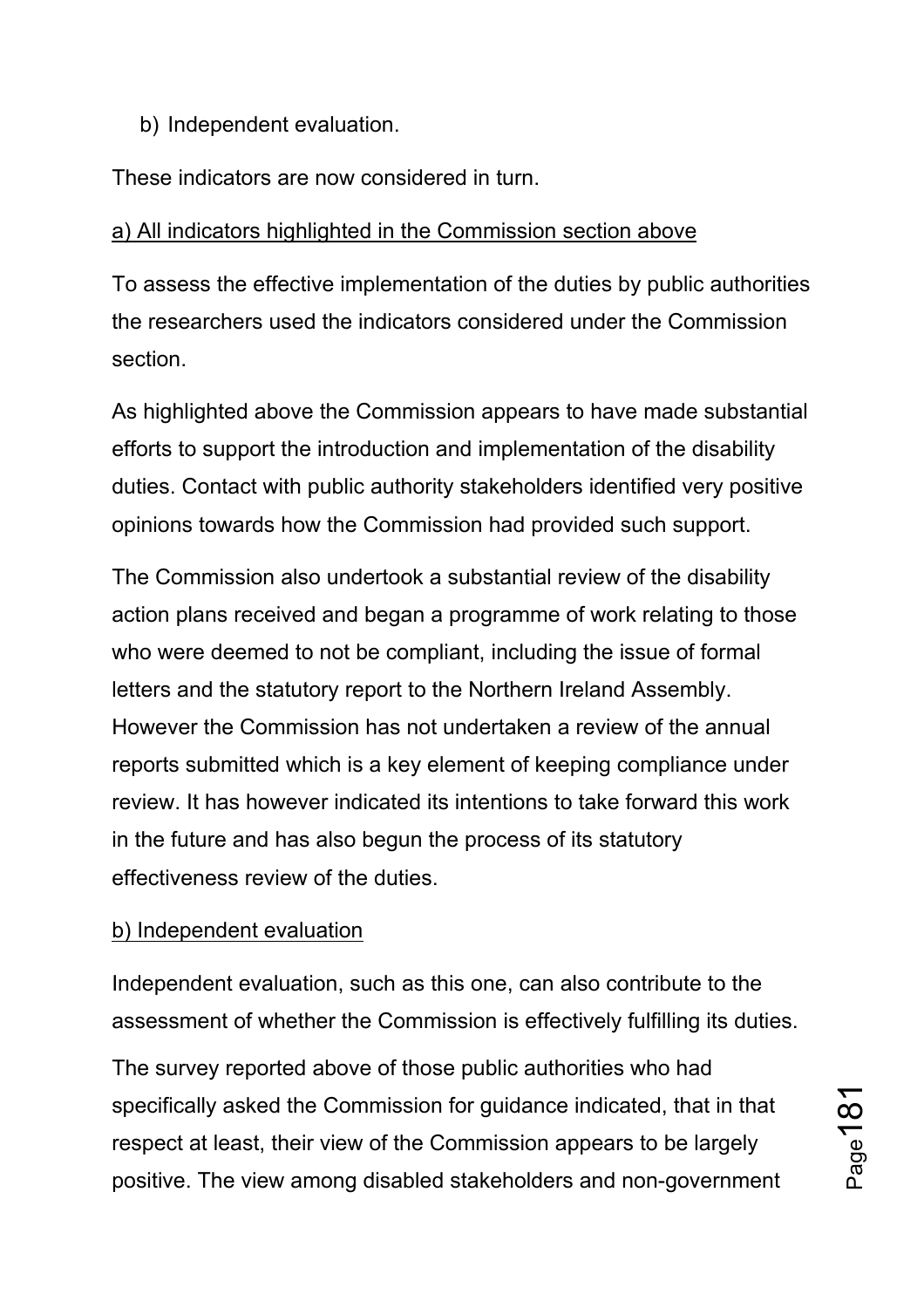organisations appears to be less positive and more cynical. There may be issues here regarding expectations of the Commission and the disability duties, as well as with regard to communication.

The researchers would highlight that the Commission's perceived lack of enforcement action and powers appears to us to have led to public authorities not taking the Commission or the duties as seriously as they might. The researchers formed this view based on the number of public authorities who appear to have produced disability action plans and annual reports which comply with the letter but not the spirit of the disability duties, and also on the cursory reporting in the annual reports. This was summed up for the researchers by one public authority's comment on their disability action plan that "*our size militates against any formal measures*". If a public authority said this in relation to finance and health and safety, it would be unthinkable, yet this public authority believed that this was acceptable conduct in relation to the disability duties. The law in relation to the disability duties should be addressed with similar gravitas to other laws, proportionate to the size and remit of the public authority.

In the view of the researchers, whilst the Commission does need further enforcement powers, other than highlighting non-compliance of public authorities in its report to the Assembly or instigating judicial review, it should first exercise fully the powers it does have, including reviewing the annual reports received to date and following these up as appropriate. The Commission should also consider how it will keep public authority compliance under review. This could include: using a sampling approach, based on its knowledge of different sectors; a rolling programme of assessment; and hotspots identified via complaints to the Commission. Even from the relatively small sample considered in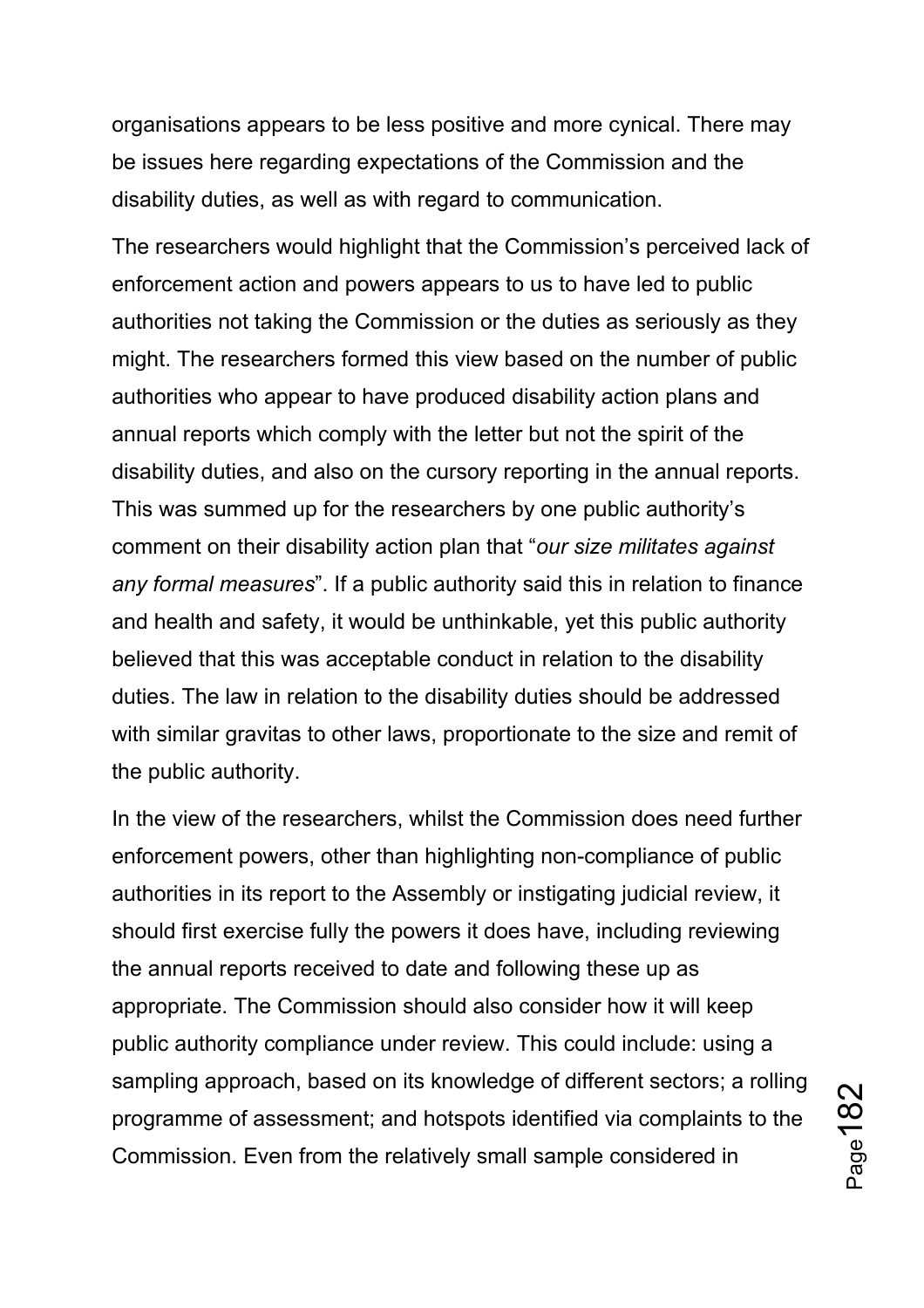relation to this report the researchers have found recurring issues across a number of public authorities which further action by the public authorities supported by the Commission could address.

# **DD3 Legislators consider the Commission's papers and review the legislation.**

Legislators consider the Commission's papers and review the legislation as indicated by:

a) The legislation and duties are updated to reflect the changing needs of disabled people and the changing context of society, as indicated by revisions to the legislation and guidance.

That the legislators consider the Commission's papers is important to effective review of the legislation, ensuring that such review is based on knowledge of the implementation and operation of the duties. The researchers were looking for evidence that the Assembly had considered the papers presented by the Commission.

As noted above the Commission presented its report on non-compliance to the Assembly in January 2009. The minutes of the Assembly proceedings on 13 January 2009 note the receipt of this report. The following committees also noted correspondence from OFMdFM regarding the report:

Committee for Regional Development (24 February 2009)

Committee for Education (25 February 2009)

Committee for the Environment (26 February 2009)

Committee for Health, Social Services and Public Safety (26 February 2009)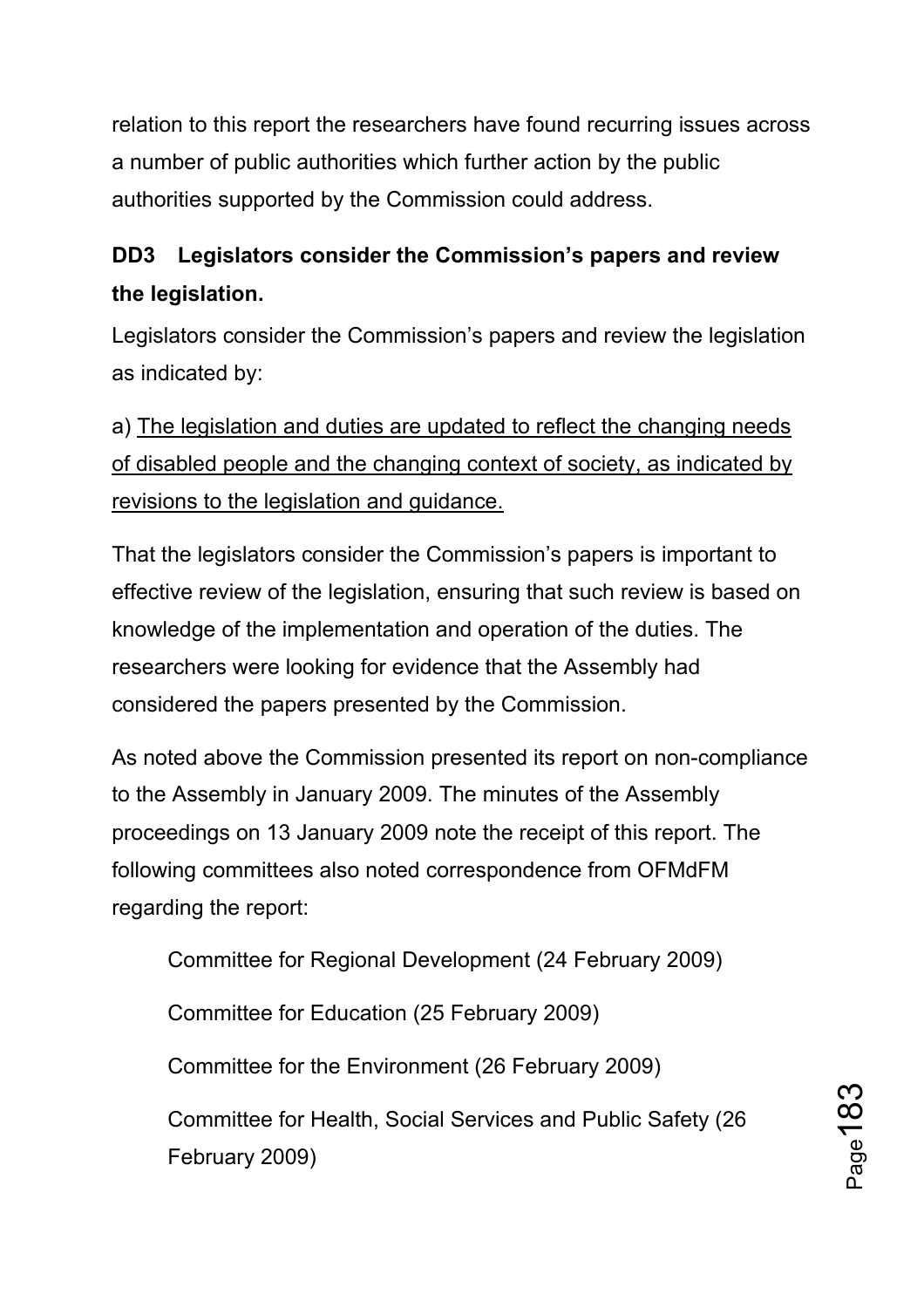Committee for Social Development (5 March 2009)

Committee for Culture, the Arts and Leisure (12 March 2009)

However, only the Committee for Culture, the Arts and Leisure did anything other than note the report. That Committee noted the report but also noted that "*the Committee agreed to write to the Minister to seek his comments on this issue*".

The Commission has yet to make recommendations regarding the updating of the legislation therefore the researchers were unable to comment on this indicator at present.

However, when the Commission presents its review of the duties to the Assembly in 2010 such an assessment could be considered, along with an assessment of how the Commission is viewed or responded to by legislators with regard to the disability duties.

### **13.1 Conclusion and Recommendations**

#### **Conclusion**

As indicated at the beginning of this section on Objective 2, because the duties were only introduced in 2007 and the evidence of progress made by public authorities was limited to their disability action plans and their annual reports for 2007-2008, this review was primarily focused on process evaluation. Therefore, in evaluating the overall effectiveness of the duties, there is little to say in relation to the content of the duties themselves beyond the comments on the public authority and Commission compliance given above. However, it has become apparent to the researchers that the introduction of the disability duties separately from the other statutory equality duties contained in Section 75 has caused confusion amongst public authorities and unnecessary

Page184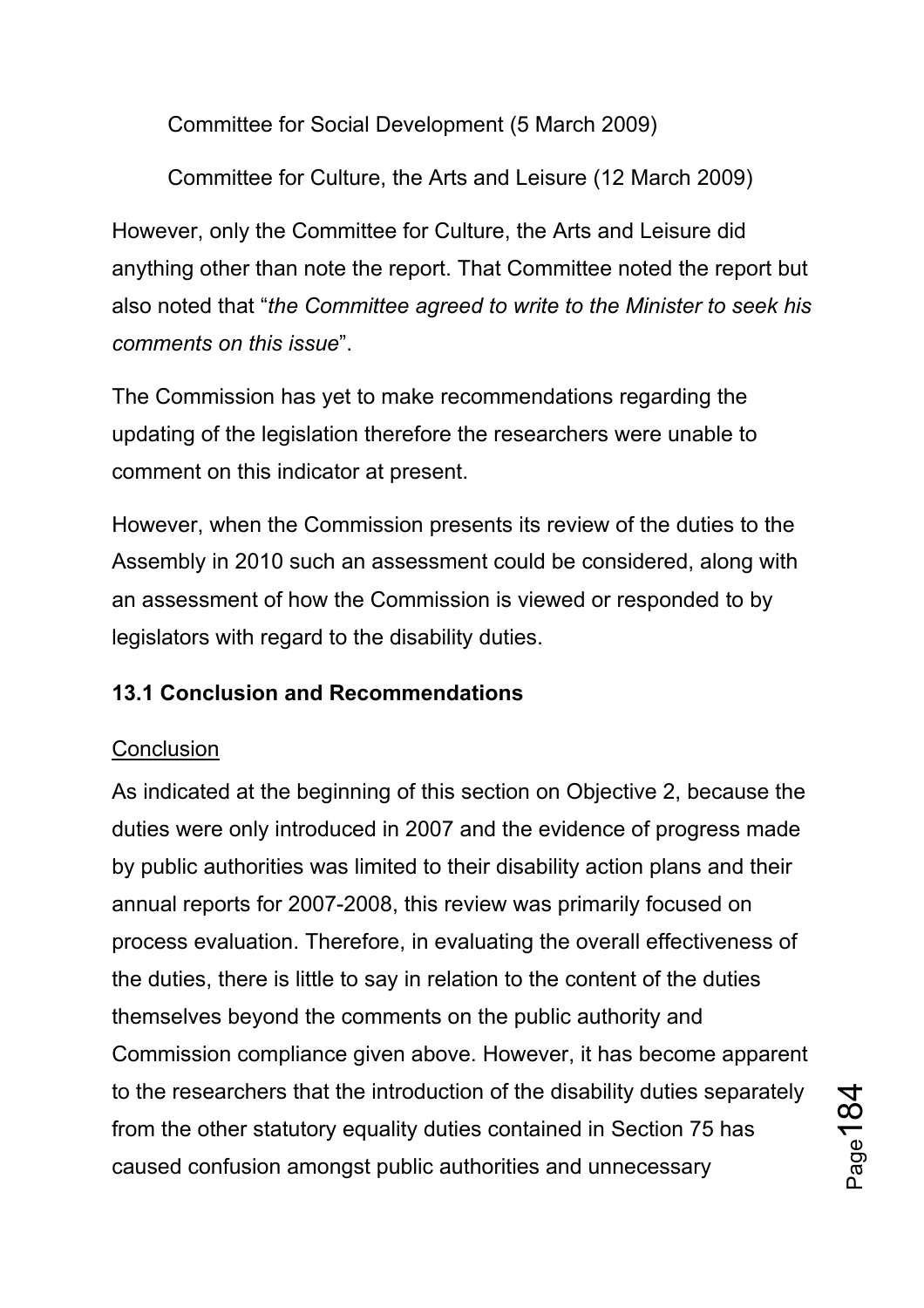bureaucracy for public authorities and the Commission alike. It would appear that this has separated out disability equality from other equality groups, largely to the detriment of actions to promote disability equality which appear to be taken less seriously than Section 75.

#### Recommendations

Arising from their evaluation of the disability duties the researchers make the following recommendations.

## Recommendations for public authorities

The recommendations relating to public authorities made in section 11 are also relevant here, in summary; public authorities should ensure that they comply with the duties and should utilise the statutory guidance and other supporting information provided by the Commission to achieve this.

# Recommendations for the Commission

Recommendation 37: The Commission may wish to provide further guidance or good practice examples in relation to meaningful performance indicators; consulting (including children) and use of consultation evidence in developing disability action plans.

### Recommendations for Government

Recommendation 38: When passing a law Government should ensure that there are adequate resources available to enable the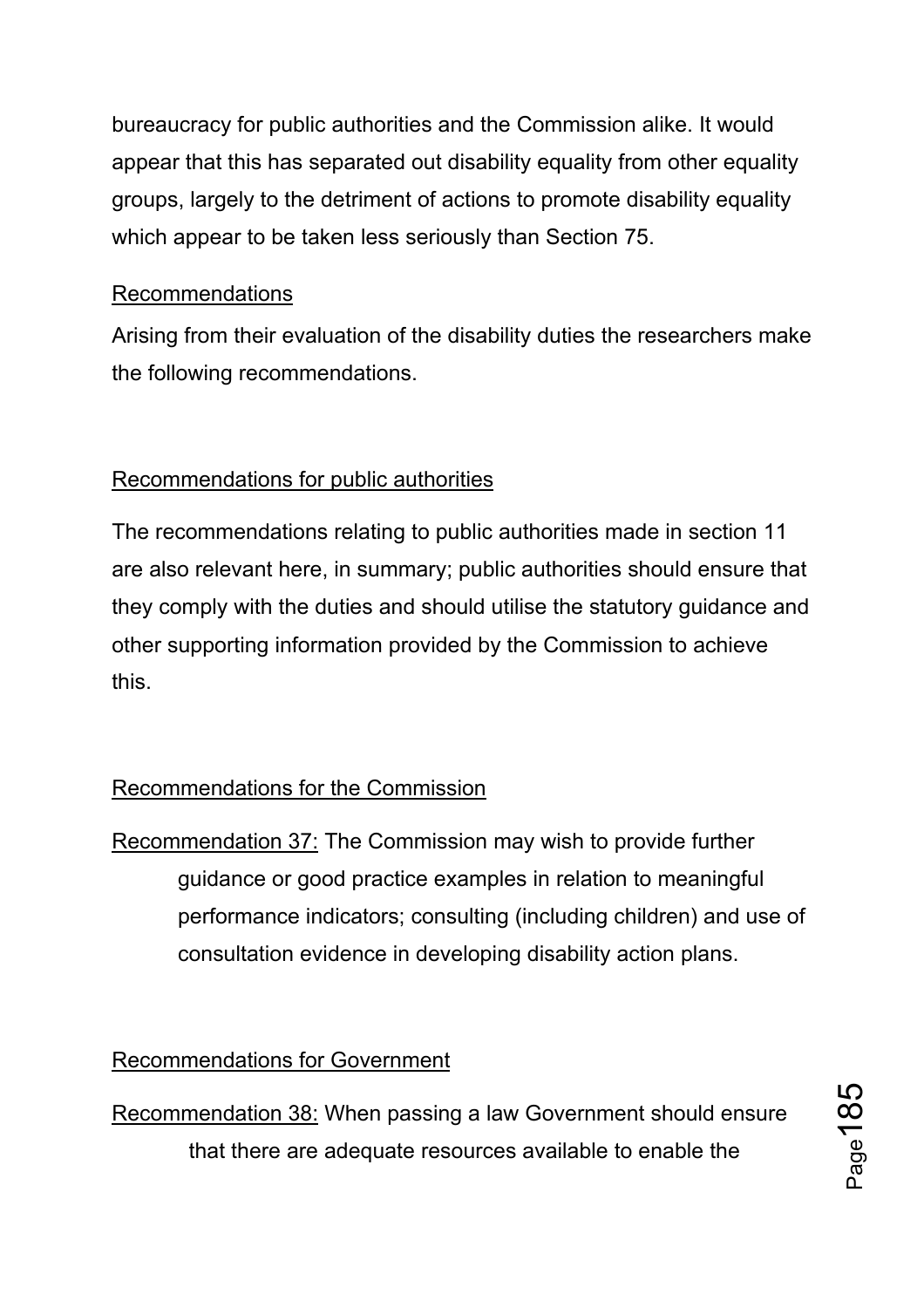effective implementation of those laws, and should allow sufficient time for preparation and implementation by monitoring bodies and public authorities.

- Recommendation 39: Where there is a statutory requirement to evaluate the implementation of a law the Government should ensure that the date of the review allows sufficient time for implementation and evaluation of that law<sup>53</sup>.
- Recommendation 40: The Government should consider whether or how the disability duties could be further integrated with the duties under Section 75. This could include considering the revision of the legislation. The Government should keep this issue under annual review.

Page186

l  $^{53}$  For example, if a review is to cover 3 years of implementation, the due date would need to be 3 years after the law came into force, plus time for the evaluation to take place, rather than 3 years from the law coming into force.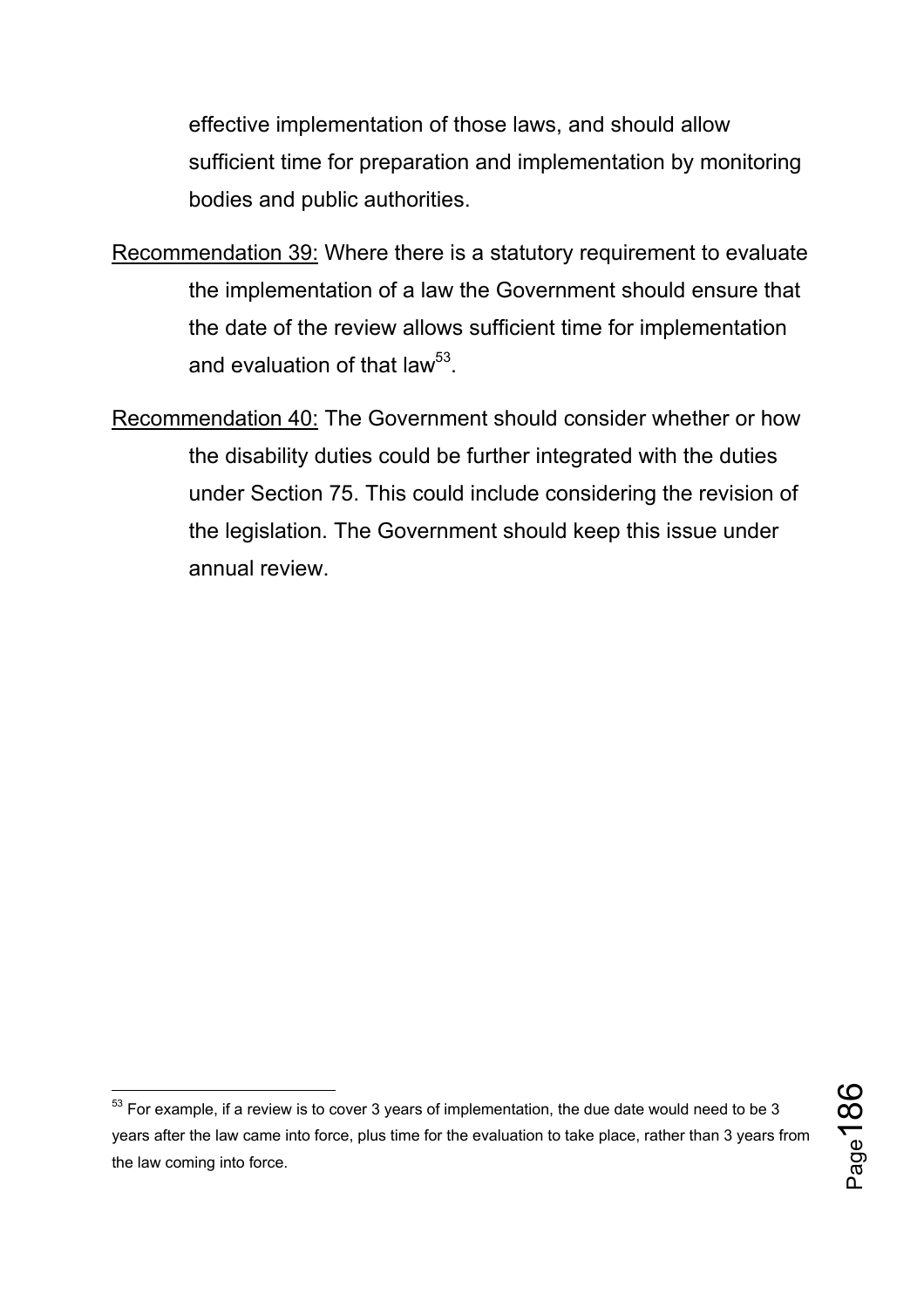# **OBJECTIVE 3**

# **RECOMMENDATIONS**

The aim of this project was to evaluate the effectiveness of the disability duties. The first objective was to develop a framework, including related indicators, that would be relevant to this and any future evaluation undertaken "to keep under review the effectiveness of the duties". The second objective then was to evaluate progress to date by the public authorities and the Equality Commission for Northern Ireland using the indicators developed for the first objective.

The third and final objective of this project was to present to the Commission the recommendations which arise from this research.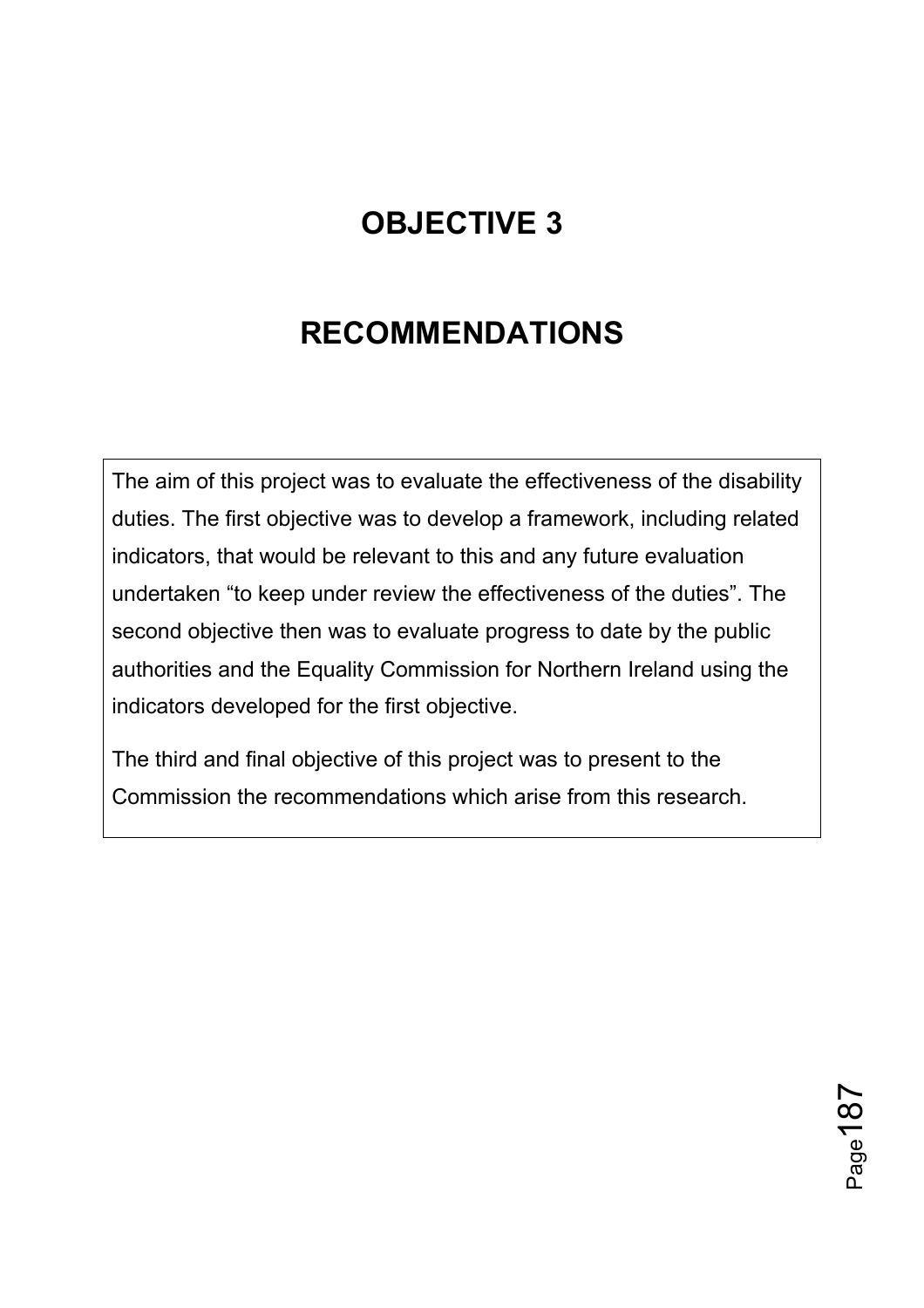# **14. Recommendations**

The final element of this research is to provide recommendations to the Commission in relation to the disability duties. The research has also noted suggestions for public authorities regarding their implementation of the duties. This is important because whilst the Commission is tasked with promoting, supporting and enforcing the implementation of the duties, it is the public authorities which must implement them, therefore this must be recognised. Recommendations have also been made to government as it is a key partner in ensuring the success of the duties.

At each stage in the review recommendations were noted both for the Commission and for public authorities and government with regards to improving the efficiency and effectiveness of the implementation of the duties, based on good practice and lessons learned through this project, and for legislative change (where necessary) to more effectively and efficiently deliver the intended aims of the legislation. The researchers have tried to take a proportionate approach to these recommendations, recognising the limitations which the Commission, government and public authorities face in terms of resources, as well as the practicalities of implementing the duties across their organisations and maintaining a focus on their vision and mission. Whilst many of these recommendations relate to outputs, they are made with the intention of supporting the Commission, government and public authorities to achieve their respective outcomes and this should be borne in mind when considering them. Further information on these outcomes is detailed in the relevant sections of the review.

The recommendations are presented below in the order in which the evaluations were conducted, i.e. first for the public authorities, then for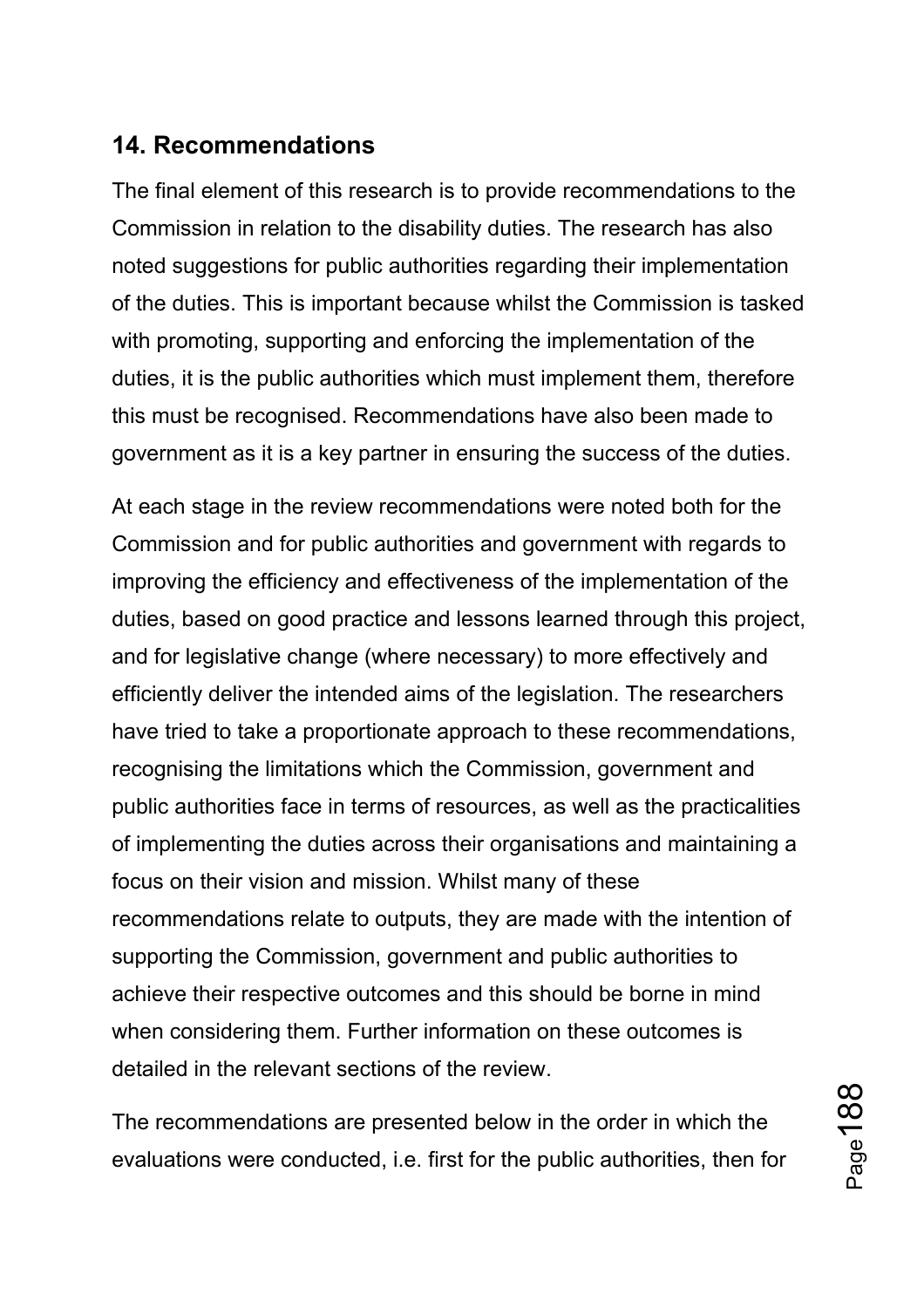the Commission, and then for the government in respect of the duties overall, and the number against each recommendation indicates the Section and sequence in which it will be found in the report above.

The recommendations have been grouped here depending on whether they apply to the public authorities, the Commission or government.

### **14. 1 Recommendations for the Public Authorities**

Recommendation 1: Public authorities, including the Commission and the Government, should ensure that there is clear communication with stakeholders on the intent of new laws and policies. Public authorities should also consider how to manage stakeholders' expectations when new laws or policies are introduced so that stakeholders can engage effectively with the laws and policies and so that the public authorities can be held to account appropriately against reasonable expectations about the likely impact of the law.

Recommendation 2: Public authorities should provide visible leadership in relation to the disability duties, for example senior personnel creating a culture within the organisation which promotes positive attitudes towards disabled people and encourage participation by disabled people.

Recommendation 3: Public authorities should ensure that they have committed, and where necessary ring-fenced, the appropriate resources to ensure the effective implementation of their disability duties as outlined in their disability action plan

Recommendation 4: Public authorities must ensure that their disability action plan covers everything required by the guidance,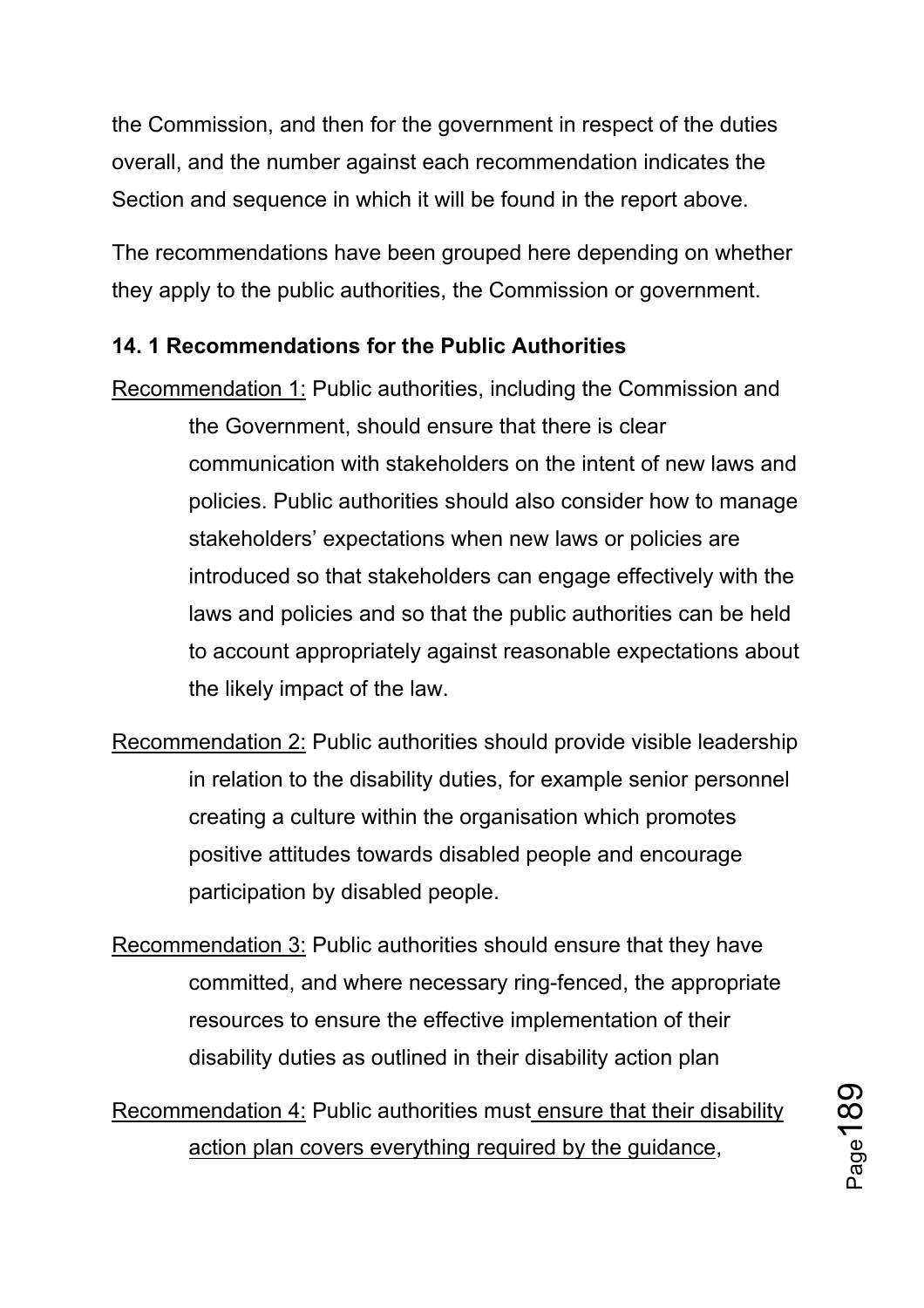including monitoring mechanisms, actions relating to all appropriate functions of the public authority and actions to address past disadvantage.

- Recommendation 5: Public authorities should utilise the statutory guidance when developing disability action plans, taking heed of the explanations and examples provided and the different statutory and non-statutory requirements.
- Recommendation 6: Public authorities should ensure that they develop disability action plans with meaningful actions and performance indicators which are focused on achieving the outcomes outlined in the duties. They should ensure that it is clear which actions are prioritised each year.
- Recommendation 7: Public authorities should ensure that their action measures are grounded in evidence about what is happening in their area and in relation to their remit, and the action measures are achievable.
- Recommendation 8: Public authorities should ensure that they develop and achieve *outcomes* as well as *outputs*.
- Recommendation 9: Public authorities should ensure that their annual reports provide evidence of their actions and outcomes to enable effective assessment of compliance to take place.
- Recommendation 10: As it is required by the ECNI guide, public authorities should ensure that their disability action plans and disability annual reports are publicly available, including being easily found on their websites.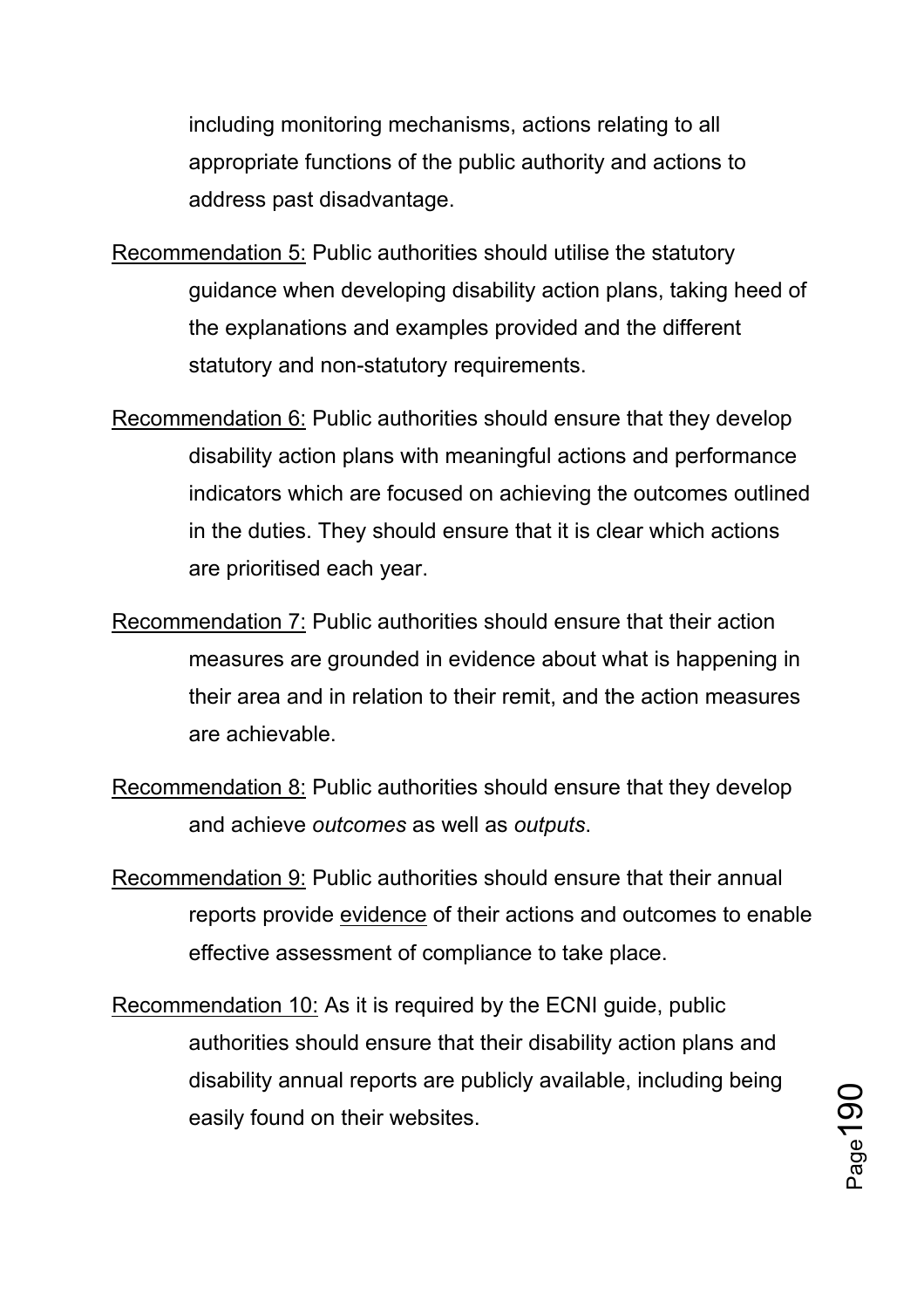- Recommendation 11: Public authorities should ensure that they provide specific guidance on the disability duties to all staff, volunteers and office holders, and should also make this guidance publicly available.
- Recommendation 12: Public authorities should ensure that they have appropriate mechanisms in place to monitor the outcomes and outputs of their actions so that they can demonstrate that they are effectively implementing the duties. Where these are not already in place public authorities should prioritise their development and implementation.
- Recommendation 13: Public authorities should seek to engage with disabled people not only on disability issues but also on general issues. In doing so the public authority should ensure that appropriate support is provided and that they engage in an accessible manner.
- Recommendation 14: In keeping with the definition of public life provided in the Commission's guidance, public authorities should review the opportunities available for disabled people to participate in public life to ensure that all opportunities are available and accessible to disabled people, and that specific opportunities such as a disabled people's forum, are promoted.
- Recommendation 15: Public authorities should take steps to encourage disabled people's participation in all levels of public life as detailed in the Commission's guidance, including "*government public appointments; the House of Lords; Local Strategic Partnerships; community associations or fora; community police liaison committees; neighbourhood watch committees; citizens*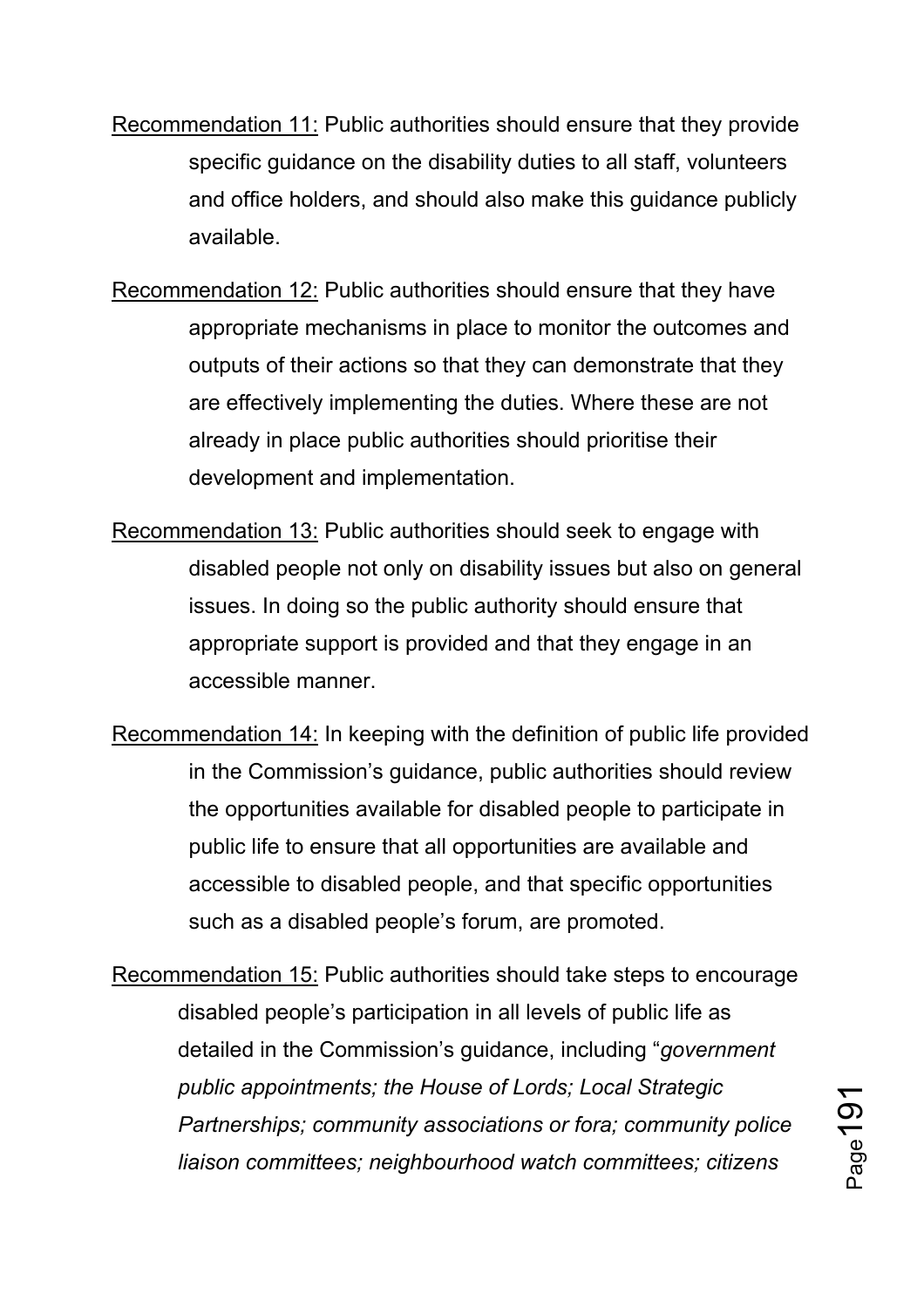*panels; public bodies' focus or working groups; school Boards of Governors, school councils; youth councils; user groups for a service provided by a public authority*" and other public life opportunities.

- Recommendation 16: Public authorities should ensure that they lead by example in promoting the participation of disabled people in public life. For example public authorities should use their influence to encourage others, such as contractors and partners, to promote the participation of disabled people in public life.
- Recommendation 17: Public authorities should consider how it might be possible to reach disabled people individually as well as disability and other representative groups as some people many not participate in or identify with any groups. Such activities should be undertaken in a manner appropriate to the work of the public authority so that they contribute to the public authorities meeting the disability duties.
- Recommendation 18: Public authorities should demonstrate their commitment to achieving the duties through more extensive and deeper consultation or involvement, including with individual disabled people as well as with disability groups or other representative groups<sup>54</sup>.
- Recommendation 19: Public authorities should ensure that it is clear, both internally and externally, which actions contribute to meeting the disability duties, and which contribute only to the

 $\overline{a}$ 

 $54$  Involvement goes beyond consultation and requires active engagement with and by disabled people so that their input and influence can be seen.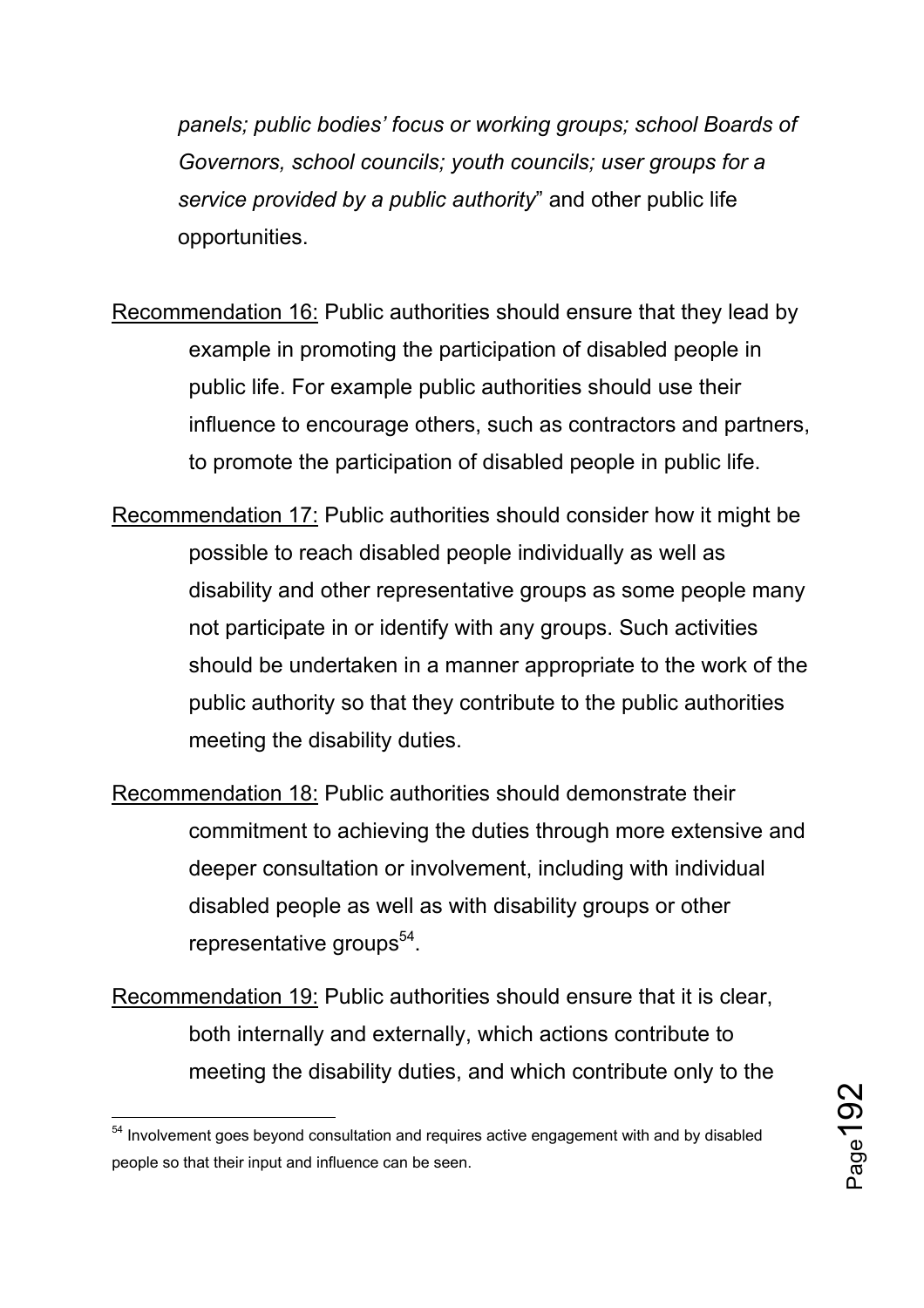Disability Discrimination Act or Section 75. Public authorities should also recognise that meeting the disability duties would be difficult to achieve unless the obligations under the Disability Discrimination Act are met.

Recommendation 20: Public authorities should ensure that they publicise their obligations under the disability duties, their disability action plan and disability annual report sufficiently and in an appropriate and accessible manner to all stakeholders, in particular, but not limited to, disabled people.

# **14.2 Recommendations for the Equality Commission for Northern Ireland**

Recommendation 21: In the interests of maintaining good relationships with public authorities and in keeping with the Commission's guidance which states that the Commission "*will liaise with public authorities after the submission of their DAP*", the Commission disability duties team should build regular communications with public authorities into their work programme, including comments on disability action plans, in particular in relation to meaningful performance indicators and actions.

Recommendation 24: The Commission should give consideration as to how to ensure that public authorities create, implement and report on meaningful actions and outcomes to implement the disability duties, rather than only completing the templates provided without taking or evidencing any actions and outcomes.

Page193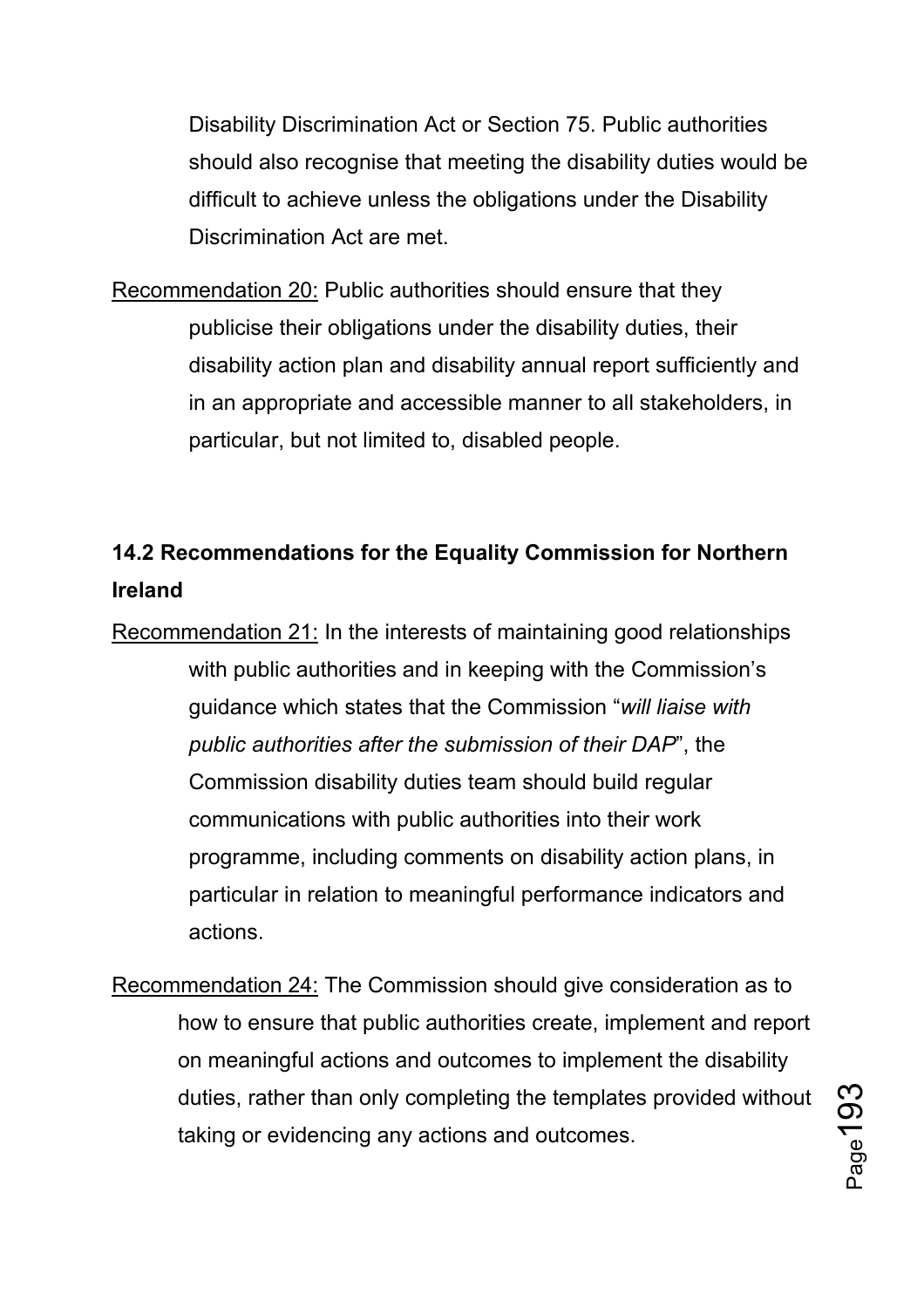- Recommendation 25: When reviewing progress the Commission should to ensure that what is reported in the annual report is consistent with the original disability action plans, and any discrepancies are accounted for by the public authority. The Commission should also ensure that public authorities have the opportunity to report any creative work they have undertaken.
- Recommendation 26: The Commission should consider a sampling approach to assessing compliance with the disability duties. This could include sampling of disability action plans and annual reports, a "spot check" or mystery shopper exercises based on the Commission's knowledge and received information on different sectors. The Commission may also wish to conduct a full review of all disability action plans compared to annual reports to inform its strategic enforcement work and to assist in prioritising sectoral support.
- Recommendation 27: The Commission should use their powers more robustly to ensure disability action plans meet the form and content required; including formal requests for revisions and use of judicial review in relation to public authorities who persistently do not comply with the duties. The Commission should further examine annual reports to ensure that they provide evidence of the public authority making progress on its implementation of the disability duties and its disability action plan.
- Recommendation 28: Recognising that monitoring is essential to effective implementation of the duties, the Commission should continue to support public authorities in monitoring the actions and outcomes of their disability action plans, and should hold to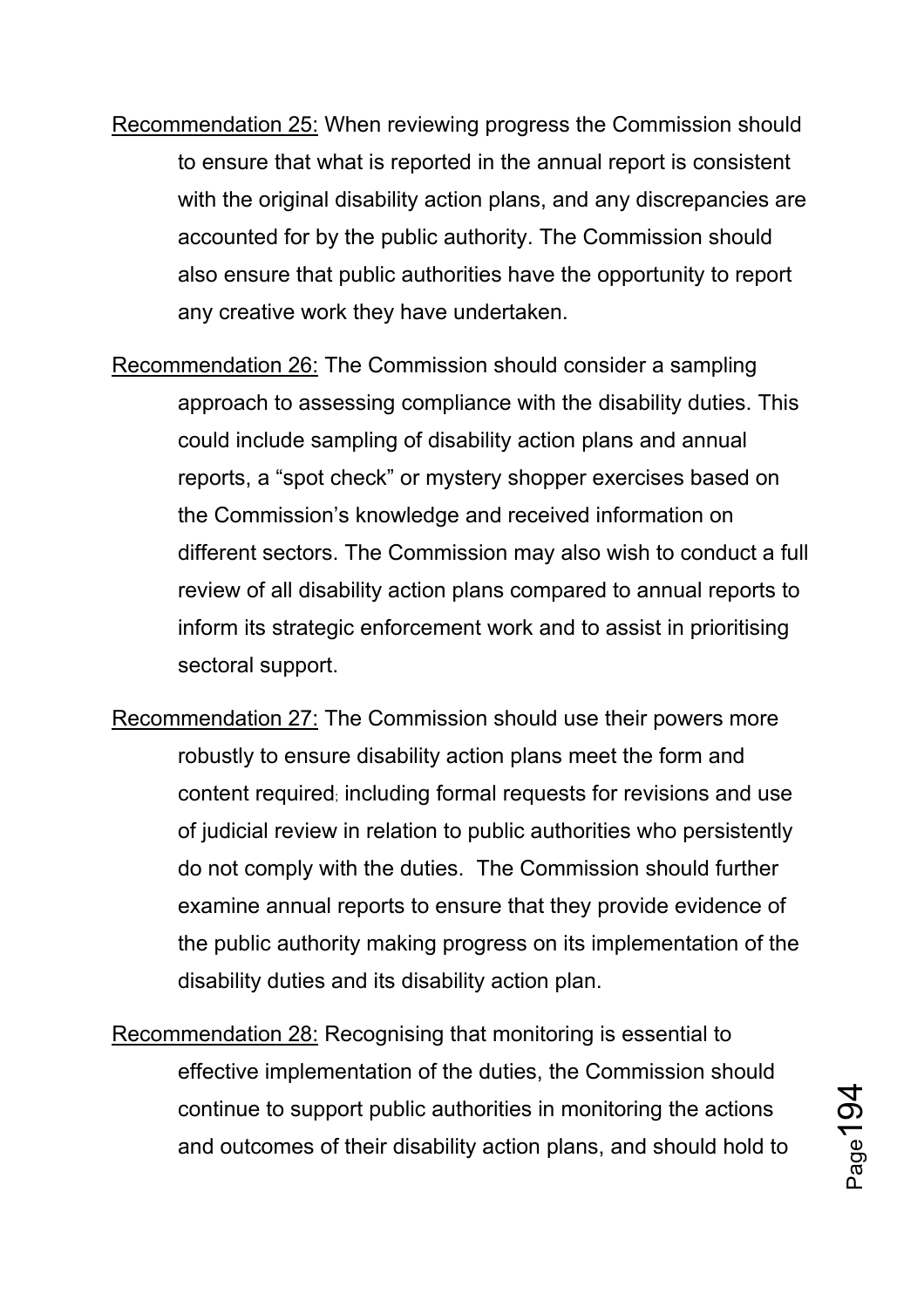account those who fail to do so. In particular, the Commission could further publicise the Section 75 monitoring guidance which could also be used by public authorities in relation to the disability duties.

- Recommendation 29: The Commission should consider making all of its guidance e.g. advice notes, relating to the disability duties publicly available.
- Recommendation 30: The Commission should ensure that its communications in relation to the disability duties are kept up to date and are publicly available. The Commission should consider having one document which highlights which public authorities are included and exempt from both the disability duties and Section 75.
- Recommendation 31: The Commission should undertake further awareness raising work with the public and with community and voluntary sector groups to raise general awareness of the disability duties.
- Recommendation 32: The Commission should consider how it might be possible to reach disabled people individually as well as disability and other representative groups as some people many not participate in or identify with any groups.
- Recommendation 33: The Commission should ensure that the resources, particularly staffing, allocated to the disability duty team are proportionate to the remit with which they are tasked and to the work of the Commission as a whole.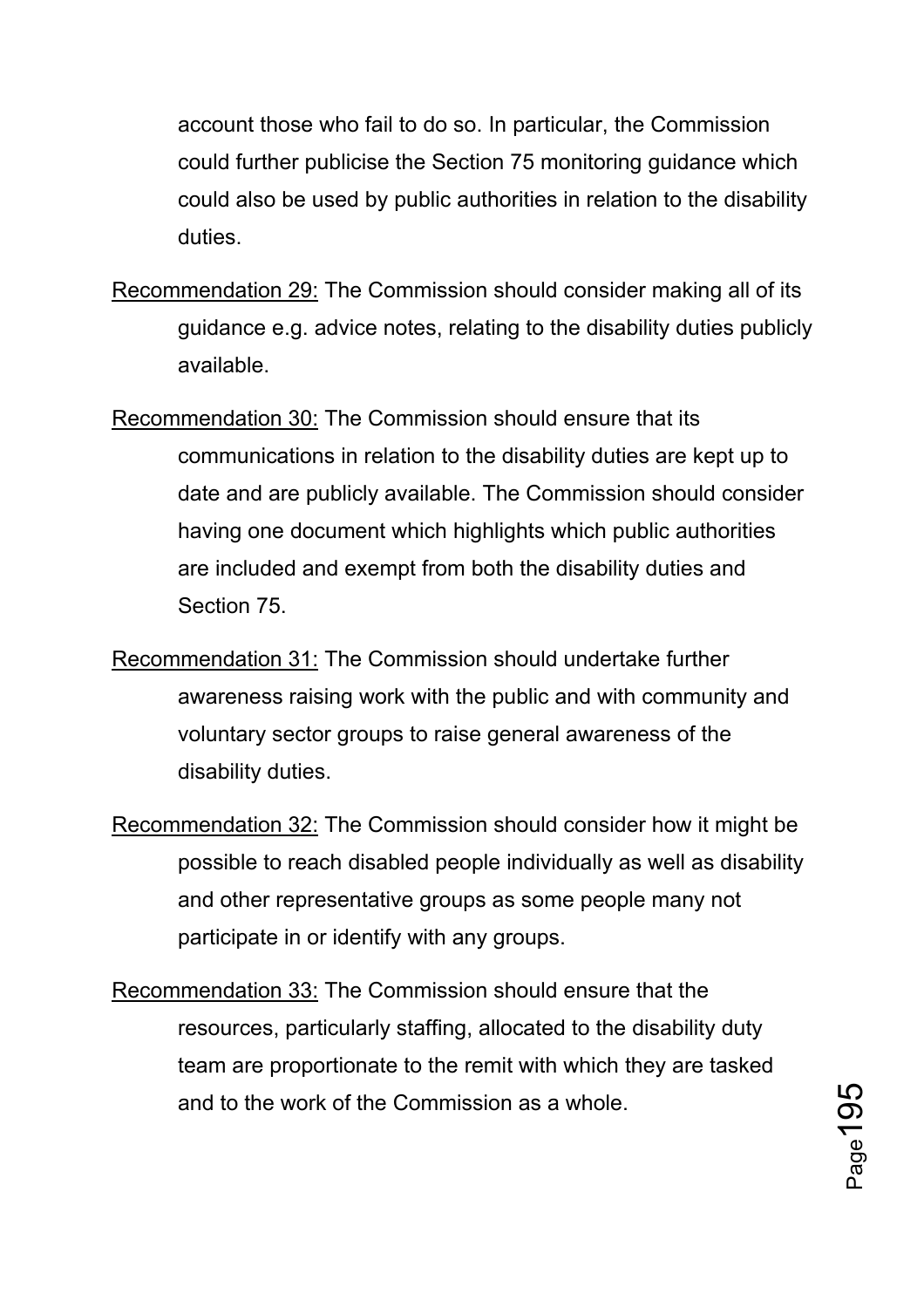Recommendation 37: The Commission may wish to provide further guidance or good practice examples in relation to meaningful performance indicators; consulting (including children) and use of consultation evidence in developing disability action plans.

#### **14.3 Recommendations for Government**

- Recommendation 22: Government should provide guidance for public authorities on how disabled people should be represented in official communications, based on recognition of the 'social model' of disability.
- Recommendation 23: Government should provide guidance for public authorities on how to engage with disabled people effectively (this should include guidance on consultation and involvement).
- Recommendation 34: The Government should ensure that the resources allocated to the Commission, particularly in relation to the disability duties, are proportionate to the remit with which they are tasked.
- Recommendation 35: The Government should review the powers available to the Commission in relation to the disability duties, with a view to strengthening these to include similar powers to those contained in s75.
- Recommendation 36: Following the receipt of the statutory report to the Northern Ireland Assembly regarding compliance with the disability duties, Government should take action to ensure that non-compliant public authorities quickly move to compliance.

Page196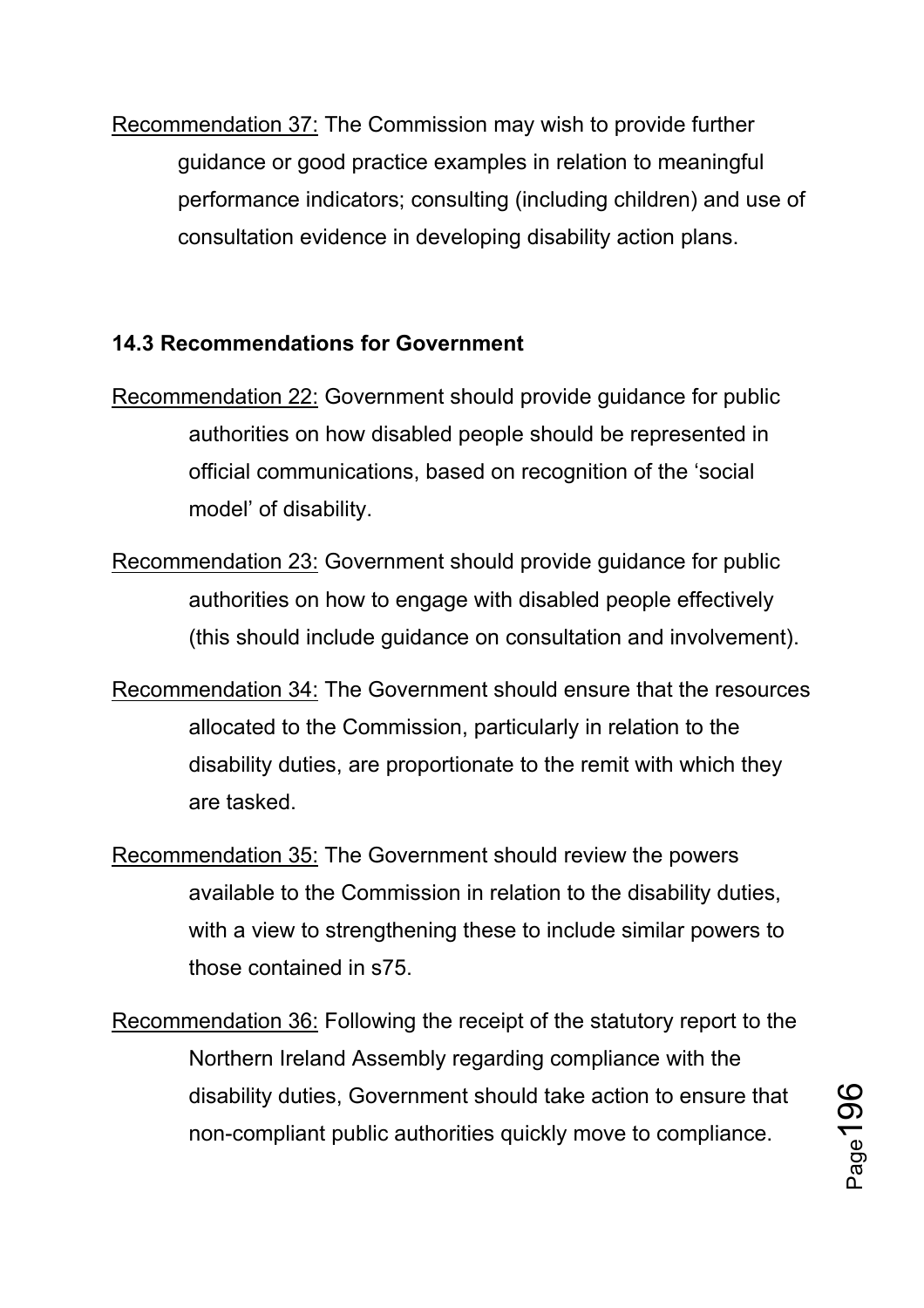Recommendation 38: When passing a law Government should ensure that there are adequate resources available to enable the effective implementation of those laws, and should allow sufficient time for preparation and implementation by monitoring bodies and public authorities.

Recommendation 39: Where there is a statutory requirement to evaluate the implementation of a law the Government should ensure that the date of the review allows sufficient time for implementation and evaluation of that  $law^{55}$ .

Recommendation 40: The Government should consider whether or how the disability duties could be further integrated with the duties under Section 75. This could include considering the revision of the legislation. The Government should keep this issue under annual review.

Page<sup>197</sup>

l  $55$  For example, if a review is to cover 3 years of implementation, the due date would need to be 3 years after the law came into force, plus time for the evaluation to take place, rather than 3 years from the law coming into force.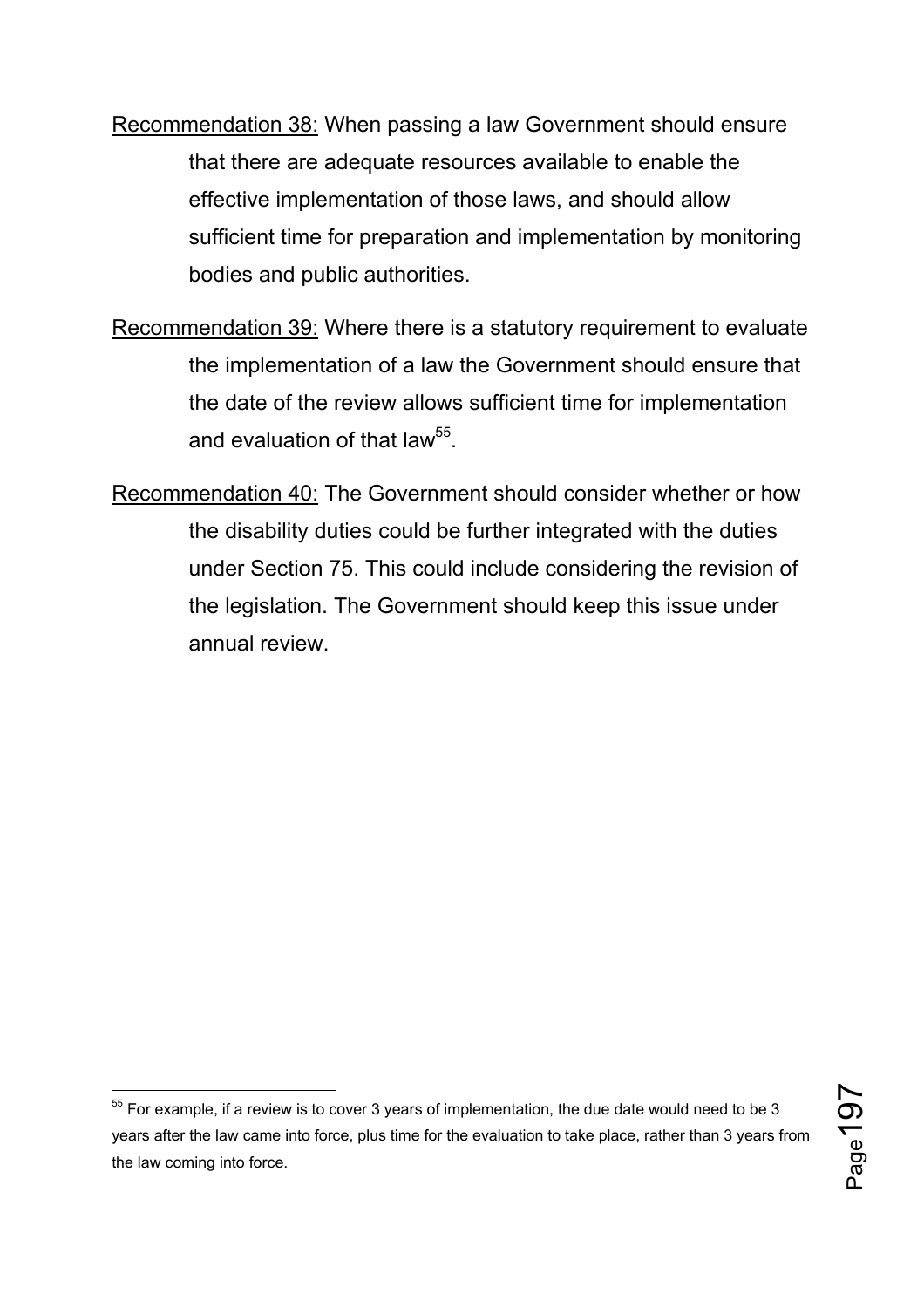#### **Appendix A**

**Questionnaire sent to non-government organisations and disabled people** 

# **Measuring the effectiveness of the Disability Duties**

#### **Introduction:**

The Equality Commission for Northern Ireland have asked a group of independent consultants (Simon Bridge, Rosemarie McIlwhan and Sheila Rogers) to do research on *"Evaluating the effectiveness of the Disability Discrimination (NI) Order 2006 (DDO) Duties" (The Disability Duties).*

The Disability Duties were created to require public bodies to promote positive attitudes towards disabled people and to encourage the participation of disabled people in public life.

In order to determine whether the Disability Duties are having the effect which they were intended to have, we need to hear the views of disabled people. We will also be asking the views of the public bodies and of the Equality Commission for Northern Ireland.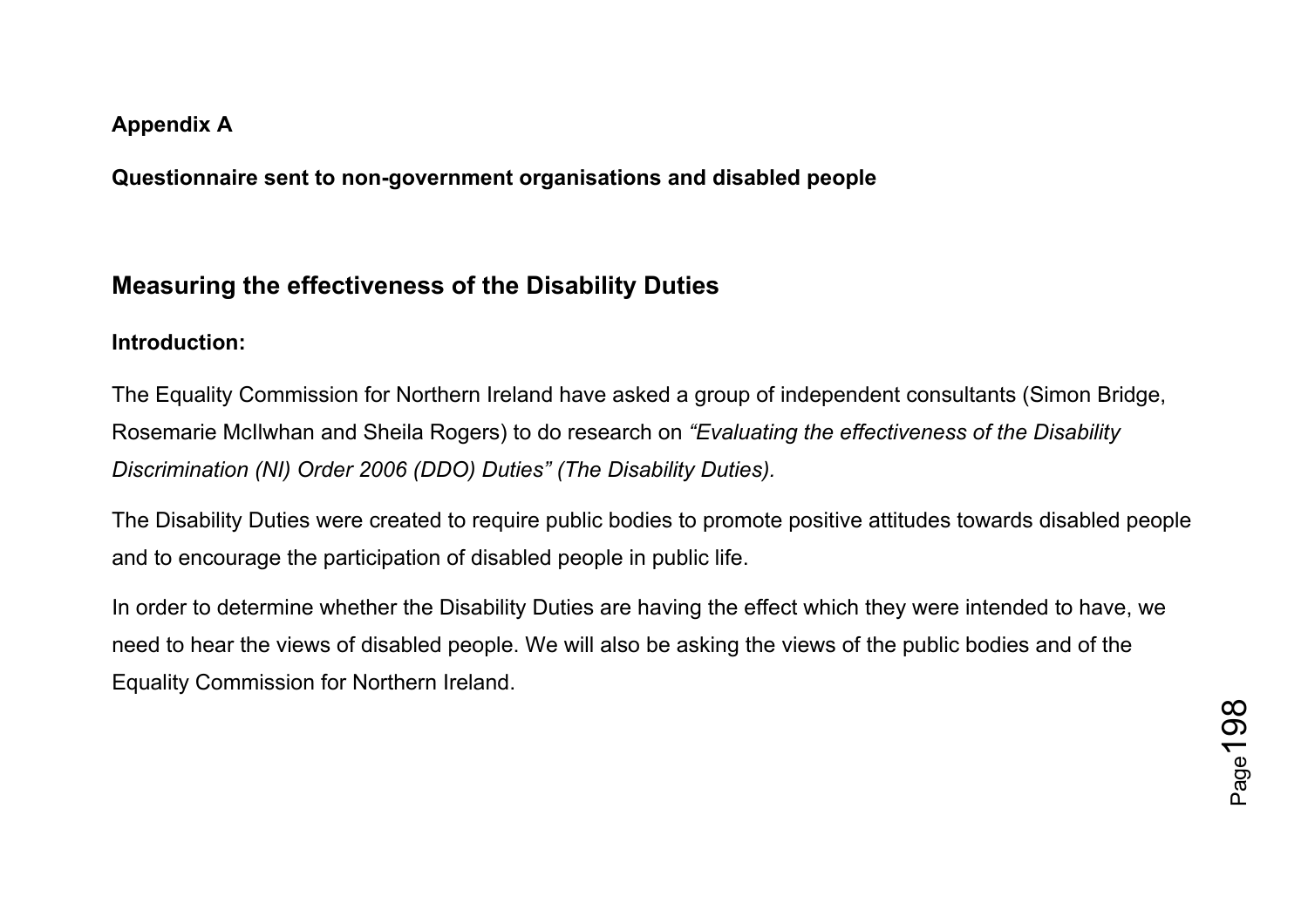If you are interested in participating in this research we would be very grateful if you could answer the questions below. If there are questions which are not relevant to you or which you can't or if you don't want to answer then please leave them blank.

If you would like an electronic copy of this questionnaire please contact hello@mcilwhanconsulting.co.uk

Thank you very much for your time.

Simon Bridge, Rosemarie McIlwhan and Sheila Rogers

#### **Questionnaire**

| <b>Question</b>                                                 | <b>Answer</b> |
|-----------------------------------------------------------------|---------------|
| Are you aware of the Disability Duties?   Yes / No / Don't know |               |
|                                                                 |               |
| What do you think the Disability Duties                         |               |
| do?                                                             |               |
|                                                                 |               |
|                                                                 |               |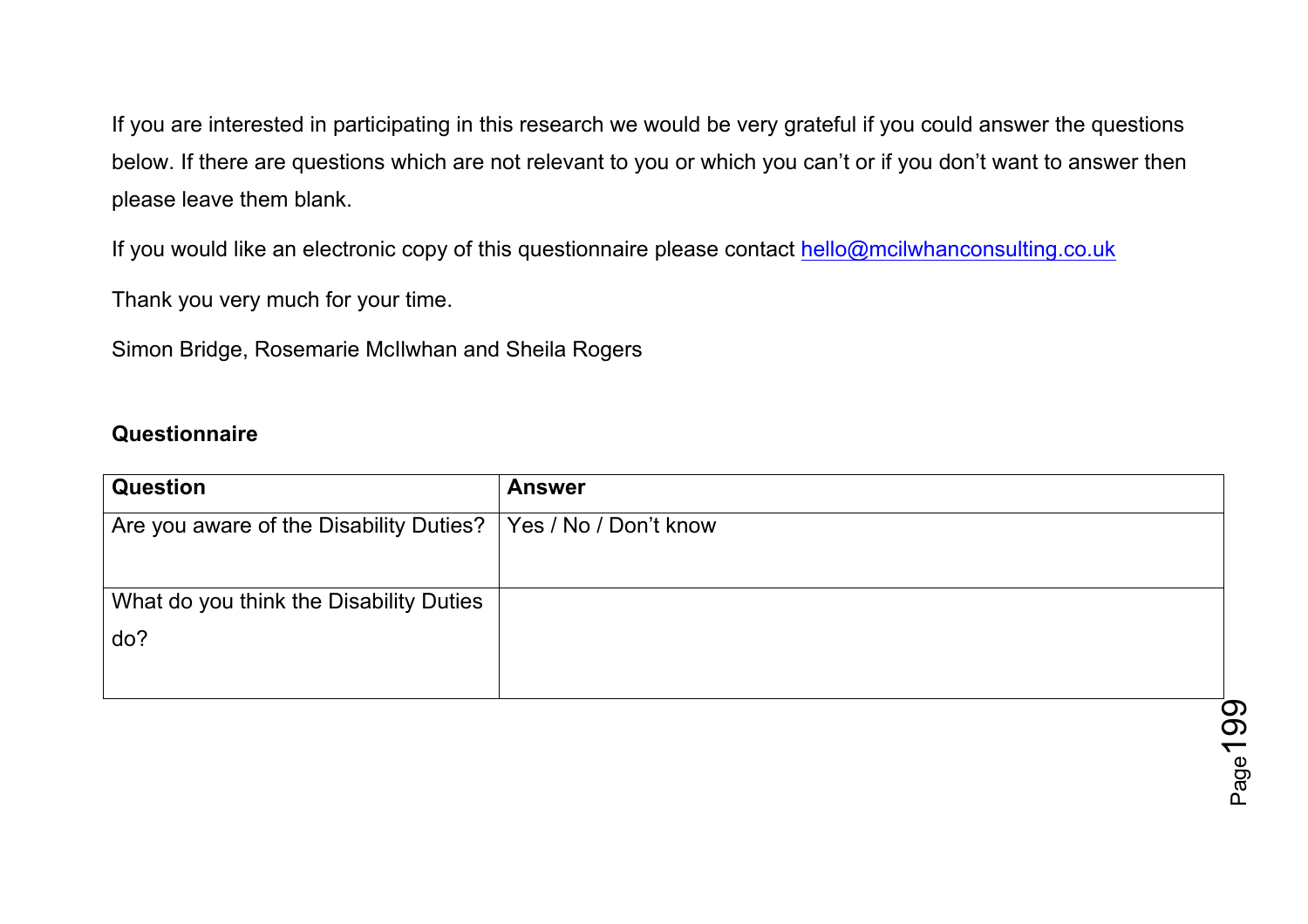| What do you think was the purpose for                                    |                                                                                                      |          |
|--------------------------------------------------------------------------|------------------------------------------------------------------------------------------------------|----------|
| introducing the Disability Duties?                                       |                                                                                                      |          |
|                                                                          |                                                                                                      |          |
|                                                                          |                                                                                                      |          |
| We you involved in lobbying for the                                      | Yes / No / Don't know                                                                                |          |
| <b>Disability Duties?</b>                                                |                                                                                                      |          |
| What did you want to be created?                                         |                                                                                                      |          |
|                                                                          |                                                                                                      |          |
| Did you think the Disability Duties                                      |                                                                                                      |          |
| would make a difference to life in                                       |                                                                                                      |          |
| Northern Ireland, if so please explain                                   |                                                                                                      |          |
| what difference in relation to disabled                                  |                                                                                                      |          |
| people and to society more generally?                                    |                                                                                                      |          |
|                                                                          | The purpose of the Disability Duties is to make public bodies promote positive attitudes to disabled |          |
| people and to encourage participation by disabled people in public life. |                                                                                                      |          |
| Do you think public bodies are                                           | Yes / No / Don't know                                                                                |          |
| promoting positive attitudes to disabled                                 |                                                                                                      |          |
| people?                                                                  | Can you give an example of why you think this?                                                       |          |
|                                                                          |                                                                                                      | Page $2$ |
|                                                                          |                                                                                                      |          |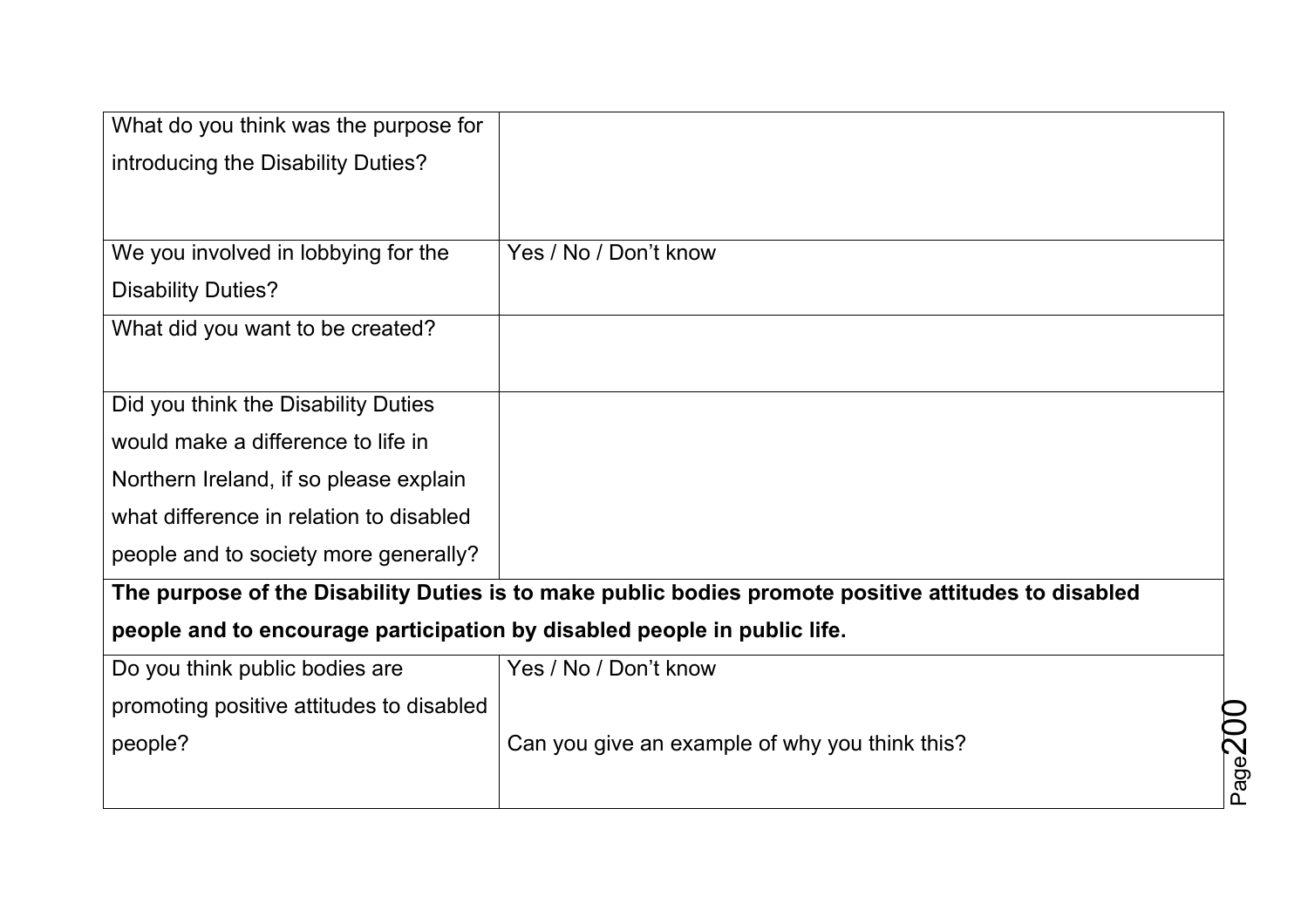| Do you think public bodies are          | Yes / No / Don't know                          |            |
|-----------------------------------------|------------------------------------------------|------------|
| encouraging participation by disabled   |                                                |            |
| people in public life?                  | Can you give an example of why you think this? |            |
|                                         |                                                |            |
|                                         |                                                |            |
| How do you think we can assess          |                                                |            |
| whether the Disability Duties are being |                                                |            |
| implemented?                            |                                                |            |
|                                         |                                                |            |
|                                         |                                                |            |
|                                         |                                                | Page $2$ ( |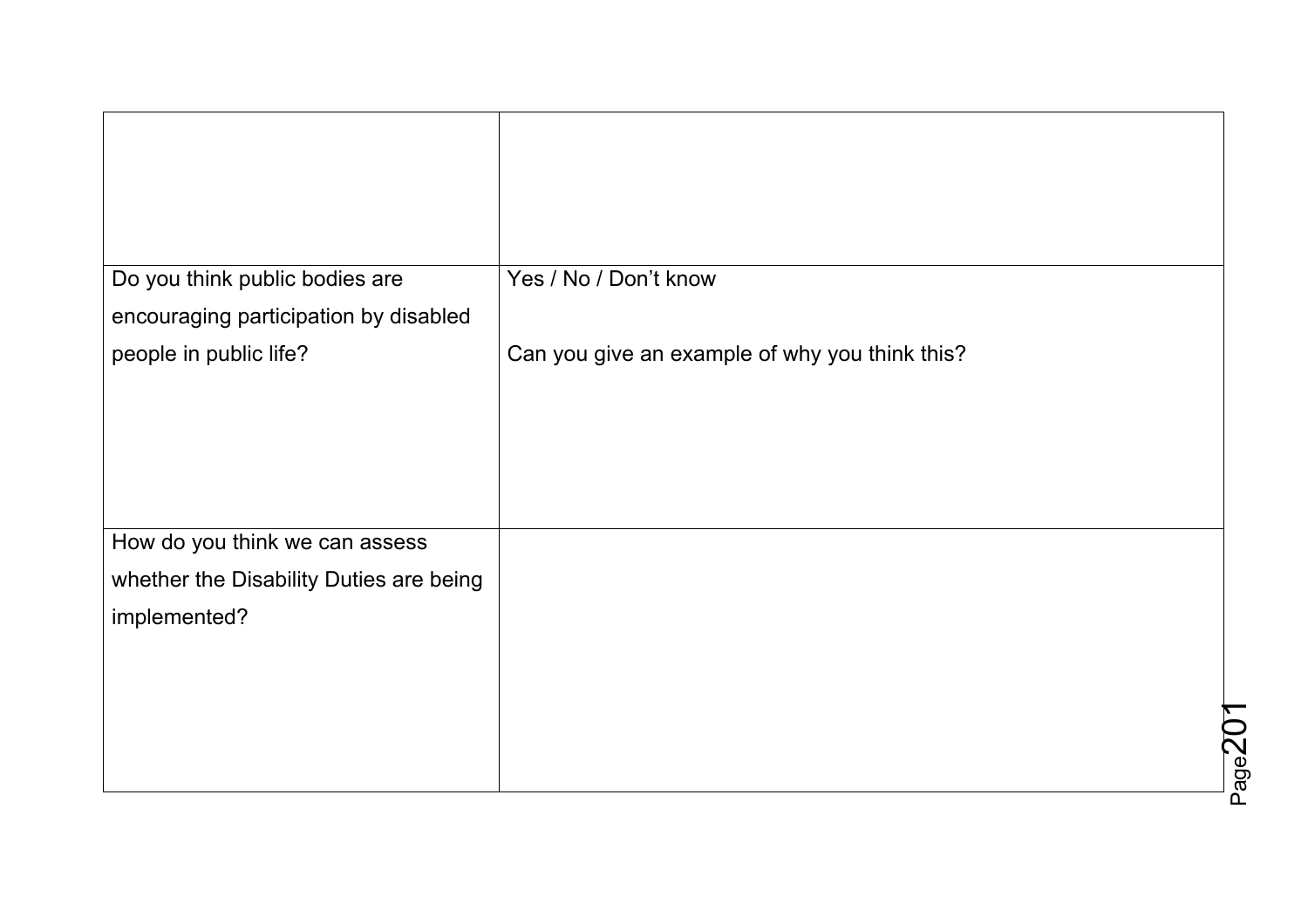Page202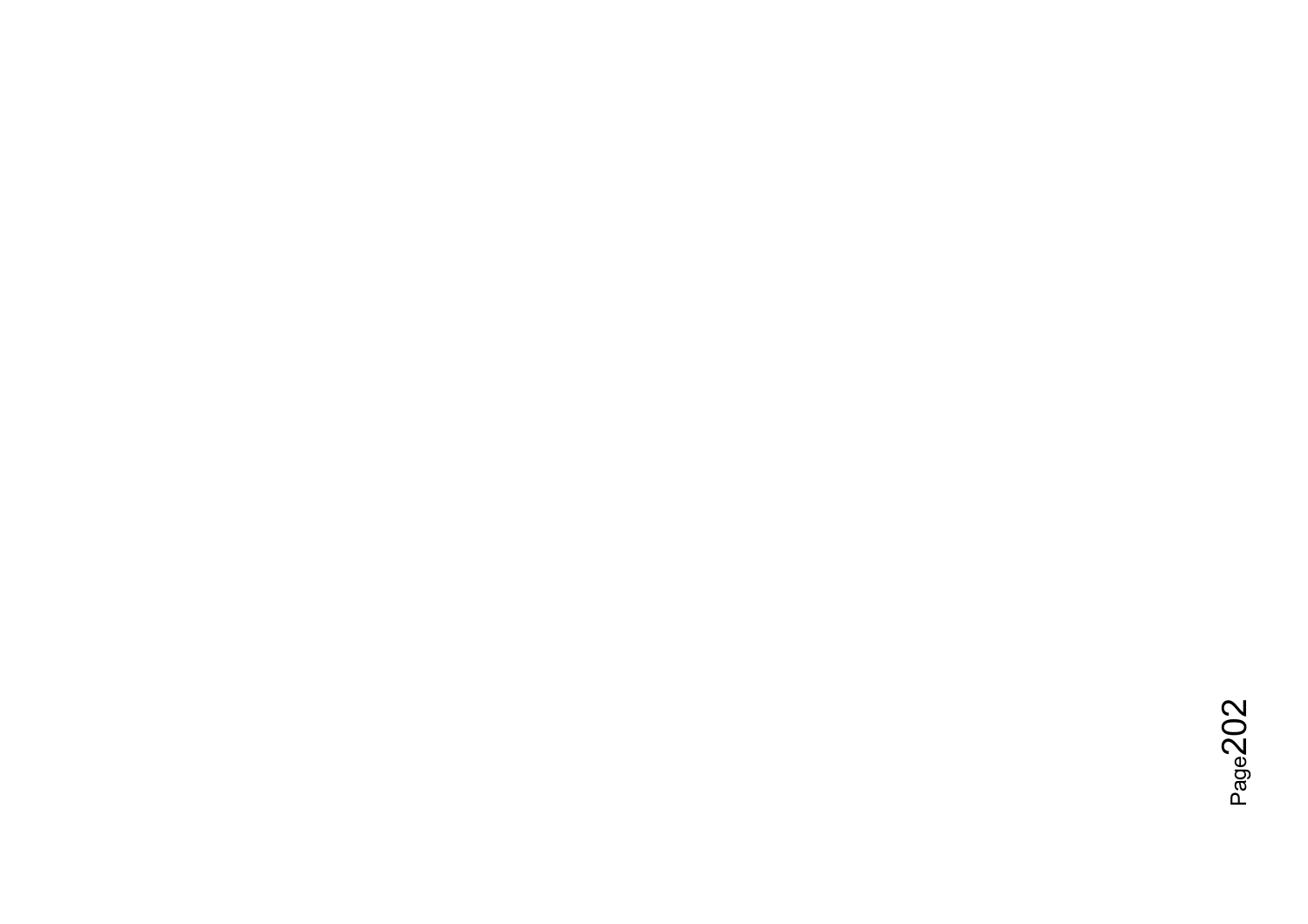#### **About public bodies in Northern Ireland**

The Disability Duties require public bodies in Northern Ireland to promote positive attitudes towards disabled people and to encourage disabled people's participation in public life.

Examples of public bodies are local authorities, health trusts, policing partnerships, housing associations, government departments etc.

| Have you had any contact with a public body about the      | Yes / No / Don't know |
|------------------------------------------------------------|-----------------------|
| <b>Disability Duties?</b>                                  |                       |
| If you have had contact with a public body about the       |                       |
| Disability Duties please tell us which body and why you    |                       |
| had contact with them?                                     |                       |
|                                                            |                       |
|                                                            |                       |
| In having contact with the public body did they do         |                       |
| anything to encourage you to participate in public life or |                       |
| which you think might promote positive attitudes           |                       |
| towards disabled people?                                   |                       |
|                                                            |                       |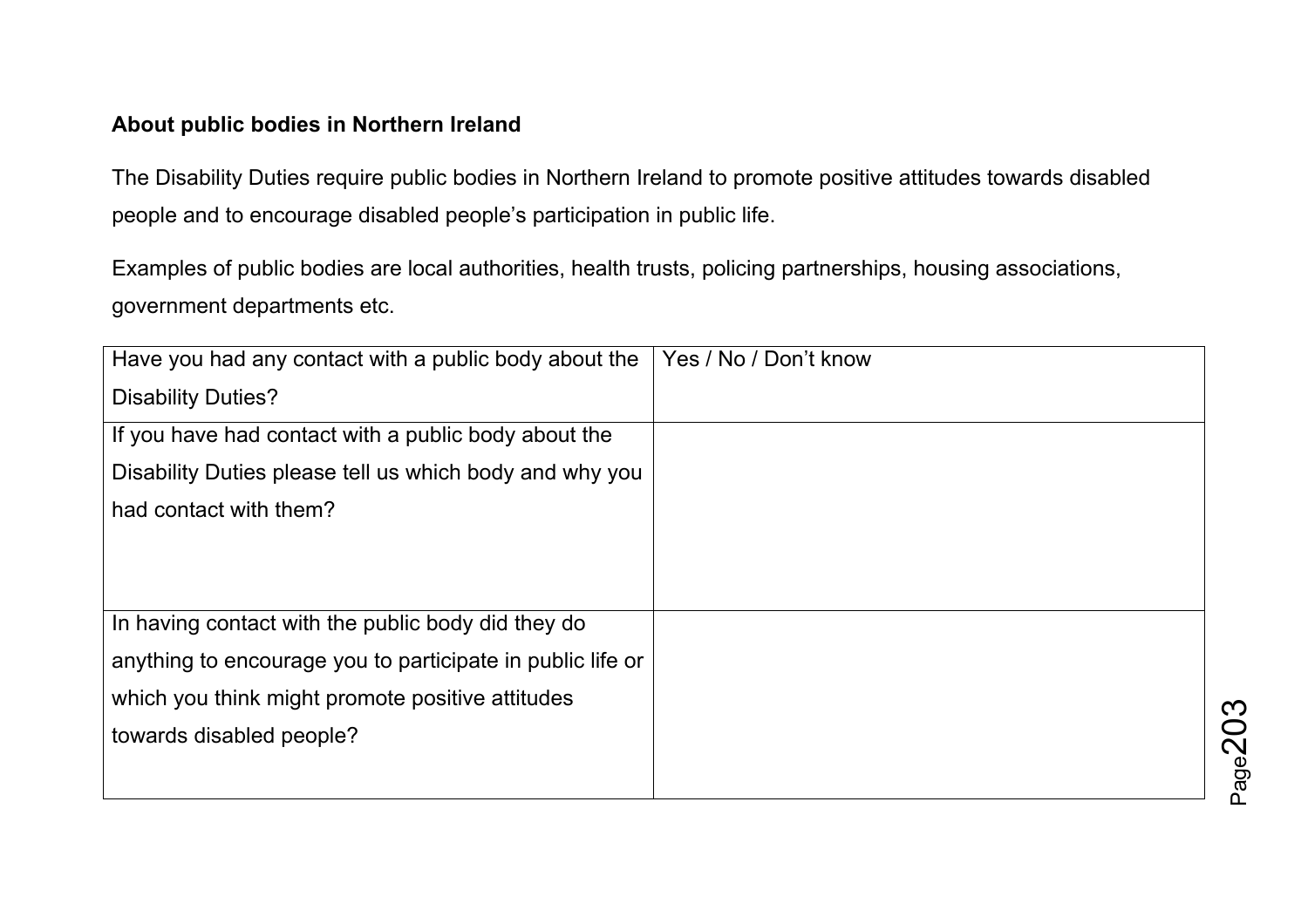| Do you have any other comments about public bodies        |  |
|-----------------------------------------------------------|--|
| in Northern Ireland in relation to the Disability Duties? |  |
|                                                           |  |
|                                                           |  |
|                                                           |  |
|                                                           |  |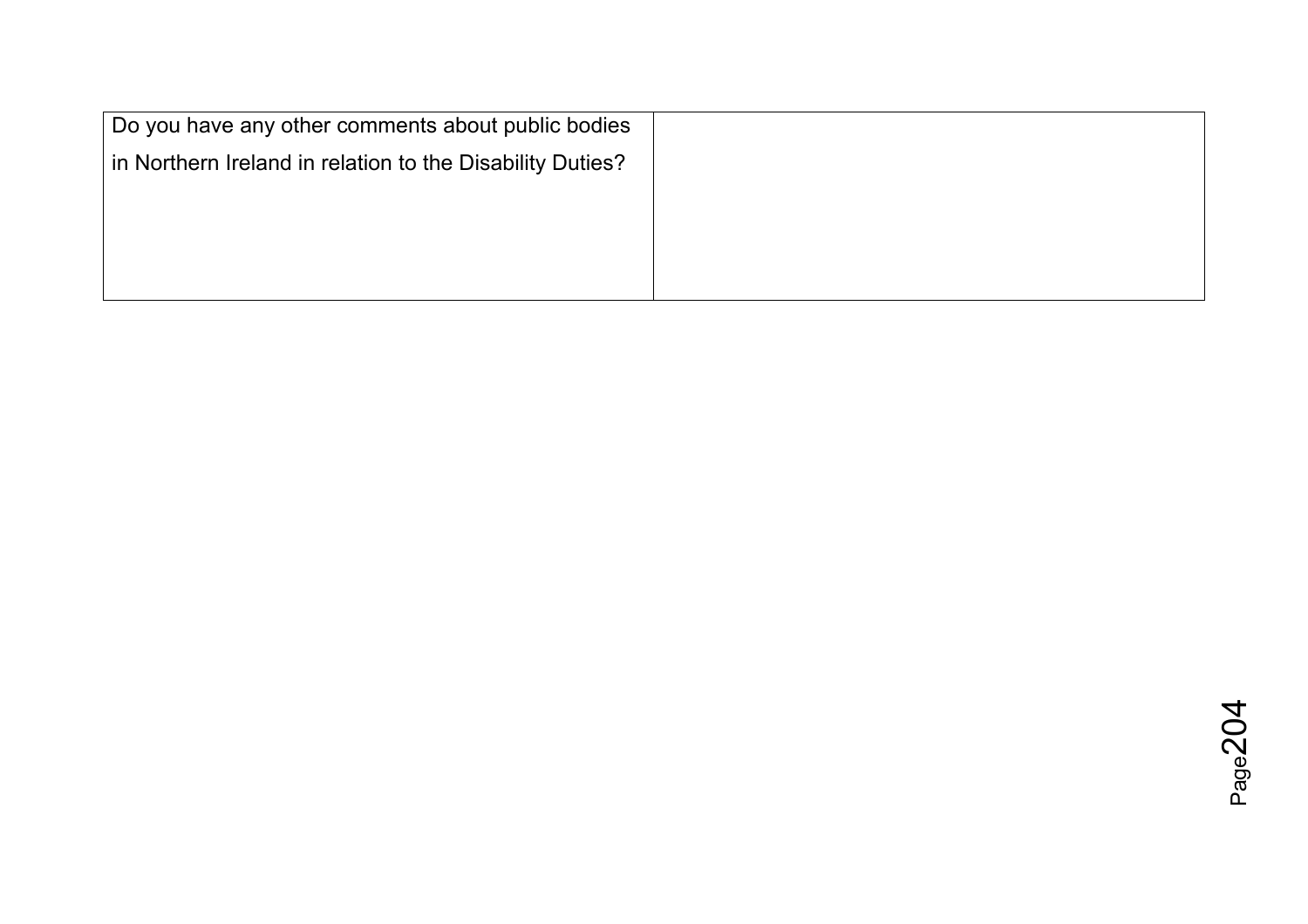# **About the Equality Commission for Northern Ireland**

The Equality Commission for Northern Ireland is the public body which exists to promote equality in Northern Ireland. Part of its role is to ensure that the Disability Duties are being implemented properly.

| Are you aware of the Equality           | Yes / No / Don't know |
|-----------------------------------------|-----------------------|
| Commission for Northern Ireland?        |                       |
|                                         |                       |
| Are you aware that the Commission       | Yes / No / Don't know |
| created guidance for public bodies on   |                       |
| implementing the Disability Duties?     |                       |
| Were you involved in or consulted by    | Yes / No / Don't know |
| the Commission in relation to the       |                       |
| creation of the guidance?               |                       |
| If you were involved or consulted by    |                       |
| the Commission in relation to the       |                       |
| creation of the guidance please tell us |                       |
| what you thought about the              |                       |
| consultation or involvement? E.g. did   | $2$ age $2$           |
|                                         | ൨                     |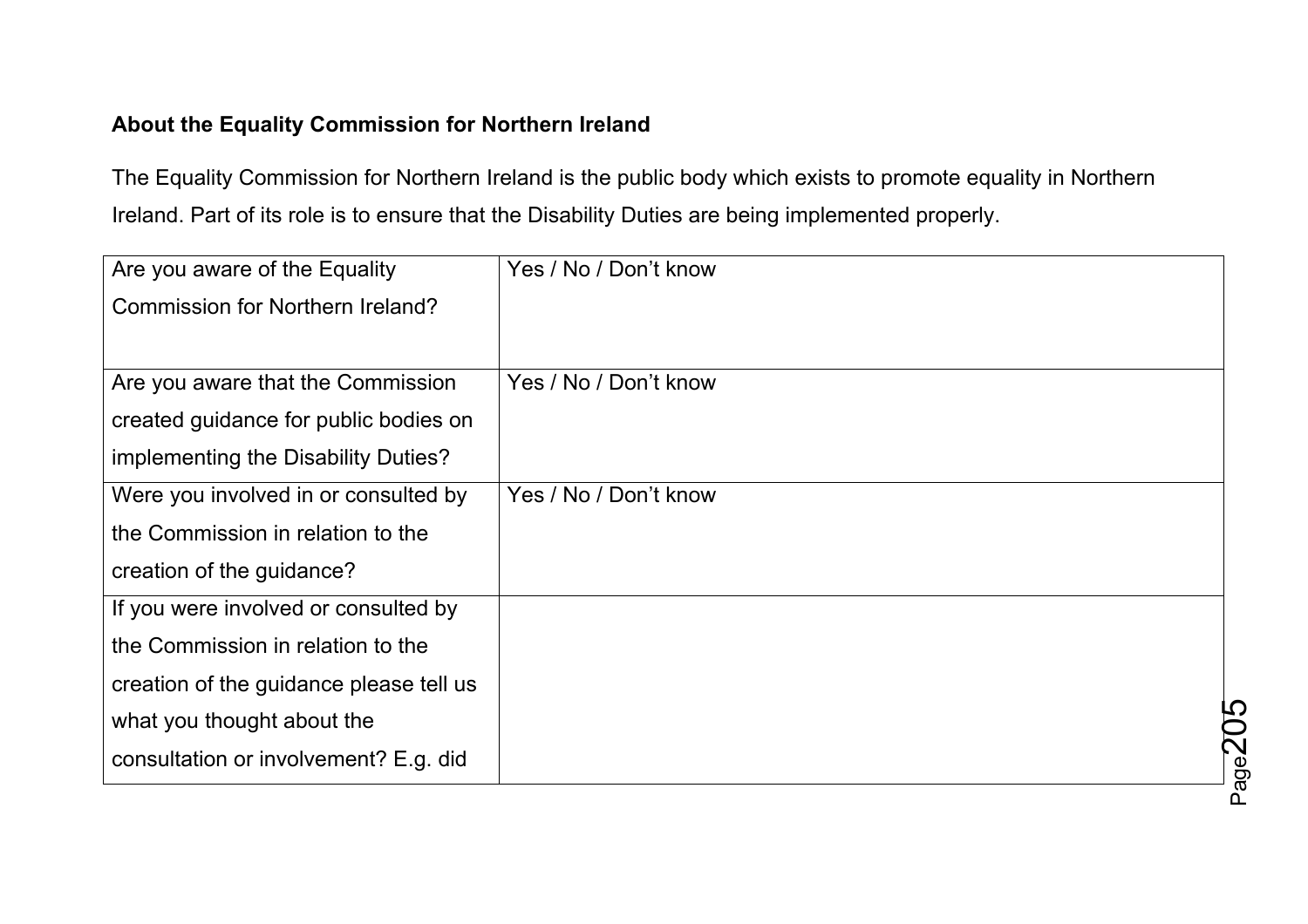| they listen and act on your ideas, did     |                       |
|--------------------------------------------|-----------------------|
| you receive feedback, was it               |                       |
| accessible, etc?                           |                       |
| Were you involved or consulted by          | Yes / No / Don't know |
| another body e.g. a voluntary group or     |                       |
| public body; in relation to the creation   |                       |
| of the guidance?                           |                       |
| Have you read the guidance?                | Yes / No / Don't know |
|                                            |                       |
| If you have read the guidance, what do     |                       |
| you think of it? (quality, quantity, scope |                       |
| etc)                                       |                       |

**Do you have any other comments you would like to make in relation to the Disability Duties?**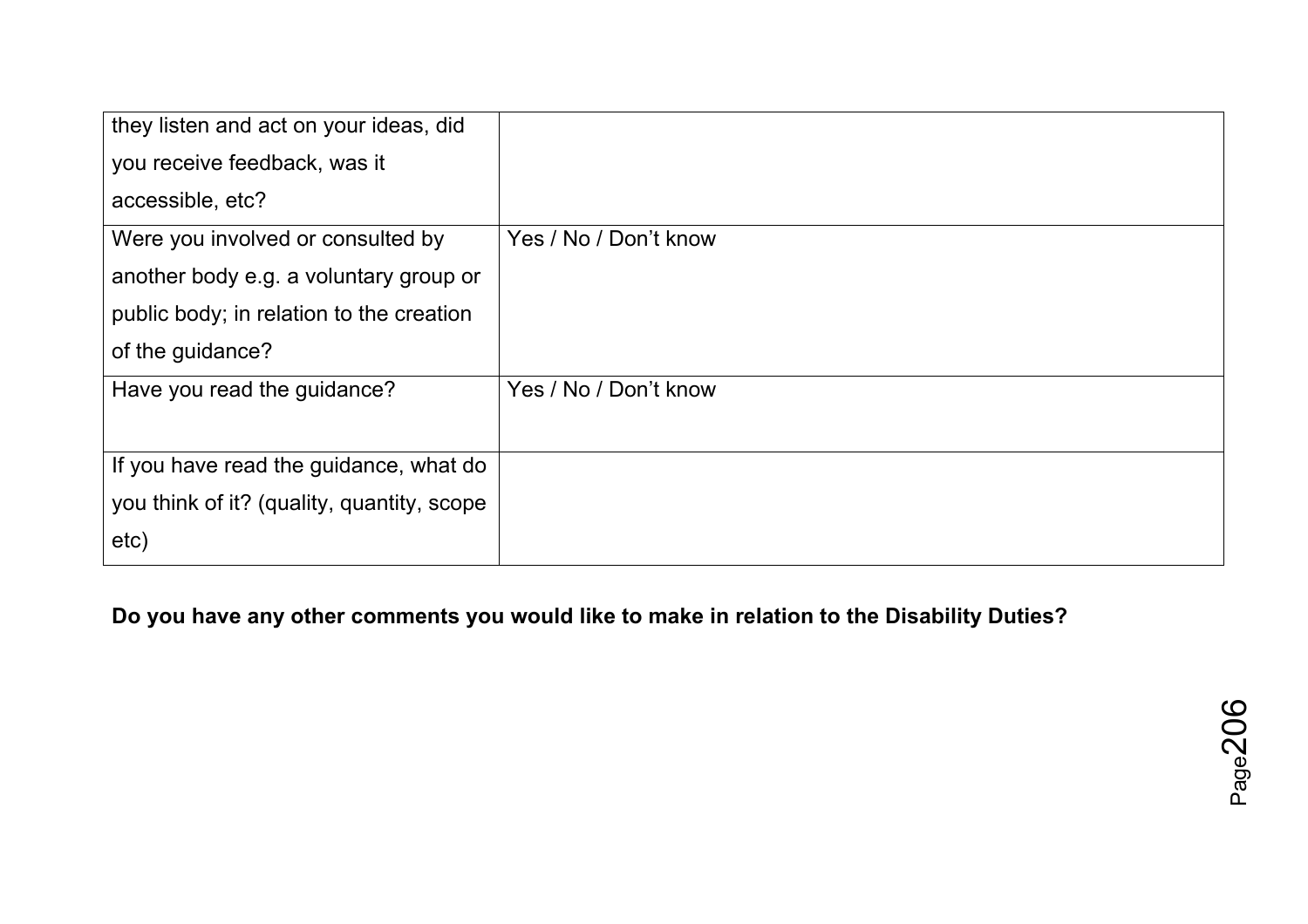#### **Please tell us about yourself**. Please tick all that apply.

| I am a disabled person                                                         |  |
|--------------------------------------------------------------------------------|--|
| I am a representative of a community or voluntary group (Please tell us which) |  |
| Other (Please tell us more)                                                    |  |

Thank you very much for taking the time to answer these questions. We really appreciate you sharing your thoughts with us. This information will help us decide whether the Disability Duties are being properly implemented in Northern Ireland.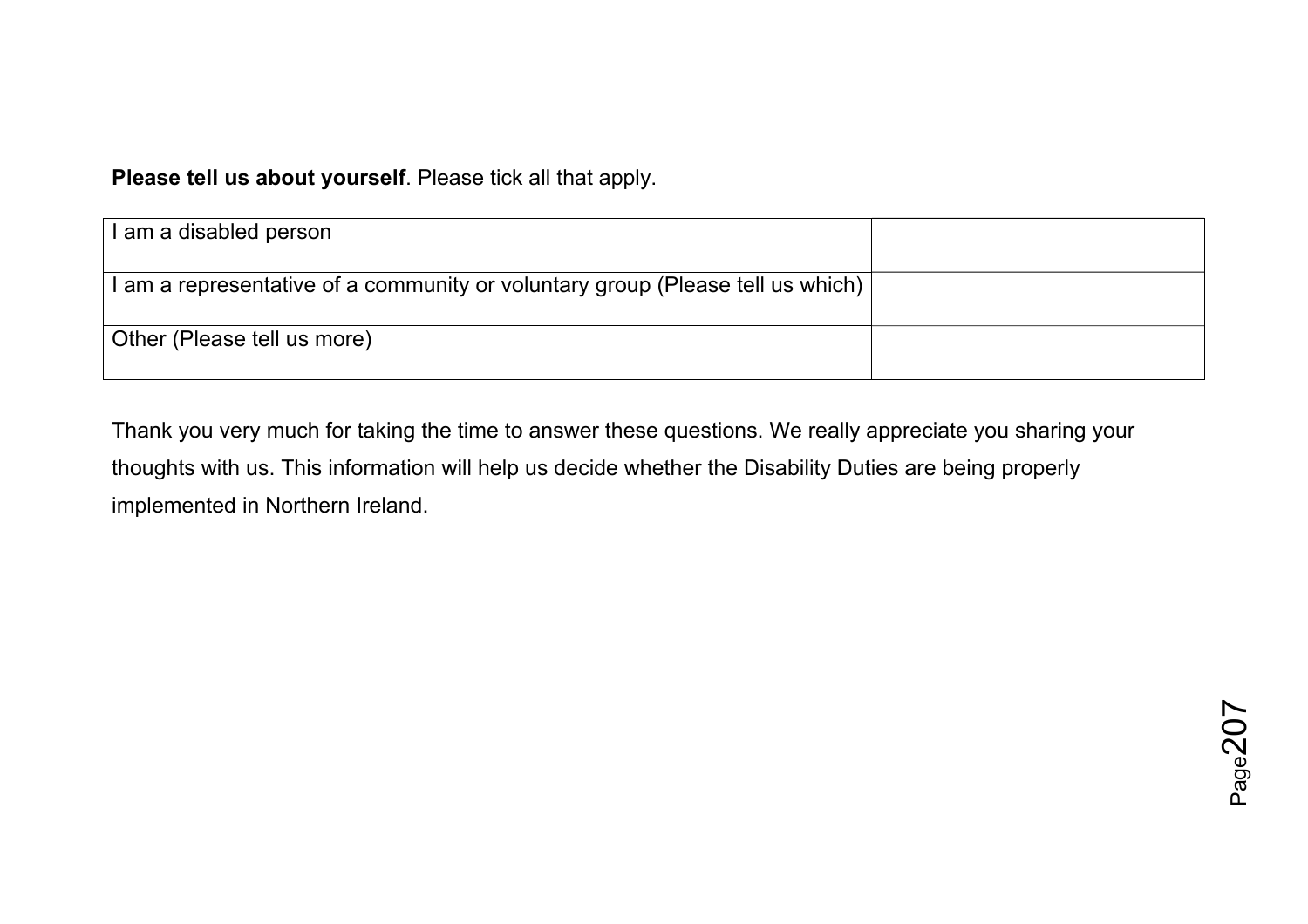# **Appendix B**

**Questions used for semi-structured interviews with nongovernment organisations** 

Q1 Do you think that the Disability Duties have made any difference to:

Disabled people?

Public authorities?

Attitudes towards disabled people?

Participation by disabled people in public life?

Q2 Have you been consulted (about the Disability Duties) by any public authorities?

Q3 (If that experience has not been positive) are there any honourable exceptions?

Q4 What do you understand should be ECNI's role in this?

Q5 was for those organisations which had returned a questionnaire and covered any specific issues thus raised. One of these follow up questions, for instance, was 'do you have any suggestions as to how meaningful change can be created?'

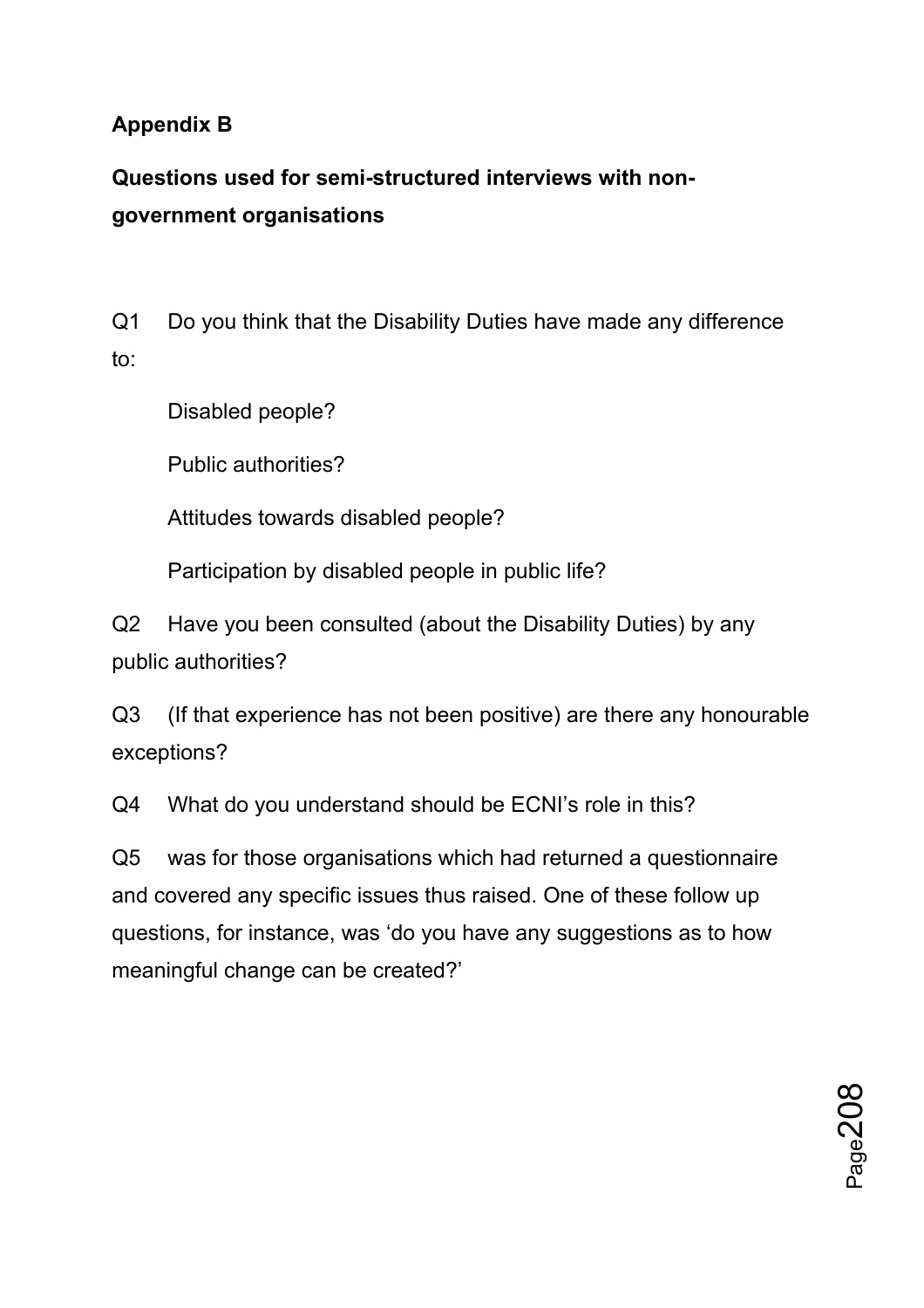# **Appendix C**

# **Questions used for semi-structured focus group with disabled people**

# **Questions for disabled stakeholders**

Are you aware of the Disability Duties?

What do you think the Disability Duties do?

What do you think was the purpose for introducing the Disability Duties?

We you involved in lobbying for the Disability Duties? What did you want to be created?

Did you think the Disability Duties would make a difference to life in Northern Ireland, if so please explain what difference in relation to disabled people and to society more generally?

Do you think public bodies are meeting the Disability Duties?

Have you had any contact with a public body about the Disability Duties? Can you tell us about it?

Are you aware of the Equality Commission for Northern Ireland?

Are you aware that the Commission created guidance for public bodies on implementing the Disability Duties?

Were you involved in or consulted by the Commission in relation to the creation of the guidance? If you were involved or consulted by the Commission in relation to the creation of the guidance please tell us what you thought about the consultation or involvement? E.g. did they listen and act on your ideas, did you receive feedback, was it accessible, etc?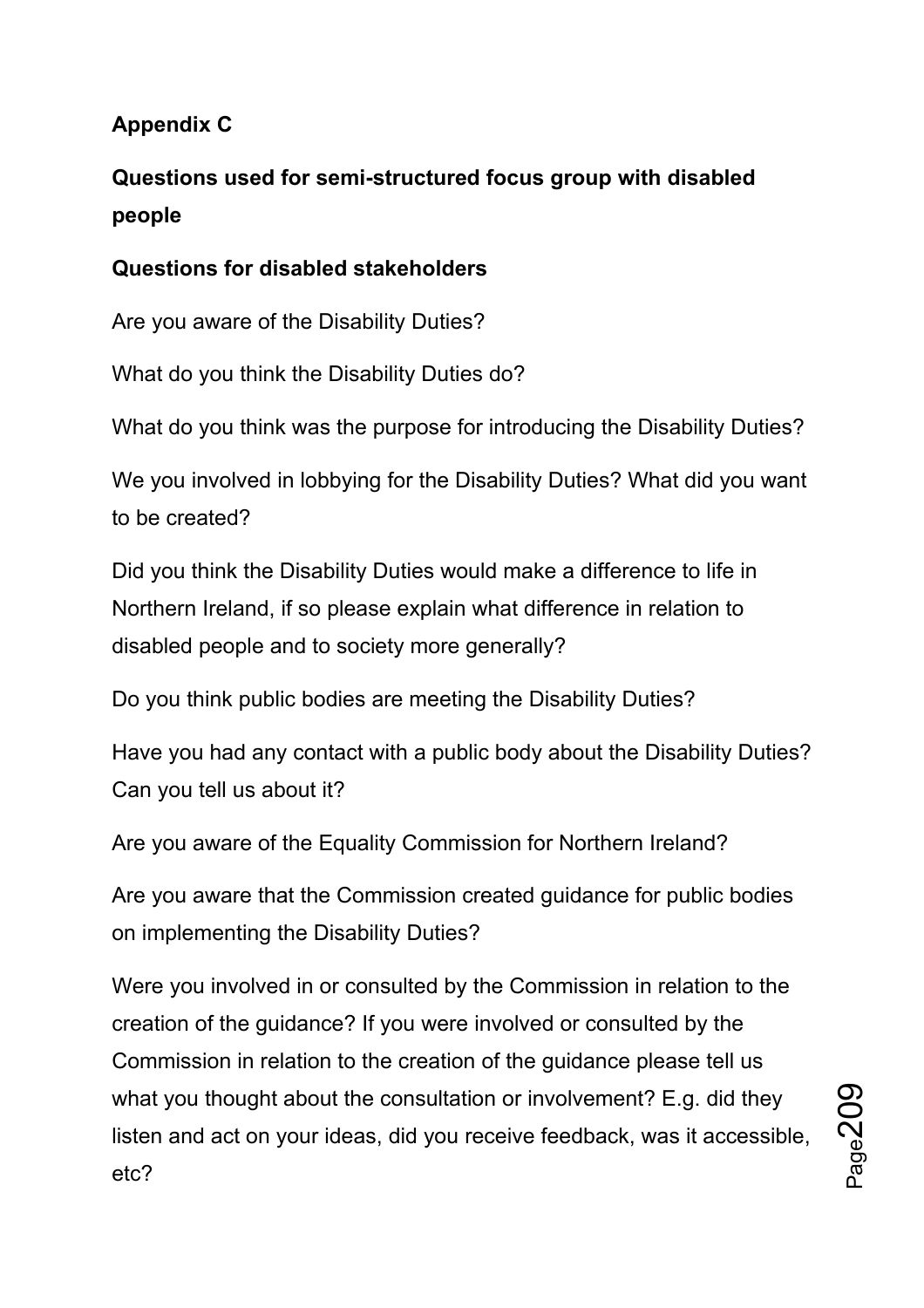Have you read the guidance? If you have read the guidance, what do you think of it? (quality, quantity, scope etc)

Do you have any other comments you would like to make in relation to the Disability Duties?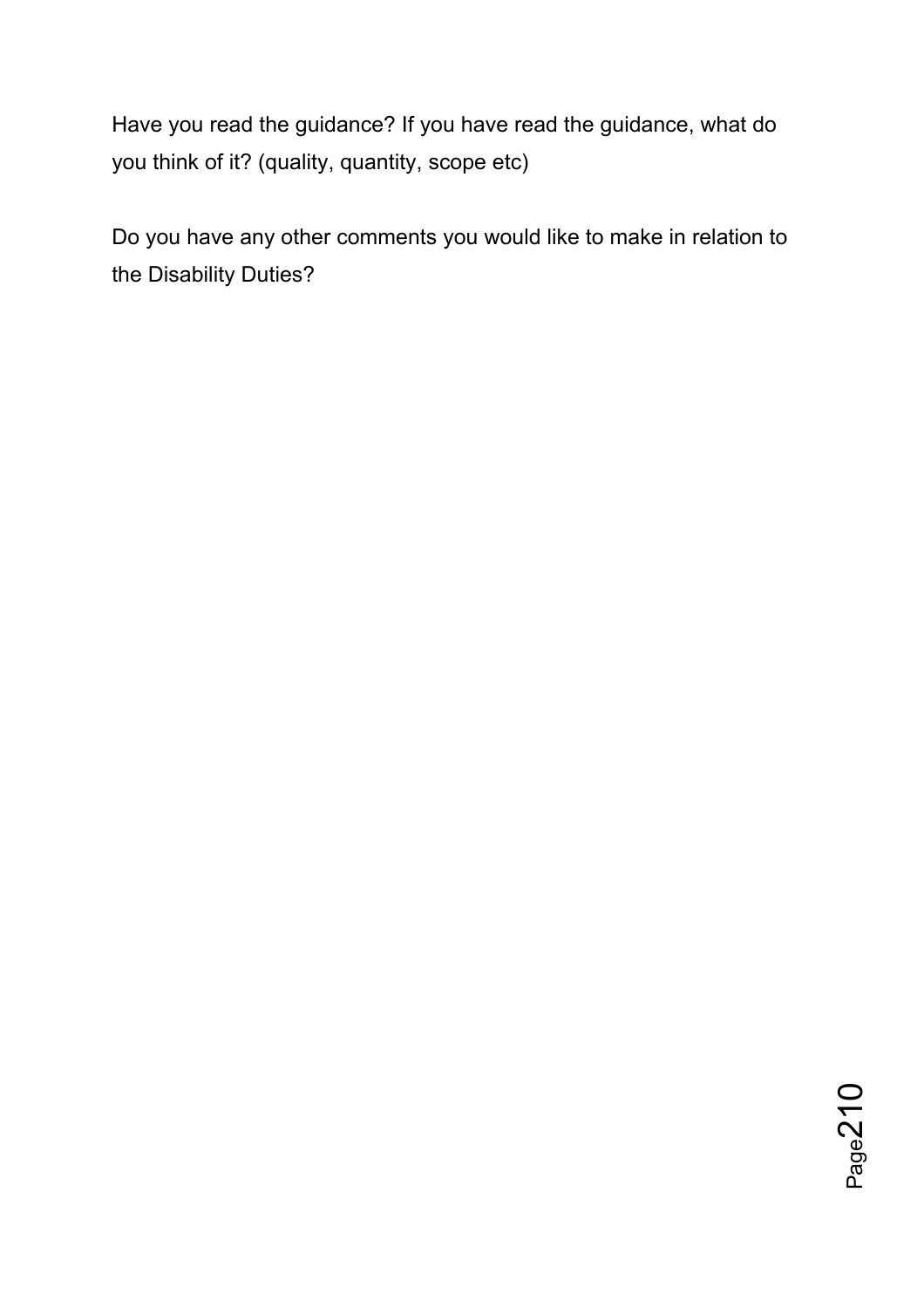# **Appendix D**

# **Summary of views of disabled people and NGO's informing the evaluation of public authorities and the Commission**

The following is a summary of the views that were obtained and which relate primarily to the evaluation of public authorities and the Commission:

#### Stakeholder perceptions of the implementation of the duties so far

Overall the perception appeared to be that the duties were having a lesser impact than was intended and that public authorities were not significantly promoting positive attitudes to disabled people or encouraging their participation in public life. This view should be balanced however with the short timescale since the duties were introduced, therefore one might only expect to see outputs rather than outcomes at this stage. It would still, however, be expected that there would at least be some evidence of activity. For example, one respondent did however comment that *some public bodies did appear to be conducting more awareness training for their staff because it was understood that training was being commissioned with a disability organisation*.

In terms of the process and its outputs and outcomes the responses indicated the following:

• **Process**. Where there had been consultation by public authorities, it was only with the "usual suspects". One respondent said he knew lots of very able people with disabilities who could help but he had never been asked to suggest anyone. Another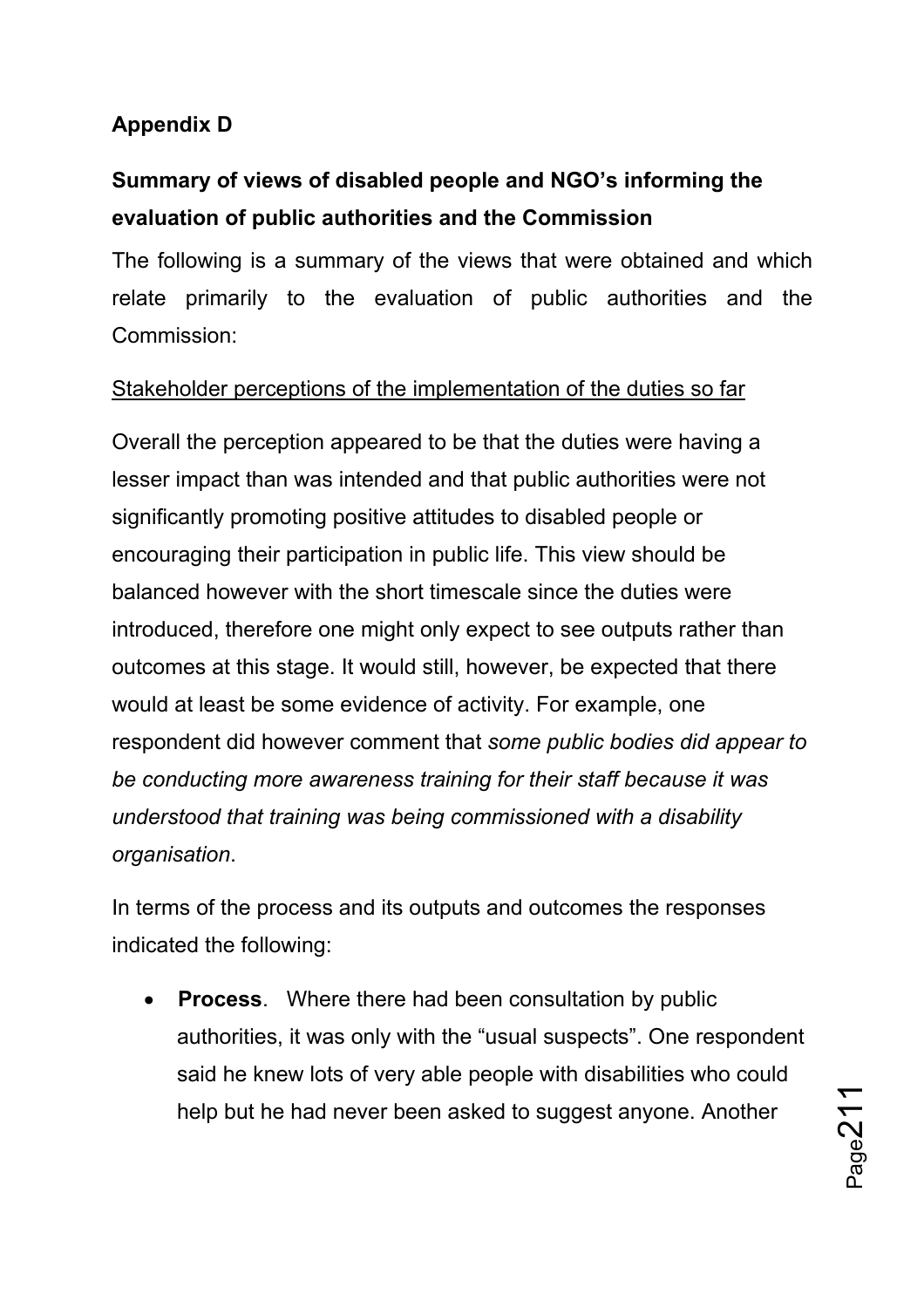noted that people were not suffering from 'consultation fatigue' but rather 'consultation disillusionment'.

Among public authorities a few "honourable exceptions" were mentioned (for instance DARD, NI Housing Executive, the Roads Service and some Councils) but there are a number of others which have a bad reputation. Where there was good practice it was often due to the individual within the organisation, rather than the organisation itself. Some respondents expected that the Commission would consult with disabled people directly, as well as through disability representative groups. The evidence presented to the researchers indicated that the Commission did consult widely and sought to involve representative groups and disabled people, individually and through user led groups. In fact the Commission states that they invited disability representative groups to cascade information on the consultation to disabled people.

• **Outputs**. The responses indicated a view that the duties had made little noticeable change to many public authorities, although the statutory nature of the duties had made a difference to some because 'compliance is always helpful'. However on the whole it was suggested that there was relatively little regard for the duties because they '*never come up in discussion with civil servants and politicians'*. Discussion around specific outputs included the need for education and awareness raising activities, particularly with Board members and service providers. It also highlighted the ongoing lack of accessible formats, not just in relation to the disability action plans, but more widely as this creates barriers to participation in society. Stakeholders felt that much more could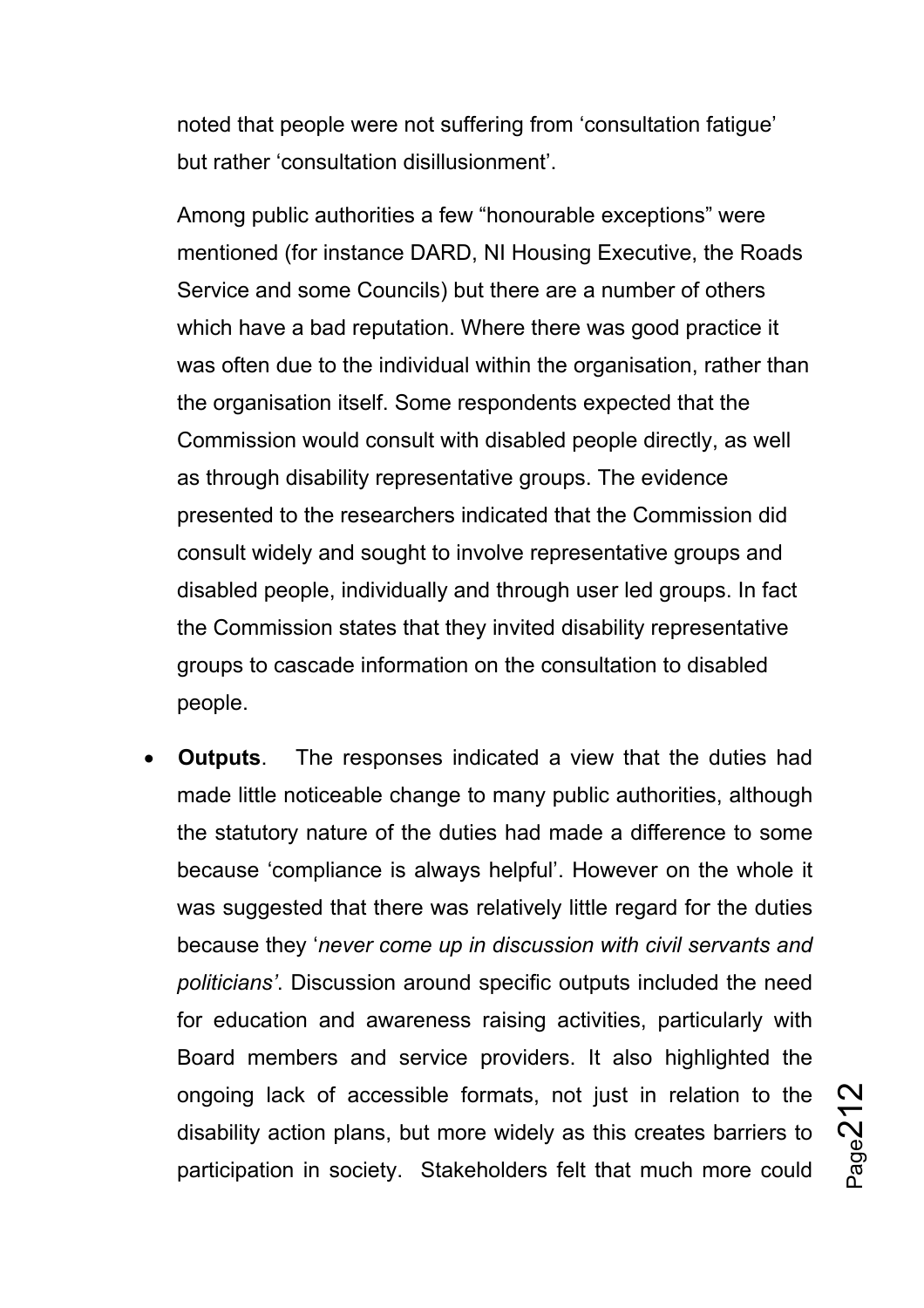be done to facilitate involvement, from mentoring and work placements, opportunities for volunteering, covering travel and other expenses and ensuring that special measures or adjustments were made in sufficient time so that people with disabilities wishing to participate in a public life activity would not be doubly disadvantaged. Ensuring that any payments made would not negatively impact on benefits was another important area that requires attention.

• **Results**. It was generally acknowledged that '*the time* (since the introduction of the duties) *is too short'* but also that '*nothing changes attitudes very much'*. This short timescale is also noted elsewhere in this report and it is highlighted that whilst the researchers were not expecting to find outcomes, they were expecting to find evidence of progress towards these outcomes, for example processes and outputs in place.

None of the respondents suggested that attitudes towards disabled people had changed and one commented that there were '*still too many stories from disabled people about "tokenism" of public bodies and failure to make reasonable adjustments*'. One example given was of a disabled person who had held a public appointment but who, on reapplying following a reorganisation, was told that s/he did not have the requisite qualifications for appointment. Another was of a public body that failed to provide interested disabled applicants with the opportunity to have an interview. The "Get on Board" course provided by Belfast Metropolitan College and promoted by OFMdFM is designed to promote participation in public life, but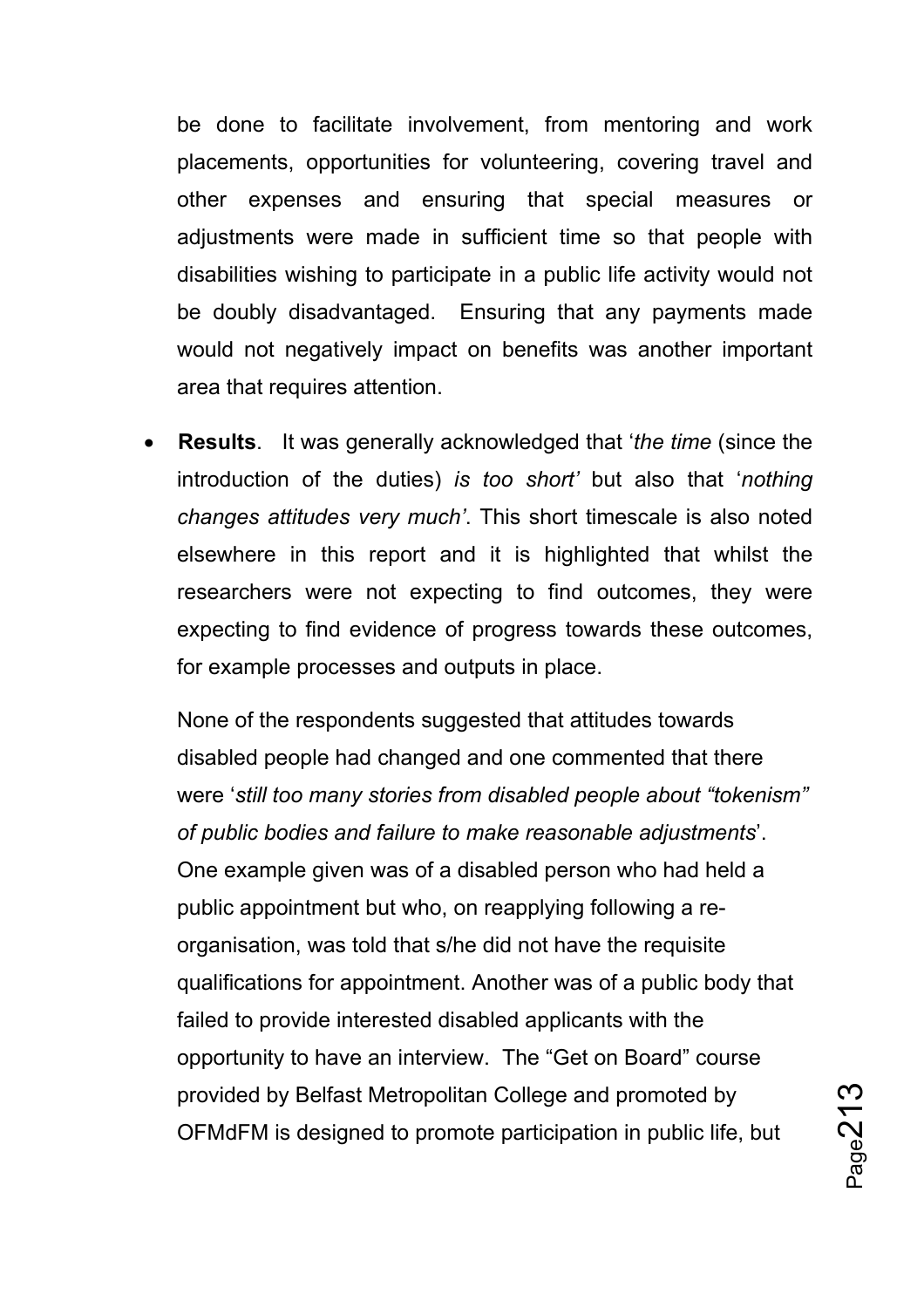can itself present a barrier to some in terms of cost and  $accessibility<sup>56</sup>$ .

**Impacts**. It was felt that, arising from the duties, there had been no change to the participation of disabled people in public life. Whilst it early in the life of the duties some evidence of change in participation or moves towards this might reasonably be expected.

#### Views on the Commission and its duties

All those consulted reported that they were aware of the Commission and the guidance on the duties. The view that the Commission needed to be more robust in promoting its recommendations and actions in relation to the creation of the disability duties was also emphasised as was the question of how long non-compliance should be tolerated before it is deemed to be discrimination. Another stakeholder gave the example that in the years since Section 75 was introduced, some public authorities have still not done what they have said they will do, they were concerned that a similar situation may occur in relation to the disability duties and in their opinion the Commission needs to address this.

 $_{\rm Page}$ 214

l <sup>56</sup> For more information about the "Get on board" course see

http://www.belfastmet.ac.uk/courses/coursedetails.asp?course\_id=1271. For more information about the support Belfast Metropolitan College provide support for disabled students, including funding, see http://www.belfastmet.ac.uk/disabilityservices/